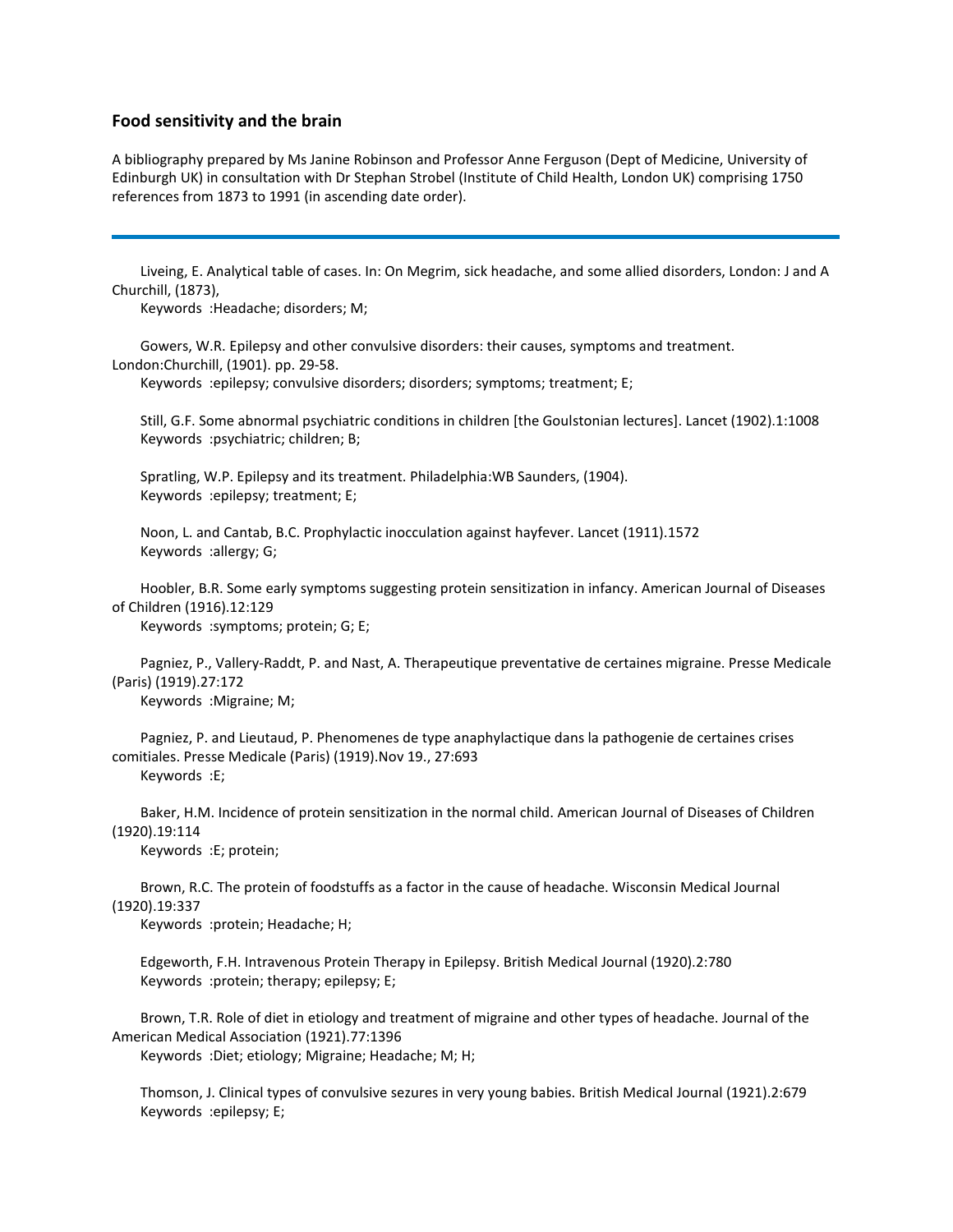Wechsler, I.S. Treatment of epilepsy.Based on records of fifty-eight cases. Medical Record (1921).100:714 Keywords :treatment; epilepsy; E;

 Wilder, R.M. The effect of ketonemia on course of epilepsy. Mayo Clinic Proceedings (Rochester MN) (1921).2:307-310

Keywords :ketonemia; epilepsy; E;

 Shannon, W.R. Neuropathic manifestations in infants and chidren as a result of anaphylactic reaction to foods contained in their dietary. American Journal of Diseases of Children (1922).24:89-94 Keywords :Infant; Food; children; neuropathic manifestations; anaphylactic reaction to foods; B;

 van Leeuwen, W. and Zeydner, On the occurrence of a toxic substance in the blood in cases of bronchial asthma, urticaria, epilepsy and migraine. British Journal of Experimental Pathology (1922).3:282 Keywords :blood; Asthma; Urticaria; epilepsy; Migraine; toxic; E; M;

 Vaughan, W.T. Diseases associated with protein sensitization. Virginia Medical Monthly (1922).49:316 Keywords :Disease; protein; epilepsy; E;

 Duke, W.W. Food allergy as a cause of illness. Journal of the American Medical Association (1923).81:886 Keywords :food allergy; G;

 Howell, L.P. Epilepsy and Protein Sensitization. Ohio State Medical Journal (1923).19:660 Keywords :epilepsy; protein; E;

 Minot, G.R. The role of a low carbohydrate diet in the treatment of migraine and headache. Medical Clinics of North America (1923).7:715

Keywords :Carbohydrates; Diet; treatment; Migraine; Headache; M;

 Wallis, R.L.M. and Nicol, W.D. The importance of protein hypersensitivity in the diagnosis and treatment of a special group of epileptics. Lancet (1923).1:741

Keywords :protein; Hypersensitivity; diagnosis; treatment; epilepsy; E;

 Cohen, M.B. and Lichtig, H.A. Protein sensitization and epilepsy. Ohio State Medical Journal (1924).20:571 Keywords :protein; epilepsy; food sensitivity; E;

 McCready, E.B. and Ray, H.M. Allergy as a factor in the etiology of idiopathic epilepsy. Medical Journal and Records (Supplement) (1924).120:117

Keywords :allergy; etiology; epilepsy; E;

 McCready, E.B. and Ray, H.M. Allergy as a factor in the etiology of idiopathic epilepsy. Medical Journal and Record (1924).120:117

Keywords :allergy; etiology; epilepsy; E;

 Miller, J.L. Evidence that idopathic epilepsy is a sensitization disease. American Journal of the Medical Sciences (1924).168(5):635

Keywords :epilepsy; Disease; E;

 Peterman, M.S. The ketogenic diet in epilepsy. Journal of the American Medical Association (1925).84:1979- 1983

Keywords :ketogenic diets; Diet; epilepsy; E;

 Piness, G. and Miller, H. Allergic manifestations in infancy and childhood. Archives of Pediatrics (1925).42:557 Keywords :childhood; allergy; Infant; G;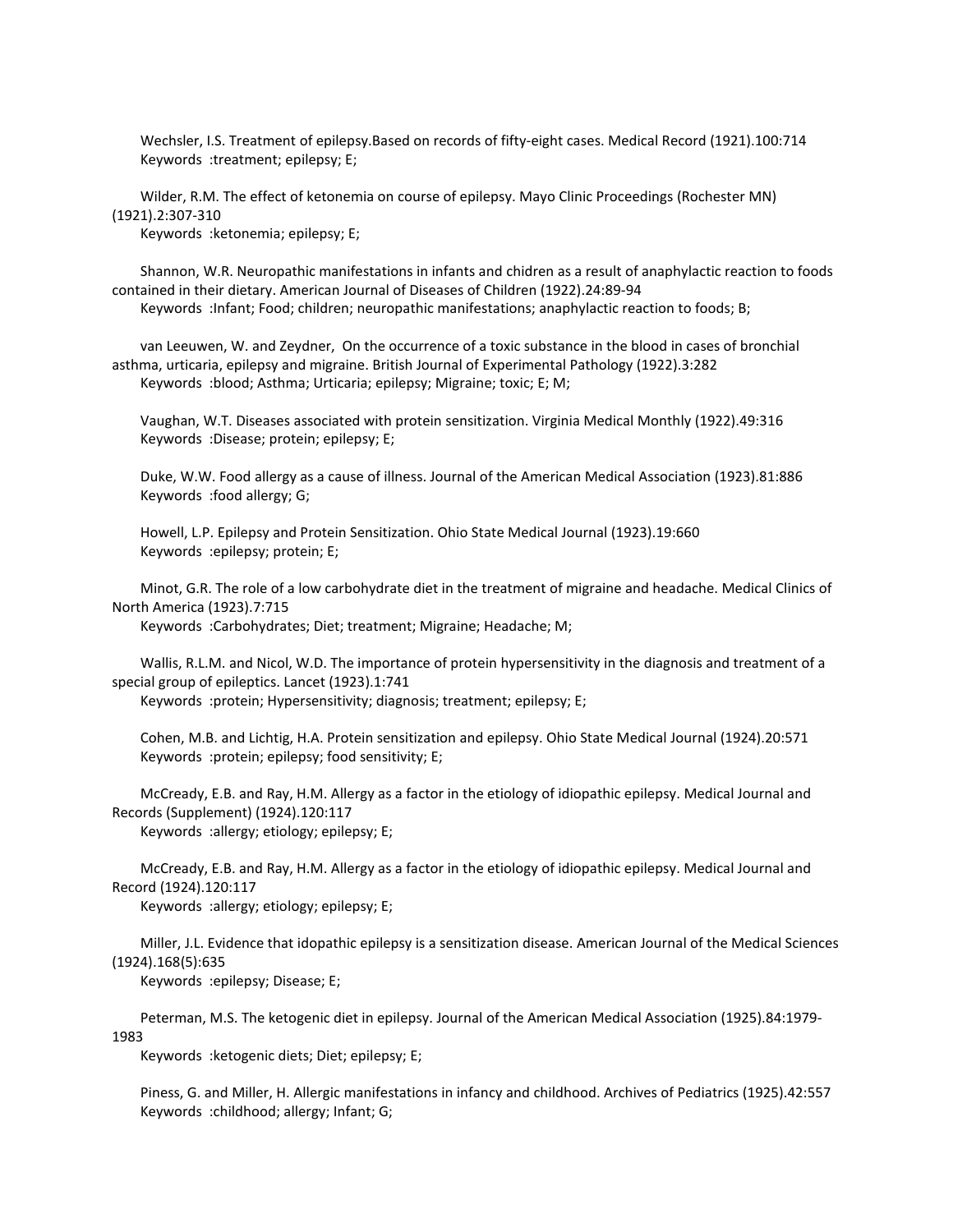Powers, H. The syndrome of coffee. Medical Journal and Record (1925).121:745-749 Keywords :Syndrome; Coffee; A; S;

 Ward, J.F. and Patterson, H.A. Protein sensitization in epilepsy: Preliminary Report. State Hospital Quarterly (1925).10:429

Keywords :protein; epilepsy; E;

 Ball, F.E. Migraine, its treatment with peptone and its familial relation to sensitisation diseases. American Journal of the Medical Sciences (1927).173:781

Keywords :Migraine; treatment; M;

 Diamond, J.S. Liver function in migraine. American Journal of the Medical Sciences (1927).174:695 Keywords :Migraine; M;

 Heimholz, H.F. The treatment of epilepsy in childhood: 5 years experience of the ketogenic diet. Journal of the American Medical Association (1927).88:2028-2032

Keywords :treatment; epilepsy; childhood; ketogenic diets; Diet; E;

 Spangler, R.H. Allergy and epilepsy. Journal of Laboratory and Clinical Medicine (1927).12:41-58 Keywords :allergy; epilepsy; E;

 Spangler, R.H. Allergy and epilepsy: analysis of one hundred cases. Journal of Laboratory and Clinical Medicine (1927).13:41

Keywords :allergy; epilepsy; E;

 Vaughan, W.T. Allergic migraine. Journal of the American Medical Association (1927).88:1383 Keywords :allergic; Migraine; M;

 Ward, J.F. and Peterson, H.A. Protein sensitization in epilepsy. Archives of Neurology and Psychiatry (1927).17:427-443

Keywords :protein; epilepsy; E;

 Erhardt, R. Psychic disturbances in caffeine intoxication. Acta Medica Scandinavica (1929).71:94-99 Keywords :caffeine; S; A;

 Hawk, P.B. A study of the physiological and psychological reactions of the human organism to coffee drinking. American Journal of Physiology (1929).90:380-381

Keywords :A; psychological; Human; Coffee; Drinking; S;

 Levin, S.J. Some allied manifestations of allergy in children. Journal of Michigan Medical Society (1929).28:857 Keywords :G;

 Reiter, P.J. Zur Pathologie der Dementia praecox - Gastrointestinale Storungen. Copenhagen:Levin and Munksgaard, (1929).

Keywords :Dementia; S;

 Coca, A.F. Specific sensitiveness as a cause of symptoms in disease;essential hematuria and localized retina edema as possibly allergic symptoms. Bulletin of the New York Academy of Medicine (1930).6:593-604 Keywords :food allergy; symptoms; Retina; allergic; G;

 Felsen, J. Laboratory studies in epilepsy. Archives of Internal Medicine (1930).46:180-217 Keywords :epilepsy; E;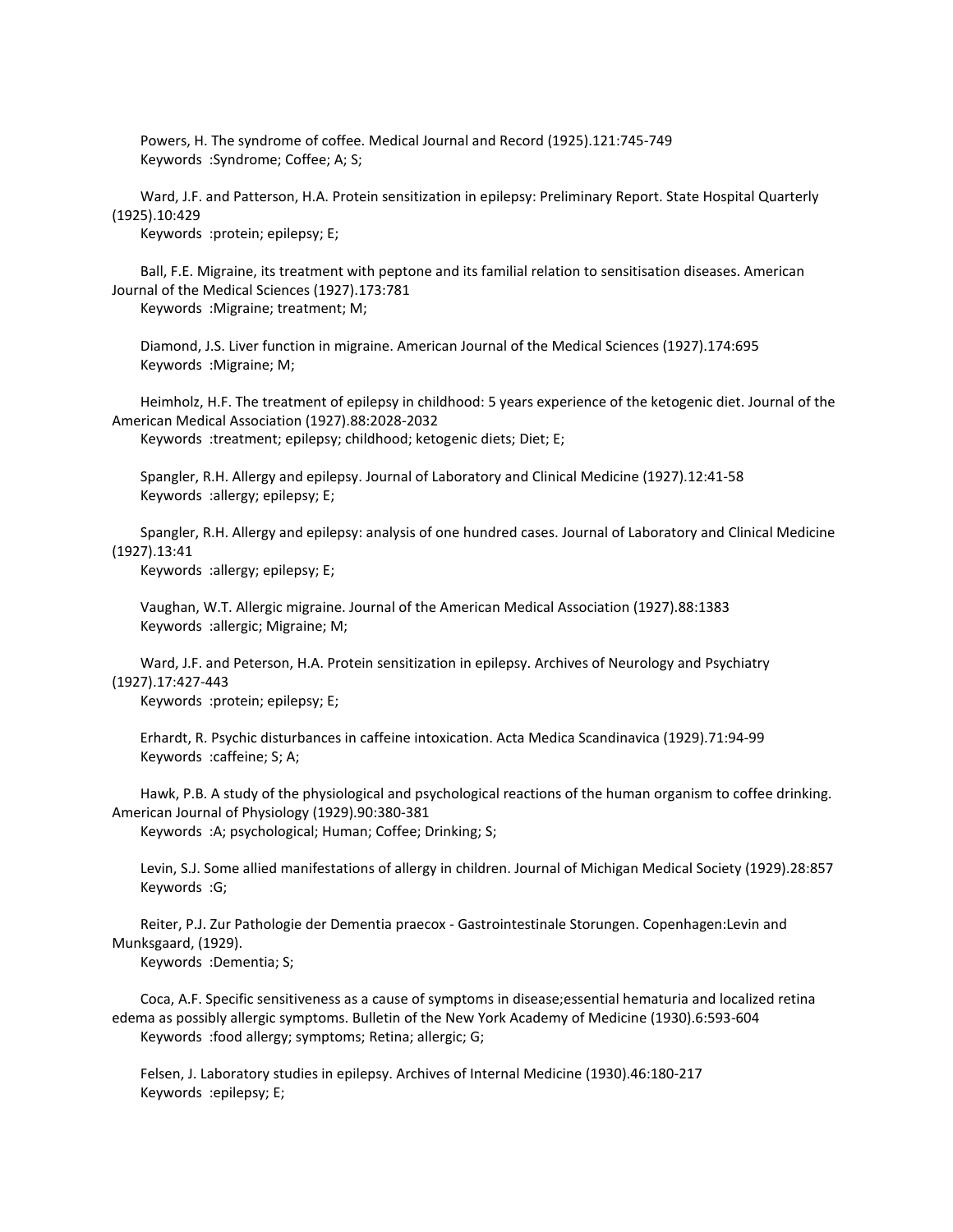Rowe, A.H. Allergic toxaemia and migraine due to food allergy. California and Western Medicine (1930).33:785-793

Keywords :allergic; Migraine; Food; food allergy; M;

 Talbot, F.B. Treatment of epilepsy. New York:Macmillan, (1930). Keywords :treatment; epilepsy; E;

 Balyeat, R.M. and Rinkel, H.J. Further studies in allergic migraine. International Medicine (1931).5:713-728 Keywords :Migraine; food allergy; Diet; M;

 Balyeat, R.M. and Rinkel, H.J. Allergic migraine in children. American Journal of Diseases of Children (1931).42: Keywords :Migraine; food allergy; mood; M;

 Eyerman, C.H. Allergic headache. Journal of Allergy (1931).2:106 Keywords :Headache; H;

 Levin, S.J. Allergic Epilepsy. Journal of the American Medical Association (1931).97(22):1624-1625 Keywords :epilepsy; allergy; E;

 Rowe, A.H. Food allergy: its manifestations, diagnosis and treatment with a general discussion of bronchial asthma. London:Bailliere, Tindall and Cox, (1931).

Keywords :Food; food allergy; allergy; diagnosis; treatment; Asthma; G;

 Spangler, R.H. Some allergic factors in essential epilepsy. Journal of Allergy (1931).3:39-50 Keywords :allergic; epilepsy; E;

 Adamson, W.D. and Sellers, E.D. Observations on the incidence of a hypersensitive state in 100 cases of epilepsy. Journal of Allergy (1932).4:315-323 Keywords :epilepsy; food sensitivity; E;

 DeGowen, E.L. Allergic migraine: review of 60 cases. Journal of Allergy (1932).3:557 Keywords :Migraine; food allergy; M;

 Todd, L.C. Food allergy with special reference to migraine. Southern Medical Journal (1933).95:587 Keywords :Food; food allergy; Migraine; M;

 Winsor, A.L. and Strongin, E.I. A study of the development of tolerance for caffeinated beverages. Journal of Experimental Psychology (1933).16:725-744 Keywords :A; tolerance; caffeine;

 Forman, J. Atopy as a cause of epilepsy. Archives of Neurology and Psychiatry (1934).32:517-522 Keywords :epilepsy; allergy; E;

 Alvarez, W.C. and Hinshaw, H.C. Foods that commonly disagree with people. Journal of the American Medical Association (1935).203:2053-2058

Keywords :symptoms; behaviour; B; G;

 Beauchemin, J.A. Allergic reactions in mental diseases. American Journal of Psychiatry (1935).92:1190 Keywords :food allergy; Mental Disorders; behaviour; Diet; mood; affect; S;

 Sheldon, J.M. and Randolph, T.G. Allergy in migraine-like headaches. American Journal of the Medical Sciences (1935).190:232

Keywords :allergy; migraine headaches; M;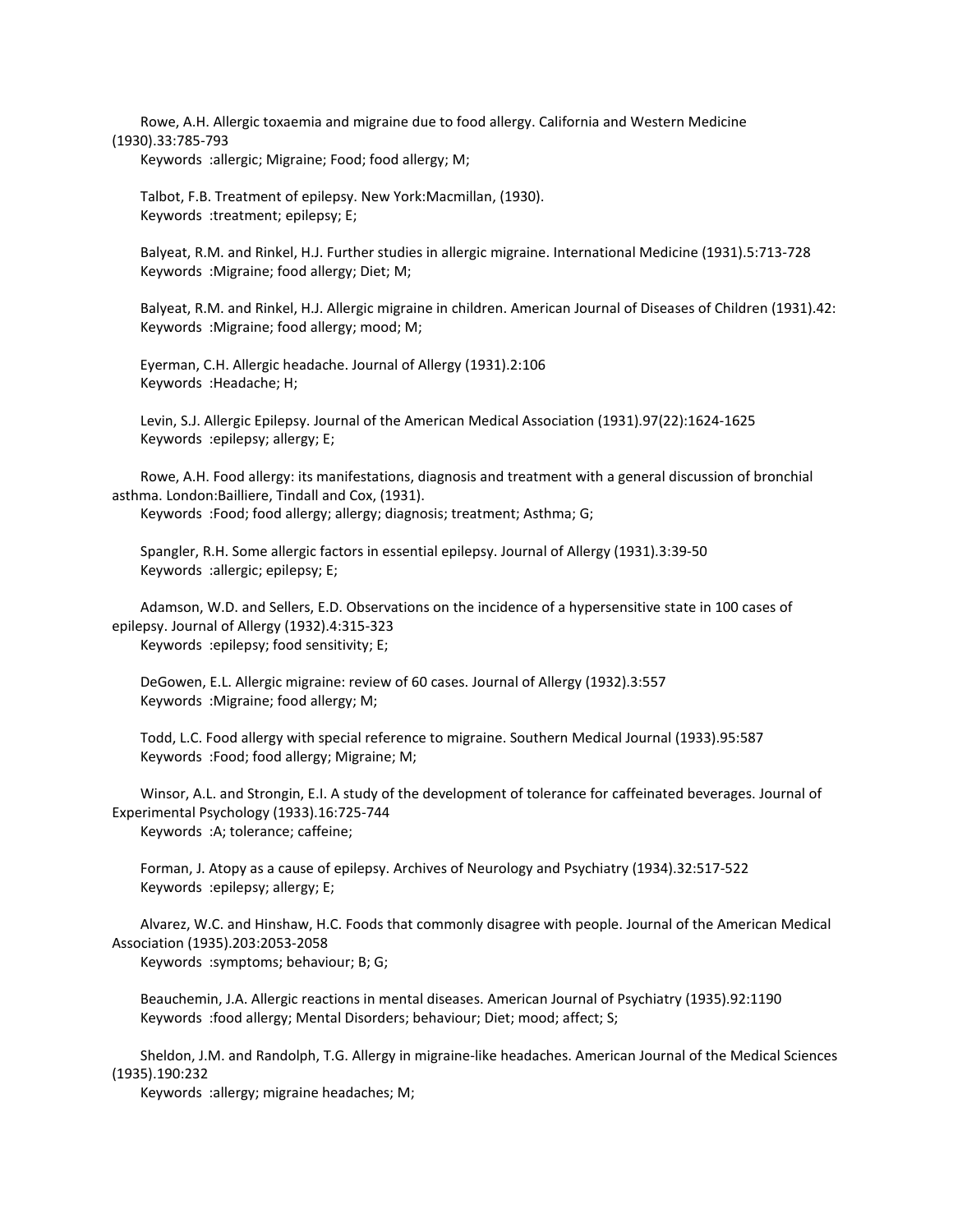Goltman, A.M. Mechanism of migraine. Journal of Allergy (1936).7:351 Keywords :Migraine; M;

 McManamy, M.C. and Schube, P.G. Caffeine intoxication: report of a case the symptoms of which amounted to a psychosis. New England Journal of Medicine (1936).215:616-620 Keywords :caffeine; A; symptoms; psychosis; S;

 Rowe, A.H. Clinical allergy due to food, inhalents, contactants, fungi, bacteria and other causes: manifestations, diagnosis and treatment. London:CML, (1937). Keywords :allergy; Food; Fungi; Bacteria; diagnosis; treatment; G;

 Kennedy, F. Allergy and its effect on the central nervous system. Archives of Neurology (1938).39:1361 Keywords :allergy; Central Nervous System; S;

 Pardee, I. Two cases demonstrating allergic reactions in the nervous system. Journal of Nervous and Mental Disease (1938).88:88-91

Keywords :Nervous System; allergy; S;

 Winkelman, N.W. and Moore, M.T. Allergy and nervous diseases. Journal of Nervous and Mental Disease (1941).93:736

Keywords :allergy; Mental Disorders; S;

 Dreisbach, R.H. and Pfeiffer, C. Caffeine-withdrawal headache. Journal of Laboratory and Clinical Medicine (1943).28:1212-1219

Keywords :Headache; caffeine; A;

 Siegerist, H.E. Literary controversy over tea in 18th-century England. Bulletin of Historical Medicine (1943).13:185

Keywords :Tea; A; S;

 Clarke, T.W. Allergy of the central nervous system. Annals of Allergy (1944).2:189-196 Keywords :food allergy; mental disorder; behaviour; mood; S; B;

 Karnosh, L.J. Psychosomatic aspects of allergy. Psychiatric Quarterly (1944).18:618 Keywords :allergy; S;

 Rinkel, H.J. Food allergy: the role of food allergy in internal medicine. Annals of Allergy (1944).2:115-124 Keywords :Food; food allergy; allergy; G;

 Rowe, A. Elimination diet and the patients' allergies. London:Kimpton, (1944). Keywords :Diet; patients; allergy; G;

 Rowe, A.H. Clinical allergy in the nervous system. Journal of Nervous and Mental Disease (1944).99:834 Keywords :allergy; Nervous System; S;

 Hadley, H.G. The effects of tea and coffee. Medical Record (1945).158:158-159 Keywords :Tea; Coffee; S;

 Randolph, T.G. Fatigue and weakness of allergic origin (allergic toxemia); to be differentiated from 'nervous fatigue' or neurasthenia. Annals of Allergy (1945).3:418-430 Keywords :Fatigue; allergic toxemia; S;

 Schneider, W.F. Psychiatric evaluation of the hyperkinetic child. Journal of Pediatrics (1945).26:559-570 Keywords :psychiatric; evaluation; hyperkinetic; Child; B;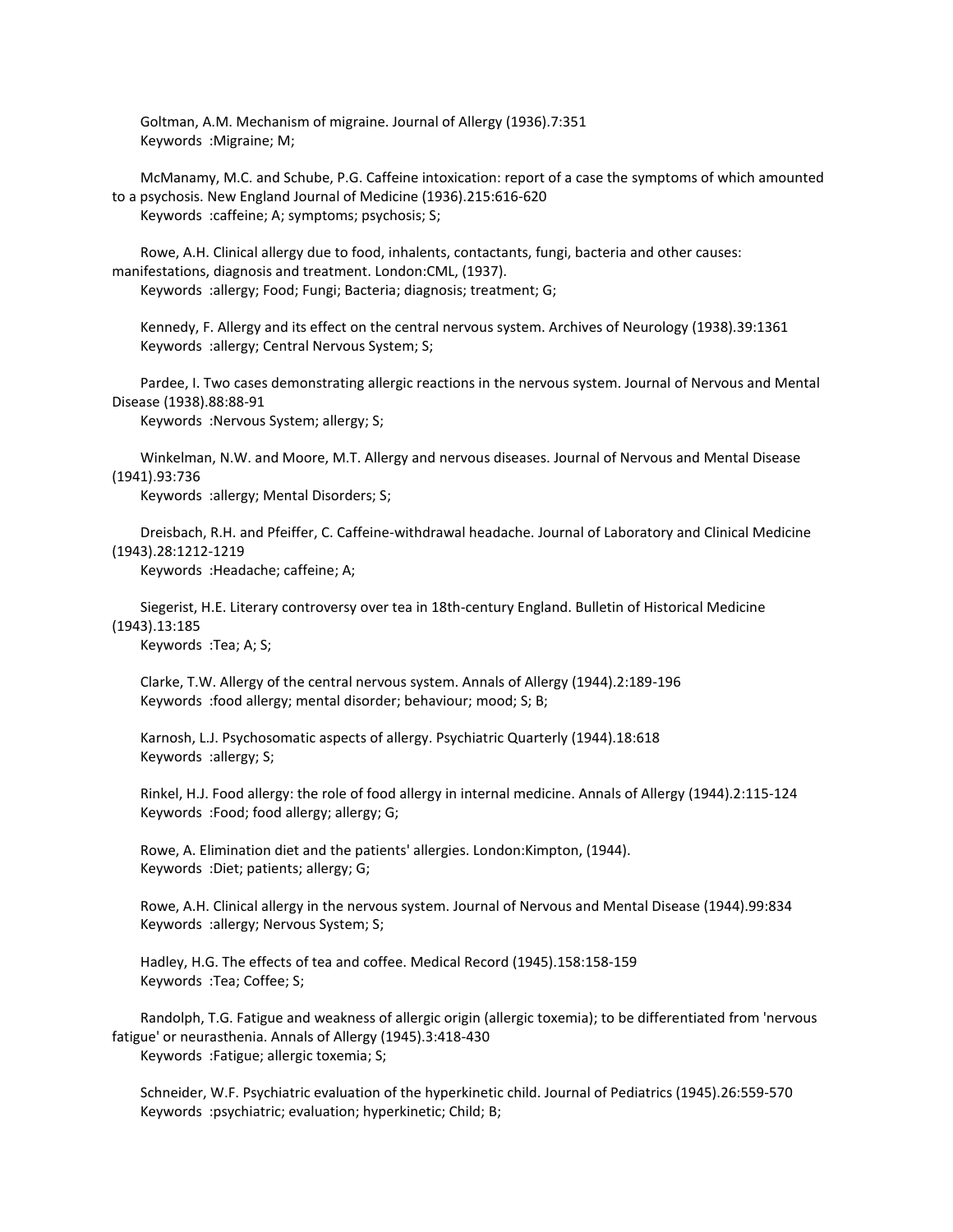Alvarez, W.C. Puzzling "nervous storms" due to food allergy. Gastroenterology (1946).7:241 Keywords :behaviour; food allergy; mental disorder; S;

 Randolph, T.G. Allergy as a causative factor of fatigue, irritability and behaviour problems of children. Journal of Pediatrics (1947).31:560-572

Keywords :allergy; Fatigue; behaviour; children; Irritable Mood; B;

 Dees, S.C. and Lowenbach, H. The electroencephalogram of allergic children. Annals of Allergy (1948).6:99-108 Keywords :E; allergy;

 Meyer, M.G. Non-reaginic allergy. Annals of Allergy (1948).6:417-427 Keywords :allergy; S;

 Randolph, T.G. The fatigue syndrome of allergic origin. Mississippi Valley Medical Journal (1948).70:105 Keywords :Fatigue; Syndrome; allergic; B;

 Bridge, E.M. Epilepsy and Convulsive Disorders in Children. New York:McGraw-Hill, (1949). Keywords :epilepsy; E;

 Davison, H. Cerebral allergy. Southern Medical Journal (1949).42:712-716 Keywords :allergy; E;

 Vahlquist, B. and Hockzell, G. Migraine of early onset. Acta Paediatrica (1949).38:622 Keywords :Migraine; M;

 Chobof, R., Dundy, H.D. and Pacella, B.L. The incidence of abnormal electroencephalographic patterns in allergic children. Journal of Allergy (1950).21:334-338 Keywords :allergic; children; E;

 Clarke, T.W. The relation of allergy to character problems in children. Annals of Allergy (1950).8:175 Keywords :food allergy; behaviour; mood; allergy; B;

 Davison, H.M. In discussion of paper by Clarke,T.W. The relation of allergy to character problems in children: a survey. Annals of Allergy (1950).8:175

Keywords :food allergy; behaviour; hyperactivity; B;

 Randolph, T.G. Concepts of food allergy important in specific diagnosis. Journal of Allergy (1950).21:471-477 Keywords :Food; food allergy; allergy; diagnosis; G;

 Davison, H.M. Allergy and epilepsy. In: Proceedings of the First International Congress in Allergy, Basel-New York: Karger, (1951), pp.1084-1094.

Keywords :food allergy; epilepsy; seizures; E;

 Dees, S.C. and Lowenbach, H. Allergic epilepsy. Annals of Allergy (1951).9:446-458 Keywords :epilepsy; food allergy; E;

 Rinkel, H.J., Randolph, T.G. and Zeller, M. Food Allergy. Springfield:CC Thomas, (1951). pp. 120. Keywords :Food; food allergy; G;

 Davison, H.M. Allergy of the nervous system. Quarterly Review of Allergy and Immunology (1952).6:157-188 Keywords :food allergy; Mental Disorders; behaviour; E;

Pounders, C.M. The life cycle of the allergic individual. Southern Medical Journal (1952).45:875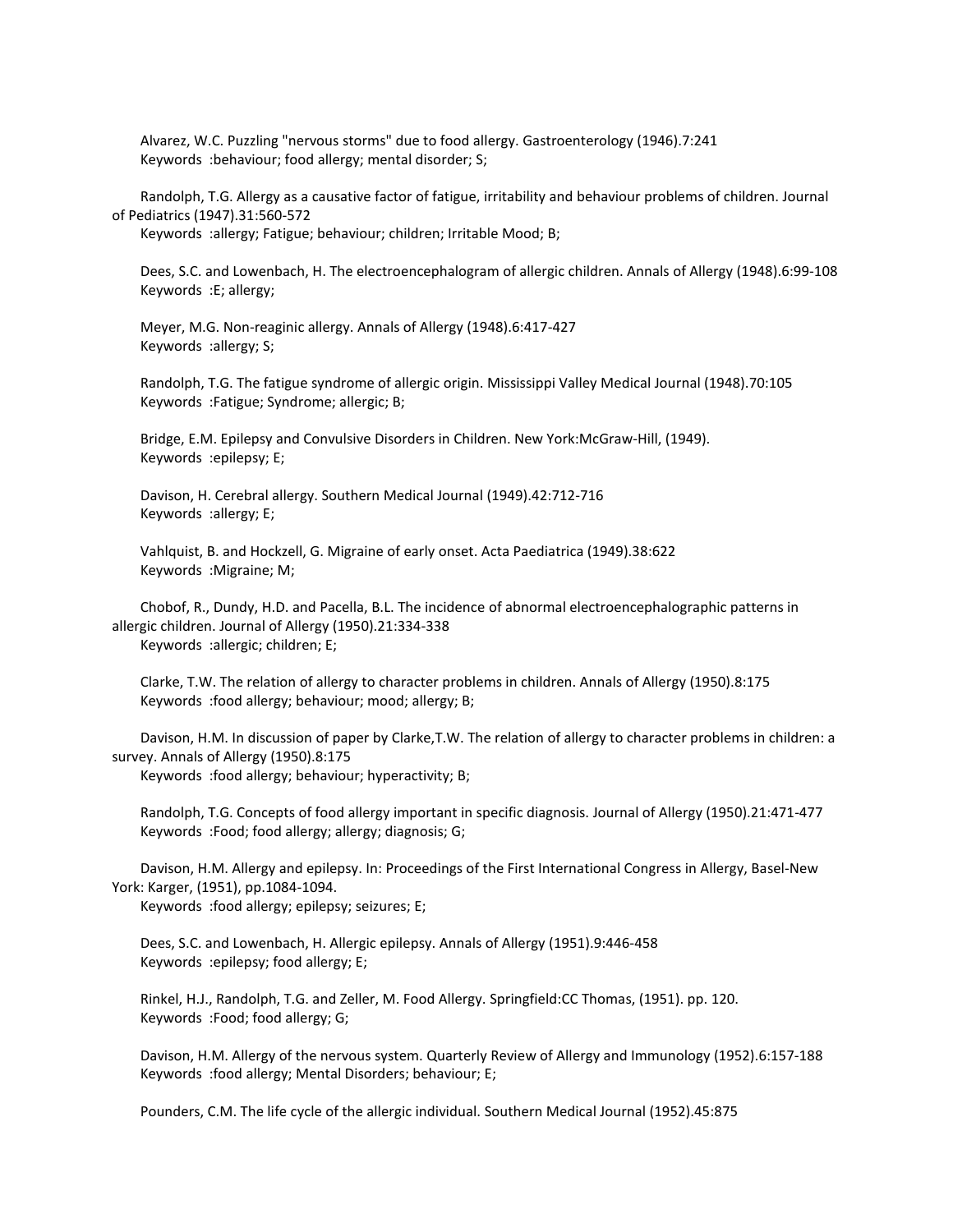Keywords :G;

 Staffiere, D., Bentolila, L. and Levit, L. Hemiplegia and allergic symptoms following ingestion of certain foods. Annals of Allergy (1952).10:38-39

Keywords :Hemiplegia; allergic; symptoms; Food; H;

 Unger, A.H. and Unger, L. Migraine is an allergic disease. Journal of Allergy (1952).23:429-440 Keywords :Migraine; allergic; Disease; M;

 Dees , S.C. Electroencephalography in allergic epilepsy. Southern Medical Journal (1953).46:618-620 Keywords :Electroencephalography; epilepsy; food allergy; E;

 Boudouresques, J. and Gastaut, H. Le mechanisme reflex de certaine epilepsies temporales. Revue Neurologique (1954).90:157-158

Keywords :epilepsy; E;

 Dees, S.C. Neurologic allergy in childhood. Pediatric Clinics of North America (1954).1:1017-1027 Keywords :food allergy; Migraine; behaviour; M; B; E;

 Glaser, J. Migraine in pediatric practice. Observations with special reference to migraine of allergic origin. American Journal of Diseases of Children (1954).88:92-98 Keywords :Migraine; Pediatrics; allergy; M; allergic;

 Lasagna, L., Mosteller, F., von Felsinger, J.M. and Beecher, H.K. A study of the placebo response. American Journal of Medicine (1954).16:770-779 Keywords :placebo; G;

 Matheson, A. Skin tests and their value in pediatric allergy. Pediatric Clinics of North America (1954).II Pediatric allergy:929-942

Keywords :G; allergy;

 Speer, F. Allergic tension fatigue in children. Annals of Allergy (1954).12:168-171 Keywords :Fatigue; children; tension fatigue syndrome; B;

 Speer, F. The allergic-tension-fatigue syndrome. Pediatric Clinics of North America (1954).1:1029-1037 Keywords :Syndrome; allergic; tension fatigue syndrome; B;

 Cohen, S.G. and Jamjigian, E.R. Epilepsy associated with seasonal allergic rhinitis. Annals of Internal Medicine (1955).42:178-190

Keywords :food allergy; epilepsy; allergic; Rhinitis; E;

 Lasagna, J.L., Von Felsinger, J.H. and Beecher, H.K. Drug induced mood changes in man: Observations on healthy subjects and chronically ill patients and post-addicts. Journal of the American Medical Association (1955).157:1006-1029

Keywords :drugs; mood; patients; addiction; S; A;

 Vahlquist, B. Migraine in children. International Archives of Allergy and Applied Immunology (1955).7:348-355 Keywords :Migraine; children; M;

 Black, A.P. A new diagnostic method in allergic disease. Pediatrics (1956).17:716-723 Keywords :diagnostic methods; testing; food allergy; G;

 Boyer, J., Depierre, F., Tissier, M. and Jacob, J. Intoxications hystaminiques collectives par le Thon. Presse Medicale (Paris) (1956).64:1003-1004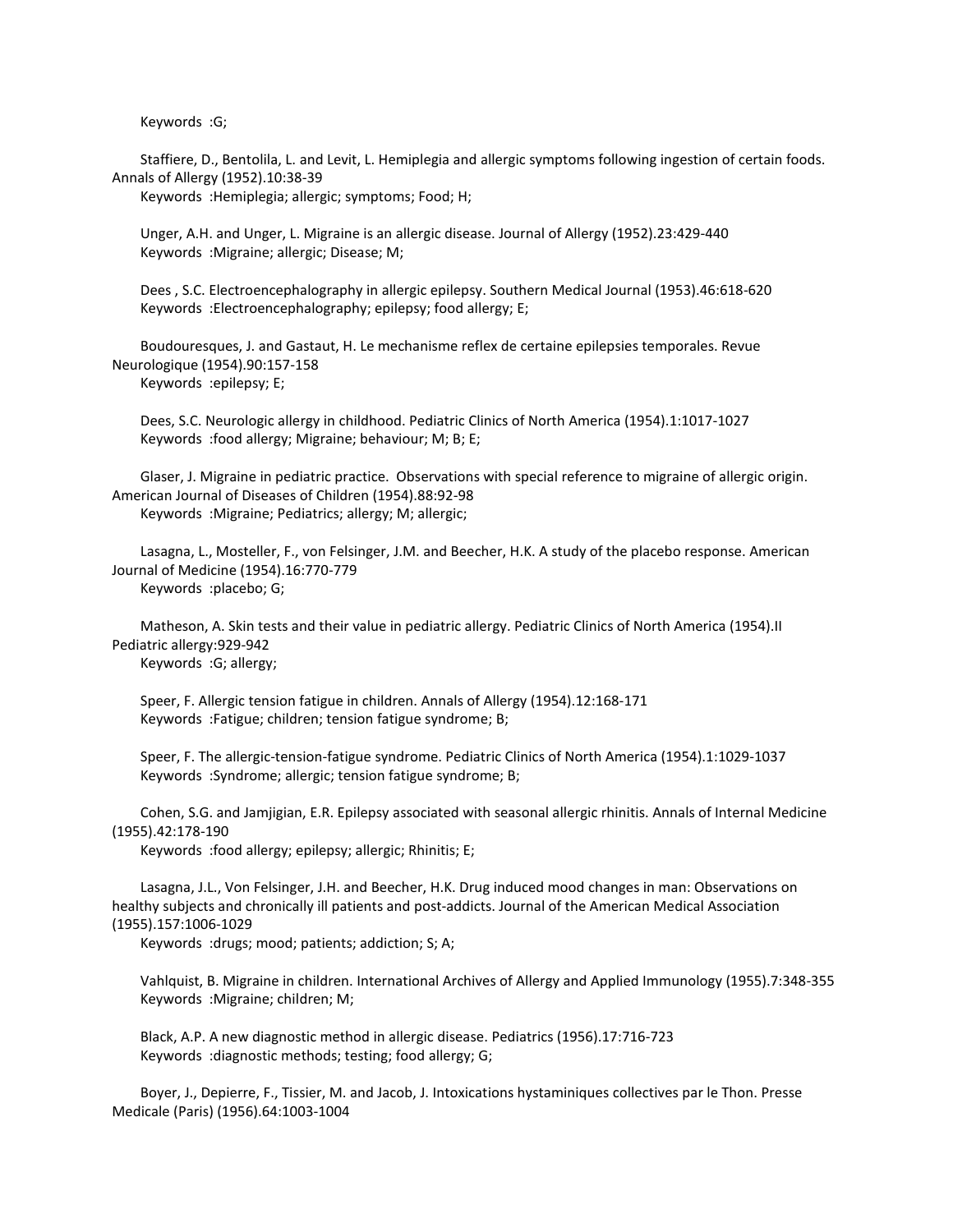Keywords :hystamine; Headache; Migraine; M;

 Burke, E.C. and Peters, G.A. Migraine in childhood. Journal of Diseases of Childhood (1956).92:330 Keywords :Migraine; M;

 Randolph, T.G. The descriptive features of food addiction. Addictive eating and drinking. Quarterly Journal of Studies on Alcohol (1956).17:198-224

Keywords :Food; food addiction; addiction; Eating; Drinking; A;

 Randolph, T.G. The descriptive features of food addiction. Quarterly Journal of Studies on Alchoholism (1956).17:198-224

Keywords :food addiction; A;

 Landis, C. Physiological ans psychological effects of the use of coffee. In: Problems of addiction and habituation, edited by Hoch, P. and Zubin, New York: Grune and Stratton, (1958), Keywords :psychological; Coffee; addiction; S; A;

 Speer, F. Allergic tension-fatigue in children. International Archives of Allergy and Applied Immunology (1958).12:207

Keywords :allergic; children; allergic tension-fatigue; Hyperkinesis; B;

 Berman, B.A., Engel, G.L. and Glaser, J. The electroencephalogram in allergic children. Annals of Allergy (1959).17:188-193

Keywords :food allergy; epilepsy; behaviour; B; E;

 Lockey, S.D. Allergenic reactions due to FD&C yellow number 5 tartrazine, an aniline dye used as a colouring agent in various steroids. Annals of Allergy (1959).17:719-721 Keywords :tartrazine; Dyes; G;

 Rowe, A.H. Allergic toxemia and fatigue. Annals of Allergy (1959).17:9-18 Keywords :allergic toxemia; Fatigue; B;

 Sidman, M. Behavioral pharmacology. Psychopharmacologia (1959).1:1 Keywords :pharmacology; B;

 Symonds, C. Excitation and inhibition in epilepsy. Brain (1959).82:133-145 Keywords :epilepsy; E;

 Deamer, W.C. Allergy in childhood. Advances in Pediatrics (1960).11:147 Keywords :allergy; childhood; G; B;

 Lennox, W.G. Epilepsy and Related Disorders. Vol 1. Boston:Little, Brown and Company, (1960). pp. 441. Keywords :epilepsy; disorders; E;

 Miller, J.L.,Jr. Caffeine,chocolate,and withdrawal headaches. Northwest Medicine (1960).59:502 Keywords :caffeine; chocolate; Headache; A;

 Ostfeld, A.M. Migraine headache.Its physiology and biochemistry. Journal of the American Medical Association (1960).174:1188

Keywords :Migraine; biochemistry; M;

 Panzani, R., Boyer, R. and Turner, M. The electroencephalogram in migraine and asthma. Annals of Allergy (1960).18:491

Keywords :Migraine; Asthma; M;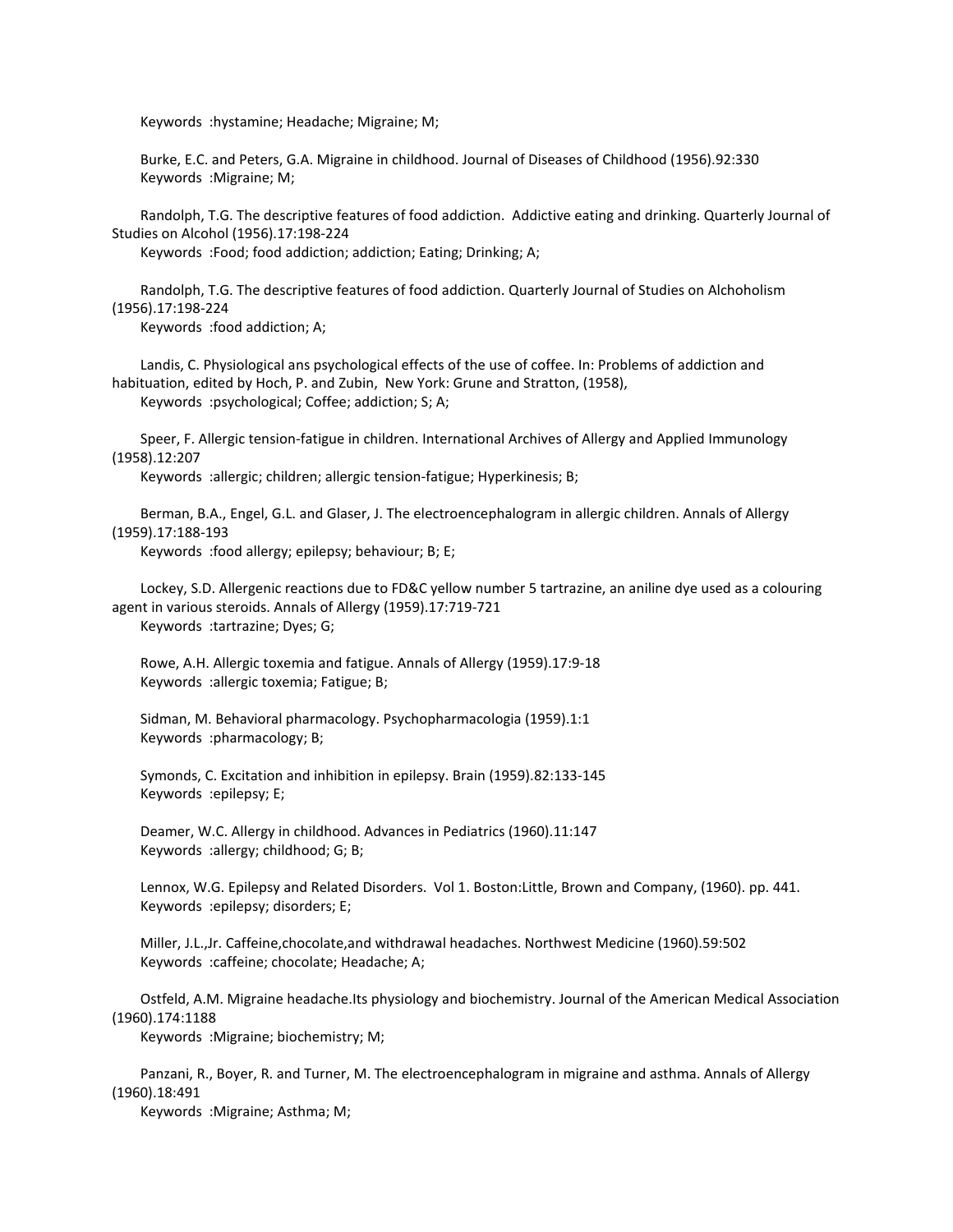Selby, G. and Lance, J.W. Observations on 500 cases of migraine and allied vascular headache. Journal of Neurology,Neurosurgery and Psychiatry (1960).23:23 Keywords :Migraine; Vascular Headache; M; H;

 Crook, W.G., Harrison, W.W., Crawford, S.E. and Emerson, B.S. Systemic manifestations due to allergy. Report of fifty patients and a review of the literature on the subject (sometimes referred to as allergic toxemia and the allergic tension syndrome. Pediatrics (1961).27:790-799

Keywords :food allergy; behaviour; mental disorder; S; B;

 Bille, B. Migraine in schoolchildren. Acta Paediatrica Scandinavica Supplement (1962).51:136-151 Keywords :Migraine; mood; M;

 Fowler, W.M., Heimlich, E.M., Walter, R.D. and et al, Electroencephalographic patterns in children with allergic convulsive and behaviour disorders. Annals of Allergy (1962).20:1-14 Keywords :behaviour; disorders; E; B;

 Friedman, A.P. Classification of headache. Ad Hoc Committee on classification of headache. Journal of the American Medical Association (1962).179:717-718 Keywords :Headache; H;

 Grossman, H.J. and Helmy, J. Electroencephalographic patterns in children with allergic, convulsive and behavior disorders. Annals of Allergy (1962).20:1-14 Keywords :children; allergic; Behavior; behavior disorders; disorders; epilepsy; E; B;

 Hoffer, A. Niacin therapy in psychiatry. Springfield:CC Thomas, (1962). Keywords :therapy; psychiatry; Diet; S;

 Randolph, T.G. Human ecology and susceptibility to the chemical environment. Springfield:C C Thomas, (1962). Keywords :Human; Ecology; Environment; G;

 Schacter, S. and Singer, J.E. Cognitive, social, and physiological determinants of emotional state. Psychological Review (Washington) (1962).69:379-399

Keywords :emotional states; physiological determinants; S;

 Vizioli, R. The problem of human reflex epilepsy and possible role of masked epileptogenic factors. Epilepsia[Amsterdam] (1962).3:293-302 Keywords :Human; epilepsy; allergy; E;

 Weiss, B. and Laties, V. Enhancement of human performance by caffeine and the amphetamines. Pharmacological Reviews (1962).14:1-36

Keywords :Human; performance; caffeine; Amphetamine; S;

 Clein, N.W. Allergic headache and convulsions. In: The Allergic Child, edited by Speer, F. New York: Harper & Rowe, (1963), pp.320-329.

Keywords :Headache; food allergy; epilepsy; H; E;

 Crook, W.G. The Allergic Child. New York:Harper & Rowe, (1963). pp. 329-341. Keywords :food allergy; behaviour; hyperactivity; B;

 Goldman, A.S., Anderson, D.W.,Jr., Sellars, W.A., Saperstein, S., Kniker, W.T., Halpern, S.R. and et al, Milk Allergy. 1. Oral challenge with milk and isolated milk proteins in allergic children. Pediatrics (1963).32:425-443 Keywords :allergy; behaviour; B;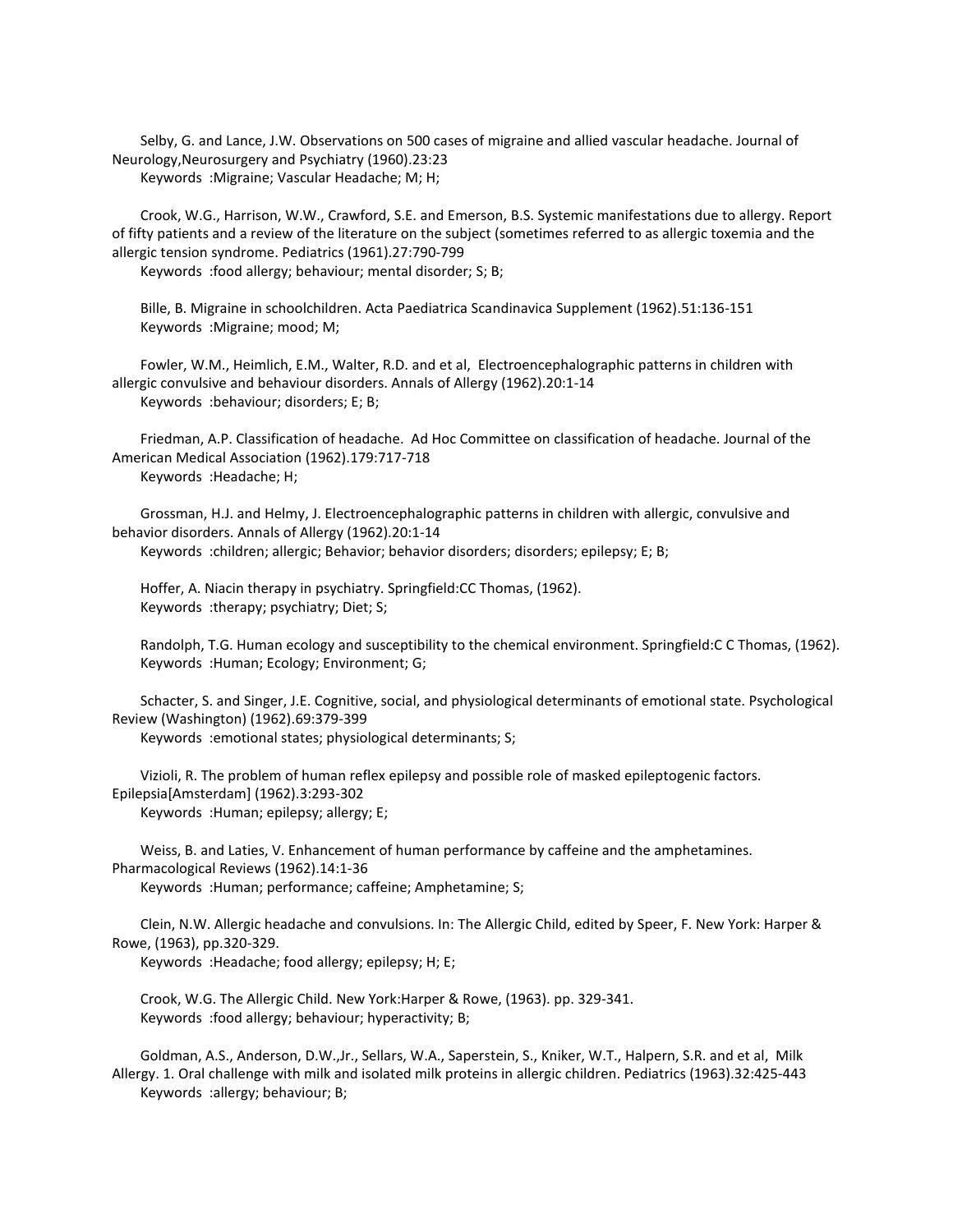Goldman, A.S., Sellars, W.A., Halpern, S.R., Anderson, D.W.,Jr., Furlow, T.E. and Johnson, C.H.,Jr. Milk allergy.II.Skin testing of allergic and normal children with purified milk proteins. Pediatrics (1963).32:572-579 Keywords :food allergy; behaviour; B;

 Hoffer, A. and Osmond, H. Malvaria, a new psychiatric disease. Acta Psychiatrica Scandinavica (1963).39:335 Keywords :psychiatric; Disease; G; S;

 Kailin, E.W. and Brooks, C.R. Systematic toxic reactions to soft plastic food containers. Medical Annals of the District of Columbia (1963).32:1

Keywords :toxic disorders; S;

 Keith, H.M. Convulsive disorders in children with reference to treatment with ketogenic diet. Boston:Little Brown, (1963).

Keywords :convulsive disorders; disorders; children; treatment; ketogenic diets; Diet; E;

 Wolff, H. Headache and other head pain. New York:Oxford University Press, Ed. 2nd (1963). pp. 228,342. Keywords :Headache; Pain; H;

 Freeman, E., Feingold, B., Schlesinger, K. and Gorman, F. Psychological variables in allergic disorders: a review. Psychosomatic Medicine (1964).26:543-575

Keywords :psychological; allergic disorders; behaviour; S;

 Goldstein, A. Wakefulness caused by caffeine. Archives of Experimental Pathology (1964).248:269 Keywords :caffeine; A; S;

 Forney, R.B. and Hughes, F.W. Effects of caffeine and alcohol on performance under stress of audio-feedback. Quarterly Journal of Studies on Alcohol (1965).26:206-212 Keywords :S; caffeine;

 Goldstein, A., Warren, R. and Kaiser, S. Psychotropic effects of caffeine in man: I. individual differences in sensitivity to caffeine-induced wakefullness. Journal of Pharmacology and Experimental Therapeutics (1965).149:156-159

Keywords :caffeine; A; S;

 Goldstein, A., Kaizer, S. and Warren, R. Psychological effects of caffeine in man. II. Alertness, psychomotor coordination, and mood. Journal of Pharmacology and Experimental Therapeutics (1965).150:146-151 Keywords :psychological; caffeine; mood; S;

 Shapiro, R.S. and Eisenberg, B.C. Allergic headache. Annals of Allergy (1965).23:123-126 Keywords :Headache; allergic; H;

Stevens, H. Allergy and epilepsy. Epilepsia (1965).6:205-216

 Keywords :epilepsy; food allergy; 66031153; allergy; Food Hypersensitivity; Hypersensitivity; Adolescence; Adrenal Cortex Hormones; Anticonvulsants; Case Report; Child; Electroencephalography; Female; Histamine H1 Receptor Blockaders; Human; Male; Middle Age; E;

 Neuro-pediatrics conference. Hyperactivity, behavior problems. Minimal organic cerebral dysfunction or environmental deficit? Minnesota Medicine (1966).49:1589-1596

 Keywords :hyperactivity; 67017910; Behavior; Brain Damage,Chronic; Child Behavior Disorders; Child; Diagnosis,Differential; Environment; Female; Human; B;

 Barolin, G. Migraines and epilepsy: a relationship? Epilepsia (1966).7:53-66 Keywords :Migraine; epilepsy; E; M;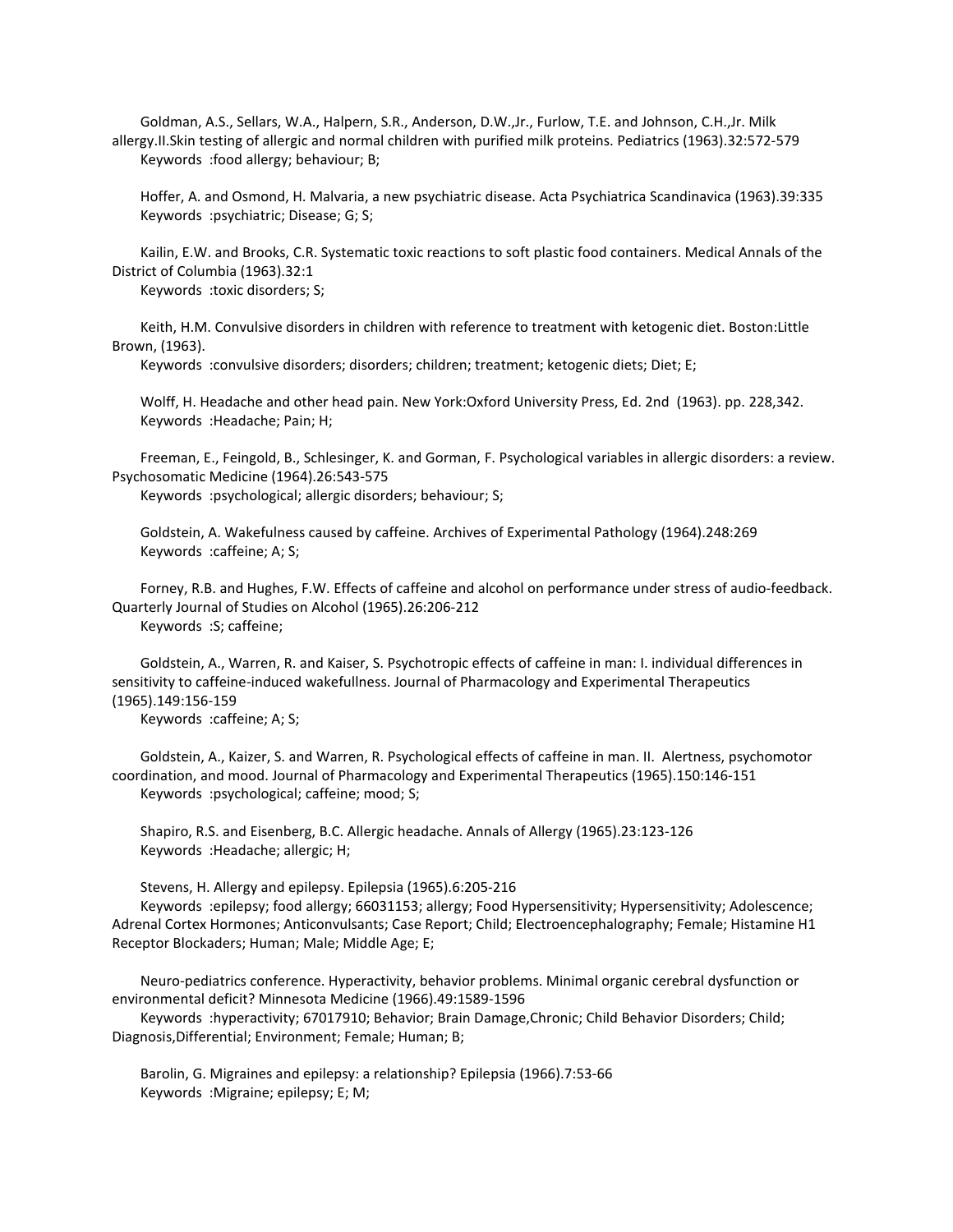Blamoutier, P. Considerations sur les crises de migraine allergique au chocolat. Revue Francaise de Allergollie (1966).6(1):33-36

Keywords :Migraine; food allergy; M;

 Blamoutier, P. [Considerations on migraine attacks caused by allergy to chocolate] Considerations sur les crises de migraine allergique au chocolat. Revue Francaise de Allergologie et de Immunologie Clinique (1966).6:33-36 Keywords :Migraine; Diet; 66100402; allergy; Cacao; Food Hypersensitivity; Adult; Case Report; Female;

Human; M;

 Clemis, J.D., Shambaugh, G.E.,Jr. and Derlacki, E.L. Withdrawal reactions in chronic food addiction as related to chronic secretory otitis media. Annals of Otology,Rhinology and Laryngology (1966).75:793-797

 Keywords :67014299; Food; addiction; Food Hypersensitivity; Otitis Media; Child; Child,Preschool; Chronic Disease; Hearing Disorders; Human; Male; A;

 Dekabaro, A.S. Plasma lipids in epileptic children treated with high fat diet. Archives of Neurology (1966).15:177-184

Keywords :Lipids; children; Diet; epilepsy; E;

 Dohan, F.C. Wartime changes in hospital admissions for schizophrenia. Acta Psychiatrica Scandinavica (1966).42:1-23

Keywords :schizophrenia; food sensitivity; S;

 Dohan, F.C. Cereals and schizophrenia. Data and hypothesis. Acta Psychiatrica Scandinavica (1966).42:125-152 Keywords :schizophrenia; food sensitivity; gluten; S;

 Dohan, F.C. Wheat "consumption" and hospital admissions for schizophrenia during World War II. A preliminary report. American Journal of Clinical Nutrition (1966).18(1):7-10 Keywords :wheat; schizophrenia; S;

 Dohan, F.C. Wheat "consumption" and hospital admissions for schizophrenia during World War II. A preliminary report. American Journal of Clinical Nutrition (1966).18:7-10

 Keywords :schizophrenia; mental disorder; Diet; 66050310; wheat; celiac disease; gluten; War; Canada; Female; Human; Scandinavia; United States; S;

 Frederiks, J.A. Hyperkinetic syndrome in children. Nederlands Tijdschrift voor Geneeskunde (1966).Feb 26, 110(9):422-427

Keywords :hyperkinetic; Syndrome; B;

 Fries, J.H. The cocoa bean and the allergic child. Annals of Allergy (1966).24:484 Keywords :Child; allergy; G;

 Lance, J.W. and Anthony, M. Some clinical aspects of migraine. Archives of Neurology (1966).15:356-361 Keywords :Migraine; M;

 Leonard, G. Behavioral manifestations of allergic children. Annals of Allergy (1966).24:248-249 Keywords :allergy; behaviour; B;

 Mednick, S. A longitudinal study of children with a high risk for schizophrenia. Mental Hygiene (1966).50:4 Keywords :longitudinal study; children; Risk; schizophrenia; S;

 Randolph, T.G. Clinical ecology as it affects the psychiatric patient. International Journal of Social Psychiatry (1966).12:245-254

Keywords :clinical ecology; Ecology; affect; psychiatric; psychiatric patients; patients; S;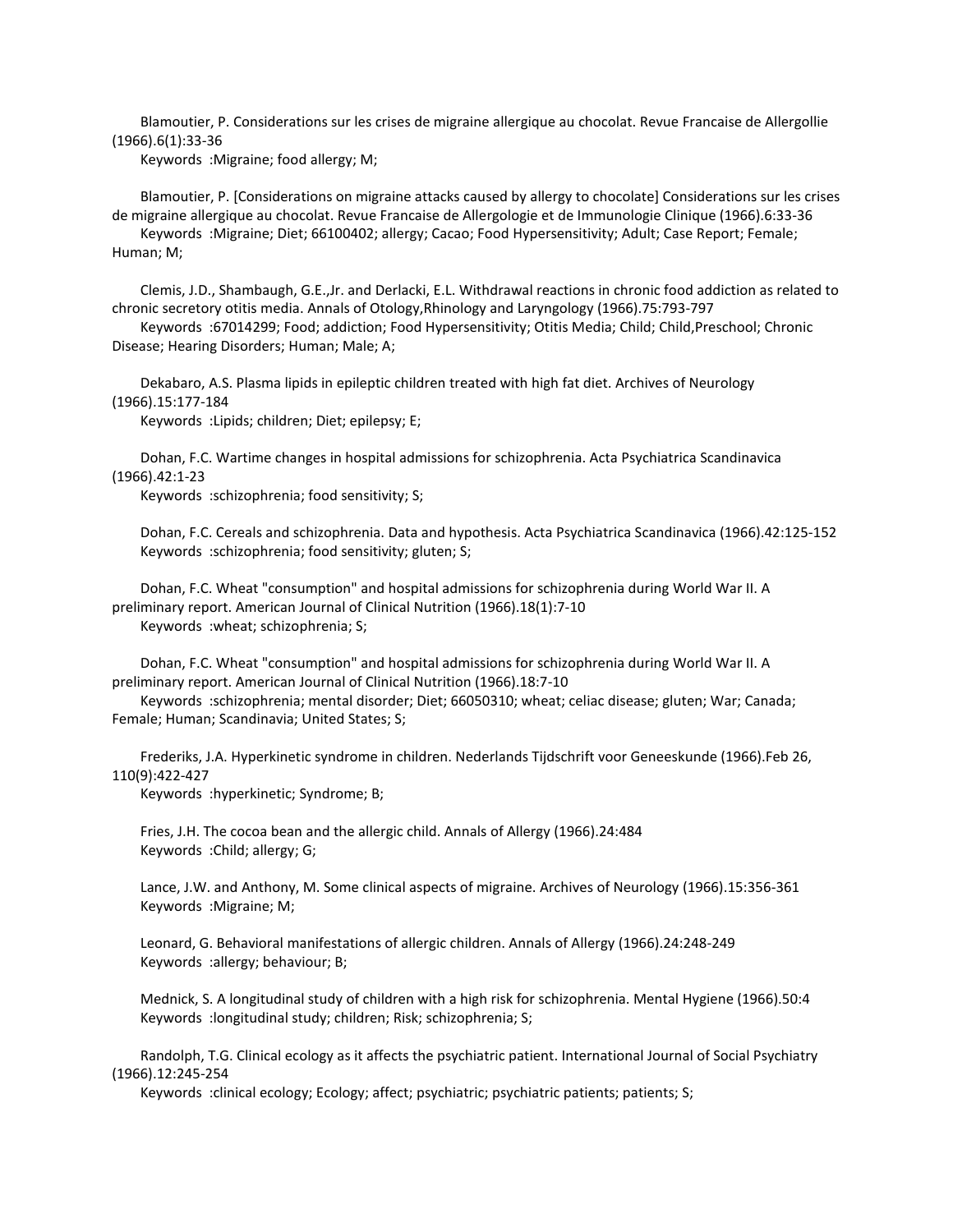Sainz, A. Hyperkinetic disease of children: diagnosis and therapy. Diseases of the Nervous System (1966).Jul, 7 Suppl (7):48-50

Keywords :hyperkinetic; Disease; children; diagnosis; therapy; B;

 Wieck, C. [Treatment procedures in child psychiatric diseases] Behandlungsverfahren bei kinderpsychiatrischen Erkrankungen. Psychiatrie,Neurologie und Medizinische Psychologie.Beihefte(Leipzig) (1966).4-5:280-290

 Keywords :hyperactivity; behaviour; 86017298; Child; Mental Disorders; Attention Deficit Disorder with Hyperactivity; Child Behavior Disorders; Combined Modality Therapy; Depressive Disorder; Human; Manic Disorder; Mental Retardation; Psychotherapy; Psychotropic Drugs; B;

 Bonnet, G.F. and Nepveux, P. Migraines hepato-bibliares et allergie. Maroc Medical(Casablanca) (1967).47(506):683-686

Keywords :Migraine; food allergy; M;

 Bonnet, G.F. and Nepveux, P. [Hepato-biliary migraine and allergy] Migraines hepato-bibliaires et allergie. Maroc Medical(Casablanca) (1967).47:683-686

 Keywords :food allergy; Migraine; Diet; 70232687; Biliary Dyskinesia; Biliary Tract Diseases; Food Hypersensitivity; Liver Diseases; Adult; Aged; Female; Human; Male; Middle Age; M;

 Corad, W.G. and Insel, J. Anticipating the response to amphetamine therapy in the treatment of hyperkinetic children. Pediatrics (1967).40(1):96-99

Keywords :Amphetamine therapy; treatment; hyperkinetic; B;

 Hanington, E. Preliminary report on Tyramine headache. British Medical Journal (1967).1:550-551 Keywords :tyramine; Headache; H;

 Hannington, E. Preliminary report on tyramine headache. British Medical Journal (1967).2:550-551 Keywords :Headache; Diet; 67137373; tyramine; Clinical Trials; Food Hypersensitivity; Human; Lactose; H;

 Hughes, P.A.M., Bower, B.D., Raine, D.N. and Syed, N. Effect of treatment on metabolism of trytophan in childhood epilepsy. Archives of Disease in Childhood (1967).42:281-288 Keywords :treatment; metabolism; epilepsy; E;

 Menkes, M.M., Rowe, J.S. and Menkes, J.H. A twenty-five-year follow-up study on the hyperkinetic child with minimal brain dysfunction. Pediatrics (1967).39:393

Keywords :follow-up; hyperkinetic; Child; brain; B;

 Millichap, J.G. and Fowler, G.W. Treatment of "minimal brain dysfunction" syndromes. Selection of drugs for children with hyperactivity and learning disabilities. Pediatric Clinics of North America (1967).14:767-777

 Keywords :hyperactivity; behaviour; 68362376; treatment; brain; Syndrome; children; learning; learning disabilities; Brain Damage,Chronic; learning disorders; Movement Disorders; Chlorpromazine; Clinical Trials; Deanol; Human; Methylphenidate; Placebos; Reserpine; Tranquilizing Agents; B;

 Reimann, H.A. Caffeinism. Journal of the American Medical Association (1967).202(12):1105-1106 Keywords :caffeine; addiction; A; S;

 Samter, M. and Beers, R.F. Concerning the nature of intolerance to aspirin. Journal of Allergy (1967).40:281- 293

Keywords :Aspirin; G;

 Terrell, C.O., Stevens, W.E. and Morris, R. Eosinophilia and neurological dysfunction - A preliminary report. Annals of Allergy (1967).25:673-677

Keywords :Mental Disorders; allergy; S;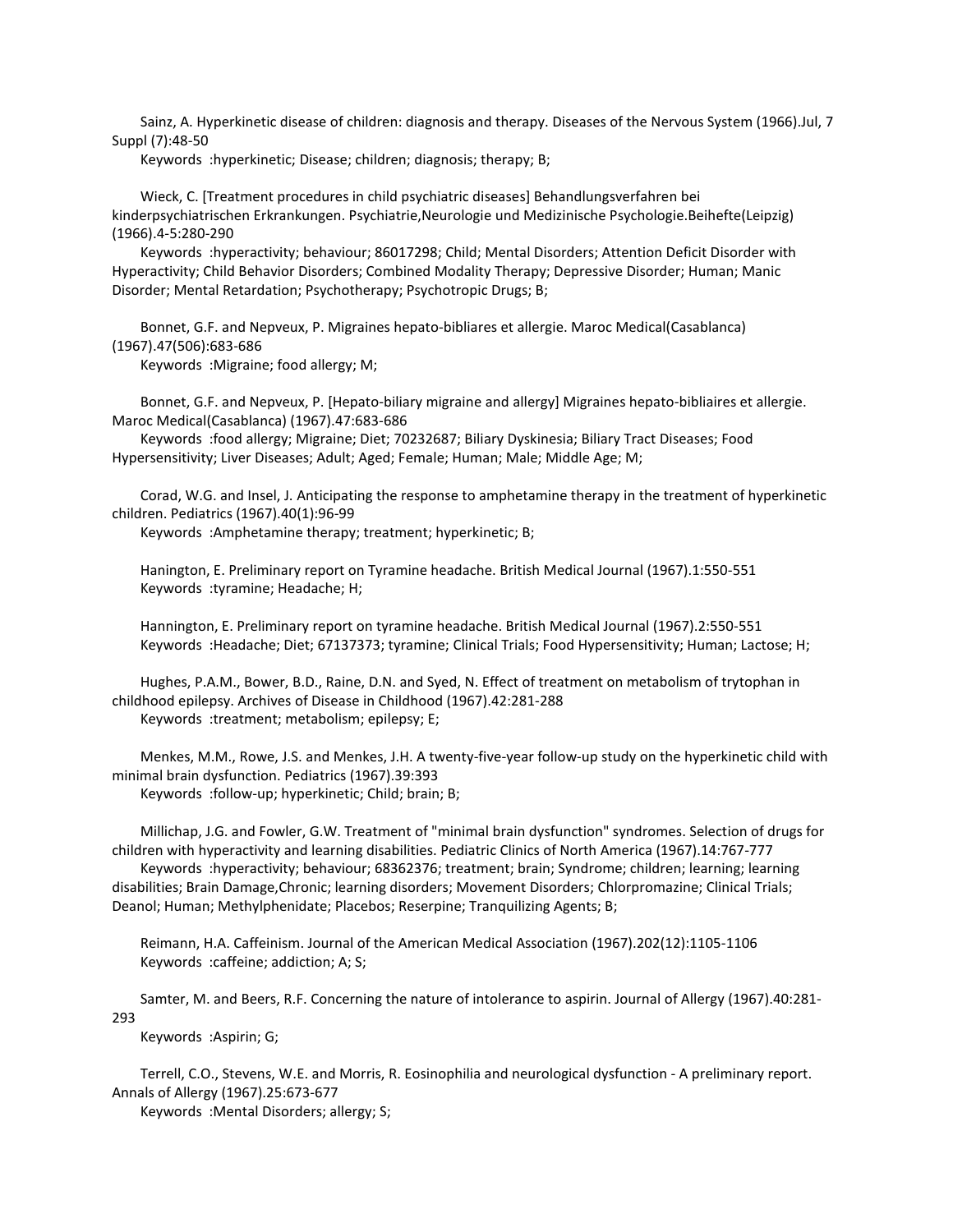American Psychiatric Association Committee on Nomenclature and Statistics., Diagnostic and Statistical Manual of Mental Disorders(DSM-II). Washington,D.C.:American Psychiatric Association, Ed. 2nd (1968). Keywords :Mental Disorders; diagnosis; definition; S;

 AUTHORX, M., Webb, G. and Sykes, D. Studies on the hyperactive child. VI. Prenatal and paranatal factors associated with hyperactivity. Developmental Medicine and Child Neurology (1968).10:355-363

 Keywords :behaviour; 69035451; hyperactive; Child; Child Behavior Disorders; Pregnancy; Birth Weight; Brain Damage,Chronic; Child,Preschool; Delivery; Female; Human; Infant; Male; Maternal Age; Pregnancy Complications; Sex Factors; Socioeconomic Factors; B;

 Baldwin, D.G., Kittler, F.J. and Ramsay, R.G. The relationship of allergy to cerebral dysfunction. Southern Medical Journal (1968).61:1039

Keywords :food allergy; Migraine; M;

 Campbell, M.B. Neurological allergy. Reviews of Allergy (1968).22:80 Keywords :food allergy; mental disorder; Migraine; behaviour; S; M; B;

 Colton, T., Gosselin, R.E. and Smith, R.P. The tolerance of coffee drinkers to caffeine. Clinical Pharmacology and Therapeutics (1968).9:31

Keywords :caffeine; addiction; S; A;

 Colton, T., Gosselin, R.E. and Smith, R.P. The tolerance of coffee drinkers to caffeine. Clinical Pharmacology and Therapeutics (1968).9:31-39

Keywords :Coffee; caffeine; addiction; A;

 Colton, T., Gosselin, R.E. and Smith, R.P. The tolerance of coffee drinkers to caffeine. Clinical Pharmacology and Therapeutics (1968).9:31-39

Keywords :Coffee; caffeine; tolerance; A;

 Fein, B.T. and Kamin, P.B. Allergy, convulsive disorders and epilepsy. Annals of Allergy (1968).26:241-247 Keywords :epilepsy; 68279051; allergy; convulsive disorders; disorder; Convulsions; Hypersensitivity; Adolescence; Adult; Anticonvulsants; Child; Child,Preschool; Desensitization,Immunologic; Diet; Dust; Electroencephalography; Food Hypersensitivity; Fungi; Human; Infant; Middle Age; Pollen; Skin Tests; E;

 Hanington, E. and Harper, A.M. The role of tyramine in the aetiology of migraine, and related studies on the cerebral and extracerebral circulations. Headache (1968).8:84-97 Keywords :tyramine; Migraine; M;

 Jus, K., Andrzejewska, E. and Jus, A. Treatment of behaviour disorders in children with clinical and bioelectrical episodic symptomatology. Psychiatrie,Neurologie und Medizinische Psychologie.Beihefte(Leipzig) (1968).8-9:98- 107

Keywords :treatment; behaviour; disorders; children; B;

 Kucera, O. Psychopathology of children with minimal brain injuries. No Journal Found (1968).8-9:32-37 Keywords :hyperactivity; behaviour; 86068673; children; brain; Brain Damage,Chronic; Brain Injuries; Organic Mental Disorders; Attention Deficit Disorder with Hyperactivity; Child; Child Behavior Disorders; Child Development; Human; Neurotic Disorders; Organic Mental Disorders,Psychotic; Psychomotor Disorders; B;

 Mandel, M. and Rose, G.J. May emotional reactions be precipitated by allergens? Connecticut Medicine (1968).32:300

Keywords :emotional; Allergens; S;

Millichap, J.G. Febrile Convulsions. New York:The Macmillan Company, (1968). pp. 84-85.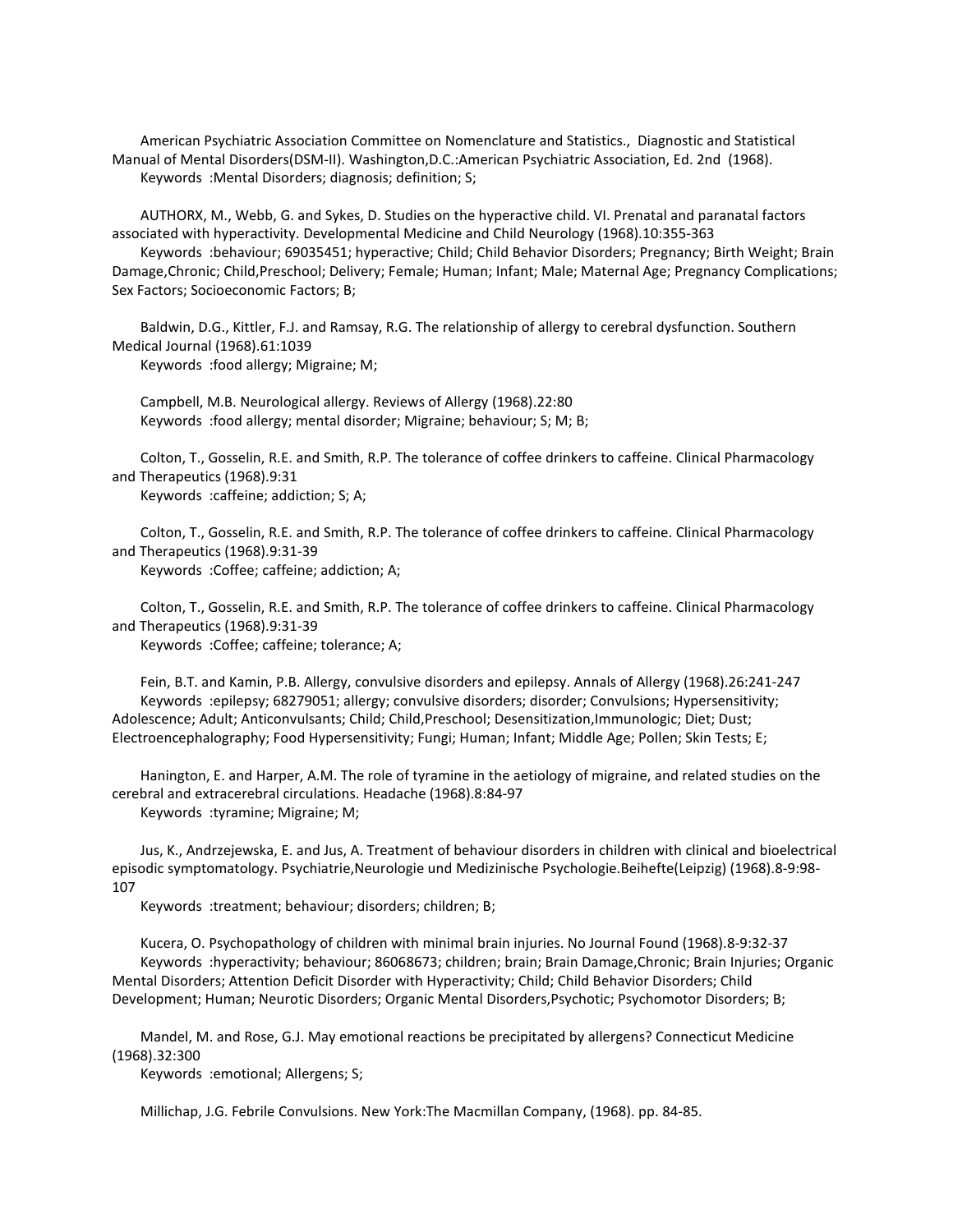Keywords :Convulsions; epilepsy; E;

 Ottolenghi, F. [Nutritional allergic dermatoses I] Die alimentaren Allergodermosen. I. Hautarzt (1968).19:241- 251

 Keywords :epilepsy; food allergy; 69260875; Food Hypersensitivity; Skin Diseases; Allergens; Asthma; Human; Neurodermatitis; Pruritus; Purpura; Urticaria; allergic; G; E;

 Pauling, L. Orthomolecular psychiatry. Science (1968).160:265-271 Keywords :psychiatry; Mental Disorders; S;

 Slatter, K.H. Some clinical and EEG findings in patients with migraine. Brain (1968).91:85-98 Keywords :patients; Migraine; EEG; M;

Werry, J.S. TITLEE ==1111=---------------------- eDevelopmental hyperactivity. Pediatric Clinics of North America (1968).15:581-599

 Keywords :hyperactivity; behaviour; 68393456; Child Development Disorders; Motor Activity; Movement Disorders; Arousal; Attention; Brain Damage,Chronic; Child; Child Behavior Disorders; Child,Preschool; Cognition; Education,Special; Electroencephalography; emotions; Environment; Family; Human; Intelligence; Language Development; learning disorders; Medical History Taking; Mental Retardation; Perception; Phenothiazines; Physical Examination; Psychotherapy; Remedial Teaching; Sympathomimetics; B;

 Abenson, N.H. Epileptic fits provoked by taste. British Journal of Psychiatry (1969).115:123 Keywords :E; Taste; Food;

 Basser, L.S. The relation of migraine and epilepsy. Brain (1969).92:285 Keywords :Migraine; epilepsy; mood; E; M;

 Brain, L. Diseases of the nervous system. London:Oxford University Press, Ed. 7th (1969). pp. 721-724. Keywords :mental disorder; behaviour; S;

 Buckley, R.H. and Dees, S.C. Correlation of milk precipitins with IgA deficiency. New England Journal of Medicine (1969).281:465-469

Keywords :Milk; IgA; food sensitivity; G;

 Buddenhagen, R.G. and Sickler, P. Hyperactivity: a forty-eight hour sample plus a note on etiology. American Journal of Mental Deficiency (1969).73:580-589

 Keywords :hyperactivity; behaviour; Diet; 69083576; etiology; Child,Institutionalized; Hyperkinesis; Adolescence; Attitude of Health Personnel; Child Behavior Disorders; Down's Syndrome; Female; Human; Residential Facilities; Social Behavior; B;

 Crighel, E. and Murgulet, A. [Evolution of the electroencephalographic aspects of hyperkinetic children. Correlations with clinical data.] Evolutia aspectelor electroencefalografice la copiii hiperchinetici. Corelatii cu datele clinice. Studii si Cercetari de Neurologie (1969).14(6):435-442

Keywords :hyperkinetic; B; EEG;

 Dohan, F.C., Grasberger, J.C., Lowell, F.M. and et al, Relapsed schizophrenics: more rapid improvement on a milk- and cereal-free diet. British Journal of Psychiatry (1969).115:595-596 Keywords :schizophrenics; Diet; gluten; wheat; S;

 Dohan, F.C. Is celiac disease a clue to the pathogenesis of schizophrenia? Mental Hygiene (1969).53(4):525- 529

Keywords :schizophrenia; celiac disease; wheat; gluten; S;

Dohan, F.C. Is celiac disease a clue to the pathogenesis of schizophrenia? Mental Hygiene (1969).53:525-529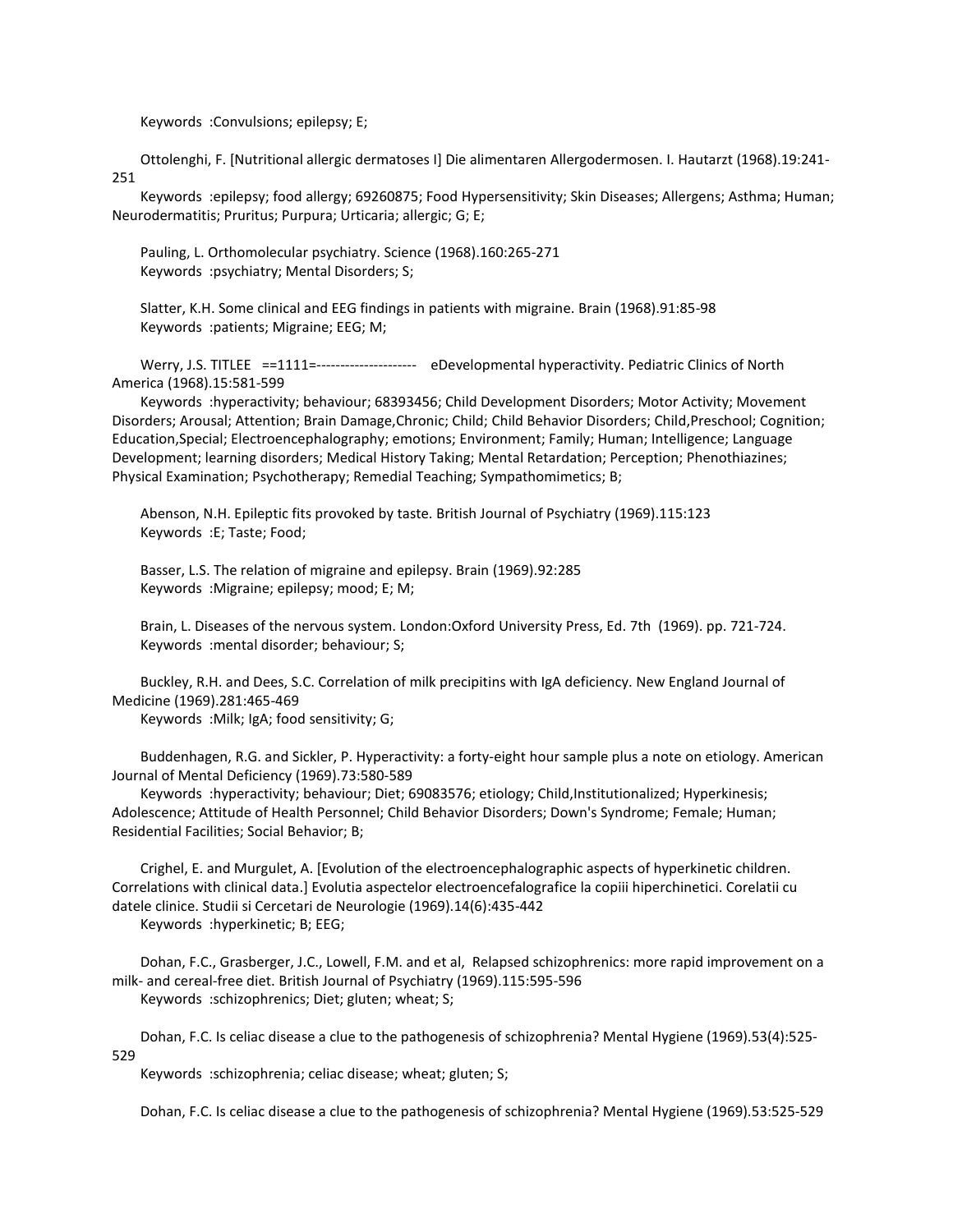Keywords :schizophrenia; mental disorder; Diet; 70008142; celiac disease; Adult; Autism; Cereals; Child; gluten; Human; wheat; S;

 Dohan, F.C., Grasberger, J.C., Lowell, F.M., Johnston, H.T.,Jr. and Arbegast, A.W. Relapsed schizophrenics: more rapid improvement on a milk- and cereal-free diet. British Journal of Psychiatry (1969).115:595-596 Keywords :gluten; wheat; 69279236; schizophrenics; Diet; Cereals; Diet Therapy; Milk; Animal; celiac disease; Human; Male; Statistics; S;

 Dohan, F.C. Schizophrenia: Current Concepts and Research. Hicksville, New York:P.J.D. Publications Ltd, (1969). pp. 539.

Keywords :schizophrenia; research; S;

 Fedorova, M.L. and Seregin, M.M. [The importance of the allergic factor in the etiology of migraine] Znachenie allergicheskogo faktora v etiologii migreni. Zh.Nevropatol.Psikhiatr. (1969).69:606-613

 Keywords :food allergy; Migraine; Diet; 69241188; etiology; Food Hypersensitivity; Hypersensitivity; Adolescence; Adult; Allergens; Bacteria; Female; Human; Male; Middle Age; Skin Tests; M;

 Goldstein, A. and Kaizer, S. Psychotropic effects of coffee in man, 111A. Questionnaire survey of coffee drinkers and its effects in a group of housewives. Clinical Pharmacology and Therapeutics (1969).10:477-488 Keywords :Coffee; Questionnaires; A; S;

 Goldstein, A., Kaizer, S. and Whitby, O. Psychotropic effects of caffeine in man. IV. Quantitative and qualitative differences associated with habituation to coffee. Clinical Pharmacology and Therapeutics (1969).10:489

Keywords :caffeine; Coffee; A; S;

 Johnson, K. Hyperkinetic syndrome in children. Nursing Mirror (1969).128(21) May 23:21-24 Keywords :hyperkinetic; Syndrome; children; B;

 Lee, C.H., Williams, R.I. and Binkley, E. Provocative testing and treatment for foods. Archives of Otolaryngology (1969).90:113

Keywords :testing; treatment; Food; G;

 Livingston, S. and Pauli, L.L. Management of hyperkinetic and handicapped children. Journal of the American Medical Association (1969).Apr 28, 208(4):694-695

Keywords :management; hyperkinetic; Handicapped; children; B;

 Matsumura, T. [Clinical picture of food allergy]. Arerugi.Japanese Journal of Allergology (1969).18:169-189 Keywords :epilepsy; food allergy; 69191202; Food; Food Hypersensitivity; Albuminuria; Allergens; Animal; Antibodies; Breast Feeding; Child; Female; Human; Infant; Infant,Newborn; Lactose Intolerance; Male; Maternal Fetal Exchange; Milk; Nephrotic Syndrome; Periodic Disease; Posture; Pregnancy; Skin Diseases; Vomiting; G; E;

 Millichap, J.G. Management of hyperkinetic behavior in children with epilepsy. Modern Treatment (1969).6(6):1233-1246

Keywords :management; hyperkinetic; Behavior; children; epilepsy; B; E;

 Morris, D.L. Use of sublingual antigen in diagnosis and treatment of food allergy. Annals of Allergy (1969).27:289

Keywords :Antigens; diagnosis; treatment; Food; food allergy; allergy; G;

 Pearce, J.M.S. Migraine, mechanisms and management. Springfield:C C Thomas, (1969). pp. 1-9. Keywords :Migraine; management; M;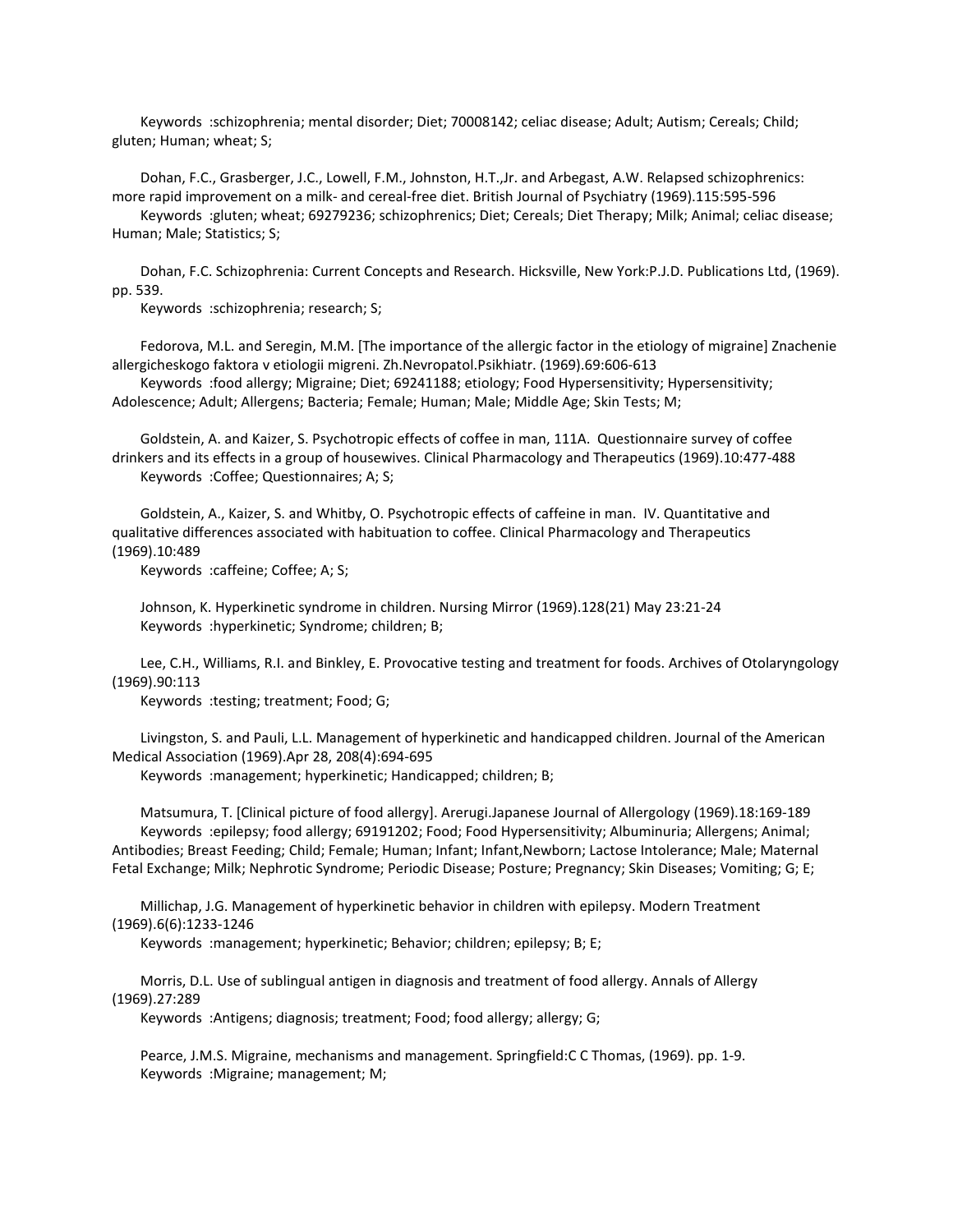Polacek, L. and Tresohlavova, Z. Hyperkinetic syndrome in children. Electroencephalography and Clinical Neurophysiology (Limerick) (1969).Feb., 26(2):231-232 Keywords :hyperkinetic; Syndrome; children; B;

 Suwa, K. and Toru, M. A case of periodic somnolence whose sleep was induced by glucose. Folia Psychiatrica et Neurologica Japonica (1969).23(4):253-262 Keywords :sleep; Glucose; S;

Recurrent abdominal pain. Pediatrics (1970).46:968-975

 Keywords :epilepsy; food allergy; 71075723; Pain; Abdomen; Animal; Cacao; Child; Diagnosis,Differential; Electroencephalography; Food Hypersensitivity; Human; Intestinal Diseases; Lactose Intolerance; Milk; Neurologic Manifestations; Urologic Diseases; G; E;

 Allergy of the Nervous System. Springfield:C C Thomas, (1970). pp. 259. Keywords :allergy; Nervous System; S; B;

 Bell, W.E., Samaan, N.A. and Longnecker, D.S. Hypoglycemia due to organic hyperinsulinism in infancy. Archives of Neurology (1970).23:330-339

Keywords :Hypoglycemia; Hyperinsulinism; S;

 Bonnet, G.F. and Nepveux, P. [Tyramine migraine] Les migraines tyraminiques. Revue Francaise de Allergologie et de Immunologie Clinique (1970).10:233-236

 Keywords :food allergy; Migraine; Diet; 71132604; Cheese; tyramine; Bile Ducts; Female; Food Hypersensitivity; Human; Male; Middle Age; Monoamine Oxidase Inhibitors; M;

 Campbell, M.B. Allergy and epilepsy. In: Allergy of the nervous system, edited by Speer, F. Springfield: Charles C Thomas, (1970), pp.59-78.

Keywords :food allergy; epilepsy; E;

 Campbell, M.B. Allergy and behaviour: Neurologic and psychic syndromes. In: Allergy of the nervous system, edited by Speer, F. Springfield: Charles.C.Thomas, (1970),

Keywords :food allergy; behaviour; S; B;

 Conners, C.K. Sympton patterns in hyperkinetic, neurotic and normal children. Child Development (1970).41:667

Keywords :hyperkinetic; children; B;

 Deamer, W.C. Scientific Exhibit. Allergic Tension-Fatigue Syndrome. In: American Academy of Pediatrics, San Francisco. October 1970, edited by et al, San Francisco: (1970), Keywords :scientific; Syndrome; B;

 Fireman, P., Palm, C., Friday, G. and Drash, A. . Journal of Allergy (1970).45:117 Keywords :S;

Frankland, A.W. Food allergies. Royal Society of Health Journal (1970).90:243-247

 Keywords :Migraine; Diet; 71093277; Food; allergy; Food Hypersensitivity; Adult; Allergens; Anaphylaxis; Animal; Child; Death,Sudden; Dermatitis,Atopic; Diagnosis,Differential; Human; Infant; Lactoglobulins; Lactose Intolerance; Milk; Serodiagnosis; Skin Tests; G; M;

 Fricke, R.V. Hypoglycemia and aggressive behavior. Australian and New Zealand Journal of Criminology (1970).3:185-186

Keywords :Hypoglycemia; aggressive behavior; S; antisocial;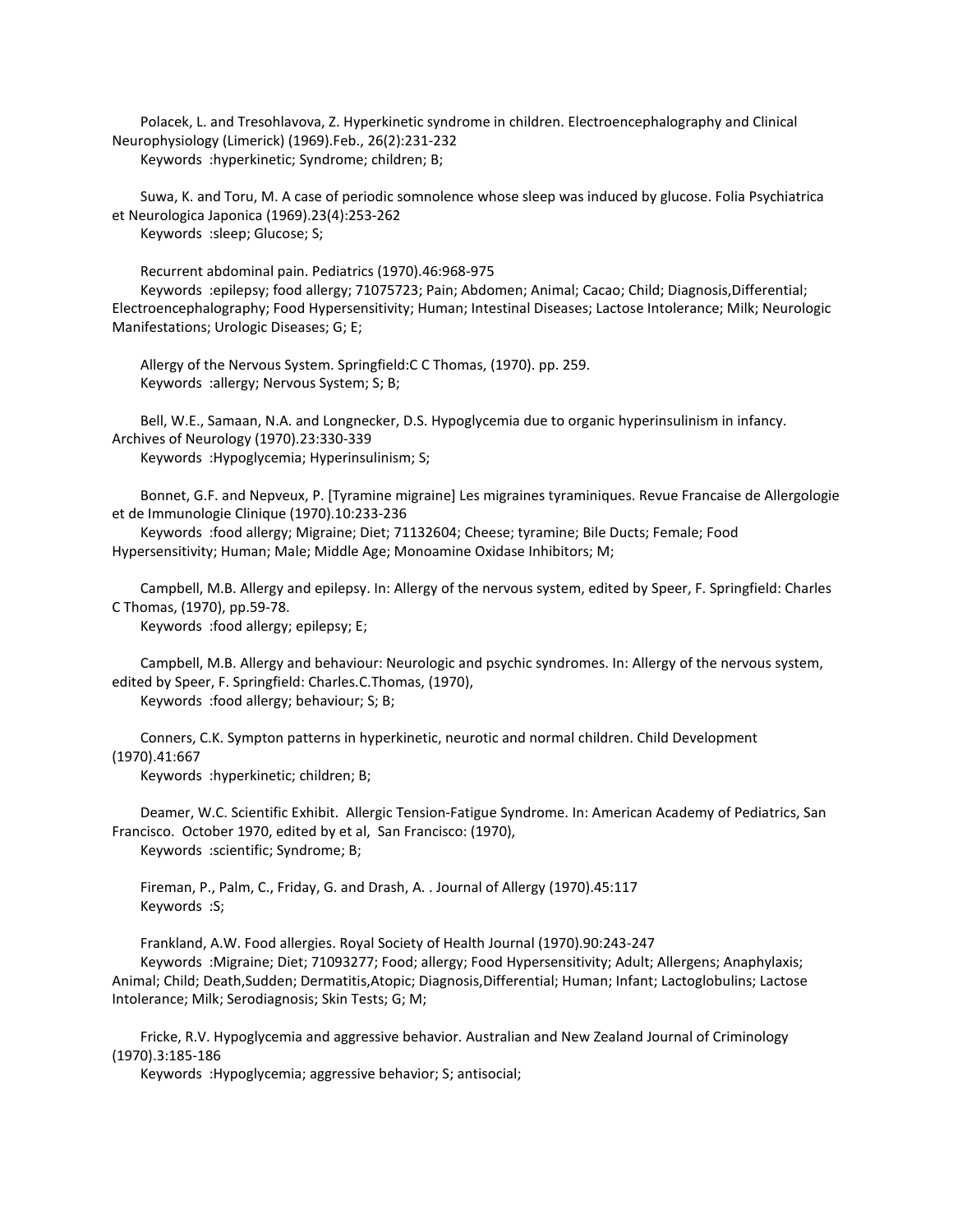Gascon, G. and Barlow, C.F. Juvenile migraine presenting as an acute confusional state. Pediatrics (1970).45:628-635

Keywords :Migraine; M;

 Hanington, E., Horn, M. and Wilkinson, M.I.P. Third migraine symposium, 1969. London:Heinemann, (1970). Keywords :Migraine; M;

 Hanington, E., Horn, M. and Wilkinson, M.I.P. Further observations on the effects of tyramine. In: Background to migraine.Third Migraine Symposium,1969, edited by Cochrane, A.L. London: Heinemann, (1970), pp.113-119. Keywords :tyramine; Migraine;

 Harrie, J.R. Caffeine and headache [letter]. Journal of the American Medical Association (1970).213:628 Keywords :caffeine; Headache; H;

 Harrie, J.R. Caffeine and headache [letter to the editor]. Journal of the American Medical Association (1970).213:628

Keywords :caffeine; Headache; A; H;

 Kailin, E.W. and Hastings, A. Electromyographic evidence of cerebral malfunction in migraine due to egg allergy. Report of a case. Medical Annals of the District of Columbia (1970).39:437-441

 Keywords :Migraine; Diet; 71002571; Eggs; allergy; Electromyography; Food Hypersensitivity; Muscular Diseases; Adult; Allergens; Animal; Brain Diseases; Female; Human; Meat; Mental Disorders; Milk; M; S;

 Kittler, F.J. The effect of allergy on children with minimal brain damage. In: Allergy of the nervous system, edited by Speer, F. Springfield: CC Thomas, (1970), pp.122-133. Keywords :allergy; Nervous System; B;

 Kittler, F.J. and Baldwin, D.G. The role of allergic factors in the child with minimal brain dysfunction. Annals of Allergy (1970).28:203

Keywords :Child; brain; allergy; B;

 Sandler, M., Youdim, M.B. and Hanington, E. A clinical and biochemical correlation between tyramine and migraine. Headache (1970).10-12:43-51

Keywords :tyramine; Migraine; M;

 Speer, F. The allergic tension-fatigue syndrome. In: Allergy of the nervous system, edited by Speer, F. Springfield: CC Thomas, (1970), pp.14-27. Keywords :allergy; Nervous System; B;

 Unger, L. and Cristol, J.L. Allergic migraine. Annals of Allergy (1970).28:106-109 Keywords :food allergy; Migraine; Diet; 72269098; Food Hypersensitivity; Animal; Cacao; Human; Milk; Personality; Psychophysiologic Disorders; tyramine; M;

 Wilken Jensen, K. and Melchior, J.C. Food allergy, anaphylactic shock and neurological symptoms. Annals of Allergy (1970).28:539-542

 Keywords :epilepsy; food allergy; 72024129; Food; allergy; symptoms; Anaphylaxis; Central Nervous System Diseases; Food Hypersensitivity; Animal; Asthma; Brain Edema; Cerebral Anoxia; Chickens; Child; Child,Preschool; Eczema; Eggs; Electroencephalography; Epilepsy,Grand Mal; Female; Follow Up Studies; Fruit; Human; Male; Milk; Myoclonus; Poultry; Unconsciousness; E;

 Bach-Y-Rita, G., Lion, J.R., Climent, C.E. and Ervin, F.R. Episodic dyscontrol: A study of 130 violent patients. American Journal of Psychiatry (1971).127:1473-1478 Keywords :Violence; S; antisocial;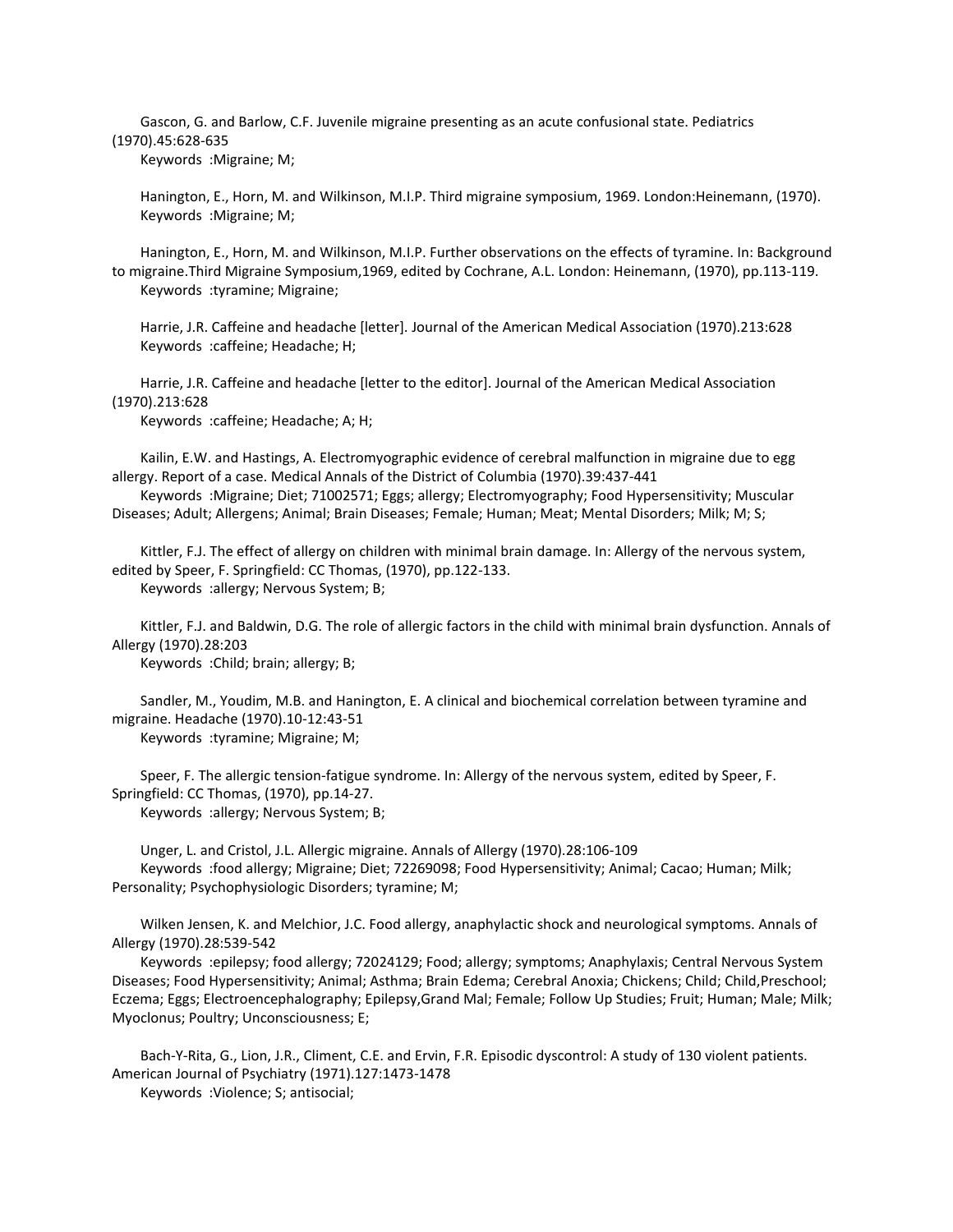Bonnet, G.F. and Nepveux, P. Les migraines tyraminiques. Sem-Hop-Paris (1971).4741:2441-2445 Keywords :Migraine; tyramine; M;

 Bonnet, G.F. and Nepveux, P. [Migraines due to tyramine] Les migraines tyraminiques. Semaine des Hopitaux de Paris (1971).47:2441-2445

 Keywords :Migraine; Diet; 72094418; tyramine; Adult; Blood Circulation; Carboxy Lyases; Cheese; Female; Food Hypersensitivity; Human; Hypertension; Male; Middle Age; Monoamine Oxidase; Vater's Ampulla; Wine; M;

 Deamer, W.C. Pediatric allergy: some impressions gained over a thirty-seven year period. Pediatrics (1971).48:930

Keywords :Pediatrics; allergy; G; B;

 Dickey, L.D. Ecological illness. Rocky Mountain Medical Journal (1971).68:23 Keywords :G;

 Dickey, L.D. Sublingual antigens. Journal of the American Medical Association (1971).217:214 Keywords :Antigens; G;

 Edfors Lubs, M.L. Allergy in 7000 twin pairs. Acta Allergologica (1971).26:249-285 Keywords :72024034; allergy; Twins; Diseases in Twins; Hypersensitivity; Age Factors; Aged; Arthritis; Asthma; Dermatitis; Dermatitis,Contact; Eczema; Environmental Exposure; Female; Food Hypersensitivity; Genotype; Hay Fever; Human; Huntington Chorea; Male; Middle Age; Questionnaires; Rheumatic Fever; Sex Factors; Urticaria; G;

 Fernstrom, J.D. and Wurtman, R.J. Brain serotonin content: increase following ingestion of carbohydrate diet. Science (1971).174:1023-1025

Keywords :brain; Carbohydrates; Diet; G; Serotonin;

 Fischer, H.K., Dlin, B.M. and Rees, W.L. Psychosomatic medicine. Progress in Neurology and Psychiatry (1971).26:491-500

 Keywords :74157073; Psychophysiologic Disorders; Adult; Angina Pectoris; Animal; anxiety; Asthma; Female; Food Hypersensitivity; Heart Diseases; Hemodialysis; Human; Male; Muscles; Naval Medicine; Obesity; Pain; Postgastrectomy Syndromes; Pregnancy; Psychology; Psychotherapy; Psychotic Disorders; Rats; Sleep Disorders; Stress,Psychological; Stuttering; Suggestion; G; S;

 Hanington, E. Migraine. Transactions of the Medical Society London (1971).87:32-39 Keywords :Migraine; M;

 Huttenlocher, P.R., Wilbourn, A.J. and Signure, J.M. Medium chain triglycerides a therapy for intractable childhood epilepsy. Neurology (1971).21:1097-1103

Keywords :therapy; childhood; epilepsy; Triglycerides; E;

 Lockey, S.D. Reactions to hidden agents in foods, beverages and drugs. Annals of Allergy (1971).29:461-469 Keywords :Food; drugs; G;

 Mendelson, W., Johnson, N. and Stewart, M.A. Hyperactive children as teen-agers: a follow-up study. Journal of Nervous and Mental Disease (1971).153:273

Keywords :hyperactive; hyperactive children; children; follow-up; behaviour; B;

 Silver, W. Insomnia,tachycardia and cola drinks. Pediatrics (1971).47:635-637 Keywords :caffeine; behaviour; S; A;

 Weiss, J.M. and Kaufman, H.S. A subtle organic component in some cases of mental illness. A preliminary report of cases. Archives of General Psychiatry (1971).25:74-78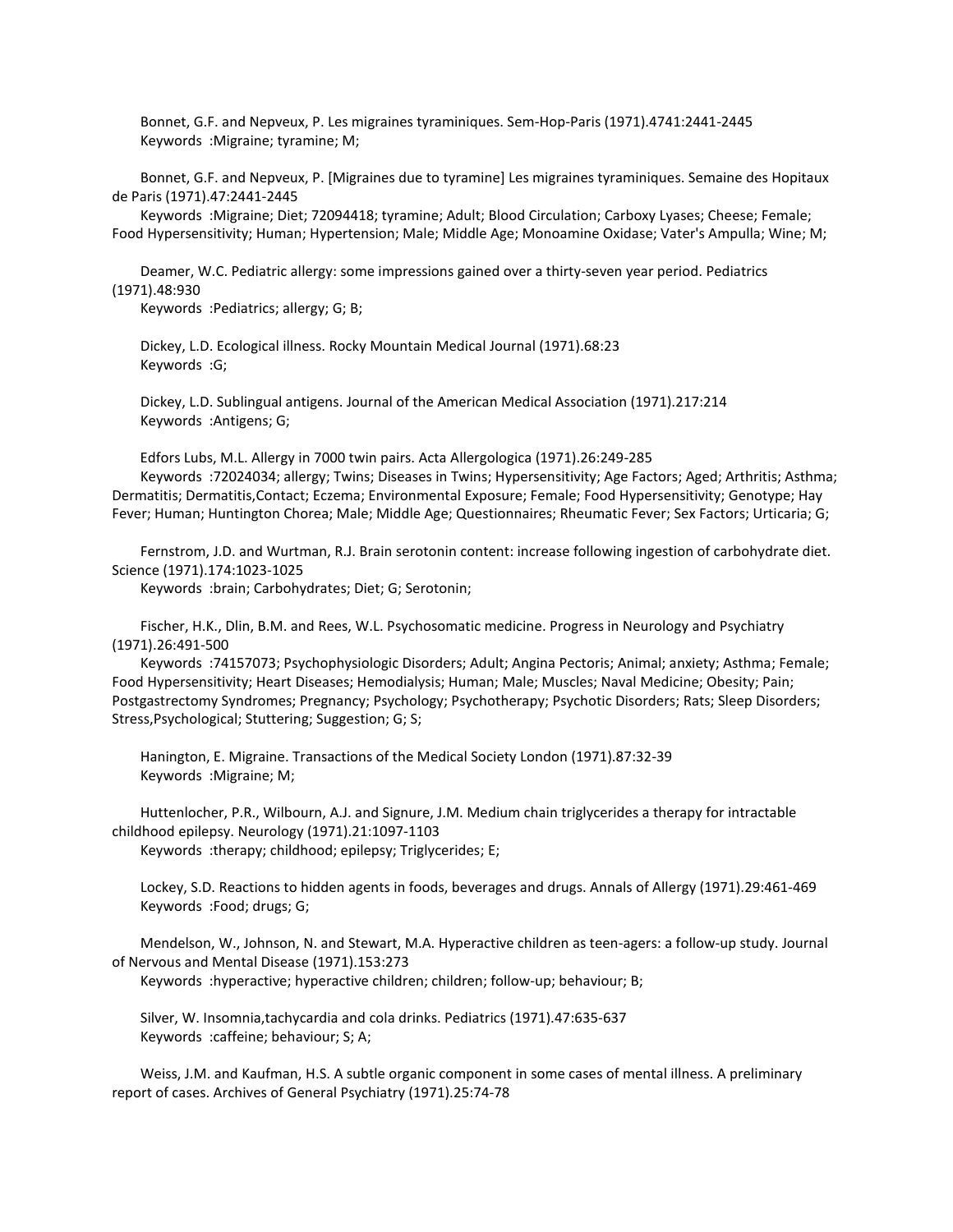Keywords :behaviour; 72008991; Food Hypersensitivity; Mental Disorders; Affective Symptoms; Age Factors; Child,Preschool; Cognition Disorders; Diagnosis,Differential; Diet Therapy; Female; Human; Hyperkinesis; Hypersensitivity; Infant; Infant,Newborn; Male; Metabolism,Inborn Errors; Mother Child Relations; Personality Disorders; Psychophysiologic Disorders; S; B;

 Buckley, R.E. Neurophysiologic proposal for the amphetamine response in hyperkinetic children. Psychosomatics (1972).13(2):93-99

Keywords :hyperkinetic; Food; Diet; behaviour; B;

 Cott, A. Megavitamins: The orthomolecular approach to behavioral disorders and learning disabilities. Academic Therapy (1972).7:245-258

Keywords :disorders; learning; learning disabilities; B;

 Dalessio, D.J. Dietary migraine. American Family Physician (1972).6:60-65 Keywords :Migraine; Diet; 73063942; Alcoholic Beverages; Antigen Antibody Reactions; Cheese; Diet Therapy; Female; Fever; Fish Products; Food Hypersensitivity; Human; Hypoglycemia; Male; Meat; Neuralgia; Substance Withdrawal Syndrome; tyramine; Vascular Headache; M;

 Dalton, K. Migraine--a personal view. Practitioner(London) (1972).209:835-837 Keywords :Migraine; Diet; 73129887; Contraceptives,Oral; Depression; Female; Food Hypersensitivity; Human; Hypoglycemia; Male; Menstruation; Stress,Psychological; tyramine; M;

 Deamer, W.C. and Frick, O. The allergic-tension-fatigue syndrome. Pediatrics (1972).6:5 Keywords :B; allergy;

 Dohan, F.C., Martin, L., Grasberger, J.C. and et al, Antibodies to wheat gliadin in blood of psychiatric patients: a possible role of emotional factors. Biological Psychiatry (1972).5:127-137 Keywords :wheat; mental disorder; S;

 Dohan, F.C., Martin, L., Grasberger, J.C., Boehme, D. and Cottrell, J.C. Antibodies to wheat gliadin in blood of psychiatric patients: possible role of emotional factors. Biological Psychiatry (1972).5:127-137

 Keywords :schizophrenia; Diet; 73043250; Antibodies; wheat; Gliadin; Affective Symptoms; gluten; Mental Disorders; Animal; Antigens; celiac disease; Female; Genotype; Human; Intestinal Absorption; Latex Fixation Tests; Male; Peptides; Plant Proteins; Rabbits; Stress,Psychological;

 Golbert, T.M., Patterson, R. and Slavin, R.G. Psychiatric aspects of allergic diseases. In: Allergic diseases.Diagnosis and management, edited by Patterson, R. Philadelphia: JB Lippincott, (1972), pp.547-558. Keywords :mental disorder; food allergy; S;

 Golbert, T.M., Patterson, R. and Slavin, R.G. Psychiatric aspects of allergic diseases. In: Allergic diseases: diagnosis and treatment, edited by Patterson, R. Philadelphia and Toronto: Lippincott, (1972), pp.547-558. Keywords :psychiatric; Disease; allergy; S;

 Hanington, E. The migraine headache and dixarit. Cambridge:Churchill College, (1972). Keywords :migraine headache; M;

 Henderson, W.R. and Raskin, N.H. 'Hot-dog' headache: individual susceptibility to nitrite. Lancet (1972).2:1162-1163

Keywords :Headache; Nitrites; H;

 Hunter, B.T. The Fact Book on Food Additives and Your Health. New Canaan, Connecticut:Keats, (1972). Keywords :Food Additives; G;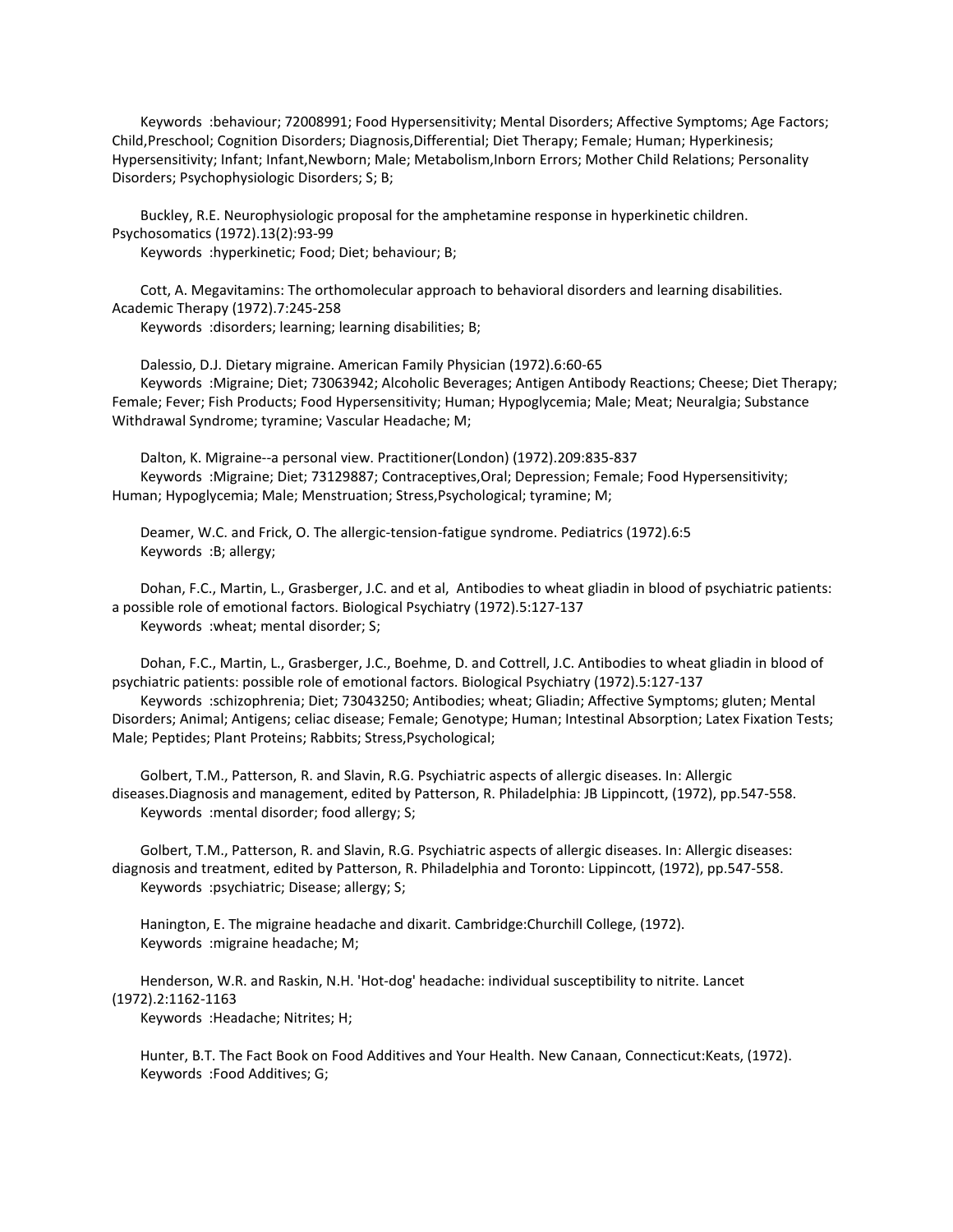Jackson, S.W. Unusual mental states in medieval Europe. I. Medical syndromes of mental disorder: 400-1100 A.D. Journal of the History of Medicine and Allied Sciences (New Haven CT) (1972).27:262-297

 Keywords :affect; Diet; 72262064; Europe; disorder; History of Medicine,Medieval; Mental Disorders; Bloodletting; Diet Therapy; Drug Therapy; Famous Persons; Homosexuality; Human; Religion and Medicine; S;

 Jackson, S.W. Unusual mental states in medieval Europe. I. Medical syndromes of mental disorder: 400-1100 A.D. Journal of the History of Medicine and Allied Sciences (New Haven CT) (1972).27(3):262-297 Keywords :Europe; syndromes; mental disorder; disorder; schizophrenia; S;

 Juhlin, L., Michaelsson, G. and Zetterstrom, O. Urticaria and asthma induced by food-and-drug additives in patients with aspirin hypersensitivity. Journal of Allergy and Clinical Immunology (1972).50(2):92-98 Keywords :Urticaria; Asthma; patients; Aspirin; Hypersensitivity; G;

 Knox, E.G. Anencephalus and dietary intakes. British Journal of Preventive and Social Medicine (1972).26:219- 223

 Keywords :73153909; Anencephaly; Diet; Bread; England; Feeding Behavior; Female; Food Additives; Human; Infant,Newborn; Magnesium; Meat; Nitrates; Nitrites; Pregnancy; Seasons; Toxins; Vegetables; Wales; G;

 Lipton, R.A. The pragmatic utilization of the P-K phenomenon. Annals of Allergy (1972).30:399-402 Keywords :Migraine; Headache; Diet; 72220164; Hypersensitivity; Skin Tests; Food Hypersensitivity; Human; Hypersensitivity,Delayed; IgE; Immunoglobulins; methods; G; M;

 Livingston, S. Comprehensive Management of Epilepsy in Infancy, Childhood and Adolescence. Illinois:Springfield, (1972). pp. 7.

Keywords :management; epilepsy; childhood; Adolescence; Infant; E;

 Lockey, S.D. Sensitizing properties of food additives and other commercial products. Annals of Allergy (1972).30:638-642

Keywords :Food; Food Additives; G;

 Moffett, A., Swash, M. and Scott, D.F. The effect of tyramine in migraine: a double-blind study. Journal of Neurology,Neurosurgery and Psychiatry (1972).35:496-499 Keywords :tyramine; Migraine; M;

 Mysik, M. and Czerniawska Mysik, G. [Allergic reactions and epilepsy attacks] Reakcje alergiczne a napady padaczkowe. Przeglad Lekarski(Warsaw) (1972).29:325-330

 Keywords :epilepsy; food allergy; 72160183; Hypersensitivity; Allergens; Angioneurotic Edema; Asthma; Autoimmune Diseases; Cerebral Anoxia; Child,Preschool; Desensitization,Immunologic; Electroencephalography; Female; Food Hypersensitivity; Human; Male; Middle Age; Pollen; E;

 Narasimhachari, N., Plaut, J. and Himwich, H.E. 3:4-dimethoxyphenylethylamine, a normal or abnormal metabolite? Journal of Psychiatric Research (1972).9:325-328

 Keywords :metabolites; metabolism of 3; 4 dimethoxyphenylethylamine; schizophrenics vs normal controls; metabolism; Amines; urinalysis; Human; S;

 Paroli, E. Psychopharmacological aspects of coffee and of caffeine[abstract]. Minerva Medica (Torino) (1972).63:3319-3323

Keywords :Coffee; caffeine; S;

 Rapp, D.J. Allergies and your child. New York:Rinehart & Winston, (1972). Keywords :allergy; Child; B;

 Rix, K.J.B. and Rowe, A.Jr. Food allergy. Its manifestations and control and the elimination diets. Springfield:C C Thomas, (1972).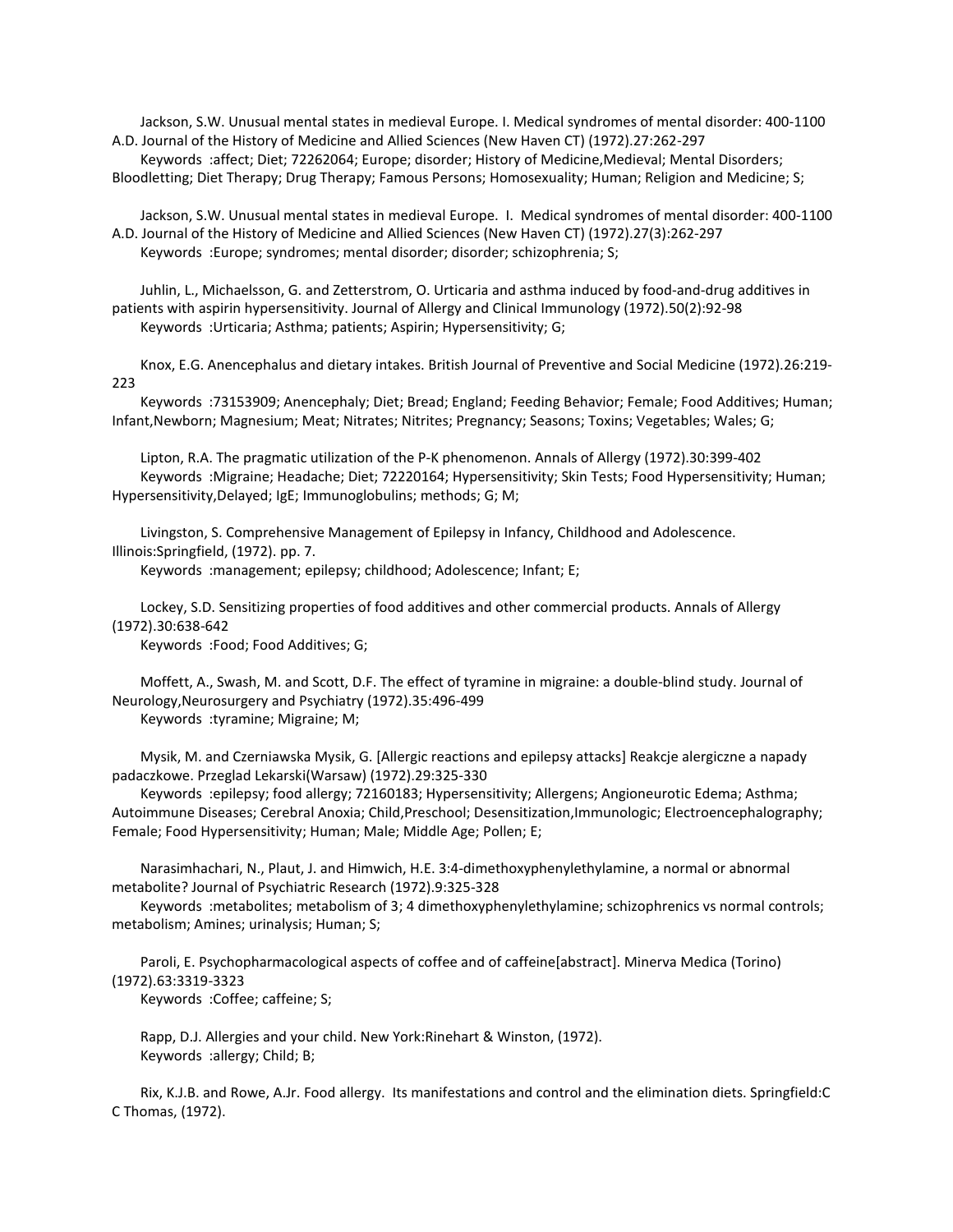Keywords :Food; food allergy; allergy; diets; G;

 Scott, D.F., Moffett, A. and Swash, M. Observations on the relation of migraine and epilepsy. An electroencephalographic, psychological and clinical study using oral tyramine. Epilepsia (1972).13:365-375 Keywords :Migraine; epilepsy; psychological; tyramine; E; M;

 Stone, I. The healing factor."Vitamin C" against disease. New York:Grosset & Dunlap, (1972). pp. 193-196. Keywords :mental disorder; Food; S;

 Streeten, D.H.P., Kerr, L.P., Kerr, C.B. and et-al., Hyperbradykinism: a new orthostatic syndrome. Lancet (1972).ii:1048-1053

Keywords :Syndrome; hyperbradykinism; S;

 Werry, J., Minde, K., Guzman, A. and et al, Studies on the hyperactive child. American Journal of Orthopsychiatry (1972).42:441

Keywords :hyperactive; Child; B;

 Whitty, C.W.M. The aetiology of migraine. Research and Clinical Studies in Headache (1972).3:166-170 Keywords :Migraine; M;

 Witzel, K. Paspertin (Metoclopramid) als Ursache des dyston-hyperkinetischen Syndroms bei Kindern [Paspertin (Metoclopramide) as a cause of dystonic-hyperkinetic syndromes in children]. Monatsschrift Kinderheilkunde (1972).120(2):61-64

Keywords :hyperactivity; B; Metoclopramide; syndromes;

 Yudkin, J. Sweet and dangerous. New York:Bantam Books, (1972). Keywords :sugar; behaviour; B; S;

 Oster, J. Recurrent abdominal pain, headache and limb pains. Pediatrics (1972).50:429 Keywords :Abdominal Pain; Pain; Headache; H;

 Baker, G.A. Letter: Effects of nutrition on schizophrenia. American Journal of Psychiatry (1973).130:1400-1401 Keywords :schizophrenia; mental disorder; Diet; 74034464; nutrition; Cereals; Diet Therapy; gluten; Milk; Animal; celiac disease; Greece; Human; Nicotinamide; Nicotinic Acids; Phenothiazines; United States; S;

 Beall, J.G.,Jr. Food additives and hyperactivity in children. Congressional Record (1973).S19736 (Oct 30):35401- 35407

Keywords :behaviour; Food Additives; hyperactivity; food allergy; B;

 Beebe, W.E. and Wendel, O.W. Preliminary observations of altered carbohydrate metabolism in psychiatric patients. In: Orthomolecular Psychiatry, edited by Hawkins, D.R. and Pauling, L. San Fransisco: W.H.Freeman & Co., (1973), pp.435-451.

Keywords :carbohydrate metabolism; psychiatric; S;

 Breneman, J.C. and et al, Report of the food-allergy committee of the American College of Allergists on the clinical evaluation of sublingual provocative testing method for diagnosis of food allergy. Annals of Allergy (1973).31:382

Keywords :testing; methods; diagnosis; food allergy; G;

 Campbell, M.B. Neurologic manifestations of allergic disease. Annals of Allergy (1973).31:485-498 Keywords :Mental Disorders; food allergy; behaviour; S; B;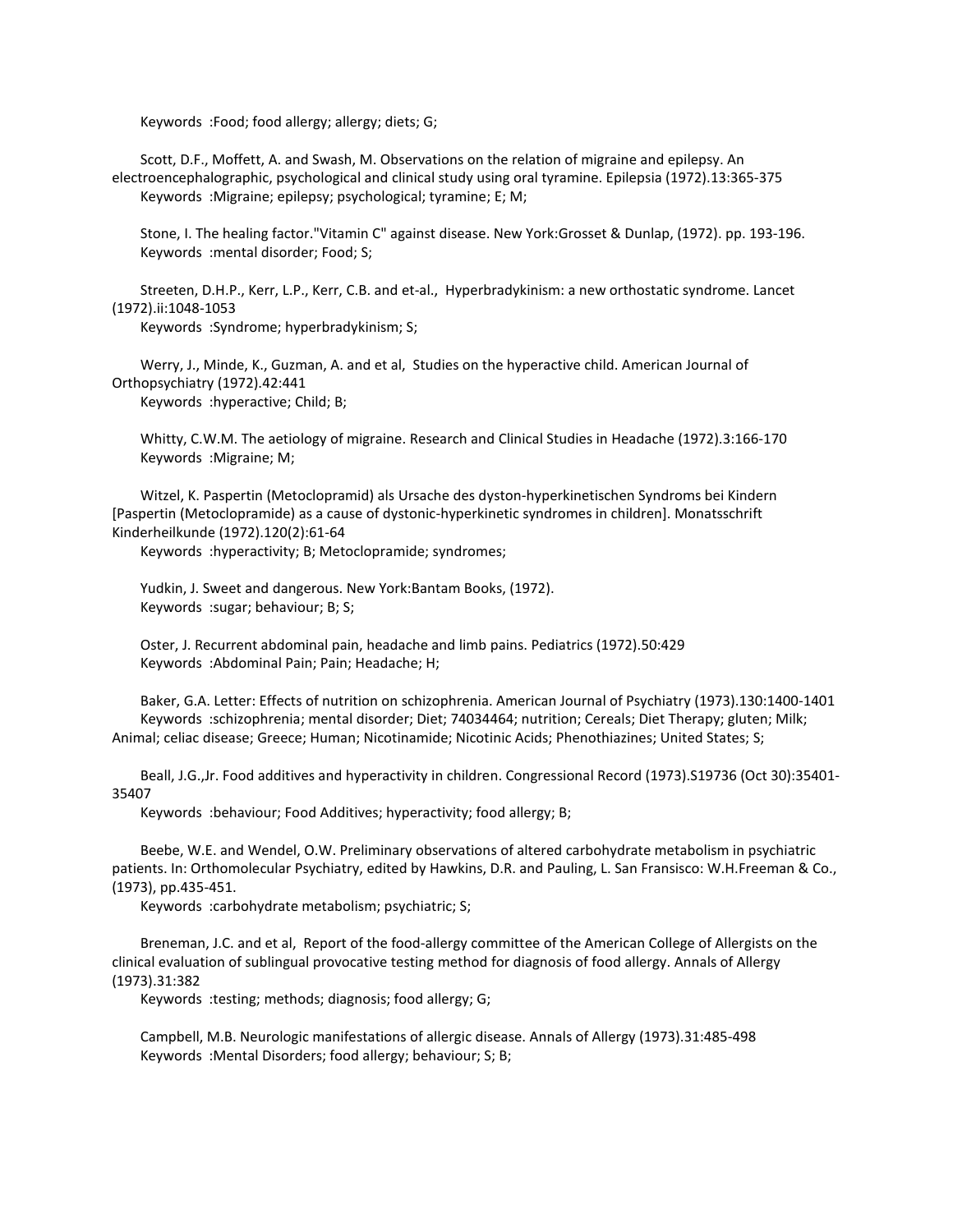Chuprikov, A.P. [The course and hemispheric lateralization of epileptogenic foci in epilepsy complicated by allergy.] Osobennosti techeniia i polusharnoi lateralizatsii epileptogennykh ochov pri epilepsii oslozhnennoi allergiei. Zhurnal Nevropatologii I Psikhiatrii Imeni S.S.Korsakova (1973).73(11):1666-1672

Keywords :epilepsy; food allergy; E;

 Chuprikov, A.P. [The course and hemispheric lateralization of epileptogenic foci in epilepsy complicated by allergy] Osobennosti techeniia i polusharnoi lateralizatsii epileptogennykh ochagov pri epilepsii, oslozhnennoi allergiei. Zh.Nevropatol.Psikhiatr. (1973).73:1666-1672

 Keywords :epilepsy; food allergy; 74099551; Asthma; Hypersensitivity; Laterality; Adolescence; Adult; Anaphylaxis; Child; Dermatitis,Atopic; English Abstract; Epilepsy,Petit Mal; Epilepsy,Temporal Lobe; Epilepsy,Traumatic; Food Hypersensitivity; Hay Fever; Human; Middle Age; Neurodermatitis; Urticaria; E;

 Crook, W.G. Nervous-system symptoms,emotional behavior, and learning problems: The allergic tension fatigue syndrome. In: The Allergic Child, New York: Medcom Press, (1973), pp.62-63. Keywords :food allergy; behaviour; Hyperkinesis; B;

 Crook, W.G. Your Allergic Child. New York:Medcom Press, (1973). pp. 54-67-94-95. Keywords :food allergy; behaviour; B;

 Crook, W.G. Can Your Child Read? Is He Hyperactive? Jackson:Professional, (1973). Keywords :hyperactive; learning; B;

 D'Asaro, B. Dietary habits of jail inmates.Morris County Jail Rehabilitation Program,1973 Report. Morristown,New Jersey:Office of Morris County Sheriff, (1973). Keywords :Rehabilitation; criminal; Diet; S; antisocial;

 Dalton, K. Migraine--a personal view. Proc.R Soc Med (1973).66:263-266 Keywords :Migraine; Diet; 73157754; Adult; Depression; Female; Food Hypersensitivity; Human;

Hypoglycemia; Male; Menstruation; Middle Age; Stress,Psychological; Water Electrolyte Balance; M;

 Deamer, W.C. Recurrent abdominal pain: recurrent controversy. Pediatrics (1973).51:307 Keywords :Abdominal Pain; G;

 DeVivo, D.C., Pagliora, A.S. and Prensky, A.L. Ketogenic hypoglycemia and the ketogenic diet. Neurology (1973).23:640-647

Keywords :Hypoglycemia; Diet; epilepsy; E;

 Dohan, F. and Grasberger, J. Relapsed schizophrenics: Earlier discharge from the hospital after cereal-free, milk-free diet. American Journal of Psychiatry (1973).130:685-688

 Keywords :schizophrenics; Diet; cereal free & milk free diet; rapidity of hospital discharge; food intake; treatment effectiveness evaluation; Human; S;

 Dohan, F.C. and Grasberger, J.C. Relapsed schizophrenics: earlier discharge from the hospital after cereal-free milk-free diet. American Journal of Psychiatry (1973).130:685-688 Keywords :schizophrenics; Diet; wheat; gluten; S;

 Dohan, F.C. and Grasberger, J.C. Relapsed schizophrenics: earlier discharge from the hospital after cereal-free, milk-free diet. American Journal of Psychiatry (1973).130:685-688

 Keywords :Diet; 73171001; schizophrenics; Cereals; Diet Therapy; Hospitalization; Milk; Adult; Animal; Evaluation Studies; gluten; Human; Length of Stay; Male; Recurrence; wheat; S;

 Dohan, F.C. Schizophrenia, cereal grains, and celiac disease. Delaware Medical Journal (1973).45:303-304 Keywords :schizophrenia; mental disorder; Diet; 74101540; Cereals; celiac disease; Disease; Adult; Child; Diet Therapy; gluten; Human; Male; S;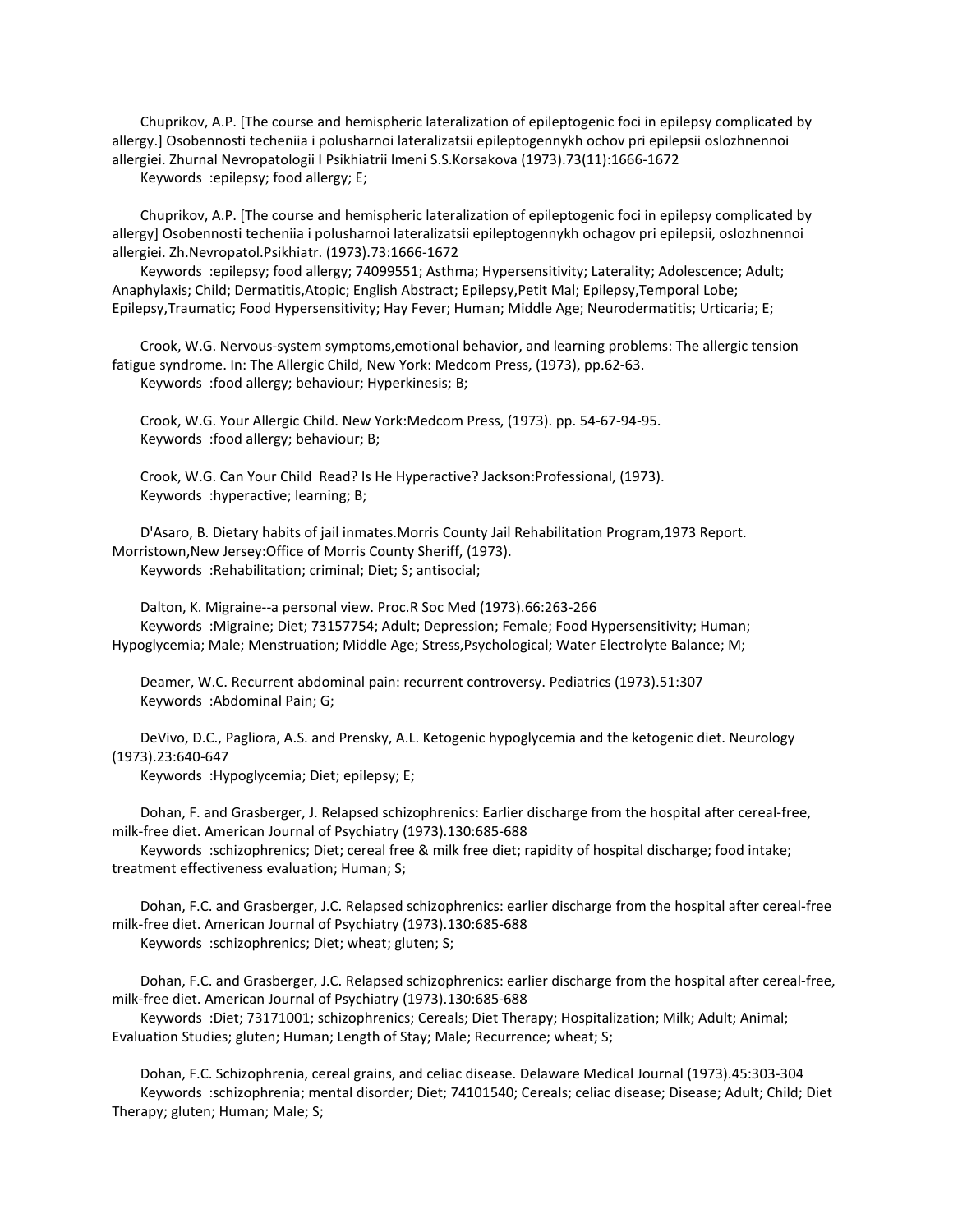Dohan, F.C. Coeliac disease and schizophrenia. British Medical Journal (1973).3:51-52 Keywords :schizophrenia; mental disorder; Diet; 73215334; Disease; celiac disease; Animal; Cereals; Diet Therapy; gluten; Human; Milk; S;

 Dohan, F.C. Effects of nutrition on schizophrenia. (Letter - reply). American Journal of Psychiatry (1973).130 pt.12:1400-1401

Keywords :nutrition; schizophrenia; S;

 Feingold, B.F. Introduction to Clinical Allergy. Springfield:CC Thomas, (1973). pp. 220-226. Keywords :allergy; B; G;

 Feingold, B.F. Food additives and child development (Editorial). Hospital Practice (1973).8(10):11-21 Keywords :Food Additives; Child Development; B;

 Feingold, B.F., German, D.F., Braham, R.M. and Simmers, E. Adverse reaction to food additives. Read before the annual convention of the American Medical Association. New York:American Medical Association, (1973). Keywords :Food Additives; behaviour; B;

 Gerrard, J.W. Understanding allergies. Springfield:CC Thomas, (1973). pp. 9-17. Keywords :allergy; tension fatigue syndrome; B;

 Le Bourhis, B. and Soenen, A.M. Psychotropic action of some aromatic substances used in food. Food and Cosmetics Toxicology (1973).Feb 11(1):1-9 Keywords :Food; S;

 Parks, J.H. Biopsychosynthesis. Psychosynthesis Research Foundation (1973).1973 No 32 Keywords :biopsychosynthesis as medical approach; self awareness & infinity of growth & evolution; disorders; physical treatment methods; Mental Disorders; self perception; nutrition; Vitamins; Human; S;

 Poley, J.R. and Bhatia, M. Recurrent abdominal pain: recurrent controversy. Pediatrics (1973).52:144-145 Keywords :Migraine; Diet; 73234798; Pain; Abdomen; Food Hypersensitivity; Child; Child,Preschool; Human; Phenytoin; Recurrence; G; M;

 Rechcigl, M.,Jr. Reviews relating to food, nutrition and health. A selected bibliography. World Review of Nutrition and Dietetics (1973).16:398-445

 Keywords :behaviour; 74025063; Food; nutrition; Bibliography; Aging; Alcoholism; Behavior; Dental Caries; Diet Fads; Diet Therapy; Disease; Exertion; Food Additives; Food Habits; Food Supply; Growth; Health; Human; Infection; Intelligence; learning; Mouth Diseases; Nutrition Disorders; Population Growth; Reproduction; Shock; Substance Dependence; Wounds and Injuries; S; G; A; B;

 Robinson, S. and Winnik, H.Z. Severe psychotic disturbances following crash diet weight loss. Archives of General Psychiatry (1973).29:559-562

 Keywords :Diet; crash diet weight loss; severe psychotic disturbances; Body Weight; food deprivation; psychosis; eating patterns; Human; S;

 Selbach, H. Caffeine,Kaffee,Kupfschmerz and migrane. Medizinische Klinik (1973).68:642 Keywords :caffeine; Coffee; Migraine; M;

 Signore, J.M. Ketogenic diet containing medium chain triglycerides. Journal of the American Dietetic Association (1973).62 (b2?):285-290

Keywords :ketogenic diets; Diet; Triglycerides; epilepsy; E;

Speer, F. and Dockhorn, R. Allergy and Immunology in Children. Springfield:CC Thomas, (1973).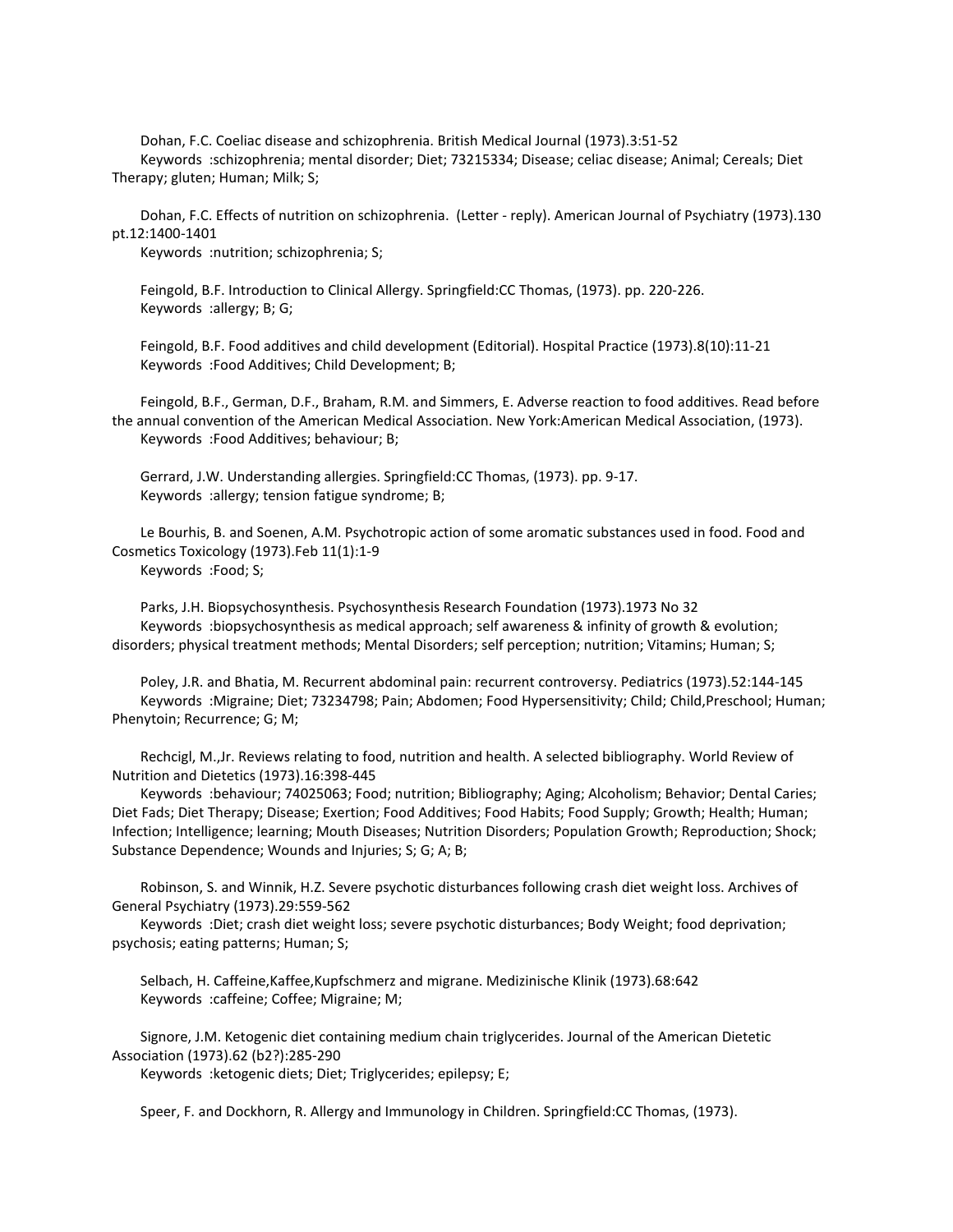Keywords :allergy; children; B;

 Sprague, R.L. and Sleator, E.K. Effects of psychopharmacologic agents on learning disorders. Pediatric Clinics of North America (1973).20(3):719-735

Keywords :learning disorders; behaviour; B;

 Sprague, R.L. and Sleator, E.K. The effects of psychopharmocologic agents on learning disorders. Pediatric Clinics of North America (1973).20:789 Keywords :learning disorders; B;

 Stewart, M.A. Raising the Hyperactive Child. New York:Harper, (1973). Keywords :hyperactive; Child; B;

 Stiehm, E.R. and Fulginiti, V.A. Immunologic disorders in infants and children. Philadelphia, (1973). Keywords :disorders; Infant; children; B; immunology;

 Strother, C.R. Minimal cerebral dysfunction; A historical overview. Annals of the New York Academy of Sciences (1973).205:6

Keywords :behaviour; hyperactivity; B;

 Taube, E.L. Food allergy and the allergic patient. Springfield:CC Thomas, (1973). Keywords :food allergy; patients; G;

Taylor, B., Norman, A.P., Orgel, H.A., Turner, M.W. and Stokes, C.R. . Lancet (1973).2:111

 Tuft, L. Allergy management in clinical practice. St.Louis,Mo.:Mosby, (1973). Keywords :allergy; management; G;

 Wender, P. Some speculations concerning a possible biochemical basis of minimal brain dysfunction. Annals of the New York Academy of Sciences (1973).205:18 Keywords :minimal brain dysfunction; B;

 Wunderlich, R.C. Allergy,brains and children coping. St.Petersburg,Florida:Johnny Reads, (1973). pp. 1-9 43-51. Keywords :behaviour; mental disorder; B;

 Yaryura-Tobias, J.A. The behavioral-gluco-dysrhythmic triad.[letter]. American Journal of Psychiatry (1973). Keywords :Glucose; behaviour; S; B;

 Oster, J. Letter. Pediatrics (1973).51:308-309 Keywords :B;

 Editorial: Behaviour and mental illness. British Medical Journal (1974).3:488 Keywords :schizophrenia; psychosis; Diet; 75009041; behaviour; Mental Disorders; Behavior Therapy; celiac disease; Facial Expression; gluten; Human; Nonverbal Communication; S;

 APA Task Force on Vitamin Therapy in Psychiatry, Megavitamin and orthomolecular therapy in psychiatry. Nutrition Reviews (1974).Supplement,July:

Keywords :Orthomolecular Therapy; psychiatry; Diet; S;

 Barcai, A. and Rabkin, L. A precursor of delinquency- the hyperkinetic disorder of childhood. Psychiatric Quarterly (1974).48:387

Keywords :hyperkinetic; delinquency; antisocial; B;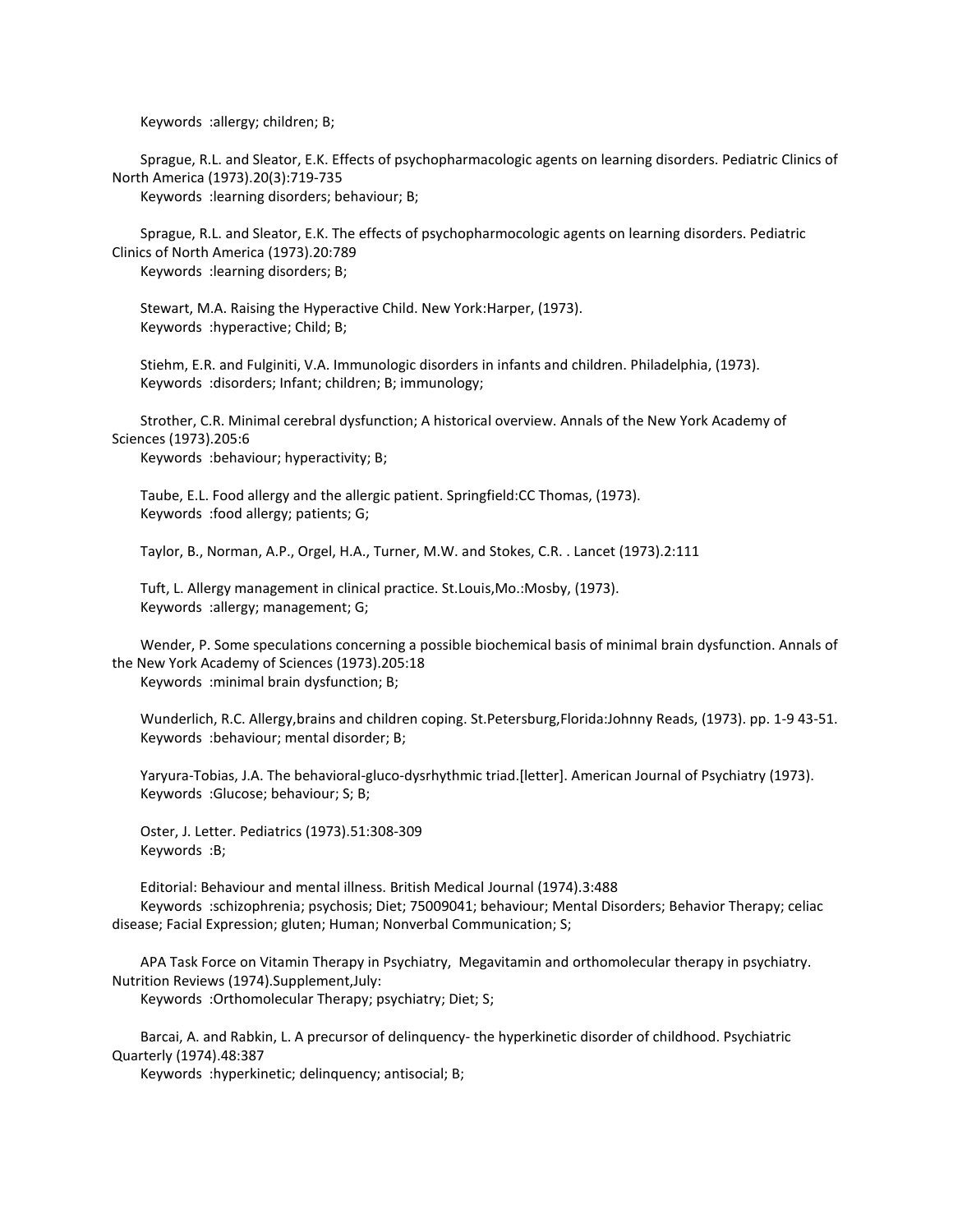Braun, G., Kalbhen, D.A., Muller, J. and Vakar-Matiar, H. Determination and occurrence of 3,4 dimethoxyphenylethylamine (DMPEA) in the urine of acute schizophrenics. Archiv fur Psychiatrie und Nervenkrankheiten (1974).218(3):195-210

Keywords :schizophrenia; S;

 Braun, G., Kalbhen, D., Muller, J. and Vahar-Matiar, H. (Determination and occurrence of 3,4 dimethoxyphenylethylamine (DMPEA) in the urine of acute schizophrenics.). Archiv fur Psychiatrie und Nervenkrankheiten (1974).218:195-210

 Keywords :urine; schizophrenics; determination of 3; 4 dimethoxyphenylethylamine in urine; acute schizophrenics with paranoid hallucinatory behavior vs non schizophrenic patients vs normals; urinalysis; paranoid schizophrenia; metabolites; Human; S;

 Breneman, J.C., Hurst, A., Heiner, D. and et al, Final report of the Food Allergy Committee of the American College of Allergists on the clinical evaluation of sublingual provocative testing method for diagnosis of food allergy. Annals of Allergy (1974).33:164-166

Keywords :testing; food allergy; methods; diagnosis; G;

 Campbell, M.B. Neurological and psychiatric aspects of allergy. Otolaryngologic Clinics of North America (1974).7:805

Keywords :food allergy; Mental Disorders; behaviour; S; B;

 Campbell, M.B. Neurological and psychiatric aspects of allergy. Otolaryngologic Clinics of North America (1974).7:805-825

 Keywords :Migraine; Headache; Diet; 75030048; allergy; Hypersensitivity; Mental Disorders; Neurologic Manifestations; Adolescence; Adult; Cerebellar Diseases; Child; Chorea; Dysautonomia,Familial; epilepsy; Female; Food Hypersensitivity; Human; Meniere's Disease; Middle Age; Myasthenia Gravis; Pain; Skin Tests; Sleep Disorders; Speech Disorders; S; M; E;

 Candalino, G. [An unusual case of circular manic-depressive psychosis: Phases alternating continuously without considerable intervals of full recovery.]. Acta Neurologica (1974).29:553-557

 Keywords :psychosis; circular manic depressive psychosis alternating continuously without considerable intervals of full recovery; 41 yr old woman; Case Report; manic depressive psychosis; Human; S;

 Certhoux, D. and et-al., [Psychiatric insulin coma therapy and carbohydrate metabolism.]. Annales Medico-Psychologiques(Paris) (1974).1:121-129

 Keywords :Insulin; therapy; Carbohydrates; metabolism; insulin coma therapy; carbohydrate metabolism; 17 5l yr old schizophrenic & chronic depressive patients; depression emotion; insulin shock therapy; Human; S;

 Cheraskin, E., Ringsdorf, W.M.Jr. and Brecher, A. Psychodietetics. New York:Stein & Day, (1974). Keywords :food sensitivity; mental disorder; hyperactivity; B; S;

 Cheraskin, E., Ringsdorf, W.M.,Jr. and Brecher, A. Psychodietetics.Food as the key to emotional health. New York:Stein & Day, (1974). pp. 101-105.

Keywords :mental disorder; addiction; A; S;

 Cheraskin, E., Ringsdorf, W.M.,Jr. and Brecher, A. Psychodietetics.Food as the key to emotional health. New York:Stein & Day, (1974). pp. 63-69.

Keywords :schizophrenia; Food; S;

 Chunn, J.A. Letter: allergy in children. New Zealand Medical Journal (1974).79(511):803 Keywords :food allergy; hyperactivity; behaviour; B;

Chunn, J.A. Letter: Allergy in children. New Zealand Medical Journal (1974).79:803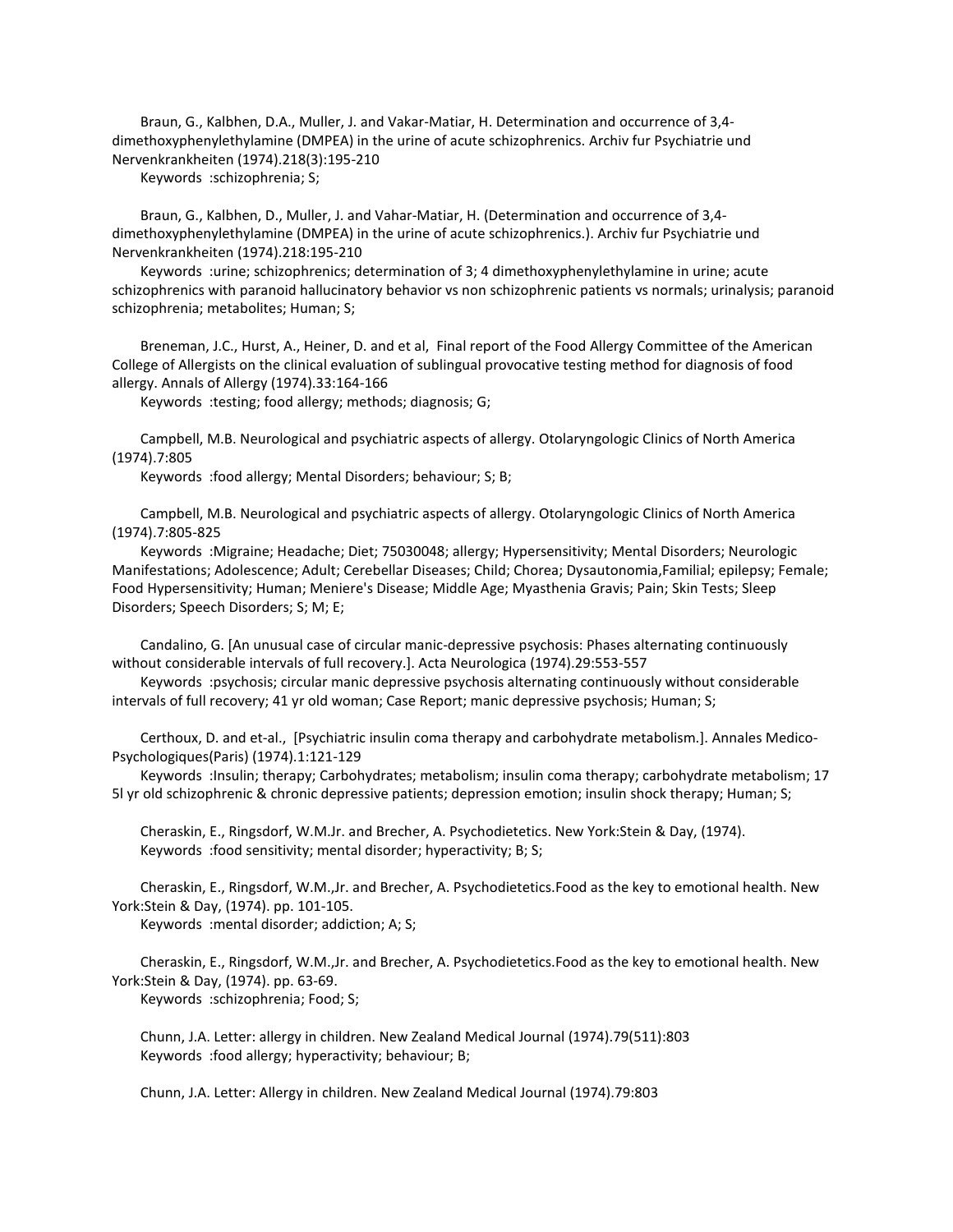Keywords :hyperactivity; behaviour; Diet; 74175025; allergy; children; Hypersensitivity; Age Factors; Animal; Asthma; Child; Enuresis; Fatigue; Food Hypersensitivity; Human; Hyperkinesis; Milk; Stress; Syndrome; B;

 Crook, W.G. Letter: An alternate method of managing the hyperactive child. Pediatrics (1974).54(5):656 Keywords :treatment; hyperactive; management; B;

 Dalsgaard Nielsen, T. and Genefke, I.K. Serotonin (5-hydroxytryptamine) release and uptake in platelets from healthy persons and migrainous patients in attack-free intervals. Headache (1974).14:26-32

 Keywords :Migraine; 74177672; Serotonin; Blood Platelets; tyramine; Adult; Diet; Female; Human; In Vitro; Male; M;

 Domino, E.F. and Krause, R.R. Plasma tryptophan tolerance curves in drug free normal controls, schizophrenic patients and prisoner volunteers. Journal of Psychiatric Research (1974).10:247-261

 Keywords :schizophrenia; Tryptophan; schizophrenics; schizophrenic patients; patients; plasma tryptophan load after fasting & tolerance curves; normals vs chronic vs acute schizophrenics vs prisoner volunteers with personality disorders & with vs without depression; blood plasma; food deprivation; depression emotion; acute schizophrenia; chronic schizophrenia; Personality Disorders; prisoners; Human; S;

 Gordon, M.W. and Van-der-Velde, C.D. Metabolic adaptation in the manic-depressive. Nature (1974).247:160- 162

 Keywords :Fasting; metabolic adaptation to glucose load; manic depressives; Glucose; metabolism; food deprivation; manic depressive psychosis; Human; S;

 Greden, J.F. Anxiety or caffeinism: a diagnostic dilemma. American Journal of Psychiatry (1974).131:1089-1092 Keywords :anxiety; A; S;

 Green, M. Sublingual provocation testing for foods and F,D, and C dyes. Annals of Allergy (1974).33:274 Keywords :testing; Food; Dyes; G;

 Hall, R.H. Food for Nought. New York:Vintage, (1974). Keywords :Food; G;

 Hanington, E. Letter: Monoamine oxidase and migraine. Lancet (1974).2:1148-1149 Keywords :Migraine; 75044362; Monoamine Oxidase; Cacao; Diet; Phenethylamines; Clinical Trials; Human;

## M;

 Hanzlicek, L. (Some new trends in biochemical research in psychiatry.). Ceskoslovenska Psychiatrie (1974).70:393-400

 Keywords :research; biochemical research in psychiatry; recent trends; biochemistry; Mental Disorders; psychiatry; etiology; Human; S;

 Hawley, C. and Buckley, R.E. Food dyes and hyperkinetic children. Academic Therapy (1974).10:27-32 Keywords :hyperactivity; behaviour; Food; food dyes; Dyes; hyperkinetic; children; salicylate free diet; food dye allergic reactions; hyperkinetic children; Hyperkinesis; nutrition; drug allergies; food allergies; Human; B;

 Hilsinger, R.L. Allergic headaches. Otolaryngologic Clinics of North America (1974).7:789-803 Keywords :Headache; Diet; 75032052; Hypersensitivity; Desensitization,Immunologic; Food Hypersensitivity; Histamine H1 Receptor Blockaders; Human; Prognosis; H;

 Hoffer, A. Letter: Hyperactivity, allergy and megavitamins. Canadian Medical Association Journal (1974).111:905, 907

 Keywords :hyperactivity; behaviour; Diet; 75023818; allergy; Enuresis; Food Hypersensitivity; Hyperkinesis; Case Report; Child,Preschool; Clinical Trials; Dairy Products; Human; Infant; Male; Mental Retardation; Mumps; B;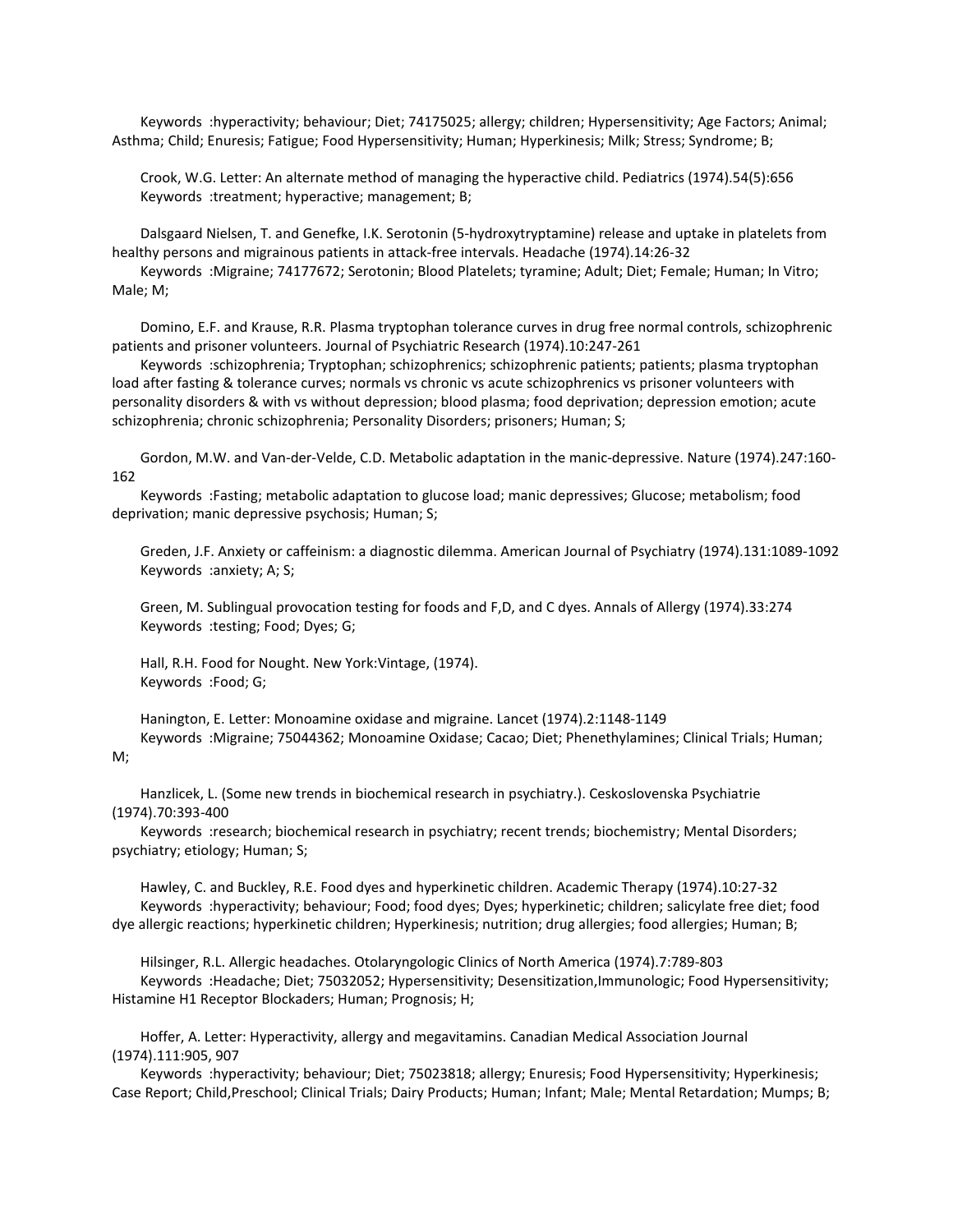Hubbe, P. [Importance of dietetic factors in migraine] Diaetetiske faktorers betydning ved migraene. Ugeskrift foer Laeger (1974).136:2863-2868

 Keywords :Migraine; Diet; 75086393; English Abstract; Female; Food Hypersensitivity; Human; Hypoglycemia; Male; Psychophysiologic Disorders; tyramine; M;

 Leon Sotomayor, L.A. Cardiac migraine--report of twelve cases. Angiology (1974).25:161-171 Keywords :Migraine; 74117544; Angina Pectoris; Coronary Disease; Hypoglycemia; Myocardial Infarction; Adolescence; Adult; Angiocardiography; Diazepam; Diet Therapy; Electrocardiography; Electroencephalography; Female; Glucose Tolerance Test; Human; Male; Middle Age; Phenytoin; Propranolol; Syndrome; Valsalva's Maneuver; M;

 Livingston, S. Diagnosis and treatment of childhood myoclanic seizures. Pediatrics (1974).53:542-548 Keywords :diagnosis; treatment; childhood; seizures; epilepsy; E;

 May, C.D. Food allergy. In: Infant Nutrition, 2nd ed, edited by Fomon, S.J. Philadelphia: W.B. Saunders Co., (1974), 2nd Ed.,pp.435-459.

Keywords :Food; food allergy; allergy; Infant; nutrition; G;

 Moffett, A., Swash, M. and Scott, D. Effect of chocolate in migraine: A double-blind study. Journal of Neurology,Neurosurgery and Psychiatry (1974).37:445-448

Keywords :Migraine; chocolate; occurrence of headaches; migrainous Ss; migraine headache; Human; M; H;

 Moffett, A., Swash, M., Scott, D., AUTHORWatkinson B;, and Fried PA, Effect of chocolate in migraine: A double-blind study. Journal of Neurology,Neurosurgery and Psychiatry (1974).37:445-448 Keywords :chocolate; Migraine; occurrence of headaches; migrainous Ss; migraine headache; Human; M;

 Moffett, A.M., Swash, M. and Scott, D.F. Letter: Migraine and diet. Lancet (1974).2:897 Keywords :Migraine; 75011929; Diet; Cacao; Clinical Trials; Electroencephalography; Human; Phenethylamines; Placebos; tyramine; M;

 Moffett, A.M., Swash, M. and Scott, D.F. Effect of chocolate in migraine: a double-blind study. Journal of Neurology,Neurosurgery and Psychiatry (1974).37:445-448

Keywords :Migraine; 74253184; Cacao; Diet; Candy; Comparative Study; Human; M;

 Nichols, J.D. Please, Doctor, Do Something. Atlanta, Texas:Natural Food Associates, (1974). Keywords :S;

 Prusinski, A. [Treatment of migraine and kindred headaches] Leczenie migreny i pokrewnych bolow glowy. Neurologia i Neurochirurgia Polska (1974).8:205-211

 Keywords :Migraine; Headache; 74148895; Adrenergic Beta Receptor Blockaders; Analgesics; Barre Lieou Syndrome; caffeine; Diet Therapy; Ergotamine; Human; Monoamine Oxidase Inhibitors; Physical Therapy; Psychotherapy; Serotonin; M; H;

 Punke, H.A. Caffeine in America's food and drug habits. Journal of School Health (1974).44:551-562 Keywords :caffeine; Food; drugs; A;

 Punke, H.D. Caffeine in America's food and drug habits. Journal of School Health (Kent OH) (1974).44:551-562 Keywords :caffeine; addiction; A;

 Randolph, T.G. Demonstrable role of foods and environmental chemicals in mental illness. Arerugi.Japanese Journal of Allergology (1974).23:445-457

Keywords :food intolerance; mental disorder; S;

Rapp, D.J. Questions and Answers about Allergies and Your Child. New York:Sterling, (1974).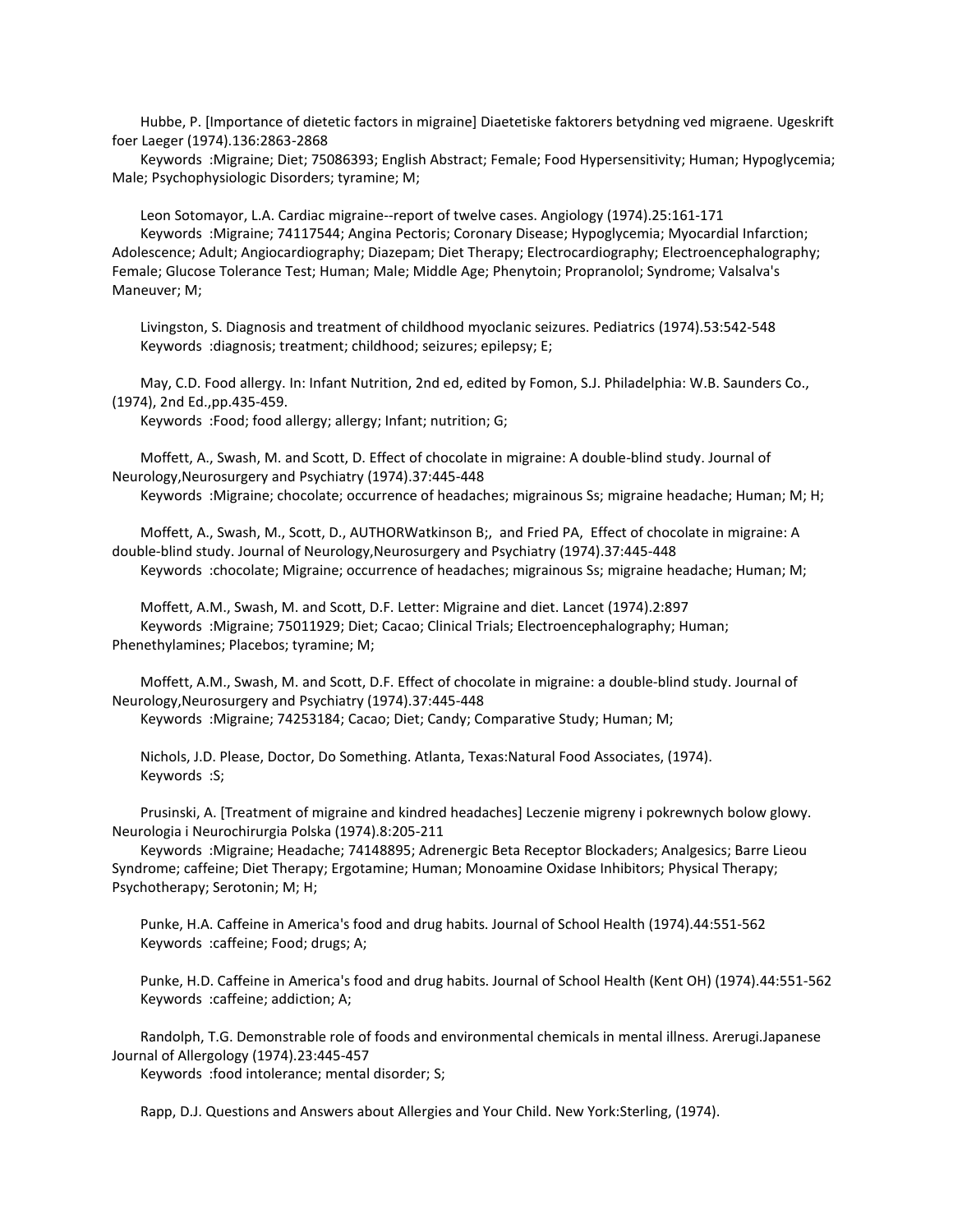Keywords :allergy; Child; B;

 Rees, W. Personality and psychodynamic mechanisms in migraine. Psychotherapy and Psychosomatics (1974).23:111-121

 Keywords :Migraine; affect; Personality; psychodynamics; predisposing & precipitating psychological factors as psychodynamic mechanisms; migraine headache; etiology; Psychoanalytic Theory; Human; M;

 Rimland, B. An orthomolecular study of psychotic children. Journal of Orthomolecular Psychiatry (1974).3:371- 377

Keywords :children; psychosis; S;

 Routh, D.K., Schroeder, C.S. and O'Tuama, L.A. Development of activity levels in children. Developmental Psychology (1974).10:163

Keywords :activity level; children; Hyperkinesis; B;

 Ryan, R.E.,Jr. A clinical study of tyramine as an etiological factor in migraine. Headache (1974).14:43-48 Keywords :Migraine; 74177674; tyramine; Diet; Alcohol,Ethyl; Clinical Trials; Human; M;

 Sandler, M., Youdini, M.B.H. and Hanington, E. A phenylethylamine oxidising deficit in migraine. Nature (1974).250:335-337

Keywords :Migraine; phenylethylamine; M;

 Sleator, E.K., Sprague, R.L. and Von Neumann, A. Hyperactive children.A continuous long-term placebocontrolled follow up. Journal of the American Medical Association (1974).229:316 Keywords :hyperactive; behaviour; food sensitivity; B;

 Stone, I. The Healing Factor. New York:Grosset & Dunlap, (1974). Keywords :behaviour; B;

 Suckling, P.V. The management with a low oxalate diet of abdominal migraine in children with a note on oxalate metabolism. S.Afr.Med J (1974).19; 48:89-92

 Keywords :Migraine; 74148211; management; Diet; children; metabolism; Abdomen; Diet Therapy; Oxalates; Child; Child,Preschool; Female; Fever; Human; Male; Nausea; Pain; Photosensitivity Disorders; Syndrome; Vomiting; M;

 Taylor, C.C. Letter: Chemical toxicity and mental disorder. American Journal of Psychiatry (1974).131:609 Keywords :behaviour; Diet; 74131648; mental disorder; disorder; Pesticides; Psychoses,Substance Induced; Child; Child Behavior Disorders; Food Additives; Human; Hyperkinesis; Male; Poisoning; S; B;

 Unger, L. and Harris, M.C. Stepping stones in allergy. Chapter VI. The many faces of allergy. Annals of Allergy (1974).33:353-363

 Keywords :Diet; 75071367; allergy; Hypersensitivity; Adult; Asthma; Bladder Diseases; Brain Edema; Bronchial Diseases; Cardiovascular Diseases; Diet Therapy; Electroencephalography; England; epilepsy; Female; Food Hypersensitivity; Gastrointestinal System; History of Medicine,Ancient; History of Medicine,20th Cent.; Human; Male; Middle Age; Stress,Psychological; tyramine; United States; Urogenital System; G; E;

 von Hilsheimer, G. Allergy, toxins, and the learning disabled child. San Rafael,Cal.:Academic Therapy, (1974). Keywords :allergy; Toxins; learning; Child; B;

 Wacker, J.A. The reduction of crime thru the prevention and treatment of learning disabilities. Box 20445,Dallas,TX 75220:Available through author,, (1974).

Keywords :crime; prevention; treatment; treatment of learning disability; learning disabilities; B; antisocial;

Waters, W.E. The epidemiology of migraine. Berkshire:Boehringer Ingelheim, (1974).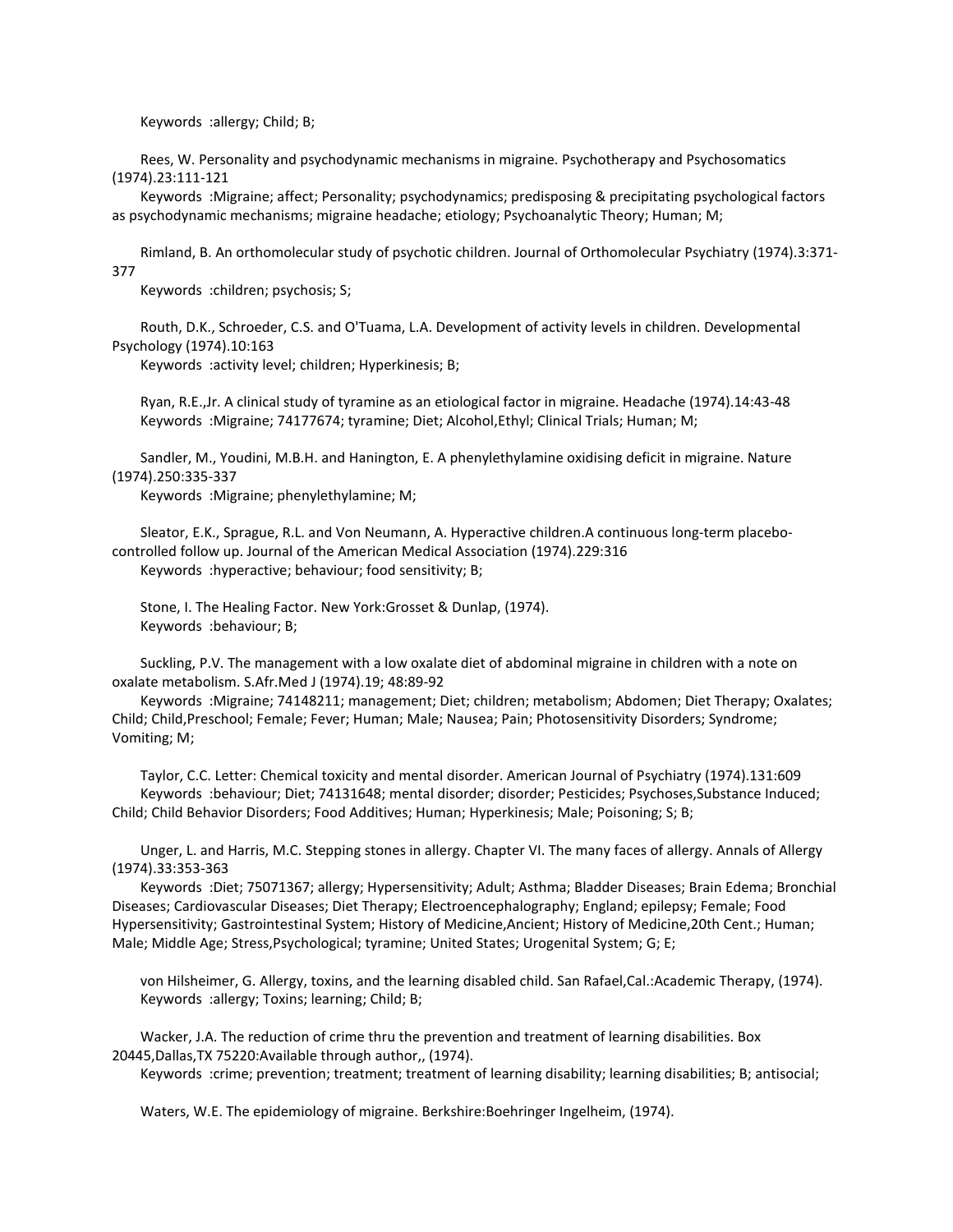Keywords :epidemiology; Migraine; M;

 Letter: Interactions with monoamine oxidase inhibitors. British Medical Journal (1975).4:101 Keywords :Migraine; 76040943; Monoamine Oxidase; Monoamine Oxidase Inhibitors; Diet; Drug Interactions; Fermentation; Human; M;

 National Advisory Committee on Hyperkinesis and Food Additives: Report to the Nutrition Foundation. New York:Nutrition Foundation, (1975).

Keywords :Hyperkinesis; Food; Food Additives; nutrition; B;

 Modern Topics in Migraine. London:William Heinemann Medical Books Ltd, (1975). Keywords :Migraine; M;

 AUTHORX, C. Food allergy - the great masquerader. Pediatric Clinics of North America (1975).22:227-238 Keywords :food allergy; hyperactivity; behaviour; Diet; 75195566; Food; allergy; Food Hypersensitivity; Abdomen; Albuminuria; Child Behavior Disorders; Diagnosis,Differential; Fatigue; Headache; Human; Hyperkinesis; Leg; Pain; Pallor; Respiratory Tract Diseases; Urinary Tract Infections; Urination Disorders; H; B;

 Autry, J.H. Workshop on orthomolecular treatment of schizophrenia: A report. Schizophrenia Bulletin (1975).12:94-103

Keywords :Diet; mental disorder; schizophrenia; S;

 Autry, J.H. Workshop on orthomolecular treatment of schizophrenia: A report. Schizophrenia Bulletin (1975).1975 Spr N-1975 Sp103

 Keywords :schizophrenia; treatment; workshop on orthomolecular treatment of schizophrenia; Drug Therapy; electroconvulsive shock therapy; nutrition; Human; S;

 Bell, I.R. A kinin model of mediation for food and chemical sensitivities: biobehavioral implications. Annals of Allergy (1975).35(4):206-215

Keywords :food allergy; behaviour; B;

 Berde, B. and Fanchamps, A. [Importance of humoral mediators for the pathogenesis and treatment of migraine (author's transl)] Bedeutung humoraler Mediatoren fur Pathogenese und Behandlung der Migrane. MMW. (1975).19; 117:1489-1496

 Keywords :Migraine; 76051009; treatment; Acetic Acids; Animal; Blood Vessels; Cerebrovascular Circulation; Diet; English Abstract; Estrogens; Histamine; Human; Kinins; Mice; Polymyxins; Prolactin; Prostaglandins; Reserpine; Serotonin; tyramine; Vascular Headache; M;

 Braaf, M.M. and Rosne, R.S. Trauma of cervical spine as cause of chronic headache. Journal of Trauma (1975).15(5):441-446

Keywords :Headache; H;

 Braaf, M.M. and Rosne, R.S. Trauma of cervical spine as cause of chronic headache. J Trauma. (1975).15:441- 446

 Keywords :Headache; 75153697; Cervical Vertebrae; Spinal Injuries; Adolescence; Adult; Aged; Aspirin; Child; Chronic Disease; Female; Food Hypersensitivity; Human; Intervertebral Disk; Laminectomy; Male; Middle Age; Myelography; Phenobarbital; Traction; H;

 Burg, A.W. Effects of caffeine on the human system. Tea and Coffee Trade Journal (1975).147:40-42,88 Keywords :caffeine; A; S;

 Byer, J.A. and Dexter, J.D. Hypoglycemic migraine. Mo.Med (1975).72:194-197 Keywords :Migraine; 75156144; Hypoglycemia; Adult; Dietary Proteins; Female; Human; Lipids; Male; M;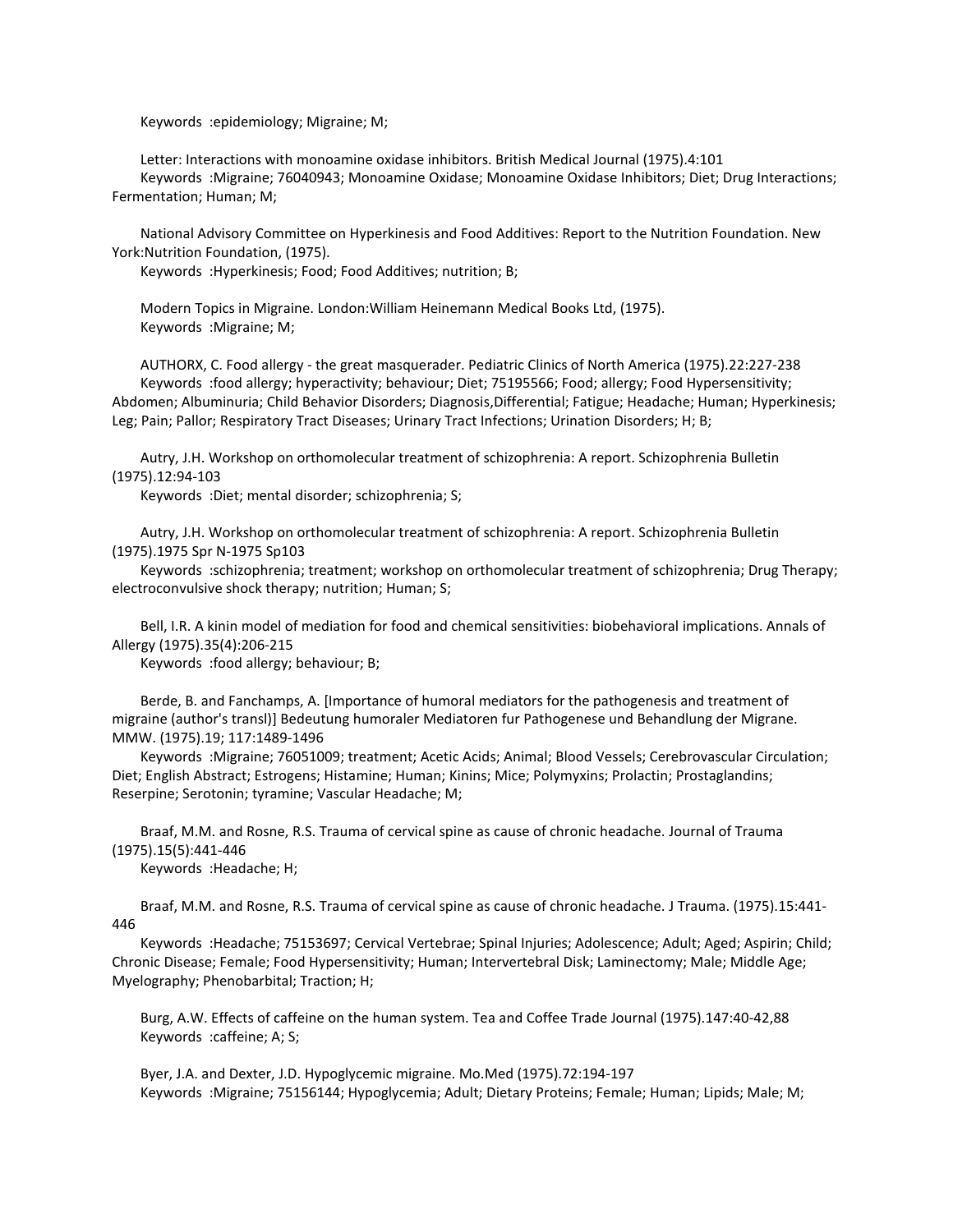Cantwell, D.D. The hyperactive child. New York:Spectrum, (1975). pp. 51-63. Keywords :hyperactive; B;

 Cantwell, D.P. Natural history and prognosis in the hyperactive child syndrome. In: The hyperactive child: Diagnosis,management,current research, edited by Cantwell, D.P. New York: Spectrum Publications Inc., (1975), pp.51-64.

Keywords :hyperactive; B;

 Chadwick, D., Jenner, P. and Roberts, E.H. Amines, anticonvulsants and epilepsy. Lancet (1975).1:1425-1426 Keywords :Amines; Anticonvulsants; epilepsy; E;

 Chaytor, J.P., Crathorne, B. and Saxby, M.J. The identification and significance of 2-phenylethylamine in foods. Journal of Science,Food and Agriculture (1975).26:593-598 Keywords :Food; epilepsy; E;

 Cleave, T.L. The Saccharin Disease. New Canaan:Keats, (1975). Keywords :Saccharin; Food; behaviour; B;

 Crook, W.G. Food allergy - the great masquerader. Pediatric Clinics of North America (1975).22:227-238 Keywords :hyperactivity; behaviour; Diet; 75195566; Food; allergy; Food Hypersensitivity; Abdomen; Albuminuria; Child Behavior Disorders; Diagnosis,Differential; Fatigue; Headache; Human; Hyperkinesis; Leg; Pain; Pallor; Respiratory Tract Diseases; Urinary Tract Infections; Urination Disorders; H; B;

 Cunningham, A.S. Allergy,immunodeficiency and epilepsy.[letter]. Lancet (1975).2:975 Keywords :epilepsy; food allergy; E;

 Cunningham, A.S. . Journal of Pediatrics (1975).87:426 Keywords :food allergy; G;

 Cunningham, A.S. Allergy, immunodeficiency and epilepsy. Lancet (1975).11:975 Keywords :allergy; epilepsy; E;

 Dalton, K. Food intake prior to a migraine attack--study of 2,313 spontaneous attacks. Headache (1975).15:188-193

Keywords :Migraine; 76024438; Food; Diet; Female; Human; M;

 Denson, R., Nanson, J.L. and McWatters, M.A. Hyperkinesis and maternal smoking. Canadian Psychiatric Association Journal (1975).20(3):183-187 Keywords :Hyperkinesis; smoking; B;

 Duffy, W. Sugar Blues. New York:Warner, (1975). Keywords :food sensitivity; mood; mental disorder; Diet; sugar; S;

 Dzialek, E. [Allergologic aspects of epilepsy] Aspekty alergologiczne padaczki. Neurologia i Neurochirurgia Polska (1975).9:469-472

 Keywords :epilepsy; food allergy; 76030416; Hypersensitivity; Adolescence; Adult; Antigen Antibody Reactions; English Abstract; Female; Food Hypersensitivity; Human; Hypersensitivity,Immediate; Male; Time Factors; E;

 editorial, Anxiety symptoms and coffee drinking. British Medical Journal (1975).1:296-297 Keywords :anxiety; symptoms; Coffee; Drinking; A; S;

 Feingold, B.F. Hyperkinesis and learning disabilities linked to artificial food flavors and colors. American Journal of Nursing (1975).75:797-803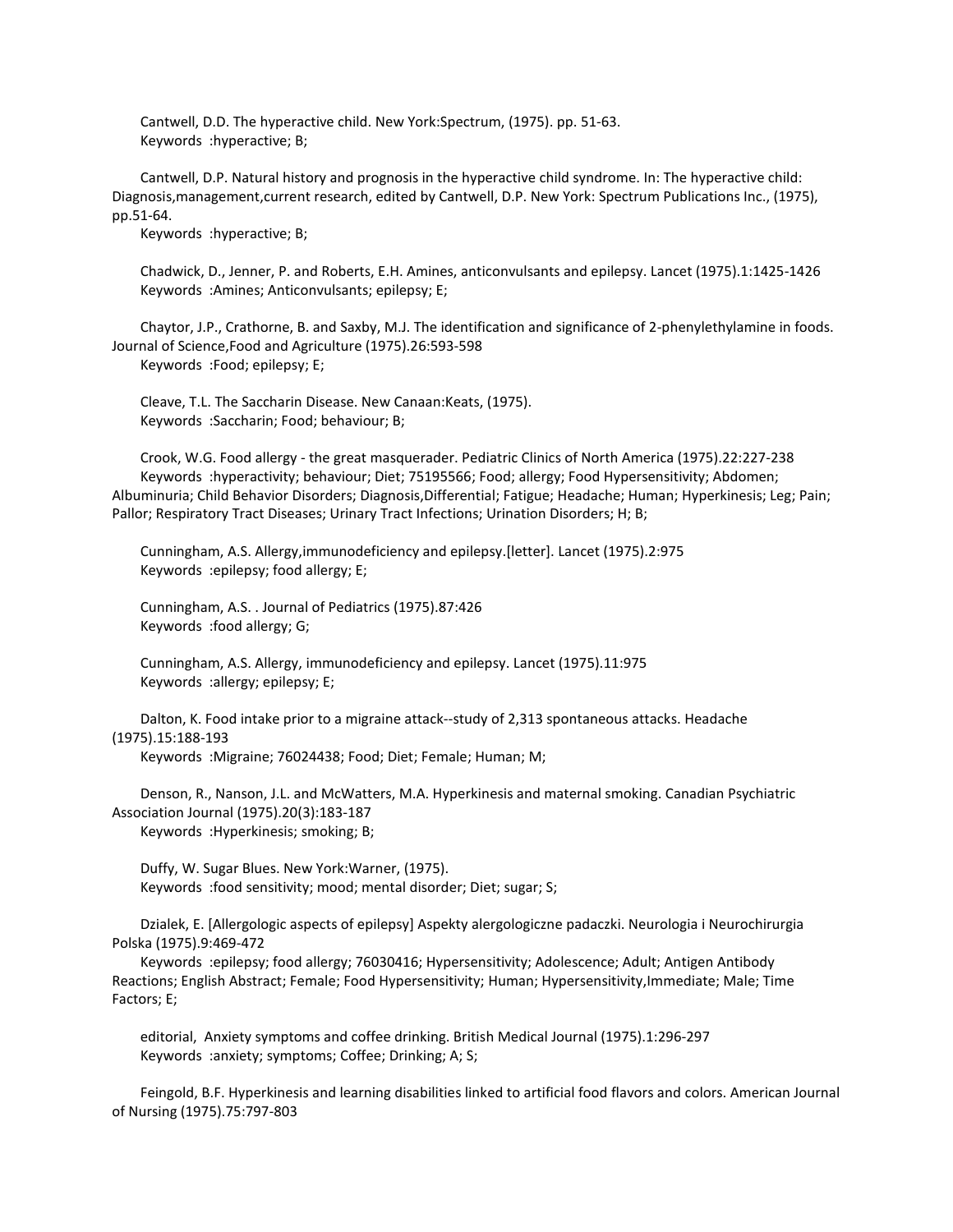Keywords :hyperactivity; behaviour; Hyperkinesis; learning; learning disabilities; Food; reactions to artificial food flavors & colors; hyperkinesis & learning disabilities; food allergies; nutrition; drugs; Human; B;

 Feingold, B.F. Why Your Child is Hyperactive. New York:Random House, (1975). Keywords :Child; hyperactive; B;

 Friedman, A.P. Migraine: an overview. In: Modern topics in migraine, edited by Pearce, J. London: Heinemann Medical, (1975), pp.166.

Keywords :Migraine; M;

 Furlong, F.W. Possible psychiatric significance of excessive coffee consumption. Canadian Psychiatric Association Journal (1975).20:577 Keywords :Coffee; psychiatric; S; A;

 Golbert, T.M. A review of controversial diagnostic and therapeutic techniques employed in allergy. Journal of Allergy and Clinical Immunology (1975).56:170-190 Keywords :review; allergy; therapeutic techniques; G;

 Goyette, C.H. Personal communications to the National Advisory Committee on hyperkinesis and food additives. Pittsburgh, PA:University of Pittsburgh, (1975). Keywords :Hyperkinesis; Food Additives; B;

 Grove, D.I., Burston, T.O., Welby, M.L., Ford, R.M. and Forbes, I.J. Humoral and cellular immunity in asthma. Journal of Allergy and Clinical Immunology (1975).55(3):152-163 Keywords :Immunity; Asthma; allergy; G;

 Hockaday, J.M. Anomalies of carbohydrate metabolism. In: Modern Topics in Migraine, edited by Pearce, J. London: Heinemann, (1975), pp.124-137.

Keywords :carbohydrate metabolism; Migraine; M;

 Kazibutowska, Z., Filipowicz, A. and Kudybka, E. [Effect of infections on the course and effectiveness of epilepsy treatment in children] Wplyw przewleklych zakazen na przebieg i skutecznosc leczenia padaczki u dzieci. Neurologia i Neurochirurgia Polska (1975).9:65-71

 Keywords :epilepsy; 75138369; Infection; treatment; Respiratory Tract Infections; Urinary Tract Infections; Adolescence; Child; Child,Preschool; Chronic Disease; Electroencephalography; English Abstract; Epilepsy,Grand Mal; Epilepsy,Petit Mal; Female; Food Hypersensitivity; Human; Infant; Male; Tonsillitis; E;

 Kohler, E.M. and Kohler, L. Health and behaviour in four-year-old children. Acta Paediatrica Scandinavica (Stockholm) (1975).64(2) Mar.,:225-233

Keywords :Health; behaviour; children; B;

 Lieberman, P., Crawford, L., Bjelland, J., Connell, B. and Rice, M. Controlled study of the cytotoxic food test. Journal of the American Medical Association (1975).231:728-730

 Keywords :Diet; 75097997; Food; tests; Food Hypersensitivity; Food Poisoning; Adolescence; Adult; Anaphylaxis; Angioneurotic Edema; Antigens; Child; Child,Preschool; False Positive Reactions; Female; Food,Formulated; Human; Hypersensitivity,Immediate; Leukocytes; Male; Middle Age; Skin Tests; Urticaria; G;

 Lodge-Patch, I. Pigmentation and the chemical basis of schizophrenia. Acta Psychiatrica Scandinavica (1975).51:312-318

 Keywords :phenothiazine treatment experience; skin pigmentation; chronic male schizophrenics; chronic schizophrenia; pigments; skin anatomy; phenothiazine derivatives; Drug Therapy; biochemistry; Human; S;

 Mel-nichuk, P.V., Sosnovskaia, L.S. and Khailova, I.M. Treatment of the hyperkinetic form of cerebral palsy in children. Zh.Nevropatol.Psikhiatr. (1975).75(10):1463-1467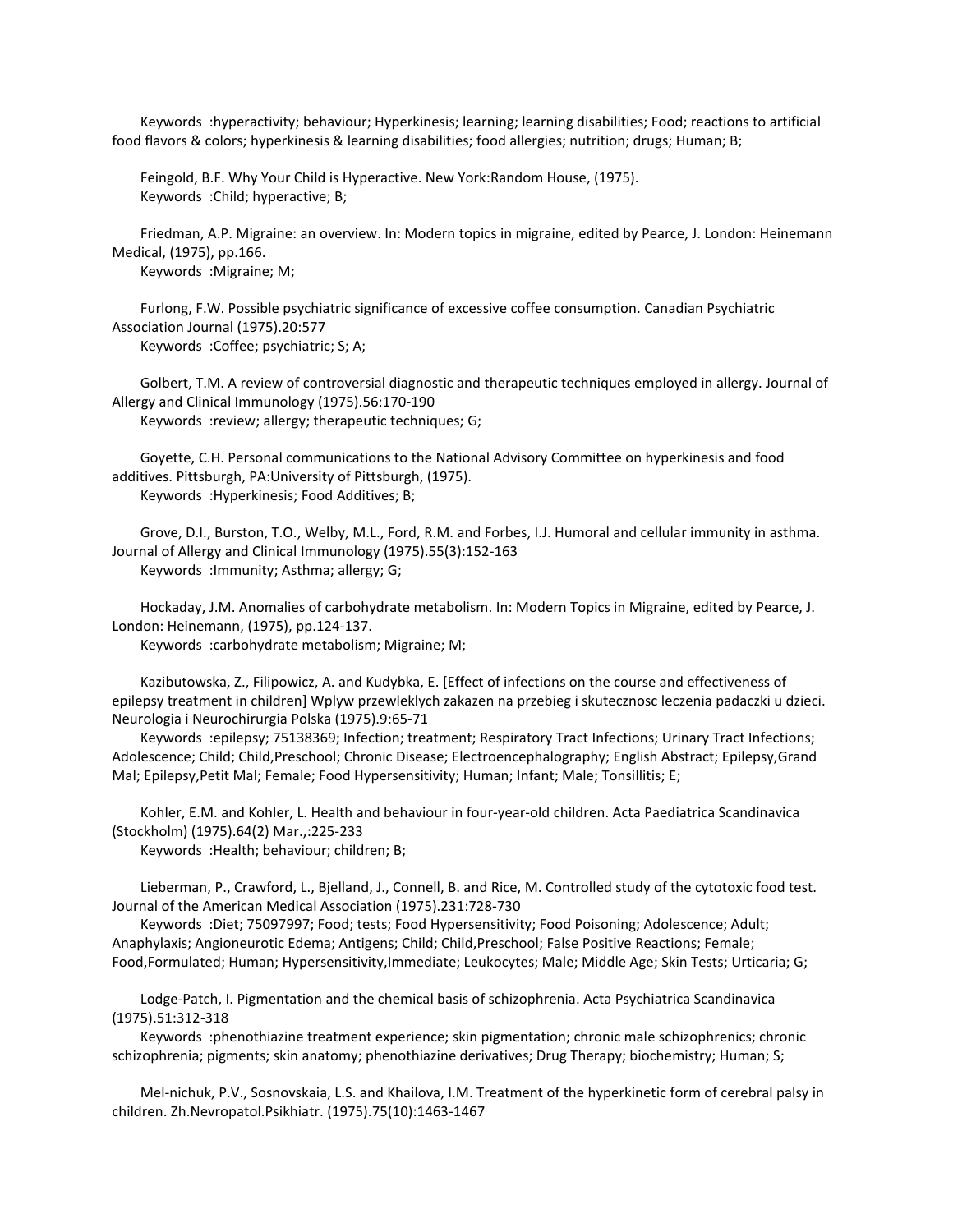Keywords :treatment; hyperkinetic; Cerebral Palsy; children; B;

 Merskey, H. Psychiatric aspects of migraine. In: Modern topics in migraine, edited by Pearce, J. Heinemann, (1975), pp.52-63.

Keywords :psychiatric; Migraine; M;

 Merskey, H. Psychiatric aspects. In: Modern Topics in Migraine, edited by Pearce, J. London: Heinemann Medical Books Ltd, (1975), pp.52.

Keywords :psychiatric; Migraine; M;

 Meyer, C. [Treatment of migraine (author's transl)] Therapie der Migrane. Schweizerische Rundschau fur Medizin Praxis(Bern) (1975).64:238-241

 Keywords :Migraine; 76127861; Ergotamine; Adrenergic Beta Receptor Blockaders; Adult; Antidepressive Agents; caffeine; Child; Clonidine; Drug Therapy,Combination; English Abstract; Human; Serotonin; M;

 Montague, J.D. The hyperkinetic child: a behavioural, electrodermal and EEG investigation. Developmental Medicine and Child Neurology (1975).Jun, Vol. 17(3):299-305 Keywords :hyperkinetic; Child; Behavior; B;

 Moyer, K.E. The Physiology of violence, allergy, and aggression. Psychology Today (1975).9:76 Keywords :Violence; allergy; aggression; S; antisocial;

Moyer, K.E. The physiology of violence,allergy and aggression. Psychology Today (1975).July:77-79

Keywords :aggression; Violence; antisocial; S;

 Newbold, H.L. Meganutrients for your nerves. New York:Wyden, (1975). Keywords :S;

 Palmer, S., Rapoport, J.L. and Quinn, P.O. Food additives and hyperactivity. Clinical Pediatrics (Philadelphia) (1975).14:956-988

Keywords :Food; Food Additives; hyperactivity; B;

 Pfeiffer, C. Mental and elemental nutrients. Connecticut:New Canaan, (1975). Keywords :S;

 Pfeiffer, C.C. Mental and elemental nutrients.A physician's guide to nutrition and health care. New Canaan:Keats Publishing,Inc., (1975).

Keywords :nutrition; mental disorder; S;

 Powers, H.W. Caffeine, behavior, and the LD child. Academic Therapy (1975).11:5-19 Keywords :hyperactivity; behaviour; caffeine; Behavior; Child; sugar & caffeine intake & restriction; behavioral effects; learning disabled children; learning disabilities; sugars; drug effects; Hyperkinesis; children; Human; B;

 Primavera, L.H., Simon, W. and Camiza, J. An investigation of personality and caffeine use. British Journal of Addiction (1975).70:213-215

Keywords :Personality; caffeine; S; A;

 Primavera, L.H., Simon, W.E. and Camisa, J.M. An investigation of personality and caffeine use. British Journal of Addiction (1975).70:213-215

Keywords :Personality; caffeine; S; A;

Raskin, N.H. Migraine. Western Journal of Medicine (1975).123:211-217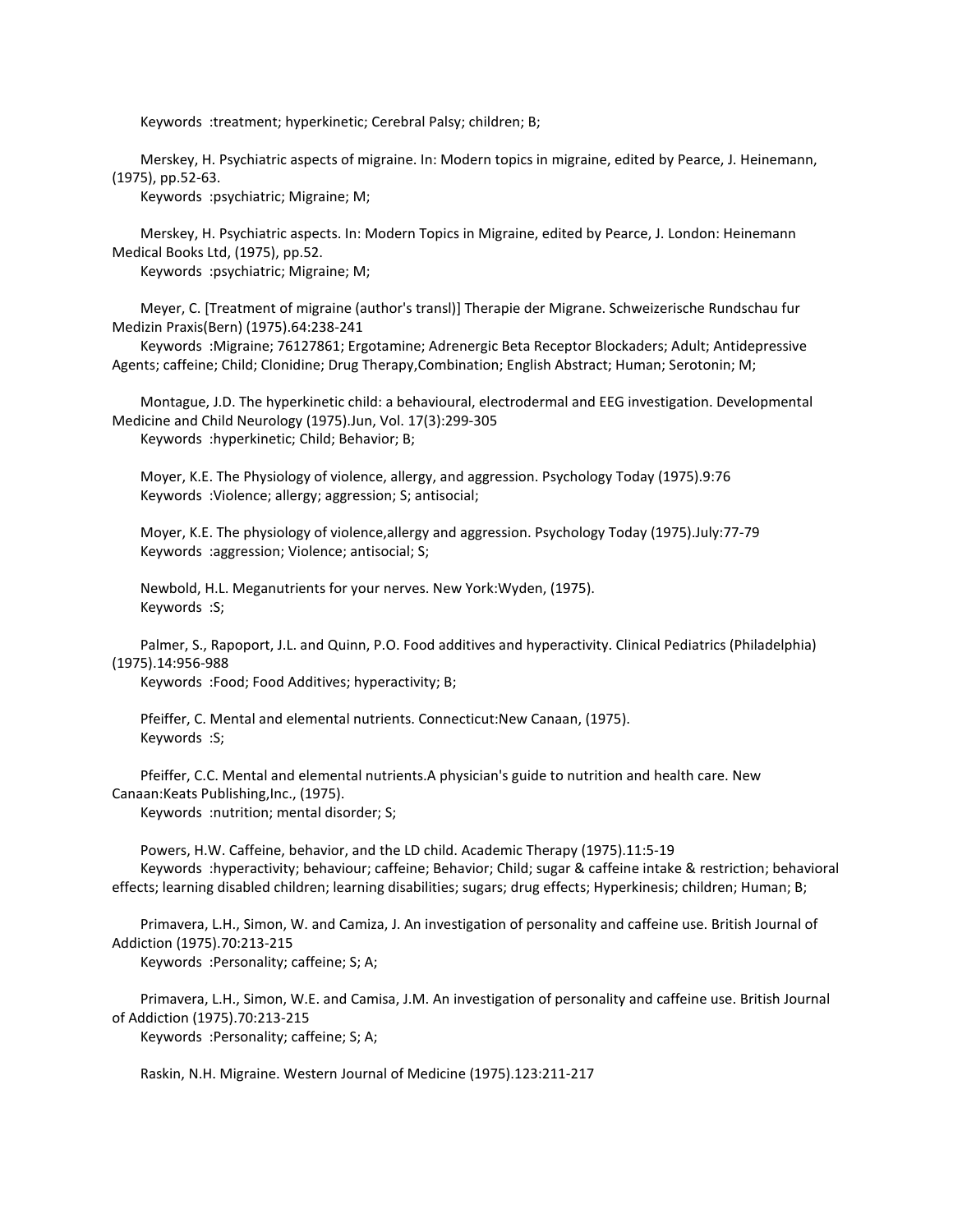Keywords :Migraine; Diet; 76014899; Blood Platelets; brain; Child; Cholecystectomy; Comparative Study; Female; Food Hypersensitivity; Human; Male; Middle Age; Monoamine Oxidase; Phenethylamines; Postoperative Complications; tyramine; M;

 Reif-Lehrer, L. and Stemmerman, M.G. Monosodium glutamate intolerance in children. New England Journal of Medicine (1975).293(23):1204-1205

Keywords :Glutamates; children; B;

 Sandler, M., Youdim, M.B., Hannington, E., Corne, S.J. and Stephens, R.J. Phenylethylamine-oxidizing defect in migraine: circulatory implications. Clinical and Experimental Pharmacology and Physiology (1975).Suppl 2:79-81 Keywords :Migraine; 76042625; Phenethylamines; Animal; Biogenic Amines; Blood Pressure; Cerebrovascular Circulation; Diet; Dopamine; Human; Monoamine Oxidase; Oxidation Reduction; Rats; Serotonin; tyramine; M;

 Speer, F. The Bela Schick memorial lecture. The many facets of migraine. Annals of Allergy (1975).34:273-285 Keywords :Migraine; Diet; 75144544; Allergens; Brain Mapping; Codeine; Desensitization,Immunologic; Eye; Food Hypersensitivity; Hearing Disorders; Hemianopsia; Human; Hunger; Hypersensitivity; Light; Nausea; Optic Nerve; Scotoma; Sensation; Skin Tests; United States; Vascular Headache; Vomiting; M;

 Speer, F. Multiple food allergy. Annals of Allergy (1975).34(2):71-76 Keywords :Food; food allergy; allergy; S;

 Stephenson, P.S. The hyperkinetic child:some misleading assumptions. Canadian Medical Association Journal (1975).113(8):764,767-769

Keywords :hyperkinetic; B;

 Swash, M., Moffett, A.M. and Scott, D.F. Tyramine activates the EEG in epileptic patients. Nature (1975).258:749-750

Keywords :tyramine; EEG; patients; E;

 Szirmai, I., Boldizsar, F. and Fischer, J. Correlation between blood gases, glycolytic enzymes and EEG during electroconvulsive treatment in relaxation. Acta Psychiatrica Scandinavica (1975).51:171-181

 Keywords :treatment; electroconvulsive treatment in relaxation; EEG & blood gases & serum bicarbonate levels & glycolytic enzymes; 19 48 yr old psychiatric patients; Neurophysiology; Electroencephalography; psychiatric patients; blood; blood serum; enzymes; electroconvulsive shock therapy; metabolism; Human; S;

 Thiessen, I. and Mills, L. The use of megavitamin treatment in children with learning disabilities. Journal of Orthomolecular Psychiatry (1975).4:288-296

 Keywords :hyperactivity; behaviour; treatment; children; learning; learning disabilities; megavitamin treatment; reading & spelling performance & hyperkinesis & sleep disturbance & nystagmus & perceptual dysfunction symptoms; 7 14 yr olds with learning difficulties; Vitamins; Hyperkinesis; organic therapies; Sleep Disorders; Nystagmus; Human; B;

 Wakefield, G. Clinical features of migraine, with special reference to the migraine aura. In: Modern topics in migraine, edited by Pearce, J. London: Heinemann, (1975), pp.22-29.

Keywords :Migraine; M;

 Waters, W.E. Epidemiology of migraine. In: Modern topics in migraine, edited by Pearce, J. London: Heinemann, (1975), pp.8-21.

Keywords :epidemiology; Migraine; M;

 Yaryura-Tobias, J.A. and Neziroglu, F.A. Psychosis and disturbance of glucose metabolism. Journal of the International Academy of Preventive Medicine (1975).2:38-45

 Keywords :psychosis; Glucose; glucose metabolism; metabolism; glucose metabolism disturbances; psychotic vs neurotic outpatients; metabolism disorders; neurosis; Human; S;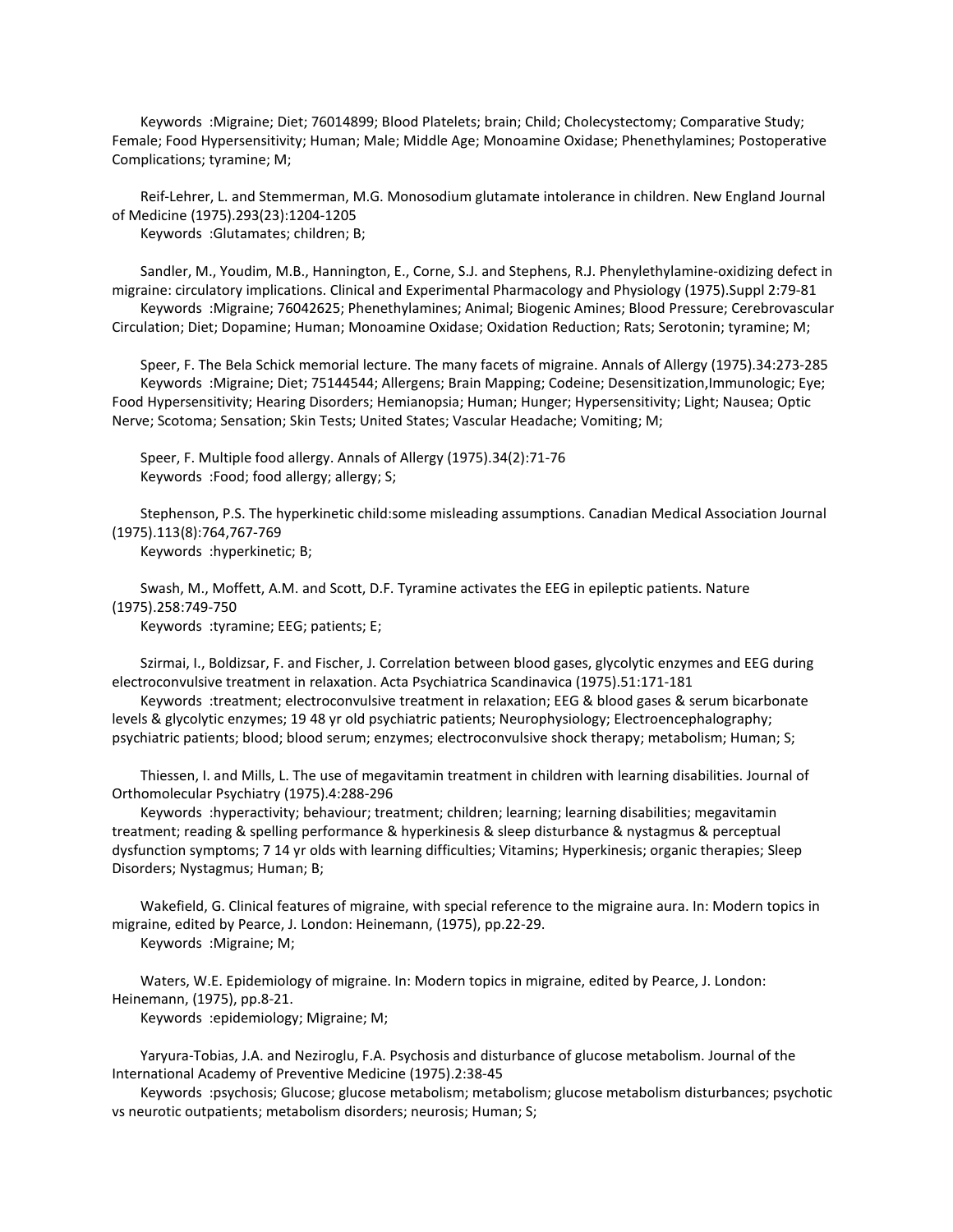Yaryura-Tobias, J.A. and Neziroglu, F.A. Violent behavior,brain dysrhythmia, and glucose dysfunction: a new syndrome. Journal of Orthomolecular Psychiatry (1975).4:182

Keywords :Glucose; Syndrome; metabolism; Violence; antisocial; S;

 Wheat gluten-schizophrenia findings. Science (1976).194:448-450 Keywords :schizophrenia; psychosis; mental disorder; Diet; 77038345; wheat; gluten; Human; Statistics; S;

 Editorial: Gluten and schizophrenia. Lancet (1976).1:844 Keywords :schizophrenia; psychosis; mental disorder; Diet; 76148757; gluten; Human; S;

 First Report of the Preliminary Findings and Recommendations of the Interagency Collaborative Group on Hyperkinesis. USA:US Dept of Health, Education and Welfare, (1976). Keywords :Hyperkinesis; B;

 NIMH Conference on Behavioral Assessment of Pre-school Age Children: Early identification of the hyperkinetic Syndrome. Washington, DC:National Institute of Mental Health, (1976). Keywords :children; hyperkinetic; Syndrome; B;

 Clinical Ecology. Springfield:CC Thomas, (1976). Keywords :clinical ecology; food sensitivity; G;

 Abrams, H.L.,Jr. Caffeine: A paradigm of subliminal cultural drug habituation. Journal of Applied Nutrition (1976).28:33-40

Keywords :caffeine; A;

 Apfelbaum, M., Reinberg, A. and Duret, F. A chronobiological investigation of fitness for work in women on a 220 cal 24 h protein diet. Int.J Chronobiol. (1976).4:51-62

 Keywords :affect; 77206389; protein; Diet; Diet,Reducing; Dietary Proteins; Obesity; Physical Fitness; Adolescence; Adult; Circadian Rhythm; emotions; Exertion; Fatigue; Female; Gluconeogenesis; Human; Hunger; Motor Skills; S;

 Arnold, L. Causes of hyperactivity and implications for prevention. School Psychology Review (1976).5:10-22 Keywords :hyperactivity; prevention; causes of hyperactivity; implications for prevention; Hyperkinesis; etiology; Human; B;

 Arnold, L.E. Causes of hyperactivity and implications for prevention. School Psychology Review (1976).5(4):10- 22

Keywords :hyperactivity; B;

 Barley, J.P. Diet and behaviour in hyperactive children. Testing the Feingold hypothesis. APA 84th Annual Convention, (1976).

Keywords :hyperactive children; B;

 Bignami, G. Behavioral pharmacology and toxicology. Annual Review of Pharmacology and Toxicology (1976).16:329-366

Keywords :behaviour; mental disorder; food sensitivity; B;

 Bignami, G. Behavioral pharmacology and toxicology. Annual Review of Pharmacology and Toxicology (1976).16:32 9-3366

 Keywords :hyperactivity; barbiturates & benzodiazepines & 5 hydroxytryptamine system agents; behavioral pharmacology & toxicology in drug behavior interaction; review; literature review; drug effects; pharmacology; barbiturates; Serotonin; chlordiazepoxide; toxicity; Human; B; S;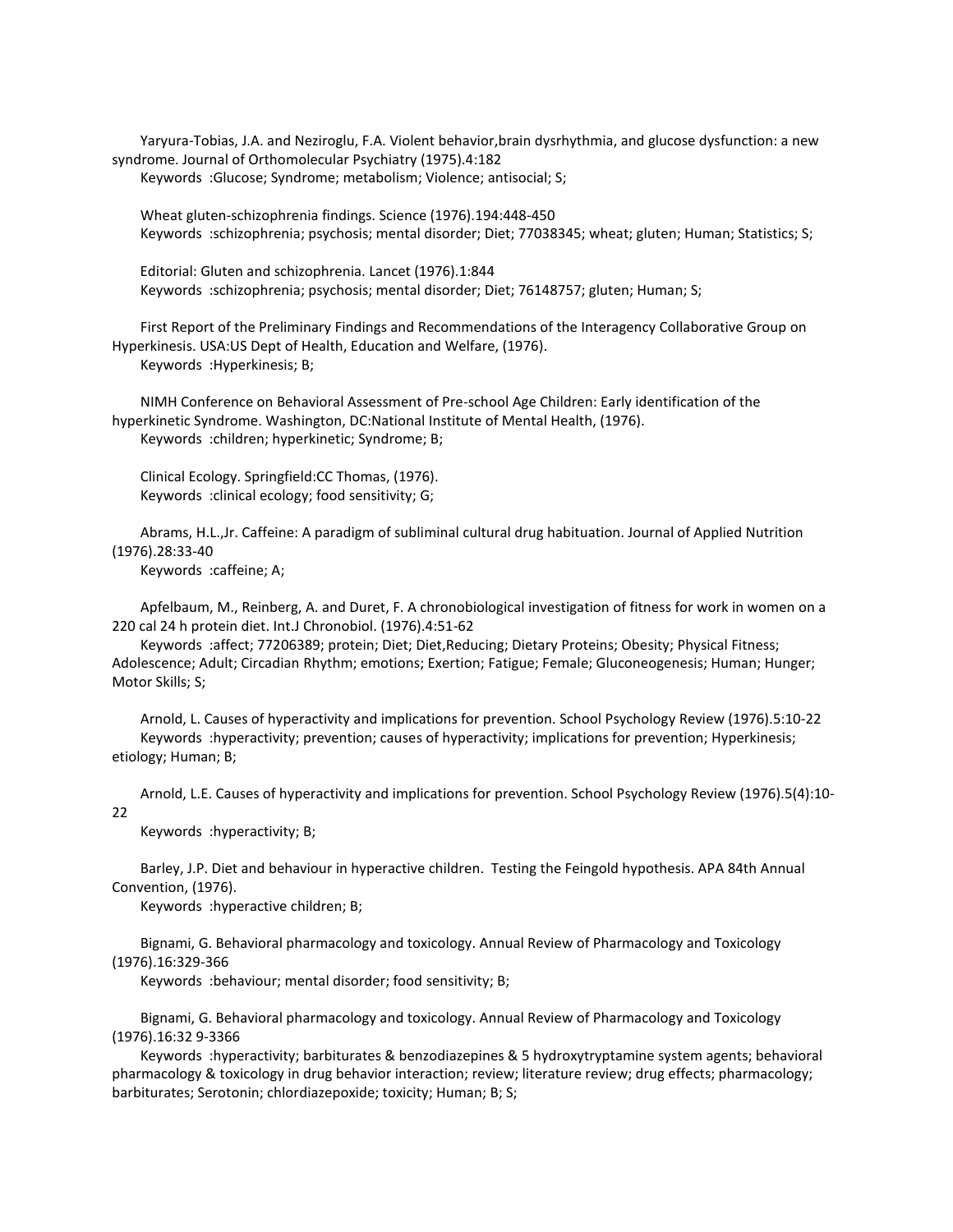Bolton, R. Aggression and Hypoglycemia among the Qolla: A study in Psychobiological Anthropology. In: Physiology of Aggression and implications for Control, edited by Moyer, K.E. New York: Raven Press, (1976), Keywords :Hypoglycemia; behaviour; mood; aggression; S; antisocial;

 Bolton, R. Aggression and hypoglycemia among the Qolla: A study in psychobiological anthropology. In: Physiology af aggression and implications for control.An anthology of readings, edited by Moyer, K.E. New York: Raven Press, (1976), pp.189-217.

Keywords :aggression; Hypoglycemia; S; antisocial;

 Bolton, R. Hostility in fantasy: A further test of the hypoglycemia-aggression hypothesis. Aggressive Behavior (1976).2:257-274

Keywords :aggression; Hypoglycemia; behaviour; antisocial; S;

 Brainard, J.B. Salt load as a trigger for migraine. Minnesota Medicine (1976).59(4):232-233 Keywords :Migraine; M;

 Brainard, J.B. Salt load as a trigger for migraine. Minnesota Medicine (1976).59:232-233 Keywords :Migraine; Diet; 76195825; Sodium Chloride; Human; M;

 Brambilla, F. and et al, Glucose-insulin metabolism in chronic schizophrenia. Diseases of the Nervous System (1976).37(2):98-103

Keywords :schizophrenia; glucose metabolism; mental disorder; S;

 Brimblecombe, R. Behavioral toxicology in the evaluation of food safety. Clinical Toxicology (1976).9:731-743 Keywords :hyperactivity; evaluation; Food; behavioral toxicology in food safety evaluation; utilization of neuropharmacological & psychopharmacological techniques; toxicity; consumer protection; experimental methods; psychopharmacology; Human; G; S;

 Brimblecombe, R.W. Behavioral toxicology in the evaluation of food safety. Clinical Toxicology (1976).9(5):731- 743

Keywords :evaluation; food sensitivity; behaviour; mental disorder; S; B;

 Cantwell, D. Hyperkinetic syndrome. In: Child Psychiatry: modern approaches, edited by Rutter, M. and Hersov, L. Oxford: Blackwell, (1976), pp.524-555.

Keywords :hyperkinetic; B;

 Chutorian, A.M. and Nicholson, J.F. The prevention of postpranclial seizures in children. Developmental Medicine and Child Neurology (1976).18:351-357

Keywords :prevention; seizures; children; epilepsy; E;

 Cinca, E. and Dimitriu, R. [Clinical and electoencephalograhic study of allergic epilepsy.] Studiu clinic si electroencefalografic al epilepsiei alergice. Revista de Medicina-Interna,Neurologie,Psihiatrie,Neurochirugie,Dermato-Venerologie.Neurologie,Psihiatrie,Neurochirurgie (1976).21(3):215-224

Keywords :epilepsy; food allergy; E;

 Cinca, I. and Dimitriu, R. [Clinical and electroencephalographic study of allergic epilepsy] Studiu clinic si electroencefalografic al epilepsiei alergice. Rev.Med

Interna.Neurol.Psihiatr.Neurochir.Dermatovenerol.Neurol.Psihiatr.Neu.ochir. (1976).21:215-224 Keywords :epilepsy; food allergy; 77150211; Drug Hypersensitivity; Food Hypersensitivity; Respiratory Hypersensitivity; Adult; Case Report; Electroencephalography; English Abstract; Female; Human; Male; Middle Age; E;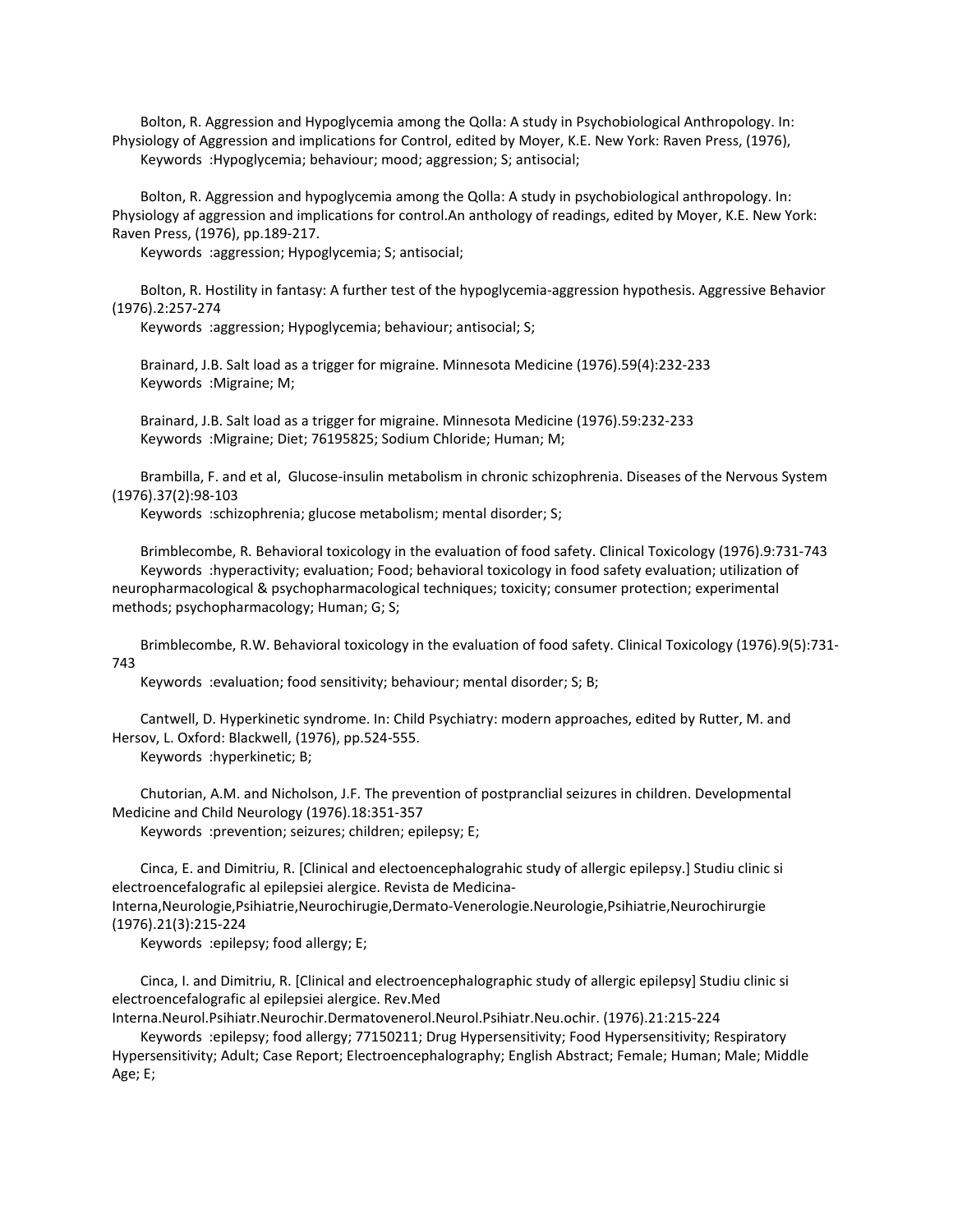Cinca, I. and Dimitria, R. A clinical and electroencephalographic study of allergic epilepsy. Neurologie et Psychiatrie (Bucuresti) (1976).21:215-224

Keywords :allergic; epilepsy; Electroencephalography; E;

 Conners, C.K., Goyette, C.H., Southwick, D.A., Lees, J.M. and Andrulonis, P. Food additives and hyperkinesis. Pediatrics (1976).58:154-166

Keywords :food sensitivity; Food Additives; Hyperkinesis; behaviour; B;

 Conners, C.K. and Goyette, C.H. Progress Report of studies on hyperkinesis and food additives.Paper presented at Annual Meeting of the Food and Nutrition Liaison Committee. Naples:Nutrition Foundation, (1976). Keywords :Hyperkinesis; food sensitivity; nutrition; Food Additives; B;

 Cook, P.S. and Woodhill, J.M. The Feingold dietary treatment of the hyperkinetic syndrome. Medical Journal of Australia (1976).2:85-90

Keywords :feingold; treatment; hyperkinetic; B;

 Crawford, L.V. A double-blind study of subcutaneous food testing sponsored by the Food Committee of the American Academy of Allergy. Journal of Allergy and Clinical Immunology (1976).57:236 Keywords :G; Food; allergy;

 Dawson, E.B., Moore, T.D. and McGanity, W.J. Relationship of lithium metabolism to mental hospital admission and homocide. Diseases of the Nervous System (1976). Keywords :Lithium; metabolism; homocide; S;

 Dickey, L.D. History and documentation of ten food factors of disease. Food allergy - fact or fancy? In: Clinical Ecology, edited by Dickey, L.D. Springfield: C C Thomas, (1976), pp.26-35. Keywords :history; Food; Disease; food allergy; allergy; clinical ecology; Ecology; G;

 Dodson, W.E., Prensky, A.L., DeVivo, D.C., Goldring, S. and Dudge, P.R. Management of seizure disorders: selected aspects. Part II. Journal of Pediatrics (1976).89:695-703 Keywords :management; seizure; disorders; epilepsy; E;

 Dohan, F. The possible pathogenic effect of cereal grains in schizophrenia: Celiac disease as a model. Acta Neurologica (1976).31:195-205

 Keywords :schizophrenia; Cereals; celiac disease; Disease; cereal grain consumption; schizophrenic hospital admission & discharge rates; implications for celiac disease as model; Food; diets; psychiatric hospital admission; psychiatric hospital discharge; syndromes; disorders; Human; S;

 Dohan, F.C. The possible pathogenic effect of cereal grains in schizophrenia. Celiac disease as a model. Acta Neurologica (Napoli) (1976).31:195-205

Keywords :schizophrenia; gluten; S;

 Dohan, F.C. The possible pathogenic effect of cereal grains in schizophrenia. Acta Neurologica (Napoli) (1976).31:195-205

Keywords :schizophrenia; mental disorder; Diet; 77084711; Cereals; celiac disease; gluten; Human; S;

 Dunn, D.W. and Snyder, C.H. Benign paroxysmal vertigo of childhood. American Journal of Diseases of Children (1976).130:1099-1100

 Keywords :Diet; 77019344; childhood; Vertigo; Caloric Tests; Child,Preschool; Ear Diseases; Female; Food Hypersensitivity; Human; Infant; Male; Nystagmus; Otitis Media; Remission,Spontaneous; Syndrome; Torticollis; G;

 Eade, O.E. and Wright, R. Dietary hypersensitivity: the gastroenterologist's view. Journal of Human Nutrition (1976).30:157-163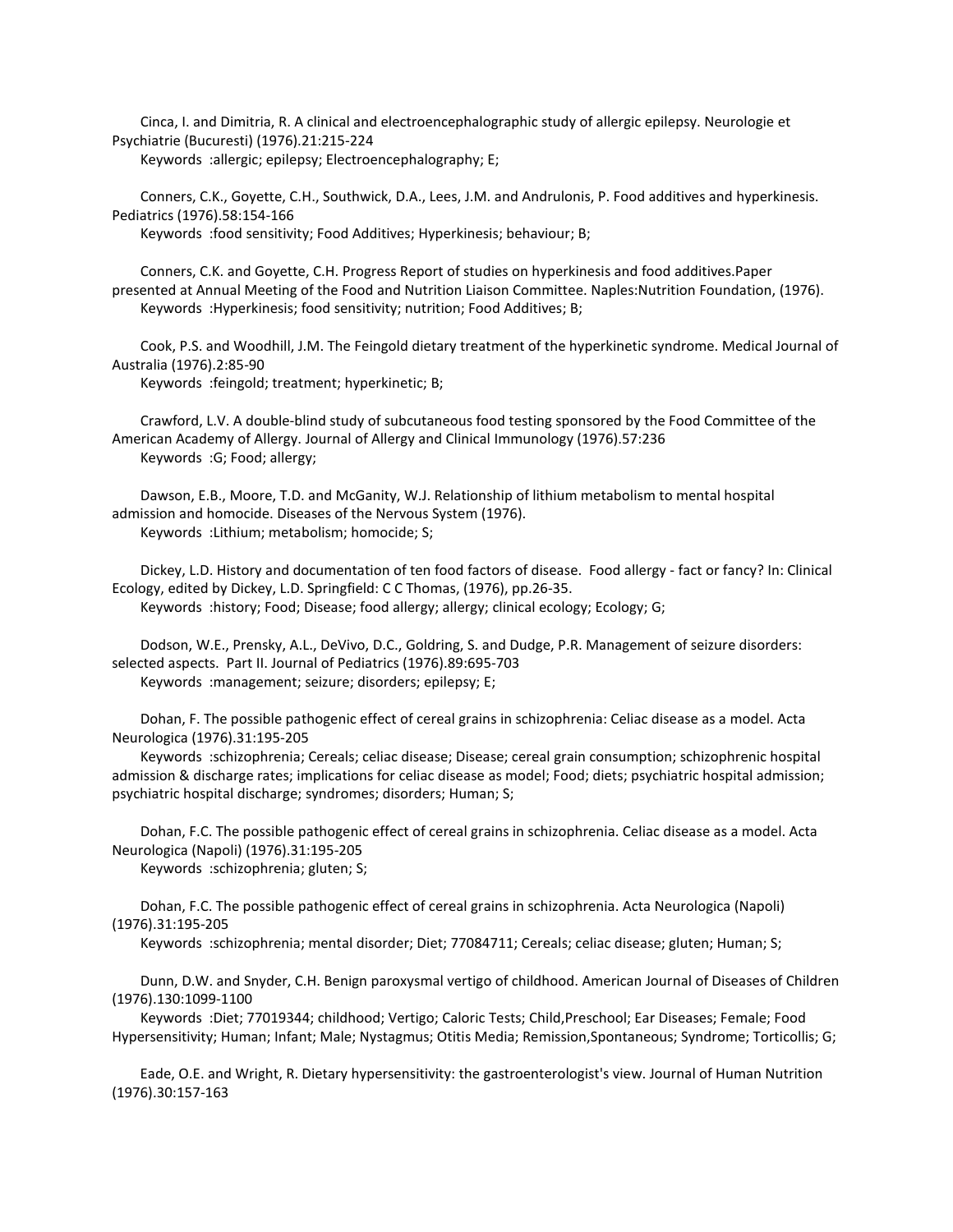Keywords :Diet; 77189071; Hypersensitivity; Food Hypersensitivity; Gastrointestinal System; Allergens; Anaphylaxis; Animal; Antigens; Asthma; Child; Colitis,Ulcerative; Food; Food Contamination; Hay Fever; Human; Hypersensitivity,Immediate; Infant; Milk; Otitis; Skin Tests; Urticaria; G;

 Fand, R. and Hubbard, R.C. Acute anxiety reaction secondary to food allergy. Connecticut Medicine (1976).40:188-189

Keywords :anxiety; food allergy; S;

 Feingold, B.F. Hyperkinesis and learning disabilities linked to the ingestion of artificial food colors and flavors. Journal of Learning Disabilities (1976).9:551-559

 Keywords :hyperactivity; Hyperkinesis; learning; learning disabilities; ingestion of artificial food colors; Food; artificial food colors & flavors; hyperkinesis & learning disabilities; food intake; etiology; Human; B;

 Fredericks, C. Psycho-nutrition. New York:Grosset & Dunlap, (1976). Keywords :mental disorder; schizophrenia; Food; S;

 Gale, A.E. Food additives and hyperactivity. Medical Journal of Australia (1976).2:546-547 Keywords :hyperactivity; behaviour; Diet; 77055810; Food; Food Additives; Food Hypersensitivity; Hyperkinesis; Age Factors; Child; Human; B;

 Gilbert, R.M. Caffeine as a drug of abuse. In: Research Advances in Alcohol and Drug Problems, edited by Gibbins, R.J., Israel, Y., Kalant, H., Popham, R.E., Schmidt, W. and Smart, R.G. New York: John Wiley & Sons, (1976), pp.49-176.

Keywords :caffeine; A; drugs; research;

 Hall, K. Allergy of the nervous system: a review. Annals of Allergy (1976).36:49-64 Keywords :food allergy; Diet; 76109938; allergy; Nervous System; Central Nervous System Diseases; Hypersensitivity; Adolescence; Adult; Allergens; Child; epilepsy; Female; Food Hypersensitivity; Headache; Human; Male; Mental Disorders; Migraine; S; E; H;

 Harley, J.P. Diet and hyperactivity: any any connection? Nutrition Reviews (1976).34:151 Keywords :Diet; hyperactivity; B;

 Harley, J.P., Chun, R., Cleveland, C.S. and et-al., Hyperkinesis: food additives and hyperactivity in children. Paper at annual meeting of Food & Nutrition Liaison Committee. Naples, Florida:Nutrition Foundation, (1976). Keywords :Hyperkinesis; Food Additives; hyperactivity; B;

 Hechtman, L., Weiss, G., Finklestein, J., Werner, A. and Benn, R. Hyperactives as young adults: preliminary report. Canadian Medical Association Journal (1976).115(7) Oct.,:625-630 Keywords :hyperactive; B;

 Hippchen, L.J. Biochemical approaches to offender rehabilitation. Offender Rehabilitation (1976).1(1):115-123 Keywords :Rehabilitation; Diet; nutrition; criminal behaviour; S; antisocial;

 Howard, J.S. Somatic profiles in chronic schizophrenia. Psychosomatics (1976).17:26-31 Keywords :chronic schizophrenia; etiology of abnormalities & treatments; resistant & chronic schizophrenics; etiology; treatment; Human; S;

 Huttenlocher, P.R. Ketonemia and seizures: metabolic and anticonvulsant effects of two ketogenic diets in childhood epilepsy. Pediatric Research (1976).10:536-540

Keywords :seizures; Anticonvulsants; diets; childhood; epilepsy; ketonemia; ketogenic diets; E;

 Kety, S.C. Dietary factors and schizophrenia. Annals of Internal Medicine (1976).84:745 Keywords :schizophrenia; Diet; S;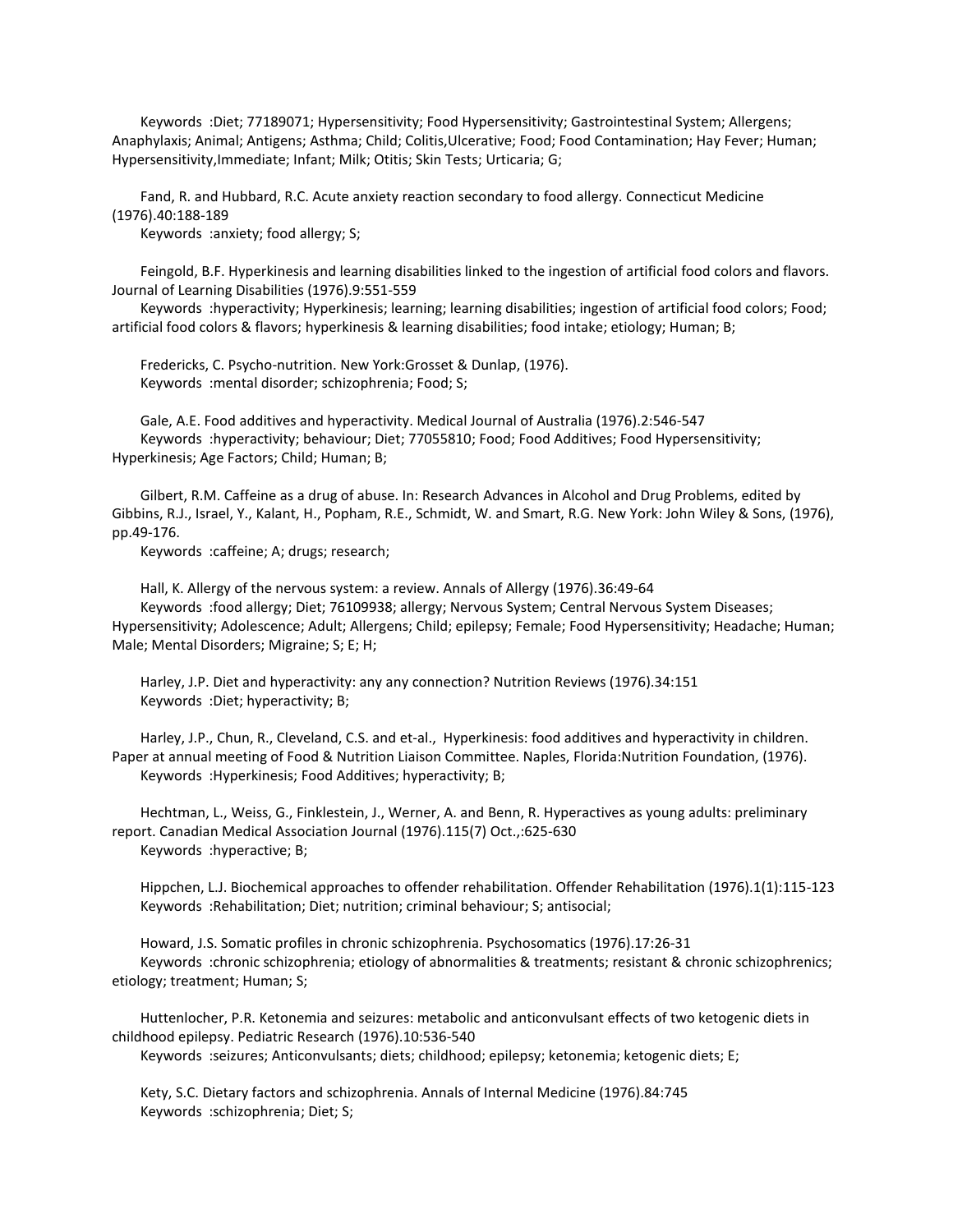Klotz, S.D. Allergy screening consultation service to an inpatient psychiatric service. In: Clinical Ecology, edited by Dickey, L.D. Springfield: CC Thomas, (1976), pp.708-718.

Keywords :allergy; mental disorder; S;

 Leary, P.M. Minimal brain dysfunction. South African Medical Journal (1976).May 8, 50(20):784-786 Keywords :brain; B;

 Lee, J.A. The ecological basis of environmental health. In: Clinical Ecology, edited by Dickey, L.D. Springfield, Illinois: CC Thomas, (1976), pp.36-39.

Keywords :Environmental Health; Health; clinical ecology; Ecology; G;

 Levine, M.D. and Liden, C.B. Food for inefficient thought. Pediatrics (1976).58:145 Keywords :Food; Behavior; B;

 Levy, D.L. and Weinreb, H.J. Wheat gluten: Schizophrenia findings: I. Science (1976).194:448XX Keywords :schizophrenia; wheat; gluten; wheat gluten as pathogenic factor in schizophrenia; criticism of M.M.Singh & S.R.Kay's conclusions; nutrition; professional criticism; Human; S;

 Lockey, S.D. Sensitivity to F.D. and C dyes in drugs, foods and beverages. In: Clinical Ecology, edited by Dickey, L.D. Springfield, Illinois: CC Thomas, (1976), pp.334-342.

Keywords :Dyes; drugs; Food; clinical ecology; Ecology; G;

 Mackarness, R. Eating Dangerously. New York:Harcourt Brace Jovanovich, (1976). Keywords :Eating; G;

 Mackarness, R. Not all in the mind. London:Pan Books, (1976). Keywords :G;

 Mandell, M. Mold allergy as a major cause of bio-ecologic mental illness. In: Clinical Allergy, edited by Dickey, L.D. Springfield: CC Thomas, (1976), pp.259-261.

Keywords :allergy; mental disorder; S;

 Mandell, M. Mold allergy as a major cause of bio-ecologic mental illness. In: Clinical Ecology, edited by Dickey, L.D. Springfield: C C Thomas , (1976), pp.259-261.

Keywords :allergy; clinical ecology; Ecology; mental disorder; S;

 Millman, M.M., Campbell, M.B., Wright, K. and Johnston, A. Allergy and learning disability in children. Annals of Allergy (1976).36:149

Keywords :allergy; learning; learning disability; children; B;

 Moyer, K.E. The Psychobiology of Aggression. New York:Harper & Rowe, (1976). pp. 68-78,94-95. Keywords :aggression; food allergy; S; antisocial;

 Nightingale, J. Migraine trust prize essay 1975. The natural history of migraine and its management in general practice. Journal of the Royal College of General Practitioners (1976).26:318-326

 Keywords :Migraine; Diet; 76264880; management; Adolescence; Adult; Age Factors; Child; Female; Food Hypersensitivity; Human; Male; Menstruation; Sex Factors; Stress,Psychological; M;

 Palmer, S. and Thompson, R.J.,Jr. Nutrition: an integral component in the health care of children. The interdisciplinary team in action. Journal of the American Dietetic Association (1976).69:138-142

 Keywords :epilepsy; 76238187; nutrition; children; Child Nutrition; Comprehensive Health Care; Hypersensitivity; Nutrition Disorders; Case Report; Child; Child Behavior Disorders; Child Psychology;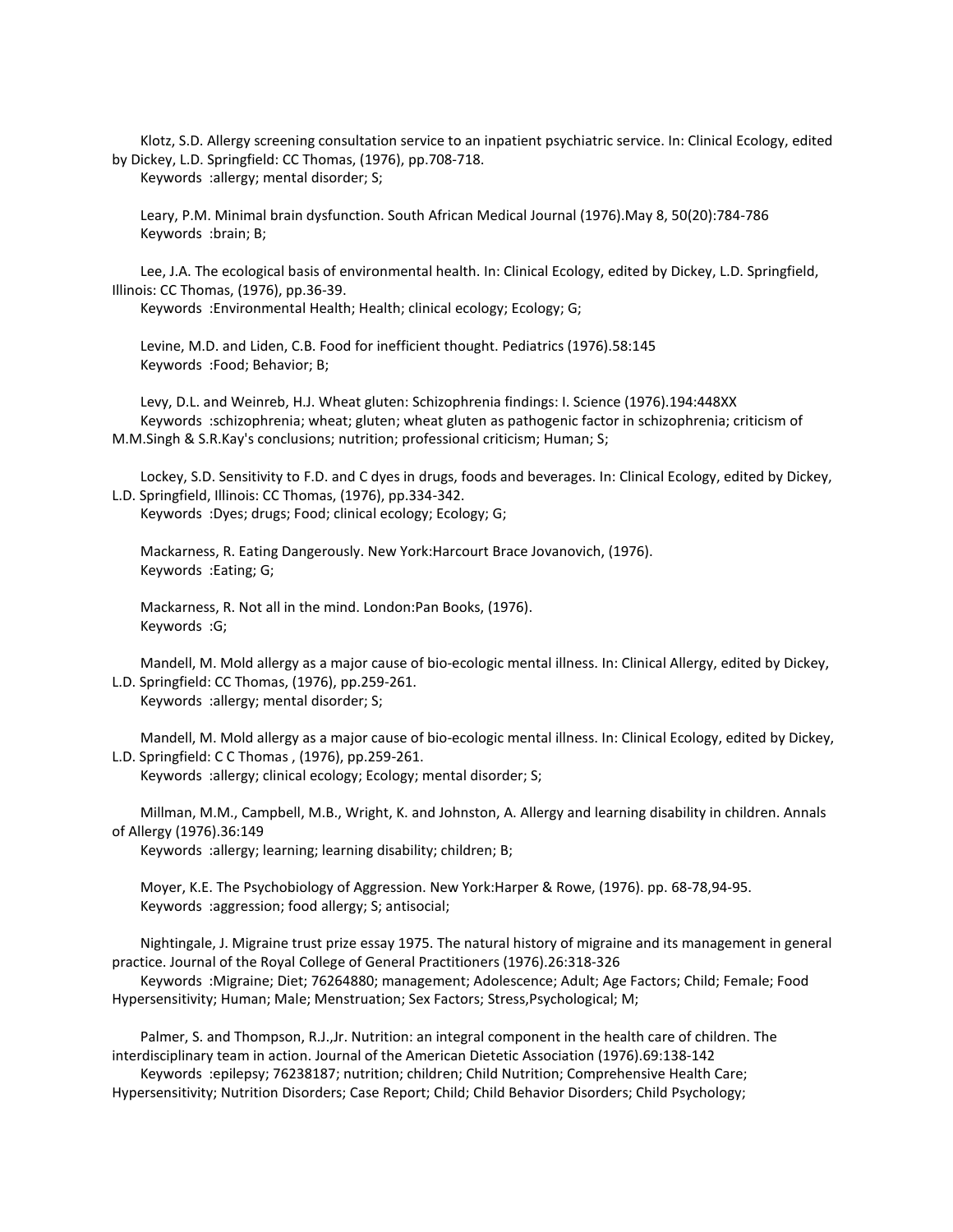Child,Preschool; Dietetics; Feeding Behavior; Food Habits; Food Hypersensitivity; Human; Male; Neurology; Patient Care Team; Pediatrics; Psychomotor Disorders; Stress; B; M; E;

 Philpott, W.H. Allergy and ecology in orthomolecular psychiatry. In: Clinical Ecology, edited by Dickey, L.D. Springfield: C C Thomas, (1976), pp.729-737.

Keywords :allergy; Ecology; psychiatry; clinical ecology; S;

 Pinnas, J.L. and Vanselow, N.A. Relationship of allergy to headache. Research and Clinical Studies in Headache (1976).4:85-95

 Keywords :Headache; Diet; 76198731; allergy; Hypersensitivity; Agammaglobulinemia; Allergens; Food Hypersensitivity; Hay Fever; Human; Rheumatic Diseases; Vascular Headache; H;

 Prensky, A.L. Migraine and migrainous variants in pediatric patients. Pediatric Clinics of North America (1976).23:461-471

Keywords :Migraine; Pediatrics; patients; M;

 Randolph, T.G. The role of specific sugars. In: Clinical ecology, edited by Dickey, L.D. Springfield: CC Thomas, (1976), pp.310-319.

Keywords :sugars; G; B;

 Rapaport, H.G. and Flint, S.H. Is there a relationship between allergy and learning disabilities? Journal of School Health (Kent OH) (1976).46:139

Keywords :allergy; learning; learning disabilities; B;

 Ratel, M. and et-al, Acute catatonias with a favorable outcome: Two cases. Annales Medico-Psychologiques(Paris) (1976).1:230-237

 Keywords :treatment & etiology; favorable outcomes following acute catatonic stuporous states; case reports; etiology; death and dying; catatonia; Drug Therapy; electroconvulsive shock therapy; recovery disorders; Case Report; Encephalitis; Human; S;

 Revelle, W., Amaral, P. and Turiff, S. Introversion/extraversion, time stress, and caffeine: Effect on verbal performance. Science (1976).192:149-150

Keywords :Stress; caffeine; performance; S;

 Ross, D.M. and Ross, S.A. Hyperactivity: Research, Theory and Action. New York:John Wiley and Sons, (1976). pp. 23-60.

Keywords :hyperactivity; research; theories; B;

 Salzman, L K. Allergy testing, psychological assessment and dietary treatment of the hyperactive child syndrome. Medical Journal of Australia (1976).ii:248-251

Keywords :allergy; testing; psychological; dietary treatment; treatment; hyperactive; Child; Syndrome; B;

 Singh, M.M. and Kay, S.R. Letter: Gluten and schizophrenia. Lancet (1976).2:689-690 Keywords :schizophrenia; psychosis; mental disorder; Diet; 76266284; gluten; Chlorpromazine; Human; wheat; S;

 Singh, M.M. and Kay, S.R. Wheat gluten as a pathogenic factor in schizophrenia. Science (1976).191:401-402 Keywords :schizophrenia; mental disorder; Diet; 76104606; wheat; gluten; Adult; celiac disease; Female; Human; Male; S;

 Singh, M.M. and Kay, S.R. Wheat gluten: Schizophrenia findings: III. Science (1976).194:449-450 Keywords :schizophrenia; wheat; gluten; wheat gluten as pathogenic factor in schizophrenia; reply to criticisms by D.L.Levy & H.J.Weinreb & J.M.Smith; professional criticism reply; nutrition; Human; S;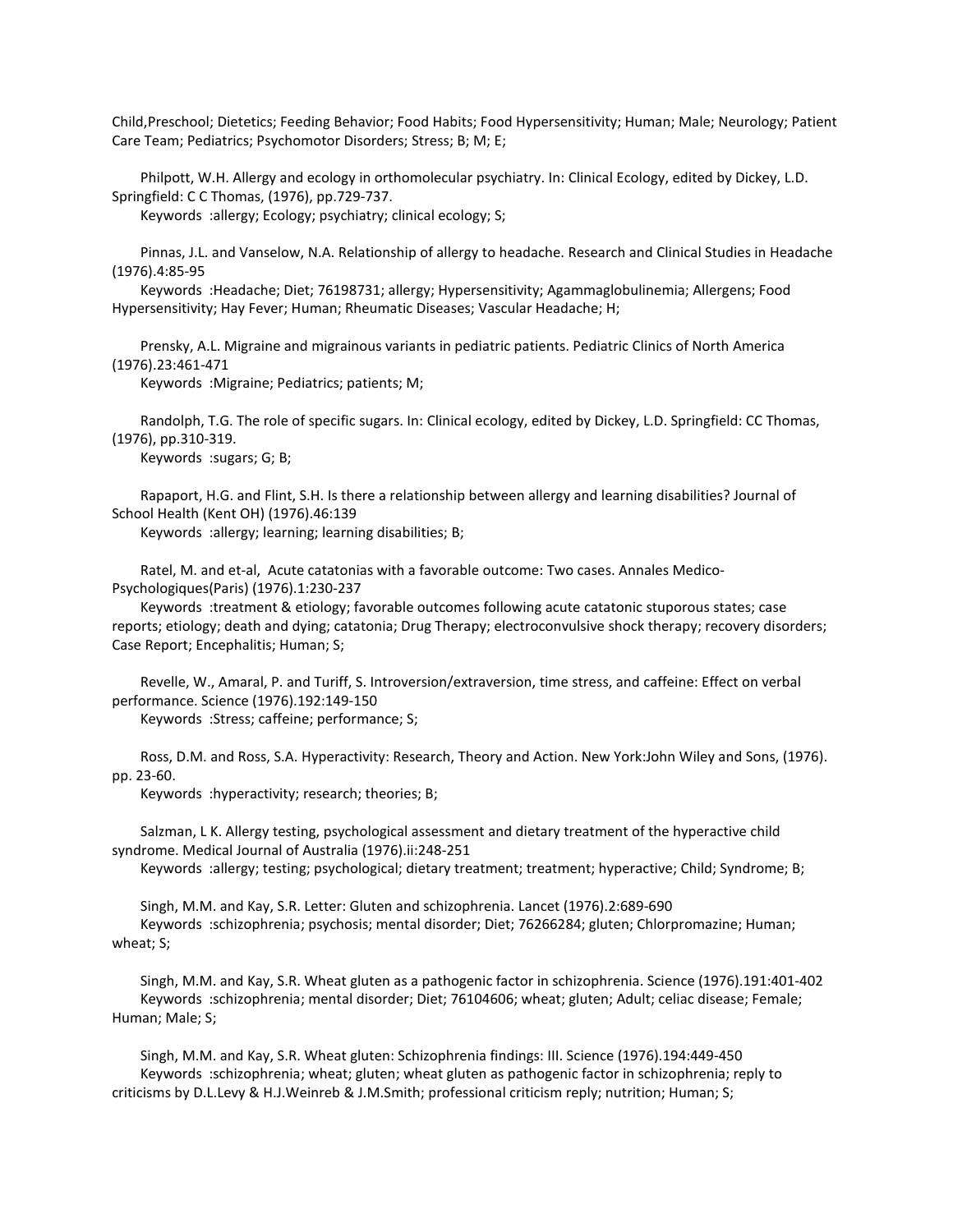Smith, J.M. Wheat gluten: Schizophrenia findings: II. Science (1976).194:448XX Keywords :schizophrenia; wheat; gluten; wheat gluten as pathogenic factor in schizophrenia; criticism of M.M.Singh & S.R.Kay's study; nutrition; professional criticism; Human; S;

 Speer, F. Allergic headache. Comprehensive Therapy (1976).2:45-50 Keywords :food allergy; Headache; Diet; 76138872; Hypersensitivity; Adult; Female; Food Hypersensitivity; Human; Odors; Smell; Smoke; H;

 Sprague, R.L. Critical review of food additive studies.Read before the Amenrican Psychological Association,Washington,DC,September 1976. (1976). Keywords :review; Food; Food Additives; G; B;

 Spring, C. and Sandoval, J. Food additives and hyperkinesis: A critical evaluation of the evidence. Journal of Learning Disabilities (1976).9:560-569

 Keywords :hyperactivity; behaviour; Food; Food Additives; Hyperkinesis; evaluation; artificial food colors & flavors; hyperkinesis & learning disabilities; criticism of B.F.Feingold's conclusions; food intake; learning disabilities; etiology; professional criticism; Human; B;

 Stine, J.J. Symptom alleviation in the hyperactive child by dietary modification: A report of two cases. American Journal of Orthopsychiatry (1976).46:637-645

 Keywords :hyperactivity; behaviour; symptoms; hyperactive; Child; dietary modification; symptom alleviation; 2 hyperactive 4 & 5.5 yr old males with severe cognitive & emotional problems; Hyperkinesis; Case Report; emotionally disturbed; cognitive development; nutrition; preschool age children; Human; B;

 Swanson, J.M., Kinsbourne, M. and Roberts, W. Stimulant-related state dependent learning in hyperactive children. Pediatric Research (1976).10:4,304

Keywords :learning; hyperactive; children; B;

 Werry, J.S. Food additives and hyperactivity. Medical Journal of Australia (1976).2:281 Keywords :Food Additives; hyperactivity; B;

 Winstead, D.K. Coffee consumption among psychiatric inpatients. American Journal of Psychiatry (1976).133:1447-1450

Keywords :Coffee; psychiatric; caffeine; S; A;

 Barkley, R.A. A review of stimulant drug research with hyperactive children. Journal of Child Psychology and Psychiatry and Allied Discipline (1977).18:137-165

Keywords :hyperactive; treatment; research; B;

 Bock, S.A., Buckley, J., Holst, A. and May, C.D. Proper use of skin tests with food extracts. Clinical Allergy (1977).7:375-383

Keywords :food allergy; tests; G;

 Boehme, D.H. Preplanned fasting in the treatment of mental disease: Survey of current Soviet literature. Schizophrenia Bulletin (1977).3(2):288-296

Keywords :treatment; Mental Disorders; Diet; S;

 Buckley, R. Hyperkinetic aggravation of learning disturbance. Academic Therapy (1977).13(2):153-160 Keywords :hyperkinetic; learning disability; behaviour; B;

 Chemburkar, J.A. and Desai, A. Reflex epilepsy. Bulletin of the Jaslok Hospital Research Unit (1977).1:197-200 Keywords :epilepsy; Food; E;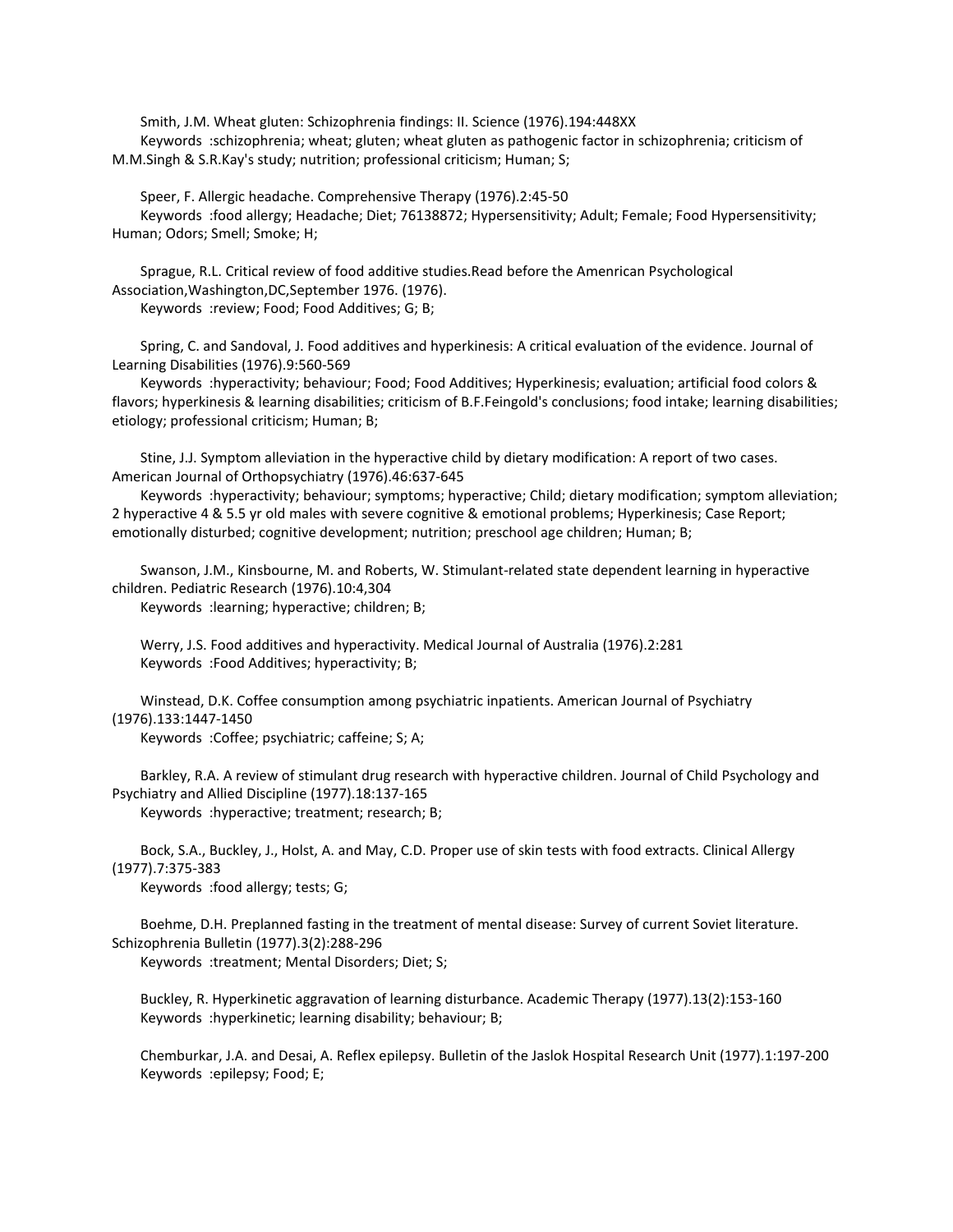Cirinignotta, F., Marcacci, G. and Lugaresi, E. Epileptic seizures precipitated by eating. Epilepsia (1977).18:445- 449

Keywords :seizure; Food; epilepsy; E;

 Coca, A.F. The Pulse Test. New York:Arco, (1977). Keywords :food allergy; testing; G;

 Cott, A. A reply. Academic Therapy (1977).13(2):161-171 Keywords :food allergy; G;

 Crook, W.G. Tracking Down Hidden Food Allergy. Jackson:Professional, (1977). Keywords :food allergy; behaviour; B;

 Currier, W., Baron, J. and Kalita, D.K. Hypoglycemia: The end of your sweet life. In: A Physician's Handbook on Orthomolecular Medicine, edited by Williams, R.J. and Kalita, D.K. New York: Pergamon Press, (1977), pp.156-160. Keywords :Hypoglycemia; Mental Disorders; S;

 Dakshinamurti, K. Determinants of the availability of nutrients to the brain. In: Nutrition and the brain. Vol. 1, edited by Wurtman, R.J. and Wurtman, J.J.(eds) New York: Raven Press, (1977), pp.249-318. Keywords :nutrition; brain; S;

 Dalton, K. Migraine. Avoiding trigger factors. Nursing Mirror (1977).145:18-20 Keywords :Migraine; Diet; 77256685; Fasting; Food Hypersensitivity; Female; Hormones; Hypoglycemia; Male;  $M$ :

 DeLiz, A.J. Meditation, protein, diet, and megavitamins in the treatment of a progressive, iatrogenic cardiac and psychotic condition. Journal of Orthomolecular Psychiatry (1977).6:44-49

 Keywords :protein; Diet; treatment; meditation & protein & diet & megavitamins; personal account of treatment of progressive iatrogenic cardiac psychotic condition; meditation; Proteins; Vitamins; nutrition; eating patterns; psychosis; heart disorders; Human; S;

 Feingold, B.F. A critique of "Controversial medical treatments of learning disabilities". Academic Therapy (1977).13:173-181

 Keywords :hyperactivity; behaviour; controversial medical treatments of learning disabilities; treatment; learning; learning disabilities; Feingold KP diet; treatment of learning disability; critique of R.L.Sieben's paper; diets; Hyperkinesis; professional criticism; Food Additives; Human; B;

 Glover, V., Sandler, M., Grant, E.C. and et-al., Transitory decrease in platelet monoamineoxidase activity during migraine attacks. Lancet (1977).i:391-393

Keywords :Migraine; migraine attacks; M;

 Gordon, N. Medium chain triglycerides in a ketogenic diet. Developmental Medicine and Child Neurology (1977).19:535-537

Keywords :Triglycerides; ketogenic diets; Diet; epilepsy; E;

 Growdon, J.H., Hirsch, M.J., Wurtman, R.J. and Wiener, W. Oral choline administration to patients with tardive dyskinesia. The New England Journal of Medicine (1977).297(10):524-527 Keywords :Choline; G;

 Growdon, J.H., Cohen, E.L. and Wurtman, R.J. Treatment of brain disease with dietary precursors of neurotransmitters. Annals of Internal Medicine (1977).86(6):337-339 Keywords :treatment; brain; Brain Diseases; Diet; G;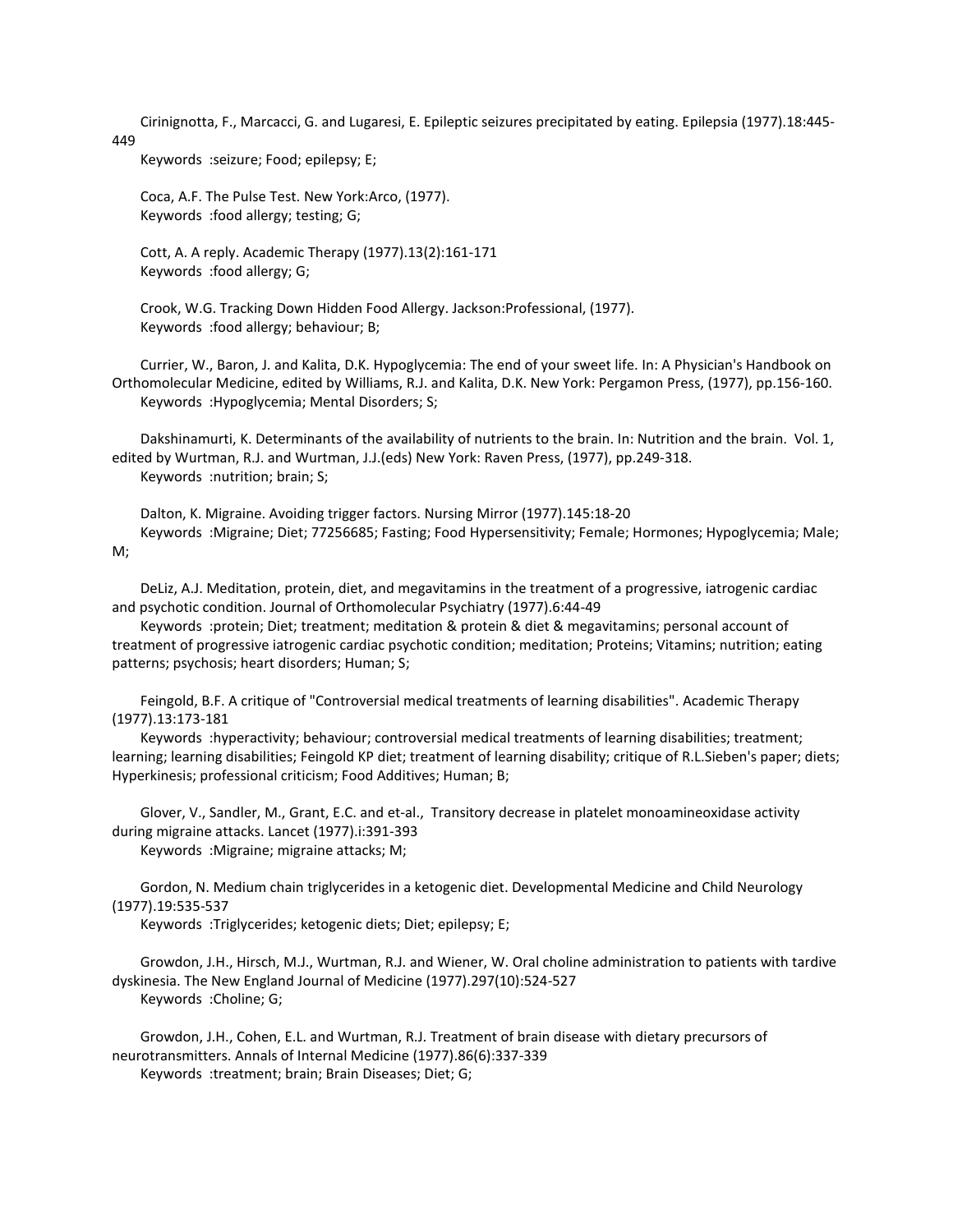Hall, K. Orthomolecular Therapy.Review of the literature. In: A Physician's Handbook on Orthomolecular Medicine, edited by Williams, R.J. and Kalita, D.K. New York: Pergamon Press, (1977), pp.184-195. Keywords :Mental Disorders; Diet; S;

 Harley, J.P., Tomasi, L., Ray, R.S. and et-al., An experimental evaluation of hyperactivity and food additives: Phase 1. Wisconsin:Food Research Institute, University of Wisconsin, (1977). Keywords :hyperactivity; Food Additives; B;

 Harper, A.M., MacKenzie, E.T., McCulloch, J. and Pickard, J.D. Migraine and the blood-brain barrier. Lancet (1977).1:1034-1036

 Keywords :Migraine; Diet; 77169987; Blood Brain Barrier; Cerebral Ischemia,Transient; Cerebrovascular Circulation; Ethylamines; Human; Prostaglandins E; Serotonin; tyramine; Vasoconstrictor Agents; M;

 Hoffer, A. Treatment of schizophrenia. In: A Physician's Handbook on Orthomolecular Medicine, edited by Williams, R.J. and Kalita, D.K. New York: Pergamon Press, (1977), pp.83-89. Keywords :schizophrenia; S;

 Hsu, L.K.G., Crisp, A.H., Kahiry, R.S., Kaval, J., Chen, C.N., Carruthers, M. and Zilkha, K. Early morning migraine. Nocturnal plasma levels of catecholamines, tryptophan, glucose and free fatty acids and sleep encephalographs. Lancet (1977).i:447

Keywords :Migraine; Tryptophan; Glucose; Fatty Acids; sleep; M;

 Livingston, S. Ketogenic diet in the treatment of childhood epilepsy. Developmental Medicine and Child Neurology (1977).19:833-834

Keywords :ketogenic diets; Diet; treatment; childhood; epilepsy; E;

 Lockey, S.D. Hypersensitivity to tartrazine (F,D, & C yellow no.5) and other dyes and additives present in foods and pharmaceutical products. Annals of Allergy (1977).38:206-210

Keywords :Hypersensitivity; tartrazine; Dyes; Food; Food Additives; G; C;

 Lorenz, K. and Lee, V.A. The nutritional and physiological impact of cereal products in human nutrition. CRC Critical Reviews in Food Science and Nutrition (1977).8:383-456

 Keywords :mental disorder; Diet; 78063566; Cereals; Human; nutrition; Amino Acids; Animal; Bread; Child; Dietary Carbohydrates; Dietary Proteins; Disease; Flour; Food Contamination; gluten; Infant; Intestinal Absorption; Minerals; Mycotoxins; Obesity; Preventive Medicine; Vitamins; S; G;

 Lorenz, K. and Lee, V.A. The nutritional and physiological impact of cereal products in human nutrition. CRC Critical Reviews in Food Science and Nutrition (1977).8(4):383-456 Keywords :Cereals; schizophrenia; S;

 Mandell, M. Cerebral reactions in allergic patients. In: A Physician's Handbook on Orthomolecular Medicine, edited by Williams, R.J. and Kalita, D.K. New York: Pergamon Press, (1977), pp.130-139. Keywords :allergic; mental disorder; S;

 Miller, J.B. A double-blind study of food extract injection therapy: a preliminary report. Annals of Allergy (1977).38:185-191

Keywords :Food; therapy; G;

 Palmer, L.L. Early childhood caffeine and sugar habituation. Journal of Orthomolecular Psychiatry (1977).6:248-250

Keywords :caffeine; sugars; addiction; A;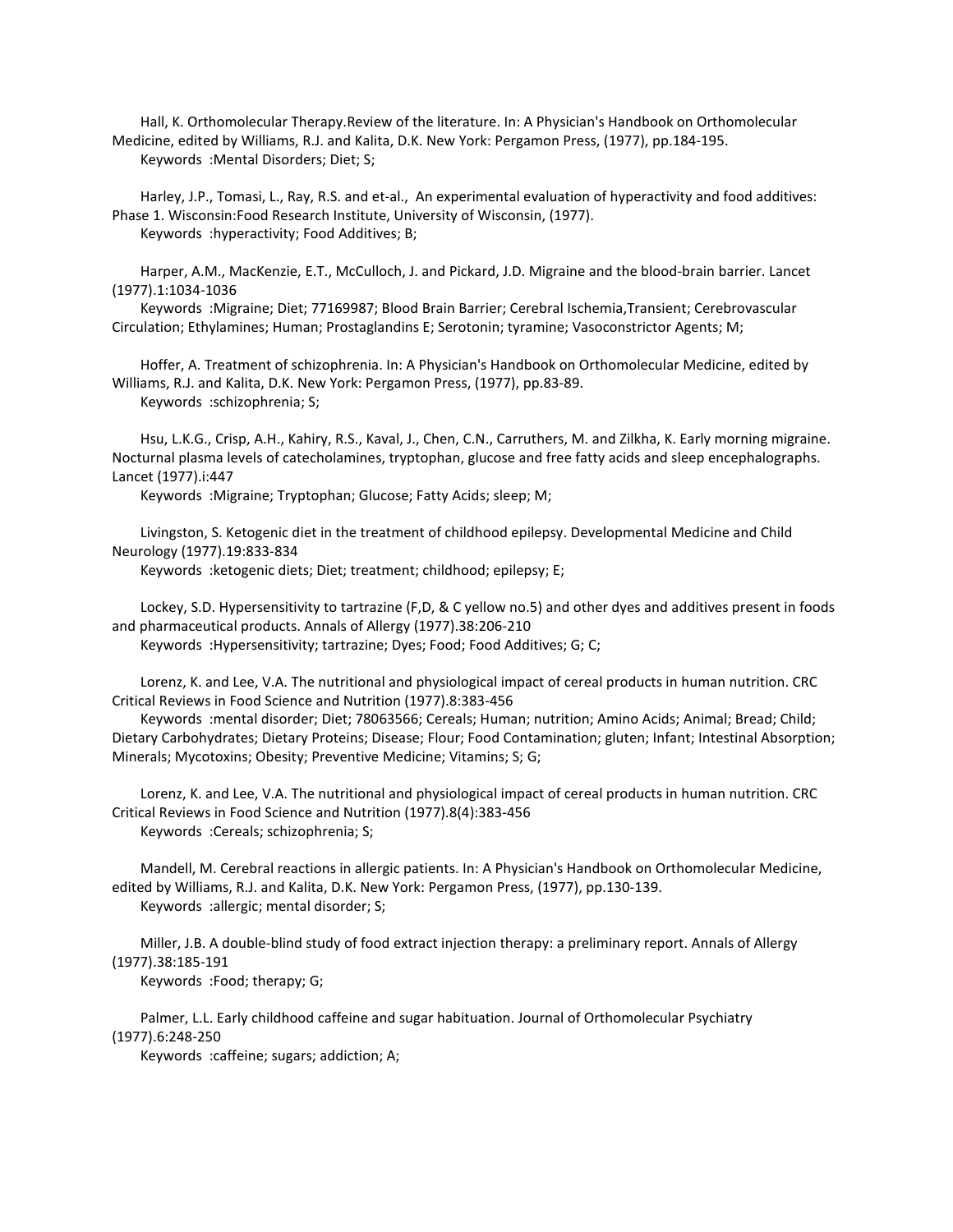Pauling, L. On the orthomolecular environment of the mind:Orthomolecular theory. In: A Physician's Handbook on Orthomolecular Medicine, edited by Williams, R.J. and Kalita, D.K. New York: Pergamon Press, (1977), pp.76-82.

Keywords :Mental Disorders; S;

 Philpott, W.H. Professional dyslexia about dyslexia. Journal of Orthomolecular Psychiatry (1977).6:27-32 Keywords :Food; addiction; Dyslexia; organic vs maladaptive emotion reactions; etiology; Human; B; S;

 Philpott, W.H. Ecologic and biochemical observations in the schizophrenia syndrome: 1977 status of deficiency-addiction-diabetes mellitus- infectious disease process and the schizophrenic syndrome variable. Journal of Orthomolecular Psychiatry (1977).6:277-282

 Keywords :schizophrenia; Syndrome; Disease; schizophrenics; addiction to frequently used foods & chemicals; deficiency/addiction/diabetes mellitus/infectious disease process in schizophrenia; diets; biochemistry; diabetes mellitus; symptoms; Food; chemical elements; addiction; Human; S;

 Philpott, W.H. Maladaptive reactions to frequently used foods and commonly met chemicals as precipitating factors in many chronic physical and chronic emotional illnesses. In: A Physician's Handbook on Orthomolecular Medicine, edited by Williams, R.J. and Kalita, D.K. New York: Pergamon Press, (1977), pp.140-150. Keywords :Food; mental disorder; S;

 Philpott, W.H. Immunological deficiency in schizophrenia.Schizophrenia as a variant syndrome in the nutritional deficiency addiction - Diabetes Mellitus - Infection disease process. In: A Physician;s Handbook on Orthomolecular Medicine, edited by Williams, R.J. and Kalita, D.K. New York: Pergamon Press, (1977), pp.151-155. Keywords :addiction; mental disorder; S; A;

 Plechner, A.J. Food-induced hypersensitivity. Modern Veterinary Practice (1977).58:225-227 Keywords :epilepsy; 77170805; Hypersensitivity; Cat Diseases; Dog Diseases; Food Hypersensitivity; Animal; Animal Feed; Cats; Dogs; Meat; G; E;

 Podboy, J. and Malloy, W. Caffeine reduction and behavior changes in the severely retarded. Mental Retardation (Washington) (1977).15:40

Keywords :caffeine; Behavior; behavior change; severely retarded; S;

 Powers, H.W. A reply to Robert L. Sieben's critique. Academic Therapy (1977).13:197-203 Keywords :hyperactivity; hyperkinesis & drug vs nondrug therapies & standards of medical research; reply to R.L.Sieben's article; Hyperkinesis; vitamin therapy; diets; treatment; professional criticism; Human; B;

 Scott, D.F., Moffett, A.M. and Swash, M. Effects of oral amines on the EEG. Journal of Neurology,Neurosurgery and Psychiatry (1977).40:179-185

 Keywords :77189643; Amines; Electroencephalography; tyramine; Administration,Oral; Adolescence; Adult; Cacao; epilepsy; Human; Middle Age; Phenethylamines; E;

 Shafto, F. and Sulzbacher, S. Comparing treatment tactics with a hyperactive pre-school child: Stimulant medication and programmed teacher-intervention. Journal of Applied Behavior Analysis (1977).10(1):13-20 Keywords :treatment; hyperactive; Child; B;

 Sieben, R.L. Controversial medical treatments of learning disabilities. Academic Therapy (1977).13:133-147 Keywords :hyperactivity; behaviour; treatment; learning; learning disabilities; controversial medical treatments of learning disabilities; need for rigorous testing; minimal brain disorders; Hyperkinesis; diets; vitamin therapy; medical treatment general; Human; B;

 Speer, F. Migraine. Chicago:Nelson-Hall, (1977). Keywords :Migraine; M;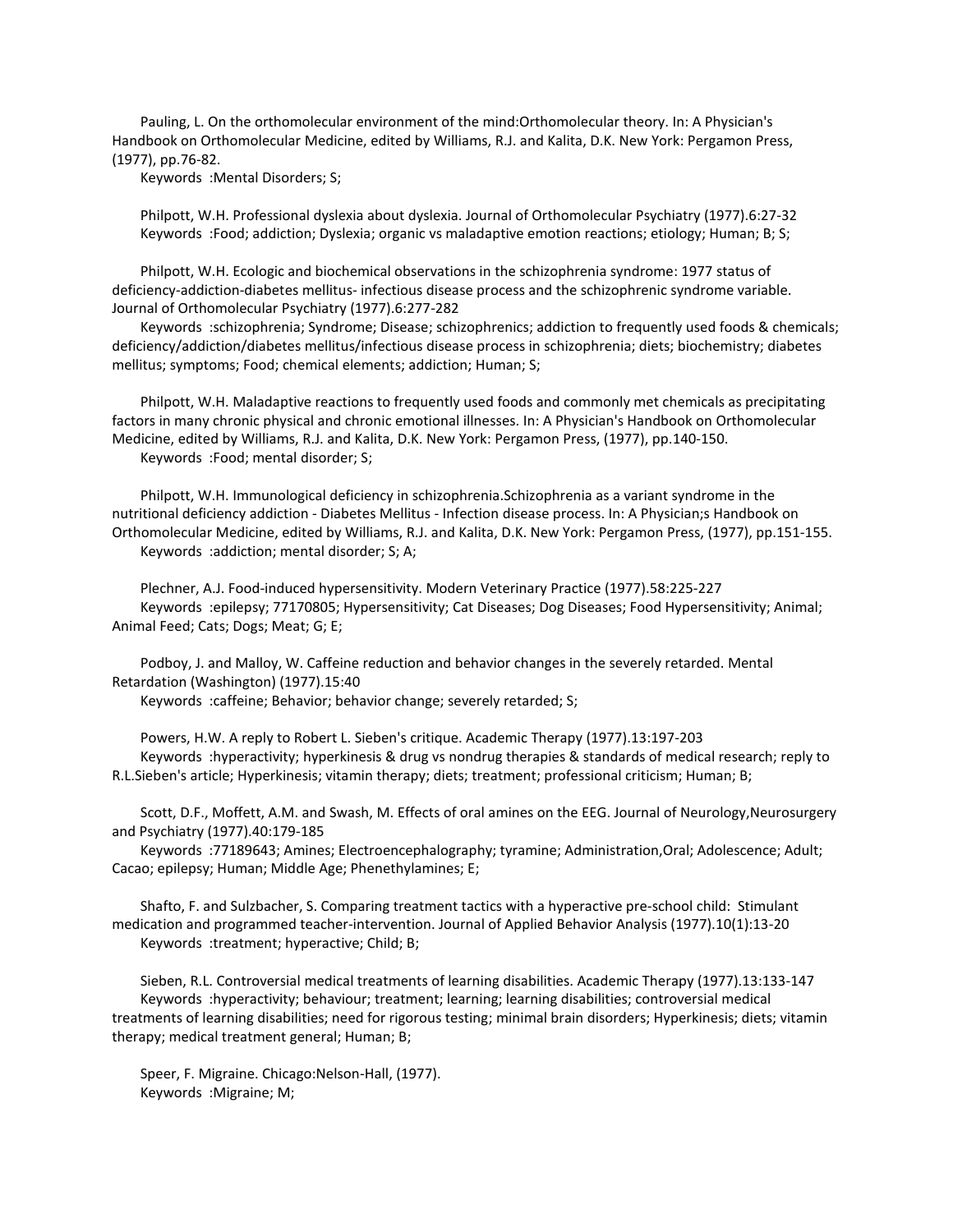Stephenson, P.E. Physiologic and psychotropic effects of caffeine on man,a review. Journal of the American Dietetic Association (1977).71:240-247 Keywords :caffeine; mental disorder; A; S;

 Stevens, F.M., Lloyd, R.S., Gerachty, S.M.J. and et-al., Schizophrenia and coeliac disease - the nature of the relationship. Psychological Medicine (1977).7:259-263 Keywords :schizophrenia; Disease; coeliac; S;

 Wender, E.H. Food additives and hyperkinesis. American Journal of Diseases of Children (1977).131:1204 Keywords :Food; Food Additives; Hyperkinesis; B;

 Wunderlich, R.C. Restoring balance in science and humanism. Academic Therapy (1977).13:205-214 Keywords :hyperactivity; behaviour; Science; nonconventional treatments of learning disability; critique of R.L.Sieben's paper; learning disabilities; diets; treatment; food allergies; Hyperkinesis; professional criticism; Human; B; G;

 Ketogenic diets (letter). Journal of Human Nutrition (1978).32(3):212-214 Keywords :diets; E;

 American Psychiatric Association Committee on Nomenclature and Statistics, Diagnostic and Statistical Manual of Mental Disorders (DSM-III). Washington,D.C.:American Psychiatric Association, Ed. 3rd (1978). Keywords :Mental Disorders; diagnosis; definition; S;

 Arnold, L.E., Christopher, J., Huestis, R.D. and Smeltzer, D.J. Megavitamins for minimal brain dysfunction. Journal of the American Medical Association (1978).240:2642-2643 Keywords :minimal brain dysfunction; behaviour; B;

 Berman, W. Medium-chain triglyceride diet in the treatment of intractable childhood epilepsy.[letter]. Developmental Medicine and Child Neurology (1978).20(2):249-250 Keywords :Diet; treatment; epilepsy; E;

 Bock, S.A., Lee, W-Y., Remigio, L. and et al, Appraisal of skin tests with food extracts for diagnosis of food hypersensitivity. Clinical Allergy (1978).8:559-564 Keywords :food sensitivity; diagnosis; testing; G;

 Bock, S.A., Lee, W.Y., Remigio, L.K. and May, C.D. Studies of hypersensitivity reactions to foods in infants and children. Journal of Allergy and Clinical Immunology (1978).62:327-334 Keywords :Hypersensitivity; G; B;

 Breneman, J.C. Basics of Food Allergy. Springfield,Ill.:Charles C Thomas, (1978). Keywords :symptoms; food allergy; behaviour; G;

 Brown, G.W. and Harris, T. Social origins of depression. A study of psychiatric disorders in women. London:Tavistock, (1978).

Keywords :Mental Disorders; biology; S;

 Buisseret, P.D. Common manifestations of cow's milk allergy in children. Lancet (1978).1:304-305 Keywords :food allergy; behaviour; hyperactivity; mood; B;

 Buscaino, G.A. The amino-hepato-entero-toxic theory of schizophrenia: an historical evaluation. In: The Biological Basis of Schizophrenia, edited by Hemmings, G. and Hemmings, W.A. Lancaster: MTP Press, (1978), pp.45-54.

Keywords :schizophrenia; biological basis; S;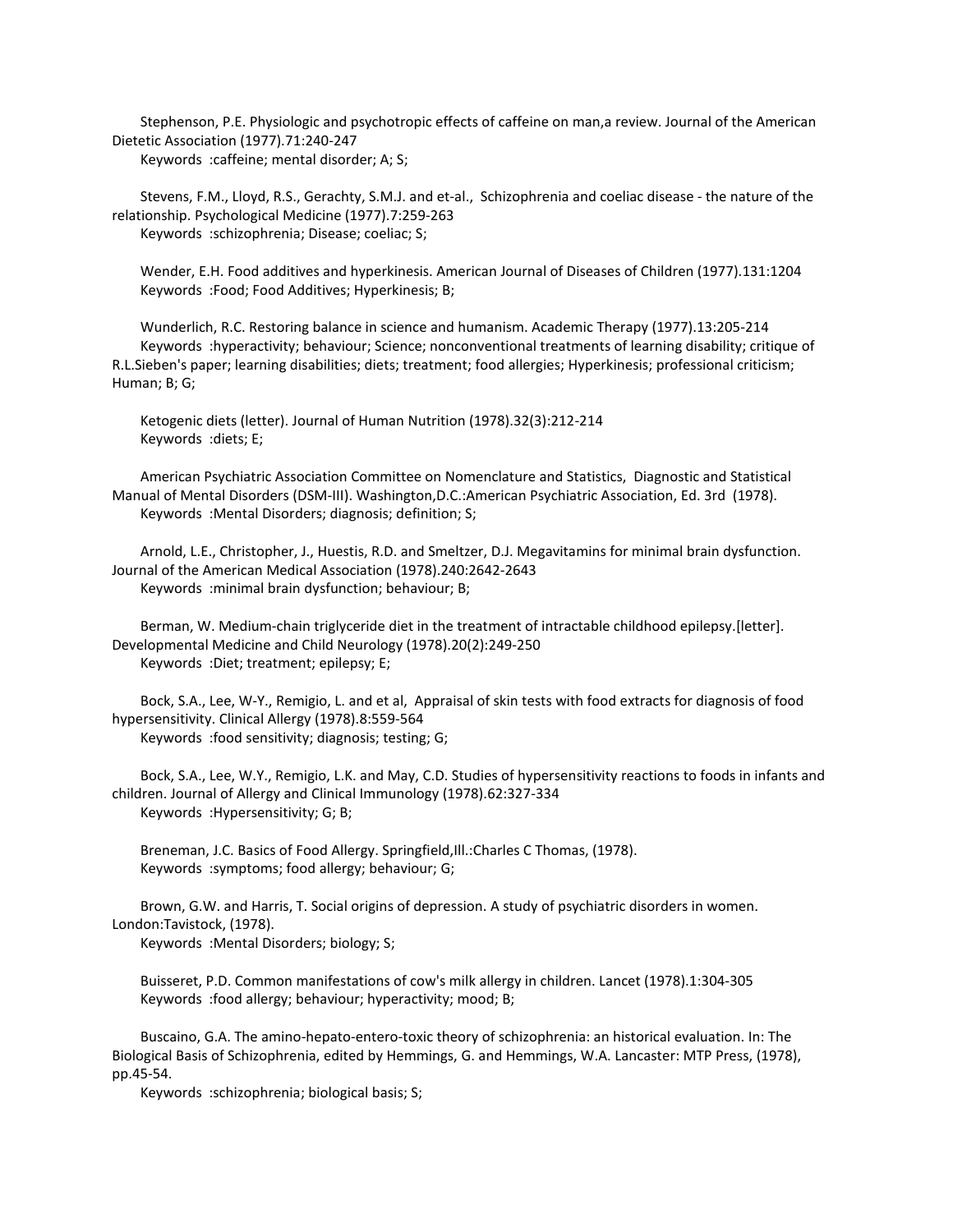Calandre, L., Martinez Martin, P. and Campos Castello, J. [Treatment of lennox syndrome with medium chain triglycerides (author's translation) Tratamiento del sindrome de Lennox con trigliceridos de cadena medea. Anales Espanoles de Pediatria (1978).11(3):189-194

Keywords :Diet; behaviour; B; E;

 Challacombe, D.N. 5-Hydroxytryptamine metabolism in coeliac disease. In: The Biological Basis of Schizophrenia, edited by Hemmings, G. and Hemmings, W.A. Lancaster: MTP Press, (1978), pp.209-212. Keywords :metabolism; biological basis; schizophrenia; S;

 Clark, B.J. and House, F.M. Medium chain triglyceride oil ketogenic diets in the treatment of childhood epilepsy. Journal of Human Nutrition (1978).32:111-116

Keywords :diets; treatment; childhood; epilepsy; E; Triglycerides;

 Cooper, B. Epidemiology. In: Schizophrenia: towards a new synthesis, edited by Wing, J.K. London: Academic Press, (1978), pp.31-51.

Keywords :schizophrenia; etiology; gluten; S;

 Coutts, J. Ketogenic Diets (letter). Journal of Human Nutrition (1978).32:214 Keywords :diets; E;

 Crook, W.G. Are You Allergic? Jackson:Professional, (1978). Keywords :food allergy; G;

 Deniker, P. and et-al, The measurement of free tryptophan and of tryptophan bound to proteins in mental pathology. Annales Medico-Psychologiques(Paris) (1978).136:169-175

 Keywords :Tryptophan; Proteins; free plasma tryptophan; depressive vs schizophrenic mental patients vs normal Ss; depression emotion; psychiatric patients; blood plasma; Human; S;

 Dexter, J.D., Roberts, J. and Byer, J.A. The five hour glucose tolerance test and effect of low sucrose diet in migraine. Headache (1978).18:91-94

 Keywords :food sensitivity; Migraine; 78171039; Glucose; Glucose Tolerance Test; tests; Sucrose; Diet; Human; Time Factors; M;

 Dickerson, J.W.T. Nutrition and disorders of the nervous system. In: Nutrition in the clinical management of disease, edited by Dickerson, J.W.T. and Lee, H.A. London: Edward Arnold Publications, (1978), pp.287-307. Keywords :Mental Disorders; Food; B; S;

 Dickerson, J.W.T. Nutrition and schizophrenia: Implications and problems. In: The Biological Basis of Schizophrenia, edited by Hemmings, G. and Hemmings, W.A. Lancaster: MTP Press, (1978), pp.197-203. Keywords :nutrition; schizophrenia; biological basis; S;

 Dohan, F., Levitt, D. and Kushnir, L. Abnormal behavior after intracerebral injection of polypeptides from wheat gliadin: Possible relevance to schizophrenia. Pavlovian Journal of Biological Science (1978).13:73-82

 Keywords :schizophrenia; Behavior; wheat; Gliadin; intracerebral injections of polypeptides from wheat gliadin; stereotyped movements & "chewing in air" & catalepsy & seizures; Rats; implications for schizophrenia research; Peptides; stereotyped behavior; motor processes; catalepsy; Convulsions; chemical brain stimulation; Animal; S;

 Dohan, F.C. Schizophrenia: are some food-derived polypeptides pathogenic? Coeliac disease as a model. In: The Biological Basis of Schizophrenia, edited by Hemmings, G. and Hemmings, W.A. Lancaster: MTP Press, (1978), pp.167-178.

Keywords :schizophrenia; biological basis; S;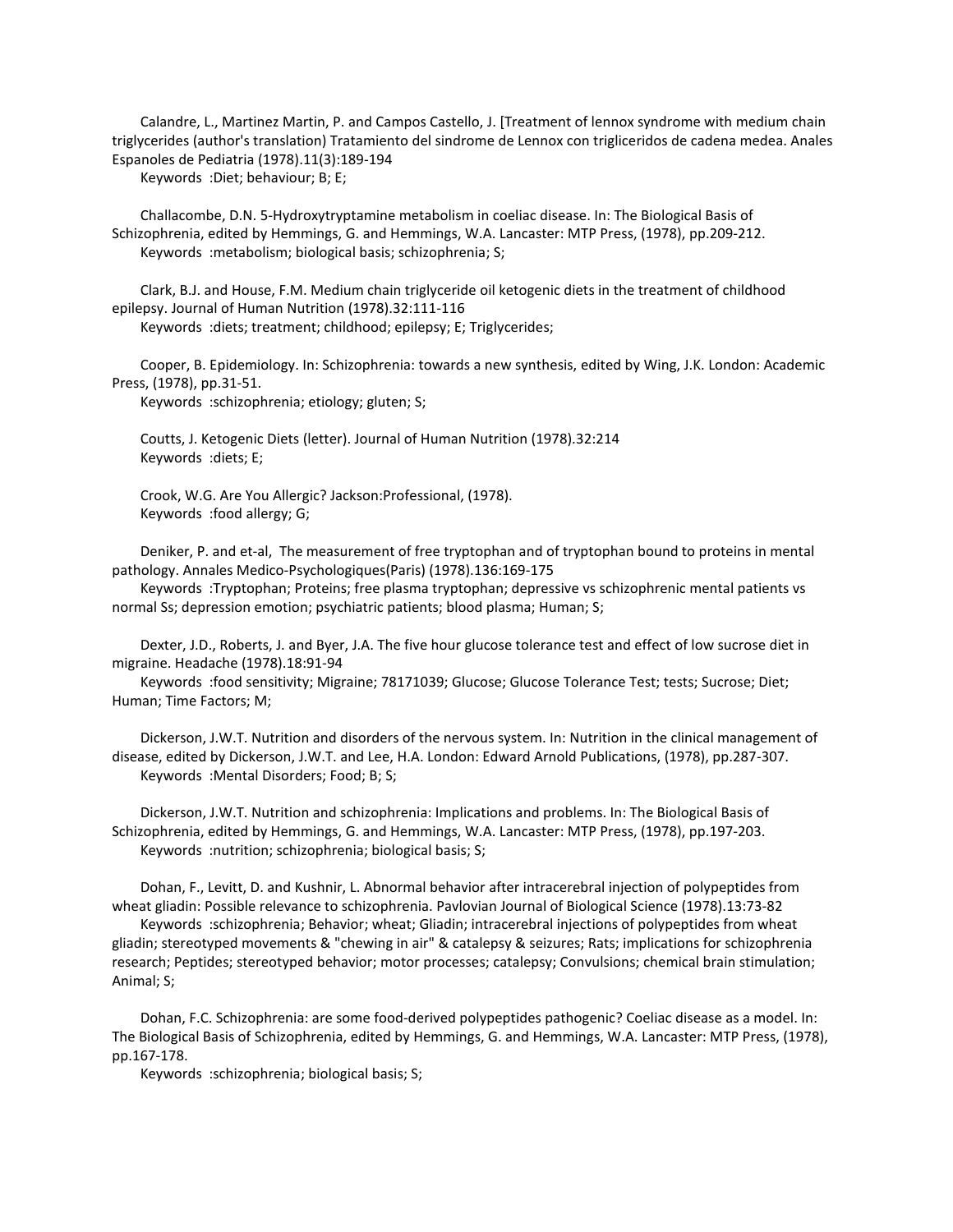Dohan, F.C. Schizophrenia,cereal grains and the gut barrier. Coeliac disease as a model. In: Antigen absorption by the gut, edited by Hemmings, W.A. Lancaster: MTP Press, (1978), pp.155-160. Keywords :Antigens; schizophrenia; mental disorder; Food; Disease; A; S;

 Dohan, F.C. The Biological Basis of Schizophrenia. Lancaster:(1978). pp. 167. Keywords :schizophrenia; S;

 Erlenmeyer-Kimling, S. and Cornblatt, B. Attentional measures in a study of children at high risk for schizophrenia. Journal of Psychiatric Research (1978).14:93-98 Keywords :schizophrenia; B; S;

 Falloon, I., Watt, D.C., Lubbe, K., MacDonald, A. and Shepherd, M. N-acetyl-p-aminophenol(paracetamol,acetaminophen) in the treatment of acute schizophrenia. Psychological Medicine (1978).8:495-499

Keywords :schizophrenia; treatment; S;

 Faulk, W.P. and Cockrell, J.R. Nutrition and immunity: possible new approaches to research in schizophrenia. In: The Biological Basis of Schizophrenia, edited by Hemmings, G. and Hemmings, W.A. Lancaster: MTP Press, (1978), pp.231-238.

Keywords :nutrition; Immunity; schizophrenia; biological basis; S;

 Finn, R. and Cohen, H.N. "Food allergy": Fact or Fiction? Lancet (1978).1:426-428 Keywords :Migraine; 78113018; Food; food allergy; allergy; Alcohol,Ethyl; Coffee; Food Hypersensitivity; Tea; Vegetables; Abdomen; Adolescence; Adult; Case Report; Dyspnea; Female; Human; Hypertension; Male; Nausea; Pain; Stomatitis,Aphthous; Tachycardia; G; M;

 Francis, D. Ketogenic diets (letter). Journal of Human Nutrition (1978).32:212-213 Keywords :diets; epilepsy; E;

 Goyette, C.H., Conners, C.K., Patti, T.A. and Curtis, L.E. Effects of artificial colors on hyperactive hildren: a double-blind challenge study. Psychopharmacology Bulletin (1978).14:39-40 Keywords :hyperactive; B;

 Graham, D.M. Caffeine - Its identity, dietary sources, intake and biological effects. Nutrition Reviews (1978).36:97

Keywords :caffeine; A; S;

 Grant, E.C. Oral contraceptives, smoking, migraine, and food alergy. Lancet (1978).2:581-582 Keywords :food sensitivity; Migraine; 78245887; smoking; Food; alergy; Contraceptives,Oral; Contraceptives,Oral,Synthetic; Food Hypersensitivity; Adult; Comparative Study; Ergotamine; Female; Human; Male; Middle Age; M;

 Greden, J.F., Fontaine, P., Lubetsky, M. and Chamberlin, K. Anxiety and depression associated with caffeinism among psychiatric inpatients. American Journal of Psychiatry (1978).135:963-966 Keywords :anxiety; Depression; psychiatric; caffeine; A; S;

 Greden, J.F., Fontaine, P., Lubetsky, M. and et al, Anxiety and depression associated with caffeinism among psychiatric inpatients. American Journal of Psychiatry (1978).135:963-966 Keywords :anxiety; Depression; psychiatric; caffeine; S; A;

 Hamilton, M.B. Ketogenic diets (letter). Journal of Human Nutrition (1978).32:213-214 Keywords :diets; epilepsy; E;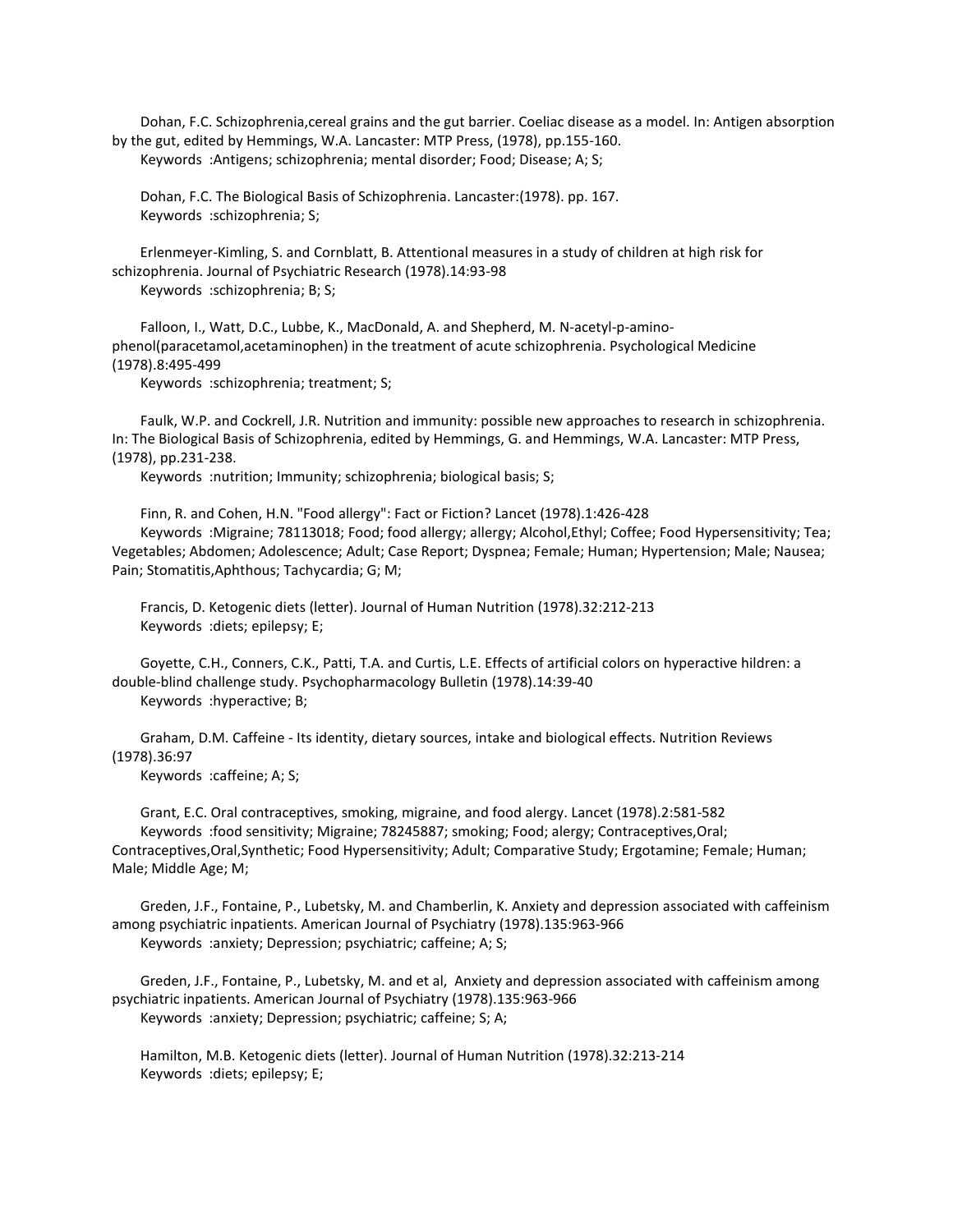Harbauer, H. The aggressive child (author's transl). Das aggressive Kind. Monatsschrift Kinderheilkunde (1978).126(8) Aug.,:472-478

Keywords :aggression; Child; behaviour; B;

 Harley, J.P., Ray, R.S., Tomasi, L. and et al, Hyperkinesis and food additives: Testing the Feingold hypothesis. Pediatrics (1978).61:818-828

Keywords :Hyperkinesis; Food Additives; B;

 Harley, J.P., Matthews, C.G. and Eichman, P. Synthetic food colors and hyperactivity in children: A doubleblind challenge experiment. Pediatrics (1978).62:975-983

Keywords :Food; hyperactivity; children; food coloring; B;

 Harvey, D. and Marsh, R. The effects of de-caffeinated coffee versus whole coffee on hyperactive children. Developmental Medicine and Child Neurology (1978).20:81-86

 Keywords :hyperactivity; behaviour; Coffee; hyperactive; hyperactive children; children; whole vs decaffeinated coffee; concentration & recall & visuomotor coordination; Hyperkinesis; caffeine; beverages nonalcoholic; diets; Attention; recall learning; perceptual motor coordination; school age children; Human; B;

 Hatfield, W.B. Headache associated with metabolic and systematic disorders. Medical Clinics of North America (1978).62:451-458

Keywords :Headache; disorders; H;

 Hekkens, W.Th.J.M. Antibodies to gliadin in serum of normals,coeliac patients and schizophrenics. In: The Biological Basis of Schizophrenia, edited by Hemmings, G. and Hemmings, W.A. Lancaster: MTP Press, (1978), pp.259-261.

Keywords :Antibodies; Gliadin; biological basis; schizophrenia; S;

 Hemmings, W.A. The entry into the brain of large molecules derived from dietary protein. Proceedings of the Royal Society of London (1978).(B Series) 200:175-192

Keywords :Dietary Proteins; G; S;

 Hippchen, L.J. The Ecologic-Biochemical Approaches to Treatment of Delinquents and Criminals. New York:Van Nostrand Reinhold, (1978).

Keywords :Ecologic-Biochemical Approaches; treatment; antisocial; S;

 Horrobin, D.F., Ally, A.I., Karmali, R.A., Karmazyn, M., Manku, M.S. and Morgan, R.O. . Psychological Medicine (1978).8:43

 Hudson, D.A. The cytotoxic properties of wheat proteins. In: The Biological Basis of Schizophrenia, edited by Hemmings, G. and Hemmings, W.A. Lancaster: MTP Press, (1978), pp.205-208. Keywords :wheat; Proteins; schizophrenia; S;

 Isaacson, S.R. and Snow, J.B. Etiologic factors in hypocalcemia secondary to operations for carcinoma of the pharynx and larynx. Laryngoscope (1978).88(8 pt 1):1290-1297 Keywords :G;

 Jessup, B. The role of diet in migraine: conditioned taste aversion. Headache (1978).18:229 Keywords :food sensitivity; Migraine; 79067112; Diet; Taste; Conditioning,Operant; Human; M;

 Johnson, K., Presly, A.S. and Ballinger, B.R. Levodopa in senile dementia[letter]. British Medical Journal (1978).1(6127):1625

Keywords :Levodopa; Dementia; G;

Lance, J.W. Mechanism and management of headache. Boston:Butterworths, Ed. 3rd (1978).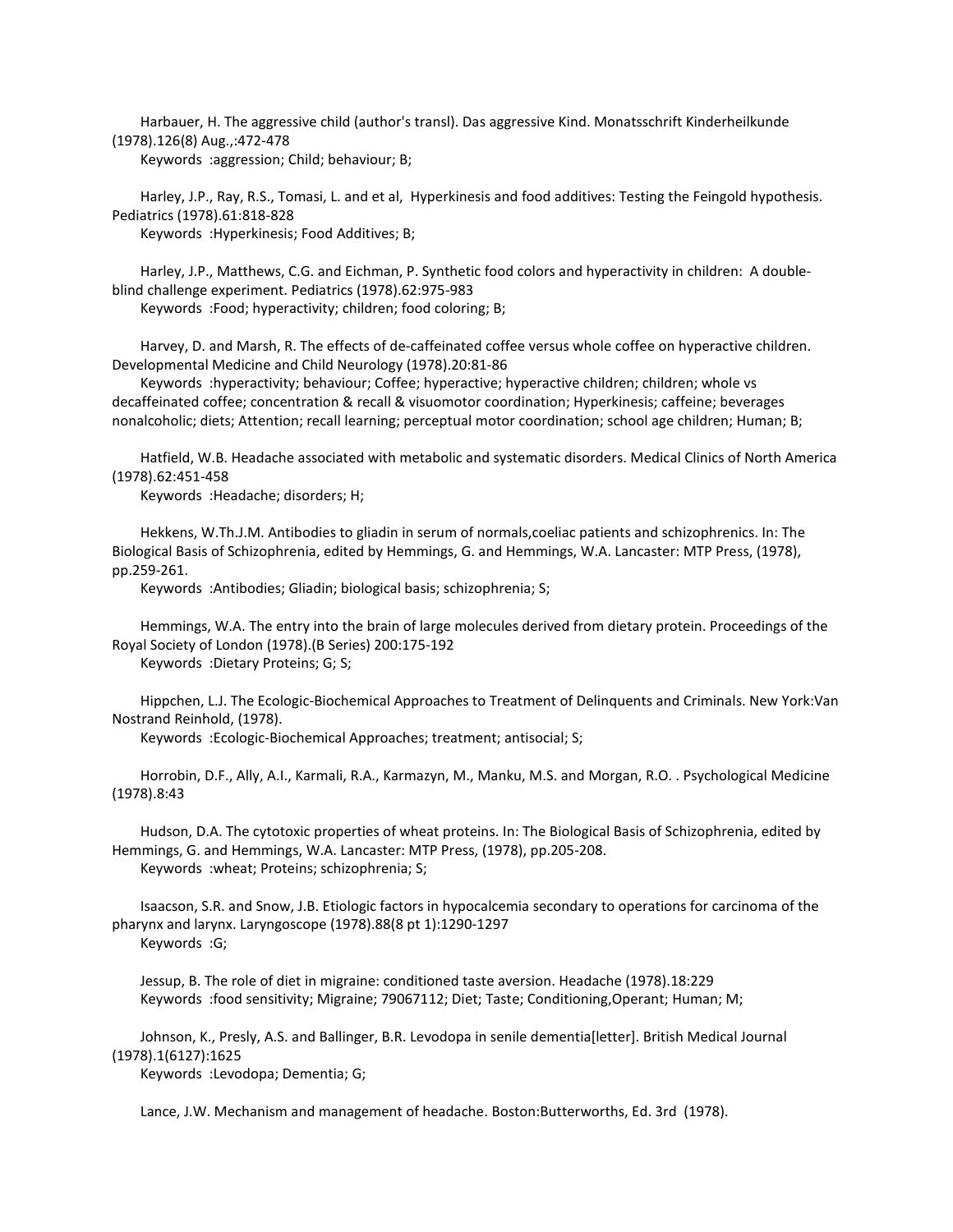Keywords :management; Headache; H;

 Leviton, A. Epidemiology of headache. Advances in Neurology (1978).19:341-351 Keywords :epidemiology; Headache; H;

 Levy, F. and Hobbes, G. Hyperkinesis and diet: A replication study. American Journal of Psychiatry (1978).135:1559-1560

 Keywords :hyperactivity; behaviour; Hyperkinesis; Diet; dietary restriction of food additives; treatment of hyperkinesis; 5 yr olds; replication of study by C.H.Goyette et al; diets; Food Additives; experimental replication; preschool age children; Human; B;

 Levy, F., Dumbrell, S., Hobbes, G., Ryan, M., Wilton, N. and Woodhill, J.M. Hyperkinesis and diet: A doubleblind crossover trial with a tartrazine challenge. Medical Journal of Australia (1978).i:61-64 Keywords :Hyperkinesis; Diet; tartrazine; B;

 Livingston, S. Medical treatment of epilepsy: part I. Southern Medical Journal (1978).Mar 71(3):298-310 Keywords :treatment; epilepsy; E;

 Lutz, E.G. Restless legs. Anxiety and caffeinism. Journal of Clinical Psychology (1978).39:693 Keywords :behaviour; anxiety; A; S;

 Mackarness, R. "Can the food we eat drive us mad"? Journal of Psychosomatic Research (1978).22:355 Keywords :mental disorder; Diet; 79111684; Food; Food Hypersensitivity; Psychoses,Substance Induced; Human; S;

 Mascord, I., Freed, D. and Durrant, B. Antibodies to foodstuffs in schizophrenia. British Medical Journal (1978).1:1351

 Keywords :schizophrenia; mental disorder; Diet; 78166530; Antibodies; Food Hypersensitivity; Human; Seeds; S;

 Mattes, J. and Gittelman-Klein, R. A crossover study of artificial food colorings in a hyperkinetic child. American Journal of Psychiatry (1978).135:987-988

 Keywords :hyperactivity; behaviour; artificial food coloring; Food; food coloring; hyperkinetic; Child; diet eliminating artificial food colorings; hyperactive symptomatology; 10 yr old boy; diets; Hyperkinesis; Food Additives; Case Report; school age children; Human; B;

 Mattes, J.A. and Gittelman-Klein, R. An intensive cross-over study of the effects of artificial food colorings in a hyperkinetic hild. American Journal of Psychiatry (1978).135:987-988

Keywords :artificial food coloring; Food; food coloring; hyperkinetic; Child; Behavior; B;

 May, C.D. and Bock, S.A. Adverse reactions to food due to hypersensitivity. In: Allergy: Principles and Practice, edited by Middleton, E., Reed, C. and Ellis, E. St Louis: C V Mosby Co, (1978), Keywords :adverse reactions; adverse reactions to foods; Food; Hypersensitivity; allergy; G;

 Medina, J.L. and Diamond, S. The role of diet in migraine. Headache (1978).18:31-34 Keywords :Migraine; 78171028; Diet; Adolescence; Adult; Child; Female; Human; Male; Middle Age; tyramine;

M;

 Mikkelsen, E.J. Caffeine and schizophrenia. Journal of Clinical Psychiatry (1978).39:732-736 Keywords :caffeine; schizophrenia; S; A;

 Mikkelsen, E.J. Caffeine and schizophrenia. Journal of Clinical Psychiatry (1978).39:732-736 Keywords :caffeine; schizophrenia; S;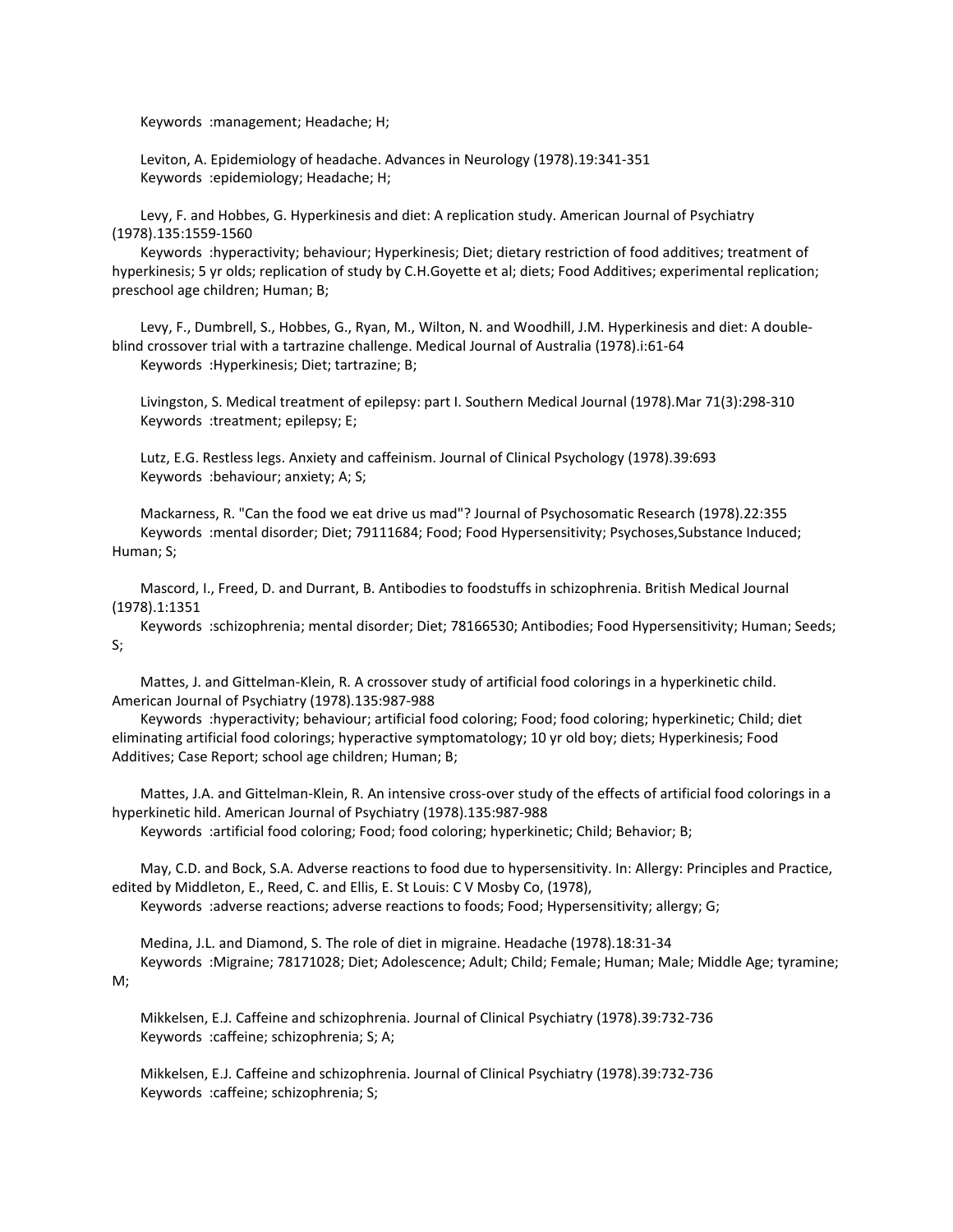Neil, J.F., Himmelhoch, J.M., Mallinger, A.G., Mallinger, J. and Hanin, I. Caffeinism complicating hypersomnic depressive episodes. Comprehensive Psychiatry (New York) (1978).19:377-385 Keywords :caffeine; A; S;

 O'Banion, D., Armstrong, B., Cummings, R.A. and Stange, J. Disruptive behavior: A dietary approach. Journal of Autism and Developmental Disorders (1978).8:325-337

 Keywords :hyperactivity; behaviour; Behavior; differential effects of foods; disruptive behavior & uncontrolled laughter & level of hyperactivity; 8 yr old male; Case Report; Food; behavior problems; laughter; Hyperkinesis; nutrition; self control; diets; school age children; Human; B;

 O'Shea, J.A. Sublingual immunotherapy of hyperkinetic children with food, chemical and inhalent allergens: a double-blind study. Paper presented at the Twelfth Advanced Seminar in Clinical Ecology. November 1978. Key Biscayne, Florida:Twelfth Advanced Seminar in Clinical Ecology, (1978).

 Keywords :hyperkinetic; hyperkinetic children; children; Food; Allergens; double-blind study; B; clinical ecology; Ecology;

 Randolph, T.G. Specific adaptation. Annals of Allergy (1978).40:333-345 Keywords :S; A;

 Rapp, D.J. Does diet affect hyperactivity? Journal of Learning Disabilities (1978).11(56):383-389 Keywords :hyperactivity; behaviour; Diet; affect; role of foods & food coloring & allergies in hyperactivity; treatment effectiveness of diets; Hyperkinesis; diets; etiology; Food; food allergies; Food Additives; Human; B;

 Rapp, D.J. Double-blind confirmation and treatment of milk sensitivity. Medical Journal of Australia (1978).1:571-572

Keywords :treatment; Milk; G;

 Restian, A. [Studies of factors triggering migraine] Cercetarea factorilor declansanti in migrena. Rev.Med Interna. (1978).23:111-116

 Keywords :food sensitivity; Migraine; 79034947; Adult; Cold; Conflict (Psychology); Diet; Fatigue,Mental; Female; Food Hypersensitivity; Heat; Human; Male; Menstruation Disorders; Middle Age; Motion Pictures; Sleep Disorders; Stress,Psychological; Television; M;

 Rice, J.R., Ham, C.H. and Gore, W.E. Another look at gluten in schizophrenia. American Journal of Psychiatry (1978).135:1417-1418

 Keywords :schizophrenia; gluten; gluten intake & neuroleptics; therapeutic progress; schizophrenics; Proteins; diets; neuroleptic drugs; Drug Therapy; Human; S;

 Rice, J.R., Ham, C.H. and Gore, W.E. Another look at gluten in schizophrenia. American Journal of Psychiatry (1978).135:1417-1418

Keywords :gluten; schizophrenia; S;

 Rimland, B., Calloway, E. and Dreyfus, P. The effect of high doses of vitamin B6 on autistic children: A doubleblind crossover study. American Journal of Psychiatry (1978).135:472-475

Keywords :Vitamins; children; Autism; behaviour; B;

 Rose, T. The functional relationship between artificial food colors and hyperactivity. Journal of Applied Behavior Analysis (1978).11:439-446

 Keywords :hyperactivity; Food; ingestion of artificial food colors; time on task & out of seat & physically aggressive behaviors in classroom setting; 8 yr old hyperactive females; Hyperkinesis; Food Additives; diets; aggressive behavior; behavior problems; school age children; Human; B;

 Rose, T.L. The functional relationship between artificial food colours and hyperactivity. Journal of Applied Behavior Analysis (1978).11:439-446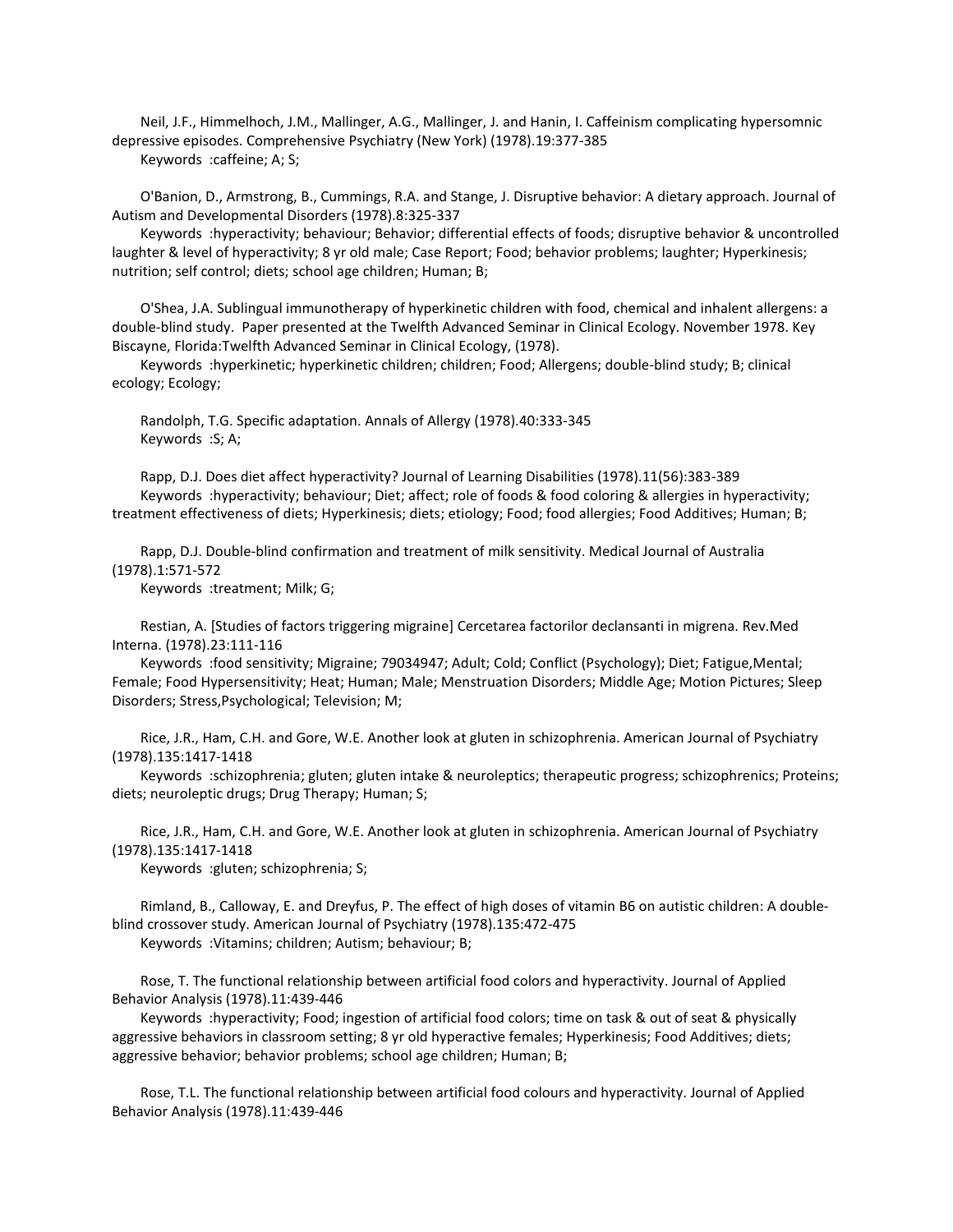Keywords :Food; colours; hyperactivity; artificial food colors; B;

 Roth, J. The food depression connection. Chicago:Contemporary, (1978). pp. 1-9. Keywords :Food; Depression; mental disorder; S;

 Sandberg, S.T., Rutter, M. and Taylor, E. Hyperkinetic disorder in psychiatric clinic attenders. Developmental Medicine and Child Neurology (1978).Jun; 20(3):279-299 Keywords :hyperkinetic; disorder; psychiatric; B;

 Simeon, J. and et al, Cromolyn DSG effects in hyperkinetic and psychotic children with allergies. Paper presented at the Second International Food Allergy Symposium, at Mexico City,October 1978. (1978). Keywords :hyperkinetic; children; food allergy; B;

 Singh, M.M. and Kay, S.R. Nosological and prognostic distinctions in schizophrenia: Pharmacological validation in terms of therapeutic antagonism between anticholinergic anti-Parkinsonism drugs and neuroleptics. Neuropsychobiology (1978).4:288-304

 Keywords :schizophrenia; anticholinergic neuroleptic interactions & relationships to nosological & prognostic distinctions in schizophrenia; clinicopathological meaning; cholinergic blocking drugs; neuroleptic drugs; Prognosis; Drug Therapy; psychodiagnosis; Human; S;

 Singh, M.M. Some insights into the pathogenesis of schizophrenia. In: The Biological Basis of Schizophrenia, edited by Hemmings, G. and Hemmings, W.A. Lancaster: MTP Press, (1978), pp.179-195. Keywords :schizophrenia; biological basis; S;

 Sitaram, N., Weingartner, H. and Gillin, J.C. Human serial learning: Enhancement with Arecholine and Choline and impairment with Scopolamine. Science (1978).201:274-276 Keywords :Diet; G;

 Stillner, V., Popkin, M.K. and Pierce, C.M. Caffeine-induced delirium during prolonged competitive stress. American Journal of Psychiatry (1978).135:855-856 Keywords :Stress; caffeine; S;

 Sullivan, J.L., Cavenar, J.O., Stanfield, C.N. and Hammett, E.B. Reduced MAO activity in platelets and lymphocytes of chronic schizophrenics. American Journal of Psychiatry (1978).135:597-598

 Keywords :chronic schizophrenics; schizophrenics; MAO activity in platelets & lymphocytes; chronic vs acute schizophrenics; monoamine oxidases; Blood Platelets; lymphocytes; acute schizophrenia; chronic schizophrenia; Human; S;

 Swanson, J.M. Behavioral response to artificial color.Paper presented at the Second International Food Allergy Symposium, at Mexico City,October 1978. (1978).

Keywords :Food; food allergy; B; food colours; allergy; Mexico;

 Taylor, M. A preliminary investigation of dietary constituents and amphetamine-induced abnormal behaviour. In: The Biological Basis of Schizophrenia, edited by Hemmings, G. and Hemmings, W.A. Lancaster: MTP Press, (1978), pp.213-216.

Keywords :behaviour; biological basis; schizophrenia; S;

 Terenius, L. and Wahlstrom, A. Physiological and clinical relevance of endorphins. In: Centrally acting peptides, edited by Hughes, J. London: MacMillan Press Ltd., (1978), pp.161-178. Keywords :Endorphins; Peptides; Mental Disorders; S;

 Trites, R.L., Tryphonas, H. and Ferguson, H.B. Treatment of hyperactivity in a child with allergies to food. In: Case studies in hyperactivity, edited by Fine, M.J. Springfield: CC Thomas, (1978),

Keywords :treatment; hyperactivity; Child; allergy; Food; B;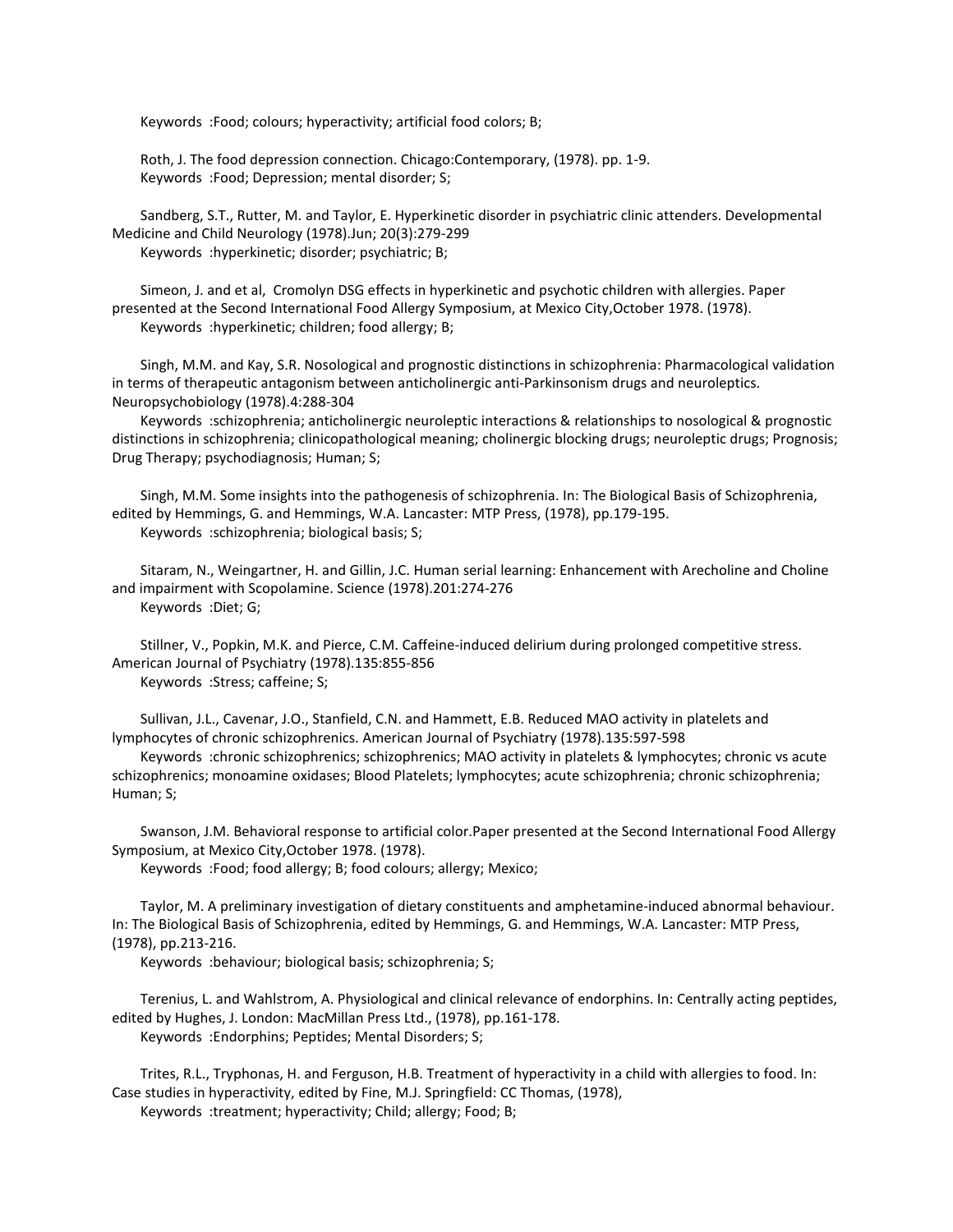Williams, I.J., Cram, D.M., Douglas, M., Tausig, F.T. and Webster, E. Relative effects of drugs and diet on hyperactive behaviors: an experimental study. Pediatrics (1978).61:811-817 Keywords :drugs; Diet; hyperactive behavior; Behavior; B;

 Williams, J. and Cram, D.M. Diet in the management of hyperkinesis: A review of the tests of Feingold's hypotheses. Canadian Psychiatric Association Journal (1978).23:241-248

 Keywords :hyperactivity; Diet; management; Hyperkinesis; review; tests; diet free of artificial additives; control of hyperkinesis; hyperkinetic patients; literature review; diets; Food Additives; Human; B;

 World Health Organization, Mental disorders: glossary and guide to their classification in accordance with the ninth revision of the International Classification of Diseases. Geneva:WHO, (1978). Keywords :Mental Disorders; G; S;

 Wright, J., Jacisin, J., Radin, N. and Bell, R. Glucose metabolism in unipolar depression. British Journal of Psychiatry (1978).132:386-393

 Keywords :Glucose; glucose metabolism; metabolism; Depression; glucose utilization & serum insulin & human growth hormone & free fatty acids; unipolar depressed patients; neurotic depressive reaction; psychotic depressive reaction; Insulin; blood serum; pituitary hormones; Fatty Acids; Human; S;

 Wurtman, R.J. The effect of diet on brain neurotransmitters. In: The Biological Basis of Schizophrenia, edited by Hemmings, G. and Hemmings, W.A. Lancaster: MTP Press, (1978), pp.149-166. Keywords :Diet; brain; biological basis; schizophrenia; S;

 Yaryura-Tobias, J., Chang, A. and Neziroglu, F. A study of the relationships of serum glucose, insulin, free fatty acids, and free and total tryptophan to mental illness. Biological Psychiatry (1978).13:243-254

 Keywords :Glucose; Insulin; Fatty Acids; Tryptophan; Glucose Tolerance Test; serum glucose & insulin & free fatty acids & tryptophan levels; 15 64 yr old schizophrenics vs neurotics; blood serum; biochemistry; neurosis; blood sugar; Human; S;

 Ashkenazi, A., Krasilowsky, D., Levin, S., Idar, D., Kalian, M., Or, A., Ginat, Y. and Halperin, B. Immunologic reaction of psychotic patients to fractions of gluten. American Journal of Psychiatry (1979).136:1306-1309

 Keywords :gluten; patients; challenge test with gluten fractions; production of leukocyte migration inhibition factor by peripheral blood lymphocytes; schizophrenic & other psychotic patients vs normal Ss vs celiac disease patients; leucocytes; psychosis; disorders; Proteins; absorption physiological; Human; S;

 Barbeau, A., Growdon, J.H. and Wurtman, R.J.(eds) Choline and lecithin in brain disorders. In: Nutrition and the brain.Volume V, edited by Wurtman, R.J. and Wurtman, J.J.(eds) New York: Raven Press, (1979), Keywords :brain; nutrition; behaviour; S;

 Bowerman, W. Impaired cognition: A ubiquitous finding in psychiatric disorders. Journal of Orthomolecular Psychiatry (1979).8:227-234

 Keywords :Cognition; psychiatric disorders; disorders; nutritional factors in cognitive & perceptual impairments; Mental Disorders; etiology; nutrition; perceptual disturbances; cognitive processes; Human; S;

 Bowerman, W.M. Impaired cognition: A ubiquitous finding in psychiatric disorders. Journal of Orthomolecular Psychiatry (1979).8(4):227-234

Keywords :Mental Disorders; S;

 Brantyl, V. and Teschemacher, H.A. A material with opioid activity in bovine milk and milk products. Naunyn-Scmiedebergs Archives of Pharmacology (1979).306:301-304

Keywords :Diet; mood; affect; behaviour; B; S;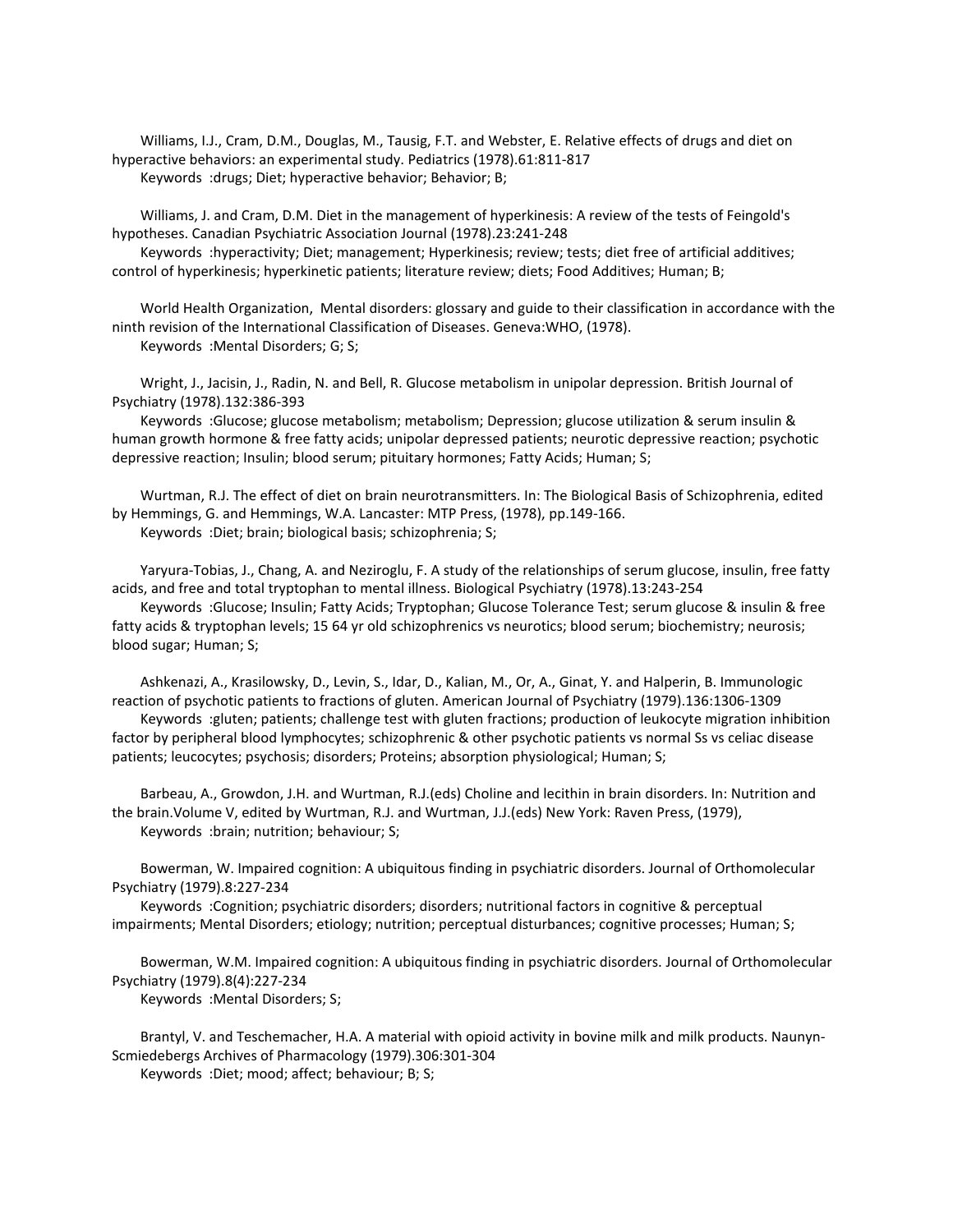Brater, C., Anderson, S. and Muckleroy, C. Effects in normal subjects of long-term administration of azosemide. Clinical Pharmacology and Therapeutics (1979).26(4):437-441 Keywords :mental disorder; G;

 Buisseret, P.D., Youlten, L.J., Heinzelman, D. and Lessof, M.H. Prostaglandin synthetase inhibitors and food intolerance. Monographs in Allergy (1979).14:197-202 Keywords :food intolerance; mental disorder; S;

 Buisseret, P.D., Youlten, L.J., Heinzelman, D. and Lessof, M.H. Prostaglandin synthetase inhibitors and food intolerance. Monographs in Allergy (1979).14:197-202

 Keywords :80054461; Prostaglandins; Food; food intolerance; Food Hypersensitivity; Prostaglandin Synthase; Gastrointestinal System; Human; Hypersensitivity; IgE; Radioallergosorbent Test; Skin Tests; G;

 Clubley, M., Bye, C.E., Henson, T.A., Peck, A.W. and Riddington, C.J. Effects of caffeine and cyclizine alone and in combination on human performance, subjective effects and EEG activity. British Journal of Clinical Pharmacology (1979).7:157

Keywords :epilepsy; caffeine; Human; S;

 Congdon, C.J. and Forsythe, W.I. Migraine in childhood: a study of 300 children. Developmental Medicine and Child Neurology (1979).21:209-216

Keywords :Migraine; M;

Dalessio, D.J. Classification and mechanism of migraine. Headache (1979).19:114-121

 Keywords :Migraine; 79215634; Diet; Estrogens,Synthetic; Fatty Acids,Nonesterified; Female; GABA; Human; Hypersensitivity; Immune Complex Disease; Inflammation; Male; Monoamine Oxidase; Platelet Aggregation; Pregnancy; M;

 Dalton, K. and Dalton, M.E. Food intake before migraine attacks in children. Journal of the Royal College of General Practitioners (1979).29:662-665

 Keywords :food sensitivity; Migraine; 80184777; Food; children; Diet; Adolescence; Child; Child,Preschool; Female; Human; Infant; Male; M;

 DeFreitas, B. and Schwartz, G. Effects of caffeine in chronic psychiatric patients. American Journal of Psychiatry (1979).136:1337-1338

Keywords :caffeine; food addiction; mental disorder; A; S;

 Dohan, F.C. Schizophrenia and neuroactive peptides from food. Lancet (1979).1:1031 Keywords :schizophrenia; gluten; Food; S;

 Foxx, R.M. and Rubinoff, A. Behavioral treatment of caffeinism: reducing excessive coffee drinking. Journal of Applied Behavior Analysis (1979).12:335-344

Keywords :treatment; Coffee; Drinking; A;

 Goldberg, D. Detection and assessment of emotional disorders in a primary care setting. International Journal of Mental Health (1979).8:30:18

Keywords :disorders; emotional; G; S;

 Grant, E.C. Food allergy and migraine. Lancet (1979).2:358-359 Keywords :food sensitivity; Migraine; 79243434; Food; food allergy; allergy; Hypersensitivity; Contraceptives,Oral,Hormonal; Ergotamine; Female; Human; smoking; M;

Grant, E.C. Food allergies and migraine. Lancet (1979).1:966-969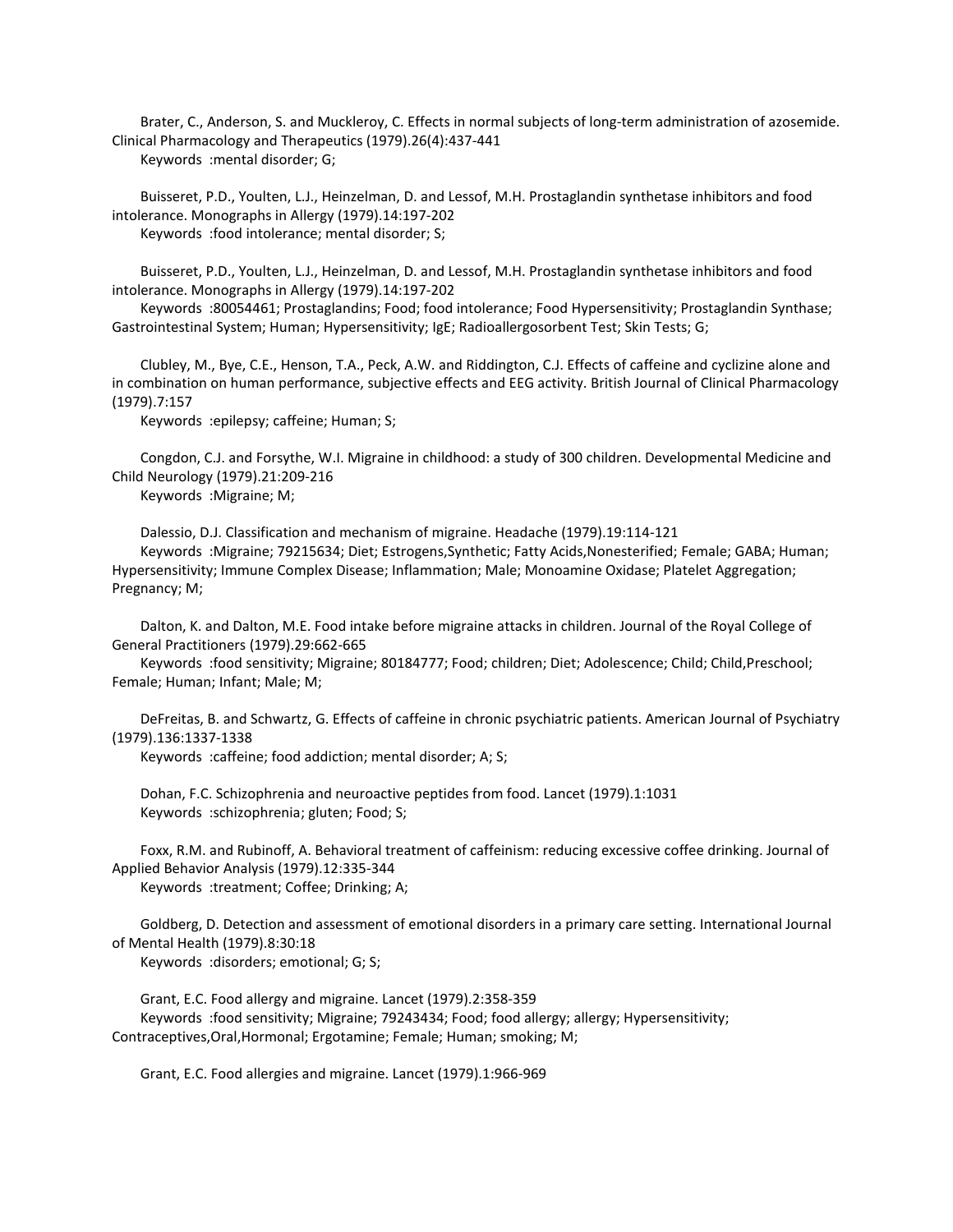Keywords :Migraine; 79198222; Food; food allergies; allergy; Allergens; Food Hypersensitivity; Adolescence; Adult; Animal; Cacao; Carbohydrates; Cattle; Coffee; Corn; Eggs; Female; Fruit; Human; Male; Meat; Middle Age; Milk; Tea; wheat; Yeast,Dried; M;

 Greden, J.F. Coffee,tea and you. The Sciences (1979).January:6-11 Keywords :addiction; Mental Disorders; A; S;

 Green, R. Carrots, coffee and chronic schizophrenia. Journal of Orthomolecular Psychiatry (1979).8:118-125 Keywords :schizophrenia; Coffee; chronic schizophrenia; fasting & fresh fruit juices & caffeine enemas & vitamins; diets; caffeine; organic therapies; vitamin therapy; nutrition; Human; S;

 Haavik, S., Altman, K. and Woelk, C. Effects of the Feingold diet on seizures and hyperactivity: a single-subject analysis. Journal of Behavioral Medicine (1979).2(4) Dec.,:365-374 Keywords :Feingold diet; seizures; hyperactivity; E; B;

 Hawkins, C. Food allergies and migraine. Lancet (1979).1:1137 Keywords :Migraine; 79177288; Food; food allergies; allergy; Food Hypersensitivity; Allergens; Human; M;

 Hills, M. and Armitage, P. The two-period cross-over clinical trial. British Journal of Clinical Pharmacology (1979).8:7-20

Keywords :Clinical Trials; G;

 Hoffer, A. Behavioral nutrition. Journal of Orthomolecular Psychiatry (1979).8:169-175 Keywords :nutrition; nutritional & vitamin deficiency disorders; perceptual dysfunction & abnormal motor behavior; nutritional deficiencies; perceptual disturbances; Hyperkinesis; vitamin deficiency disorders; Human; B; S;

 Hoffer, A. Obsessions and depression. Journal of Orthomolecular Psychiatry (1979).8:78-81 Keywords :Depression; clomipramine; depression & obsessional thinking; 2 case reports of schizophrenic patients with food allergies; Case Report; antidepressant drugs; depression emotion; food allergies; obsessions; Drug Therapy; Human; S;

 Hoyt, C.S. and Billson, F.A. Optic neuropathy in ketogenic diet. British Journal of Opthalmology (1979).63(3):191-194 Keywords :Diet; E;

 Hughes, E.C., Oettinger, L., Johnson, F. and Gottschalf, G.H. Case report: a chemically defined diet in diagnosis and management of food sensitivity in minimal brain dysfunction. Annals of Allergy (1979).42:174-177 Keywords :Diet; diagnosis; management; food sensitivity; minimal brain dysfunction; B;

 Kashani, J. and Simonds, J.F. The incidence of depression in chidren. American Journal of Psychiatry (1979).136:1203-1205

Keywords :Depression; children; behaviour; B; S;

 Kershner, J. and Hawke, W. Megavitamins and learning disorders: a controlled double-blind experiment. Journal of Nutrition (1979).109:819-826

Keywords :learning disorders; Diet; B;

 Klee, A. and Hubbe, P. Food allergy and migraine. Lancet (1979).2:153-154 Keywords :Migraine; 79220247; Food; food allergy; allergy; Food Hypersensitivity; Human; M;

 Klee, W.A., Zioudrou, C. and Streaty, R.A. Exorphins: peptides with opioid activity isolated from wheat gluten, and their possible role in the etiology of schizophrenia. In: Endorphins in mental health research, edited by Usdin, E., Bunney, W.E. and Kline, N.S. New York: Oxford University Press, (1979), pp.209-218.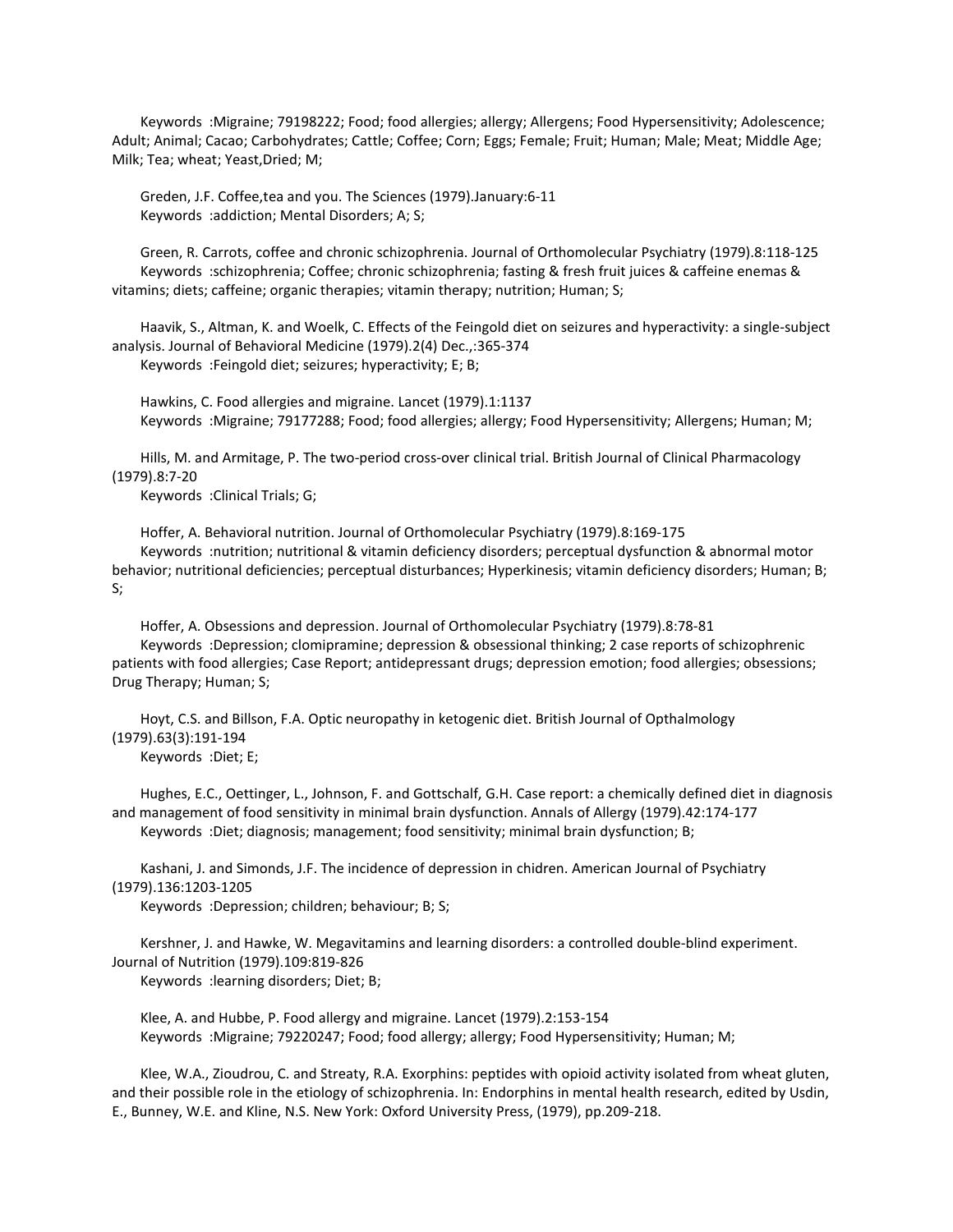Keywords :Peptides; wheat; gluten; etiology; schizophrenia; Endorphins; Health; research; S;

 Knapczyk, D.R. Diet control in the management of behavior disorders. Behavioral Disorders (1979).5:2-9 Keywords :hyperactivity; Diet; management; Behavior; behavior disorders; disorders; hypoglycemia & vitamin/mineral deficiencies & allergies to food substances or additives; school age children; diets; Hypoglycemia; Vitamins; food allergies; Food Additives; Human; B;

Kuzemko, J.A. Food allergy and migraine. Lancet (1979).2:358

 Keywords :food sensitivity; Migraine; 79243432; Food; food allergy; allergy; Food Hypersensitivity; Asthma; Child; Human; M;

 Lambert, N.M., Sandoval, J. and Sassone, D. Prevalence of treatment regimens for children considered to be hyperactive. American Journal of Orthopsychiatry (1979).49:482-490

 Keywords :hyperactivity; behaviour; Prevalence; treatment; children; hyperactive; prevalence of use of cerebral stimulant treatment vs other treatment regimens; public school children; Hyperkinesis; special education; counseling; Drug Therapy; cns stimulating drugs; school age children; Human; B;

 Leibel, R.L., Greenfield, D.B. and Pollitt, E. Nutrition pre- and postnatal development. In: Human nutrition: a comprehensive treatise. Vol 1, edited by Winick, M. New York and London: Plenum Press, (1979), pp.383-439. Keywords :nutrition; Human; prenatal development; postnatal development; S;

 Lipton, M.A., Nemeroff, C.B. and Mailman, R.B. Hyperkinesis and food additives. In: Nutrition and the brain,vol.4, edited by Wurtman, R.J. and Wurtman, J.J. New York: Raven Press, (1979), pp.1-27. Keywords :Hyperkinesis; Food; Food Additives; nutrition; B;

 Nube, M., Bos, L.P. and Winkelman, A. Simultaneous and consecutive administration of nutrients in parental nutrition. American Journal of Clinical Nutrition (1979).32(7):1505-1510 Keywords :G;

 Potkin, S.G. and et-al, Phenylethylamine in paranoid chronic schizophrenia. Science (1979).206:470-471 Keywords :chronic schizophrenia; diurnal excretion of free phenylethylamine; paranoid vs nonparanoid chronic schizophrenics; Amines; Amphetamine; urine; paranoid schizophrenia; Human; S;

 Rapp, D.J. Food allergy treatment for hyperkinesis. Journal of Learning Disabilities (1979).12:608-616 Keywords :allergy; treatment; Hyperkinesis; food allergy treatment; children; food allergies; diets; Human; B;

 Rapp, D.J. Food allergy treatment for hyperkinesis. Journal of Learning Disabilities (1979).12:42 Keywords :Food; food allergy; food allergy treatment; allergy; treatment; treatment for hyperkinesis; Hyperkinesis; B;

 Stevenson, D.D. and Dalessio, D.J. Food allergies and migraine. Lancet (1979).2:103 Keywords :Migraine; 79198548; Food; food allergies; allergy; Food Hypersensitivity; anxiety; Human; M;

 Taylor, E. Food additives, allergy and hyperkinesis. Journal of Child Psychology and Psychiatry and Allied Disciplines (1979).20:357-363

 Keywords :hyperactivity; behaviour; Food; Food Additives; allergy; Hyperkinesis; role of food additives and hyperkinesis; literature review; toxic disorders; food allergies; Human; B;

 Teller, D. Review of the biochemistry of schizophrenia: Twenty year perspective. Psychiatric Journal of the University of Ottawa (1979).4:93-104

 Keywords :schizophrenia; biochemistry of schizophrenia; 20 yr review; biochemistry; literature review; Human; S;

Terr, A.I. Reactions to food additives. Connecticut Medicine (1979).43(8):487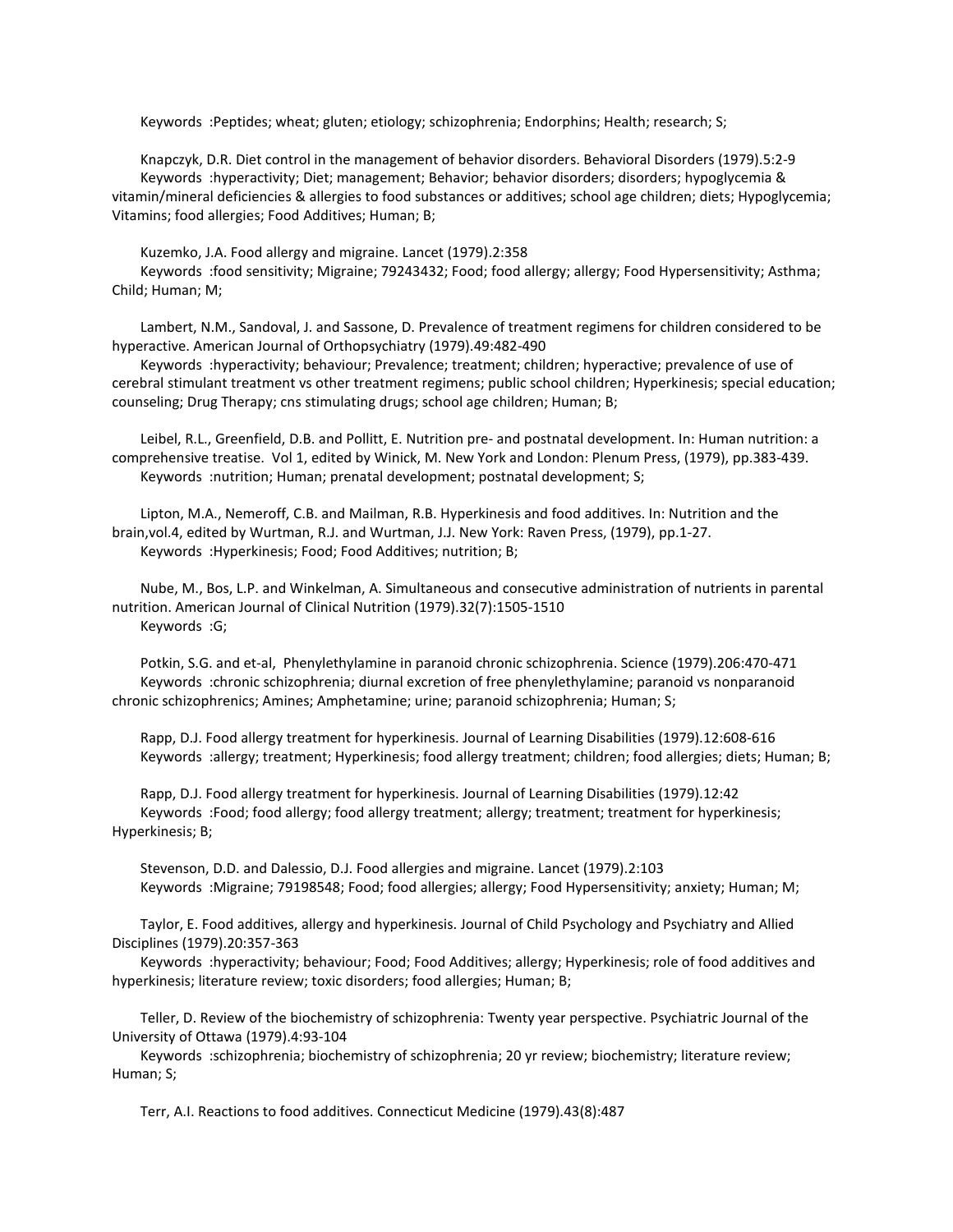Keywords :Food; Food Additives; G;

 Tripp, J.H., Francis, D.E., Knight, J.A. and Harries, J.T. Infant feeding practice: a cause for concern. British Medical Journal (1979).2:707-709 Keywords :Infant; G;

 Tryphonas, H. and Trites, R.L. Food allergy in children with hyperactivity,learning disabilities, and/or minimal brain dysfunction. Annals of Allergy (1979).42:22-27

Keywords :Food; food allergy; children; minimal brain dysfunction; behaviour; B;

 Wuthrich, B. and Annen, H. [Pollionosis: I. Findings on the clinical aspects and the pollen spectrum in 1565 pollen-sensitive patients] Pollinosis: I. Ermittlungen zur Klinik und zum Pollen-spektrum an 1565 Pollenallergikern. Schweizerische Medizinische Wochenschrift(Basel) (1979).109:1212-1218

 Keywords :Diet; 80036331; Asthma; Hay Fever; Adolescence; Child; Child,Preschool; Dermatitis,Atopic; Drug Hypersensitivity; English Abstract; Female; Food Hypersensitivity; Human; Insect Bites and Stings; Male; Pollen; Radioallergosorbent Test; Skin Tests; Urticaria; G;

 Yamamoto, H., Suzuki, J. and Yamauchi, Y. Psychophysiological study of fasting therapy. Psychothera.Psychosom. (1979).32(1-4):229-240 Keywords :Fasting; therapy; G;

 [leading article], Feingold's regimen for hyperkinesis. Lancet (1979).2:617-618 Keywords :Hyperkinesis; feingold; Diet; Food Additives; B;

 PAR.Pseudo-Allergic Reactions. Involvement of Drugs and Chemicals. Basel:Karger, (1980). Keywords :food allergy; pseudo-allergy; behaviour; diagnosis; G; S;

 Adams, H.E., Feuerstein, M. and Fowler, J.L. Migraine headache: review of parameters, etiology, and intervention. Psychological Bulletin (Washington) (1980).87(2):217-237 Keywords :Migraine; migraine headache; Headache; review; etiology; M;

 Ahuja, G.K., Mohandas, S. and Narayanswamy, A.S. Eating epilepsy. Epilepsia (1980).21:85-89 Keywords :food sensitivity; epilepsy; E;

 American Psychiatric Association, Diagnostic and Statistical Manual of Mental Disorders. Washington,D.C.:American Psychiatric Association, Ed. 3rd (1980). Keywords :Mental Disorders; definitions; S; G;

 Ashkenazi, A., Krazilowsky, D., Levin, S., et al. . In: Biochemistry of Schizophrenia and Addiction, edited by Hemmings, G. Lancaster: MTP Press, (1980),

Keywords :mental disorder; biological basis; gluten; wheat; food intolerance; S;

 Ashkenazi, A., Levin, S. and Krasilowsky, D. Gluten and autism. Lancet (1980).19; 1:157 Keywords :gluten; wheat; 80098629; Autism; Organic Mental Disorders,Psychotic; Adult; celiac disease; Human; Leukocyte Migration Inhibitory Factors; S;

 Augustine, G.J.Jr. and Levitan, H. Neurotransmitter release from a vertebrate(frog):Neuromuscular synapse affected by a food dye (red #3). Science (1980).207:1489-1490 Keywords :food sensitivity; colours; G;

 AUTHORDelanian L, TITLE. No Journal Found (1980). Keywords :mood; Migraine; M;

AUTHORHeloe B;, , Heiberg AN;, and Krogstad BS, TITLE. No Journal Found (1980).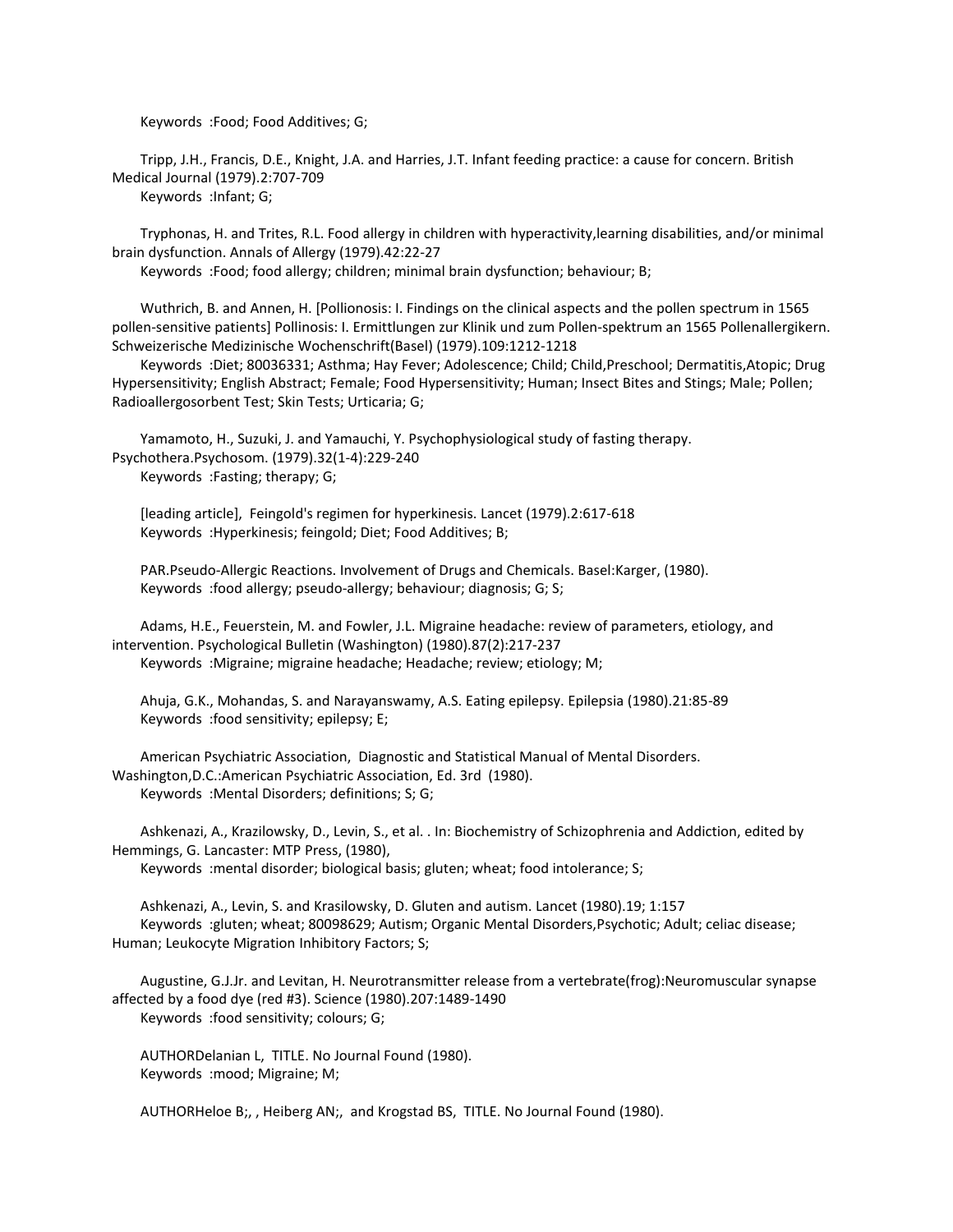Keywords :mood; Migraine; M;

 AUTHORStamper DA;, , Sterner RT;, and Robinson SM, TITLE. No Journal Found (1980). Keywords :mood; Migraine; M;

 AUTHORTaylor CB;, , Zlutnick SI;, , Corley MJ;, and Flora J, TITLE. No Journal Found (1980). Keywords :mood; Migraine; M;

 Baker, A.M. The efficacy of the Feingold K-P diet: A review of pertinent empirical investigations. Behavioral Disorders (1980).6(1):32-35

Keywords :Feingold diet; hyperactivity; behaviour; food allergy; B;

 Baldwin, J.A. Schizophrenia and physical disease: a preliminary analysis of the data from the Oxford Record Linkage Study. In: Biochemistry of schizophrenia and addiction, edited by Hemmings, G. Lancaster: MTP Press, (1980), pp.297-318.

Keywords :schizophrenia; biochemistry; S;

 Blau, J.N. Migraine prodromes separated from the aura: complete migraine. British Medical Journal (1980).Sep 6 281(6241):658-660

Keywords :Migraine; M;

 Bock, S.A. Food sensitivity. A critical review and practical approach. American Journal of Diseases of Children (1980).134:973-982

Keywords :food allergy; behaviour; mental disorder; Migraine; epilepsy; diagnosis; S; B; E; M;

 Bonkowsky, H.L., Sinclair, P.R., Emery, S. and Sinclair, J.F. Seizure management in acute hepatic porphyria: risks of valproate and clonazepam. Neurology (1980).30:588-592

 Keywords :epilepsy; convulsive disorders; 80210392; seizure; management; Porphyria; Aminolevulinic Acid Synthetase; Benzodiazepinones; Clonazepam; Liver Diseases; Valproic Acid; Adult; Aminolevulinic Acid; Animal; Case Report; Chick Embryo; Cytochrome P 450; Hemin; Human; Male; Porphobilinogen; Rats; Support,U.S.Gov't,P.H.S.; E;

 Brambilla, F. Neuroendocrine function in schizophrenia. Acta Psychiatrica Belgica (1980).80(4):421-435 Keywords :schizophrenia; S;

 Breneman, J. Food Allergy. New York:Marcel Dekker, (1980). Keywords :food allergy; behaviour; mental disorder; Migraine; symptoms; S; M; B;

 Buchsbaum, M.S., Coursey, R.D. and Murphy, D.L. Schizophrenia and platelet monamine oxidase: research strategies. Schizophrenia Bulletin (1980).6(2):375-384

Keywords :schizophrenia; research; S;

 Buchsbaum, M.S., Coursey, R.D. and Murphy, D.L. Schizophrenia and platelet monoamine oxidase: research strategies. Schizophr.Bull. (1980).6:375-384

 Keywords :schizophrenia; mental disorder; 80191798; research; Blood Platelets; Monoamine Oxidase; Age Factors; Bipolar Disorder; Drug Interactions; Food Habits; Hormones; Human; Neural Transmission; Pedigree; Research Design; Schizophrenic Psychology; Tranquilizing Agents,Major; S;

 Caviness, V.S.Jr. and O'Brien, P. Headache. New England Journal of Medicine (1980).302:446-450 Keywords :Headache; Migraine; Food; H;

 Charlton-Seifert, J., Stratton, B.D. and Williams, M.G. Sweet and slow: Diet can affect learning. Academic Therapy (1980).16(2):211-217

Keywords :Diet; behaviour; hyperactivity; learning disabilities; B;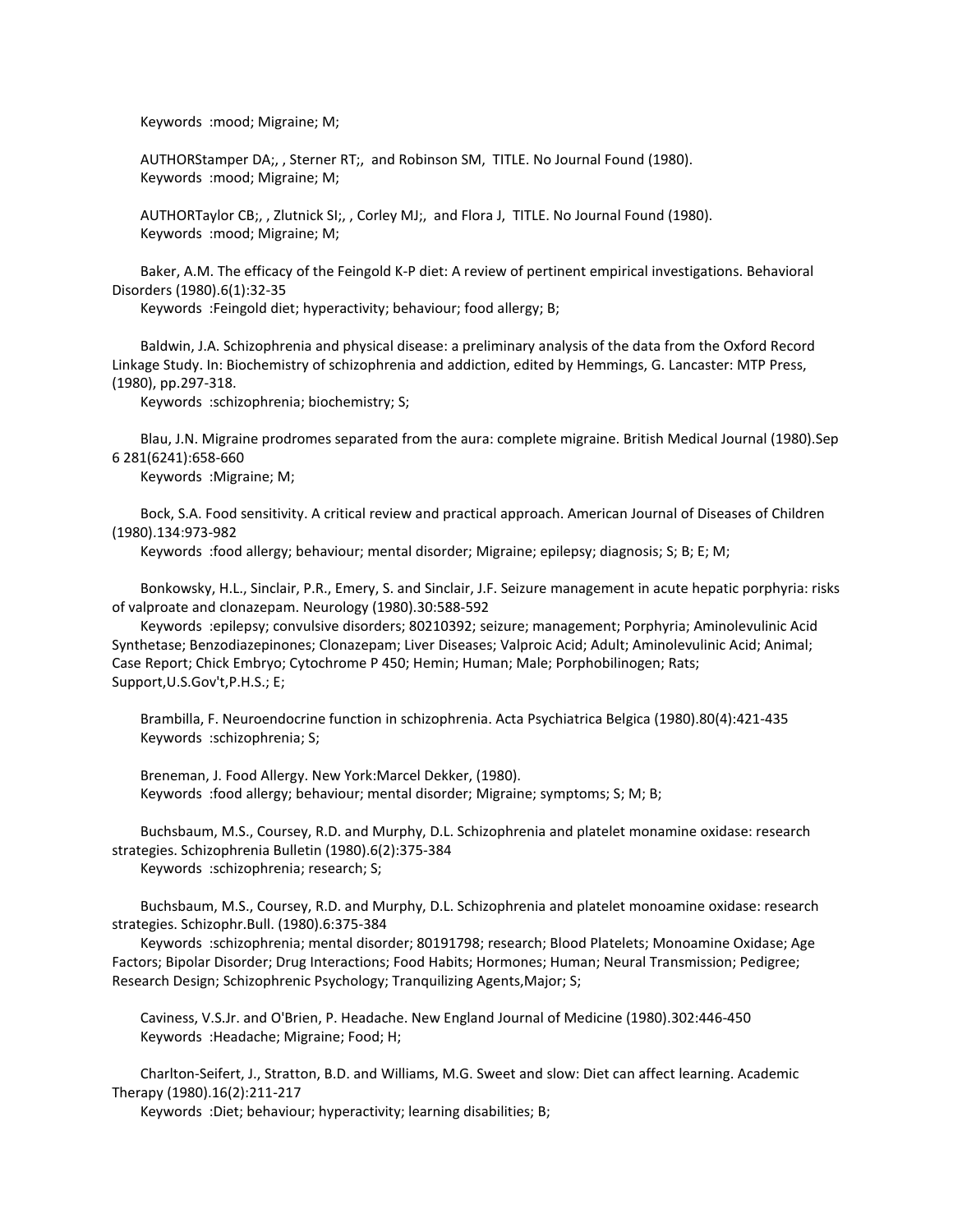Chernick, E. Effects of the Feingold diet on reading achievement and classroom behavior. Reading Teacher (1980).34(2):171-174

Keywords :food sensitivity; Feingold diet; behaviour; B;

 Conners, C., Goyette, C.H. and Newman, E.B. Dose-time effect of artificial colors in hyperactive children. Journal of Learning Disabilities (1980).13:512-516

 Keywords :hyperactivity; hyperactive; hyperactive children; children; artificial food colors; activity level; hyperactive 5 10 yr olds on Feingold diet; Hyperkinesis; Food Additives; diets; motor processes; school age children; preschool age children; Human; B;

 Conners, C.K. Food additives and hyperactive children. New York:Plenum, (1980). Keywords :food sensitivity; Food Additives; hyperactive; Diet; behaviour; B;

 Conners, C.K., Goyette, C.H. and Newman, E.B. Dose-time effect of artificial colors in hyperkinetic children. Journal of Learning Disabilities (1980).13(9):512-516 Keywords :hyperkinetic; food sensitivity; Dyes; B;

 Conners, C.K. Artificial colors in the diet and disruptive behavior. Current status of research. In: Treatment of Hyperactive and Learning Disordered Children, edited by Knights, R.M. and Bakker, D.J. Baltimore: University Park Press, (1980), pp.113-120.

Keywords :Diet; research; treatment; hyperactive; learning disorders; food sensitivity; B;

 Crook, W.G. Can what a child eats make him dull,stupid or hyperactive? Journal of Learning Disabilities (1980).13(5):281-286

Keywords :Food; hyperactive; behaviour; B;

 de-la-Fuente, R. La prevencion y la intervencion temprana en los desordenes mentales de los ninos en los programas de salud mental. (The prevention of and timely intervention in the mental disorders of children in mental health programs.) International Meeting on Mental Health (1979, Mexico City, Mexico). Salud Mental (1980).3:2-5

 Keywords :epilepsy; Mental Disorders; disorders; children; Health; preventive & therapeutic services; psychiatric disorders; conference presentation; Mexico; mental health services; prevention; professional meetings and symposia; Human; S; E;

 Denman, A.M. The relevance of immunopathology to research into schizophrenia. In: Biochemistry of schizophrenia and addiction, edited by Hemmings, G. Lancaster: MTP Press, (1980), pp.97-109. Keywords :research; schizophrenia; addiction; Food; mental disorder; S;

 Denman, A.M. Diagnostic methods and criteria. In: Proceedings of the First Food Allergy Workshop, edited by Coombs, R.R.A. Oxford: Medical Education Services, (1980), pp.47-55. Keywords :diagnostic methods; food allergy; G;

 Dohan, F.C. Hypothesis: genes and neuroactive peptides from food as cause of schizophrenia. Advances in Biochemical Psychopharmacology (1980).22:535-548

 Keywords :schizophrenia; mental disorder; 80238979; Peptides; Food; Dietary Proteins; Animal; Behavior,Animal; celiac disease; Cereals; Endorphins; Gliadin; Human; S;

 Dohan, F.C. Hypothsis: Genes and neuroactive peptides from food as cause of schizophrenia. In: Neural Peptides and Neuronal Communication.Advances in biochemical psychopharmacology, edited by Costa, E. and Trabucchi, M. New York: Raven Press, (1980), pp.535-548.

Keywords :schizophrenia; gluten; S;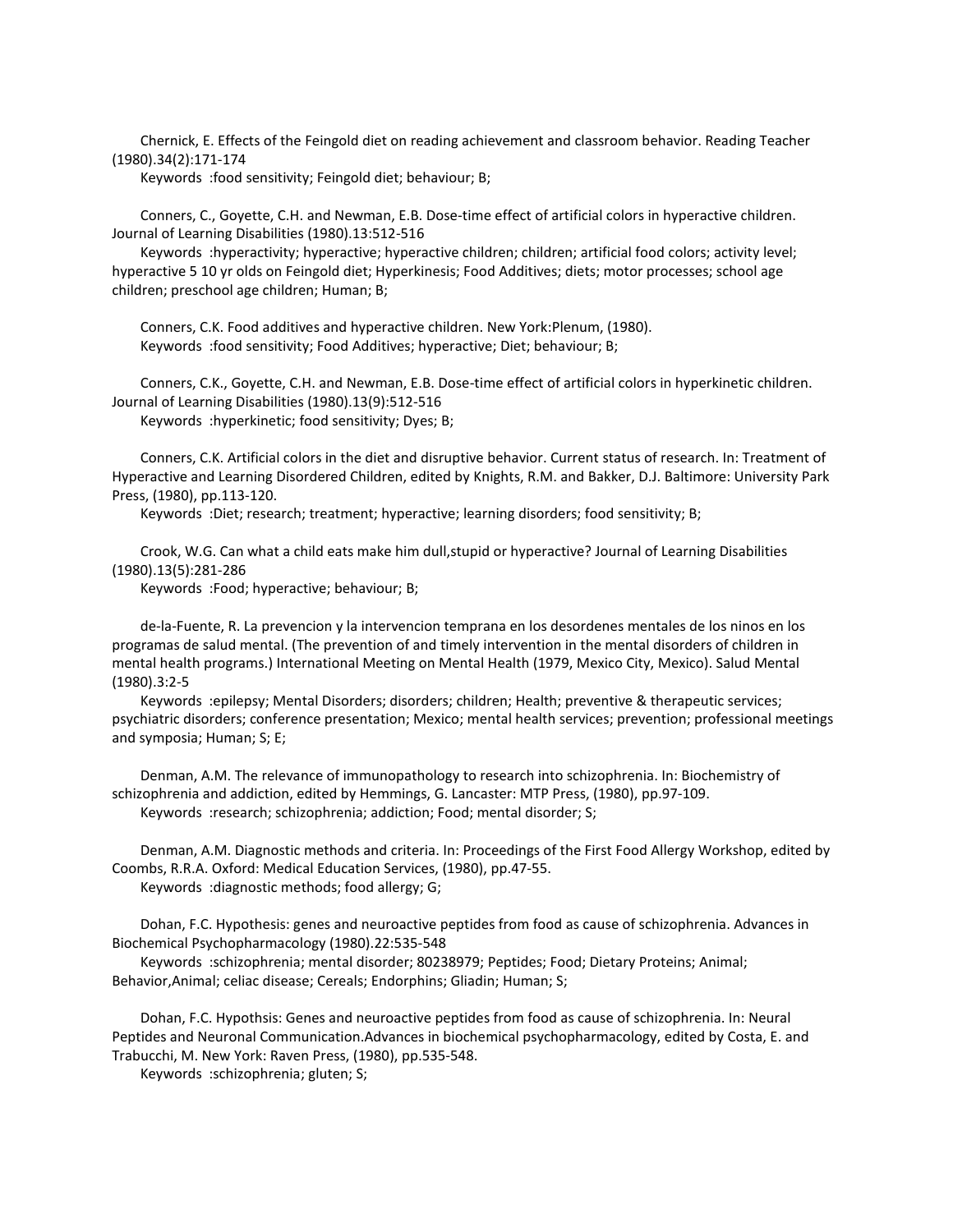Dohan, F.C. Hypothesis: genes and neuroactive peptides from food as cause of schizophrenia. In: Neural Peptides and Neuronal Communication, edited by Costa, E. and Trabucchi, M. New York: Raven Press, (1980), pp.538-548.

Keywords :Peptides; S;

 Doose, H. [Cerebral convulsions - differential diagnostic considerations in practice]. Monatsschrift Kinderheilkunde (1980).May 128 (5):348-352

Keywords :Convulsions; E;

 Dry, J., Pradalier, A. and Roger, M. [Headaches and diet] Cephalees et alimentation. Semaine des Hopitaux de Paris (1980).56:1559-1562

 Keywords :Headache; Diet; 81078788; Alcohol,Ethyl; Cold; Human; Nitrites; Phenethylamines; Sodium Glutamate; tyramine; H;

 Eisenberg, W. [Food hypersensitivity and migraine (letter)] Mehr Sterbefalle an Krankheiten des Kreislaufsystems. Deutsche Medizinische Wochenschrift (1980).105:239

 Keywords :Migraine; neurological disorder; Diet; 80112497; Hypersensitivity; Food Hypersensitivity; Human; M;

 Fleisher, L.D., Rassin, D.K., Wisniewski, K. and Salwen, H.R. Carnosinase deficiency: a new variation with high residual activity. Pediatric Research (1980).Apr, 14(4 Pt 1):269-271

Keywords :Diet; epilepsy; E;

 Gelenberg, A.J. and Wurtman, R.J. L-tyrosine in depression. Lancet (1980).ii:863-864 Keywords :Depression; S;

 Gelenberg, A.J., Wojcik, J.D., Growdon, J.H., Sved, A.F. and Wurtman, R.J. Tyrosine for the treatment of depression. American Journal of Psychiatry (1980).137(5):622-623 Keywords :Tyrosine; treatment; Depression; S;

 Geoffroy, G. [Epilepsy in childhood: general aspects and personal observations] L'epilepsie chez l'enfant: generalites et reflexions personnelles. Union Medicale du Canada (1980).109:1011-1018

 Keywords :epilepsy; convulsive disorders; seizures; 81127666; childhood; Adolescence; Anticonvulsants; Child; Child,Preschool; English Abstract; Female; Human; Infant; Infant,Newborn; Male; Prognosis; E;

 Gerrard, J.W. Food Allergy: New perspectives. Illinois:Springfield, (1980). pp. 119-122. Keywords :food allergy; S;

 Ginsberg Fellner, F. and Rayfield, E.J. Metabolic studies in a child with a pancreatic insulinoma. American Journal of Diseases of Children (1980).134:64-67

 Keywords :epilepsy; Diet; seizures; 80085293; Child; Hypoglycemia; Islet Cell Tumor; Pancreatic Neoplasms; Blood Glucose; Case Report; Celiac Artery; Child,Preschool; Glucose Tolerance Test; Human; Insulin; Male; Somatostatin; Support,U.S.Gov't,P.H.S.; E;

 Green, R. Hyperactivity and the learning disabled child. Journal of Orthomolecular Psychiatry (1980).9:93-104 Keywords :hyperactivity; behaviour; learning; Child; symptomatology of hyperactivity; evaluation & treatment of learning disabilities; children; Hyperkinesis; learning disabilities; treatment; symptoms; Human; B;

 Hanington, E. Diet and migraine. Journal of Human Nutrition (1980).34:175-180 Keywords :Migraine; neurological disorder; Diet; 80228847; Hypersensitivity; Alcoholic Beverages; Cacao; Cheese; Food Additives; Food Analysis; Food Hypersensitivity; Human; tyramine; M;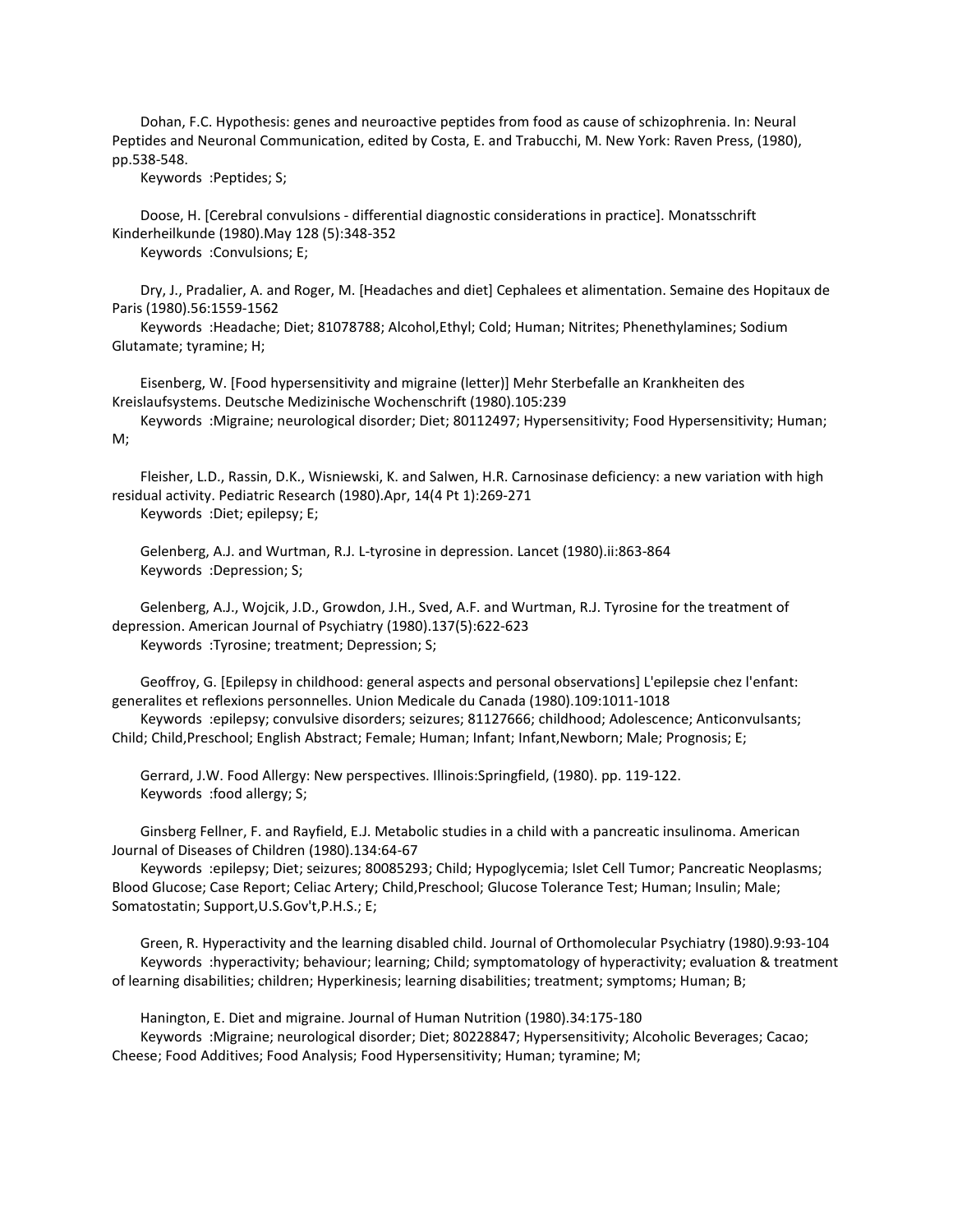Hardy, M.C. and Binoux, F. [Nutrition disorders in schizophrenics; 2 concrete cases. The case of Miss L... The case of Madame X...] Les troubles alimentaires chez le schizophrene; deux cas concrets. Le cas de Mademoiselle L... Le cas de Madame X. Soins Psychiatrie (1980).27-30

 Keywords :mental disorder; 81274926; disorder; schizophrenics; Feeding Behavior; Schizophrenia,Disorganized; Schizophrenia,Paranoid; Adult; Case Report; Coprophagia; Female; Human; Middle Age; S;

 Harley, J.P. and Matthews, C.G. Food additives and hyperactivity in children. In: Treatment of Hyperactive and Learning Disordered Children, edited by Knights, R.M. and Bakker, D.J. Baltimore: University Park Press, (1980), Keywords :Food Additives; hyperactivity; B;

 Hekkens, W.Th.J.M., Schipperijn, A.J.M. and Freed, D.L.J. Antibodies to wheat proteins in schizophrenia: relationship or coincidence? In: Biochemistry of schizophrenia and addiction, edited by Hemmings, G. Lancaster: MTP Press, (1980), pp.125-133.

Keywords :Antibodies; wheat; Proteins; schizophrenia; S;

 Henker, B. and Whalen, C.K. The changing faces of hyperactivity:Retrospect and prospect . In: Hyperactive children. The Social Ecology of Identification and Treatment, edited by Whalen, C.K. and Henker, B. New York: Academic Press, (1980), pp.321-329.

Keywords :hyperactive; B;

 Horrobin, D.F. and Manku, M.S. Possible role of prostaglandin E1 in the affective disorders and in alcoholism. British Medical Journal (1980).280:1363-1366

 Keywords :mental disorder; 80222027; Affective Disorders; disorder; Alcoholism; Affective Symptoms; Prostaglandins E; Calcium; Fatty Acids,Essential; Human; Linolenic Acids; Prostaglandin Antagonists; Zinc; S;

 Horrobin, D.F. The possible role of prostaglandin E1 deficiency in the immunological abnormalities seen in schizophrenia. In: Biochemistry of schizophrenia and addiction, edited by Hemmings, G. Lancaster: MTP Press, (1980),

Keywords :Prostaglandins; Abnormalities; schizophrenia; biochemistry; addiction; A; S;

 Iakhin, F.A., Bazaz'ian, G.G. and Sytina, N.P. [Epileptic seizures in experimental atherosclerosis] Epilepticheskie pripadki pri eksperimental'nom ateroskleroze. Zh.Nevropatol.Psikhiatr. (1980).80:871-876

 Keywords :epilepsy; seizures; 81018091; Arteriosclerosis; Atherosclerosis; Adult; Aged; Animal; Blood Coagulation; Cholesterol; Diet,Atherogenic; English Abstract; Female; Fibrinogen; Fibrinolysis; Heparin; Human; Male; Middle Age; Rats; E;

 Jathar, V.S., Pendharkar, P.R., Pandey, V.K., Raut, S.J., Doongaji, D.R., Bharucha, M.P. and Satoskar, R.S. Manic depressive psychosis in India and the possible role of lithium as a natural prophylactic. II--Lithium content of diet and some biological fluids in Indian subjects. Journal of Postgraduate Medicine (1980).26:39-44

 Keywords :psychosis; mental disorder; 80184730; Diet; Bipolar Disorder; Body Fluids; Lithium; Human; India; S;

 Johnson, D.D., Dorr, K.E., Swenson, W.M. and Service, J. Reactive hypoglycaemia. Journal of the American Medical Association (1980).243:1151-1155

Keywords :Hypoglycemia; schizophrenia; S;

 Juhlin, L. Incidence of intolerance to food additives. International Journal of Dermatology (Philadelphia) (1980).19:548-551

Keywords :Food; Food Additives; schizophrenia; S;

 Kittler, F.J. Allergy and behavior. In: , (1980), pp.619-627. Keywords :allergy; Behavior; B;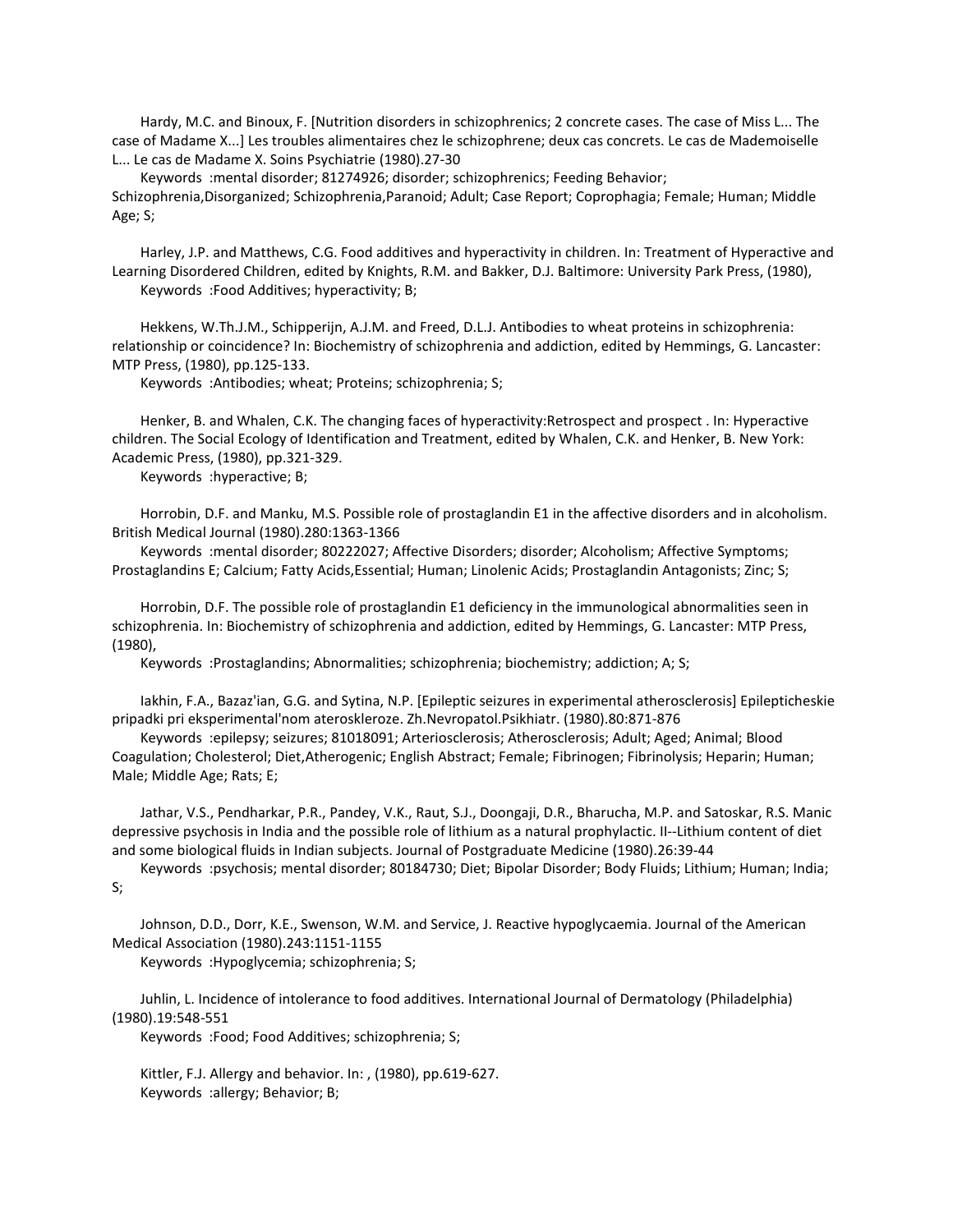Lessof, M.H., Wraith, D.G., Merrett, J. and Brisseret, P.D. Food allergy and intolerance in 100 patients. Local and systemic effects. Quarterly Journal of Medicine (1980).49:259-271

Keywords :Food; food allergy; allergy; patients; food intolerance; G;

 Mailman, R.B. and et-al, Erythrosine (Red No. 3) and its nonspecific biochemical actions: What relation to behavioral changes? Science (1980).207:535-537

 Keywords :hyperactivity; Erythrosine; erythrosine & nonspecific biochemical actions; behavioral change; Rats; Dopamine; behavior change; biochemistry; Food Additives; Animal; B;

 Manyam, N.V., Katz, L., Hare, T.A., Gerber, J.C. and Grossman, M.H. Levels of gamma-aminobutyric acid in cerebrospinal fluid in various neurologic disorders. Archives of Neurology (1980).37:352-355

 Keywords :epilepsy; seizures; 80219740; disorder; GABA; Nervous System Diseases; Anoxia; Brain Chemistry; Cerebellar Diseases; Creatine Kinase; Dementia,Senile; Encephalitis; Human; Huntington Chorea; Levodopa; Multiple Sclerosis; Muscular Dystrophy; Parkinson Disease; Tissue Preservation; E;

 Marcus, J.C. and Pettifor, J.M. Folate and mineral metabolism in poorly nourished epileptic children. Archives of Neurology (1980).37:772-774

 Keywords :epilepsy; convulsive disorders; Diet; seizures; 81085564; metabolism; children; Folic Acid; Nutrition Disorders; Vitamin D; Adolescence; Anticonvulsants; Child; Child,Preschool; Female; Human; Male; E;

 May, C.D. Food allergy - material and ethereal] [editorial. New England Journal of Medicine (1980).302(20):1142

Keywords :Food; food allergy; G; allergy;

 McLean, A.E., Witts, D.J. and Tame, D. The influence of nutrition and inducers on mechanisms of toxicity in humans and animals. Ciba Foundation Symposium (1980).76:275-288 Keywords :nutrition; toxicity; Human; Animal; G;

 Merrett, T.G., Gawel, M.J. and Peatfield, R.C. Food allergy in migraine. Lancet (1980).2:532 Keywords :Migraine; Diet; 80253496; Food; allergy; Food Hypersensitivity; Human; IgE; Radioallergosorbent Test; M;

 Monro, J., Brostoff, J., Carini, C. and Zilkha, K. Food allergy in migraine. Study of dietary exclusion and RAST. Lancet (1980).2:1-4

 Keywords :Migraine; neurological disorder; Diet; 80208863; Food; allergy; Food Hypersensitivity; Radioallergosorbent Test; Radioimmunoassay; Antigenic Determinants; Antigens; Disodium Cromoglycate; Human; IgE; M;

 Pepplinkhuizen, L., Bruinvels, J., Blom, W. and Moleman, P. Schizophrenia-like psychosis caused by a metabolic disorder. Lancet (1980).1:454-456

 Keywords :schizophrenia; psychosis; mental disorder; 80142054; disorder; Glycine; Porphyria; Psychotic Disorders; Serine; Adolescence; Adult; Case Report; Diagnosis,Differential; Female; Human; Psychoses,Substance Induced; Skin Diseases; Tranquilizing Agents,Major; S;

 Poonawala, H.E. Psychological factors in allergy. In: , (1980), pp.342-349. Keywords :allergy; psychological; Mental Disorders; S;

 Poulsen, E. Danish report on allergy and intolerance to food ingredients and food additives. At Toxicology Forum, Aspen. Aspen:Toxicology Forum, (1980). Keywords :allergy; Food; Food Additives; S;

 Prineas, R.J., Jacobs, D.R., Crow, R.S. and Blackburn, H. Coffee, tea and VPB. Journal of Chronic Diseases (Oxford) (1980).33:67-72

Keywords :Coffee; Tea; S; A;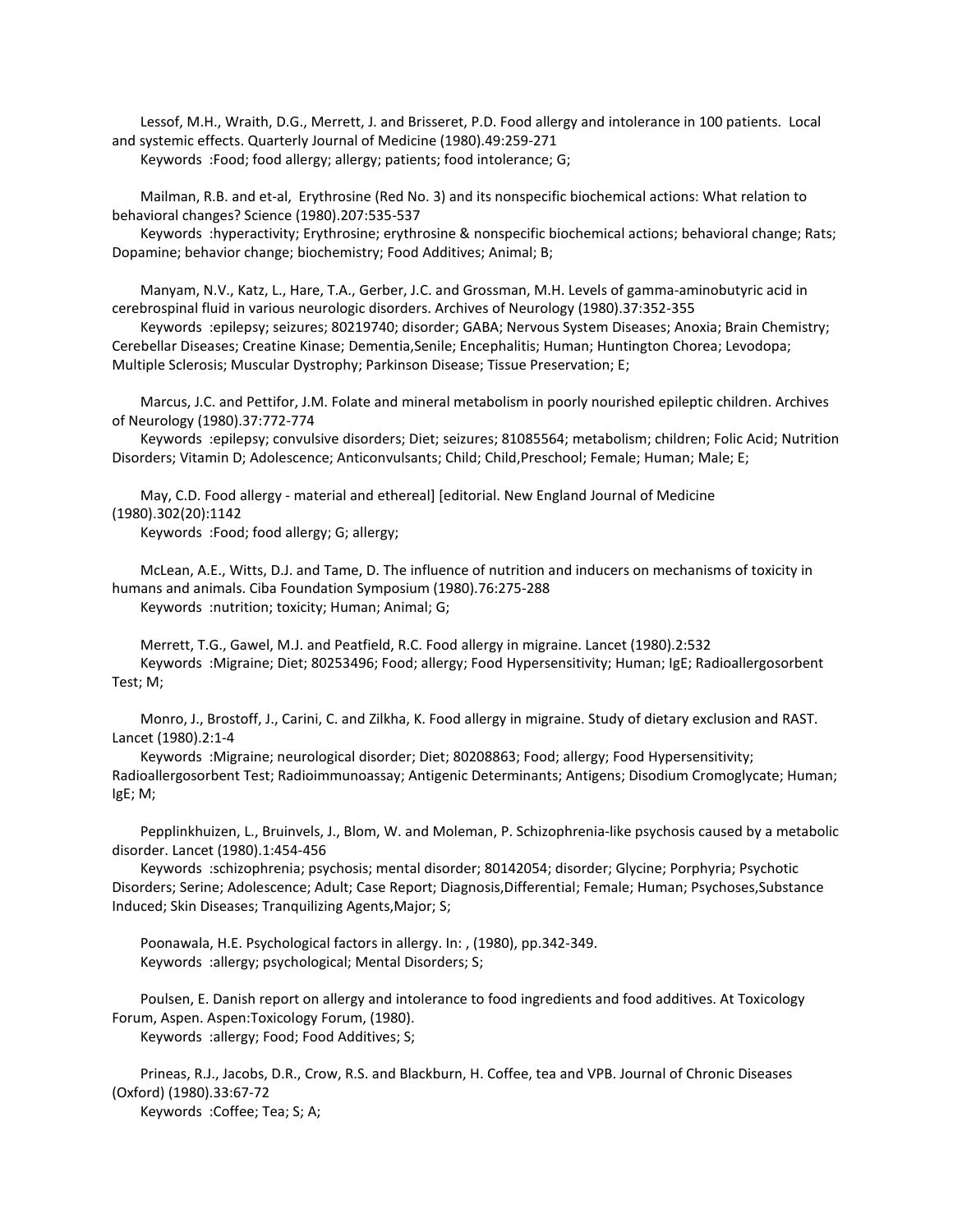Prinz, R.J., Roberts, W.A. and Hantman, E. Dietary correlates of hyperactive behavior in children. Journal of Consulting and Clinical Psychology (1980).48:760-769

 Keywords :hyperactivity; hyperactive; Behavior; children; presence of sugar vs additives; hyperactive behavior; 4 7 yr olds; Hyperkinesis; Food Additives; diets; sugars; preschool age children; school age children; Human; B;

 Prinz, R.J., Roberts, W.A. and Hantman, E. Sugar consumption and hyperactivity in young children. Journal of Consulting and Clinical Psychology (1980).48:760-769

Keywords :sugar; consumption; hyperactivity; children; B;

 Pulkkinen, E. Some connections between immunoglobulins and schizophrenia. In: Biochemistry of schizophrenia and addiction, edited by Hemmings, G. Lancaster: MTP Press, (1980), pp.111-124. Keywords :Immunoglobulins; schizophrenia; addiction; S;

 Reninger, J.E. The multi-disciplinary treatment of hyperactive learning- disabled children. Journal of Orthomolecular Psychiatry (1980).9:171-182

 Keywords :hyperactivity; behaviour; treatment; hyperactive; children; multidisciplinary treatment; hyperactive learning disabled children; Hyperkinesis; learning disabilities; interdisciplinary treatment approach; syndromes; Human; B;

 Ross Smith, P. and Jenner, F.A. Diet (gluten) and schizophrenia. Journal of Human Nutrition (1980).34:107-112 Keywords :schizophrenia; mental disorder; gluten; 80183318; Diet; brain; celiac disease; Child; Endorphins; Female; Food Hypersensitivity; Human; Intestinal Absorption; Plant Proteins; S;

 Ross-Smith, P. and Jenner, F.A. Diet (gluten) and schizophrenia. Journal of Human Nutrition (1980).34(2):107- 112

Keywords :Diet; gluten; schizophrenia; S;

 Rowe, J. Stress and tension: controlling a tense moment. Nursing Mirror (1980).Jul 10, 151(2):28-29 Keywords :Stress; tension; Headache; H;

 Sallade, J.B. Group counseling with children who have migraine headaches. Elementary School Guidance and Counseling (1980).15:87-89

 Keywords :Migraine; counseling; children; diet changes vs relaxation exercises vs nondirective group counseling; migraine headaches; 8 11 yr olds; migraine headache; diets; Food Additives; relaxation therapy; group counseling; school age children; Human; M;

 Schauss, A.G. Diet,crime and delinquency. Berkeley,Ca.:Parker House, (1980). Keywords :delinquency; behaviour; S; antisocial;

 Soothill, J.F. Elimination diets in childhood. British Medical Journal (1980).280:401-402 Keywords :diets; childhood; B;

 Speight, J.W. and Atkinson, P. Food allergy in migraine. Lancet (1980).2:532 Keywords :Migraine; neurological disorder; Diet; 80253497; Food; allergy; Food Hypersensitivity; Human; Radioallergosorbent Test; M;

 Stare, F.J. and et al, Diet and hyperactivity: Is there a realtionship? Pediatrics (1980).66(4):521-525 Keywords :Diet; hyperactivity; B;

 Swanson, J.M. and Kinsbourne, M. Food dyes impair performance of hyperactive children on a laboratory learning test. Science (1980).207:1485-1487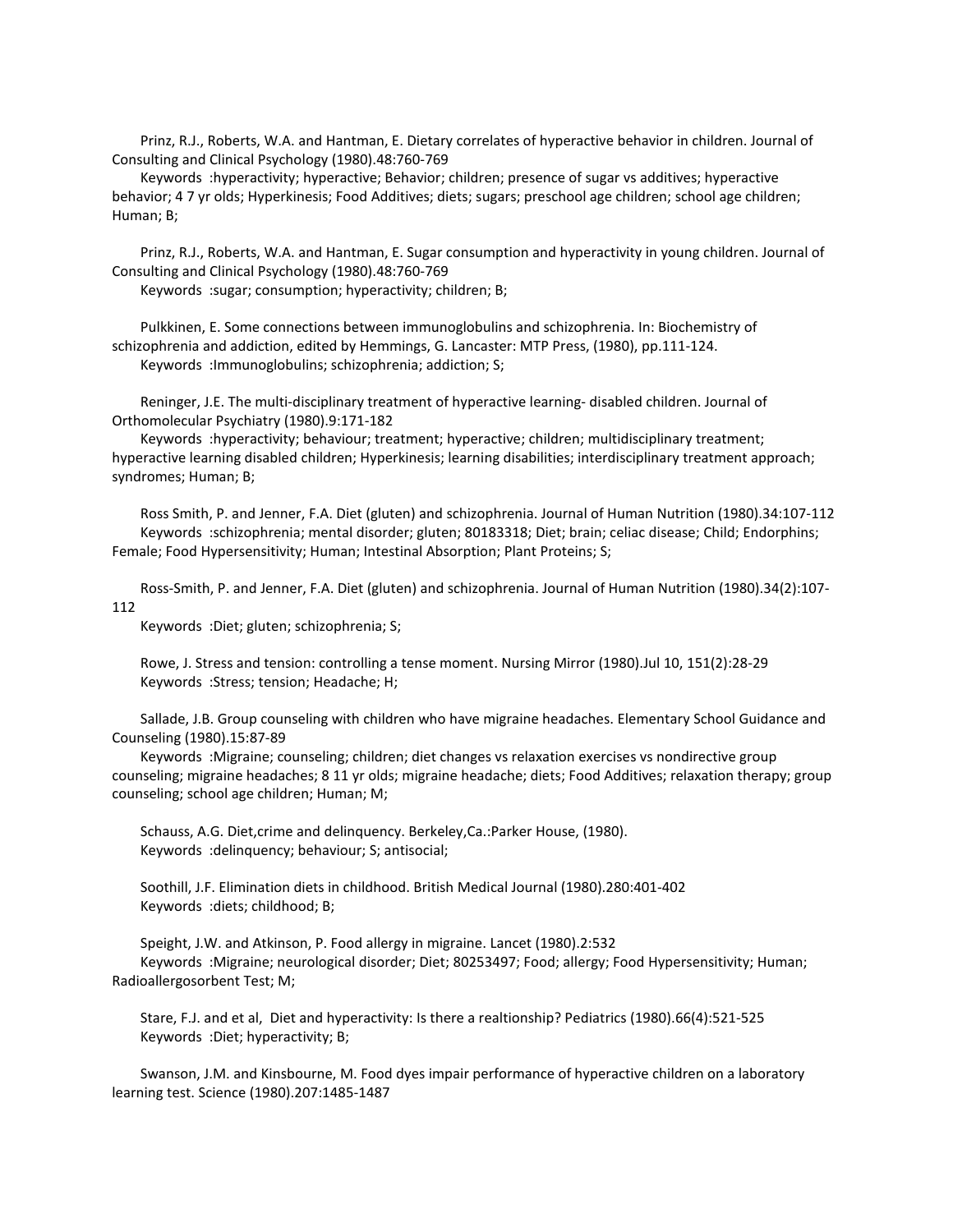Keywords :hyperactivity; behaviour; Food; food dyes; Dyes; performance; hyperactive; hyperactive children; children; learning; tests; food dye; paired associate learning; Food Additives; Hyperkinesis; drug effects; school age children; Human; B;

 Swanson, J.M. and Kinsbourne, M. Artificial color and hyperactive behavior. In: Treatment of hyperactive and learning disordered children:Current research, edited by Knights, R.M. and Bakker, D.J. Baltimore: University Park Press, (1980), pp.131-149.

Keywords :hyperactive; Behavior; treatment; B;

 Templer, D.I. and Veleber, D.M. Schizophrenia prevalence: Wheat, milk and temperature. Journal of Orthomolecular Psychiatry (1980).9:284-286

 Keywords :schizophrenia; Prevalence; wheat; Milk; milk & wheat consumption & July temperature; prevalence of schizophrenia; epidemiology; diets; temperature effects; Human; S;

 Trites, R.L., Tryphonas, H. and Ferguson, H.B. Diet treatment for hyperactive children with food allergies. In: Treatment of hyperactive and learning disordered children: Current research, edited by Knights, R.M. and Bakker, D.J. Baltimore: University Park Press, (1980), pp.151-163.

Keywords :Diet; treatment; hyperactive; food allergies; B; learning; children; research;

 Ulett, G.A. Food allergy: Cytotoxic testing and the central nervous system. Psychiatric Journal of the University of Ottawa (1980).5:100-108

 Keywords :Food; allergy; testing; Central Nervous System; Nervous System; need for testing for food allergies in psychosomatic practice; medical diagnosis; food allergies; psychosomatic medicine; Human; S; G;

 Weiss, B., Williams, J.H., Margen, S., Abrams, B., Caan, B., Citron, L.J., Cox, C., McKibben, J., Ogar, D. and Schultz, S. Behavioral responses to artificial food colors. Science (1980).207:1487-1489

 Keywords :Food; artificial food colors & flavors; parental reports of behavior problems; 2.5 7 yr olds; Food Additives; behavior problems; drug effects; preschool age children; Human; B;

 Weiss, B. In rebuttal. Food additives and hyperkinesis. American Journal of Diseases of Children (1980).134(12):1126-1128

Keywords :Food; Food Additives; Hyperkinesis; B;

 Wilson, C.W., Kirker, J.G., Warnes, H. and O'Malley, M. The clinical features of migraine as a manifestation of allergic disease. Postgraduate Medical Journal (1980).56:617-621

 Keywords :food allergy; Migraine; Headache; neurological disorder; Diet; 81124625; Food Hypersensitivity; Hypersensitivity,Immediate; Adolescence; Adult; Electroencephalography; Female; Human; Male; Middle Age; M;

 Wilson, C.W.M. Food sensitivities, taste changes, aphthous ulcers and atopic symptoms in allergic disease. Annals of Allergy (1980).44:302

Keywords :Food; food sensitivity; Taste; symptoms; allergic; Disease; G;

 Withrow, C.D. The ketogenic diet: mechanism of anticonvulsant action. Advances in Neurology (1980).27:635- 642

 Keywords :epilepsy; convulsive disorders; Diet; seizures; 80195234; Anticonvulsants; Ketones; Acidosis; Animal; Body Water; brain; Electrolytes; Glucose; Human; Ketosis; Lipids; Support,U.S.Gov't,P.H.S.; E;

 Commission on Classification and Terminology of the International League against Epilepsy., Proposal for revised clinical and electroencephalographic classification of epileptic seizures. Epilepsia (1981).22:489-501 Keywords :seizure; epilepsy; EEG; E;

 [Clinical session at the Brazilian Institute for Study and Research in Gastroenterology] Reuniao clinica do IBEPEGE. Arquivos de Gastroenterologia(Sao Paulo) (1981).18:85-91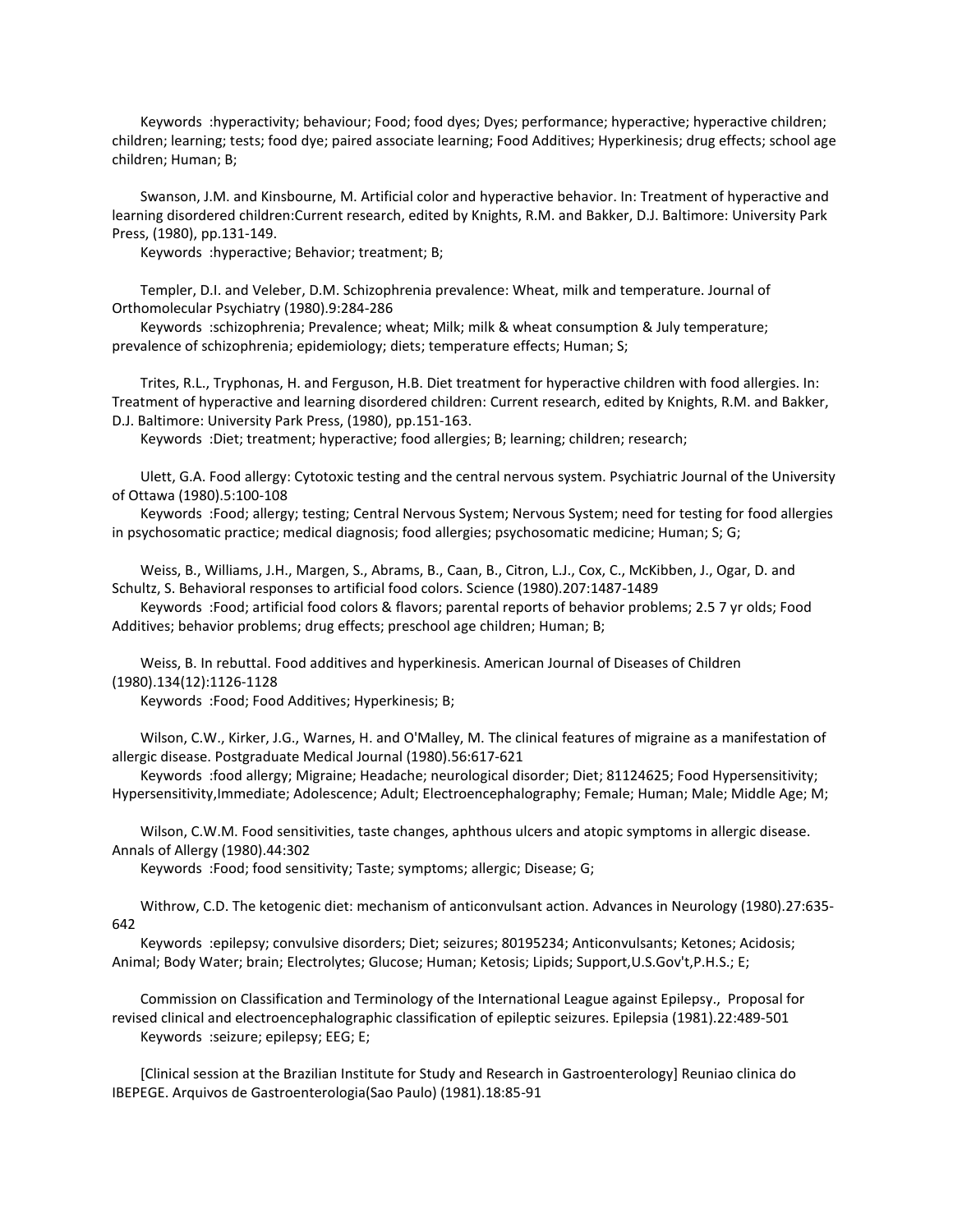Keywords :Migraine; Headache; neurological disorder; Diet; 82134480; research; Backache; Psychophysiologic Disorders; Abdomen; Adult; Case Report; Diet Therapy; Exercise Therapy; Female; Human; Intervertebral Disk Displacement; Pain; Patient Care Team; Thorax; G; M; H;

 Adams, W. Lack of behavioral effects from Feingold diet violations. Perceptual and Motor Skills (1981).52(1):307-313

Keywords :Diet; feingold; behaviour; B;

 Adams, W. Lack of behavioral effects from Feingold diet violations. Perceptual and Motor Skills (1981).52:307- 313

 Keywords :behaviour; hyperactivity; childhood; 81198742; Feingold diet; Diet; Attention Deficit Disorder with Hyperactivity; Child; Female; Food Additives; Human; Male; Salicylates; B;

 Ader, R. Psychoneuroimmunology. New York:Academic Press, (1981). Keywords :food sensitivity; Mental Disorders; S;

 Aicardi, J. [Principles of treatment of epilepsy in children] Principes du traitement des epilepsies de l'enfant. Revue du Praticien (1981).31:4181-2, 4185-6,

 Keywords :epilepsy; convulsive disorders; Diet; seizures; 82107407; treatment; Anticonvulsants; Child; English Abstract; Human; E;

 Akaeda, H., Nagai, K., Okuda, Y., Shinoto, M. and Okuda, H. [Effects of inflammation and stimulant diets on functions of autonomic nervous system (author's transl)]. Acta Obstetrica et Gynaecologica Japonica - Japanese edition (1981).33:752-756

 Keywords :Diet; 81228574; Nervous System; Autonomic Nervous System; Autonomic Nervous System Diseases; Condiments; Inflammation; Adipose Tissue; Animal; English Abstract; Fatty Acids,Nonesterified; Lipolysis; Male; Rats; G;

 Anderson, C.D. Expression of affect and physiological response in psychosomatic patients. Journal of Psychosomatic Research (1981).25(3):143-149

Keywords :affect; mood; psuedo-allergy; mental disorder; S;

 Anderson, C.D. Expression of affect and physiological response in psychosomatic patients. Journal of Psychosomatic Research (1981).25:143-149

 Keywords :81266995; affect; patients; Arousal; Psychophysiologic Disorders; Adult; Arthritis,Rheumatoid; Body Temperature; Electromyography; Female; Galvanic Skin Response; Headache; Heart Rate; Human; Hypertension; Male; Middle Age; S;

 Anderson, G.M. Diet,neurotransmitters and brain function. British Medical Bulletin (1981).37:95-100 Keywords :Diet; brain; behaviour; S;

 Ban, T.A. Megavitamin therapy in schizophrenia. In: Nutrition and behavior, edited by Miller, S.A. Philadelphia: Franklin Institute, (1981), pp.247-253.

Keywords :therapy; schizophrenia; nutrition; Behavior; S;

 Barkley, R.A. Hyperactive children: a handbook for diagnosis and treatment. New York:Guilford Press, (1981). pp. 1-51.

Keywords :hyperactive; B;

 Basso, N., Materia, A., D'Intinosante, V., Ginaldi, A., Pona, V., Reilly, P., Ruggeri, S. and Fioravanti, M. Effect of ceruletide on pituitary-hypothalamic peptides and on emotion in man. Peptides (1981).2(suppl 2):71-75 Keywords :emotions; mood; S;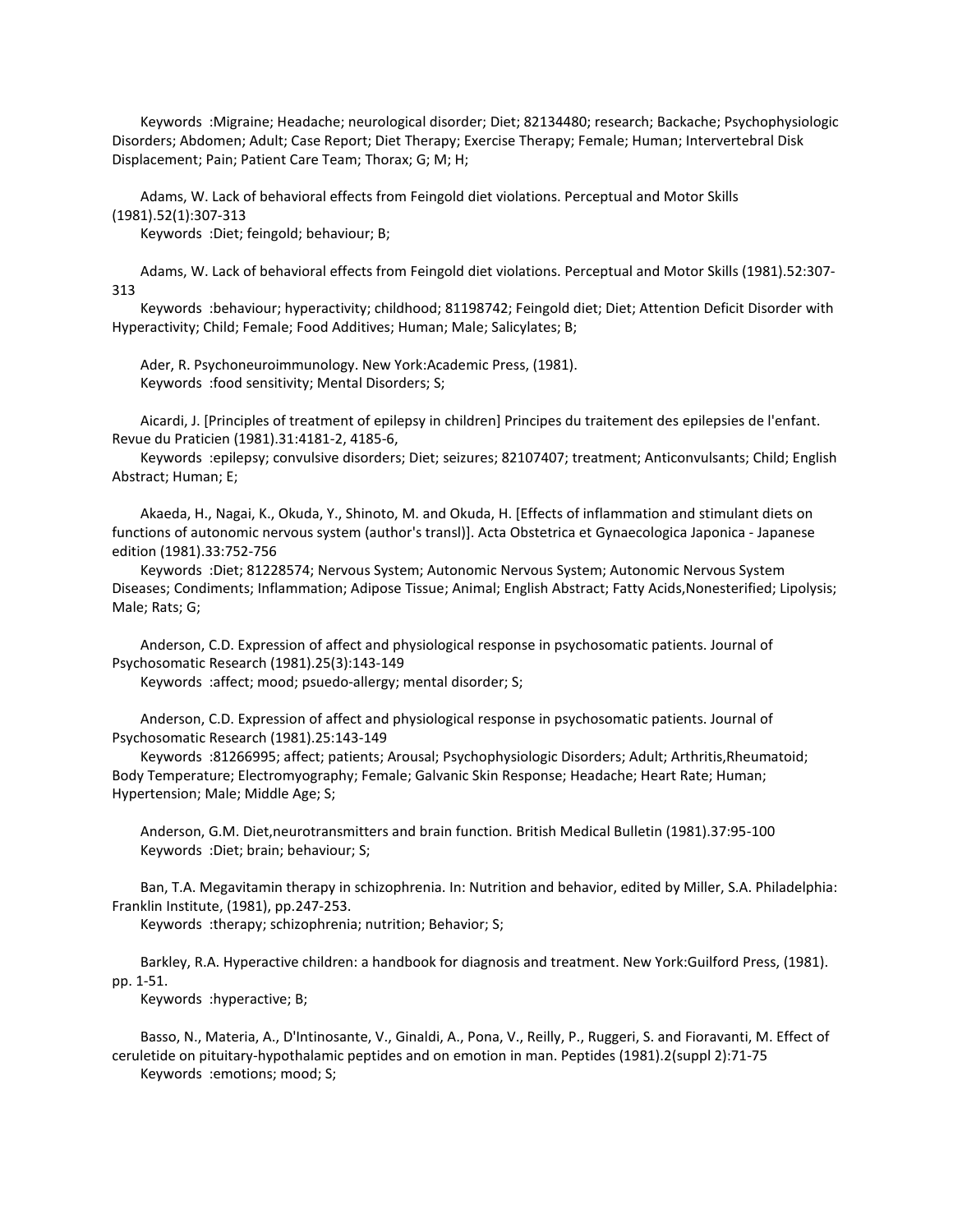Bear, D., Schenk, L. and Benson, H. Increased autonomic responses to neural and emotional stimuli in patients with temporal lobe epilepsy. American Journal of Psychiatry (1981).138(6):843-845 Keywords :epilepsy; mood; affect; emotions; E;

 Bear, D., Schenk, L. and Benson, H. Increased autonomic responses to neutral and emotional stimuli in patients with temporal lobe epilepsy. American Journal of Psychiatry (1981).138:843-845

 Keywords :81229956; patients; Temporal Lobe; Autonomic Nervous System; emotions; Epilepsy,Temporal Lobe; Generalization,Stimulus; Adult; Female; Galvanic Skin Response; Human; Male; E;

 Bender, A.E. and Matthews, D.R. Adverse reactions to foods. British Journal of Nutrition (1981).46:403-407 Keywords :G;

 Bender, A.E. and Matthews, D.R. Adverse reactions to foods. British Journal of Nutrition (1981).46:403-407 Keywords :Diet; 82091767; Food; Female; Food Hypersensitivity; Food Preferences; Human; Male; Nausea; G;

 Bernard, M.E., Dennehy, S. and Keefauver, L.W. Behavioral treatment of excessive coffee and tea drinking: a case study and partial replication. Behavior Therapy (1981).12:543-548 Keywords :treatment; Coffee; Tea; Drinking; A; S;

 Black, F.W., Gasparrini, B. and Nelson, R. Parental assessment of temperament in handicapped children. Journal of Personality Assessment (1981).45:155-158

 Keywords :epilepsy; mood; 81170101; children; Handicapped; Parent Child Relations; Personality; Temperament; Attention Deficit Disorder with Hyperactivity; Child; Human; learning disorders; Mental Retardation; Personality Assessment; B; G; E;

 Bock, S.A. A critical evaluation of clinical trials in adverse reactions to foods in children. Journal of Allergy and Clinical Immunology (1981).78(no1prt2):165-174 Keywords :Clinical Trials; food allergy; behaviour; B;

 Bolton, S. and Null, G. Caffeine psychological effects;use and abuse. Journal of Orthomolecular Psychiatry (1981).10:202-211

Keywords :caffeine; psychological; behaviour; S; A;

 Borgeat, P. Leukotrienes: a major step in the understanding of immediate hypersensitivity reactions. Journal of Medicinal Chemistry (1981).24:121-126

Keywords :Hypersensitivity; behaviour; B; G;

 Brody, E.B. Can mother-infant interaction produce vulnerabilty to schizophrenia? Journal of Nervous and Mental Disease (1981).169(2):72-81

Keywords :schizophrenia; S;

 Brody, E.B. Can mother-infant interaction produce vulnerability to schizophrenia? Journal of Nervous and Mental Disease (1981).169:72-81

 Keywords :S; mental disorder; 81143993; Mother Child Relations; Adaptation,Psychological; Child,Preschool; Disease Susceptibility; Female; Human; Infant; Infant,Newborn; Language Development; learning; Nervous System; Psychosocial Deprivation; Schizophrenic Psychology; Social Class; Socialization; Unconscious (Psychology);

 Brown, M., Gibney, M., Husband, P.R. and Radcliffe, M. Food allergy in polysymptomatic patients. Practitioner(London) (1981).225:1651-1654

Keywords :mental disorder; food allergy; behaviour; mood; S;

 Brunner, R.L., Vorhees, C.V. and Butcher, R.E. Food colors and behavior. Science (1981).212(4494):578-579 Keywords :behaviour; hyperactivity; Food Additives; colours; B;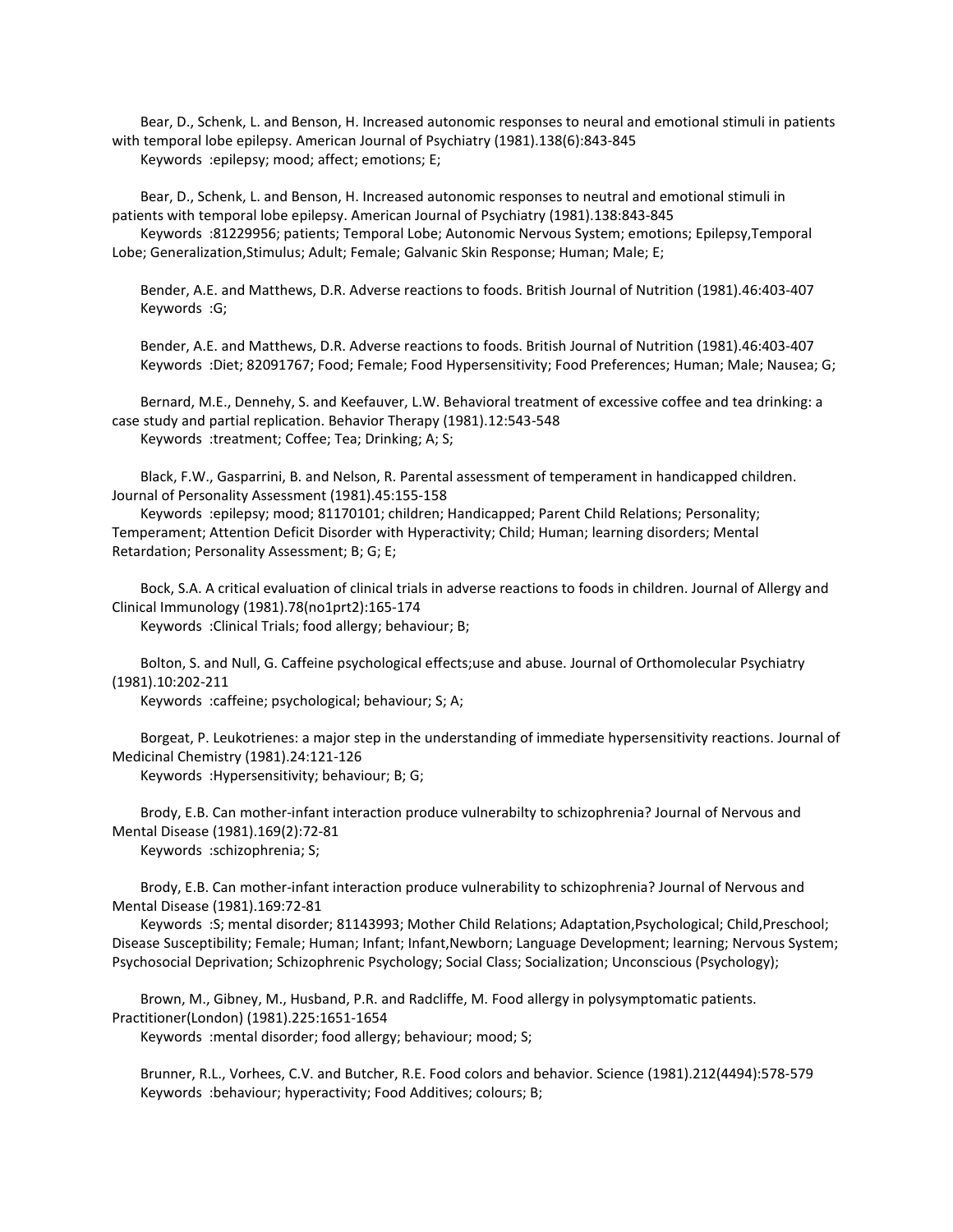Collier, H.O., Cuthbert, N.J. and Francis, D.L. Character and meaning of quasi-morphine withdrawal phenomena elicited by methylxanthines. Federation Proceedings (1981).40(5):1513-1518 Keywords :withdrawal; addiction; A;

 Colquhoun, I. and Bunday, S. A lack of essential fatty acids as a possible cause of hyperactivity in children. Medical Hypotheses (1981).7:673-679

Keywords :hyperactivity; B; essential fatty acids; abnormal metabolism;

 Commission of the European Communities., Report of a working group on adverse reactions to ingested additives.III/556/81-EN. Brussels:Commission of the European Communities, (1981).

Keywords :food sensitivity; Food Additives; behaviour; hyperactivity; B;

 Condemi, J.J. Aspirin and food dye reactions. Bulletin of the New York Academy of Medicine (1981).57(7):600- 607

Keywords :food dye; behaviour; B;

 Condemi, J.J. Aspirin and food dye reactions. Bulletin of the New York Academy of Medicine (1981).57:600- 607

 Keywords :behaviour; hyperactivity; childhood; 82001102; Food; food dye; Aspirin; Drug Hypersensitivity; Food Coloring Agents; Bronchial Provocation Tests; Child; Food Hypersensitivity; Human; Hyperkinesis; B;

 Conners, C.K. Artificial colors in the diet and disruptive behavior:Current status of research. In: Nutrition and behavior, edited by Miller, S.A. Philadelphia: The Franklin Institute Press, (1981), pp.137-143. Keywords :Diet; Behavior; B;

 Crayton, J.W., Stone, T. and Stein, G. Epilepsy precipitated by food sensitivity: Report of a case with doubleblind placebo-controlled assessment. Clinical Electroencephalography (1981).4:192-198 Keywords :epilepsy; food sensitivity; E;

 Crayton, J.W., Stone, T. and Stein, G. Epilepsy precipitated by food sensitivity: report of a case with doubleblind placebo-controlled assessment. Clinical Electroencephalography (1981).12:192-198

 Keywords :epilepsy; convulsive disorders; Diet; seizures; 82163076; Food; Food Hypersensitivity; Adult; Case Report; Double Blind Method; Electroencephalography; Female; Human; E;

 Crisp, A.H. Laterality of migraine and reported affect. The relevance of an hypothesis concerning the nature of migraine. Journal of Affective Disorders (1981).3:71-75

 Keywords :Migraine; 81265052; Laterality; affect; anxiety; brain; Depression; Adult; Comparative Study; Dominance,Cerebral; Female; Human; Male; Middle Age; M;

 Crook, W.G. Diet and hyperactivity.[letter]. Pediatrics (1981).68(2):300-301 Keywords :Diet; hyperactivity; behaviour; B;

 Crook, W.G. Diet and hyperactivity. Pediatrics (1981).68:300-301 Keywords :behaviour; hyperactivity; childhood; 81272071; Diet; Child Behavior Disorders; Child; Food Hypersensitivity; Human; B;

 Dannaeus, A. and Inganas, M. A follow-up study of children with food allergy.Clinial course on relation to serum IgE- and IgG-antibody levels to milk,egg and fish. Clinical Allergy (1981).11:533-539 Keywords :food allergy; follow-up; children; Food; G; B;

 De Francisci, G., Parisi, N. and Magalini, S.I. [The Chinese restaurant syndrome] La sindrome del ristorante cinese. Recenti Progressi in Medicina(Roma) (1981).70:353-357

 Keywords :Migraine; Headache; Diet; 81248367; Food Additives; Food Hypersensitivity; Glutamates; Sodium Glutamate; Asthenia; Esophagitis; Human; Hypernatremia; Nausea; Paresthesia; Sweating; G; H;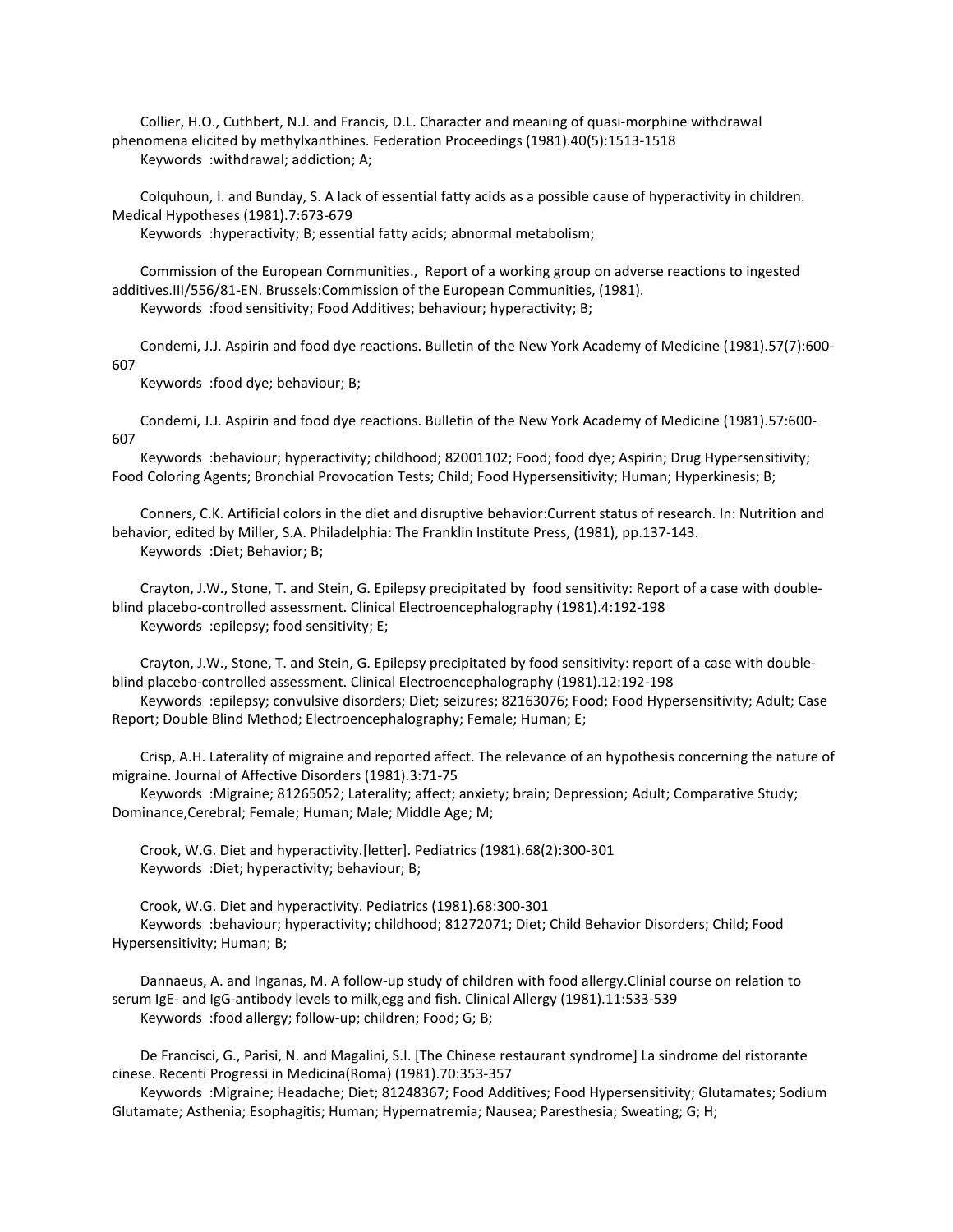Dement'eva, N.F., Ermolina, L.A., Ezhkova, V.A. and Mozhaeva, E.G. [Therapy and social adaptation of patients with mental retardation (a review of the literature)] Terapiia i sotsial'naia adaptatsiia bol'nykh oligofreniei (obzor literatury). Zh.Nevropatol.Psikhiatr. (1981).81:439-450

 Keywords :behaviour; hyperactivity; 81251824; Mental Retardation; Social Adjustment; Adolescence; Analeptics; Antidepressive Agents; Attention Deficit Disorder with Hyperactivity; Cerebral Palsy; Child; Child,Preschool; Down's Syndrome; Education of Mentally Retarded; Human; Infant; Levodopa; Male; Phenylketonuria; Rehabilitation,Vocational; Tranquilizing Agents,Major; B;

 Devgun, M.S., Fiabane, A., Paterson, C.R., Zarembski, P. and Guthrie, A. Vitamin and mineral nutrition in chronic alcoholics including patients with Korsakoff's psychosis. British Journal of Nutrition (1981).45:469-473

 Keywords :psychosis; mental disorder; 81208041; nutrition; Alcohol Amnestic Disorder; Alcoholism; Avitaminosis; Adult; Aged; Ascorbic Acid; Calcium; Carotene; Female; Human; Hydroxycholecalciferols; Leukocyte Count; Magnesium; Male; Middle Age; Seasons; Support,Non U.S.Gov't; Zinc; A; S;

 Dohan, F. Schizophrenia, celiac disease, gluten antibodies, and the importance of beta. Biological Psychiatry (1981).16:1115-1117

 Keywords :schizophrenia; gluten; celiac disease; Disease; Antibodies; sample size leading to Type II errors in study linking gluten to schizophrenia & celiac disease; critique of research of P.McGuffin et al; professional criticism; etiology; gastrointestinal disorders; type ii errors; statistical samples; Proteins; Human; S;

 Dohan, F.C. Schizophrenia, celiac disease, gluten antibodies, and the importance of beta. Biological Psychiatry (1981).16:1115-1117

 Keywords :schizophrenia; gluten; wheat; 83127635; celiac disease; Disease; Antibodies; Human; HLA Antigens; S;

 Elkins, R.N., Rapoport, J.L., Zahn, T.P., Buchsbaum, M.S., Weingartner, H., Kopin, I.J., Langer, D. and Johnson, C. Acute effects of caffeine in normal prepubertal boys. American Journal of Psychiatry (1981).138:178-183 Keywords :caffeine; boys; S; A; behaviour;

 Enneking-Ivey, O., Bailey, L.B., Gawley, L., Hananian, J. and Hurd, R. Folic acid and vitamin D status of young children receiving minimal anticonvulsant drug therapy. International Journal for Vitamin and Nutrition Research (Bern) (1981).51(4):349-352

 Keywords :Folic Acid; Vitamins; Vitamin D; children; Anticonvulsants; drugs; Drug Therapy; therapy; epilepsy; E;

 Executive Committee of the American Academy of Allergy, American Academy of Allergy: Position statements - controversial techniques. Journal of Allergy and Clinical Immunology (1981).67:333-338 Keywords :allergy; S; G;

 Feingold, B.F. Dietary management of behavior and learning disabilities. In: Nutrition and behavior, edited by Miller, S.A. Philadelphia: The Franklin Institute Press, (1981), pp.235-246. Keywords :behaviour; learning disabilities; Food; B;

 Feingold, B.F. Clinical Ecology: A critical review of some currently used tests and therapeutic procedures. In: Nutrition and behavior, edited by Miller, S.A. Philadelphia: The Franklin Institute Press, (1981), pp.131-135. Keywords :nutrition; Behavior; B;

 Ferguson, H. and et-al, Plasma free and total tryptophan, blood serotonin, and the hyperactivity syndrome: No evidence for the serotonin deficiency hypothesis. Biological Psychiatry (1981).16:231-238

 Keywords :hyperactivity; behaviour; Tryptophan; blood; Serotonin; Syndrome; total & plasma free tryptophan & plasma cortisol & blood serotonin level; 5 15 yr old hyperactive vs learning disabled children vs normal siblings; Hydrocortisone; Hyperkinesis; learning disabilities; siblings; school age children; preschool age children; adolescents; Human; B;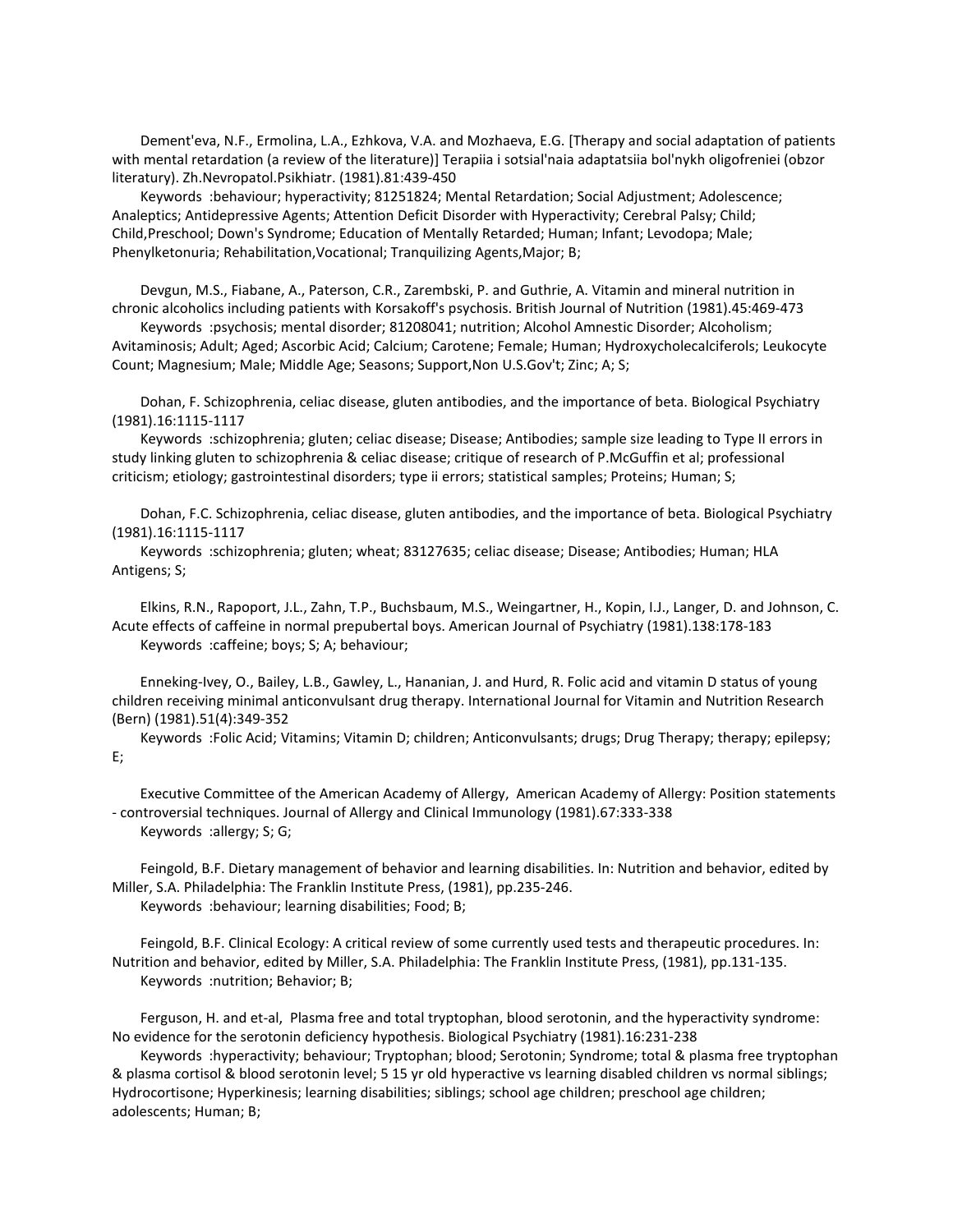Ferguson, H., Rapoport, J.L. and Weingartner, H. Food dyes and impairment of performance in hyperactive children. Science (1981).211:410-411

 Keywords :hyperactivity; behaviour; Food; food dye; Dyes; performance; hyperactive; hyperactive children; children; food dyes; impairment of performance; comments on study by J.M.Swanson & M.Kinsbourne; Hyperkinesis; Food Additives; Human; B;

 Ferguson, H.B., Rapoport, J.L. and Weingartner, H. Food dyes and impairment of performance in hyperactive children. Science (1981).211:410-411

 Keywords :behaviour; childhood; 81177054; Food; food dye; hyperactive; children; Attention Deficit Disorder with Hyperactivity; Food Coloring Agents; Diet; Human; Research Design; B;

 Forsyth, B. Food additives and hyperkinesis. American Journal of Diseases of Children (1981).135:1080 Keywords :behaviour; hyperactivity; childhood; 82043422; Food; Food Additives; Hyperkinesis; Clinical Trials; Human; Placebos; B;

 Gilbert, R.M. Caffeine: Overview and anthology. In: Nutrition and Behavior, edited by Miller, S.A. Philadelphia: Franklin Institute Press, (1981), pp.145-166.

Keywords :caffeine; nutrition; behaviour; A; S;

 Gilliland, K. and Andress, D. Ad lib caffeine consumption, symptoms of caffeinism and academic performance. American Journal of Psychiatry (1981).138:512-514

Keywords :caffeine; symptoms; performance; A; S;

 Glover, V., Peatfield, R., Zammit Pace, R., Littlewood, J., Gawel, M., Rose, F.C. and Sandler, M. Platelet monoamine oxidase activity and headache. Journal of Neurology,Neurosurgery and Psychiatry (1981).44:786-790 Keywords :Headache; neurological disorder; Diet; 82077141; Monoamine Oxidase; Blood Platelets; Cluster Headache; Comparative Study; Female; Human; Male; Stress, Psychological; Support, Non U.S.Gov't; H;

 Gordon, E.F., Gordon, R.C. and Passal, D.B. Zinc metabolism: basic, clinical, and behavioral aspects. Journal of Pediatrics (1981).99:341-349

 Keywords :behaviour; 81266567; metabolism; Zinc; Adult; Ageusia; Anemia,Sickle Cell; Animal; Behavior; Child; Child,Preschool; Cystic Fibrosis; Diet; Dwarfism; Female; Fetal Alcohol Syndrome; Growth Disorders; Human; Immunity; Infant; Infant,Newborn; Infection; Malabsorption Syndromes; Male; Nephrotic Syndrome; Parenteral Hyperalimentation; Pregnancy; B;

 Green, R. Diagnosis and treatment of perceptual dysfunctions, hyperactivity and learning disabilities. Journal of Orthomolecular Psychiatry (1981).10:166-173

 Keywords :hyperactivity; behaviour; diagnosis; treatment; learning; learning disabilities; diet & vitamin therapy & stimulation of immune system & encouragement; perceptual dysfunction & learning disorders & hyperactivity; 7 16 yr olds; diets; vitamin therapy; Hyperkinesis; school age children; adolescents; Human; B;

 Gross, P.T., Berlow, S., Schuett, V.E. and Fariello, R.G. EEG in phenylketonuria. Attempt to establish clinical importance of EEG changes. Archives of Neurology (1981).38:122-126

 Keywords :epilepsy; convulsive disorders; seizures; 81132971; Phenylketonuria; Electroencephalography; Adolescence; Adult; Child; Child, Preschool; Evoked Potentials; Follow Up Studies; Human; Infant; Infant,Newborn; Mental Retardation; Phenylalanine; Support,U.S.Gov't,Non P.H.S.; E;

 Hanington, E., Jones, R.J., Amess, J.A.L. and Wachowicz, B. Migraine: a platelet disorder. Lancet (1981).ii:720- 723

Keywords :Migraine; disorder; M;

Hindle, R.C. Diet and hyperactivity: is there a relationship? Pediatrics (1981).68:913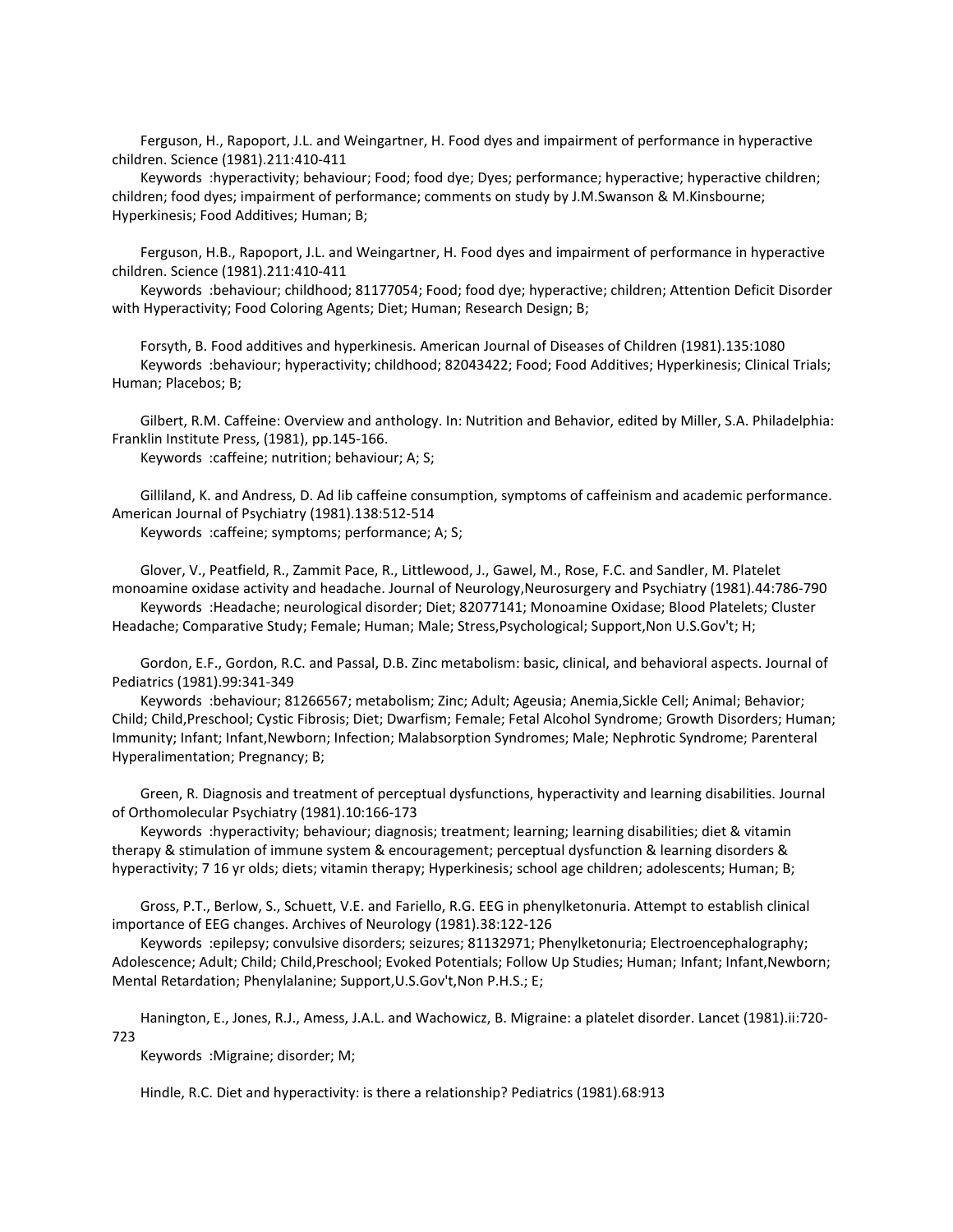Keywords :behaviour; hyperactivity; childhood; 82105245; Diet; Hyperkinesis; Food Coloring Agents; Human; B;

 Holborow, P., Elkins, J. and Berry, P. The effect of the Feingold diet on 'normal" school children. Journal of Learning Disabilities (1981).14:143-147

 Keywords :hyperactivity; childhood; 81193412; Feingold diet; Diet; children; Child Behavior; Food Additives; Child; Child, Preschool; Clinical Trials; Female; Human; Male; Sex Factors; Support, Non U.S.Gov't; B;

 Holborow, P., Elkins, J. and Berry, P. The effect of the Feingold diet on "normal" school children. Journal of Learning Disabilities (1981).14:143-147

 Keywords :hyperactivity; Feingold diet; Diet; children; Feingold diet of low additives; improvement of behavior problems; nonhyperactive 5 12 yr olds; diets; elementary school students; behavior problems; classroom behavior; Food Additives; Human; B;

 Hunter, M. and Philips, C. The experience of headache pain--an assessment of the qualities of tension headache pain. Pain (1981).10:209-219

 Keywords :81271905; Headache; Pain; Adult; affect; Diagnosis,Differential; Human; Mental Disorders; Personality; Questionnaires; Support,Non U.S.Gov't; H;

 Jacobi, G., Ritz, A. and Berger, T. [Migraine in children. Clinics, differential diagnosis, and therapy (author's transl)] Migrane beim Kind. Klinik, Differentialdiagnose und Therapie. Monatsschrift Kinderheilkunde (1981).129:490-503

 Keywords :Migraine; Headache; Diet; 82219611; children; diagnosis; therapy; Adolescence; Analgesics; Brain Neoplasms; caffeine; Cerebral Angiography; Cerebrovascular Disorders; Child; Diagnosis,Differential; Electroencephalography; Ergotamine; Female; Human; Male; Prednisolone; M;

 Johnson, J.A. The etiology of hyperactivity. Exceptional Children (1981).47:348-354 Keywords :hyperactivity; behaviour; etiology; literature review; Hyperkinesis; Human; B;

 Juhlin, L. Recurrent urticaria: clinical investigation of 330 patients. British Journal of Dermatology (1981).104:369-381

 Keywords :Diet; 81207924; Urticaria; Adolescence; Adult; Aged; Child; Chronic Disease; Drug Hypersensitivity; Female; Food Additives; Food Hypersensitivity; Human; Infection; Male; Middle Age; Recurrence; G;

 King, D.S. Food and chemical sensitivities can produce cognitive-emotional symptoms. In: Nutrition and behavior, edited by Miller, S.A. Philadelphia: The Franklin Institute Press, (1981), pp.119-130. Keywords :Food; symptoms; nutrition; Behavior; S; B;

King, D.S. Can allergic exposure provoke psychological symptoms? A double-blind test. Biological Psychiatry

(1981).16:3-19

Keywords :psychological symptoms; tests; S;

 King, D.S. Can allergic exposure provoke psychological symptoms? A double-blind test. Biological Psychiatry (1981).16:3-19

Keywords :allergy; psychological symptoms; B; S;

 Klicpera, C., Warnke, A., Kutschera, G., Heyse, I. and Keeser, W. A follow-up study of children with behaviour disorders. 2-10 years after in-patient treatment (author's transl). Eine Nachuntersuchung von verhaltensgestorten Kindern 2-10 jahre nach stationarer kinderpsychiatrischer Behandlung. Nervenarzt (1981).52(9) Sep.,:531-537 Keywords :follow-up; children; behaviour; disorders; treatment; B;

Leary, P.M. Hyperactivity. S.Afr.Med J (1981).59:869-871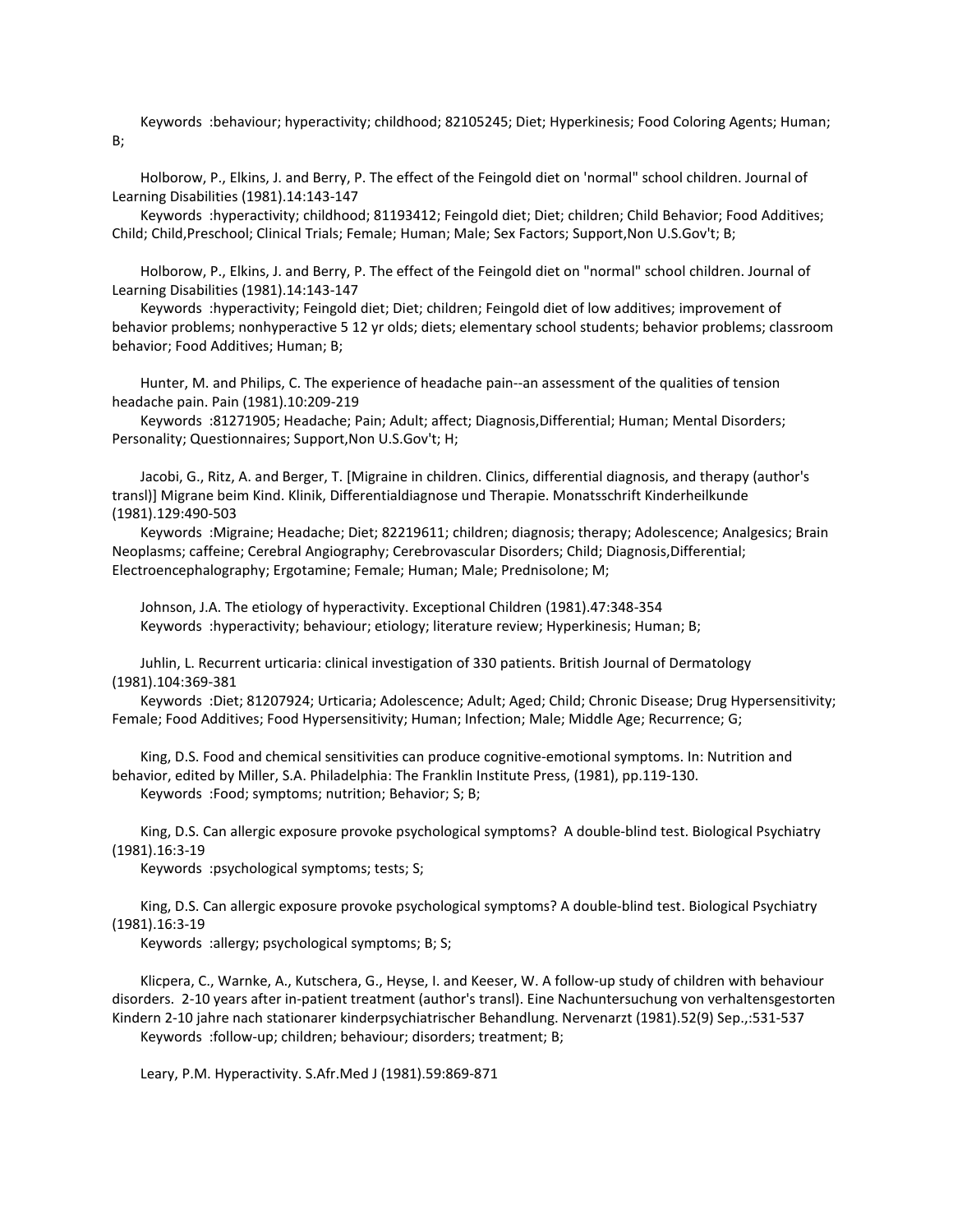Keywords :behaviour; hyperactivity; childhood; 81201321; Hyperkinesis; Adolescence; Affective Symptoms; Brain Damage,Chronic; Child; Child,Preschool; Chronic Disease; Fatigue; Human; Mental Retardation; Nutrition Disorders; Psychoanalytic Therapy; Psychotic Disorders; B;

 Leite, C.E. [Influence of sodium-restricted diet and food allergy in the treatment of epilepsy] Influencia da dieta hipossodica e da alergia alimentar no tratamento da epilepsia. Arquivos de Neuro-Psiquiatria(Sao Paulo) (1981).39:327-335

 Keywords :epilepsy; convulsive disorders; Diet; seizures; 82112654; Food; allergy; treatment; Diet,Sodium Restricted; Food Hypersensitivity; Sodium Chloride; Adult; Case Report; Child; Convulsions; English Abstract; Female; Human; Male; E;

 Mailman, R.B. and Lewis, M.H. Food additives and developmental disorders: the case of erythrosin (FD&C Red #3), or guilty until proven innocent? Applied Research in Mental Retardation (1981).2:297-305

 Keywords :behaviour; hyperactivity; childhood; 82133862; Food; Food Additives; disorder; Attention Deficit Disorder with Hyperactivity; Erythrosine; Fluoresceins; Animal; Blood Brain Barrier; Brain Chemistry; Child; Child Development Disorders; Child,Preschool; Dopamine; Human; Nervous System; Rats; B;

 Mattes, J.A. and Gittelman, R. Effects of artificial food colorings in children with hyperactive symptoms. A critical review and results of a controlled study. Archives of General Psychiatry (1981).38:714-718

 Keywords :behaviour; childhood; 81231552; Food; children; hyperactive; symptoms; Attention Deficit Disorder with Hyperactivity; Food Coloring Agents; Adolescence; Attention; Child; Child,Preschool; Dose Response Relationship,Drug; Female; Human; Male; Motor Activity; Support,U.S.Gov't,P.H.S.; B;

 Mattes, J.A. and Gittelman, R. Effects of artificial food colorings in children with hyperactive symptoms: A critical review and results of a controlled study. Archives of General Psychiatry (1981).38:714-718

 Keywords :hyperactivity; Food; food coloring; children; hyperactive; symptoms; review; behavioral effects of artificial food coloring; hyperactive children on Feingold diet; Food Additives; Hyperkinesis; diets; Human; B;

 Mattes, J.A. and Gittelman, R. Effects of artificial food colorings in children with hyperactive symptoms. Archives of General Psychiatry (1981).38(6):714-718

Keywords :artificial food coloring; Food; food coloring; children; hyperactive; symptoms; behaviour; B;

 McGuffin, P., Gardiner, P. and Swinburne, L.M. Schizophrenia, celiac disease, and antibodies to food. Biological Psychiatry (1981).16:281-285

 Keywords :schizophrenia; mental disorder; 81184765; celiac disease; Food; Antibodies; Food Hypersensitivity; Adult; Affective Disorders; Aged; Animal; Egg White; Female; Human; Male; Middle Age; Milk; S;

 McGuffin, P., Gardiner, P. and Swinburne, L. Schizophrenia, celiac disease, and antibodies to food. Biological Psychiatry (1981).16:281-285

 Keywords :schizophrenia; celiac disease; Disease; Antibodies; Food; blood antibodies for milk vs egg vs gluten; 20 75 yr old schizophrenics vs affective disordered patients; affective psychosis; Human; S;

 Medina, J.L. and Diamond, S. A headache clinic's experience: Diamond Headache Clinic, Ltd. NIDA Research Monograph (1981).36:130-136

 Keywords :Migraine; Headache; neurological disorder; Diet; 81270698; Ambulatory Care Facilities; Biofeedback (Psychology); Chicago; Chronic Disease; Cluster Headache; Human; Muscle Contraction; Vascular Headache; H;

 Naylor, G.J. and Smith, A.H. Vanadium: a possible aetiological factor in manic depressive illness. Psychological Medicine (1981).11:249-256

 Keywords :mental disorder; 81273682; Ascorbic Acid; Bipolar Disorder; Vanadium; Clinical Trials; Double Blind Method; EDTA; Human; Placebos; S;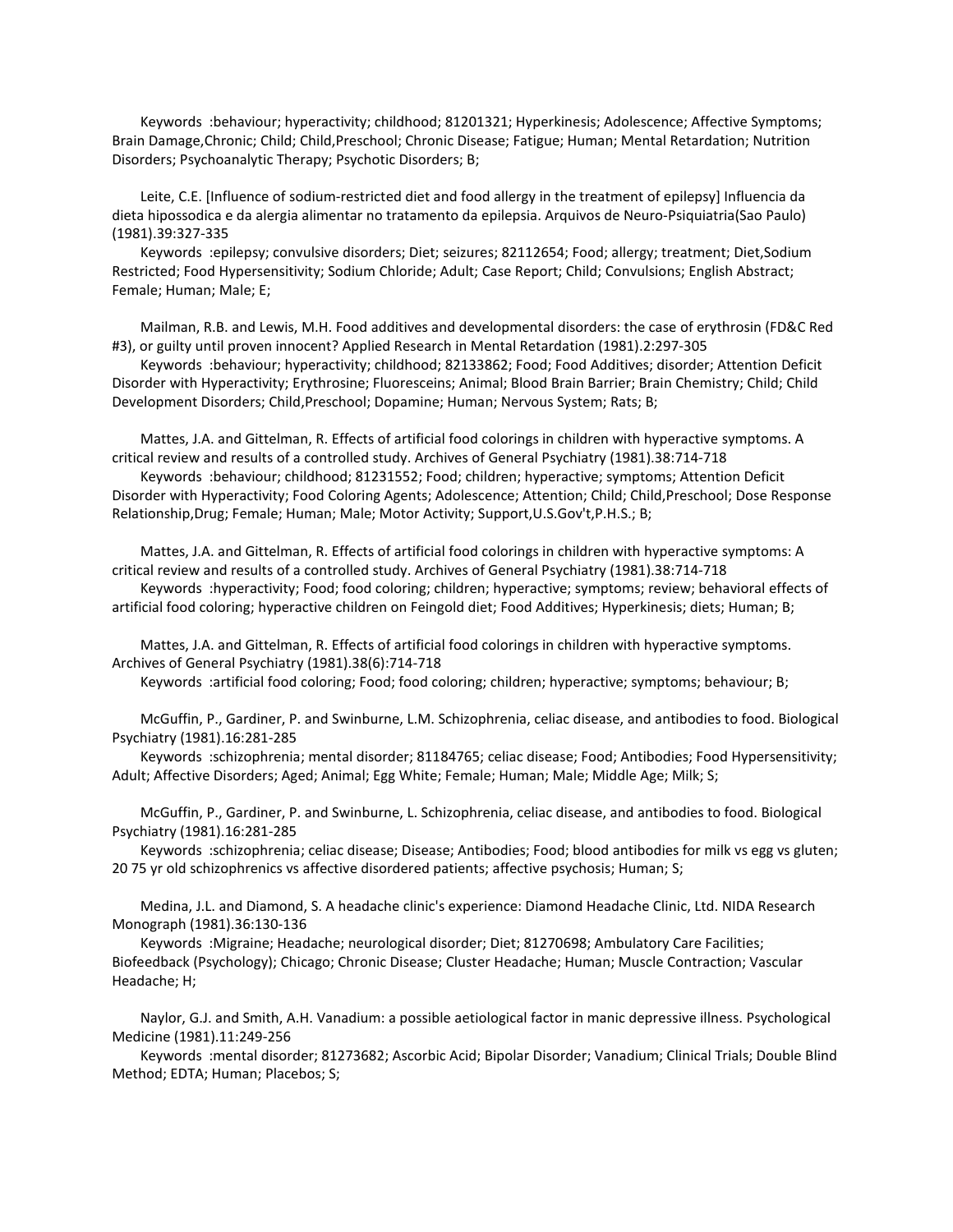O'Leary, K.D. Assessment of hyperactivity: Observational and rating methodologies. In: Nutrition and behavior, edited by Miller, S.A. Philadelphia: The Franklin Press, (1981), pp.291-297.

Keywords :hyperactivity; methodology; nutrition; Behavior; B;

 O'Shea, J.A. and Porter, S.F. Double-blind study of children with hyperkinetic syndrome treated with multiallergen extract sublingually. Journal of Learning Disabilities (1981).14:189-191, 237

 Keywords :hyperactivity; children; hyperkinetic; Syndrome; multiallergen extract administered sublingually; behavioral improvement; hyperkinetic 5 13 yr olds; Drug Therapy; Hyperkinesis; food allergies; Food Additives; preschool age children; school age children; adolescents; Human; B;

 Olesan, J., Tfelt-Hansen, P., Henriksen, L. and Larsen, B. The common migraine attack may not be initiated by cerebral ischaemia. Lancet (1981).ii:438-440

Keywords :Migraine; migraine attacks; cerebral ischaemia; M;

 Patterson, E.T. Towards the orthomolecular environment. Journal of Orthomolecular Psychiatry (1981).10:269-283

 Keywords :Environment; weightlessness & nutrition & social aspects of space colony as orthomolecular environment; psychiatric disorders; weightlessness; environmental planning; Mental Disorders; nutrition; Human; S;

 Potkin, S.G., Weinberger, D., Kleinman, J., Nasrallah, H., Luchins, D., Bigelow, L., Linnoila, M., Fischer, S.H., Bjornsson, T.D., Carman, J., Gillin, J.C. and Wyatt, R.J. Wheat gluten challenge in schizophrenic patients. American Journal of Psychiatry (1981).138:1208-1211

 Keywords :mental disorder; wheat; gluten; 81279549; schizophrenics; Adult; Double Blind Method; Female; Human; Male; Orosomucoid; Psychiatric Status Rating Scales; S;

 Potkin, S.G. and et-al, Wheat gluten challenge in schizophrenic patients. American Journal of Psychiatry (1981).138:1208-1211

 Keywords :wheat; gluten; schizophrenics; schizophrenic patients; patients; wheat gluten challenge; clinical status & symptoms; chronic schizophrenics maintained on diet free of gluten & cereal grains & milk; diets; chronic schizophrenia; symptoms; Human; S;

 Radhakrishnan, K., Dev, K. and Chopra, J.S. Temporal lobe epilepsy provoked by eating. Neurology India (1981).29:128-131

Keywords :Temporal Lobe; epilepsy; Eating; Food; E;

 Randolph, T.G. and Moss, R.W. Allergies: your hidden enemy. How the new science of clinical ecology is unravelling the causes of mental and physical illness. Wellingborough:Turnstone Press, (1981). Keywords :allergy; Science; clinical ecology; Ecology; S;

 Rapoport, J.L. and Ferguson, H.B. Biological validation of the hyperkinetic syndrome. Developmental Medicine and Child Neurology (1981).23:667-682

 Keywords :behaviour; hyperactivity; childhood; 82028321; hyperkinetic; Attention Deficit Disorder with Hyperactivity; Abnormalities; Adolescence; Adoption; Adult; Alcohol Drinking; Animal; Child; Child,Preschool; Disease Models,Animal; Diseases in Twins; Female; Food Additives; Human; Infant; Infant,Low Birth Weight; Infant,Newborn; Lead; Male; Neuroregulators; Pregnancy; Pregnancy Complications; Prenatal Exposure Delayed Effects; Rats; Twins; B;

 Rapoport, J.L., Jensvold, M., Elkins, R.N., Buchsbaum, M.S., Weingartner, H., Ludlow, C., Zahn, T.P., Berg, C,J. and Neims, A.H. Behavioral and cognitive effects of caffeine in boys and adult males. Journal of Nervous and Mental Disease (1981).169:726-732

Keywords :caffeine; boys; Adult; Male; behaviour; S; B;

Rapp, D.J. Diet and hyperactivity. Pediatrics (1981).67:937-938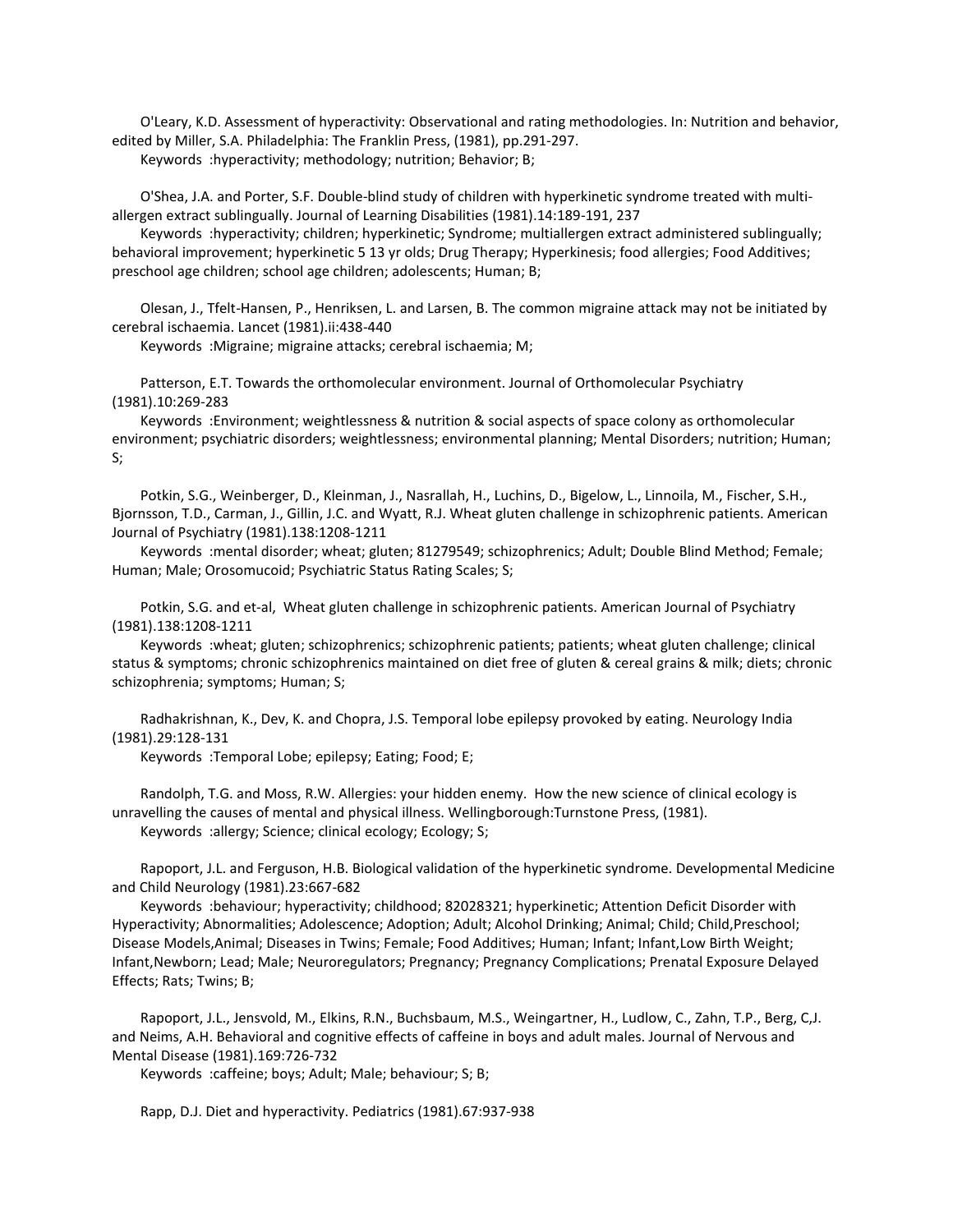Keywords :behaviour; hyperactivity; childhood; 81198711; Diet; Attention Deficit Disorder with Hyperactivity; Food; Child; Food Hypersensitivity; Human; B;

 Reid, A.H., Naylor, G.J. and Kay, D.S. A double-blind, placebo controlled, crossover trial of carbamazepine in overactive, severely mentally handicapped patients. Psychological Medicine (1981).11:109-113

 Keywords :81151492; placebo; Handicapped; Carbamazepine; Hyperkinesis; Mental Retardation; Adolescence; Adult; Attention Deficit Disorder with Hyperactivity; Double Blind Method; Female; Human; Male; Middle Age; B;

 Rogers, G.S. and Hughes, H.H. Dietary treatment of children with problematic activity level. Psychological Reports (1981).48:487-494

 Keywords :behaviour; hyperactivity; childhood; 82038294; treatment; children; Attention Deficit Disorder with Hyperactivity; Food Additives; Child; Female; Human; Male; Motor Activity; B;

 Rogers, G.S. and Hughes, H.H. Dietary treatment of children with problematic activity level. Psychological Reports (1981).48:487-494

 Keywords :hyperactivity; behaviour; treatment; children; activity level; efficacy of B.F.Feingold's K P diet; hyperkinetic 4 11 yr olds; Hyperkinesis; diets; preschool age children; school age children; Human; B;

 Roller, L. Caffeinism - subjective quantitative aspects of withdrawal syndrome[letter]. Medical Journal of Australia (1981).1:146

Keywords :caffeine; withdrawal; addiction; A;

 Ross, A.O. and Pelham, W.E. Child psychopathology. Annual Review of Psychology (1981).32:243-278 Keywords :behaviour; hyperactivity; childhood; 81206012; Child; Attention Deficit Disorder with Hyperactivity; Autism,Infantile; Abnormalities; Arousal; Attention; Behavior Therapy; brain; Diet; Human; Language Disorders; Memory Disorders; Prognosis; B;

 Rudin, D.O. The choroid plexus and system disease in mental illness. III. The exogenous peptide hypothesis of mental illness. Biological Psychiatry (1981).16:489-512

 Keywords :mental disorder; wheat; gluten; 82000732; Blood Brain Barrier; Choroid Plexus; Peptides; celiac disease; Dermatitis Herpetiformis; Genetic Markers; Hemodialysis; Human; Limbic System; Tranquilizing Agents,Major; S;

 Rudin, D.O. The major psychoses and neuroses as omega-3 essential fatty acid deficiency syndrome: Substrate pellagra. Biological Psychiatry (1981).16:837-850

 Keywords :Food; affect; Fatty Acids; Syndrome; Pellagra; substrate pellegra & omega 3 essential fatty acid deficiency syndrome; 22 58 yr old mental patients; Mental Disorders; nutritional deficiencies; Human; S;

 Schachar, R., Rutter, M. and Smith, A. The characteristics of situationally and pervasively hyperactive children: implications for syndrome definition. Journal of Child Psychology and Psychiatry and Allied Discipline (1981).22:375-392

Keywords :hyperactive children; Syndrome; definition; B;

 Seltzer, S., Marcus, R. and Stoch, R. Perspectives in the control of chronic pain by nutritional manipulation. Pain (1981).11:141-148

 Keywords :Diet; 82105025; Pain; Animal; Antidepressive Agents; brain; Chronic Disease; Human; Leucine; Neuroregulators; Phenylalanine; Rats; Sensory Thresholds; Serotonin; Tryptophan; G;

 Sicuteri, F. Emotional vulnerability of the antinociceptive system: relevance in psychosomatic headache. Headache (1981).21:113-115

 Keywords :81263349; Headache; emotions; Pain; Psychophysiologic Disorders; Animal; Female; Human; Pregnancy; H;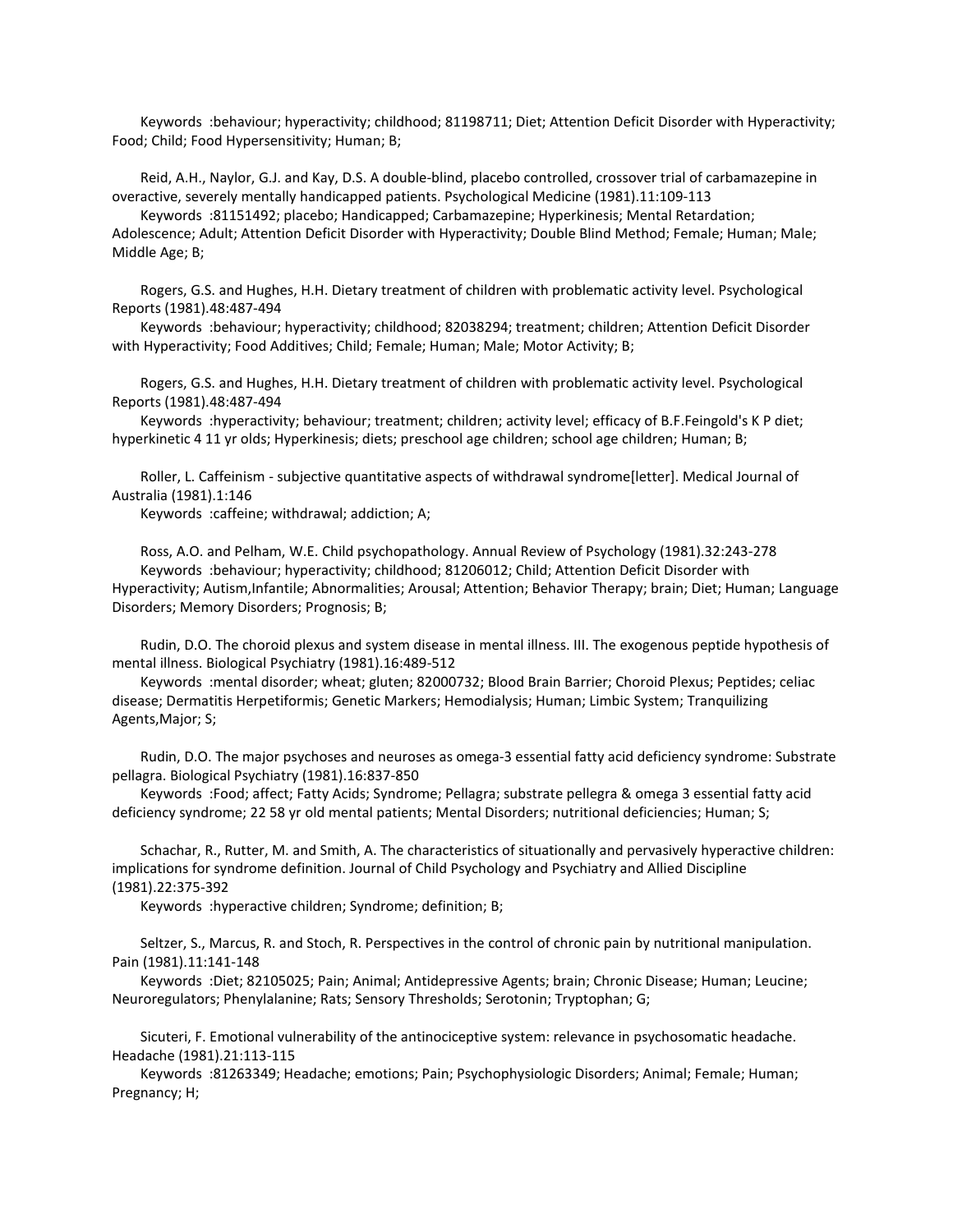Sprague, R.L. Measurement and methodology of behavioral studies: The other half of the nutrition and behavior equation. In: Nutrition and behavior, edited by Miller, S.A. Philadelphia: The Franklin Institute Press, (1981), pp.269-275.

Keywords :methodology; nutrition; Behavior; B; G;

 Spring, C., Vermeersch, J., Blunden, D. and Sterling, H. Case studies of effects of artificial food colors on hyperactivity. Journal of Special Education (1981).15:361-372

 Keywords :hyperactivity; behaviour; artificial food colors; Food; artificial food coloring; hyperactive 8 13 yr old males; Food Additives; Hyperkinesis; school age children; adolescents; Human; B;

 Stein, G.S. Headaches in the first post partum week and their relationship to migraine. Headache (1981).21:201-205

 Keywords :Migraine; 82030124; Headache; Puerperal Disorders; Adolescence; Adult; Body Weight; emotions; Female; Human; Pregnancy; Time Factors; H;

 Stein, M. A biopsychosocial approach to immune function and medical disorders. Psychiatric Clinics of North America (1981).4:203-221

Keywords :disorders; biopsychosocial approach; S;

 Strain, G.W. Nutrition, brain function and behavior. Psychiatric Clinics of North America (1981).4:253-268 Keywords :hyperactivity; childhood; 82015243; nutrition; brain; Behavior; Diet; Adolescence; Adult; Animal; Appetite; Appetite Depressants; Avitaminosis; Blood Brain Barrier; Brain Diseases; Caloric Intake; Child; Child,Preschool; Choline; Food Additives; Human; Hyperkinesis; Infant; Neural Transmission; Support,U.S.Gov't,P.H.S.; Tranquilizing Agents; Tryptophan; Tyrosine; B;

Tolber, S.G. Food problems. Cutis (1981).28:360, 362,

 Keywords :Diet; 82071528; Food; Food Hypersensitivity; Adult; Cacao; Case Report; Child,Preschool; Corn; Double Blind Method; Human; Male; Skin Tests; G;

 Warnes, H., Wilson, C. and O'Malley, M. A clinical and therapeutic study of migraine headaches. Psiquis Revista de Psiquiatria,Psicologia y Psicosomatica (1981).2:101-109

 Keywords :Migraine; psychological & allergic & premenstrual & familial factors & EEG abnormalities & drug treatment; 15 51 yr old migraine patients; Electroencephalography; allergic disorders; premenstrual tension; genetics; Drug Therapy; psychodynamics; migraine headache; etiology; adolescents; Human; M;

 Watters, G.V., Zlotkin, S.H., Kaplan, B.S., Humphreys, P. and Drummond, K.N. Friedreich's ataxia with nephrotic syndrome and convulsive disorder: clinical and neurophysiological studies with renal and nerve biopsies and an autopsy. Canadian Journal of Neurological Sciences (Winnipeg) (1981).Feb, 8(1):55-60 Keywords :Nephrotic Syndrome; Syndrome; convulsive disorders; disorder; epilepsy; E;

 Weiss, B. Food colors and behavior: A response. Science (1981).212:579XX Keywords :hyperactivity; Food; Behavior; food coloring; behavior problems; hyperactive children; reply to criticism by R.L.Brunner et al; professional criticism reply; Food Additives; Hyperkinesis; children; Human; B;

 Weiss, B. Behavior as a common focus of toxicology and nutrition. In: Nutrition and behavior, edited by Miller, S.A. Philadelphia: The Franklin Institute Press, (1981), pp.95-107.

Keywords :Behavior; nutrition; B;

 Wise, J. Endorphins and metabolic control in the obese: A mechanism for food addiction. Journal of Obesity and Weight Regulation (1981).1:165-181

 Keywords :Endorphins; Food; food addiction; addiction; appetite regulation & metabolism & obesity; literature review; Obesity; metabolism; Appetite; Human; S; A;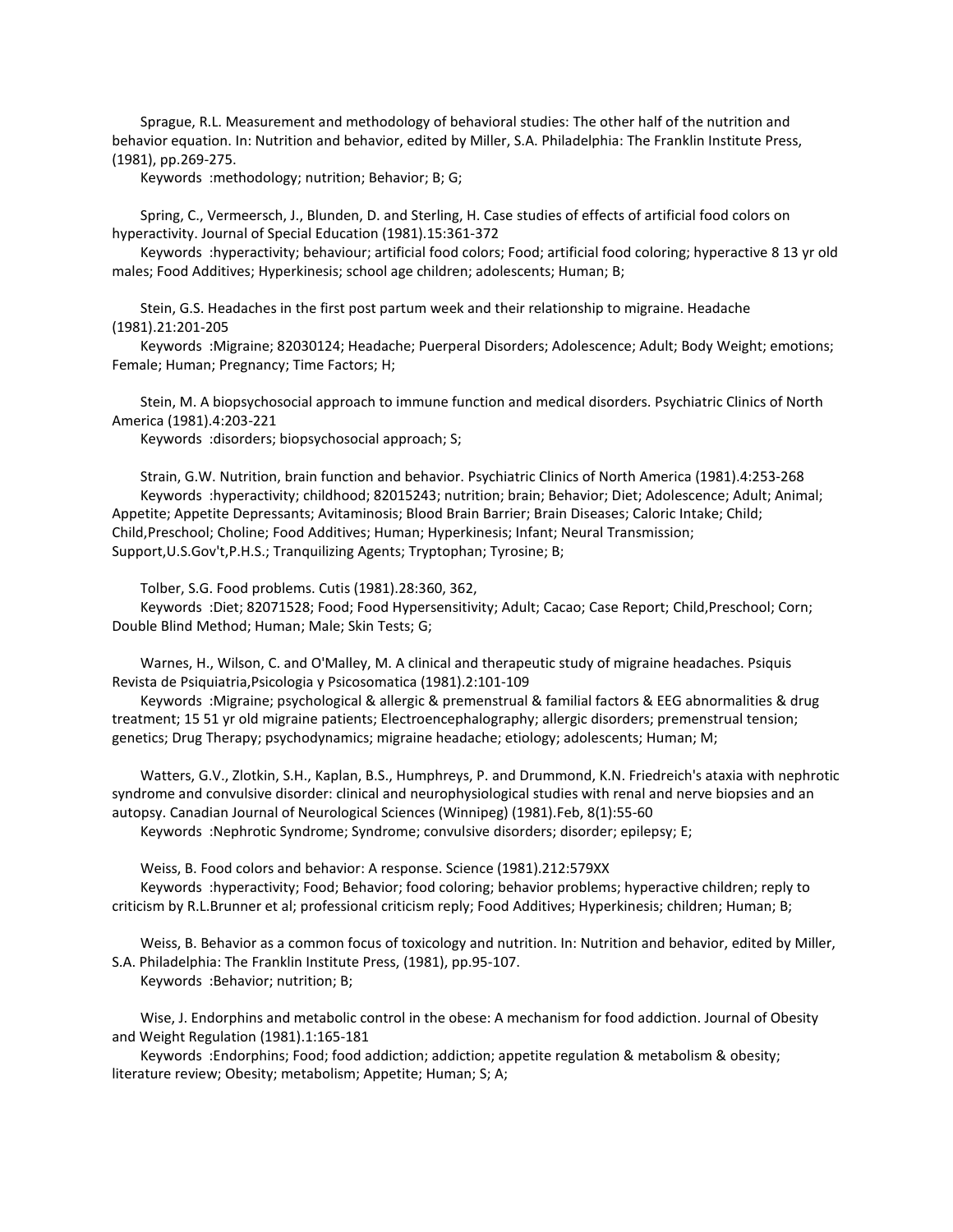Wurtman, J.J., Wurtman, R.J., Growdon, J.H., Henry, P., Lipscomb, A. and Zeisel, S.H. Carbohydrate craving in obese people: suppression by treatments affecting serotoninergic transmission. International Journal of Eating Disorders (1981).1:2-15

Keywords :Carbohydrates; craving; treatment; A;

 Consensus conference: Defined diets and childhood hyperactivity. Journal of the American Medical Association (1982).248(3):290-292

Keywords :Diet; hyperactivity; B;

 Defined diets and childhood hyperactivity. National Institutes of Health Consensus Development. Natl.Inst.Health Consensus.Dev Conf.Summ. (1982).4:6 p

 Keywords :hyperactivity; 85086037; diets; childhood; Health; Attention Deficit Disorder with Hyperactivity; Food,Formulated; Child; Human; National Institutes of Health (U.S.); United States; B;

 Defined diets and childhood hyperactivity. Sponsored by the National Institute of Allergy and Infectious Diseases. Connecticut Medicine (1982).46:647-650

 Keywords :hyperactivity; 83078155; diets; childhood; allergy; Disease; Attention Deficit Disorder with Hyperactivity; Food,Formulated; Child; Human; National Institutes of Health (U.S.); United States; B;

 NIH Consensus Development Conference: defined diets and childhood hyperactivity. Clinical Pediatrics (Philadelphia) (1982).21:627-630

 Keywords :hyperactivity; 83002547; diets; childhood; Attention Deficit Disorder with Hyperactivity; Child; Food Coloring Agents; Food Preservatives; Human; National Institutes of Health (U.S.); Research Design; Salicylates; United States; B;

 Consensus conference: Defined diets and childhood hyperactivity. Journal of the American Medical Association (1982).248:290-292

 Keywords :hyperactivity; 82217283; diets; childhood; Attention Deficit Disorder with Hyperactivity; Child; Human; National Institutes of Health (U.S.); United States; B;

 Food additives and hyperactivity. Lancet (1982).1:1128 Keywords :hyperactivity; 82194331; Food; Food Additives; Hyperkinesis; Child; Child,Preschool; Human; B;

 Food additives and hyperactivity [editorial]. Lancet (1982).1:662-663 Keywords :hyperactivity; 82172002; Food; Food Additives; Hyperkinesis; Child; Clinical Trials; Double Blind Method; Human; National Institutes of Health (U.S.); United States; B;

 Consensus conference: Defined diets and childhood hyperactivity. Journal of the American Medical Association (1982).248(3):290-292 Keywords :hyperactivity; B;

 Aman, M.G. and Singh, N.N. Methylphenidate in severely retarded residents and the clinical significance of stereotypic behavior. Applied Research in Mental Retardation (1982).3(4):345-358 Keywords :Methylphenidate; Behavior; B; S;

 Ambielli, M. Drug stop:Migraine headache. Current therapy. Journal of Neurosurgical Nursing (1982).14(4):203-206

Keywords :Headache; Migraine; therapy; M;

 Ambielli, M. Drug stop: migraine headache. Current therapy. Journal of Neurosurgical Nursing (1982).14:203- 206

 Keywords :Migraine; 83009310; migraine headache; Headache; therapy; Adolescence; Adult; Child; Clonidine; Diet; Ergot Alkaloids; Female; Human; Male; Middle Age; Propranolol; H; M;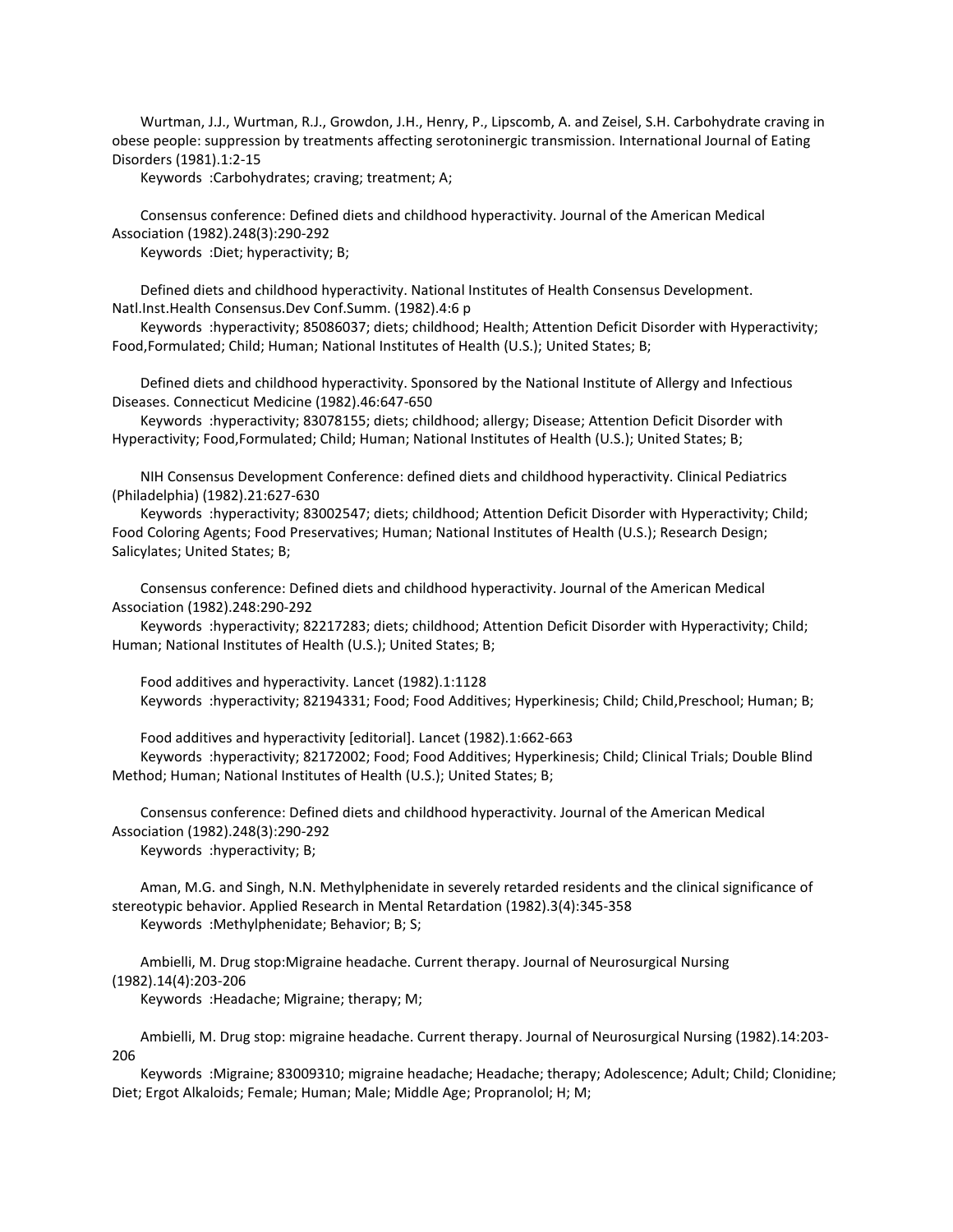AMES, F.R. The evoked epilepsies. South African Medical Journal (1982).61(18):661-662 Keywords :epilepsy; food sensitivity; E;

 AMES, F.R. The evoked epilepsies. S.Afr.Med J (1982).61:661-662 Keywords :epilepsy; 82199785; Acoustic Stimulation; Animal; emotions; Human; Medical History Taking; Papio; Photic Stimulation; Physical Stimulation; E;

 Arnold, L.E. and Nemzer, E. New evidence on diet in hyperkinesis. Pediatrics (1982).69:250 Keywords :hyperactivity; 82126614; Diet; Hyperkinesis; Animal; Blood Brain Barrier; Carbohydrates; Human; Neuroregulators; Proteins; Rats; B;

 Bach, A.C. and Babayan, V.K. Medium-chain triglycerides: an update. American Journal of Clinical Nutrition (1982).36:950-962

 Keywords :epilepsy; 83045506; Triglycerides; Dietary Fats; Fatty Acids; Lipids; Liver; Animal; Anticonvulsants; Carnitine; celiac disease; Diglycerides; Enteral Feeding; Gallbladder Diseases; Human; Ketone Bodies; Models,Biological; Parenteral Feeding; Structure Activity Relationship; E;

 Bekhtereva, N.P., Kambarova, D.K. and Ivanov, G.G. Cerebral organization of emotional reactions and states. Human Physiology (1982).8(5):303-316

Keywords :emotions; moods; S;

 Bell, I.R. Clinical Ecology.A new medical approach to environmental illness. Bolinas:Common Knowledge Press, (1982).

Keywords :food allergy; mental disorder; behaviour; Diet; S;

 Bell, I.R. and King, D.S. Psychologic and physiological research relevant to clinical ecology: Overview of current literature. Clinical Ecology (1982).1:15-25

Keywords :research; clinical ecology; Mental Disorders; G; S;

 Bell, R.Q. and Waldrop, M.F. Temperament and minor physical anomolies. Ciba Foundation Symposium (1982).89:206-220

Keywords :mood; behaviour; biology; S;

 Benton, D., Kumari, N. and Brain, P.F. Mild hypoglycaemia and questionnaire measures of aggression. Biological Psychology (1982).14:129-135

Keywords :aggression; Hypoglycemia; S; antisocial;

 Bernstein, M., Day, J.H. and Welsh, A. Double-blind food challenge in the diagnosis of food sensitivity in the adult. Journal of Allergy and Clinical Immunology (1982).70(3):205-210 Keywords :Food; diagnosis; food sensitivity; Adult; G;

 Black, D. The hyperkinetic child: 2 views. British Medical Journal (1982).284:533-534 Keywords :hyperkinetic; behaviour; B;

Blau, J. Resolution of migraine attacks: Sleep and the recovery phase. Journal of Neurology, Neurosurgery and Psychiatry (1982).45:223-226

Keywords :Migraine; sleep; migraine attacks; 21 64 yr olds; migraine headache; Human; M;

 Bock, S.A. The natural history of food sensitivity. Journal of Allergy and Clinical Immunology (1982).69(2):173- 177

Keywords :diagnosis; testing; history; Food; food sensitivity; G;

 Bolsen, B. No agreement on diets for 'hyperactive' kids [news]. Journal of the American Medical Association (1982).19; 247:948, 953,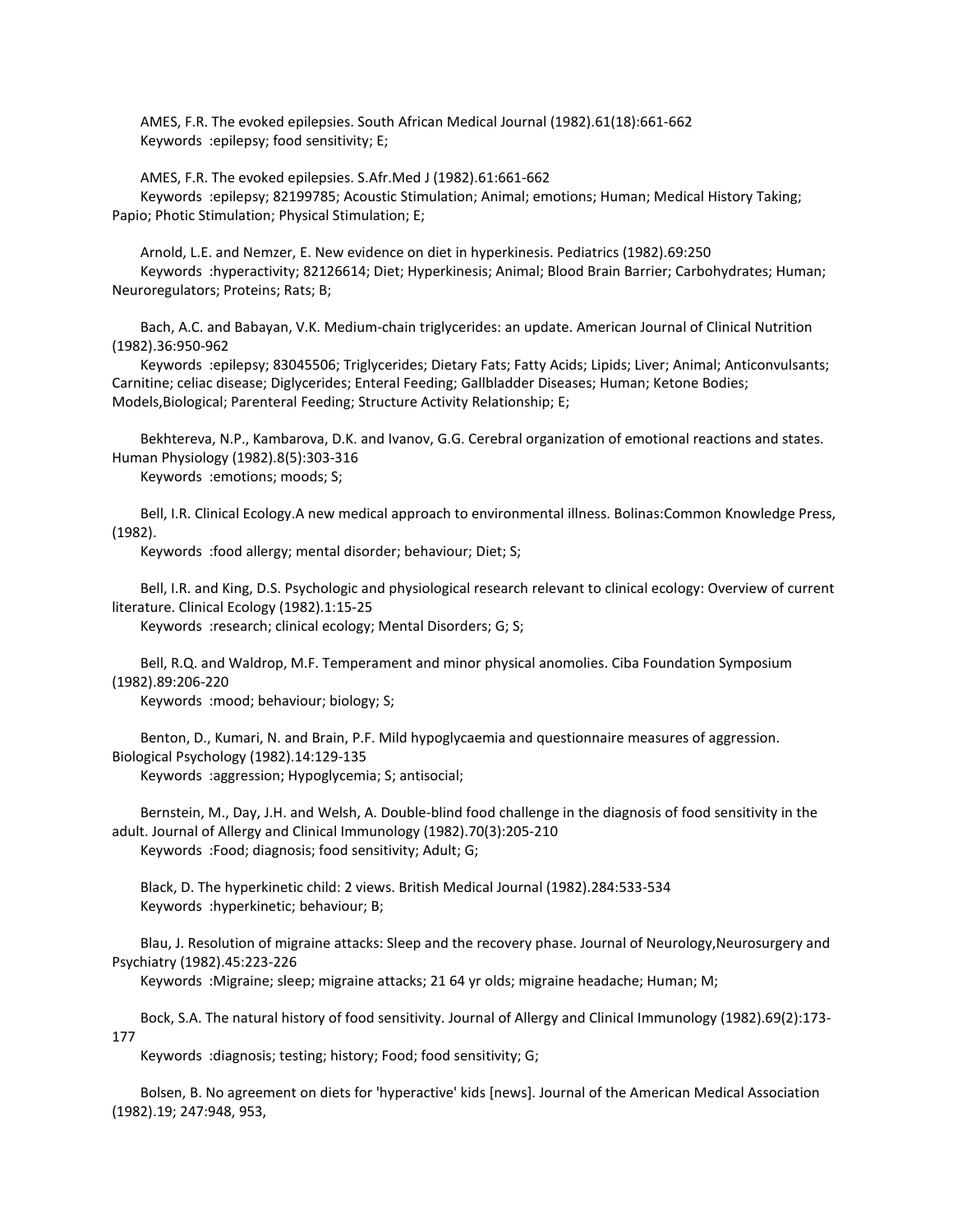Keywords :82122874; diets; hyperactive; Hyperkinesis; Child; Clinical Trials; Double Blind Method; Human; National Institutes of Health (U.S.); United States; B;

 Borge, P. Ketotifen in multiple allergies. Research and Clinical Forums (1982).4(1):79-83 Keywords :allergy; behaviour; mental disorder; S;

 Boulenger, J.P. and Uhde, T.W. Caffeine consumption and anxiety: Preliminary results of a survey comparing patients with anxiety disorders and normal controls. Psychopharmacology Bulletin (1982).18:53-57 Keywords :caffeine; anxiety; mood; affect; mental disorder; S;

 Boulenger, J.P. and Uhde, T.W. Biological correlates of anxiety. Encephale (1982).8:119-130 Keywords :anxiety; caffeine; affect; S;

 Boulenger, J.P., Patel, J. and Marangos, P.J. Effects of caffine and theophylline on adenosine and benzodiazepine receptors in human brain. Neuroscience Letters (1982).30:161-166 Keywords :caffeine; mood; S;

 Brenner, A. The effects of megadoses of selected B complex vitamins on children with hyperkinesis: controlled studies with long-term follow-up. Journal of Learning Disabilities (1982).15:258-264

 Keywords :hyperactivity; 82215531; Vitamins; children; Hyperkinesis; follow-up; Attention Deficit Disorder with Hyperactivity; Vitamin B Complex; Adolescence; Case Report; Child; Child, Preschool; Double Blind Method; Follow Up Studies; Human; Male; Pantothenic Acid; Pyridoxine; Thiamine; B;

 Brown, G.W. A loss of nerve. Journal of Developmental and Behavioral Pediatrics (1982).3:88-95 Keywords :hyperactivity; 82266331; Morals; research; Attention Deficit Disorder with Hyperactivity; Diet Fads; Fraud; Human; learning disorders; Physician's Role; Research Design; B;

 Buckley, R.H. Food allergy. Journal of the American Medical Association (1982).248:2627-2631 Keywords :food allergy; mental disorder; behaviour; S; B;

 Carini, C. and Brostoff, J. Is food allergy a cause of migraine? Panminerva Medica(Torino) (1982).24(2):165-166 Keywords :food allergy; Migraine; M;

 Carini, C. and Brostoff, J. Is food allergy a cause of migraine? Panminerva Medica(Torino) (1982).24:165-166 Keywords :Migraine; 83064112; Food; allergy; Food Hypersensitivity; Human; Radioallergosorbent Test; M;

 Cohen, B.M., Lipinski, J.F. and Altesman, R.I. Lecithin in the treatment of mania: double-blind, placebocontrolled trials. American Journal of Psychiatry (1982).139:1162-1164 Keywords :treatment; lecithin; mental disorder; S;

 Conners, C.K. and Blouin, A.G. Nutritional effects on behavior of children. Journal of Psychiatric Research (1982).17(2):193-201

Keywords :Diet; food sensitivity; behaviour; Hyperkinesis; B;

 Cooney, T.E. The sociol-political context of food-behavior research. Journal of Psychiatric Research (1982).17(2):227-230

Keywords :research; food allergy; behaviour; B; G;

 Cooney, T.E. The socio-political context of food--behavior research. Journal of Psychiatric Research (1982).17:227-230

 Keywords :hyperactivity; 84064507; research; Behavior; Food; Public Opinion; Child; Food Additives; Human; B; G;

Crook, W.G. Food additives. Lancet (1982).1128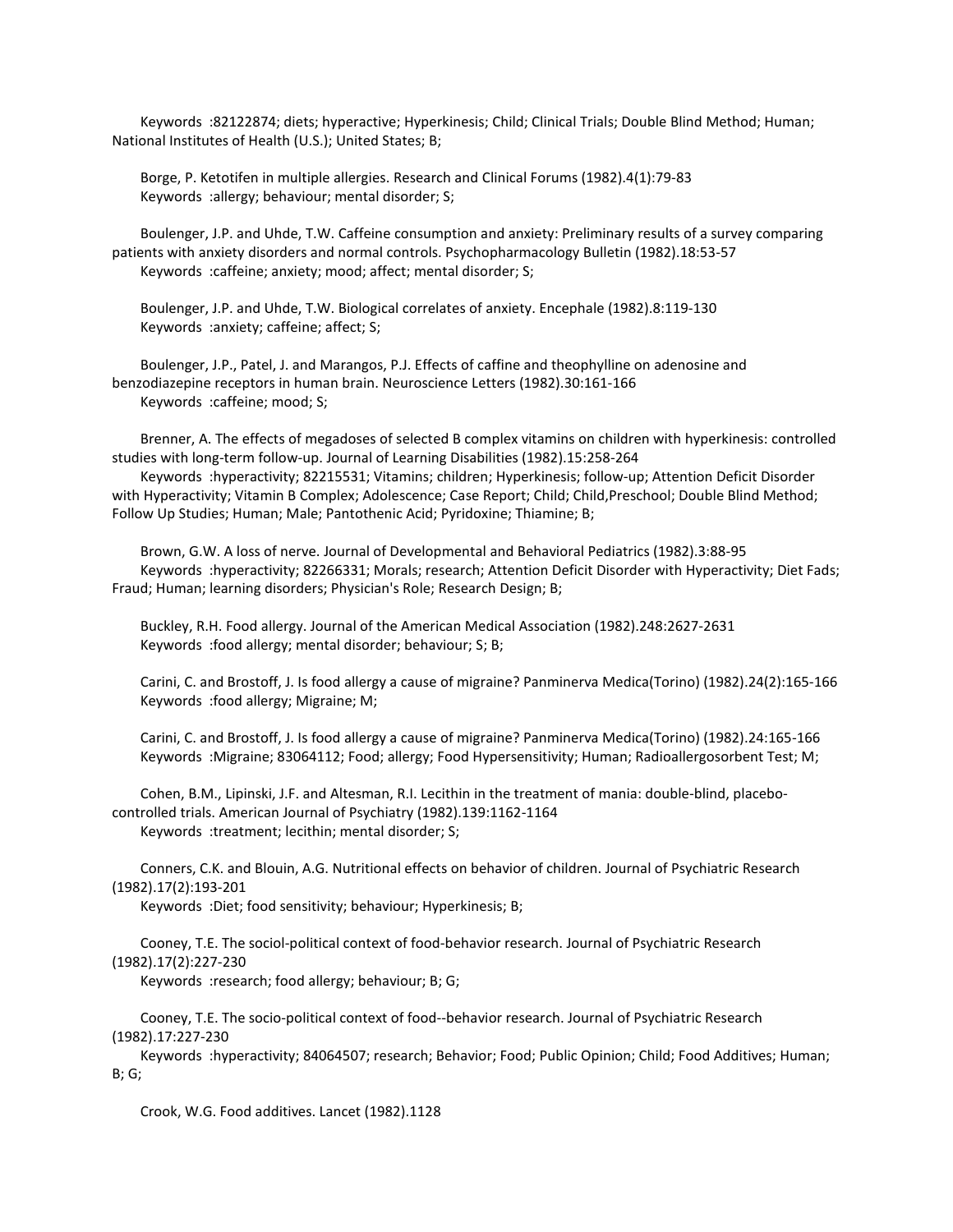Keywords :Food Additives; B;

 Crook, W.G. Food additives (letter). Lancet (1982).15th May:1128 Keywords :Food Additives; B;

 David, P. and Mears, M. Dietary prophylaxis and psychopathology: A study of potential allergy and infant nutrition. Birth Psychology Bulletin (1982).3:16-26

 Keywords :Psychopathology; allergy; Infant; nutrition; diet during infancy & family history of allergy; score on schizophrenia scale of MMPI; college students; predisposition; allergic disorders; diets; infant development; Human; S;

 Davidson, R.S. and Carroll, N.C. Cerebral palsy associated with maple syrup urine disease. Journal of Pediatric Orthopedics (1982).2:165-170

 Keywords :epilepsy; 82266269; Cerebral Palsy; Disease; Maple Syrup Urine Disease; Case Report; Child; Child,Preschool; Female; Human; Infection; Ketosis; Male; Risk; E;

 Dews, P.B. Caffeine. Annual Review of Nutrition (1982).2:323-341 Keywords :caffeine; A; S;

 Dohan, F.C. Response to gluten versus neuronal damage. American Journal of Psychiatry (1982).139:1376 Keywords :83020123; brain; Atrophy; Food,Formulated; Human; S;

 Farkas, T. and et-al, -sup-1-sup-8 F -2-deoxy-2-fluoro- d -glucose as a tracer in the positron emission tomographic study of senile dementia. American Journal of Psychiatry (1982).139:352-353

 Keywords :Dementia; rate of glucose metabolism in positron emission tomographic study; senile dementia patients with mean age of 67.7 yrs; senile dementia; Glucose; metabolism; Human; S;

Feingold, B.F. The role of diet in behaviour. Ecol.Dis (1982).1:153-165

 Keywords :hyperactivity; 85003375; Diet; behaviour; Child Behavior Disorders; Food Additives; Butylated Hydroxyanisole; Child; Child,Preschool; Erythrosine; Female; Food Habits; Human; Male; Pregnancy; Salicylates; tartrazine; B;

 File, S.E, Bond, A.J. and Lister, R.G. Interaction between effects of caffeine and lorazepam in performance tests and self-ratings. Journal of Clinical Psychopharmacology (1982).2:102-106 Keywords :S; caffeine;

 Finn, R. Psychological aspects and effects on the ophthalmic and cardiovascular systems. Clinics in Immunology and Allergy (1982).2:165

Keywords :psychological; S; allergy;

 Forbes, G.B. Nutrition and hyperactivity [editorial]. Journal of the American Medical Association (1982).248:355-356

 Keywords :hyperactivity; 82217303; nutrition; Attention Deficit Disorder with Hyperactivity; Food Additives; Child; Diet Fads; Human; B;

 Frick, O.C. The natural history of food sensitivity. Journal of Allergy and Clinical Immunology (1982).69 Nr.2:171-172

Keywords :history; food sensitivity; G;

 Gloor, P., Olivier, A., Quesney, L.F., Andermann, F. and Horowitz, S. The role of the limbic system in experiential phenomena of temporal lobe epilepsy. Annals of Neurology (1982).12:129-144

 Keywords :83021126; Limbic System; Temporal Lobe; Epilepsy,Temporal Lobe; Fear; Hallucinations; Adult; Amygdaloid Body; Brain Mapping; Electric Stimulation; Female; Hippocampus; Human; Male; E;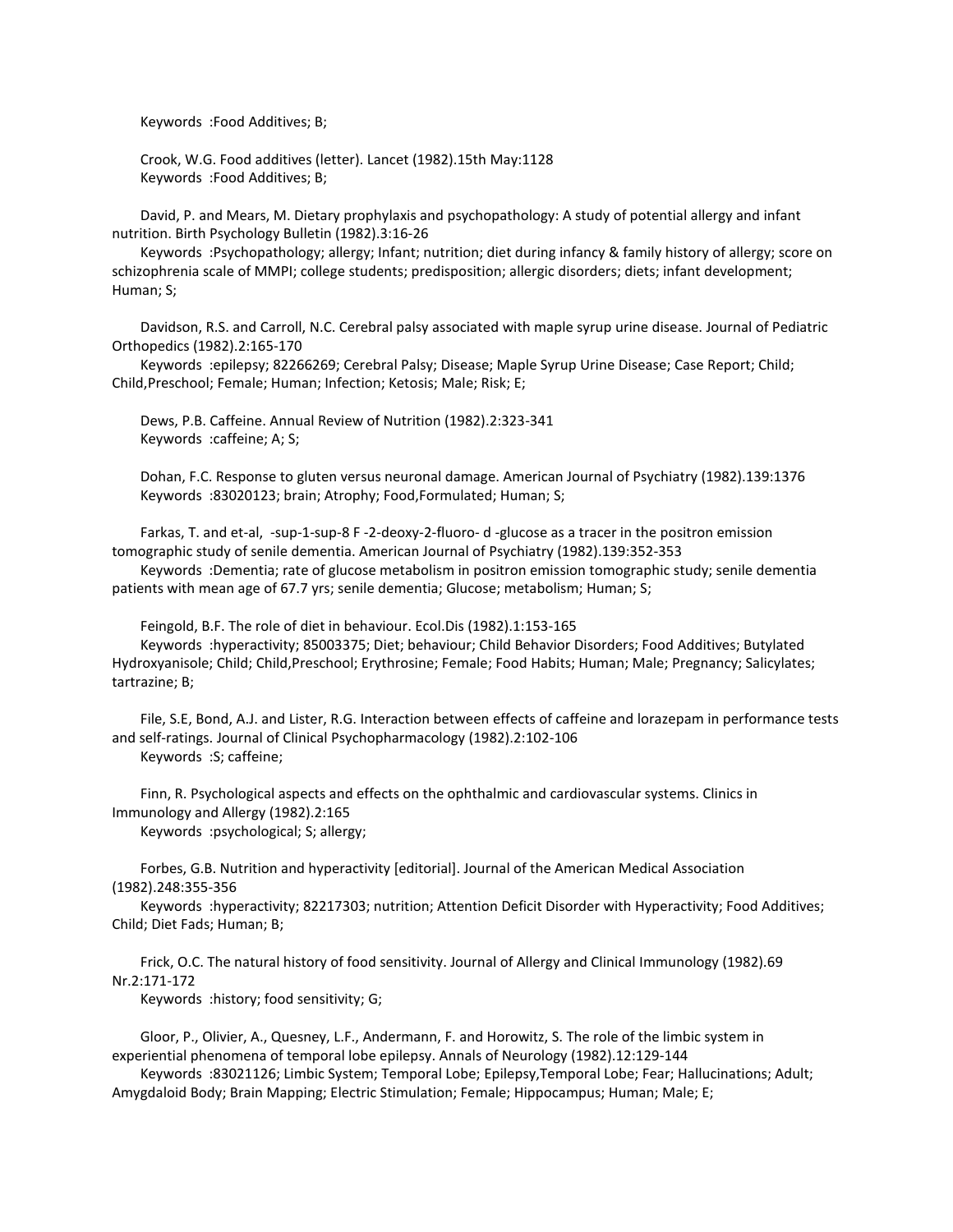Grant, E.C. Treatment of migraine. Lancet (1982).2:43 Keywords :Migraine; 82218681; treatment; Diet; Human; M;

 Grieco, M.H. Controversial practices in allergy. Journal of the American Medical Association (1982).247:3106- 3111

 Keywords :hyperactivity; 82192688; allergy; Hypersensitivity; Immunologic Techniques; Comparative Study; Desensitization,Immunologic; Evaluation Studies; Food Additives; Food Hypersensitivity; Human; Hyperkinesis; Radioallergosorbent Test; Radioimmunosorbent Test; Skin Tests; B; G;

 Grossman, E. The Feingold diet for the hyperactive child [editorial]. American Family Physician (1982).26:101- 102

 Keywords :83019472; feingold; Feingold diet; Diet; hyperactive; Child; Attention Deficit Disorder with Hyperactivity; Food Additives; Human; Salicylates; B;

 Haidukewych, D., Forsythe, W.I. and Sills, M. Monitoring octanoic and decanoic acids in plasma from children with intractable epilepsy treated with medium-chain triglyceride diet. Clinical Chemistry (1982).28:642-645

 Keywords :epilepsy; 82184747; Decanoic Acids; children; Triglycerides; Diet; Caprylates; Octanoic Acids; Child; Chromatography,Gas; Dietary Fats; Human; Reference Values; Time Factors; E;

 Hale, F., Margen, S. and Rabak, D. Postprandial hypoglycaemia and 'psychological' symptoms. Biological Psychiatry (1982).17:125-130

Keywords :psychological; symptoms; Hypoglycemia; S;

 Hallert, C. Psychiatric illness, gluten, and celiac disease. Biological Psychiatry (1982).17:959-961 Keywords :schizophrenia; wheat; gluten; 83049364; celiac disease; Disease; Adult; Depressive Disorder; Human; Schizophrenic Psychology; S;

 Hallert, C. Psychiatric illness, gluten, and celiac disease. Biological Psychiatry (1982).17:959-961 Keywords :gluten; celiac disease; Disease; gluten peptides & schizophrenia & celiac disease; Peptides; disorders; Human; S;

 Hinton, W., Schwartz, R.H. and Loach, A.B. Diet induced ketosis in epilepsy and anaesthesia. Metabolic changes in three patients on a ketogenic diet. Anaesthesia(London) (1982).37:39-42

 Keywords :epilepsy; 82204146; Diet; Ketosis; patients; Anesthesia,Inhalation; Epilepsy,Myoclonus; Ketone Bodies; Status Epilepticus; Blood Glucose; Carbon Dioxide; Case Report; Child, Child, Preschool; Female; Human; Male; Oxygen; Partial Pressure; E;

 Hirata-Hibi, M., Higashi, S., Tachibana, T. and Watanabe, N. Stimulated lymphocytes in schizophrenia. Archives of General Psychiatry (1982).39:82-87

Keywords :lymphocytes; schizophrenia; S;

 Hirsch, J. The interactions of nutrition and behaviour. American Journal of Clinical Nutrition (1982).35:1200- 1201

Keywords :nutrition; behaviour; B;

 Hodges, C. Clinical Ecologists challenge allergy theory. BMA News Review (1982).Jan:12-19 Keywords :allergy; theories; G;

 Horobin, D. [Hyperactivity in children: its' causes] L'hyperactivite chez l'enfant: ses causes. Nursing Quebec (1982).2:24-28

 Keywords :hyperactivity; 83063631; children; Attention Deficit Disorder with Hyperactivity; Child; Diet; Human; Metals; B;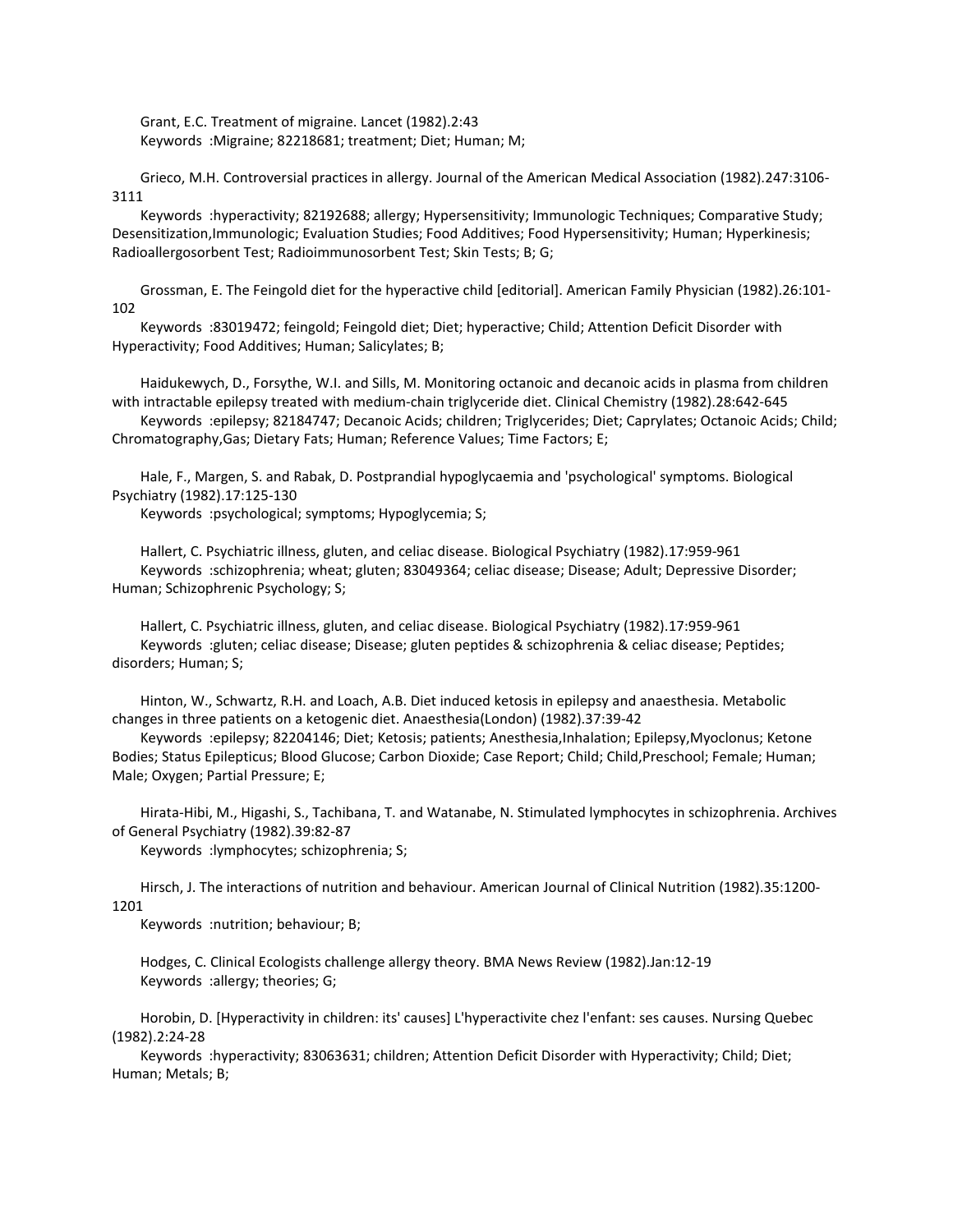Hughes, E.C., Weinstein, R.C., Gott, P.S., Binggeli, R. and Whitaker, K.L. Food sensitivity in attention deficit disorder with hyperactivity (ADD/HA): a procedure for differential diagnosis. Annals of Allergy (1982).49:276-280 Keywords :hyperactivity; 83072728; Food; food sensitivity; Attention; Attention Deficit Disorder with

Hyperactivity; disorder; diagnosis; Food Hypersensitivity; Adolescence; Child; Diagnosis,Differential; Fasting; Human; B;

 Kaliner, M., Shelhamer, J.H., Davis, P.B., Smith, L.J. and Venter, J.C. Autonomic Nervous System abnormalities and Allergy [clinical conference]. Annals of Internal Medicine (1982).96(3):349-357

Keywords :Autonomic Nervous System; Abnormalities; allergy; G; Nervous System;

 Kinnell, H., Kirkwood, E. and Lewis, C. Food antibodies in schizophrenia. Psychological Medicine (1982).12:85- 89

 Keywords :schizophrenia; Food; Antibodies; grain & meat & milk antibodies; schizophrenics with mean age of 41.6 yrs; food allergies; Human; S;

 Kinnell, H.G., Kirkwood, E. and Lewis, C. Food antibodies in schizophrenia. Psychological Medicine (1982).12:85-89

 Keywords :schizophrenia; 82198143; Food; Antibodies; Dietary Proteins; Food Hypersensitivity; Adult; Female; Hemagglutination Tests; Human; Male; Precipitin Tests; Support,Non U.S.Gov't; S;

Kolata, G. Consensus on diets and hyperactivity [news]. Science (1982).19; 215:958

 Keywords :hyperactivity; 83119890; diets; Attention Deficit Disorder with Hyperactivity; Child; Food Additives; Human; National Institutes of Health (U.S.); United States; B;

 Leathwood, P.D. and Pollet, P. Diet-induced mood changes in normal populations. Journal of Psychiatric Research (1982).17:147-154

 Keywords :84064497; mood; caffeine; emotions; Tryptophan; Tyrosine; Adolescence; Adult; Diet; Female; Human; Male; Middle Age; Sleep Stages; S;

 Libby, A.F., Starling, C.R., Josefson, F.H. and Ward, S.A. "The junk food connection": A study reveals alcohol and drug life styles adversely affect metabolism and behavior. Journal of Orthomolecular Psychiatry (1982).11:116- 127

 Keywords :mental disorder; Food; affect; metabolism; Behavior; elimination of junk food diet; alcohol & drug addiction; patients in rehabilitation home; drug rehabilitation; alcohol rehabilitation; diets; drug addiction; Alcoholism; Human; A; S;

 Lieberman, H.R., Corkin, S., Spring, B.J., Growdon, J.H. and Wurtman, R.J. Mood, performance, and pain sensitivity: changes induced by food constituents. Journal of Psychiatric Research (1982).17:135-145

 Keywords :Food; affect; 84064496; mood; Pain; emotions; Psychomotor Performance; Tryptophan; Tyrosine; Adolescence; Adult; Brain Chemistry; Diet; Heat; Human; Male; Middle Age; Sensory Thresholds; Support,U.S.Gov't,Non P.H.S.; Support,U.S.Gov't,P.H.S.; S;

 Lindsey, J.D. and Frith, G.H. Hyperkinesis, nutrition, and the Feingold diet: implications for rehabilitation specialists. Journal of Rehabilitation (1982).48:69-71

 Keywords :hyperactivity; 83085648; Hyperkinesis; nutrition; feingold; Feingold diet; Diet; Attention Deficit Disorder with Hyperactivity; Adolescence; Adult; Child; Child, Preschool; Food Additives; Food Coloring Agents; Human; Rehabilitation; Salicylates; B;

 Littlewood, J., Glover, V., Sandler, M., Petty, R., Peatfield, R. and Rose, F.C. Platelet phenolsulphotransferase deficiency in dietary migraine. Lancet (1982).1:983-986

 Keywords :Migraine; 82194248; Blood Platelets; Diet; Sulfurtransferases; Adult; Female; Human; Male; Monoamine Oxidase; Support,Non U.S.Gov't; Variation (Genetics); M;

Lum, L.C. "Total allergy syndrome" or fluctuating hypocarbia? Lancet (1982).1:516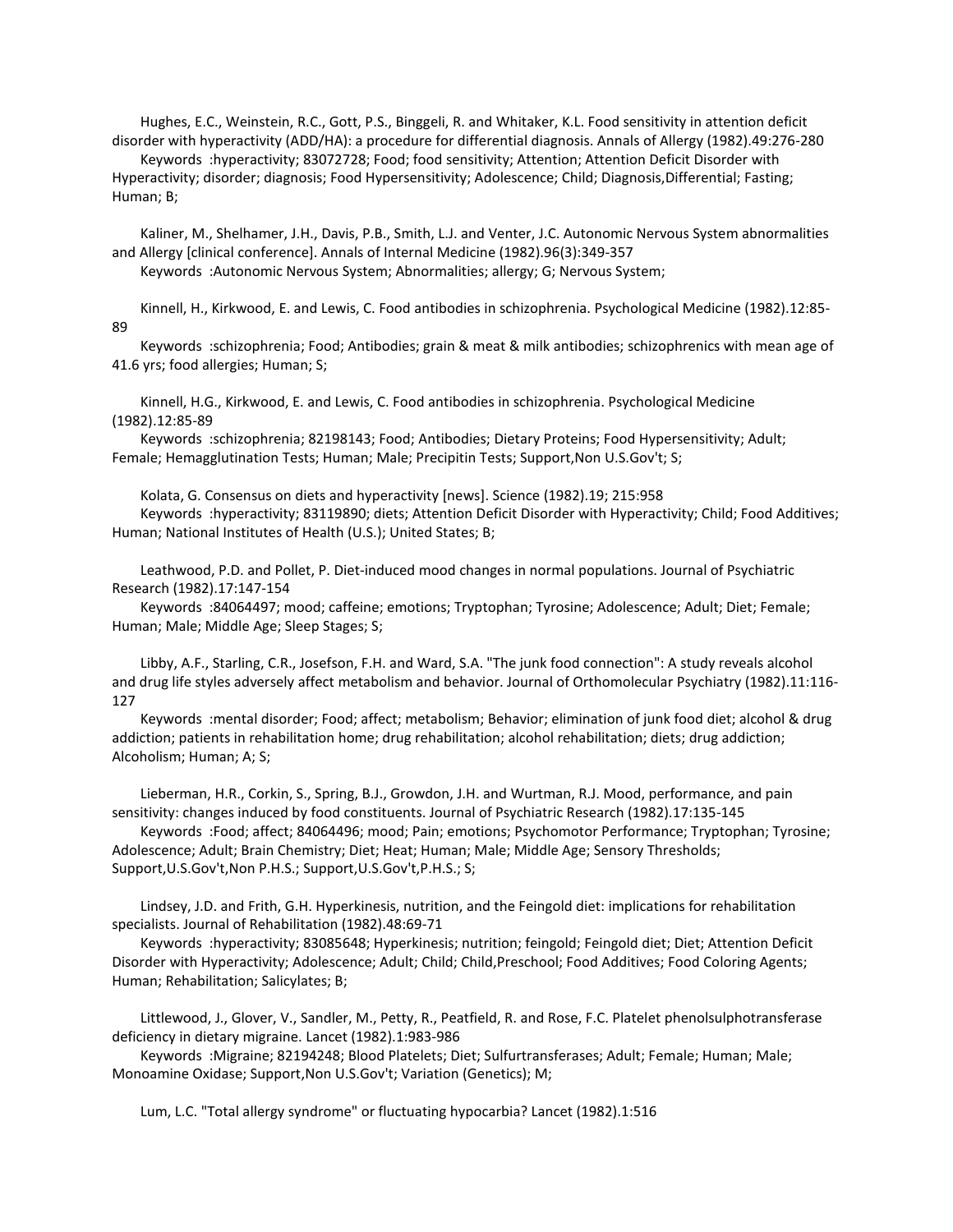Keywords :allergy; Syndrome; S;

 Marin, H.R. and Najt, N.E. [Psychosis: possible model for approaching it by theoretico- clinical observation of children and their families] Psicosis: modelo posible de su abordaje en la observacion teorico-clinica en ninos y su familia. Acta Psiquiatrica Y Psicologica de America Latina (1982).28:155-158

 Keywords :83044922; children; Parent Child Relations; Psychotic Disorders; Displacement (Psychology); English Abstract; Female; Human; Infant; Infant,Newborn; Libido; Male; Models,Psychological; Psychosexual Development; S;

 Mattila, M.J., Palva, E. and Savolainen, K. Caffeine antagonizes diazepam effect in man. Medical Biology (1982).60:121-123

Keywords :caffeine; Diazepam; A; S;

 May, C.D. Food allergy: lessons from the past. Journal of Allergy and Clinical Immunology (1982).69:255-259 Keywords :Food; food allergy; allergy; G;

 Merskey, H. Pain and emotion: their correlation in headache. Advances in Neurology (1982).33:135-143 Keywords :82110428; Pain; emotions; Headache; Cluster Headache; Human; Personality; Sensory Thresholds; Stress,Psychological; H;

 Minford, A.M.B., MacDonald, A. and Littlewood, J.M. Food intolerance and food allergy in children: a review of 68 cases. Archives of Disease in Childhood (1982).57:742-747

Keywords :Food; food intolerance; food allergy; allergy; children; review; G;

 Monro, J.A. Food allergy and migraine. Journal of Allergy and Clinical Immunology (1982).2:137-163 Keywords :Food; food allergy; allergy; Migraine; M;

 Morgan, D.B. and Hullin, R.P. The body composition of the chronic mentally ill. Hum.Nutr.Clin.Nutr. (1982).36:439-448

 Keywords :83135094; Body Composition; Body Constitution; Mental Disorders; Adipose Tissue; Adult; Affective Disorders; Age Factors; Aged; Chronic Disease; Dementia,Senile; Female; Human; Male; Middle Age; Nutrition Disorders; Sex Factors; S;

 Morley, J.E. Food peptides. A new class of hormones? Journal of the American Medical Association (1982).247:2379-2380

 Keywords :82170741; Food; Peptides; Hormones; Diet; Alfalfa; Animal; Gastrointestinal System; Human; Rats; S;

 Murison, B. Total Allergy: a sensitive subject. World Medicine (1982).March 20:50, 53, 55-56 Keywords :allergy; G;

 Mycroft, F.J., Wei, E.T., Bernardin, J.E. and Kasarda, D.D. MIF-like sequences in milk and wheat proteins (Letter to the Editor). New England Journal of Medicine (1982).307:895

Keywords :Milk; wheat; Proteins; Milk Proteins; S;

 Nixon, P.G.F. "Total allergy syndrome" or fluctuating hypocarbia? Lancet (1982).1:404 Keywords :allergy; G; Syndrome;

 Norris, A. Hyperactivity -- attentional deficits, differential diagnosis and treatment,and remediation: A review. Behavioral Engineering (1982).21(10):627-630

Keywords :hyperactivity; diagnosis; food sensitivity; B;

 O'Banion, D.R. and Greenberg, M.R. Behavioral effects of food sensitivity. International Journal of Biosocial Research (1982).3:55-68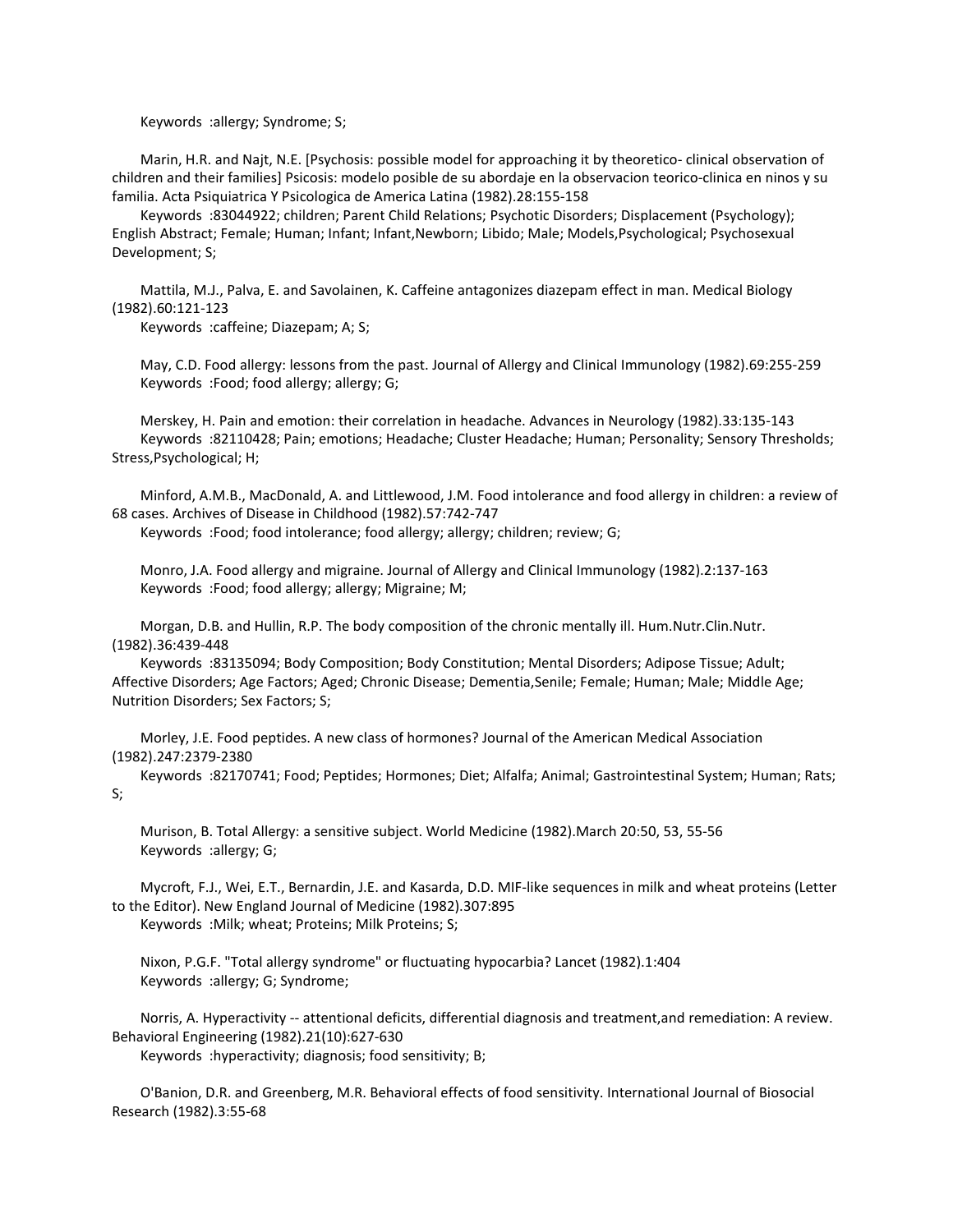Keywords :Migraine; Headache; Food; food sensitivity; ingestion of specific foods & food sensitivity; depression & obesity & headaches & irritability & motor problems; 33 yr old obese females; Obesity; migraine headache; food allergies; motor performance; diets; Eating; depression emotion; adulthood; Human; S; M; H;

 Osborne, M., Crayton, J.W., Javaid, J. and Davis, J.M. Lack of effect of a gluten-free diet on neuroleptic blood levels in schizophrenic patients. Biological Psychiatry (1982).17:627-629

 Keywords :82232303; Diet; schizophrenics; patients; Butaperazine; Chronic Disease; Human; Psychiatric Status Rating Scales; Schizophrenic Psychology; S;

 Osborne, M., Crayton, J.W., Javaid, J. and Davis, J.M. Lack of effect of a gluten-free diet on neuroleptic blood levels in schizophrenic patients. Biological Psychiatry (1982).17:627-629

 Keywords :Diet; schizophrenics; schizophrenic patients; patients; gluten free diet; butaperazine blood levels; chronic schizophrenics; chronic schizophrenia; diets; neuroleptic drugs; Human; S;

 Pertz, D.L. and Putnam, L.R. An examination of the relationship between nutrition and learning. Reading Teacher (1982).35:702-706

 Keywords :hyperactivity; behaviour; nutrition; learning; nutrition & diet; learning & cognitive development; literature review; diets; cognitive development; Human; B;

 Rapoport, J.L. Effects of dietary substances in children. Journal of Psychiatric Research (1982).17:187-191 Keywords :84064502; children; caffeine; Child Behavior; Diet; Sucrose; Alcohol,Ethyl; Child; Female; Glucose Tolerance Test; Human; Male; Research Design; B;

 Rapoport, J.L. Effects of dietary substances in children. Journal of Psychiatric Research (1982).17(2):187-191 Keywords :children; dietary substances; B;

 Rapp, D. Food additives and hyperactivity. (Letter). Lancet (1982).May 15:1128 Keywords :Food; Food Additives; hyperactivity; B;

 Reder, A.T. and Wright, F.S. Epilepsy evoked by eating: the role of peripheral input. Neurology (1982).32:1065- 1069

Keywords :epilepsy; Eating; E;

 Ribon, A. and Joshi, S. Is there any relationship between food additives and hyperkinesis? Annals of Allergy (1982).48:275-278

 Keywords :hyperactivity; 82204384; Food; Food Additives; Hyperkinesis; Adolescence; Adult; Attention Deficit Disorder with Hyperactivity; Child; Child,Preschool; Female; Human; learning disorders; Male; Salicylates; United States; United States Food and Drug Administration; B;

 Rippere, V. Schizophrenia and antibodies to food. Biological Psychiatry (1982).17:955-956 Keywords :83000625; Antibodies; Food; Food Hypersensitivity; Affective Disorders; Human; S;

 Rippere, V. Clinical forum. 5 - schizophrenia: trial run. Nursing Mirror (1982).19; 154:xiii-xxiv Keywords :schizophrenia; 82197173; Diet; Food Hypersensitivity; Human; S;

 Rippere, V. Schizophrenia and antibodies to food. Biological Psychiatry (1982).17:955-956 Keywords :schizophrenia; Antibodies; Food; antibodies to cow's milk & egg white & gluten; schizophrenics vs patients with affective disorders; reinterpretation of P.McGuffin's data; professional criticism; affective disturbances; Proteins; Human; S;

 Rippere, V. and Adams, N. Clinical ecology and why clinical psychology needs it. Bulletin of the British Psycological Society (1982).35:151-152

Keywords :clinical ecology; Ecology; Psychology; S;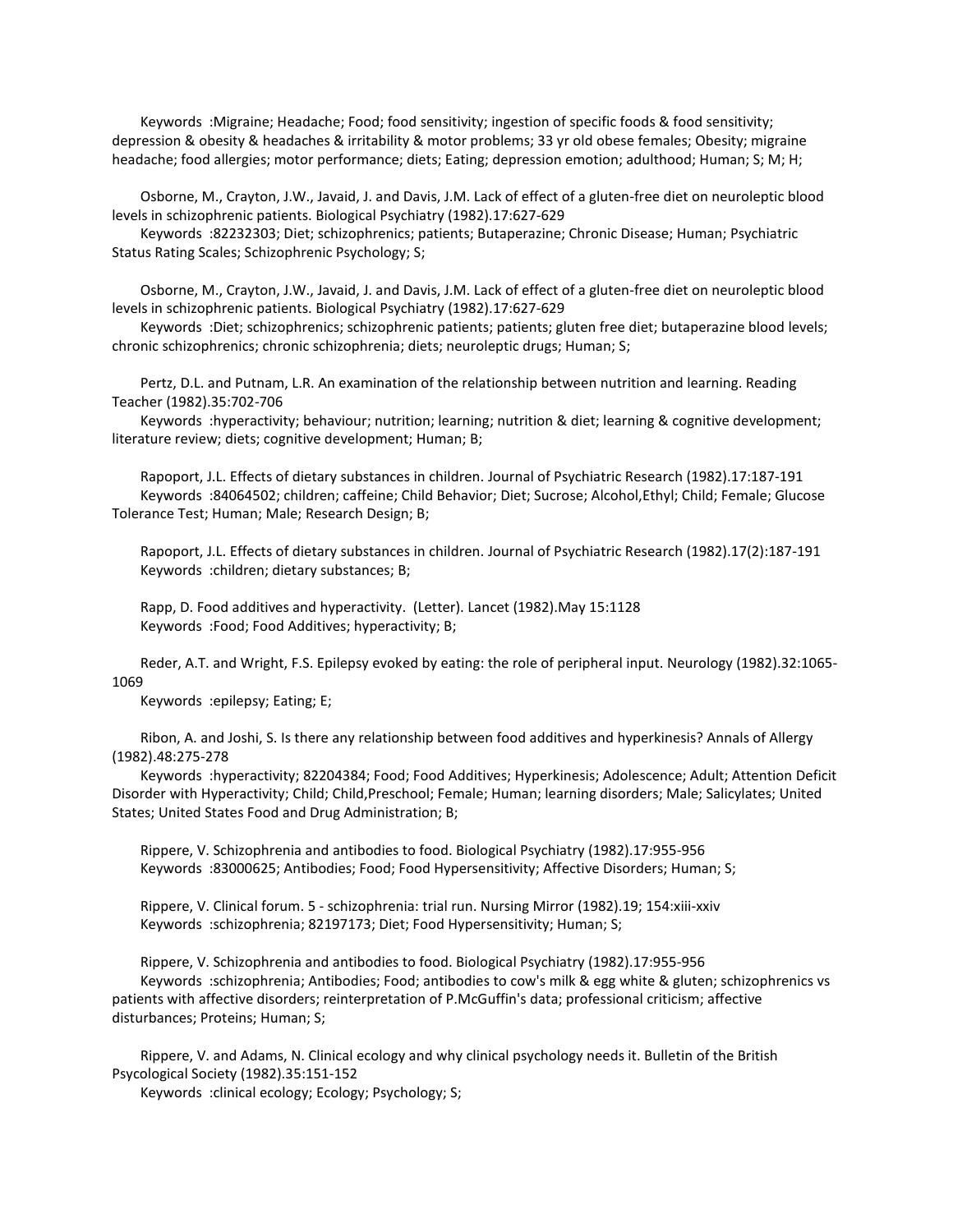Rippere, V.. Schizophrenia and antibodies to food. Biological Psychiatry (1982).17:955-956 Keywords :schizophrenia; Antibodies; Food; antibodies to cow's milk & egg white & gluten; schizophrenics vs patients with affective disorders; reinterpretation of P.McGuffin's data; professional criticism; affective disturbances; Proteins; Human; S;

 Rosen, J.C., Hunt, D.A., Sims, E.A. and Bogardus, C. Comparison of carbohydrate-containing and carbohydraterestricted hypocaloric diets in the treatment of obesity: effects of appetite and mood. American Journal of Clinical Nutrition (1982).36:463-469

 Keywords :Food; affect; 82281249; diets; treatment; Obesity; Appetite; mood; Diet,Reducing; Dietary Carbohydrates; Adult; Affective Symptoms; Attitude to Health; Caloric Intake; Dietary Proteins; Female; Human; Hunger; Self Assessment (Psychology); Support,U.S.Gov't,P.H.S.;

 Rosen, S.G. and Cryer, P.E. Postural tachycardia syndrome. Reversal of sympathetic hyperresponsiveness and clinical improvement during sodium loading. American Journal of Medicine (1982).72:847-850

 Keywords :82203530; Tachycardia; Syndrome; Sodium; Sympathetic Nervous System; Adult; Case Report; Female; Hemodynamics; Human; Hydrocortisone; Norepinephrine; Posture; Support,U.S.Gov't,P.H.S.; G;

 Rovera, G.G. [Headache as neurotic somatization] Cefalea come somatizzazione neurotica. Minerva Medica (Torino) (1982).73:635-649

 Keywords :82149077; Headache; Psychophysiologic Disorders; anxiety; emotions; Human; Imprinting (Psychology); Psychoanalytic Theory; Psychosocial Deprivation; Stress; H;

 Salamy, J., Shucard, D., Alexander, H., Peterson, D. and Braud, L. Physiological changes in hyperactive children following the ingestion of food additives. International Journal of Neuroscience (1982).16:241-246

 Keywords :83185021; hyperactive; children; Food; Food Additives; Arousal; Attention Deficit Disorder with Hyperactivity; Alpha Rhythm; Child; Child,Preschool; Heart Rate; Human; B;

 Salamy, J., Shucard, D., Alexander, H., Peterson, D. and Braud, L. Physiological changes in hyperactive children following the ingestion of food additives. International Journal of Neuroscience (1982).16(3-4):241-246 Keywords :hyperactive; children; Food; Food Additives; B;

 Sawyer, D.A., Julia, H.L. and Turin, A.C. Caffeine and human behavior: arousal, anxiety, and performance effects. Journal of Behavioral Medicine (1982).5:415-439

 Keywords :83111911; caffeine; Human; Behavior; Arousal; anxiety; Achievement; Cerebral Cortex; Substance Withdrawal Syndrome; A; S;

 Sawyer, D.A., Julia, H.L. and Turin, A.C. Caffeine and human behavior:Arousal,anxiety and performance effects. Journal of Behavioral Medicine (1982).5:415-439

Keywords :caffeine; performance; behaviour; S;

 Schoenthaler, S.J. The effect of sugar on the treatment and control of antisocial behavior: A double-blind study of an incarcerated juvenile population. International Journal of Biosocial Research (1982).3:1-9 Keywords :sugar; treatment; Behavior; double-blind study; antisocial behaviour; S;

 Seltzer, S., Stoch, R., Marcus, R. and Jackson, E. Alteration of human pain thresholds by nutritional manipulation and L-tryptophan supplementation. Pain (1982).13:385-393

 Keywords :Food; affect; 83038188; Human; Pain; Dental Pulp; Diet; Nociceptors; Tryptophan; Adult; Double Blind Method; Electric Stimulation; Female; Male; Middle Age; Sensory Thresholds; S;

 Seltzer, S. Foods, and food and drug combinations, responsible for head and neck pain. Cephalalgia (1982).2:111-124

 Keywords :83025049; Food; Drug Combinations; Pain; Drug Therapy; Food Additives; Food Poisoning; Headache; Neck; Adult; Alcoholic Beverages; Amygdalin; Cacao; caffeine; Child; Chronic Disease; Cluster Headache;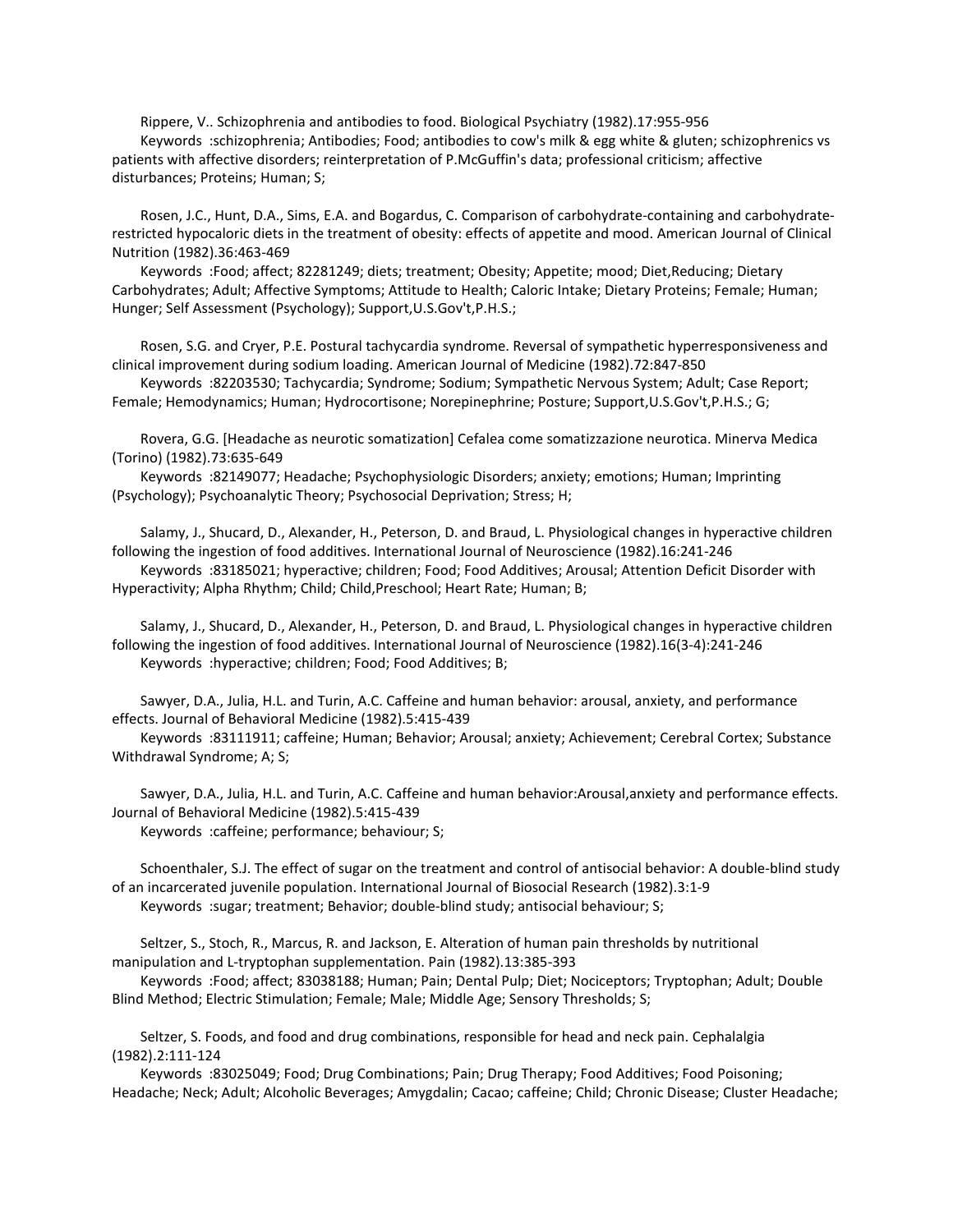Drug Interactions; Fasting; Female; Human; Male; Marine Toxins; Minerals; Monoamine Oxidase Inhibitors; Rodenticides; Shellfish; Syndrome; tyramine; Vitamins; H;

 Shekim, W.O., Davis, L.G., Bylund, D.B., Brunngraber, E., Fikes, L. and Lanham, J. Platelet MAO in children with attention deficit disorder and hyperactivity: a pilot study. American Journal of Psychiatry (1982).139:936-938

 Keywords :hyperactivity; 82228165; children; Attention; disorder; Attention Deficit Disorder with Hyperactivity; Blood Platelets; Monoamine Oxidase; Child; Female; Human; Male; Pilot Projects; Sex Factors; Support,Non U.S.Gov't; Support,U.S.Gov't,P.H.S.; B;

 Shekim, W.O. and et-al, Platelet MAO in children with attention deficit disorder and hyperactivity: A pilot study. American Journal of Psychiatry (1982).139:936-938

 Keywords :hyperactivity; behaviour; children; Attention; attention deficit disorder; disorder; Dextroamphetamine; platelet MAO activity; hyperactive & attention deficit disordered children; monoamine oxidases; Hyperkinesis; Drug Therapy; Human; B;

 Sibergeld, E.K. and et-al., Artificial food colours and childhood behavior disorders. Bulletin of the New York Academy of Medicine (1982).April, 58 no 3:275-295

Keywords :Food; colours; childhood; Behavior; behavior disorders; disorders; B;

 Sills, M., Congdon, C.J. and Forsythe, W.I. Clonidine and childhood migraine. A pilot and double-blind study. Developmental Medicine and Child Neurology (1982).24:837-841

Keywords :Clonidine; childhood; Migraine; double-blind study; M;

 Stasiak, E. Nutritional approaches to altering criminal behaviour. Corrective and Social Psychiatry and Journal of Behavior Technology,Methods and Therapy (1982).28:110-115

 Keywords :nutrition & nutritional deficiencies; criminal behavior; nutrition; crime; nutritional deficiencies; Human; antisocial; S;

 Storms, L.H., Clopton, J.M. and Wright, C. Effects of gluten on schizophrenics. Archives of General Psychiatry (1982).39:323-327

 Keywords :82159428; gluten; schizophrenics; schizophrenia; Adolescence; Adult; Animal; Cattle; Cereals; Double Blind Method; Human; Male; Middle Age; Milk; Psychiatric Status Rating Scales; Schizophrenic Psychology; Support,U.S.Gov't,Non P.H.S.; S;

 Storms, L.H., Clopton, J.M. and Wright, C. Effects of gluten on schizophrenics. Archives of General Psychiatry (1982).39:323-327

 Keywords :gluten; schizophrenics; gluten in diet; mood states; 18 55 yr old male schizophrenics; diets; emotional states; Proteins; adolescents; Human; S;

 Strickland, B.R. Implications of food and chemical susceptibilities for clinical psychology. International Journal of Biosocial Research (1982).3(1):39-43

Keywords :Food; Psychology; food sensitivity; S;

 Sugerman, A.A., Southern, D.L. and Curran, J.F. A study of antibody levels in alcoholic, depressive, and schizophrenic patients. Annals of Allergy (1982).48:166-171

 Keywords :Antibodies; schizophrenics; schizophrenic patients; patients; alcoholic patients; depressive patients; S;

 Swan, G.F. Management of monosodium glutamate toxicity. J Asthma (1982).19:105-110 Keywords :83006975; management; Glutamates; Food Additives; Sodium Glutamate; Acetylcholine; Alcohol,Ethyl; Cholinesterases; Diet; Drug Synergism; Enzyme Inhibitors; Headache; Human; H;

Traxel, W.L. Hyperactivity and the Feingold diet. Archives of General Psychiatry (1982).39:624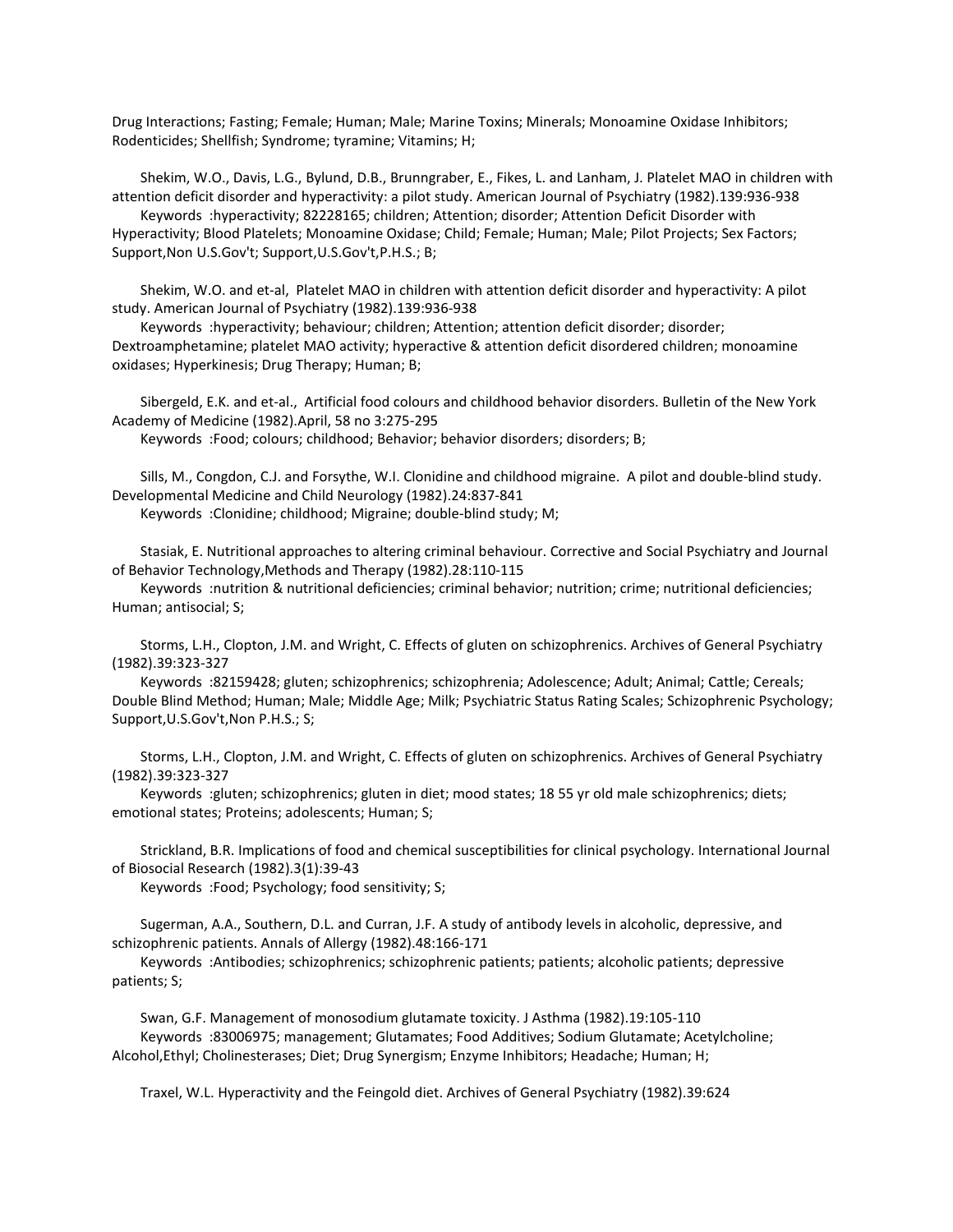Keywords :hyperactivity; 82230401; feingold; Feingold diet; Diet; Attention Deficit Disorder with Hyperactivity; Food Additives; Food Hypersensitivity; Child; Food Coloring Agents; Food,Formulated; Human; Research Design; B;

 Walker, M.M. Phosphates and hyperactivity: Is there a connection? Academic Therapy (1982).17:439-446 Keywords :hyperactivity; behaviour; Phosphates; phosphates in diet; Hyperkinesis; Food Additives; etiology; Human; B;

 Weiss, B. Food additives and environmental chemicals as sources of childhood behavior disorders. Journal.American Academy of Child Psychiatry (1982).21:144-152

 Keywords :hyperactivity; 82168548; Food; Food Additives; childhood; Behavior; disorder; Attention Deficit Disorder with Hyperactivity; Child; Child, Preschool; Human; Support, U.S.Gov't, Non P.H.S.; Support,U.S.Gov't,P.H.S.; B;

 Weiss, B. Food additives and environmental chemicals as sources of childhood behavior disorders. Journal of the American Academy of Child Psychiatry (1982).21:144-152

 Keywords :hyperactivity; Food; Food Additives; childhood; Behavior; behavior disorders; disorders; food additives & diet; etiology of childhood behavior disorders; literature review; etiology; diets; children; Human; B;

 Weiss, G. Food fantasies of incarcerated drug users. International Journal of the Addictions (1982).17:905-912 Keywords :Food; craving & fantasies of sweets & food preferences; 21 59 yr old incarcerated male drug addicts; Food Preferences; drug addiction; Appetite; Human; A; S;

Wells, D. Daniel's allergies. Nursing Times (1982).19-25; 78:827-829

 Keywords :hyperactivity; food allergy; 82221478; allergy; Food Hypersensitivity; Infant Food; Case Report; Follow Up Studies; Human; Hyperkinesis; Infant; Male; B;

 Yackulic, C.F., Anderson, B.G., Reker, D., Webb, E. and Volavka, J. The safety of lecithin diet supplementation in schizophrenic patients. Biological Psychiatry (1982).17:1445-1448

 Keywords :83127654; lecithin; Diet; schizophrenics; patients; Food,Fortified; Phosphatidylcholines; Chronic Disease; Depressive Disorder; Dyskinesia,Drug Induced; Human; Lipids; Receptors,Cholinergic; Support,U.S.Gov't,P.H.S.; Tranquilizing Agents,Major; S;

 Persistent leucine sensitivity following partial pancreatectomy and diazoxide treatment. Therapeutic response. American Journal of Diseases of Children (1983).137:393-395

 Keywords :epilepsy; 83149800; Leucine; treatment; Diazoxide; Hyperinsulinism; Hypoglycemia; Pancreatectomy; Case Report; Child,Preschool; Female; Human; Pancreatic Diseases; seizures; Support,U.S.Gov't,P.H.S.; E;

 Histidinemia. A case with resolution of myoclonic seizures after treatment with a low-histidine diet. American Journal of Diseases of Children (1983).137:256-258

 Keywords :epilepsy; 83123905; seizures; treatment; Diet; Amino Acid Metabolism,Inborn Errors; Histidine; Case Report; Human; Infant; Language Development Disorders; Male; Mental Retardation; Myoclonus; E;

 National Institutes of Health consensus development conference statement: defined diets and childhood hyperactivity. American Journal of Clinical Nutrition (1983).37:161-165

 Keywords :83097395; Health; diets; childhood; Attention Deficit Disorder with Hyperactivity; Butylated Hydroxytoluene; Child; Epidemiologic Methods; Erythrosine; Food Coloring Agents; Food Preservatives; Human; National Institutes of Health (U.S.); research; Salicylates; Support,U.S.Gov't,P.H.S.; United States; B;

 National Institutes of Health consensus development conference statement: defined diets and childhood hyperactivity. American Journal of Clinical Nutrition (1983).37:161-165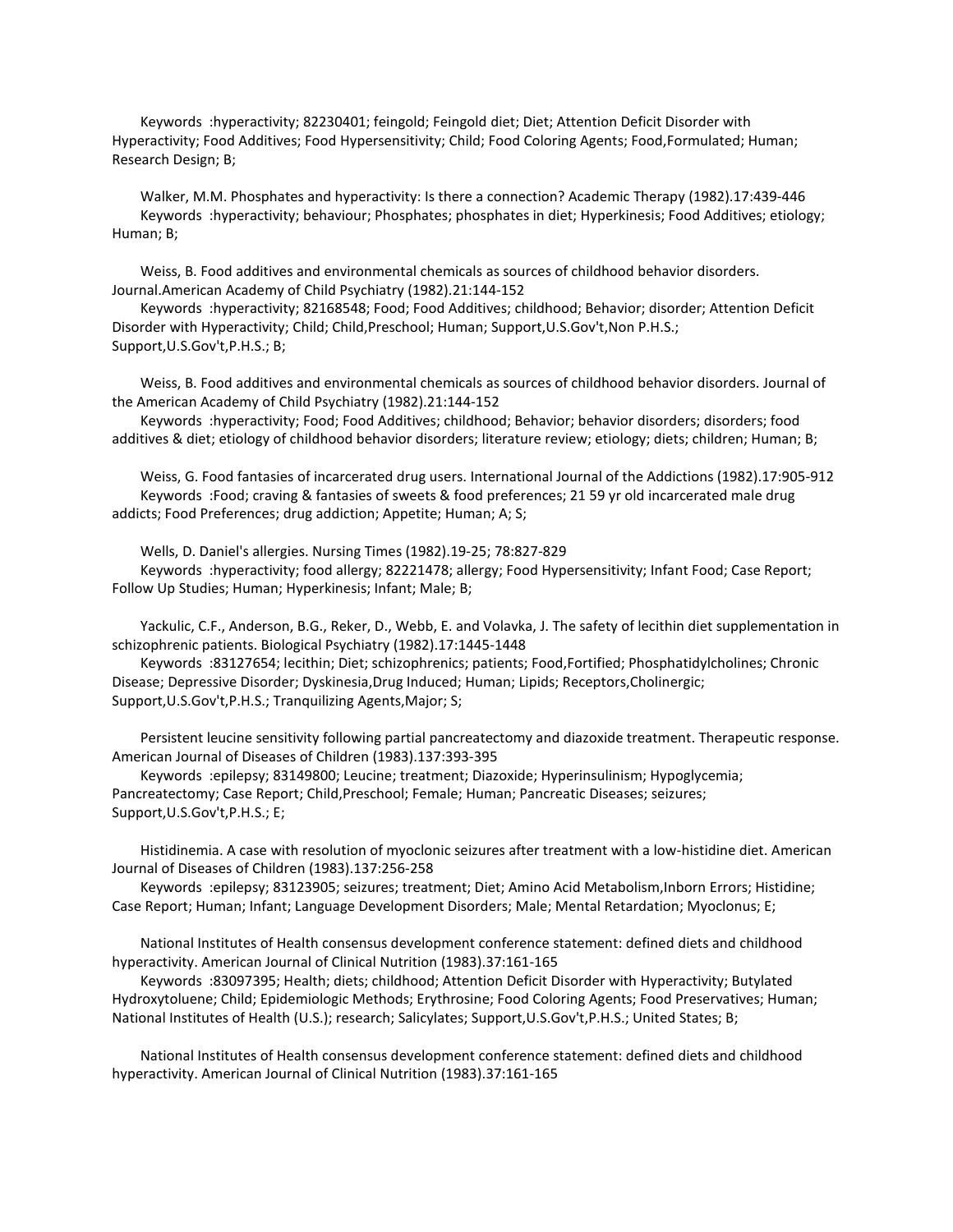Keywords :83097395; Health; diets; childhood; Attention Deficit Disorder with Hyperactivity; Butylated Hydroxytoluene; Child; Epidemiologic Methods; Erythrosine; Food Coloring Agents; Food Preservatives; Human; National Institutes of Health (U.S.); research; Salicylates; Support,U.S.Gov't,P.H.S.; United States; B;

 Study of gluten effect in schizophrenia. Archives of General Psychiatry (1983).40:345-346 Keywords :schizophrenia; wheat; gluten; 83152129; Dietary Proteins; Amino Acids; celiac disease; Human; Research Design; S;

 Gluten in schizophrenia [editorial]. Lancet (1983).1:744-745 Keywords :schizophrenia; wheat; gluten; 83165935; celiac disease; Dietary Proteins; Human; S;

 Study of gluten effect in schizophrenia. Archives of General Psychiatry (1983).40:345-346 Keywords :schizophrenia; wheat; gluten; 83152129; Dietary Proteins; Amino Acids; celiac disease; Human; Research Design; S;

 Food allergy and migraine. Lancet (1983).2:1256-1257 Keywords :Migraine; 84066766; Food; allergy; Food Hypersensitivity; Human; M;

 Is migraine food allergy? Lancet (1983).2:1081-1082 Keywords :Migraine; 84038514; Food; allergy; Food Hypersensitivity; Clinical Trials; Double Blind Method; Human; M;

 Abraham, G.E. Nutritional factors in the etiology of the premenstrual tension syndromes. Journal of Reproductive Medicine (1983).28(7):446-464

Keywords :nutrition; Diet; Food; mood; affect; S;

 Abraham, G.E. Nutritional factors in the etiology of the premenstrual tension syndromes. Journal of Reproductive Medicine (1983).28:446-464

 Keywords :83294332; etiology; Syndrome; Premenstrual Syndrome; Diet; Female; Human; Magnesium Deficiency; Vitamin B Deficiency; S; G;

 Ali, M.M., Murthy, R.C., Saxena, D.K. and Chandra, S.V. Effect of low protein diet on manganese neurotoxicity:II Brain GABA and seizure susceptibility. Neurobehavioral Toxicology and Teratology (1983).5(3):385- 389

Keywords :Diet; brain; seizure; epilepsy; protein; E;

 August, G.J., Stewart, M.A. and Holmes, C.S. A four-year follow-up of hyperactive boys with and without conduct disorder. British Journal of Psychiatry (1983).143:192-198 Keywords :hyperactivity; follow-up; B;

 Bandmann, H.J., Kaess, H. and Langer, H.D. [Mastocytosis simulating a food allergy.] Mastozytose unter dem Bild einer Nahrungsmittelallergie. Hautarzt (1983).34(5):217-220 Keywords :food allergy; behaviour; disorder; G;

 Bear, D.M. Hemispheric specialization and the neurology of emotion. Archives of Neurology (1983).40(4):195- 202

Keywords :emotions; Migraine; M;

 Bennett, F.C. and Sherman, R. Management of childhood "hyperactivity" by primary-care physicians. Journal of Developmental and Behavioral Pediatrics (1983).4:88-93

Keywords :management; childhood; hyperactivity; B;

 Bentley, S.J., Pearson, D.J. and Rix, K.J. Food hypersensitivity in irritable bowel syndrome. Lancet (1983).2(8345):295-297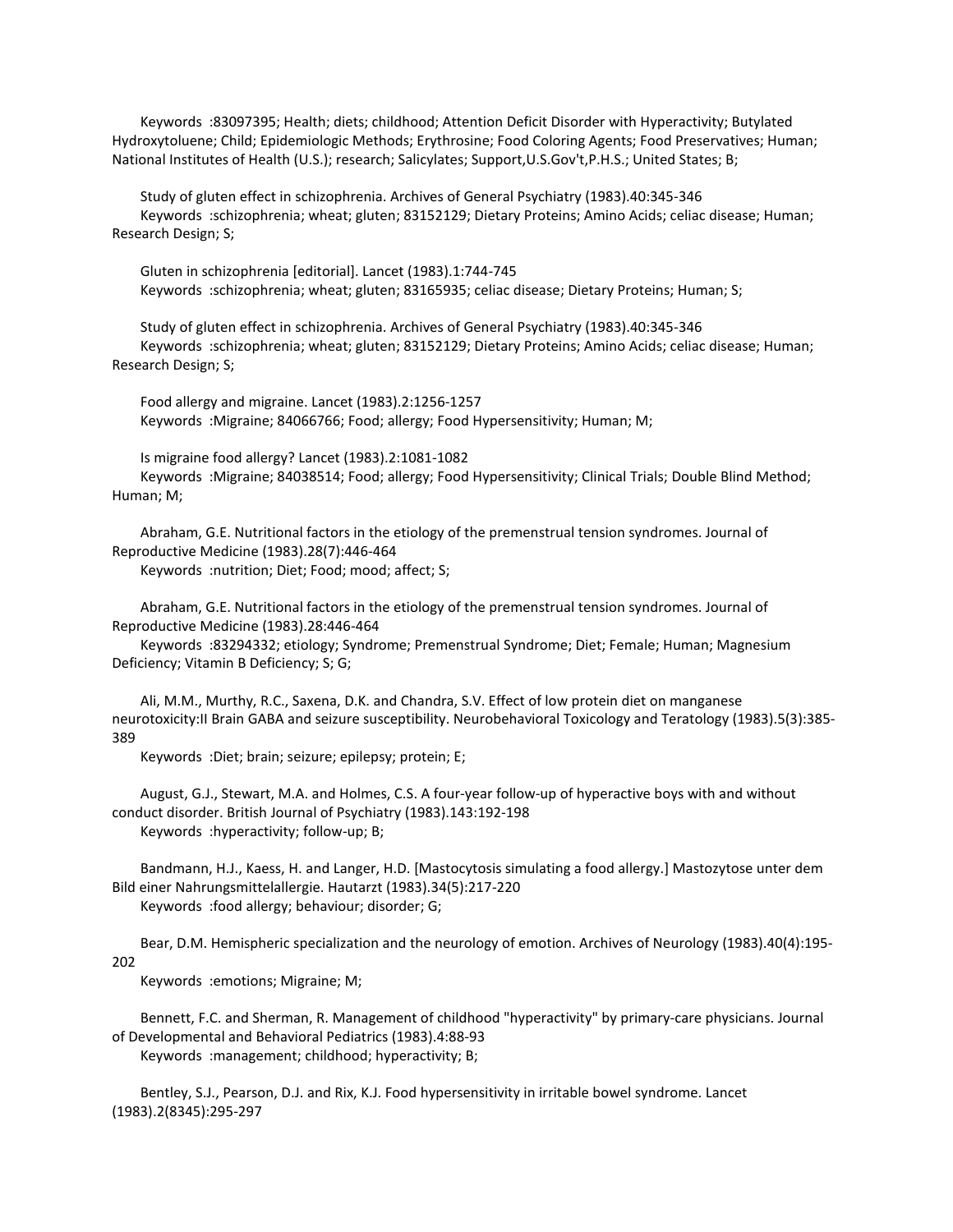Keywords :Food; Food Hypersensitivity; G;

 Ber, A. Neutralization of phenolic (aromatic) food compounds in a holistic general practice. Journal of Orthomolecular Psychiatry (1983).12(4):283-291

Keywords :Food aversion; G;

 Ber, A. Neutralization of phenolic (aromatic) food compounds in a holistic general practice. Journal of Orthomolecular Psychiatry (1983).1983 12(4)-1983 12291

 Keywords :hyperactivity; Food; neutralization of phenolic food compounds in holistic general practice; Ss with allergic reactions; Food Additives; diets; food allergies; Serotonin; Prostaglandins; adulthood; Human; G; B;

 Braun, B.G. Psychophysiologic phenomena in multiple personality and hypnosis. American Journal of Clinical Hypnosis (1983).26(2):124-137

Keywords :Personality; mental disorder; S;

 Braun, B.G. Psychophysiologic phenomena in multiple personality and hypnosis. American Journal of Clinical Hypnosis (1983).26:124-137

 Keywords :epilepsy; 84277551; Personality; Hypnosis; Multiple Personality Disorder; Adult; Animal; Autonomic Nervous System; Case Report; Cats; Central Nervous System; Citrus Fruits; Electroencephalography; Female; Food Hypersensitivity; Headache; Human; Hypersensitivity; Life Change Events; Male; Pain; Skin Diseases; Smoke; Wound Healing; G; H;

 Brodsky, C.M. "Allergic to everything": a medical subculture. Psychosomatics (1983).24:731-742 Keywords :food allergy; behaviour; mental disorder; mood; G; S;

 Bruyn, G.W. Epidemiology of migraine: a personal view. Headache (1983).23:127-133 Keywords :Migraine; M;

 Budoff, P.W. The use of prostaglandin inhibitors for the premenstrual syndrome. Journal of Reproductive Medicine (1983).28(7):469-478

Keywords :mood; S;

 Budoff, P.W. The use of prostaglandin inhibitors for the premenstrual syndrome. Journal of Reproductive Medicine (1983).28:469-478

 Keywords :Migraine; 83294334; Prostaglandins; Syndrome; Premenstrual Syndrome; Prostaglandin Antagonists; Animal; Breast; Central Nervous System; Clinical Trials; Double Blind Method; Female; Gastrointestinal System; Genitalia,Female; Human; Kidney; Rats; G;

 Burr, M.L. and Merrett, T.G. Food intolerance:A community survey. British Journal of Nutrition (1983).49:217- 219

Keywords :symptoms; G;

 Check, W. Eat,drink and be merry - or argue about food "allergy". Journal of the American Medical Association (1983).250:701-711

Keywords :food allergy; behaviour; research; B; G;

 Check, W. Eat, drink, and be merry--or argue about food 'allergy' [news]. Journal of the American Medical Association (1983).250:701-3, 707-11

 Keywords :83268928; Food; allergy; Behavior; Child Behavior Disorders; Food Hypersensitivity; Adult; Child; Child,Preschool; Human; Immunization; Infant; Nomenclature; Skin Tests; B; G;

 Cherek, D.R., Steinberg, J.L. and Brauchi, J.T. Effects of caffeine on human aggressive behavior. Psychiatric Research (1983).8:137-145

Keywords :caffeine; mood; aggression; antisocial; S;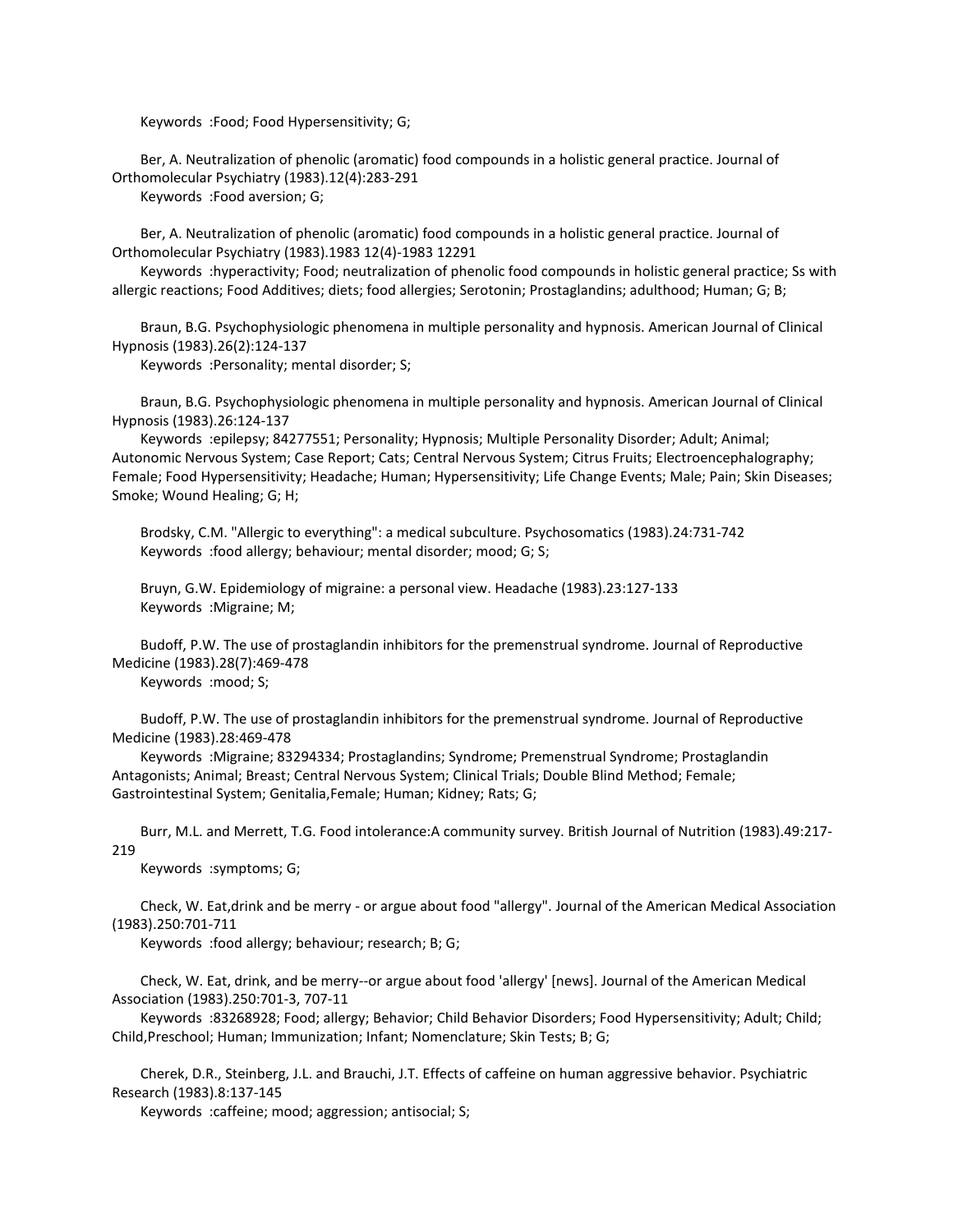Cherek, D.R., Steinberg, J.L. and Brauchi, J.T. Effects of caffeine on human aggressive behavior. Psychiatry Research (1983).8:137-145

 Keywords :addiction; caffeine; 83222078; Human; Behavior; aggression; Adolescence; Adult; Arousal; Dose Response Relationship,Drug; Male; Motivation; S; antisocial; A;

 Clark, J.E. and Simon, W.A. Cardiac arrythmias after phenylpropanolamine ingestion. Drug Intelligence and Clinical Pharmacy (1983).17(10):737-738

Keywords :Phenylpropanolamine; G;

 Clark, J.E. and Simon, W.A. Cardiac arrhythmias after phenylpropanolamine ingestion. Drug Intelligence and Clinical Pharmacy (1983).17:737-738

 Keywords :epilepsy; 84028242; Phenylpropanolamine; Arrhythmia; Adult; caffeine; Case Report; Drug Combinations; Female; Human; Hypertension; Tachycardia; G; E;

 Coffey, C.E., Sullivan, J.L. and Rice, J.R. T lymphocytes in schizophrenia. Biological Psychiatry (1983).18:113-119 Keywords :schizophrenia; S;

 Cohen, N.J. and Minde, K. The "hyperactive syndrome" in kindergarten children. Comparison of children with pervasive and situational syndromes. Journal of Child Psychology and Psychiatry and Allied Discipline (1983).24:443-456

Keywords :hyperactive; Diet; B;

 Collins Williams, C. Intolerance to additives. Annals of Allergy (1983).51:315-316 Keywords :83280872; Food Additives; Food Hypersensitivity; Child; Food Coloring Agents; Human; Hyperkinesis; tartrazine; B;

 Collins-Williams, C. Intolerance to additives. Annals of Allergy (1983).51(2 Pt 2):315-316 Keywords :food intolerance; Food Additives; behaviour; hyperactivity; B;

Couch, J.R. and Diamond, S. Status migrainosus: causative and therapeutic aspects. Headache (1983).23:94-

## 101

Keywords :Migraine; food allergy; M;

 Crook, W.G. Defined diets.[letter]. Clinical Pediatrics (Philadelphia) (1983).22(4):321 Keywords :hyperactivity; Diet; food sensitivity; B;

 Crook, W.G. Defined diets. Clinical Pediatrics (Philadelphia) (1983).22:321 Keywords :hyperactivity; 83130237; diets; Food,Formulated; Hyperkinesis; Child; Human; B;

 Dews, P.B. Comments on some major methodological issues affecting diagnosis of the behavioral effects of foods and nutrients. Journal of Psychiatric Research (1983).17(2):223-225 Keywords :diagnosis; food sensitivity; methodology; behaviour; S; B;

 Dohan, F. More on celiac disease as a model for schizophrenia. Biological Psychiatry (1983).18:561-564 Keywords :schizophrenia; celiac disease; Disease; celiac disease as model for testing hypothesis of gluten sensitivity in schizophrenia; criticism of C.Hallert's conclusions; Proteins; gastrointestinal disorders; etiology; professional criticism; Human; S;

 Dyme, I.Z., Horwitz, S.J., Bacchus, B. and Kerr, D.S. Histidinemia. A case with resolution of myoclonic seizures after treatment with a low-histidine diet. American Journal of Diseases of Children (1983).137(3):256-258 Keywords :seizures; Diet; E;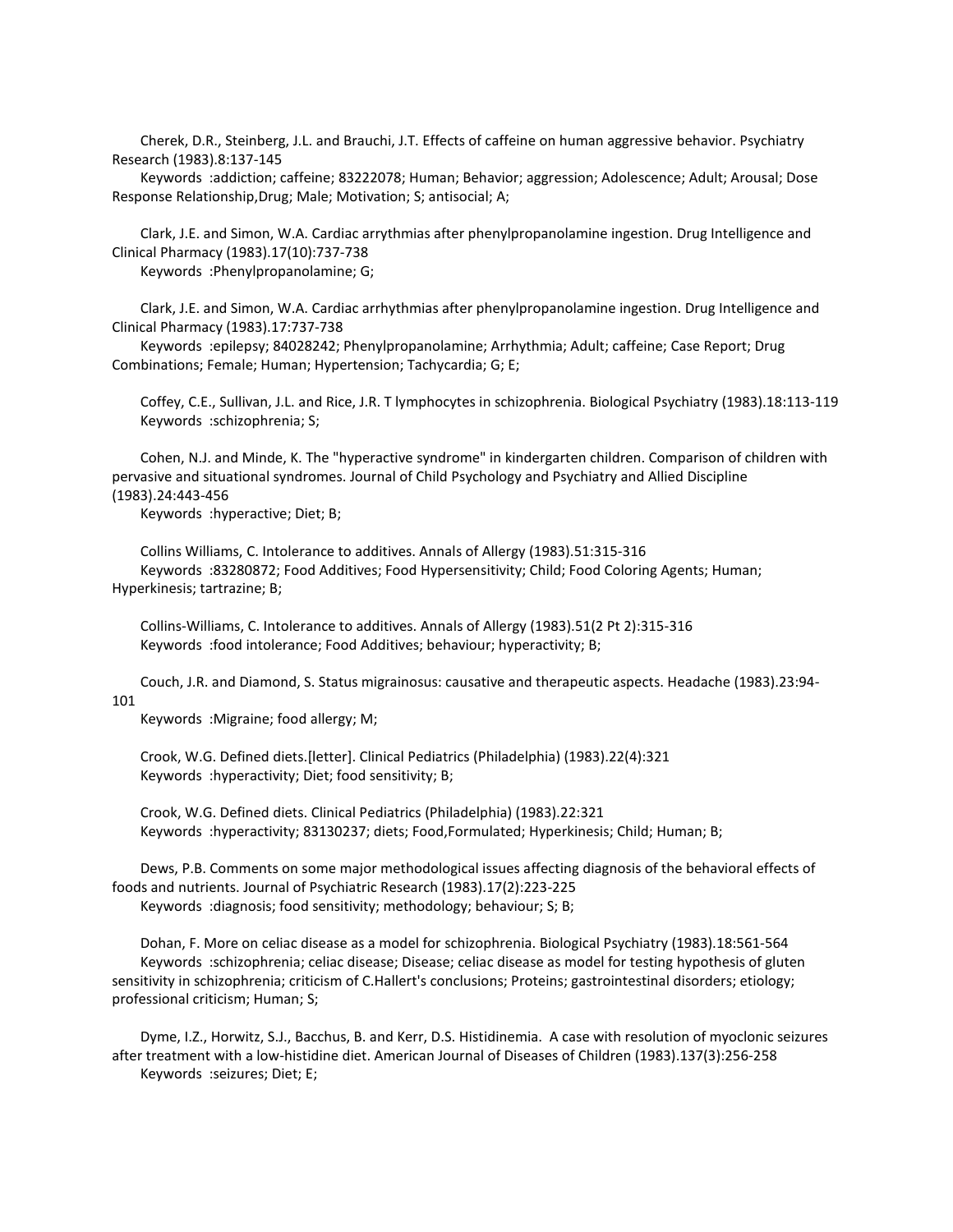Egger, J., Carter, C.M., Wilson, J., Turner, M.W. and Soothill, J.F. Is migraine food allergy? A double-blind controlled trial of oligoantigenic diet treatment. Lancet (1983).2:865-869

 Keywords :Migraine; 84012920; Food; allergy; Diet; treatment; Food Hypersensitivity; methods; Science; Abdomen; Adolescence; Antigens; Asthma; Child; Child,Preschool; Clinical Trials; Double Blind Method; Eczema; Female; Human; Male; Pain; Support,Non U.S.Gov't; M;

 Fedio, P. and Martin, A. Ideative-emotive behavioral characteristics of patients following left or right temporal lobectomy. Epilepsia (1983).24 Suppl 2:S117-S130

 Keywords :84131893; patients; emotions; Epilepsy,Temporal Lobe; Laterality; Personality Inventory; Temporal Lobe; Adult; Female; Human; Limbic System; Male; Memory; Mental Disorders; Middle Age; Self Concept; E;

 Feldman, W. Is migraine food allergy? Lancet (1983).2:1424 Keywords :Migraine; 84092314; Food; allergy; Food Hypersensitivity; Child; Human; M;

 Folks, D.G. Monoamine oxidase inhibitors: reappraisal of dietary considerations. Journal of Clinical Psychopharmacology (1983).3:249-252

 Keywords :83291663; Monoamine Oxidase; Monoamine Oxidase Inhibitors; Depressive Disorder; Food Habits; Drug Interactions; Human; Hypertension; Support,U.S.Gov't,P.H.S.; S;

 Ford, C.V. The Somatizing Disorders. New York:Elsevier, (1983). pp. 49-52. Keywords :disorders; G;

 Gainotti, G. [Emotions and hemispheric lateralization. Review of the literature] Emotions et lateralisation hemispherique. Revue de la litterature. Encephale (1983).9:345-364

 Keywords :84158353; emotions; Dominance,Cerebral; brain; Brain Diseases; Conversion Disorder; English Abstract; Epilepsy,Temporal Lobe; Facial Expression; Human; Laterality; Mental Disorders; Psychopathology; E;

 Gilka, L. Hyperactivity, learning disabilities, GABA, inborn errors of metabolism, and modern environmental factors. International Journal of Biosocial Research (1983).4(2):85-98

Keywords :hyperactivity; learning disabilities; GABA; metabolism; B;

 Glover, V., Littlewood, J., Sandler, M., Peatfield, R., Petty, R. and Rose, F.C. Biochemical predisposition to dietary migraine: the role of phenolsulphotransferase. Headache (1983).23:53-58

 Keywords :Migraine; 83212494; Diet; Sulfurtransferases; Cacao; Cheese; Citrus Fruits; Human; Monoamine Oxidase; Phenethylamines; Support,Non U.S.Gov't; tyramine; M;

 Hanington, E. Migraine. In: Clinical Reactions to Food, edited by Lifschitz, F. Chichester: Wiley, (1983), pp.155- 180.

Keywords :Migraine; Food; M;

 Haymond, M.W., Howard, C., Ben Galim, E. and DeVivo, D.C. Effects of ketosis on glucose flux in children and adults. American Journal of Physiology (1983).245:E373-E378

 Keywords :epilepsy; Ketosis; Glucose; children; Adult; Acidosis; Blood Glucose; Adolescence; Body Weight; brain; Child; Child,Preschool; Deuterium; Fasting; Female; Glucagon; Human; Hydrocortisone; Insulin; Ketone Bodies; Kinetics; Male; Organ Weight; Reference Values; Support,U.S.Gov't,P.H.S.; E;

 Hicks, R.A., Kilcourse, J. and Sinnott, M.A. Type A-B behavior and caffeine use in college students. Psychological Reports (1983).52:338

 Keywords :A; caffeine; 83195521; Behavior; Students; Coronary Disease; Personality; Human; Insomnia; Support,U.S.Gov't,P.H.S.; S;

 Hoffman, B.F. Diet pill psychosis: follow-up after 6 years. Canadian Medical Association Journal (1983).129:1077-1078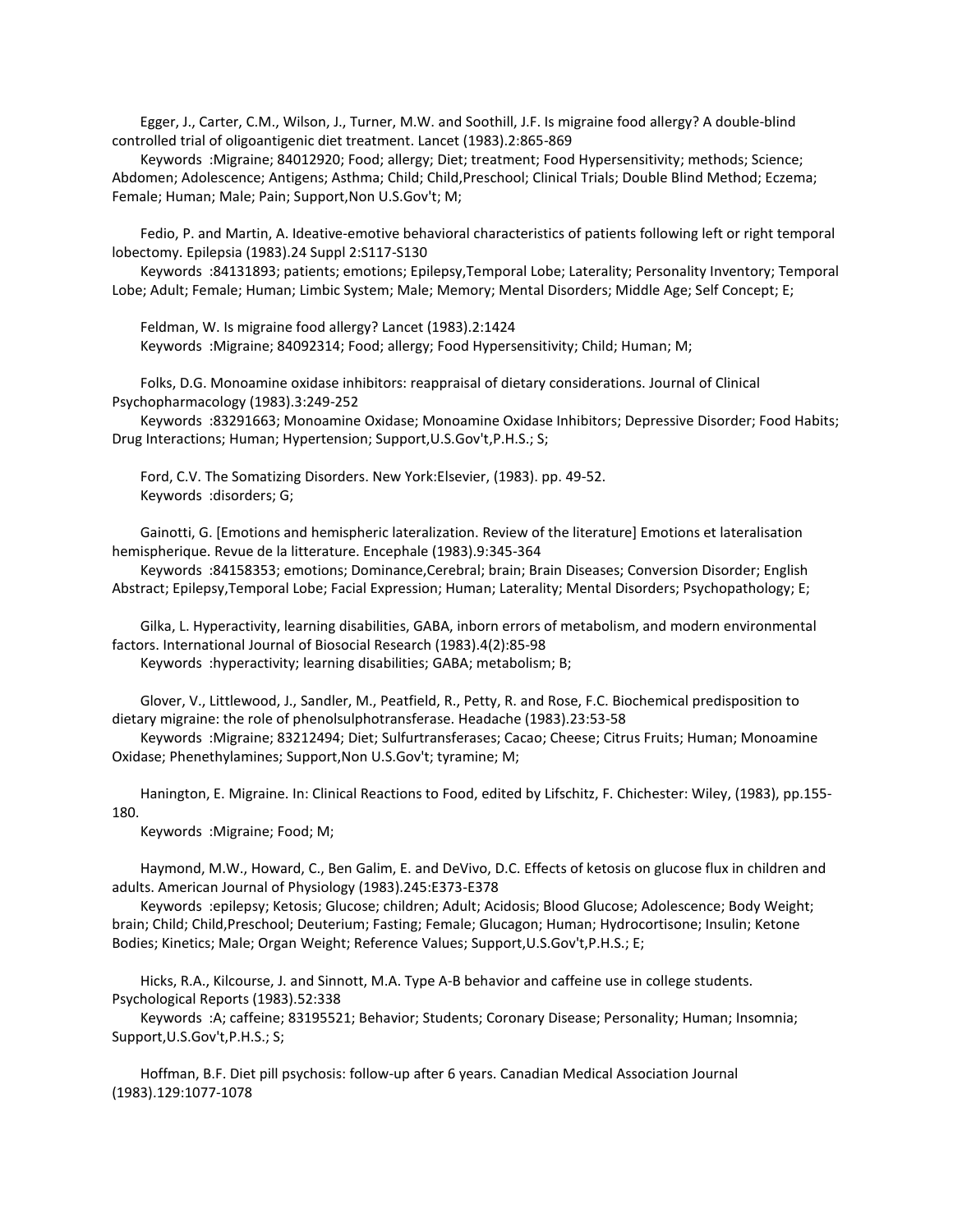Keywords :84026010; Diet; psychosis; follow-up; Diethylpropion; Phentermine; Psychoses,Substance Induced; Case Report; Female; Follow Up Studies; Human; S;

 Hunger, J. [Psychopathological studies on the so-called epileptic personality change] Psychopathologische Untersuchungen zur sogenannten epileptischen Wesensanderung. Fortschritte der Neurologie-Psychiatrie (1983).51:327-341

 Keywords :epilepsy; 84059438; Personality; Personality Disorders; Adult; Affective Symptoms; English Abstract; Human; Mathematics; Middle Age; Psychopathology; E;

 James, J.E. and Stirling, K.P. Caffeine: a survey of some of the known and suspected deleterious effects of habitual use. British Journal of Addiction (1983).78:251-258

 Keywords :addiction; caffeine; 84024339; Abnormalities,Drug Induced; Anxiety Disorders; Behavior Therapy; Coffee; Diagnosis,Differential; Female; Human; Myocardial Infarction; Neoplasms; Pregnancy; Pregnancy Complications; Tea; S; A;

 James, J.E. and Stirling, K.P. Caffeine: a survey of some of the known and suspected deleterious effects of habitual use. British Journal of Addiction (1983).78:251-258 Keywords :caffeine; A; S;

 Kavale, K.A. and Forness, S.R. Hyperactivity and diet treatment: a meta-analysis of the Feingold hypothesis. Journal of Learning Disabilities (1983).16:324-330

 Keywords :83293060; Diet; treatment; feingold; Attention Deficit Disorder with Hyperactivity; Child; Food Additives; Food Hypersensitivity; Human; Prognosis; B;

 Kidd, J.M., Cohen, S.H., Sosman, A.J. and Fink, J.N. Food dependent exercise-induced anaphylaxis. Journal of Allergy and Clinical Immunology (1983).71:407-411 Keywords :Food; Anaphylaxis; G;

 Lanzi, G., Balottin, U., Gamba, N. and Fazzi, E. Psychological aspects of migraine in childhood. Cephalalgia (1983).3 Suppl 1:218-220

 Keywords :Migraine; 84002224; psychological; childhood; Adolescence; Age Factors; Child; Female; Human; Male; M;

 Lipton, M.A. and Mayo, J.P. Diet and hyperkinesis--an update. Journal of the American Dietetic Association (1983).83:132-134

 Keywords :83266620; Diet; Food Additives; Hyperkinesis; Animal; Child; Child Behavior; Double Blind Method; Evaluation Studies; Food Coloring Agents; Human; Rats; United States; B;

 Mailman, R.B. and Lewis, M.H. Food additives and childhood hyperactivity. Boletin - Asociacion Medica de Puerto Rico (1983).75:551-553

 Keywords :84128165; Food; Food Additives; childhood; Attention Deficit Disorder with Hyperactivity; Child; Dyes; Erythrosine; Human; B;

 Mailman, R.B. and Lewis, M.H. Food additives and childhood hyperactivity. ASDC Journal of Dentistry for Chidren (1983).50:283-286

 Keywords :84008686; Food; Food Additives; childhood; Attention Deficit Disorder with Hyperactivity; Animal; Child; Erythrosine; Human; Rats; research; B;

 Matalon, R., Naidu, S., Hughes, J.R. and Michals, K. Nonketotic hyperglycinemia: treatment with diazepam--a competitor for glycine receptors. Pediatrics (1983).71:581-584

 Keywords :epilepsy; 83168600; treatment; Glycine; Diazepam; seizures; Binding,Competitive; Case Report; Choline; Electroencephalography; Female; Folic Acid; Human; Infant,Newborn; Receptors,Endogenous Substances; E;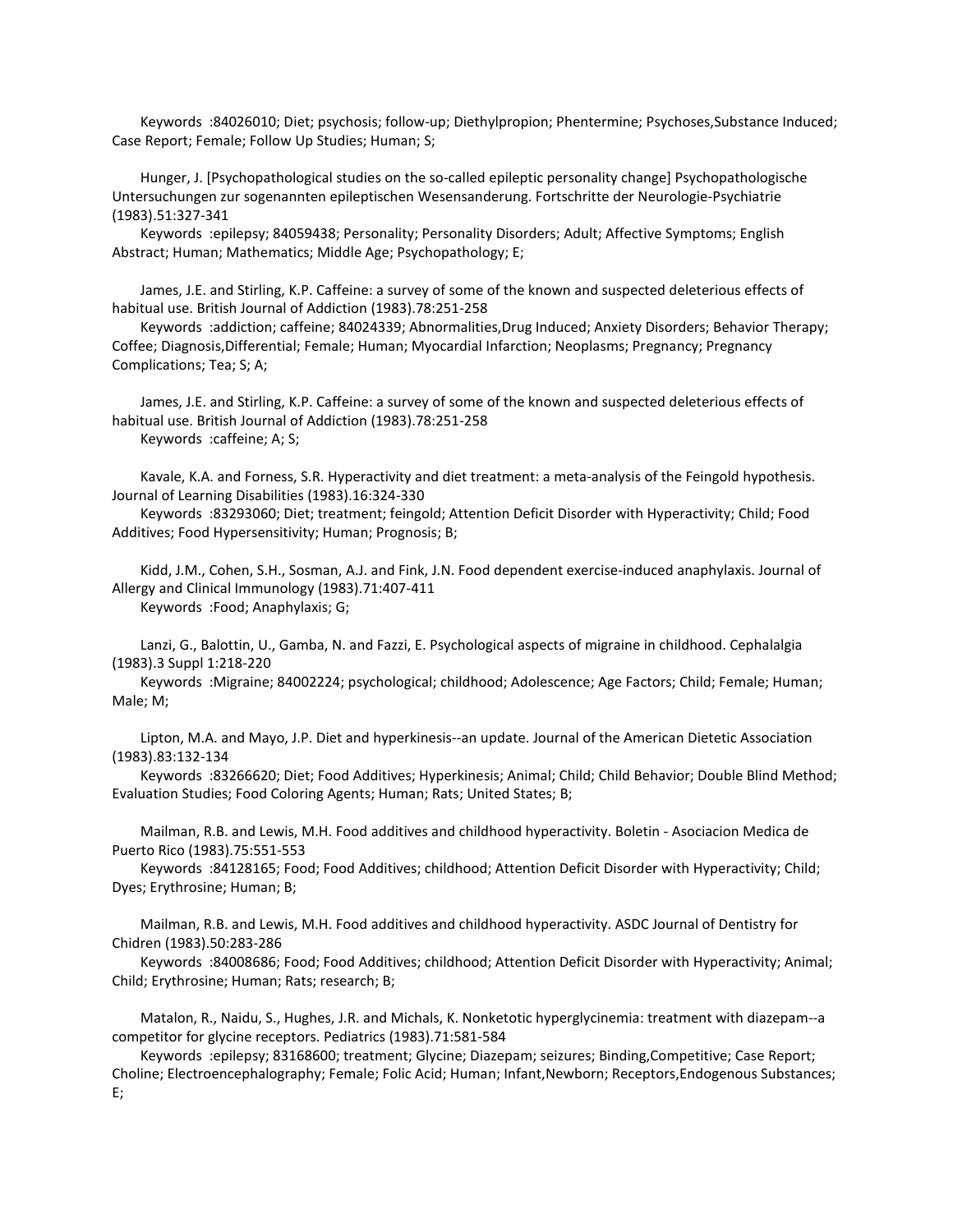Mathew, R.J., Barr, D.L. and Weinman, M.L. Caffeine and cerebral blood flow. British Journal of Psychiatry (1983).143:604-608

Keywords :caffeine; blood; S;

 Mattes, J.A. The Feingold diet: a current reappraisal. Journal of Learning Disabilities (1983).16:319-323 Keywords :83293059; feingold; Feingold diet; Diet; Attention Deficit Disorder with Hyperactivity; Child; Food Additives; Food Hypersensitivity; Human; Support,U.S.Gov't,P.H.S.; B;

 Mattes, J.A. The Feingold diet: A current reappraisal. Journal of Learning Disabilities (1983).16:319-323 Keywords :hyperactivity; Feingold diet; Diet; effectiveness of Feingold diet; Hyperkinesis; literature review; diets; Food Additives; Human; B;

 Matussek, P., Agerer, D. and Seibt, G. Allergic disorders in depressive patients. Comprehensive Psychiatry (New York) (1983).24:25-34

Keywords :allergic disorders; disorders; patients; Depression; S;

 McGovern, J.J., Gardner, R.W., Painter, K. and Rapp, D.J. Natural foodborne aromatics induce behavioral disturbances in children with hyperkinesis. International Journal of Biosocial Research (1983).4:40-42 Keywords :hyperactivity; children; Hyperkinesis; phenolic food compounds & food & inhalant allergenic extracts; children with food allergy; food allergies; Food; olfactory stimulation; childhood; Human; B;

 Merrett, J., Peatfield, R.C., Rose, F.C. and Merrett, T.G. Food related antibodies in headache patients. Journal of Neurology,Neurosurgery and Psychiatry (1983).46:738-742

 Keywords :83293448; Food; Antibodies; Headache; patients; Food Hypersensitivity; IgE; IgG; Cluster Headache; Comparative Study; Female; Human; Male; Support,Non U.S.Gov't; H;

 Miller, J.R., Orgel, H.A. and Meltzer, E.O. The safety of egg-containing vaccines for egg-allergic patients. Journal of Allergy and Clinical Immunology (1983).71:568-573

 Keywords :food allergy; 83214376; patients; Ovalbumin; Viral Vaccines; Administration,Oral; Adolescence; Adult; Child; Child,Preschool; Eggs; Female; Food Hypersensitivity; Human; Immunization; Male; Middle Age; Skin Tests; G;

 Mitchell, E.A., Lewis, S. and Cutler, D.R. Essential fatty acids and maladjusted behaviour in children. Prostaglandins Leukotrienes and Medicine (Edinburgh) (1983).Nov 12(3):281-287 Keywords :Fatty Acids; behaviour; children; B;

 Moneret-Vautrin, D.A. False food allergies: non-specific reactions to foodstuffs. In: Clinical rections to food, edited by Lessof, M.H. Chichester: John Wiley&Sons, (1983), pp.135-153. Keywords :Food; food allergies; S; G;

 Monro, J.A. Food allergy in migraine. Proceedings of the Nutrition Society (1983).42:241-246 Keywords :Migraine; 83300132; Food; allergy; Food Hypersensitivity; Antigens; Clinical Trials; Diet; Double Blind Method; Female; Human; Intradermal Tests; Male; M;

 Pearson, D.J. and Rix, K.J.B. Food allergy: How much in the mind? A clinical and psychiatric study of suspected food hypersensitivity. Lancet (1983).1:1259-1261

Keywords :Food; food allergy; allergy; psychiatric; Food Hypersensitivity; Hypersensitivity; S;

 Pearson, D.J., Rix, K.J.B. and Bentley, S.J. Food allergy. Lancet (1983).July 16:160-161 Keywords :Food; food allergy; allergy; G;

 Peatfield, R., Littlewood, J.T., Glover, V., Sandler, M. and Clifford Rose, F. Pressor sensitivity to tyramine in patients with headache. Relationship to platelet monoamine oxidase and to dietary provocation. Journal of Neurology,Neurosurgery and Psychiatry (1983).46:827-831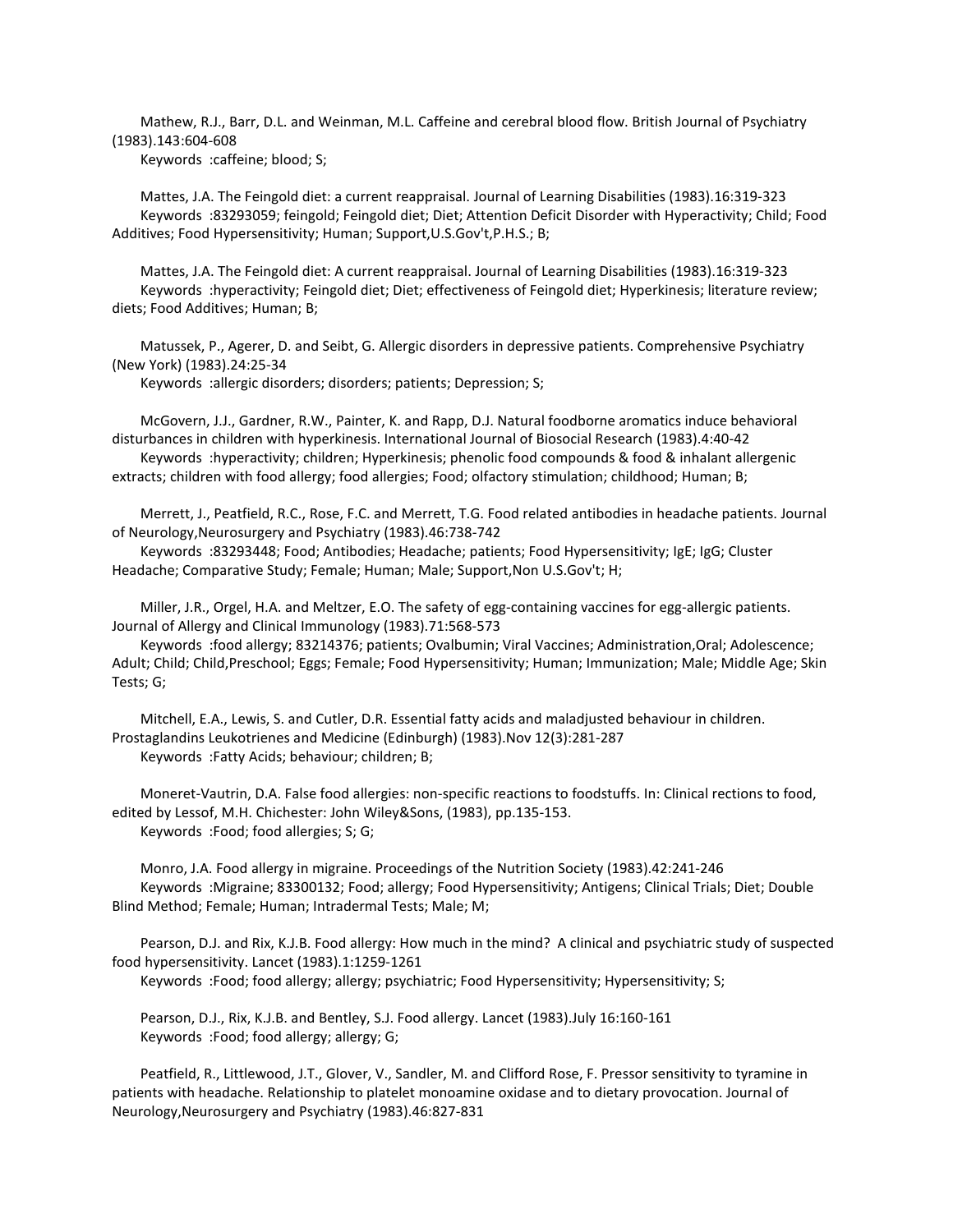Keywords :tyramine; patients; Headache; Monoamine Oxidase; H;

 Perkin, J.E. and Hartje, J. Diet and migraine: a review of the literature. Journal of the American Dietetic Association (1983).83:459-463

 Keywords :Migraine; 84008893; Diet; Alcohol,Ethyl; Food Hypersensitivity; Human; Hypoglycemia; Monoamine Oxidase; Sodium; M;

Podell, R.N. Hyperactivity and diet. Behavioral Medicine Update (1983).5:27-32

 Keywords :hyperactivity; Diet; diet & eating habits; children; discussion of the Feingold hypothesis & food allergy hypothesis; literature review; Food Additives; Hyperkinesis; food allergies; diets; Eating; childhood; Human; B;

 Poirot, S. [Psychological approach to the patient with epilepsy] Approche psychologique du sujet epileptique. Soins (1983).7, 10-7, 16

 Keywords :epilepsy; 84044919; patients; Social Perception; Adult; Child; emotions; Family; Female; Human; Interpersonal Relations; Male; Personality; E;

 Post, R.M., Uhde, T.W., Rubinow, D.R., Ballenger, J.C. and Gold, P.W. Biochemical effects of carbamazepine: relationship to its mechanisms of action in affective illness. Progress in Neuro-Psychopharmacology and Biological Psychiatry (1983).7(2-3):263-271

Keywords :Carbamazepine; S;

 Pradalier, A., Weinman, S., Launay, J.M., Baron, J.F. and Dry, J. Total IgE, specific IgE and prick-tests against foods in common migraine--a prospective study. Cephalalgia (1983).3:231-234

 Keywords :Migraine; 84055375; IgE; Food; Diet; Food Hypersensitivity; Adolescence; Adult; Antibodies; Female; Human; Male; Middle Age; Prospective Studies; Radioallergosorbent Test; Skin Tests; M;

 Ratner, D., Shoshani, E. and Dubnov, B. Milk protein-free diet for nonseasonal asthma and migraine in lactasedeficient patients. Israel Journal of Medical Sciences (1983).19:806-809

 Keywords :Migraine; 84060873; Milk; Diet; Asthma; patients; Lactose Intolerance; Milk Proteins; Adolescence; Adult; Aged; Female; Human; Male; Middle Age; Seasons; M;

 Rimland, B. The Feingold diet: an assessment of the reviews by Mattes, by Kavale and Forness and others. Journal of Learning Disabilities (1983).16:331-333

 Keywords :83293061; Feingold diet; Diet; Attention Deficit Disorder with Hyperactivity; Child; Food Additives; Food Hypersensitivity; Human; Outcome and Process Assessment (Health Care); B;

 Rimland, B. The Feingold diet: An assessment of the reviews by Mattes, by Kavale and Forness and others. Journal of Learning Disabilities (1983).16:331-333

 Keywords :hyperactivity; Feingold diet; Diet; review; treatment for hyperkinesis; assessment of research reviews; diets; Hyperkinesis; Food Additives; experimentation; Human; B;

 Rippere, V. Food additives and hyperactive children: a critique of Conners. British Journal of Clinical Psychology (1983).22 Pt 1:19-32

 Keywords :83154348; Food; Food Additives; hyperactive; children; Attention Deficit Disorder with Hyperactivity; Diet; Cacao; Child; Child Behavior; Cytotoxicity Tests,Immunologic; Drug Hypersensitivity; Food Coloring Agents; Human; Placebos; Research Design; B;

 Rippere, V. Food allergy: How much in the mind? (Letter). Lancet (1983).July 2:45 Keywords :Food; food allergy; allergy; G; S;

 Rippere, V. Dietary treatment of chronic obsessional ruminations. British Journal of Clinical Psychology (1983).22:314-316

Keywords :treatment; dietary treatment; obsessions; S;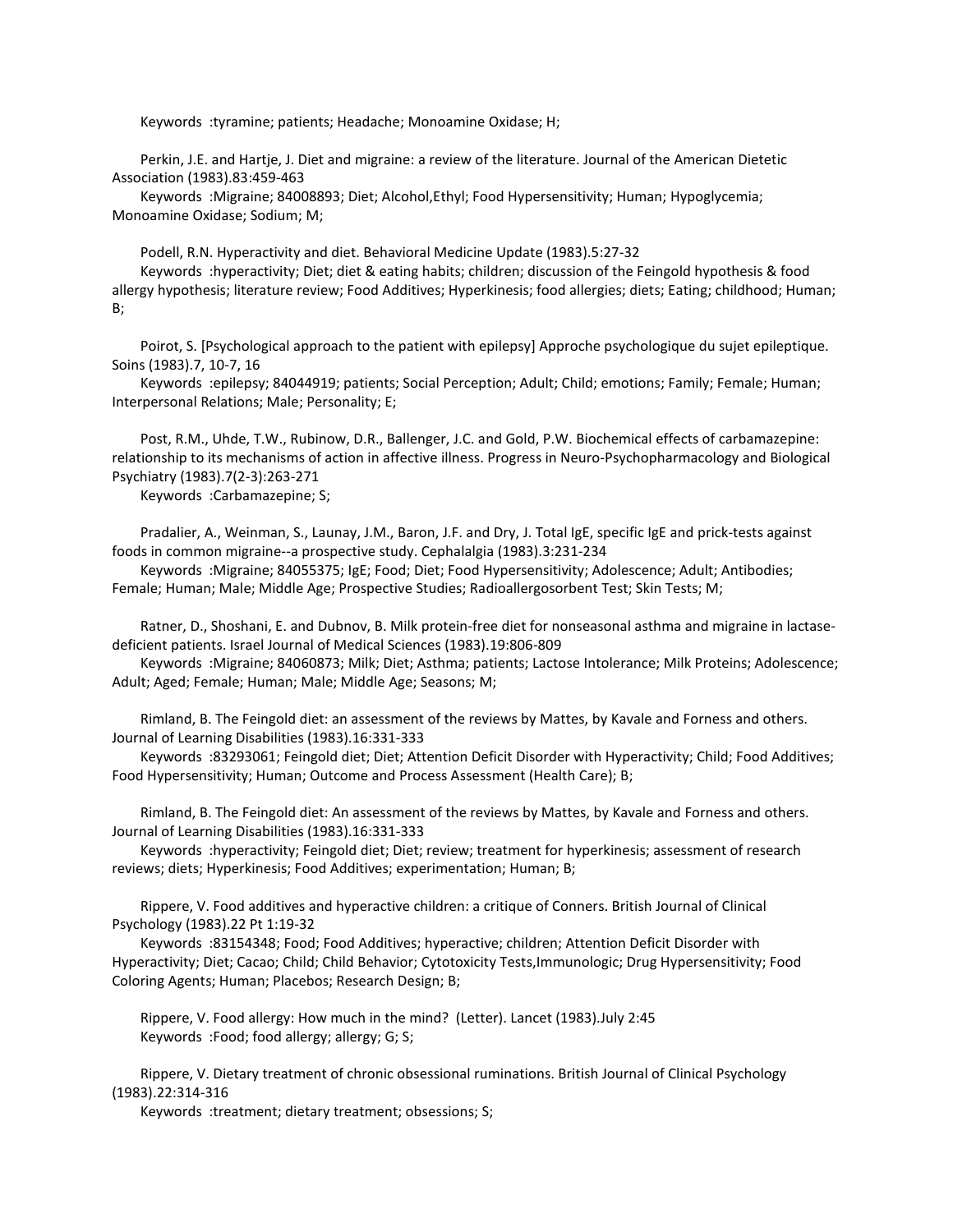Rossiter, M. Food intolerance - A general paediatrician's view. Journal of the Royal Society of Medicine (1983).78, Suppl No. 5:17-20

Keywords :Food; food intolerance; G;

 Rumsey, J.M. and Rapoport, J.L. Assessing behavioral and cognitive effects of diet in pediatric populations. In: Nutrition and the Brain,vol.6, edited by Wurtman, R.J. and Wurtman, J.J. New York: Raven Press, (1983), pp.101- 161.

Keywords :Diet; Pediatrics; nutrition; B;

 Sarber, R.E. and Cuvo, A.J. Teaching nutritional meal planning to developmentally disabled clients. Behavior Modification (1983).7(4):503-530

Keywords :nutrition; Diet; G;

 Schoenthaler, S.J. The Los Angeles probation department diet-behavior program: An empirical analysis of six institutional settings. International Journal of Biosocial Research (1983).4:25-39 Keywords :antisocial behaviour; crime; Diet; S;

 Schoenthaler, S.J. Diet and crime: An empirical examination of the value of nutrition in the control and treatmnent of incarcerated juvenile offenders. International Journal of Biosocial Research (1983).4:25-39 Keywords :Diet; crime; nutrition; offenders; antisocial; S;

 Schoenthaler, S.J. Diet and delinquency: A multi-state replication. International Journal of Biosocial Research (1983).5:70-78

Keywords :Diet; delinquency; antisocial; S;

 Schorah, C.J., Morgan, D.B. and Hullin, R.P. Plasma vitamin C concentrations in patients in a psychiatric hospital. Hum.Nutr.Clin.Nutr. (1983).37:447-452

 Keywords :84135199; Vitamins; patients; Ascorbic Acid; Psychotic Disorders; Affective Disorders,Psychotic; Age Factors; Aged; Chlorpromazine; Dementia; Female; Hospitals,Psychiatric; Human; Iron; Length of Stay; Male; Middle Age; Sex Factors; S;

 Schwarz, R.H., Eaton, J., Aynsley Green, A. and Bower, B.P. Ketogenic diets in the management of childhood epilepsy. In: Research progress in epilepsy, edited by Rose, F.C. London: Pitman, (1983), pp.316-332?. Keywords :ketogenic diets; diets; management; childhood; epilepsy; research; E;

 Singh, M.M. and Kay, S.R. The problem of type II error in the "gluten hypothesis". American Journal of Psychiatry (1983).140:644-645

Keywords :schizophrenia; wheat; gluten; 83201669; Research Design; Diet; Human; Statistics; S;

 Soothill, J.F. The atopic child. In: Paediatric Immunology, edited by Soothill, J.F., Hayward, A.R. and Wood, C.B.S. Oxford: Blackwell, (1983), pp.248-274.

Keywords :Child; atopic child; G;

 Sours, J.A. Case reports of anorexia nervosa and caffeinism. American Journal of Psychiatry (1983).140:235- 236

Keywords :Anorexia Nervosa; caffeine; A; S;

 Spring, B., Maller, O., Wurtman, J. and et-al., Effects of protein and carbohydrate meals on mood and performance: interactions with sex and age. Journal of Psychiatric Research (1983).17:155-167 Keywords :protein; Carbohydrates; mood; performance; S;

 Strauss, E., Wada, J. and Kosaka, B. Spontaneous facial expressions occurring at onset of focal seizure activity. Archives of Neurology (1983).40:545-547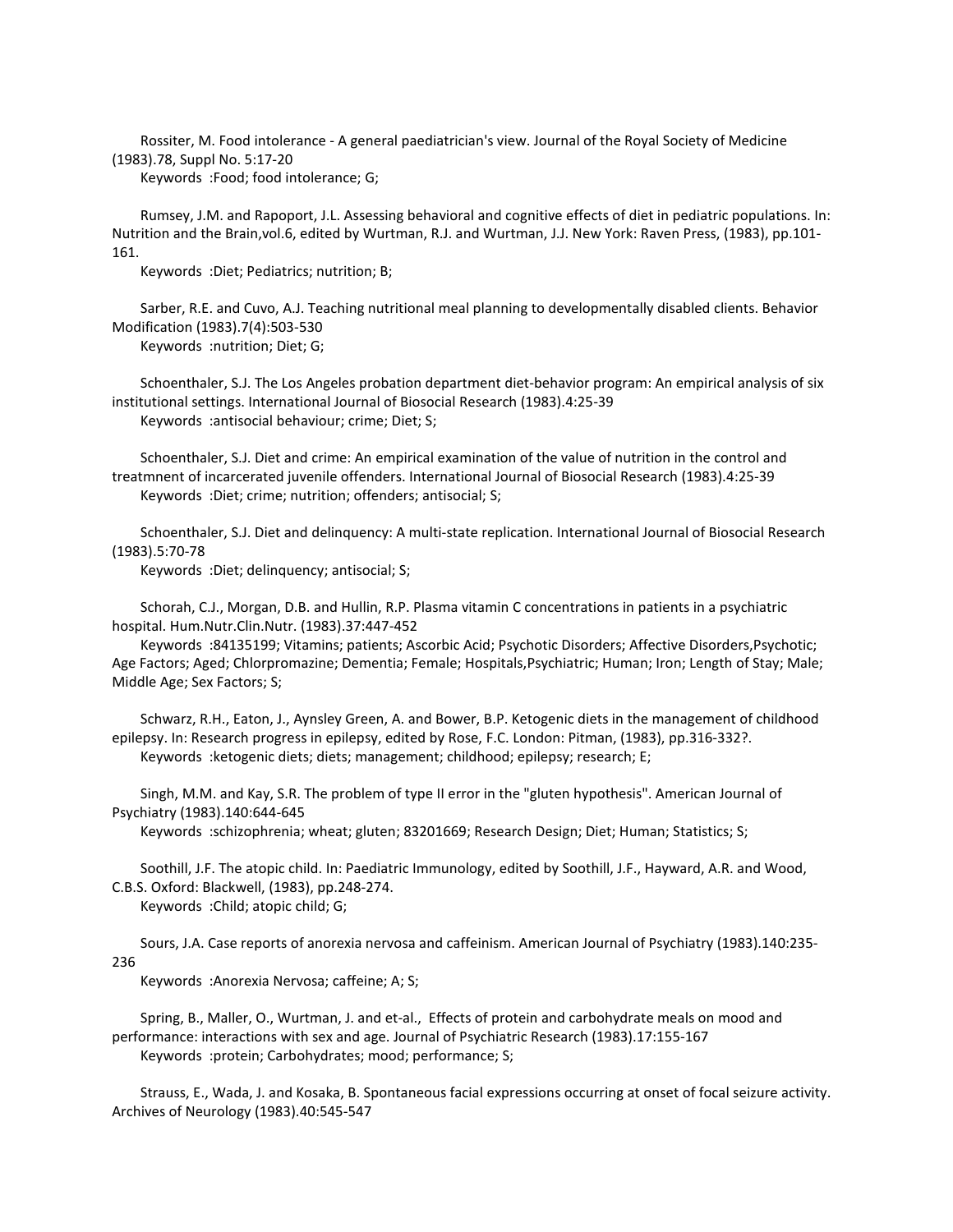Keywords :epilepsy; 83308112; Facial Expression; seizure; seizures; Adolescence; Adult; Bemegride; Child; Child,Preschool; Electroencephalography; emotions; Female; Human; Male; Middle Age; Pentylenetetrazole; Statistics; Support,Non U.S.Gov't; Videotape Recording; E;

Sutherland, J.E. Headaches. American Family Physician (1983).27:137-142

 Keywords :83149531; Headache; Adolescence; Adult; Analgesics; Behavior Therapy; Child; Cluster Headache; Female; Food Hypersensitivity; Human; Male; Medical History Taking; Middle Age; Stress; Vascular Headache; H;

 Thorley, G. Childhood hyperactivity and food additives. Developmental Medicine and Child Neurology (1983).25:531-534

 Keywords :84005561; childhood; Food; Food Additives; Attention Deficit Disorder with Hyperactivity; Child; Food Coloring Agents; Human; B;

 Trites, R.L. and Tryphonas, H. Food intolerance and hyperactivity. Topics in Early Childhood Special Education (1983).3:49-54

 Keywords :hyperactivity; Food; food intolerance; food intolerance & hyperactivity; preschool & school age children; need for improved methodology; Hyperkinesis; experimental methods; food allergies; preschool age children; school age children; Human; B;

 Unge, G., Malmgren, R., Olsson, P., Theorell, H. and Tornling, G. Effects of dietary protein-tryptophan restriction upon 5-HT uptake by platelets and clinical symptoms in migraine-like headache. Cephalalgia (1983).3:213-218

 Keywords :Migraine; 84055372; symptoms; Headache; Blood Platelets; Serotonin; Adult; Biological Transport; Dietary Proteins; Female; Human; Kinetics; Middle Age; Support,Non U.S.Gov't; Tryptophan; M;

 Vass, M.B. Nutrition,environment and behavior: The missing link in counselling approaches. International Journal of Biosocial Research (1983).4(1):19-24

Keywords :Behavior; food intolerance; B; S;

 Virkunnen, M. Insulin secretion during the glucose tolerance test in antisocial personality. British Journal of Psychiatry (1983).142:589-604

Keywords :Insulin; Glucose; Glucose Tolerance Test; tolerance; Personality; antisocial; S;

 Waksman, S.A. Diet and children's behavior disorders: A review of the research. Clinical Psychology Review (1983).3:201-213

 Keywords :hyperactivity; Diet; Behavior; behavior disorders; disorders; review; research; diet & allergies & toxic effects; children; literature review; allergic disorders; diets; etiology; childhood; Human; B;

 Weiss, B. The behavioral toxicity of food additives. In: Nutrition update,vol.1, edited by Weininger, J. and Briggs, G.M. New York: Wiley, (1983), pp.21-38.

Keywords :toxicity; Food; Food Additives; nutrition; behaviour; B;

 Wurtman, J. The carbohydrate craver's diet. Boston:Houghton-Mifflin, (1983). Keywords :Carbohydrates; Diet; craving; A;

 Wurtman, R.J. Behavioural effects of nutrients. Lancet (1983).1:1145-1147 Keywords :Diet; B;

 Zivkovic, B., Scatton, B., Worms, P., Lloyd, K.G. and Bartholini, G. Pharmacological and therapeutic actions of GABA receptor agonists. Journal of Neural Transmission.Supplementum (1983).18:319-326

 Keywords :epilepsy; 83267526; GABA; Receptors,Endogenous Substances; Convulsions; emotions; Human; Manic Disorder; Movement Disorders; Norepinephrine; Serotonin; S; E;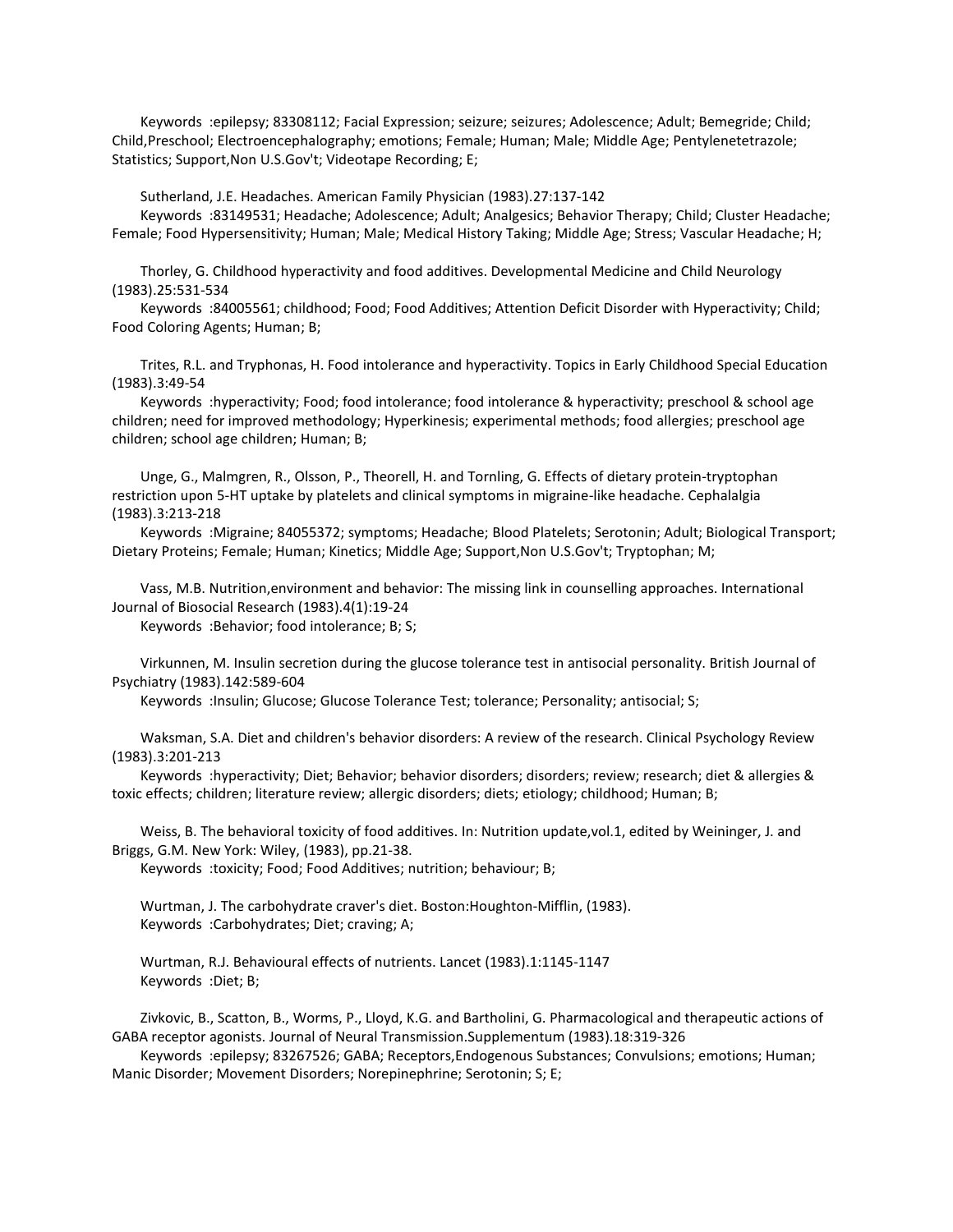Zuniga, O., Golden, M.P., Sargeant, D.T., Graham, M.J., Bradvica, C. and Santiago, J. Persistent leucine sensitivity following partial pancreatectomy and diazoxide treatment. Therapeutic response. American Journal of Diseases of Children (1983).Apr, 137(4):393-395

Keywords :Leucine; Pancreatectomy; Diazoxide; treatment; Diet; epilepsy; E;

 Food allergy and migraine [letter]. Lancet (1984).2(8408):926 Keywords :food allergy; Migraine; M;

 Certain foods provoke migraine. Nutrition Reviews (1984).42(2):41-42 Keywords :Migraine; Food; M;

 Food Intolerance. Joint report of the Royal College of Physicians and BNF. Journal of the Royal College of Physicians of London (1984).18 no.2.:

Keywords :Food; food intolerance; G;

 Progress in Migraine Research 2. London:Pitman, (1984). Keywords :Migraine; research; M;

 Adams, E.J. and Mahan, L.K. Nutritional care in Food Allergy and Food Intolerance. In: Food,Nutrition and Diet Therapy, edited by Krause, M.V. and Mahan, L.K. Philadelphia: W.B.Saunders Company, (1984), 7th Ed.,pp.633- 653.

Keywords :food allergy; Diet; G;

 Applebaum, R.S. Diet and migraine (letter). Journal of the American Dietetic Association (1984).84(8):942 Keywords :Diet; Migraine; M;

 Applebaum, R.S. Diet and migraine [letter]. Journal of the American Dietetic Association (1984).84(8):942 Keywords :Migraine; Diet; M;

 Arnold, L. Diet and hyperkinesis. Integrative Psychiatry (1984).2:188-194 Keywords :hyperactivity; Diet; Hyperkinesis; role of diet in attention deficit & conduct disorder & learning disabilities; children; behavior problems; learning disabilities; attention deficit disorder; diets; etiology; treatment; childhood; Human; B;

 Arnold, L.E. Diet and hyperkinesis. Integrative Psychiatry (1984).2(5):188-194 Keywords :Diet; Hyperkinesis; food sensitivity; behaviour; B;

 Bale, J.F.,Jr., Fountain, M.T. and Shaddy, R. Phenylpropanolamine-associated CNS complications in children and adolescents. American Journal of Diseases of Children (1984).138:683-685

 Keywords :epilepsy; 84228393; Central Nervous System Diseases; Phenylpropanolamine; Adolescence; Case Report; Diagnosis,Differential; Drugs,Non Prescription; Epilepsy,Grand Mal; Female; Headache; Human; E; H;

 Bale, J.F.,Jr., Fountain, M.T. and Shaddy, R. Phenylpropanolamine-associated CNS complications in children and adolescents. American Journal of Diseases of Children (1984).138:683-685

 Keywords :84228393; CNS; children; Central Nervous System Diseases; Phenylpropanolamine; Adolescence; Case Report; Diagnosis,Differential; Drugs,Non Prescription; Epilepsy,Grand Mal; Female; Headache; Human; H; E;

 Bale, J.F.Jr., Fountain, M.T. and Shaddy, R. Phenylpropanolamine-associated CNS complications in children and adolescents. American Journal of Diseases of Children (1984).138(7):683-685 Keywords :CNS; behaviour; B;

 Barlow, C.F. Headaches and migraine in childhood. Oxford:Blackwell Scientific Publications, (1984). Keywords :Migraine; M; H;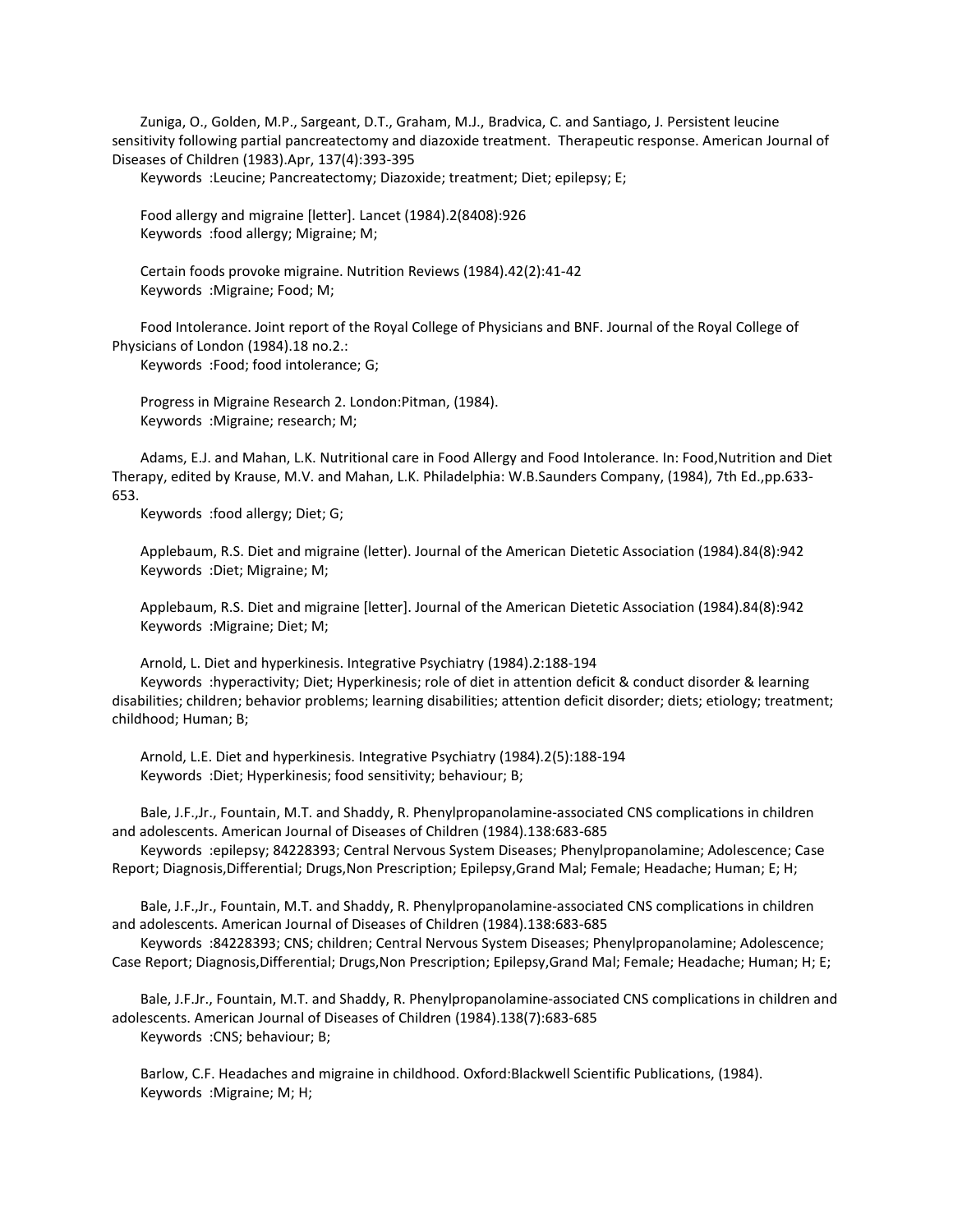Barone, J.J. and Roberts, H. Human consumption of caffeine. In: Caffeine, edited by Dews, P.B. New York: Springer-Verlag, (1984), pp.59-76.

Keywords :Human; caffeine; consumption; A; S;

 Bates, C.E. and Van Dam, C.H. Low incidence of schizophrenia in British Columbia coastal Indians. Journal of Epidemiology and Community Health (1984).38:127-130

 Keywords :84266634; schizophrenia; Indians,North American; Arachidonic Acids; British Columbia; Diet; Fatty Acids; Human; S;

 Bechtereva, N.P. and Kambarova, D.K. Neurophysiological organisation of emotional states and responses in man. Act.Nerv.Super.(Praha) (1984).26:169-190

 Keywords :85068552; emotional states; brain; emotions; Affective Symptoms; Electric Stimulation; Electric Stimulation Therapy; Human; S;

 Behar, D., Rapoport, J.L., Adams, A.A., Berg, C.J. and Cornblath, M. Sugar challenge testing with children considered behaviorally "sugar reactive". Nutrition and Behavior (1984).1:277-288 Keywords :sugar; testing; children; behaviour; B;

 Benson, D.F. The neurology of human emotion. Bulletin of Clinical Neurosciences (1984).49:23-42 Keywords :epilepsy; 86243729; Neurology; Human; emotions; brain; Animal; Brain Mapping; Dominance,Cerebral; Drive; Frontal Lobe; learning; Macaca mulatta; Motivation; Neural Transmission; Neuroregulators; Organic Mental Disorders; Parietal Lobe; Personality; Postoperative Complications; Psychosurgery; Syndrome; S; E;

 Bentley, D., Katchburian, A. and Brostoff, J. Abdominal migraine and food sensitivity in children. Clinical Allergy (1984).14(5):499-500

Keywords :Migraine; food sensitivity; M;

 Bentley, D., Katchburian A;, and Brostoff J, Abdominal migraine and food sensitivity in children. Clinical Allergy (1984).14(5):499-500

Keywords :Migraine; Food; food sensitivity; children; M;

 Berecz, J.M. Superiority of a low-contrast smoking cessation method. Addictive Behaviors (1984).9:273-278 Keywords :caffeine; addiction; 85043211; Nicotine; Tobacco Use Disorder; Adaptation,Physiological; Alcohol Drinking; Alcohol,Ethyl; Female; Human; Male; Patient Dropouts; A;

 Blau, J.N. Towards a definition of migraine headache. Lancet (1984).1:444-445 Keywords :definition; Migraine; Headache; M;

 Boulenger, J.P., Uhde, T.W., Wolff, E.A. and Post, R.M. Increased sensitivity to caffeine in patients with panic disorders.Preliminary evidence. Archives of General Psychiatry (1984).41:1067-1071 Keywords :caffeine; mental disorder; addiction; S;

 Brocke, B. [Diagnosis,etiology and treatment of the hyperkinetic syndrome]. Praxis der Kinderpsychologie und Kinderpsychiatrie (1984).33(6):222-233

Keywords :hyperkinetic; etiology; behaviour; B;

 Brocke, B. [Hyperkinetic syndrome. Approaches to an integrated theory and research program.I]. Zeitschrift fur Klinische Psychologie,Psychopathologie and Psychotherapie(Munchen) (1984).32(1):43-61 Keywords :hyperkinetic; behaviour; research; B;

 Charney, D.S., Galloway, M.P. and Heninger, G.R. The effects of caffeine on plasma MHPG, subjective anxiety, autonomic symptoms and blood pressure in healthy humans. Life Sciences (1984).35:135-144 Keywords :caffeine; anxiety; symptoms; Blood Pressure; Human; S;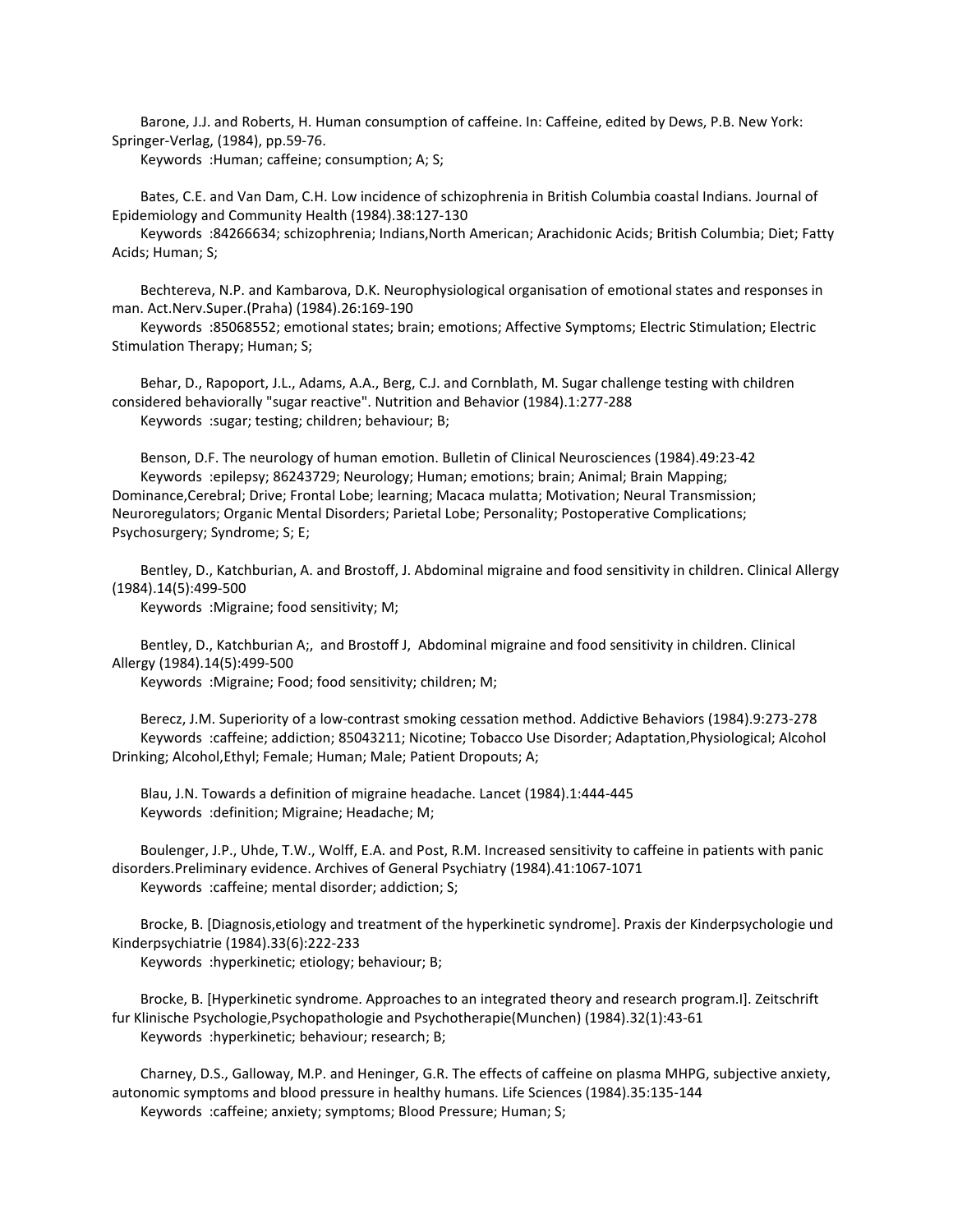Conners, C. "Diet and hyperkinesis": Commentary. Integrative Psychiatry (1984).2:197-198 Keywords :hyperactivity; Diet; Hyperkinesis; role of diet in behavior disturbances; children; comments on L.E.Arnold's article; diets; behavior disorders; professional criticism; etiology; childhood; Human; B;

 Conners, C.K. "Diet and hyperkinesis": Commentary. Integrative Psychiatry (1984).2(5):197-198 Keywords :Diet; Hyperkinesis; Food; B;

 Conners, C.K. Nutritional therapy in children. In: Nutrition and behavior, edited by Galler, J. New York: Plenum, (1984), pp.159-192.

Keywords :therapy; children; nutrition; Behavior; B;

 Coussons, H.W. Diet and hyperactivity. Journal of the Oklahoma State Medical Association (1984).77(6):169- 173

Keywords :Diet; hyperactivity; B;

 Crayton, J.W. Effects of food challenges on complement components in "food sensitive" psychiatric patients and controls. Journal of Allergy and Clinical Immunology (1984).73:134 Keywords :food sensitivity; Mental Disorders; S;

 Davis, G.R., Armstrong, H.E.,Jr., Donovan, D.M. and Temkin, N.R. Cognitive-behavioral treatment of depressed affect among epileptics: preliminary findings. Journal of Clinical Psychology (1984).40:930-935

 Keywords :epilepsy; 85007504; treatment; Behavior Therapy; Cognition; Depressive Disorder; Adult; Epilepsy,Focal; Epilepsy,Grand Mal; Epilepsy,Petit Mal; Female; Human; Male; Psychiatric Status Rating Scales; Support,U.S.Gov't,P.H.S.; S; E;

 Devinsky, O. and Bear, D. Varieties of aggressive behavior in temporal lobe epilepsy. American Journal of Psychiatry (1984).141:651-656

 Keywords :epilepsy; 84176247; Behavior; Temporal Lobe; aggression; Epilepsy,Temporal Lobe; Adult; Case Report; Electroencephalography; emotions; Female; Human; Limbic System; Male; Violence; E;

 Dohan, F. and et-al, Is schizophrenia rare if grain is rare? Biological Psychiatry (1984).19:385-399 Keywords :schizophrenia; absence of grain in diet; Papua New Guinea & Malaita & Solomon Islands & Yap; Peptides; diets; Papua New Guinea; adulthood; Human; S;

 Dohan, F.C. and et al, Is schizophrenia rare if grain is rare? Biological Psychiatry (1984).19(3):385-399 Keywords :schizophrenia; gluten; wheat; S;

 Dohan, F.C., Harper, E.H., Clark, M.H., Rodrigue, R.B. and Zigas, V. Is schizophrenia rare if grain is rare? Biological Psychiatry (1984).19:385-399

 Keywords :84203808; celiac disease; Cereals; Adolescence; Adult; Chronic Disease; Cross Sectional Studies; Female; Food Habits; Human; Male; Melanesia; Micronesia; Papua New Guinea; Risk; Support,Non U.S.Gov't; S;

 Eaton, W.W. and McLeod, J. Consumption of coffee or tea and symptoms of anxiety. American Journal of Public Health (1984).74:66-68

Keywords :consumption; Coffee; Tea; symptoms; anxiety; S; A;

 Edwards, G. and Owens, R.G. The Clinical Ecology Debate: Some issues arising. Bulletin of the British Psycological Society (1984).37:325-328

Keywords :clinical ecology; G;

 Eisenberg, L. "Diet and hyperkinesis": Commentary. Integrative Psychiatry (1984).2(5):196-197 Keywords :Diet; Hyperkinesis; B;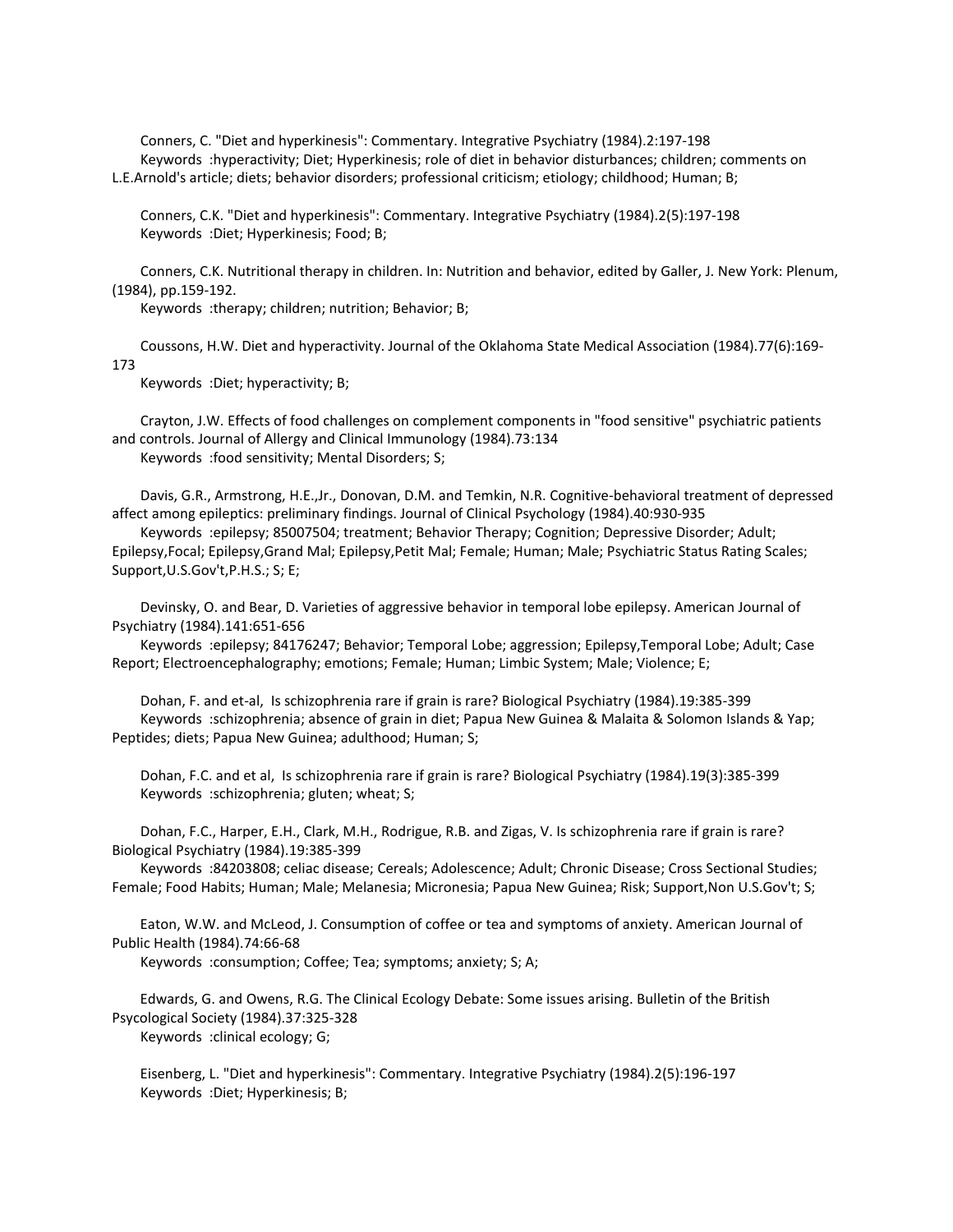Franklin, A.J. Diet and behaviour (letter) ISSN: 0003-9888. Archives of Disease in Childhood (1984).Aug, 59(8):799-800

Keywords :Diet; behaviour; B;

 Gilbert, R.M. Caffeine consumption. In: Methylxanthine beverages and foods: Chemistry,consumption, and health effects, edited by Spiller, G.A. New York: Alan R.Liss, (1984), pp.185-213. Keywords :caffeine; consumption; Food; Health; S; A;

 Golden, G.S Symposium on learning disorders. Controversial therapies. Pediatric Clinics of North America (1984).31(2):459-469

Keywords :B; learning;

 Golden, G.S Controversial therapies. Pediatric Clinics of North America (1984).31:459 Keywords :therapy; G;

 Gross, M. Effects of sucrose on hyperkinetic children. Pediatrics (1984).74:876-878 Keywords :Sucrose; hyperkinetic; hyperkinetic children; children; B;

 Gross, M.D. Effect of sucrose on hyperkinetic children. Pediatrics (1984).74:876-878 Keywords :Migraine; Headache; 85037782; Food Hypersensitivity; Hyperkinesis; Sucrose; Adolescence; Case Report; Child; Child,Preschool; Clinical Trials; Double Blind Method; Female; Glucose; Human; Lactose; Male; Saccharin; M; B;

 Hanington, E., Jones, R.J. and Amess, J.A.L. Migraine is a blood disorder. In: Migraine Research 2, edited by Rose, F.C. London: Pitman, (1984), pp.109-119.

Keywords :Migraine; blood; disorder; M;

 Harrigan, J.A., Kues, J.R., Ricks, D.F. and Smith, R. Moods that predict coming migraine headaches. Pain (1984).20:385-396

 Keywords :Migraine; affect; moods; migraine headaches; ratings of moods; prediction of migraine headache occurrence; 30 51 yr old patients; implications for control & reduction of impact of headaches; emotional states; migraine headache; adulthood; prediction; Human; M;

 Harvey, P. and Hay, K. Mood and migraine: A preliminary prospective study. Headache (1984).24:225-228 Keywords :Migraine; affect; mood; Prospective Studies; self assessment of mood; patients with migraine headache; migraine headache; self monitoring; emotional states; adulthood; Human; M;

 Harvey, P.G. and Hay, K.M. Mood and migraine--a preliminary prospective study. Headache (1984).24:225-228 Keywords :Migraine; affect; 87136561; mood; Prospective Studies; emotions; Irritable Mood; Depression; Female; Human; Male; M;

 Haslam, R.H.A., Dalby, J.T. and Rademaker, A.W. Effects of megavitamin therapy on children with attention deficit disorders. Pediatrics (1984).74:103-111

Keywords :therapy; children; Attention; attention deficit disorder; disorders; B;

 Hermann, B.P. and Melyn, M. Effects of carbamazepine on interictal psychopathology in TLE with ictal fear. Journal of Clinical Psychiatry (1984).45:169-171

 Keywords :epilepsy; 84185479; Carbamazepine; Psychopathology; Fear; Epilepsy,Temporal Lobe; Adolescence; Case Report; Electroencephalography; Female; Follow Up Studies; Human; MMPI; Time Factors; E;

 Hobbs, S.A., Beck, S.J. and Wansley, R.A. Pediatric behavioral medicine: directions in treatment and prevention. Progress in Behavior Modification (1984).16:1-29 Keywords :behaviour; Food; B;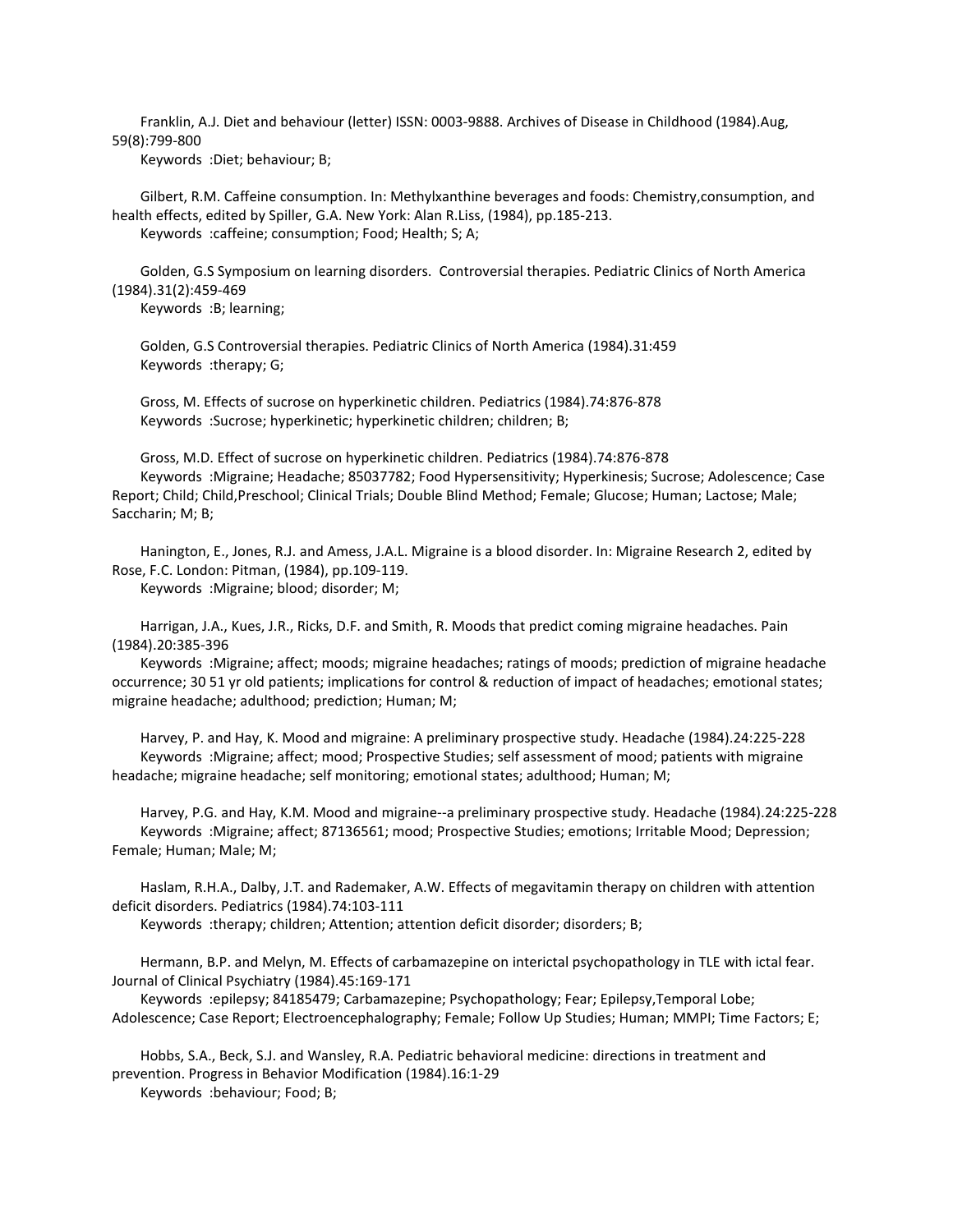Huebner, F., Lieberman, K., Rubino, R. and Wall, J. Demonstration of high opioid-like activity in isolated peptides from wheat gluten hydrolysates. Peptides (1984).5:1139-1147

 Keywords :Peptides; wheat; gluten; opioid like activity in isolated peptides from wheat gluten hydrolysates; implications for schizophrenia & celiac disease; protein metabolism; gastrointestinal disorders; opiates; diets; Human; S;

 Huebner, F.R., Lieberman, K.W., Rubino, R.P. and Wall, J.S. Demonstration of high opioid-like activity in isolated peptides from wheat gluten hydrolysates. Peptides (1984).5:1139-1147

 Keywords :85165703; Peptides; wheat; gluten; Endorphins; Animal; brain; celiac disease; Comparative Study; Gliadin; Human; Hydrolysis; In Vitro; Male; Plant Proteins; Rats; Receptors,Endorphin; schizophrenia; S;

 Jansson, B., Kristjansson, E. and Nilsson, L. [Schizophrenic psychosis disappearing after patient is given glutenfree diet]. Lakartidningen(Stockholm) (1984).81:448-449

 Keywords :84140564; psychosis; patients; celiac disease; gluten; schizophrenia; Adult; Case Report; Human; Male; S;

 Karoum, F., Potkin, S., Chuang, L.W., Murphy, D.L., Liebowitz, M.R. and Wyatt, R.J. Phenylacetic acid excretion in schizophrenia and depression: the origins of PAA in man. Biological Psychiatry (1984).19:165-178 Keywords :84179292; schizophrenia; Depression; Depressive Disorder; Phenylacetates; Carbidopa; Chronic

Disease; Clorgyline; Female; Human; Male; Pargyline; Phenethylamines; Phenylalanine; Schizophrenia,Paranoid; S;

 Katon, W., Ries, R.K. and Kleinman, A. The prevalence of somatization in primary care. Comprehensive Psychiatry (New York) (1984).25:208-215 Keywords :Prevalence; G;

 King, D.S. Psychological and behavioral effects of food and chemical exposure in sensitive individuals. Nutr.Health (1984).3:137-151

 Keywords :86066133; psychological; Food; Food Hypersensitivity; schizophrenia; Adolescence; Adult; Affective Symptoms; Allergens; Child; Child Behavior Disorders; Child,Preschool; Cognition; Double Blind Method; Female; Food Coloring Agents; gluten; Human; Hyperkinesis; Male; Middle Age; MMPI; Sucrose; wheat; S; B;

 King, D.S., Margen, S., Ogar, D. and Durkin, N. Double-blind food challenges affect sensitive children's behavior and heart rate. Toronto:Presented at the 92nd Annual Convention of the American Psychological Assoc., (1984). Keywords :Food; affect; Behavior; Heart; Heart Rate; B;

 Kinsbourne, M. Integrated Psychiatry. (Commentary). (Commentary), (1984). pp. 199-200. Keywords :psychiatry; B;

 Krause, M.V. and Mahan, L.K. Disease of the Nervous System and Behavioral Disorders. In: Food, Nutrition and Diet Therapy, edited by Krause, M.V. and Mahan, L.K. Philadelphia: WB Saunders Co., (1984), 7th Ed.,

 Keywords :Disease; Nervous System; disorders; Food; nutrition; Diet; Diet Therapy; therapy; behavior disorders; B;

 Kroll, J. and Bachrach, B. Sin and mental illness in the Middle Ages. Psychological Medicine (1984).14:507-514 Keywords :food allergy; E; 85039066; History of Medicine,Medieval; Mental Disorders; Religion and Psychology; Europe; Human; G; S;

 Kroll, J. and Bachrach, B. Sin and mental illness in the Middle Ages. Psychological Medicine (1984).14:507-514 Keywords :epilepsy; food sensitivity; 85039066; Middle Age; History of Medicine,Medieval; Mental Disorders; Religion and Psychology; Europe; Human; S; G;

 Kurtz, Z., Pilling, D., Blau, J.N. and Peckham, C. Migraine in children: Findings from the National Child Development Study. In: Progress in Migraine Research, edited by Rose, F.C. London: Pitman, (1984), 2nd Ed.,pp.9- 17.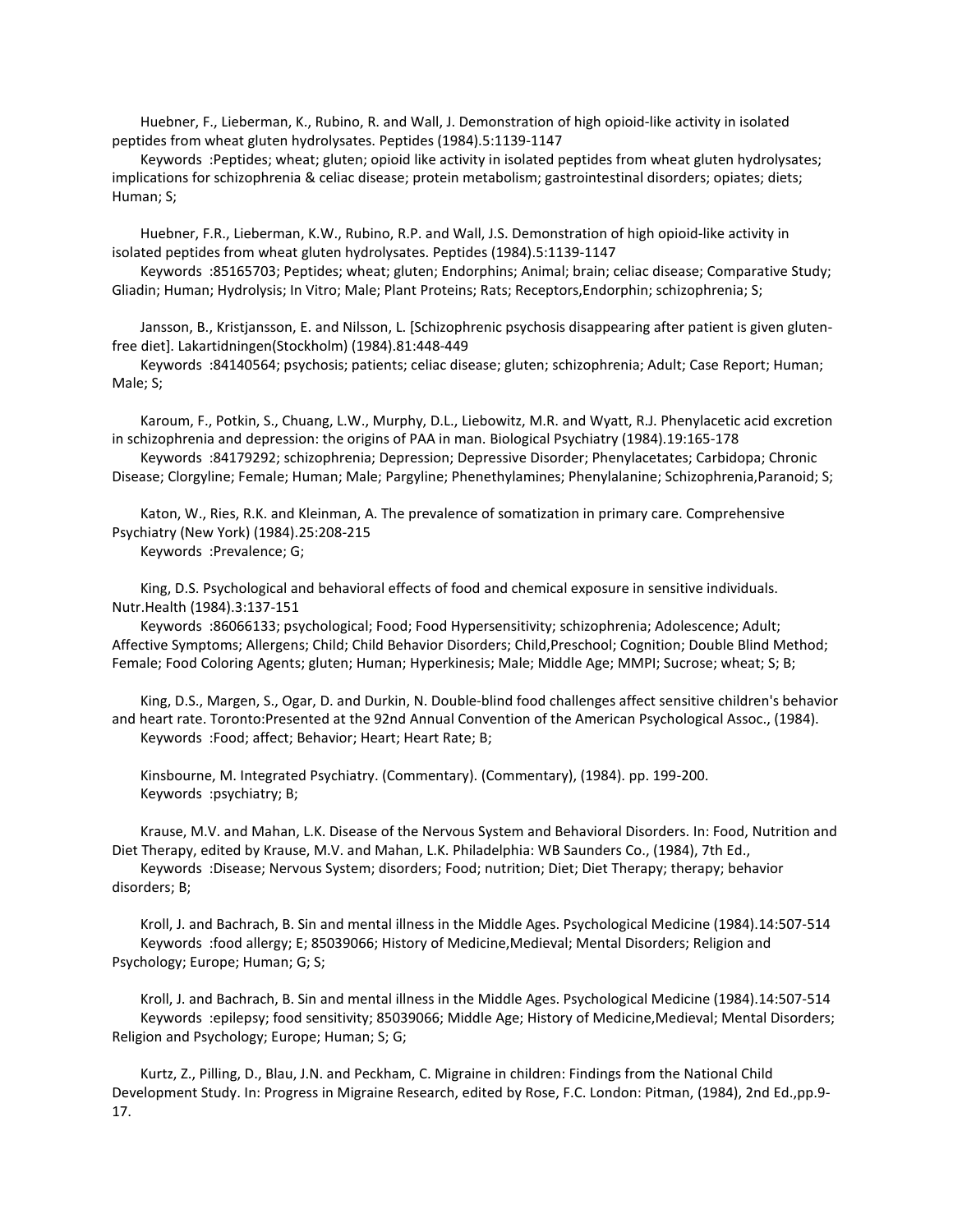Keywords :Migraine; children; Child; Child Development; research; M;

 Lake, C.R. and Quirk, R.S. CNS stimulants and the look-alike drugs. Psychiatric Clinics of North America (1984).7:689-701

 Keywords :caffeine; addiction; 85112907; Analeptics; Substance Abuse; Amphetamine; Depressive Disorder; Ephedrine; Human; Methamphetamine; Organic Mental Disorders,Substance Induced; Phenylpropanolamine; Stimulation,Chemical; Street Drugs; Substance Withdrawal Syndrome; United States; United States Food and Drug Administration; A; S;

 Lessof, M.H. Food intolerance and food aversion: A joint report of the Royal College of Physicians and the British Nutrition Foundation. Journal of the Royal College of Physicians of London (1984).18:83-123 Keywords :food intolerance; Food aversion; G;

 Leviton, A. To what extent does food sensitivity contribute to headache recurrence? Developmental Medicine and Child Neurology (1984).26:542-545

 Keywords :Migraine; Headache; Food; Recurrence; food sensitivity; development of migraine headache; literature review; migraine headache; food allergies; Human; M; H;

 Lewis, D.O., Feldman, M., Greene, M. and Martinez Mustardo, Y. Psychomotor epileptic symptoms in six patients with bipolar mood disorders. American Journal of Psychiatry (1984).141:1583-1586

 Keywords :epilepsy; 85069893; symptoms; patients; disorders; Bipolar Disorder; Epilepsy,Temporal Lobe; Adult; Deja Vu; Electroencephalography; Female; Hallucinations; Human; Lithium; Smell; Support,Non U.S.Gov't; Visual Perception; S; E;

 Linet, M.S. and Stewart, W.F. Migraine headache: epidemiologic perspectives. Epidemiologic Reviews (1984).6:107-139

 Keywords :food allergy; E; 85027584; Migraine; Adolescence; Adult; Age Factors; Blood Platelets; Cardiovascular Diseases; Child; Contraceptives,Oral; Diet; Electroencephalography; Female; Human; Hypersensitivity; Hypertension; Immunologic Diseases; Male; Middle Age; Periodicity; Personality; Receptors,Endorphin; Serotonin; Sex Factors; Sex Hormones; Socioeconomic Factors; Vascular Diseases; M;

 Linet, M.S. and Stewart, W.F. Migraine headache: epidemiologic perspectives. Epidemiologic Reviews (1984).6:107-139

 Keywords :Migraine; Headache; 85027584; Adolescence; Adult; Age Factors; Blood Platelets; Cardiovascular Diseases; Child; Contraceptives,Oral; Diet; Electroencephalography; epilepsy; Female; Human; Hypersensitivity; Hypertension; Immunologic Diseases; Male; Middle Age; Periodicity; Personality; Receptors,Endorphin; Serotonin; Sex Factors; Sex Hormones; Socioeconomic Factors; Vascular Diseases; M;

 Lutton, S. Hyperconnection. Australian and New Zealand Journal of Psychiatry (1984).18:3-6 Keywords :84279869; Epilepsy,Temporal Lobe; Limbic System; Temporal Lobe; Amygdaloid Body; Animal; Anthropoidea; emotions; Freudian Theory; Human; Kindling (Neurology); MMPI; Neural Pathways; Personality; E;

 Martin, C.A., Welsh, R.J., McKay, S.E. and Bareuther, C.M. Hyperactivity (attention-deficit disorder). Journal of Family Practice (East Norwalk CT) (1984).Sept, 19(im):367-9, 372-3, 376-7 Keywords :hyperactivity; disorder; behaviour; B;

 Menzies, I. Disturbed children: the role of food and chemical sensitivities. Nutr.Health (1984).3(1-2):39-54 Keywords :children; Food; B;

 Messer, E. Sociocultural aspects of nutrient intake and behavioral responses to nutrition. In: Human nutrition,nutrition and behavior,vol.5, edited by Galler, J. New York: Plenum, (1984), pp.417-471. Keywords :nutrition; Human; Behavior; B; S;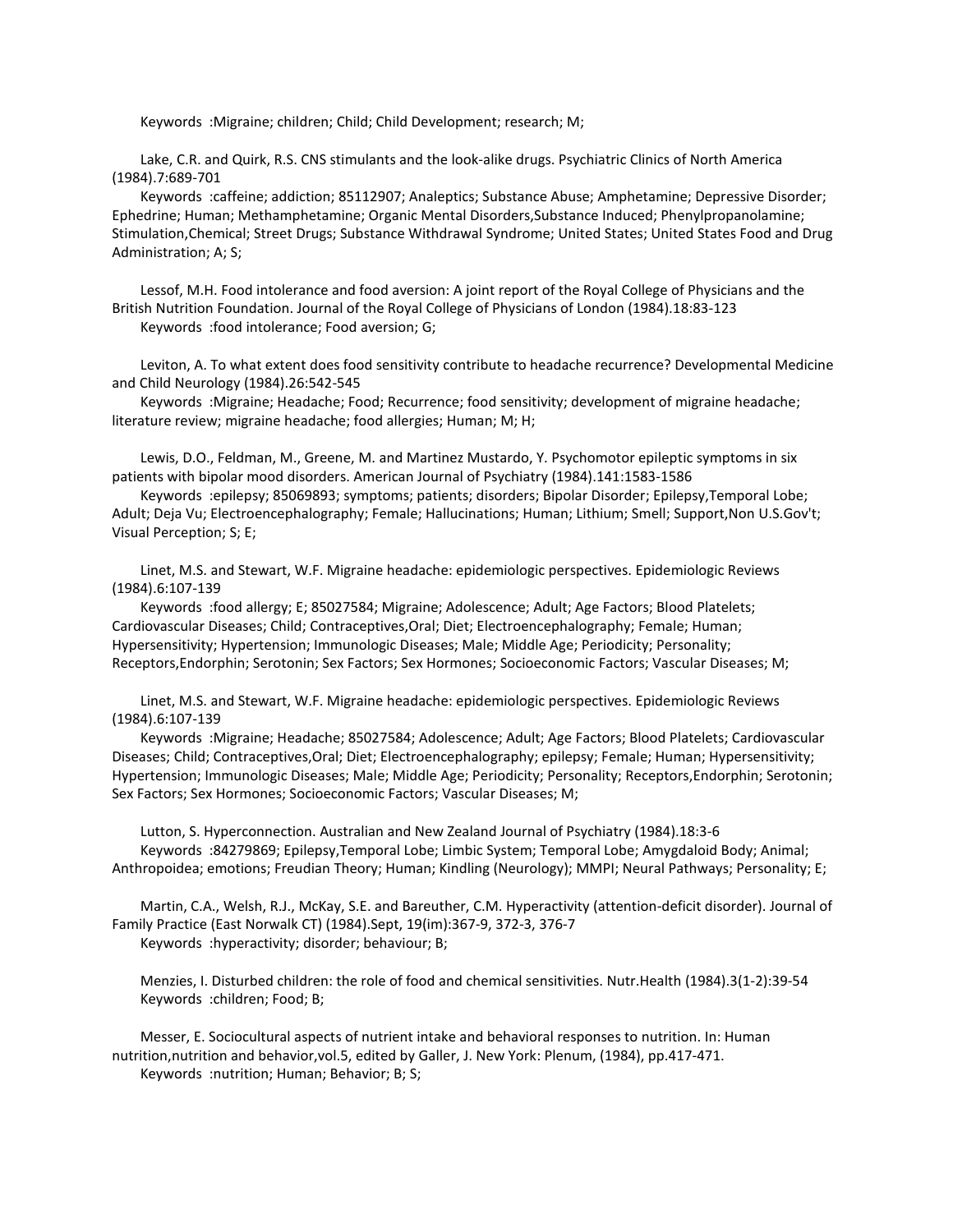Metcalfe, D.D. Diagnostic procedures for immunologically-mediated food sensitivity. Nutrition Reviews (1984).42:92-97

Keywords :Food; food sensitivity; G;

 Monro, J., Carini, C. and Brostoff, J. Migraine is a food-allergic disease. Lancet (1984).2(8405):719-721 Keywords :Migraine; food allergy; M;

 Nagaraja, D. and Chand, R.P. Eating epilepsy. Clinical Neurology and Neurosurgery (1984).86:95-99 Keywords :epilepsy; 84234587; Eating; Adolescence; Adult; Anticonvulsants; Child; Diet; Electroencephalography; Epilepsy,Grand Mal; Epilepsy,Temporal Lobe; Female; Human; Male; E;

 Newman, P.K. and Longley, B.P. Reading epilepsy. Archives of Neurology (1984).41:13-14 Keywords :epilepsy; 84079104; Reading; Adult; Case Report; Electroencephalography; emotions; Human; Male; E;

 Nightingale, S. A review of the treatment of migraine. Journal of Clinical and Hospital Pharmacy (1984).9:271- 282

 Keywords :Migraine; Headache; 85131831; Acute Disease; Biogenic Amines; Blood Platelets; Cerebral Anoxia; Food Hypersensitivity; Human; Serotonin; M;

 Nightingale, S. A review of the treatment of migraine. Journal of Clinical and Hospital Pharmacy (1984).9:271- 282

 Keywords :Migraine; 85131831; treatment; Acute Disease; Biogenic Amines; Blood Platelets; Cerebral Anoxia; Food Hypersensitivity; Human; Serotonin; M;

 Nurchi, A.M., Loche, P., Pusceddu, G. and Corrias, A. [Psychological aspects of the epileptic child and his relationship to his family environment]. Pediatria Medica e Chirurgica(Vicenza) (1984).6:109-113

 Keywords :epilepsy; 85165579; Child; Family; Adolescence; Anticonvulsants; Child,Preschool; Drug Therapy,Combination; emotions; English Abstract; Human; Intelligence; Interpersonal Relations; Personality Development; Social Adjustment; S; E;

 Olesan, J. The significance of trigger factors in migraine. In: Progress in migraine research, edited by Rose, F.C. London: Pitman, (1984), pp.18-29.

Keywords :Migraine; research; M;

 Origuchi, Y., Ushijima, T., Sakaguchi, M., Akaboshi, I. and Matsuda, I. Citrullinemia presenting as uncontrollable epilepsy. Brain and Development (1984).6:328-331

 Keywords :epilepsy; 85020589; Amino Acid Metabolism,Inborn Errors; Citrulline; Adolescence; Case Report; Electroencephalography; Female; Human; E;

 Origuchi, Y., Ushijima, T., Sakaguchi, M., Akaboshi, I. and Matsuda, I. Citrullinemia presenting as uncontrollable epilepsy. Brain and Development (1984).6:328-331

 Keywords :epilepsy; 85020589; Amino Acid Metabolism,Inborn Errors; Citrulline; Adolescence; Case Report; Electroencephalography; Female; Human; E;

 Ovesen, L. Vitamin therapy in the absence of obvious deficiency. What is the evidence? Drugs (1984).27:148- 170

 Keywords :84131694; Vitamins; vitamin therapy; therapy; Acne; Ascorbic Acid; Asthma; Cardiovascular Diseases; Common Cold; Fibrocystic Disease of Breast; Human; Neoplasms; Osteoporosis; Vitamin A; Vitamin B Complex; Vitamin D; Vitamin E; Vitamin K; G;

 Peatfield, R.C., Glover, V., Littlewood, J.T., Sandler, M. and Clifford Rose, F. The prevalence of diet-induced migraine. Cephalalgia (1984).4:179-183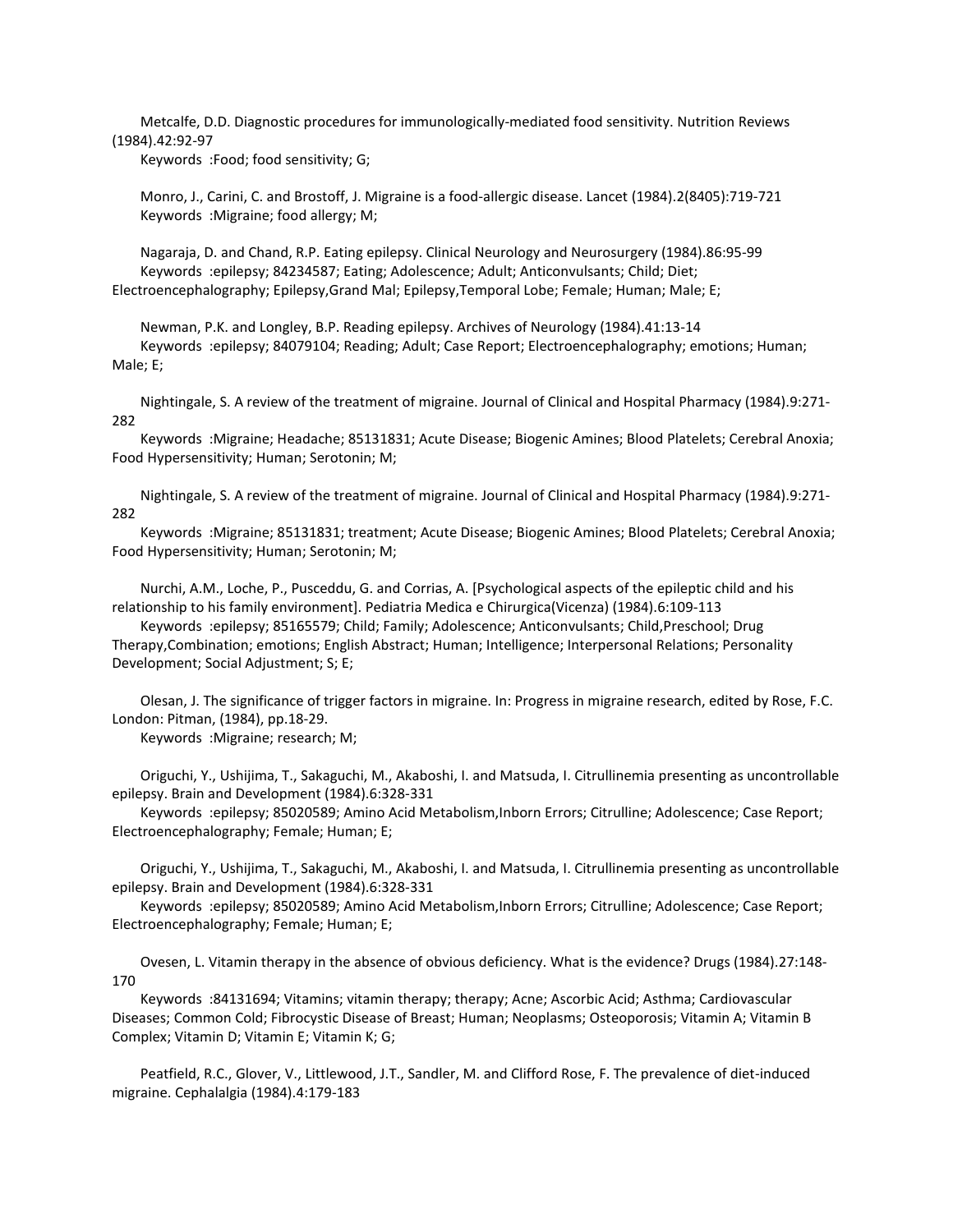Keywords :Migraine; Headache; 85048928; Food; Food Hypersensitivity; Alcoholic Beverages; Cacao; Candy; Cheese; Citrus Fruits; Contraceptives,Oral; England; Female; Human; Male; Support,Non U.S.Gov't; M;

 Pellegrini, A., Lippmann, S.B., Crump, G. and Manshadi, M. Psychiatric aspects of complex partial seizures: case report. Journal of Clinical Psychiatry (1984).45:269-271

 Keywords :epilepsy; 84212353; seizures; Case Report; Affective Disorders; Anger; Epilepsy,Temporal Lobe; Rage; Adult; Affective Symptoms; Anticonvulsants; Depressive Disorder; Electroencephalography; Human; Male; Violence; S; E;

 Perini, G. and Mendius, R. Depression and anxiety in complex partial seizures. Journal of Nervous and Mental Disease (1984).172:287-290

 Keywords :epilepsy; 84187523; Depression; anxiety; seizures; Anxiety Disorders; Depressive Disorder; Epilepsy,Focal; Laterality; Adult; Electroencephalography; Female; Human; Male; Personality Inventory; Psychiatric Status Rating Scales; Support,U.S.Gov't,Non P.H.S.; E;

 Pfeiffer, C.C. Schizophrenia and wheat gluten enteropathy. Biological Psychiatry (1984).19:279-280 Keywords :84203798; schizophrenia; wheat; gluten; celiac disease; Human; Risk; S;

 Podell, R.N. Progress in food allergy and food sensitivity. Journal of the Medical Society of New Jersey (1984).81(7):581-585

Keywords :food allergy; food sensitivity; G;

 Podell, R.N. Is migraine a manifestation of food allergy? Postgraduate Medicine (1984).75(4):221-225 Keywords :Migraine; food allergy; M;

 Poole, S.R. Hyperactivity. Primary Care; Clinics in Office Practice (Philadelphia) (1984).Sept, 11(3):431-442 Keywords :hyperactivity; B;

 Pratt, J.A., Jenner, P., Johnson, A.L., Shorvon, S.D. and Reynolds, E.H. Anticonvulsant drugs alter plasma tryptophan concentrations in epileptic patients: implications for antiepileptic action and mental function. Journal of Neurology,Neurosurgery and Psychiatry (1984).47:1131-1133

 Keywords :epilepsy; 85057017; Anticonvulsants; Tryptophan; patients; Carbamazepine; Epilepsy,Focal; Epilepsy,Myoclonus; Phenobarbital; Phenytoin; Adolescence; Adult; Aged; Child; Comparative Study; Dose Response Relationship,Drug; Female; Human; Kinetics; Male; Middle Age; Protein Binding; E;

 Puglia, C.D. and Powell, S.R. Inhibition of cellular antioxidants: a possible mechanism of toxic cell injury. Environmental Health Perspectives (1984).57:307-311

 Keywords :food allergy; epilepsy; 85051242; Cell Survival; Oxygen; Aerobiosis; Animal; Diet; Diethyldithiocarbamate; Free Radicals; Glutathione; Human; Oxidation Reduction; Selenium; Superoxide Dismutase; Support,U.S.Gov't,P.H.S.; Vitamin E; E;

 Rachkov, B.M. and Iatsuk, S.L. [Role of structures in the left temporal lobe of the brain in the etiology of emotiono-affective disorders in epileptics]. Zh.Nevropatol.Psikhiatr. (1984).84:854-859

 Keywords :epilepsy; 84276601; Temporal Lobe; brain; etiology; disorders; Affective Symptoms; Dominance,Cerebral; Epilepsy,Temporal Lobe; Adolescence; Adult; Comparative Study; emotions; English Abstract; Human; Middle Age; S; E;

 Rapoport, J.L., Berg, C.J., Ismond, D.R., Zahn, T.P. and Neims, A. Behavioural effects of caffeine in children. Archives of General Psychiatry (1984).41:1073-1079 Keywords :caffeine; children; behavioral effects; B;

 Rapoport, J.L. Commentary. Integrative Psychiatry (1984).Sept-Oct:195-196 Keywords :B;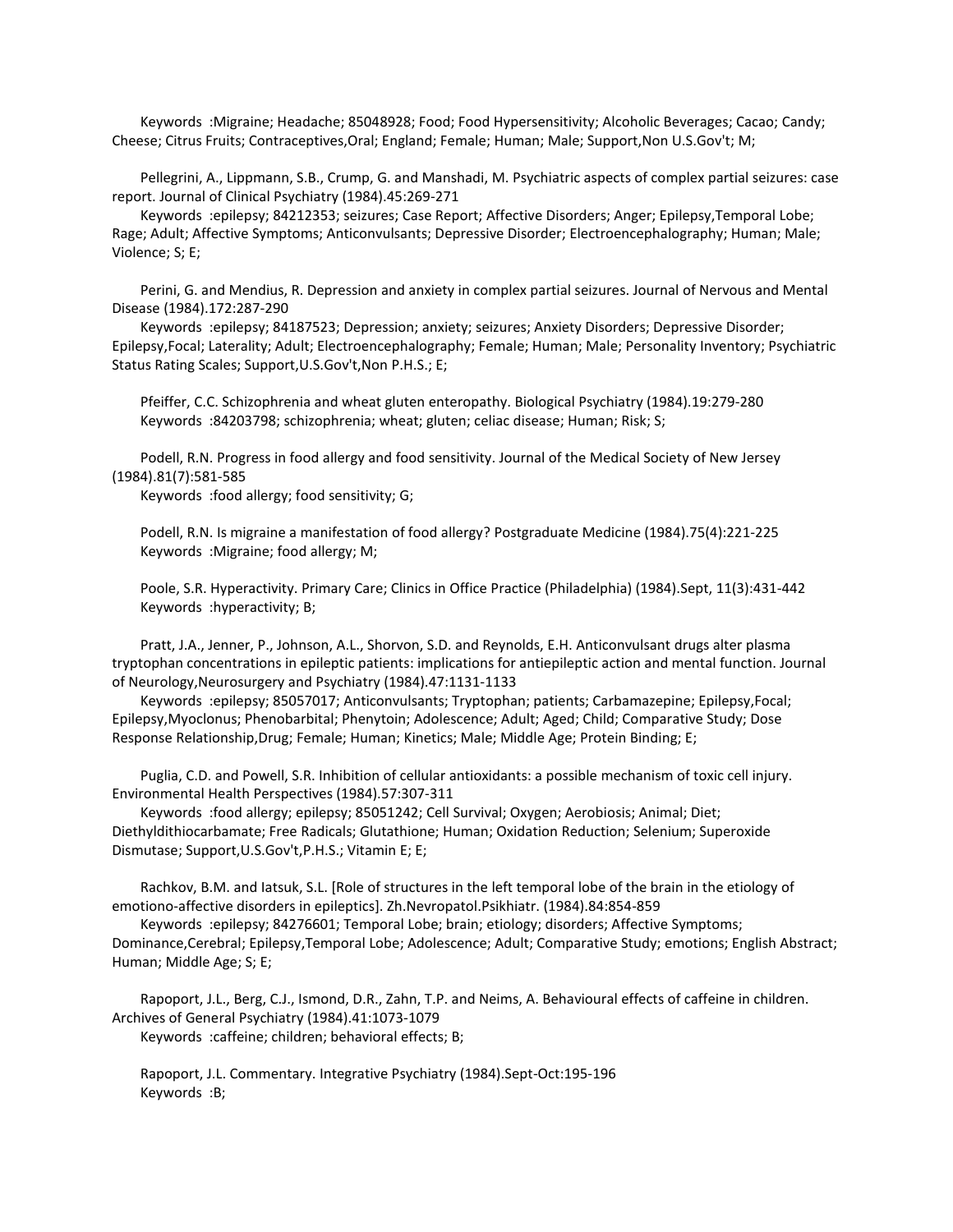Rapoport, J.L. and Kruesi, M.J. Behavior and nutrition: a mini review. ASDC Journal of Dentistry for Chidren (1984).Nov-Dec; 51(6):451-454

Keywords :Behavior; nutrition; review; B;

 Ratner, D., Shneyour, A., Eshel, E. and Teitler, A. Elevated IgM in dietary migraine with lactase deficiency. Israel Journal of Medical Sciences (1984).20(8):717-719 Keywords :Migraine; Food; M;

 Rimland, B. The Feingold diet: An assessment of the reviews by Mattes, by Kavale and Forness and others. Journal of Orthomolecular Psychiatry (1984).13(1):45-49

Keywords :feingold; Feingold diet; Diet; review; B;

 Ring, J. [Food allergy and other adverse reactions caused by food]. Klinische Wochenschrift (Berlin) (1984).Sep 3; 62(17):795-802

Keywords :allergy; B; G;

 Rippere, V. Some varieties of food intolerance in psychiatric patients: an overview. Nutr.Health (1984).3:125- 136

 Keywords :caffeine; addiction; 86066132; Food Hypersensitivity; Mental Disorders; Amines; Animal; Anthropoidea; Brain Diseases; Food; Food Additives; Human; Hypoglycemia; Nerve Tissue Proteins; Substance Dependence; Vasodilator Agents; A; S;

 Rippere, V. Patient referral. Bulletin of the British Psycological Society (1984).37:95-96 Keywords :patients; S;

 Rix, K.J., Pearson, D.J. and Bentley, S.J. A psychiatric study of patients with supposed food allergy. British Journal of Psychiatry (1984).145:121-126

 Keywords :patients; food allergy; allergy; psychological symptoms; 21 67 yr old patients with supposed food allergy; food allergies; Mental Disorders; symptoms; adulthood; Human; S;

 Rowe, K.S. Food additives. Australian Paediatric Journal (1984).Aug; 20(3):171-173 Keywords :Food; Food Additives; B;

 Sakiyama, T., Nakabayashi, H., Shimizu, H., Kondo, W., Kodama, S. and Kitagawa, T. A successful trial of enzyme replacement therapy in a case of argininemia. Tohoku Journal of Experimental Medicine (1984).142:239- 248

 Keywords :epilepsy; 84224757; Amino Acid Metabolism,Inborn Errors; Arginase; Arginine; Amino Acids; Amino Acids,Essential; Ammonia; Case Report; Child,Preschool; Erythrocytes; Human; Male; Support,Non U.S.Gov't; E;

 Sakiyama, T., Nakabayashi, H., Shimizu, H., Kondo, W., Kodama, S. and Kitagawa, T. A successful trial of enzyme replacement therapy in a case of argininemia. Tohoku.J Exp.Med (1984).142:239-248

 Keywords :epilepsy; 84224757; therapy; Amino Acid Metabolism,Inborn Errors; Arginase; Arginine; Amino Acids; Amino Acids,Essential; Ammonia; Case Report; Child,Preschool; Erythrocytes; Human; Male; Support,Non U.S.Gov't; H; E;

 Schauss, A.G. Nutrition and behavior: complex interdisciplinary research. Nutr.Health (1984).3(1-2):9-37 Keywords :nutrition; Behavior; research; B;

 Schiffer, R.B. and Babigian, H.M. Behavioral disorders in multiple sclerosis, temporal lobe epilepsy, and amyotrophic lateral sclerosis. An epidemiologic study. Archives of Neurology (1984).41:1067-1069

 Keywords :epilepsy; 84306708; disorders; Multiple Sclerosis; Temporal Lobe; Amyotrophic Lateral Sclerosis; Epilepsy,Temporal Lobe; Mental Disorders; anxiety; Depression; Epidemiologic Methods; Human; Personality Disorders; S; E;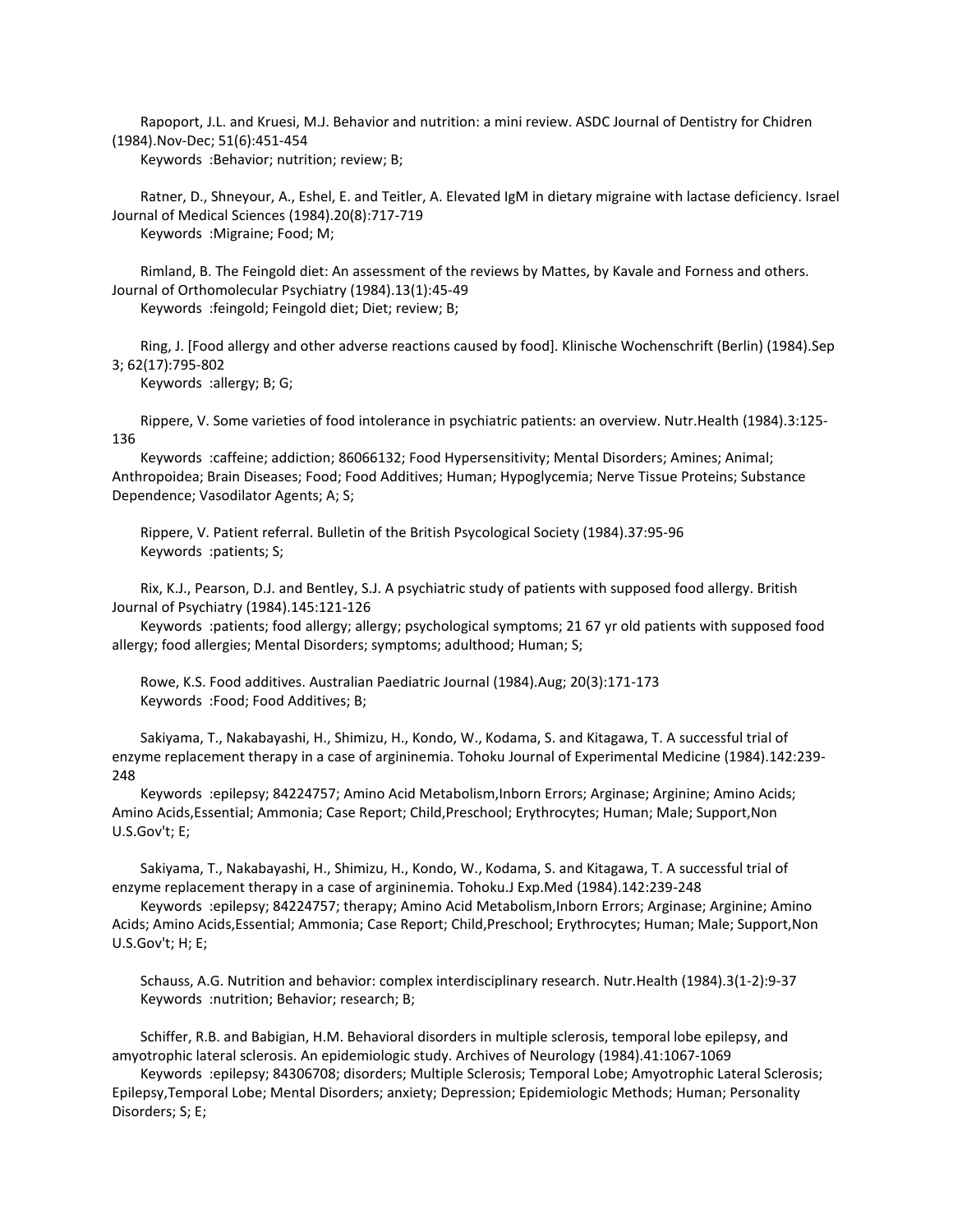Schleifer, S.J., Keller, S.E., Meyerson, A.T. and et-al., Lymphocyte function in major depressive disorder. Archives of General Psychiatry (1984).41:484-486

Keywords :lymphocytes; disorder; Depressive Disorder; S;

 Selmaj, K. [Migraine and allergy]. Wiadomosci Lekarskie(Warszawa) (1984).37:1689-1693 Keywords :Migraine; Headache; 85170062; Food Hypersensitivity; Intestine,Small; Sulfurtransferases; Animal; Cacao; Cattle; Child; Eggs; English Abstract; Female; Human; Milk; M;

 Sinatra, F.R. Food faddism in pediatrics. Journal of the American College of Nutrition (1984).3(2):169-175 Keywords :Food; Pediatrics; behaviour; B;

 Stein, T.P. and Sammaritano, A.M. Nitrogen metabolism in normal and hyperkinetic boys. American Journal of Clinical Nutrition (1984).39(4):520-524

Keywords :metabolism; hyperkinetic; boys; nitrogen; B;

 Stern, T.A. and Murray, G.B. Complex partial seizures presenting as a psychiatric illness. Journal of Nervous and Mental Disease (1984).172:625-627

 Keywords :epilepsy; 85008718; seizures; Epilepsy,Temporal Lobe; Mental Disorders; Adult; Anticonvulsants; Automatism; Case Report; Chronic Disease; Diagnosis,Differential; Female; Human; Rage; Suicide,Attempted; S; E;

 Taylor, E.A. Attention deficit disorder and hyperkinesis. Indian Journal of Pediatrics (New Delhi) (1984).51(409):193-204

Keywords :attention deficit disorder; Hyperkinesis; B;

 Taylor, E.A. Diet and behaviour. Archives of Disease in Childhood (1984).59:97-98 Keywords :Diet; behaviour; B;

 Taylor, E.A. and Sandberg, S.T. Overactive behavior in English schoolchildren: A questionnaire survey. Journal of Abnormal Child Psychology (New York)\_ (1984).12:143-156 Keywords :Behavior; children; B;

 Thorley, G. Pilot study to assess behavioural and cognitive effects of artificial food colours in a group of retarded children. Developmental Medicine and Child Neurology (1984).26:56-61 Keywords :Food; food colours; children; behaviour; B;

 Ulett, G.A. "Diet and hyperkinesis": Commentary. Integrative Psychiatry (1984).2(5):200 Keywords :Diet; Hyperkinesis; B;

 Unge, G., Malmgren, R., Olsson, P., Theorell, H. and Tornling, G. Effects of reduced protein/tryptophan intake on symptoms and serotonin and serotonin (5-H5) transport defects in platelets from patients with migraine and skin manifestations. In: Progress in migraine research ,II, edited by Rose, F.C. London: Pitman, (1984), pp.175-180. Keywords :symptoms; Serotonin; patients; Migraine; Skin; M;

 Varley, C.K. Diet and the behavior of children with attention deficit disorder. Journal of the American Academy of Child Psychiatry (1984).23:182-185

 Keywords :hyperactivity; Diet; Behavior; children; Attention; disorder; special diets; treatment of attention deficit disorder & hyperactivity; attention deficit disorder; diets; Hyperkinesis; treatment; childhood; Human; B;

 Vass, M.B. and Rasmussen, B. Allergies: The key to many childhood behavior abnormalities. Elementary School Guidance & Counseling (1984).8:242-250

Keywords :allergy; Behavior; B;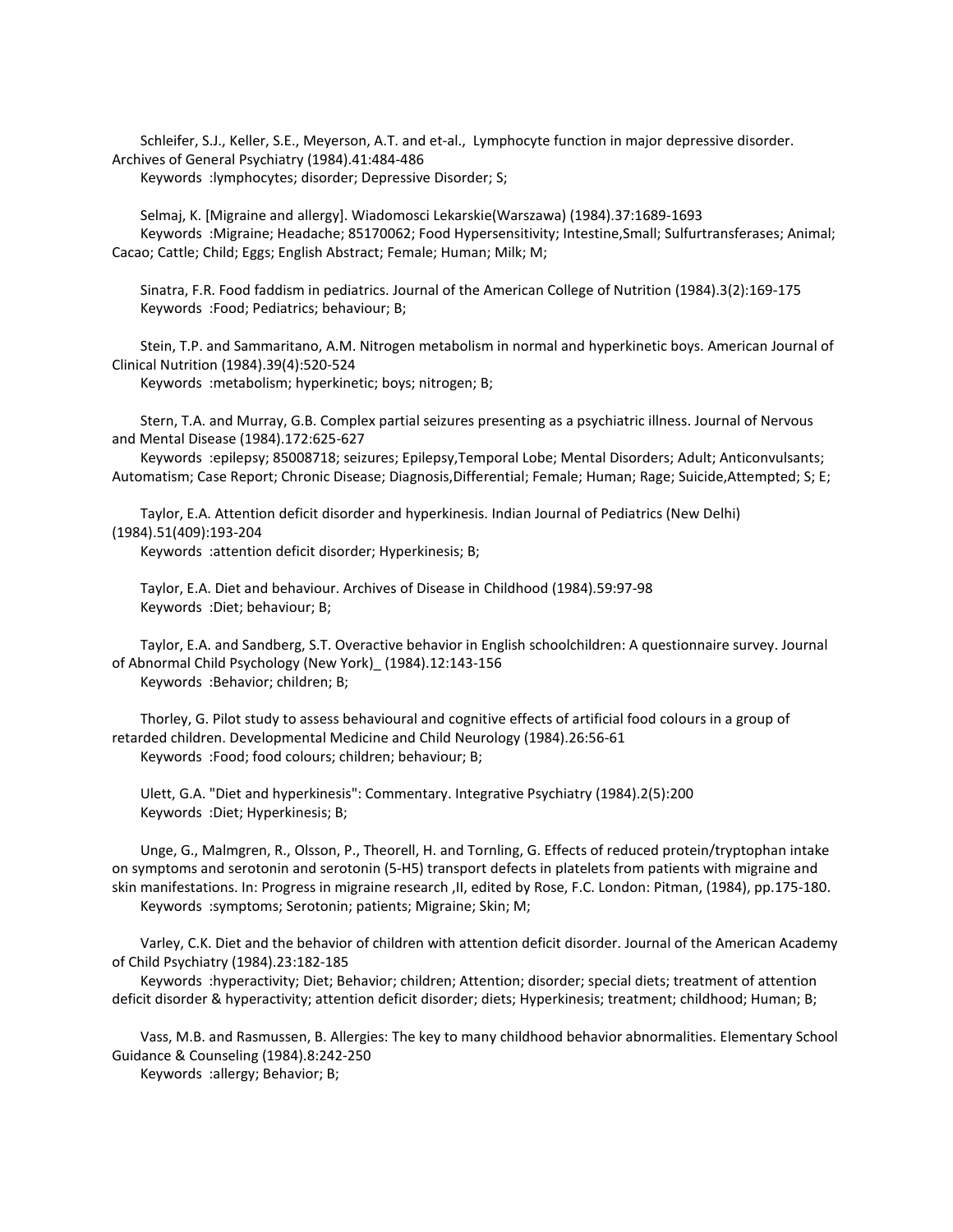Veleber, D.M. and Templer, D.I. Effects of caffeine on anxiety and depression. Journal of Abnormal Psychology (1984).93:120-122

Keywords :caffeine; anxiety; Depression; S;

 Warner, J.O. and Hathaway, M.J. Allergic form of Meadow's syndrome (Munchausen by proxy). Archives of Disease in Childhood (1984).59:151-156

Keywords :allergic; S;

 Waziri, R., Wilcox, J., Sherman, A.D. and Mott, J. Serine metabolism and psychosis. Psychiatry Research (1984).12:121-136

 Keywords :84298705; Serine; metabolism; psychosis; Psychotic Disorders; Serine Hydroxymethyltransferase; Transferases; Adult; Comparative Study; Diet; Glycine; Human; Mental Disorders; Middle Age; Overall and Gorham Brief Psychiatric Rating Scale; Tranquilizing Agents,Major; S;

 Werry, J.S. "Diet and hyperkinesis": Commentary. Integrative Psychiatry (1984).2(5):198-199 Keywords :Diet; Hyperkinesis; B;

 Wurtman, R.J. Hyperkinesis [Commentary]. Integrative Psychiatry (1984).194-195 Keywords :Hyperkinesis; B;

 Yu, H.Y. Clinical implications of serum protein binding in epileptic children during sodium valproate maintenance therapy. Therapeutic Drug Monitoring (1984).6:414-423

 Keywords :food allergy; epilepsy; 85091409; Blood Proteins; Valproic Acid; Adult; Child; Child,Preschool; Female; Human; Infant; Kinetics; Male; Protein Binding; E;

 Adams, R.D. and Victor, M. Reflex Epilepsy. In: Principles of Neurology, edited by Adams, R.D. and et al, New York: McGraw Hill, (1985), pp.241.

Keywords :epilepsy; food allergy; mood; E;

 Bartholini, G. GABA receptor agonists: pharmacological spectrum and therapeutic actions. Med Res.Rev. (1985).5:55-75

 Keywords :85162409; GABA; Receptors,GABA Benzodiazepine; Animal; anxiety; Baclofen; Convulsions; Depression; Human; Isonicotinic Acids; Isoxazoles; Manic Disorder; Movement Disorders; Muscimol; Muscle Spasticity; Norepinephrine; Parkinson Disease; Pyrones; schizophrenia; Serotonin; Taurine; S;

 Bechtereva, N.P. and Kambarova, D.K. The emotional brain in man. Acta Neurologica (Napoli) (1985).7:171- 174

Keywords :epilepsy; mood; affect; 86047209; brain; emotions; Electroencephalography; Human; E;

 Beran, R.G. and Flanagan, P.L. Examination of the problems confronting those with epilepsy. Clinical and Experimental Neurology (1985).21:183-188

 Keywords :epilepsy; 87188405; Social Adjustment; Adaptation,Psychological; Attitude; emotions; Human; Self Assessment (Psychology); E;

 Bertschler, J., Butler, J.R., Lawlis, G.F., Rea, W.J. and Johnson, A.R. Psychological components of environmental illness:Factor analysis of changes during treatment. Clinical Ecology (1985).3:85-94

Keywords :psychological; Mental Disorders; treatment; S;

 Blau, J.N. and Diamond, S. Dietary factors in migraine precipitation: the physicians' view. Headache (1985).25:184-187

 Keywords :Migraine; 85260641; Alcohol,Ethyl; Cacao; Cheese; Female; Food Hypersensitivity; Human; Pregnancy; Questionnaires; M;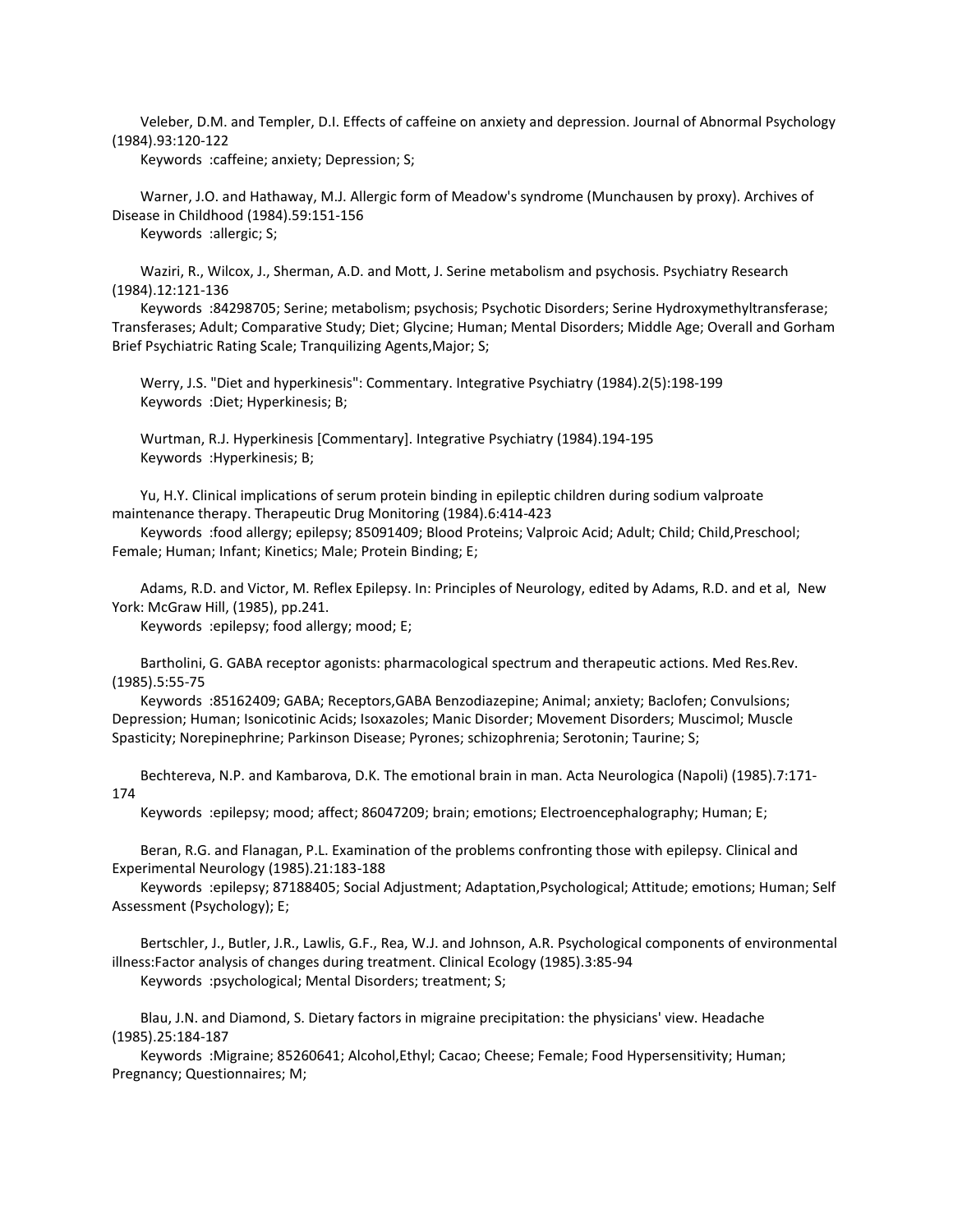Blount, J.P. and Cox, W.M. Perception of caffeine and its effects: laboratory and everyday abilities. Perception and Psychophysics (1985).38:55-62

Keywords :Perception; caffeine; A; S;

 Buchanan, N. Epilepsy and weight reduction.(letter). Medical Journal of Australia (1985).143(9):428 Keywords :epilepsy; Food; E;

 Buchanan, N. Epilepsy and weight reduction. Medical Journal of Australia (1985).143:428 Keywords :epilepsy; 86039893; Diet,Reducing; Drinking; Human; E;

Cant, A.J. Food allergy in childhood. Hum.Nutr.Appl.Nutr. (1985).39:277-293

 Keywords :hyperactivity; behaviour; food allergy; 86007629; Food; allergy; childhood; Food Hypersensitivity; Animal; Asthma; Cattle; Child; Child, Preschool; Colitis; Colitis, Ulcerative; Crohn Disease; Eczema; Human; Hyperkinesis; IgA; IgE; IgG; Infant,Newborn; Intestinal Diseases; Milk; Rhinitis,Allergic,Perennial; B;

 Carter, C.M., Egger, J. and Soothill, J.F. A dietary management of severe childhood migraine. Hum.Nutr.Appl.Nutr. (1985).39:294-303

Keywords : Migraine; 86007630; management; childhood; Adolescence; Child; Child, Preschool; Clinical Trials; Double Blind Method; Human; Random Allocation; Support,Non U.S.Gov't; M;

 Cawte, J. Psychiatric sequelae of manganese exposure in the adult, foetal and neonatal nervous systems. Australian and New Zealand Journal of Psychiatry (1985).19:211-217

 Keywords :hyperactivity; behaviour; 86103030; Adult; Nervous System; Manganese; Abnormalities,Drug Induced; Adenosine Triphosphate; Age Factors; Animal; Attention Deficit Disorder with Hyperactivity; Australia; Diet; Dopamine; Environmental Pollution; Female; Human; Infant Food; Infant,Newborn; Mining; Pregnancy; Rats; Support,Non U.S.Gov't; B; S;

 Charney, D.S., Heninger, G.R. and Jatlow, P.I. Increased anxiogenic effects of caffeine in panic disorders. Archives of General Psychiatry (1985).42:233-243

Keywords :caffeine; Mental Disorders; S;

 Cheraskin, E., Allen, J.J. and Zavik, J.S. The psychotherapeutic implications of cytotoxic testing. Journal of Orthomolecular Psychiatry (1985).14(2):128-135 Keywords :testing; food allergy; G; S;

 Chesney, R.W. Taurine:its biological role and clinical implications. Advances in Pediatrics (1985).32:1-42 Keywords :S; G;

 Chesney, R.W. Taurine: its biological role and clinical implications. Advances in Pediatrics (1985).32:1-42 Keywords :epilepsy; 86100034; Taurine; Animal; Bile Acids and Salts; Blood Platelets; brain; Child; Heart; Heart Failure,Congestive; Human; Infant; Kidney; nutrition; Retina; Retinal Degeneration; Support,Non U.S.Gov't; Support,U.S.Gov't,P.H.S.; Uremia; Water Electrolyte Balance; E;

 Cohen, M., Hartlage, P.L., Krawiecki, N., Roesel, R.A., Carter, A.L. and Hommes, F.A. Serum carnosinase deficiency: a non-disabling phenotype? Journal of Mental Deficiency Research (1985).29:383-389 Keywords :86143781; Carnosine; Dipeptidases; Dipeptides; Mental Retardation; Child; Child,Preschool; Female; Human; Kinetics; Male; Mutation; Phenotype; S; B;

 Collins Williams, C. Clinical spectrum of adverse reactions to tartrazine. J Asthma (1985).22:139-143 Keywords :hyperactivity; behaviour; 85261030; tartrazine; Azo Compounds; Food Additives; Angioneurotic Edema; Aspirin; Asthma; Child; Child,Preschool; Dermatitis,Contact; Diet; Human; Hyperkinesis; Purpura; Recurrence; Urticaria; B;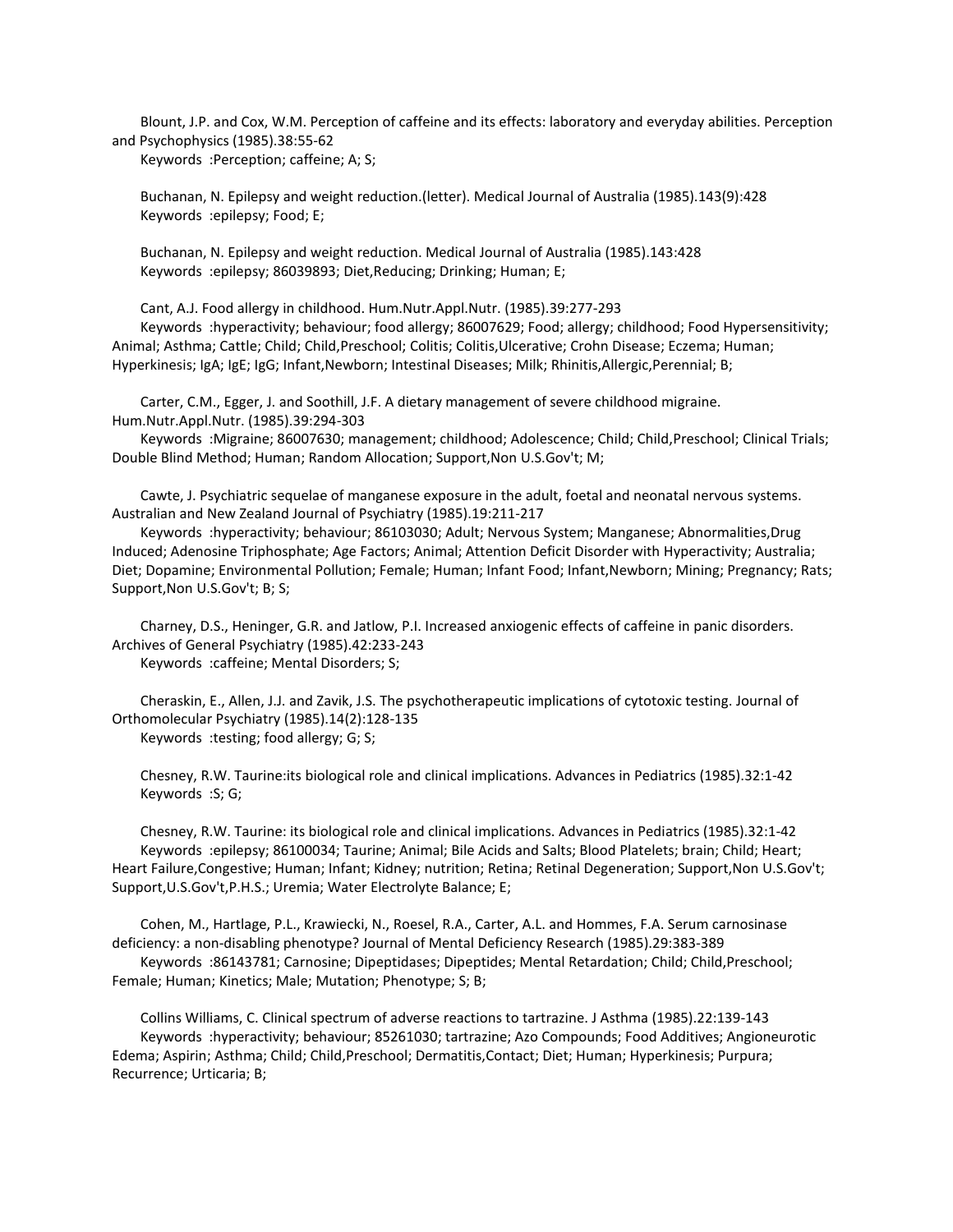Collins-Williams, C. Clinical spectrum of adverse reactions to tartrazine. Journal of Asthma (1985).22(3):139- 143

Keywords :tartrazine; food sensitivity; behaviour; B;

 Crowe, L. Alcohol and heredity: Theories about the effects of alcohol use on offspring. Conference of the Union College and the Society for the Study of Social Biology: Genetics and the human encounter with alcohol (1984, Schenectady, New York). Social Biology (1985).32:146-161

 Keywords :epilepsy; biology; Human; early theories on alcohol use during pregnancy; hereditary disease in offspring; conference presentation; theories; history; alcohol drinking patterns; Fetal Alcohol Syndrome; genetics; Pregnancy; disorders; Alcoholism; professional meetings and symposia; E;

 David, T.J. The overworked or fraudulent diagnosis of food allergy and food intolerance in children. Journal of the Royal Society of Medicine (1985).78(suppl 5):21-31

Keywords :diagnosis; behaviour; food allergy; childhood; food intolerance; B;

 David, T.J. Validity of alternative allergy practices. Journal of the Royal Society of Medicine (1985).78:693-694 Keywords :food allergy; treatment; diagnosis; G;

 Diehl, L.W. [Significance of blood level studies for therapy of epileptic mood disorders and psychoses]. Nervenarzt (1985).56:383-387

 Keywords :epilepsy; 85296479; therapy; disorders; Affective Disorders; Anticonvulsants; Psychoses,Substance Induced; Dose Response Relationship,Drug; Drug Therapy,Combination; Human; Risk; Tranquilizing Agents,Major; S; E;

 Durward, W.F. The management of migraine. Scottish Medical Journal(Glasgow) (1985).30:255-257 Keywords :Migraine; 86151643; management; Clonidine; Diet; Dihydroergotamine; Female; Human; Male; Methysergide; Pizotyline; Propranolol; M;

 Edelson, R.N. Menstrual migraine and other hormonal aspects of migraine. Headache (1985).25:376-379 Keywords :Migraine; M;

 Egger, J., Carter, C.M., Graham, P.J., Gumley, D. and Soothill, J.F. Controlled trial of oligoantigenic treatment in the hyperkinetic syndrome. Lancet (1985).1:540-545

 Keywords :hyperactivity; behaviour; 85136597; treatment; hyperkinetic; Syndrome; Attention Deficit Disorder with Hyperactivity; Food Hypersensitivity; Adolescence; Child; Child Behavior; Child, Preschool; Clinical Trials; Double Blind Method; Female; Food Coloring Agents; Food Preservatives; Human; Male; Psychological Tests; B;

 Egger, J., Carter, C.M., Wilson, J., Turner, M.W. and Soothill, J.F. Controlled trial of diet in migraine patients. In: Updating in headache, edited by Pfaffenrath, V., Lundberg, P.O. and Sjaastad, O. Berlin: Springer Verlag, (1985), pp.165-168.

Keywords :Diet; Migraine; M;

Fenichel, G.M. Migraine in children. Neurology Clinics (1985).3:77-94

 Keywords :85187879; Migraine; children; Adolescence; Basilar Artery; Brain Injuries; Cerebrovascular Circulation; Child; Child,Preschool; Confusion; Diet; Electroencephalography; Ergotamine; Female; Hemiplegia; Human; Hypersensitivity; Male; Methylamines; Methysergide; Prognosis; Propranolol; Stress; Syndrome; M;

 Fenichel, G.M. Migraine in children. Neurology Clinics (1985).3(1):77-94 Keywords :Migraine; M;

 Filipowics, A. Migraine in children with functional nocturnal enuresis - a long-term prospective study of 32 cases. Cephalalgia (1985).5 (Suppl):186

Keywords :Migraine; children; Enuresis; M; Prospective Studies;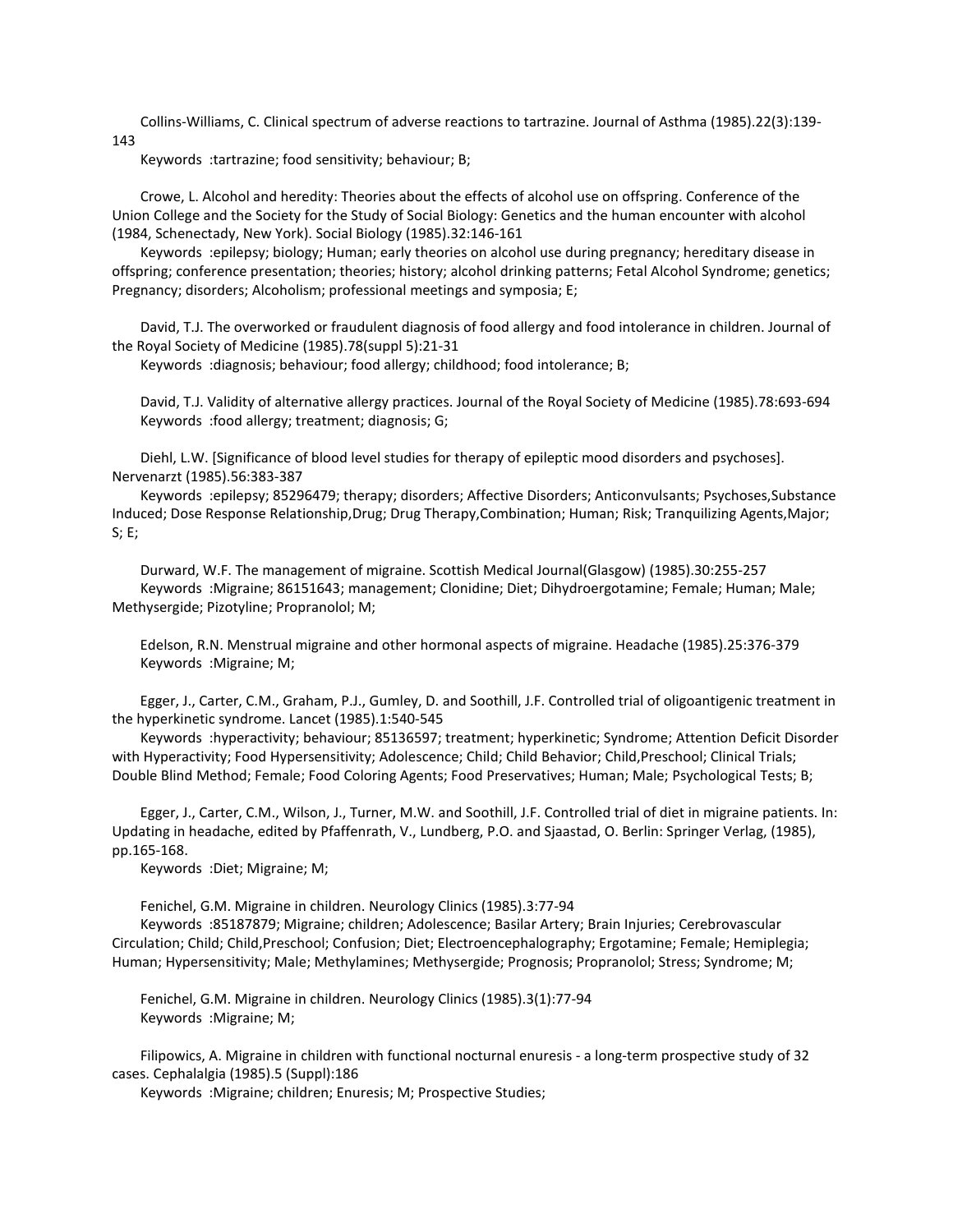Fitch, L. and LaRoche, R. Earth House: An alternative for persons suffering from the schizophrenias. Journal of Orthomolecular Psychiatry (1985).14:136-142

 Keywords :use of medication & nutrients & refined diets in alternative residential treatment program; illustrative case of female schizophrenic patient; residential care institutions; mental health programs; diets; Food; Drug Therapy; vitamin therapy; nutrition; adulthood; Human; S;

 Galli, V., Ciccarone, V., Venuta, A. and Ferrari, P. [Hemicrania and food in the child]. Pediatria Medica e Chirurgica(Vicenza) (1985).7:17-21

 Keywords :Migraine; 86120601; Food; Food Hypersensitivity; Adolescence; Child; Child,Preschool; English Abstract; Human; IgE; Skin Tests; H;

 Gittelman, R., Manuzza, S., Shenker, R. and Bonagura, N. Hyperactive boys almost grown up: I. Psychiatric status. Archives of General Psychiatry (1985).42:937-947

Keywords :hyperactive; psychiatric; B;

 Hughes, E.C., Gott, P.S., Weinstein, R.C. and Binggeli, R. Migraine: a diagnostic test for etiology of food sensitivity by a nutritionally supported fast and confirmed by long-term report. Annals of Allergy (1985).55:28-32 Keywords :Migraine; 85249483; tests; etiology; Food; food sensitivity; Fasting; Food Hypersensitivity;

Food,Formulated; Adult; Aged; Female; Human; Male; Medical Records; Middle Age; Time Factors; M;

 Kessler, L.G., Cleary, P.D. and Burke, J.D. Psychiatric disorder in primary care. Archives of General Psychiatry (1985).42:583-587

Keywords :psychiatric; psychiatric disorders; disorder; S;

 King, D.S. Statistical power of the controlled research on wheat gluten and schizophrenia. Biological Psychiatry (1985).20:785-787

 Keywords :schizophrenia; gluten; 85226643; research; wheat; Animal; Human; Milk; Schizophrenic Psychology; S;

 King, D.S. Statistical power of the controlled research on wheat gluten and schizophrenia. Biological Psychiatry (1985).20:785-787

 Keywords :schizophrenia; research; wheat; gluten; importance of statistical power & sample size in interpretation of research data on effect of wheat gluten; Proteins; sampling experimental; experimentation; diets; statistical significance; Human; S;

 Lee, M.A., Cameron, O.G. and Greden, J.F. Anxiety and caffeine consumption in people with anxiety disorders. Psychiatry Research (1985).15:211-217

Keywords :anxiety; caffeine; consumption; Anxiety Disorders; A; S;

 Lessof, M.H. Food intolerance. Scandinavian Journal of Gastroenterology (Supplement) (1985).109:117-121 Keywords :Migraine; 85272280; Food; food intolerance; Food Hypersensitivity; Aldehyde Dehydrogenase; Animal; Asthma; Beta Galactosidases; Cattle; Human; Milk; Salicylates; M;

 Loke, W.H., Hinrichs, J.V. and Ghoneim, M.M. Caffeine and diazepam: Separate and combined effects on mood,memory, and psychomotor performance. Psychopharmacology(Berlin) (1985).87:344-350 Keywords :caffeine; Diazepam; Psychomotor Performance; mood; S;

 Lowenkopf, E.L. and Wallach, J.D. Bulimia: Theoretical conceptualizations and therapies. Journal of the American Academy of Psychoanalysis (1985).1:489-503 Keywords :therapy; S; A;

 Mansfield, L.E., Vaughan, T.R., Waller, S.F., Haverly, R.W. and Ting, S. Food allergy and adult migraine: doubleblind and mediator confirmation of an allergic etiology. Annals of Allergy (1985).55:126-129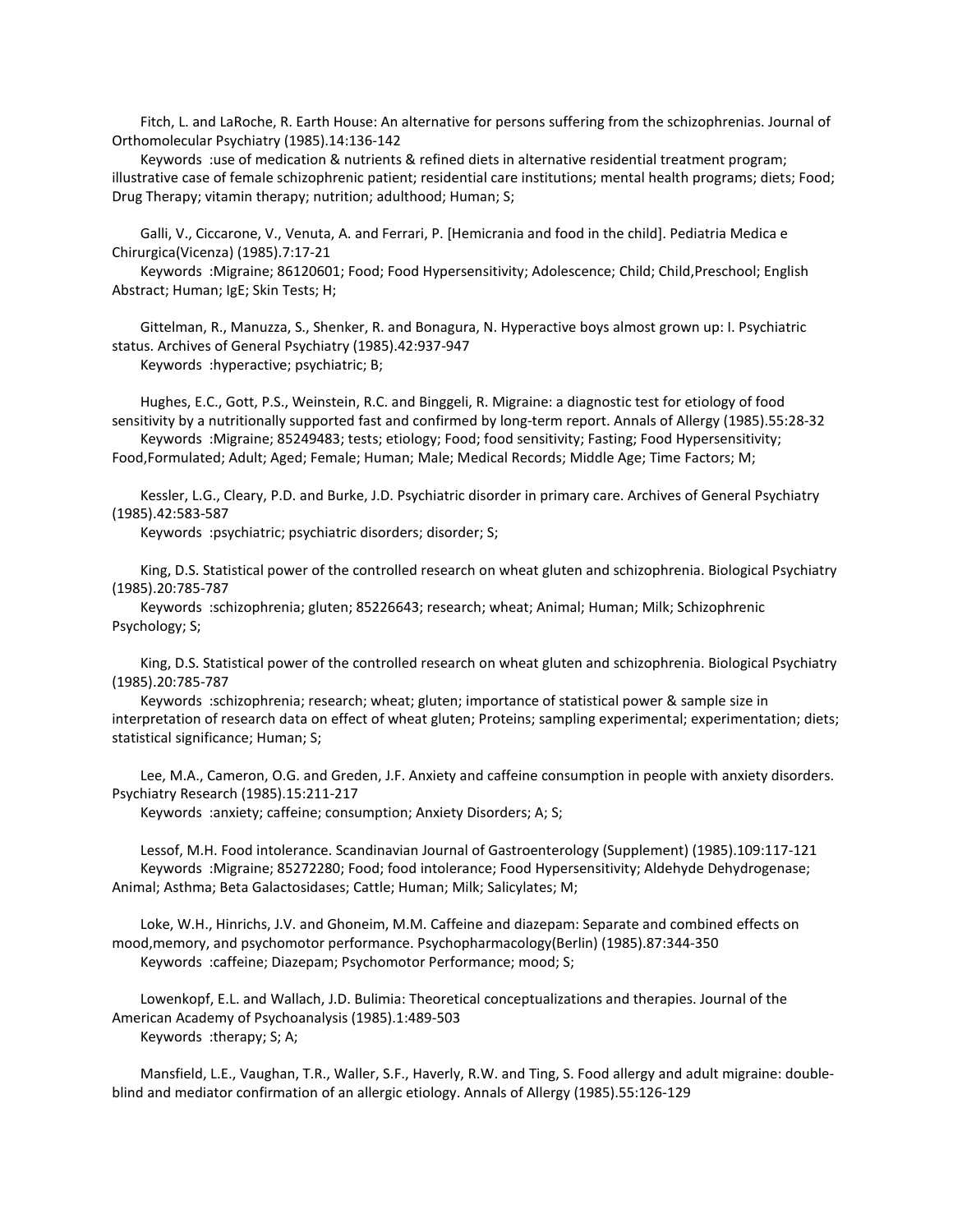Keywords :Migraine; food allergy; 85277435; Food; allergy; Adult; etiology; Food Hypersensitivity; Adolescence; Double Blind Method; Female; Human; Male; Middle Age; Skin Tests; M;

 Maurizi, C.P. Could supplementary dietary tryptophan and taurine prevent epileptic seizures? Medical Hypotheses (1985).18:411-415

 Keywords :epilepsy; 86146315; Tryptophan; Taurine; seizures; Diet; GABA; Human; Melatonin; Monoamine Oxidase; Pineal Body; E;

 May, C.D. Are confusion and controversy about food hypersensitivity really necessary? Journal of Allergy and Clinical Immunology (1985).75:329-333

Keywords :Food Hypersensitivity; G;

 Mrna, B. [EEG activation methods in psychiatry (with consideration of emotional states)]. Acta Universitatis Palackianae Olomucensis Facultatus Medicae(Praha) (1985).108:283-288

 Keywords :85275614; methods; brain; Electroencephalography; emotions; Psychotropic Drugs; English Abstract; Human; S;

 Nappi, G., Facchinetti, F., Martignoni, E., Petraglia, F., Manzoni, G.C., Sances, G., Sandrini, G. and Genazzani, A.R. Endorphin patterns within the headache spectrum disorders. Cephalalgia (1985).5 Suppl 2:201-210

 Keywords :85254874; Endorphins; Headache; disorders; Adrenocorticotropic Hormone; Adult; Chronic Disease; Clonidine; Cluster Headache; Dexamethasone; Human; Hydrocortisone; Middle Age; Pro Opiomelanocortin; Support,Non U.S.Gov't; H;

 Nelson, H.S. The Bela Schick lecture for 1985. The atopic diseases. Annals of Allergy (1985).55:441-447 Keywords :Migraine; 85304990; Disease; Hypersensitivity,Immediate; Adrenergic Alpha Receptor Agonists; Adrenergic Beta Receptor Agonists; Asthma; Basophils; Drug Hypersensitivity; Eczema; Food Hypersensitivity; Hay Fever; Human; IgE; Keratoconjunctivitis; Lymphocyte Depletion; Mast Cells; Parasympathomimetics; Skin Tests; Suppressor Cells; G; M;

 Nelson, R.L. Hypoglycemia: Fact or fiction? Mayo Clinic Proceedings (Rochester MN) (1985).60:844-850 Keywords :Hypoglycemia; G; B;

 Panush, R.S. and Webster, E.M. Food allergies and other adverse reactions to foods. Medical Clinics of North America (1985).69:533-546

 Keywords :Migraine; 85239233; Food; food allergies; allergy; Food Hypersensitivity; Dermatitis,Atopic; Food Poisoning; Human; Intestinal Mucosa; Lung; Nomenclature; Rheumatic Diseases; Support,Non U.S.Gov't; Support,U.S.Gov't,Non P.H.S.; Support,U.S.Gov't,P.H.S.; M; G;

 Paulin, J.M., Waal-Manning, H.J., Simpson, F. and Knight, R.G. The prevalence of headache in a small New Zealand town. Headache (1985).25:147-151

 Keywords :Prevalence; Headache; prevalence & causal factors of headache; adults; New Zealand; etiology; adulthood; Human; H;

 Pearson, D.J. and Rix, K.J.B. allergomimetic reactions to food and pseudo-food allergy. In: Pseudo-allergic reactions, Vol. 4, edited by Dikor, P., Kallos, P., Schumberger, H.D. and West, G.B. Basel: Karger, (1985), pp.105. Keywords :Food; allergy; S;

 Pearson, D.J. Food allergy, hypersensitivity and intolerance. Journal of the Royal College of Physicians of London (1985).19(3):

Keywords :Food; food allergy; allergy; Hypersensitivity; G;

 Peatfield, R.C., Glover, V., Littlewood, J.T., Sandler, M. and Clifford Rose, F. The prevalence and inheritance of dietary migraine. In: Migraine. Proceedings of the Fifth International Migraine Symposium.London,1984, edited by Clifford Rose, F. Basel: Karger, (1985), pp.218-224.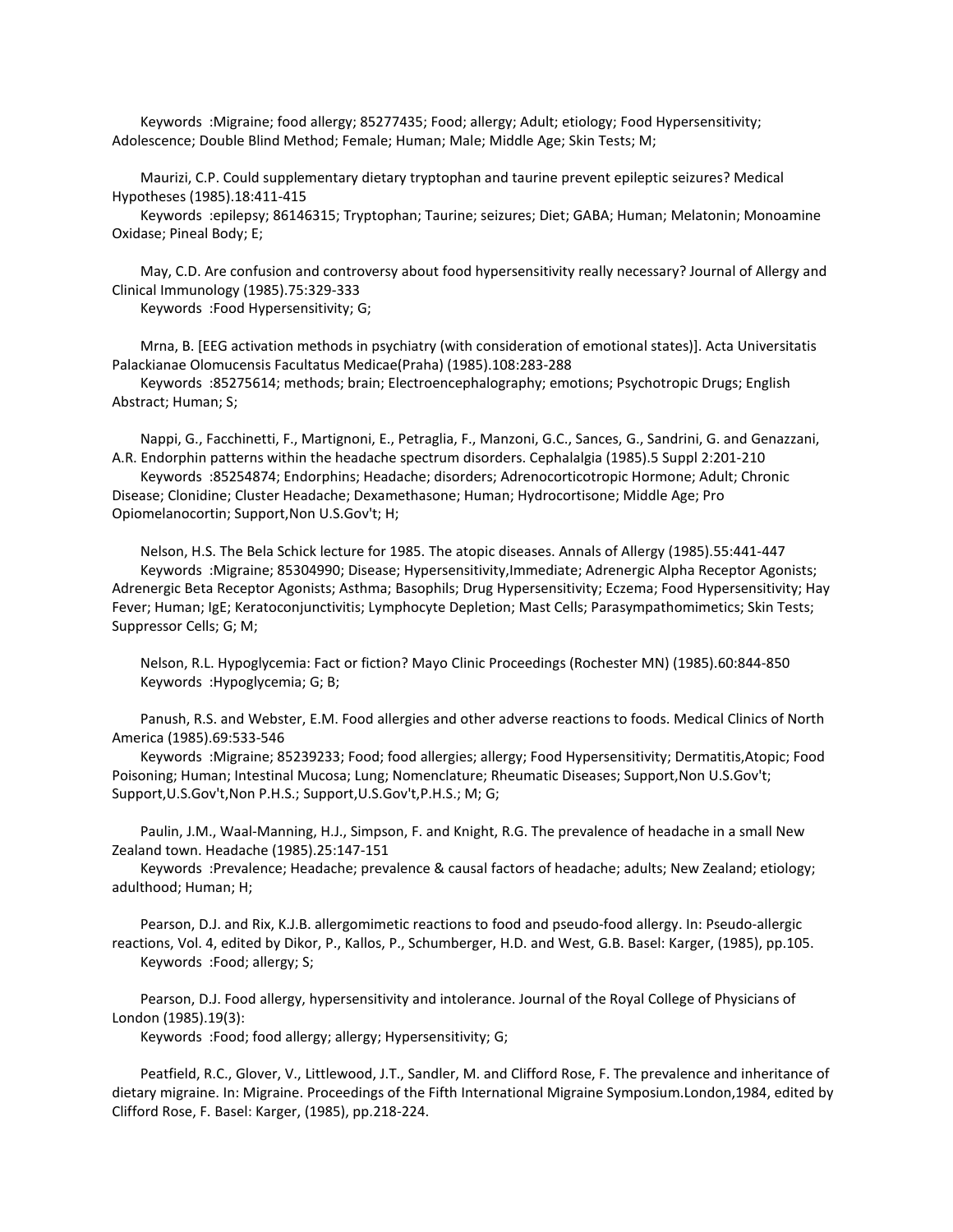Keywords :Prevalence; Migraine; Diet; food sensitivity; M;

 Podell, R.N. Food, mind, and mood. Hyperactivity revisited. Postgraduate Medicine (1985).78:119-22, 125 Keywords :hyperactivity; behaviour; 85270089; Food; mood; Diet; Hyperkinesis; Benzoates; Child; Double Blind Method; Food Hypersensitivity; Human; Outcome and Process Assessment (Health Care); tartrazine; B;

 Prinz, R.J. Diet-behavior research with children: Methodological and substantive issues. Advances in Learning and Behavioral Disabilities (1985).4:181-199

 Keywords :hyperactivity; research; children; methodological & substantive issues in diet behavior; children with behavior problems; literature review; diets; behavior disorders; methodology; food intake; Human; B;

 Raper, M.M. Hyperactive children. 2. Food--the unknown enemy. Nursing Mirror (1985).160:35-37 Keywords :hyperactivity; behaviour; 85165455; hyperactive; hyperactive children; children; Food Hypersensitivity; Hyperkinesis; Case Report; Child,Preschool; Female; Food Additives; Human; Infant; B;

 Rippere, V. Validity of alternative allergy practices. (Letter). Journal of the Royal Society of Medicine (1985).78:692-693

Keywords :allergy; G; S;

 Rix, K. and et-al, Food antibodies in acute psychoses. Psychological Medicine (1985).15:347-354 Keywords :Antibodies; food antibodies; 18 72 yr old acute psychotic patients; implications for role of food allergies in schizophrenia; acute psychosis; food allergies; schizophrenia; adulthood; Human; S;

 Rix, K.J., Ditchfield, J., Freed, D.L., Goldberg, D.P. and Hillier, V.F. Food antibodies in acute psychoses. Psychological Medicine (1985).15:347-354

 Keywords :85270988; Food; Antibodies; Food Hypersensitivity; IgE; Psychotic Disorders; Bipolar Disorder; Depressive Disorder; Human; Paranoid Disorders; Psychiatric Status Rating Scales; Rye; Schizophrenia,Paranoid; Support,Non U.S.Gov't; wheat; S;

 Ross, D.L., Swaiman, K.F., Torres, F. and Hansen, J. Early biochemical and EEG correlates of the ketogenic diet in children with atypical absence epilepsy. Pediatric Neurology (1985).1:104-108

 Keywords :epilepsy; 89246719; Diet; children; Dietary Fats; Electroencephalography; Epilepsy,Petit Mal; Triglycerides; Adolescence; E;

 Rossi, L.N., Vasella, F., Bajc, O. and et-al., Benign migraine-like syndrome with CSF pleocytosis in children. Developmental Medicine and Child Neurology (1985).27:192-198 Keywords :Syndrome; children; Migraine; M;

 Sacks, O. Migraine: Understanding a common disorder. London:Duckworth, (1985). Keywords :Migraine; disorder; M;

 Sandberg, S.T. Hyperactive disorder of childhood. Some clinical implications of recent research. Acta Paediatrica Scandinavica (Stockholm) (1985).Jul; 74(4):481-488 Keywords :hyperactive; disorder; childhood; research; B;

 Schoenthaler, S.J. Nutritional policies and institutional antisocial behavior. Nutrition Today (1985).20:16-25 Keywords :Behavior; antisocial behaviour; Diet; S;

 Seshia, S.S., Reggin, J.D. and Stanwick, R.S. Migraine and complex seizures in children. Epilepsia (1985).26:232- 236

Keywords :Migraine; seizures; children; M;

 Stewart, D.E. and Raskin, J. Psychiatric assessment of patients with "20th-century disease" ("total allergy syndrome"). Canadian Medical Association Journal (1985).133:1001-1006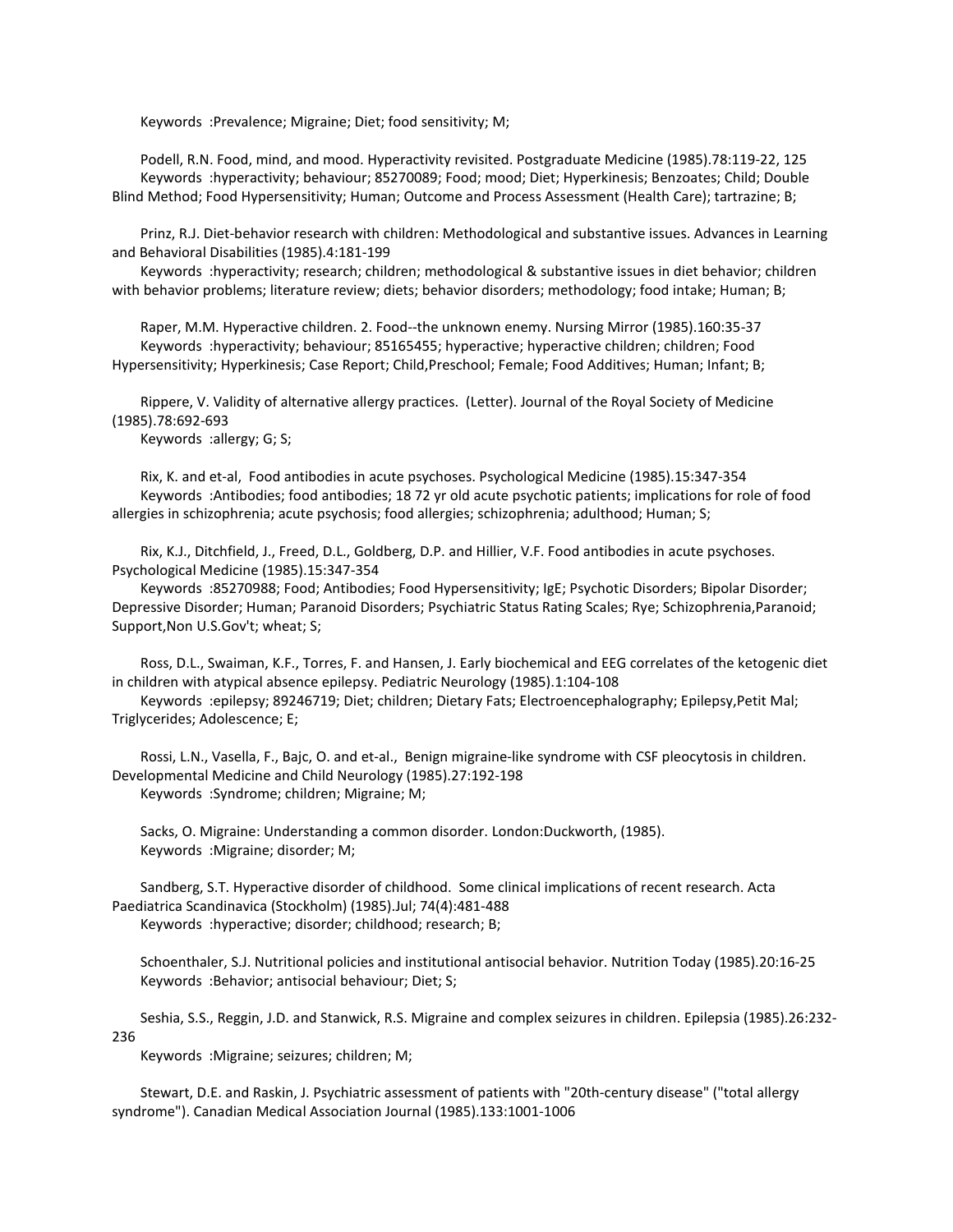Keywords :psychiatric; patients; Disease; allergy; Syndrome; S;

 Tarkhan, A.U., Tets, I.S. and Shlepakov, I.M. [Recognition of emotional states by epileptics from voices]. Zh.Nevropatol.Psikhiatr. (1985).85:840-846

 Keywords :epilepsy; 85275062; emotional states; Auditory Perceptual Disorders; emotions; Epilepsy,Focal; Perceptual Disorders; Voice; English Abstract; Epilepsy,Temporal Lobe; Female; Human; Male; Music; Speech Perception; E;

 Tompkins, C.A. and Mateer, C.A. Right hemisphere appreciation of prosodic and linguistic indications of implicit attitude. Brain and Language (1985).24:185-203

 Keywords :85150991; Attitude; Dominance,Cerebral; Epilepsy,Temporal Lobe; Speech Perception; Temporal Lobe; Adolescence; Adult; emotions; Human; Support,U.S.Gov't,P.H.S.; E;

 Trauner, D.A. Medium-chain triglyceride (MCT) diet in intractable seizure disorders. Neurology (1985).35:237- 238

 Keywords :epilepsy; 85111548; Triglycerides; Diet; seizure; disorder; seizures; Adolescence; Child; Child,Preschool; Female; Human; Infant; Male; E;

 Trimble, M.R. The neurological basis of anxiety. British Journal of Clinical Practice.Symposium Supplement(London) (1985).38:10-14

 Keywords :85280279; anxiety; Anxiety Disorders; brain; Animal; emotions; Human; Receptors,GABA Benzodiazepine; G; S;

Truswell, A.S. Food sensitivity. British Medical Journal (1985).291:951-955

 Keywords :hyperactivity; behaviour; 86001458; Food; food sensitivity; Food Hypersensitivity; Angioneurotic Edema; Asthma; Eczema; Gastrointestinal Diseases; Human; Hyperkinesis; Migraine; Rhinitis; Urticaria; B; M;

 Tryphonas, H. and Trites, R.L. Hyperactivity and food additives: facts or myths? In: Food toxicology - Real or imaginary problems, edited by Gibson, G.G. and Walker, R. London: Taylor & Francis, (1985), pp.246-255. Keywords :hyperactivity; Food Additives; B;

 Ulwelling, W. "Pseudo-allergy": Treatment with an MAO inhibitor. Psychosomatics (1985).26:535-536 Keywords :pseudo-allergy; treatment; MAO inhibitors; treatment of somatically related depression; 41 yr old female with food sensitivity & 39 yr old male with chemical intolerance; Monoamine Oxidase Inhibitors; depression emotion; psychosomatic disorders; Drug Therapy; food allergies; allergic disorders; Case Report; adulthood; Human; S;

 Van-Flandern, B.A. Last chance. Journal of Orthomolecular Psychiatry (1985).14:251-256 Keywords :orthomolecular treatment including dietary change & vitamin supplementation; depression & paranoia & hallucinations; schizophrenic female; Case Report; paranoid schizophrenia; diets; depression emotion; food allergies; vitamin therapy; organic therapies; adulthood; Human; S;

 Walters, A.H. Clinical ecology in environmental health. Reviews on Environmental Health (1985).5:271-293 Keywords :hyperactivity; behaviour; 87205433; clinical ecology; Health; Environmental Health; Hypersensitivity; Administration,Inhalation; Anaphylaxis; Attention Deficit Disorder with Hyperactivity; Candida; Chlorine; Contraceptives,Oral; Ecology; Female; Food Hypersensitivity; Human; Pregnancy; B; G;

 Watkinson, B. and Fried, P. Maternal caffeine use before, during and after pregnancy and effects upon offspring. Neurobehavioral Toxicology and Teratology (1985).7:9-17

 Keywords :caffeine; Pregnancy; patterns of caffeine consumption before & during & after pregnancy & effect on infant; females; prenatal development; human females; drug usage; adulthood; neonates; Human; S; A;

 Weiss, B. Intersections of psychiatry and toxicology. International Journal of Mental Health (1985).14(3):7-25 Keywords :psychiatry; S; G;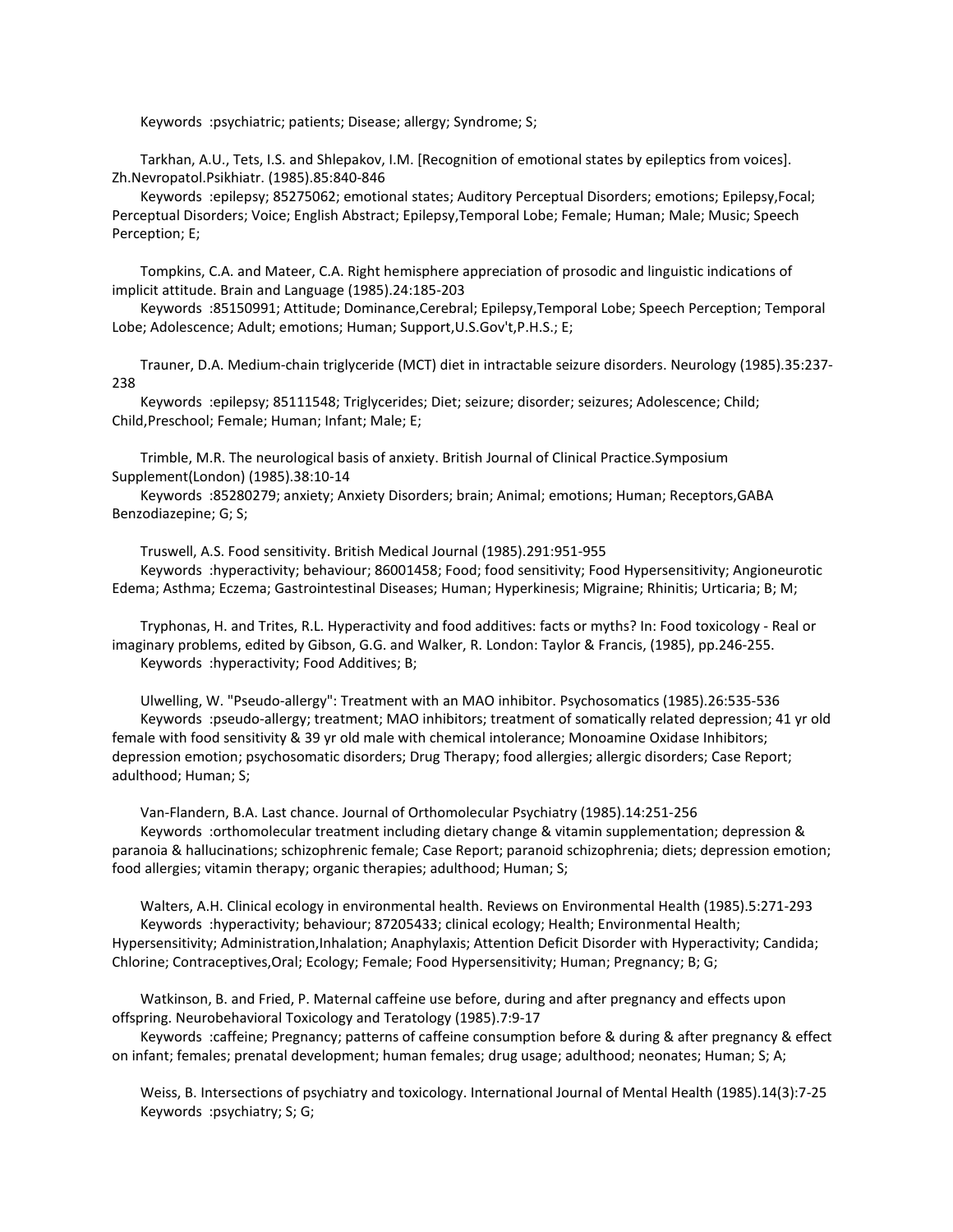White, J.C. The risks of excessive water drinking in epileptic patients[letter]. New England Journal of Medicine (1985).312(4):246-247

Keywords :epilepsy; Risk; Drinking; E;

 White, J.C. The risks of excessive water drinking in epileptic patients. New England Journal of Medicine (1985).312:246-247

 Keywords :epilepsy; 85086178; Risk; Drinking; patients; Diet,Reducing; Water; Adult; Case Report; Epilepsy,Grand Mal; Female; Human; E;

 Wiener, J. and Kennedy, S. Akinesia and mutism following a methylphenidate challenge test. Journal of Clinical Psychopharmacology (1985).5:231-233

 Keywords :Methylphenidate; tests; Akinetic Mutism; Adult; Case Report; catatonia; Conversion Disorder; Depressive Disorder; Diagnosis,Differential; Female; Human; Support,Non U.S.Gov't; S;

 Wolraich, M., Milich, R., Stumbo, P. and Schultz, F. Effects of sucrose ingestion on the behavior of hyperactive boys. Journal of Pediatrics (1985).106:675-682

 Keywords :hyperactivity; behaviour; 85160068; Sucrose; Behavior; hyperactive; Child Behavior; Hyperkinesis; Aspartame; Attention; Child; Comparative Study; Human; Impulsive Behavior; Intelligence Tests; learning; Male; Play and Playthings; Support,Non U.S.Gov't; Support,U.S.Gov't,P.H.S.; B;

 Zametkin, A.J. The carrot hypothesis. Journal of the American Academy of Child and Adolescent PsychiatryJ.Am.Ac. (1985).24:240-241 Keywords :behaviour; B;

 Diet and behavior [editorial]. American Family Physician (1986).33:110, 113 Keywords :86100239; Diet; Behavior; Aged; Attention Deficit Disorder with Hyperactivity; Child; Cognition; Human; B;

 Diet and behavior [editorial]. American Family Physician (1986).33:110, 113 Keywords :86100239; Diet; Behavior; Aged; Attention Deficit Disorder with Hyperactivity; Child; Cognition; Human; B;

 Diet and behavior [editorial]. American Family Physician (1986).33:110, 113 Keywords :hyperactivity; behaviour; 86100239; Diet; Behavior; Aged; Attention Deficit Disorder with Hyperactivity; Child; Cognition; Human; B;

 Does Hyperactivity Matter? Lancet (1986).11 Jan:73-74 Keywords :hyperactivity; B;

 Abou Saleh, M.T. and Coppen, A. The biology of folate in depression: implications for nutritional hypotheses of the psychoses. Journal of Psychiatric Research (1986).20:91-101

 Keywords :86281208; biology; Depression; Depressive Disorder; Folic Acid Deficiency; Anorexia Nervosa; Biogenic Amines; brain; Diet; Folic Acid; Homocystinuria; Human; Models,Theoretical; Pellagra; Pterins; S Adenosylmethionine; Tryptophan; Vitamin B 12 Deficiency; S;

 Abou-Saleh, M.T. and Coppen, A. The biology of folate in depression: implications for nutritional hypotheses of the psychoses. Journal of Psychiatric Research (1986).20(2):91-101 Keywords :mental disorder; psychosis; S;

 Anderson, G.H. and Hrboticky, N. Approaches to assessing the dietary component of the diet-behavior connection. Nutrition Reviews(Supplement) (1986).44:42-50 Keywords :Diet; behaviour; B;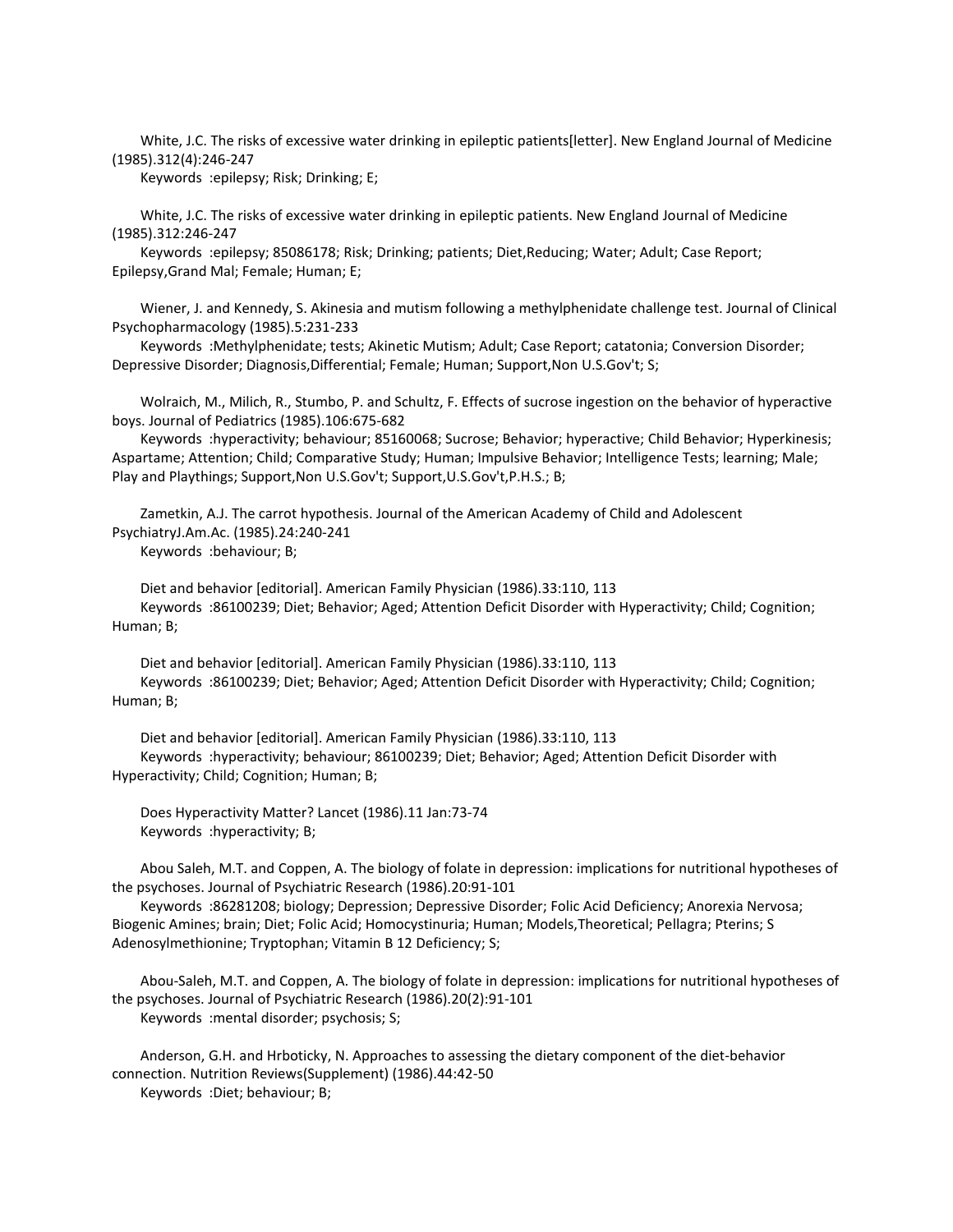Anderson, J.A. Food allergy,science and reason. New England Regional Allergy Proceedings (1986).7(6):501- 503

Keywords :food allergy; scientific; background; criticism; S;

 Anderson, J.A. Food allergy, science and reason. New England Regional Allergy Proceedings (1986).7:501-503 Keywords :87286799; Food; allergy; Food Hypersensitivity; Attention Deficit Disorder with Hyperactivity; Clinical Trials; Human; Migraine; B;

 Anderson, J.A. The establishment of common language concerning adverse reactions to foods and food additives. Journal of Allergy and Clinical Immunology (1986).78:140-147 Keywords :Food Additives; G;

 Ashley, D.V. Dietary control of brain 5-hydroxytryptamine synthesis: implications in the etiology of obesity. International Journal for Vitamin and Nutrition Research (Supplement) (1986).29:27-40 Keywords :brain; Diet; behaviour; S;

 Atkins, F. Food allergy and behavior: definitions, mechanisms and a review of the evidence. Nutrition Reviews (1986).44:104-112

Keywords :food allergy; Behavior; B;

 Atkins, F.M. A critical evaluation of clinical trials in adverse reactions to foods in adults. Journal of Allergy and Clinical Immunology (1986).78,1(2):174-182

Keywords :Clinical Trials; food allergy; Adult; G;

 Blau, J.N. Clinical characteristics of premonitory symptoms in migraine. In: The prelude to the migraine attack, edited by Amery, W.K. and Waugier, A. Tunbridge Wells: TransMedica Europe Ltd, (1986), pp.39-43. Keywords :symptoms; Migraine; M; alimentary symptoms;

 Bradstock, M.K., Serdula, M.K., Marks, J.S., Barnard, R.J., Crane, N.T., Remington, P.L. and Trowbridge, F.L. Evaluations of reactions to food additives: the aspartame experience. American Journal of Clinical Nutrition (1986).43(3):464-469

Keywords :behaviour; Food Additives; affect; mood; food intolerance; S; B;

 Bradstock, M.K., Serdula, M.K., Marks, J.S., Barnard, R.J., Crane, N.T., Remington, P.L. and Trowbridge, F.L. Evaluation of reactions to food additives: the aspartame experience. American Journal of Clinical Nutrition (1986).43:464-469

 Keywords :86155585; evaluation; Food; Food Additives; Aspartame; Dipeptides; Adult; Drug Hypersensitivity; emotions; Female; Gastrointestinal Diseases; Human; Infant; Male; Menstruation Disorders; Middle Age; Sex Factors; United States; United States Food and Drug Administration; S; G;

 Brenner, A. Food additives and behavior. Maryland Medical Journal (1986).35(5):344-345 Keywords :Food Additives; behaviour; hyperactivity; B;

 Brenner, A. Food additives and behavior. Maryland Medical Journal (1986).35:344-345 Keywords :86256200; Food; Food Additives; Behavior; Hyperkinesis; Child; Human; B;

 Bruce, M., Scott, N., Lader, M. and Marks, V. The psychopharmacological and electrophysiological effects of single doses of caffeine in healthy human subjects. British Journal of Clinical Pharmacology (1986).22(1):81-87 Keywords :caffeine; Human; affect; mood; behaviour; S;

 Bruce, M., Scott, N., Lader, M. and Marks, V. The psychopharmacological and electrophysiological effects of single doses of caffeine in healthy human subjects. British Journal of Clinical Pharmacology (1986).22:81-87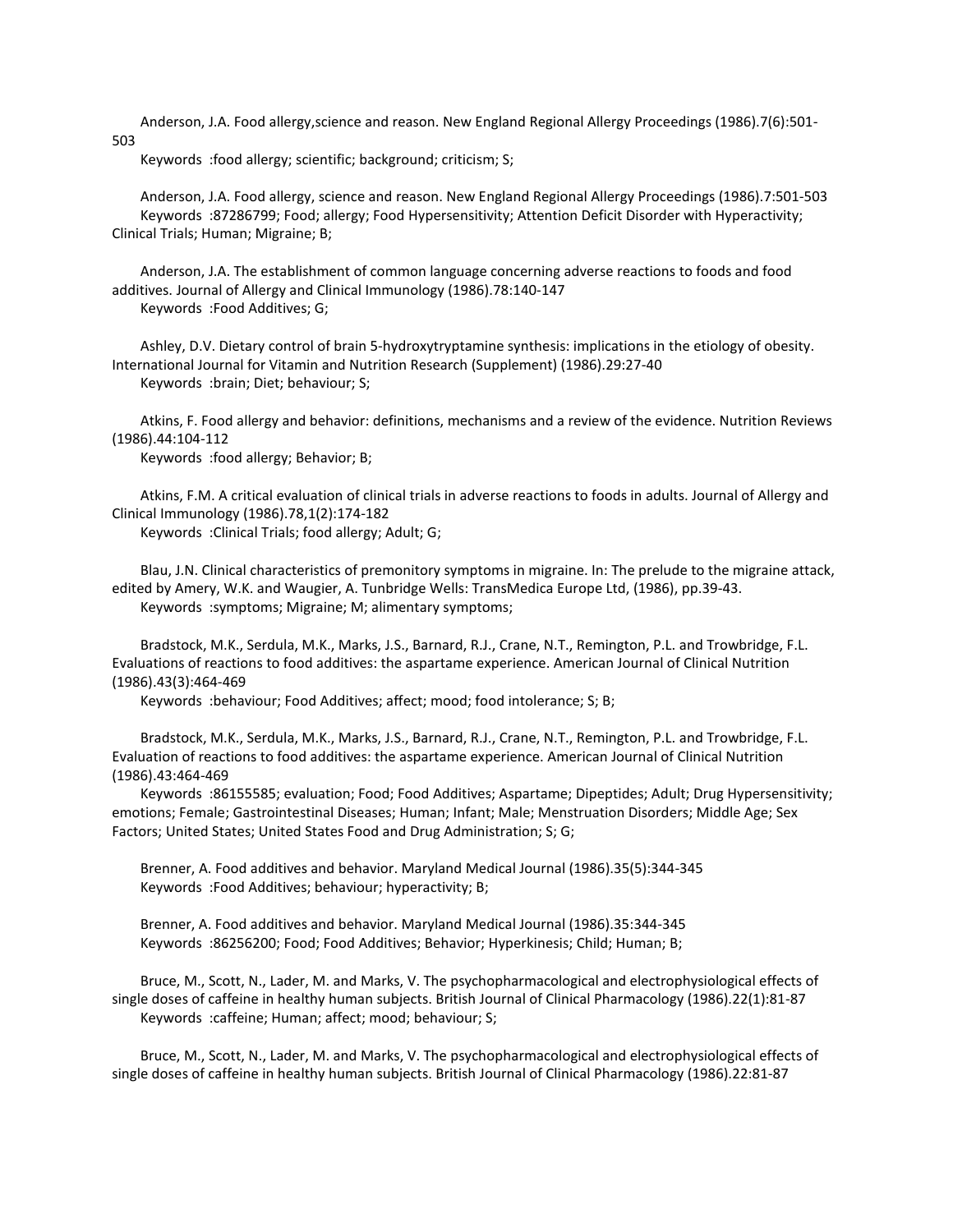Keywords :86296440; caffeine; Human; Administration,Oral; Adolescence; Adult; Blood Pressure; Double Blind Method; Electroencephalography; emotions; Female; Flicker Fusion; Galvanic Skin Response; Half Life; Male; Psychomotor Performance; Tremor; Xanthines; A; S;

 Businco, L., Beninconi, N. and Cantani, A. The spectrum of food allergy in infancy and childhood. Annals of Allergy (1986).57(3):213-218

Keywords :behaviour; food allergy; hyperactivity; B;

 Cavanagh, N. Dietary treatment of childhood migraine. Midwife Health Visitor and Community Nurse (1986).22(8):229-231

Keywords :treatment; Migraine; Diet; M;

 Cavanagh, N. Dietary treatment of childhood migraine. Midwife Health Visitor and Community Nurse (1986).22:279-231

Keywords :Migraine; 87063770; treatment; childhood; Adult; Child; Female; Human; Male; M;

 Crayton, J.W. Adverse reactions to foods: relevance to psychiatric disorders. Journal of Allergy and Clinical Immunology (1986).78(1 Pt 2):243-250

Keywords :food sensitivity; mental disorder; mood; behaviour; S; B;

 Crayton, J.W. Adverse reactions to foods: relevance to psychiatric disorders. Journal of Allergy and Clinical Immunology (1986).78:243-250

 Keywords :86251871; Food; disorder; Behavior; Anxiety Disorders; brain; Depression; Food Hypersensitivity; Human; Hyperkinesis; Psychophysiologic Disorders; schizophrenia; Somatoform Disorders; S; B;

 Diamond, S., Prager, J. and Freitag, F.G. Diet and headache. Is there a link? Postgraduate Medicine (1986).79:279-286

 Keywords :Headache; 86148987; Diet; Alcohol,Ethyl; Amines; caffeine; Ergot Alkaloids; Food Hypersensitivity; Human; Hypoglycemia; Monoamine Oxidase Inhibitors; Nicotine; Nitrates; Sodium Glutamate; H;

 Evans, C.D. and Lacey, J.H. Toxicity of vitamins: complications of a health movement. British Medical Journal [Clinical Research ed.] (London) (1986).292(6519):509-510

Keywords :Vitamins; Health; G;

 Ferguson, H.B., Stoddart, C. and Simeon, J.G. Double-blind challenge studies of behavioral and cognitive effects of sucrose-aspartame ingestion in normal children. Nutrition Reviews (1986).44(Suppl.):144-150 Keywords :children; behaviour; B;

 Fiol, M.E., Leppik, I.E. and Pretzel, K. Eating epilepsy: EEG and clinical study. Epilepsia (1986).27:441-445 Keywords :epilepsy; E;

 Friedlander, W.J. Putnam, Merritt, and the discovery of Dilantin. Epilepsia (1986).27 Suppl 3:S1-20 Keywords :E;

 Galler, J.R. Malnutrition--a neglected cause of learning failure. Postgraduate Medicine (1986).80:225-8, 230 Keywords :87016725; learning; learning disorders; Nutrition Disorders; Attention Deficit Disorder with Hyperactivity; Barbados; Growth; Human; Infant; Intelligence; Longitudinal Studies; Sex Characteristics; Sex Maturation; Socioeconomic Factors; B;

 Gath, A. Hyperactive behaviour and diet. British Agencies for Adoption & Fostering, London, England. Adoption and Fostering (1986).10(1):55-56

Keywords :Adoption; hyperactive; behaviour; Diet; B;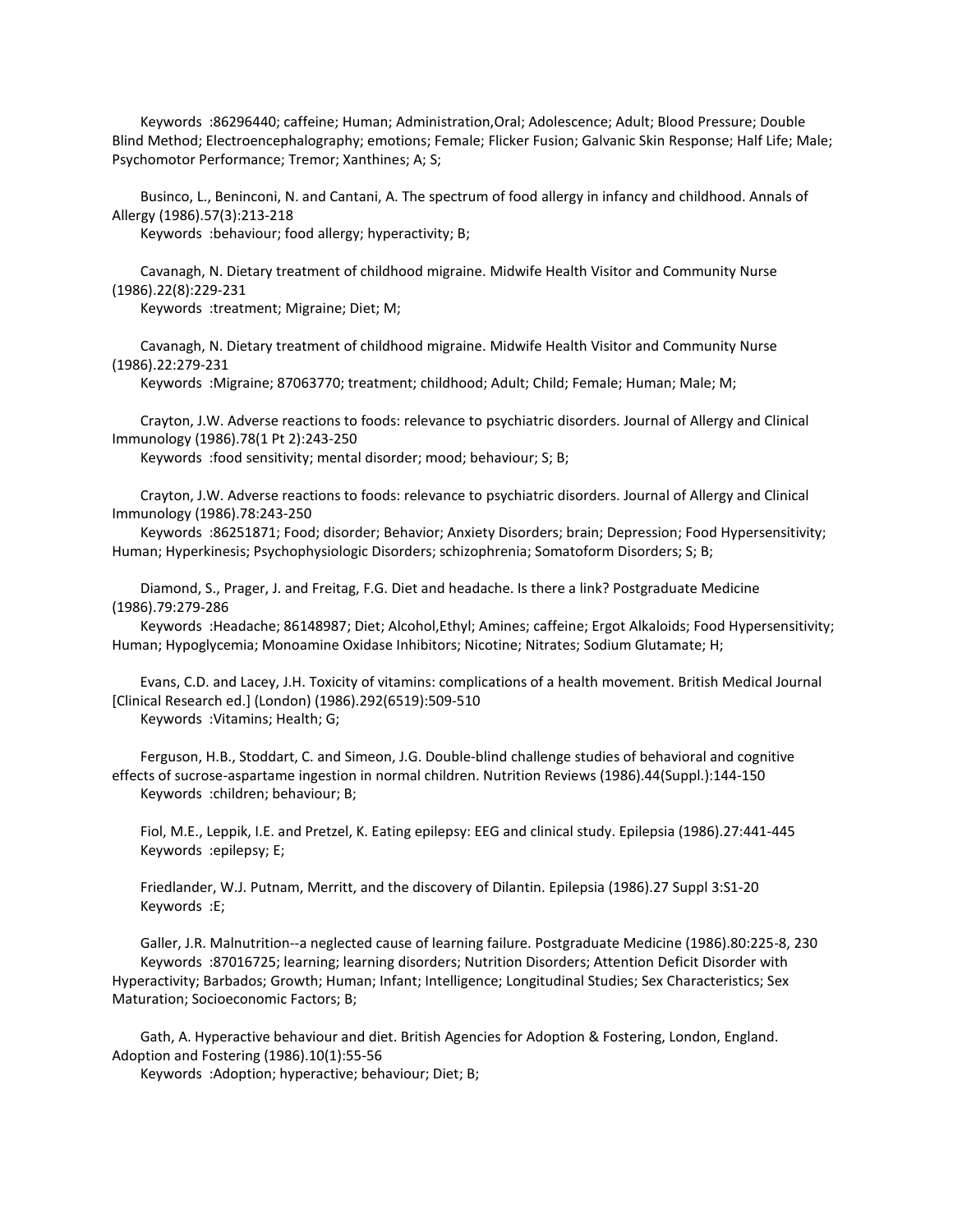Goldman, J.A., Lerman, R.H., Contois, J.H. and Udall, J.N. Behavioral effects of sucrose on preschool children. Journal of Abnormal Child Psychology (New York)\_ (1986).14:565-578 Keywords :behavioral effects; Sucrose; children; B;

 Gough, H., Goggin, T., Bissessar, A., Baker, M., Crowley, M. and Callaghan, N. A comparative study of the relative influence of different anticonvulsant drugs, UV exposure and diet on vitamin D and calcium metabolism in out-patients with epilepsy. Quarterly Journal of Medicine (1986).59:569-577

 Keywords :epilepsy; 86314541; Comparative Study; Anticonvulsants; Diet; Vitamins; Vitamin D; Calcium; metabolism; Adult; Carbamazepine; Female; Human; Male; Phenobarbital; Phenytoin; Support,Non U.S.Gov't; Ultraviolet Rays; Valproic Acid; E;

 Gough, H., Bissesar, A., Goggin, T., Higgins, D., Baker, M., Crowley, M. and Callaghan, N. Factors associated with the biochemical changes in vitamin D and calcium metabolism in institutionalized patients with epilepsy. Irish Journal of Medical Science (1986).155:181-189

 Keywords :epilepsy; 86277318; Vitamins; Vitamin D; Calcium; metabolism; patients; Adolescence; Adult; Alkaline Phosphatase; Anticonvulsants; Calcifediol; Diet; Drug Therapy,Combination; Female; Human; Immobilization; Male; Osteomalacia; Support,Non U.S.Gov't; Ultraviolet Rays; E;

 Gray, G.E. Diet, crime and delinquency: A critique. Nutrition Reviews (1986).44(Suppl.):89-93 Keywords :Diet; crime; delinquency; antisocial; S;

 Greden, J.F., Victor, B.S., Fontaine, P. and Lubetsky, M. Caffeine-induced withdrawal headache: a clinical profile. Psychosomatics (1986).45:133-148

Keywords :withdrawal; Headache; A;

 Griffiths, R.R., Bigelow, G.E. and Liebson, I.A. Human coffee drinking: reinforcing and physical dependence producing effects of caffeine. Journal of Pharmacology and Experimental Therapeutics (1986).239:416-425

 Keywords :87036428; Human; caffeine; Coffee; Reinforcement (Psychology); Substance Dependence; Adult; Drinking; emotions; Male; Middle Age; Psychomotor Performance; Self Administration; smoking; Substance Withdrawal Syndrome; Support,U.S.Gov't,P.H.S.; A; S;

 Griffiths, R.R., Bigelow, G.E., Liebson, I.A., O'Keefe, M., O'Leary, D. and Russ, N. Human coffee drinking: manipulation of concentration and caffeine dose. Journal of Experimental Analysis of Behavior (1986).45:133-148 Keywords :Human; Coffee; Drinking; caffeine; A; S;

 Gunderson, C.H. Management of the migraine patient. American Family Physician (1986).33:137-143 Keywords :Migraine; 86100242; management; patients; Amitriptyline; Analgesics; Diagnosis,Differential; Diet; Ergotamine; Human; Hypnotics and Sedatives; Methysergide; Metoclopramide; Oxygen; Propranolol; Stress; Verapamil; M;

 Harper, A.E. and Gans, D.A. Claims of antisocial behavior from consumption of sugar: An assessment. Food technology: Symposium on behavioral reactions to foods,January,1986,142-149. (1986). Keywords :antisocial; Behavior; consumption; sugar; Food; S;

 Hechtman, L. and Weiss, G. Controlled prospective fifteen year follow-up of hyperactives as adults: nonmedical drug and alcohol use and anti-social behaviour. Canadian Journal of Psychiatry (1986).31(6) Aug.,:557-567 Keywords :behaviour; psychiatry; hyperactive; B; S;

 Holborow, P. Living and coping with a hyperactive child. A follow up. Australian Family Physician (1986).15:799-800

 Keywords :86322756; hyperactive; Child; Adaptation,Psychological; Attention Deficit Disorder with Hyperactivity; Adolescence; Case Report; Follow Up Studies; Human; Male; B;

Holmes, A. Food additives. Nursing (London) (1986).3:293-295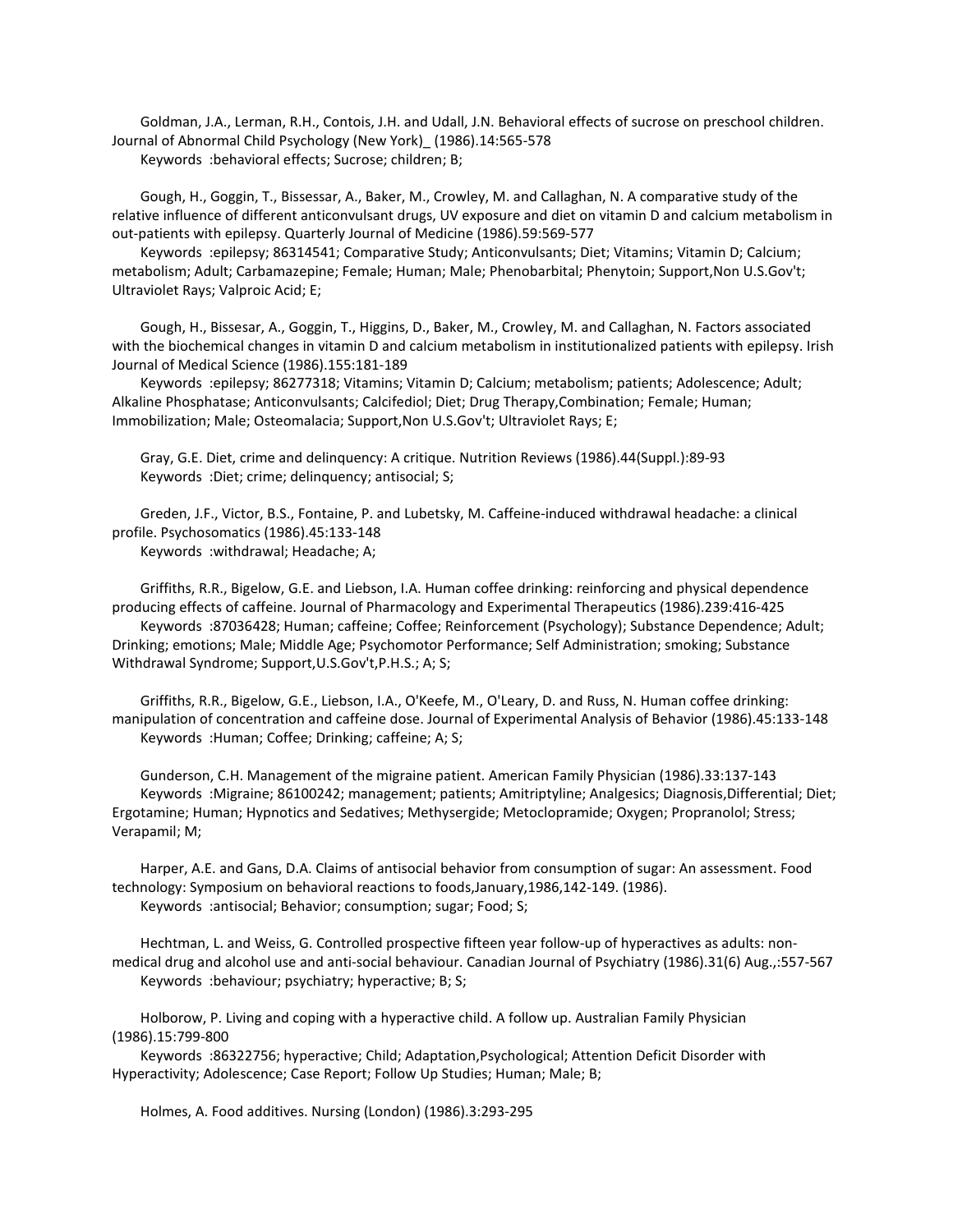Keywords :87015469; Food; Food Additives; Adult; Child; Food Hypersensitivity; Human; Hyperkinesis; B;

 Jahanshahi, M., Hunter, M. and Philips, C. The Headache Scale: an examination of its reliability and validity. Headache (1986).26:76-82

 Keywords :Headache; 86167468; Adolescence; Adult; Depression; emotions; Female; Human; Male; Middle Age; Pain; Personality Inventory; Sick Role; Support,Non U.S.Gov't; H;

 Kanarek, R.B. and Orthen-Gambill, N. Complex interactions affecting nutrition-behavior research. Nutrition Reviews (1986).44(Suppl.1):172-175

Keywords :research; behaviour; Diet; B;

 Kaplan, H.K., Wamboldt, F.S. and Barnhart, M. Behavioral effects of dietary sucrose in disturbed children. American Journal of Psychiatry (1986).143:944-945

Keywords :behavioral effects; Sucrose; children; B;

 Kruesi, M.J. and Rapoport, J.L. Diet and human behavior: how much do they affect each other? Annual Review of Nutrition (1986).6:113-130

 Keywords :86269511; Diet; Human; Behavior; affect; Amino Acids; Aspartame; caffeine; Carbohydrates; Child; Child,Preschool; Circadian Rhythm; Cognition; Dietary Carbohydrates; Dietary Proteins; Double Blind Method; Fasting; Food; Food Hypersensitivity; Hyperkinesis; Nutrition Disorders; Research Design; Sucrose; Vitamins; B; S;

 Kruesi, M.J.P. and Rapoport, J.L. Diet and human behavior: How much do they affect each other? Annual Review of Nutrition (1986).6:113-130

Keywords :Diet; Human; Behavior; B;

 Laird, D. Using biofeedback to uncover food sensitive persons. Journal of Orthomolecular Medicine (1986).1:78-83

 Keywords :biofeedback; detection of food sensitivity; emotionally disturbed patients; emotionally disturbed; food allergies; diagnosis; adulthood; Human; S;

 Levor, R.M., Cohen, M.J., Naliboff, B.D. and McArthur, D. Psychosocial precursors and correlates of migraine headache. Journal of Consulting and Clinical Psychology (1986).54:347-353

 Keywords :Migraine; affect; migraine headache; Headache; daily experiences of stressful events & emotional arousal & physical activity & migraine headache cycles; 23 63 yr old migraine sufferers; social stress; exercise; emotional states; adulthood; Human; M;

 Lieberman, H.R. Behavioral changes caused by nutrients. Bibliotheca Nutritio et Dieta(Basel) (1986).219-224 Keywords :86186691; Behavior; brain; nutrition; Amino Acids; Calorimetry; Clinical Trials; Comparative Study; Diet; Dopamine; Double Blind Method; emotions; Human; Norepinephrine; Serotonin; Support,U.S.Gov't,Non P.H.S.; Support,U.S.Gov't,P.H.S.; Tryptophan; Tyrosine; S; B;

 Lipowski, Z.J. Somatization: a borderland between medicine and psychiatry. Canadian Medical Association Journal (1986).135:609-614

Keywords :psychiatry; S;

 Lockwood, D. Three generations of addiction: Who is colluding? Journal of Strategic and Systemic Therapies (1986).5:4-12

 Keywords :addiction; systematic perspective on intergenerational addictions & family therapy; families with history of food & alcohol & drug addictions; intergenerational relations; family therapy; drug rehabilitation; alcohol rehabilitation; appetite disorders; systems theory; childhood; Adolescence; adulthood; Human; S; A;

 Lowenstein, M.K., Blackburn, S.A., Curry, K.R. and Easton, P.S. Integrating diet therapy and dietary counseling: an alternative education technique. Journal of the American Dietetic Association (1986).86:44-47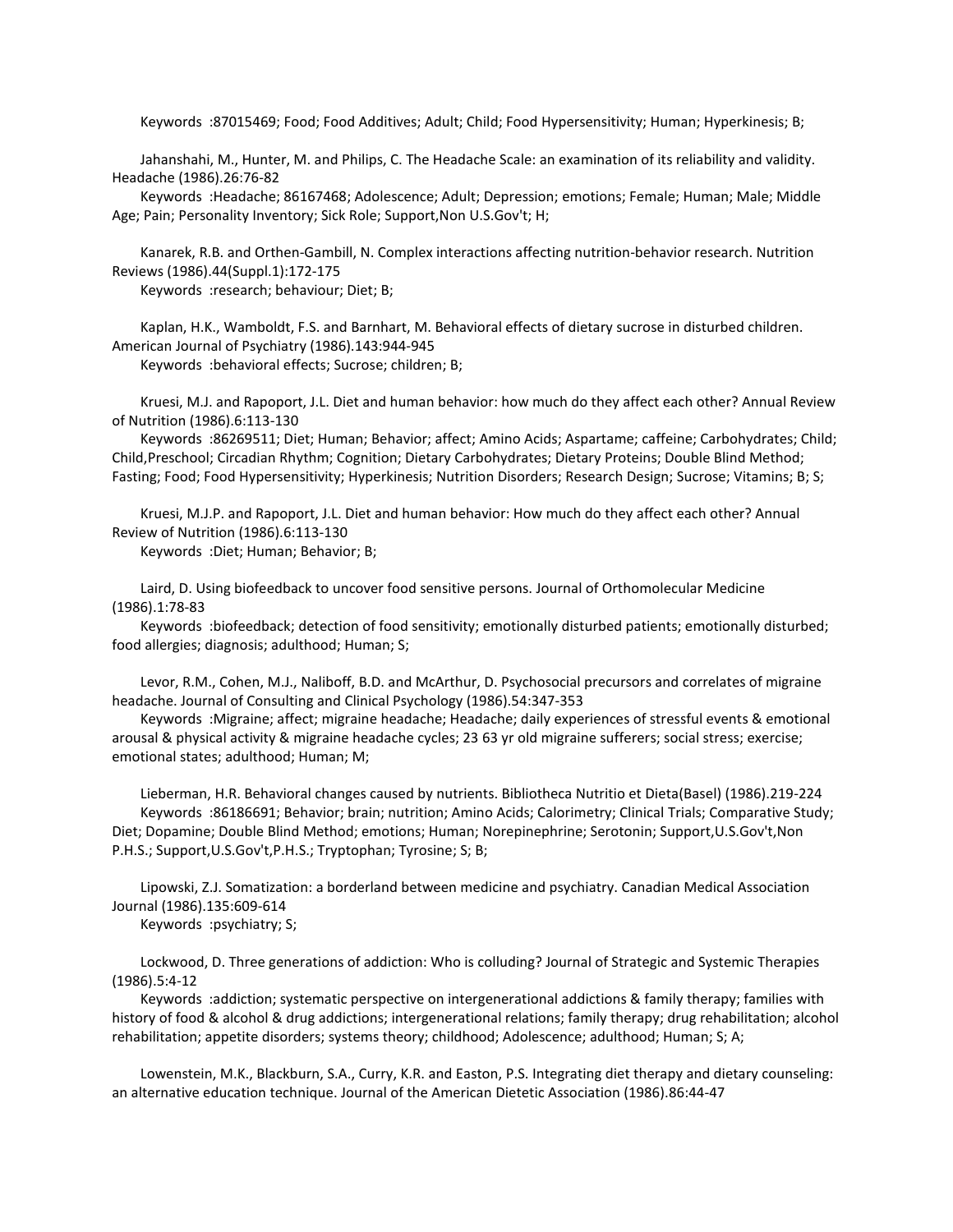Keywords :86086883; Diet; Diet Therapy; therapy; counseling; Dietetics; Adult; Attitude; Awareness; Comparative Study; emotions; Evaluation Studies; Female; Human; Male; methods; Perception; Personality Inventory; Psychometrics; S;

 Lu, C.S., Thompson, P.D., Quinn, N.P., Parkes, J.D. and Marsden, C.D. Ramsay Hunt syndrome and coeliac disease: a new association? Movement Disorders (1986).1:209-219

 Keywords :89056958; Syndrome; Disease; celiac disease; Cerebellar Ataxia; Cerebellar Dyssynergia; Adult; Case Report; Evoked Potentials,Somatosensory; Female; Human; Jejunum; Male; Middle Age; S; G;

 MacDonald, J.T. Childhood migraine. Differential diagnosis and treatment. Postgraduate Medicine (1986).Oct, 80(5):301-4,-306

Keywords :childhood; Migraine; diagnosis; treatment; M;

 Marsters, J.B., Mortimer, M.J. and Hay, K.M. Glucose and diet in the fasting migraineur. Headache (1986).26:243-247

 Keywords :Migraine; 86250051; Glucose; Diet; Fasting; Blood Glucose; Food Habits; Glucose Tolerance Test; Adult; Female; Human; M;

 Martinius, J. and Blaker, F. [Official declaration of the German Society of Child and Adolescent Psychiatry on the topic of a low phosphate diet in children with hyperkinetic syndrome. Position of the German Society of Child and Adolescent Psychiatry and the German Society of Pediatrics on the topic of the so-called phosphate-reduced diet as a help for children with the hyperkinetic syndrome] Offizielle Erklarung der Deutschen Gesellschaft fur Kinderheilkunde und der Deutschen Gesellschaft fur Kinder- und Jugendpsychiatrie zur Frage der phosphatarmen Diat bei Kindern mit hyperkinetischem Syndrom. Stellungnahme der Deutschen Gesellschaft fur Kinder- und Jugendpsychiatrie und der Deutschen Gesellschaft fur Kinderheilkunde zur Frage der sogenannten phosphatreduzierten Kost als Hilfe fur Kinder mit hyperkinetischem Syndrom. Monatsschrift Kinderheilkunde (1986).134:703-704

 Keywords :87064679; Child; Diet; children; hyperkinetic; Syndrome; Pediatrics; Attention Deficit Disorder with Hyperactivity; Phosphates; Germany,West; Human; Nutritional Requirements; B;

 Martinius, J. and Blaker, F. [Official declaration of the German Society of Child and Adolescent Psychiatry on the topic of a low phosphate diet in children with hyperkinetic syndrome. Position of the German Society of Child and Adolescent Psychiatry and the German Society of Pediatrics on the topic of the so-called phosphate-reduced diet as a help for children with the hyperkinetic syndrome]. Monatsschrift Kinderheilkunde (1986).134:703-704

 Keywords :hyperactivity; behaviour; 87064679; Child; adolescents; psychiatry; Phosphates; Diet; children; hyperkinetic; Syndrome; Pediatrics; Attention Deficit Disorder with Hyperactivity; Germany,West; Human; Nutritional Requirements; B;

Matthews, P. Fast food. Nursing Times (1986).82:47-49

 Keywords :86176857; Food; Food Additives; Hyperkinesis; Child; Child,Preschool; Female; Great Britain; Human; Male; United States; B;

 Mauron, J. Food, mood and health: the Medieval outlook. International Journal for Vitamin and Nutrition Research (Supplement) (1986).29:9-26

 Keywords :86198147; Food; Health; Diet Therapy; emotions; History of Medicine,Medieval; Animal; Aphrodisiacs; Human; Tranquilizing Agents; S; G;

 May, C.D. Defined vs ill-defined syndromes associated with food sensitivity. Journal of Allergy and Clinical Immunology (1986).78 No. 1 part 2:144-148 Keywords :G; S; food sensitivity;

 McLean, A.E., Driver, H.E., McDanell, R. and Tacchi Bedford, A.M. The influence of diet on activation and inactivation of chemicals--evidence from animals and man. Developments in Toxicology and Environmental Science (1986).12:79-89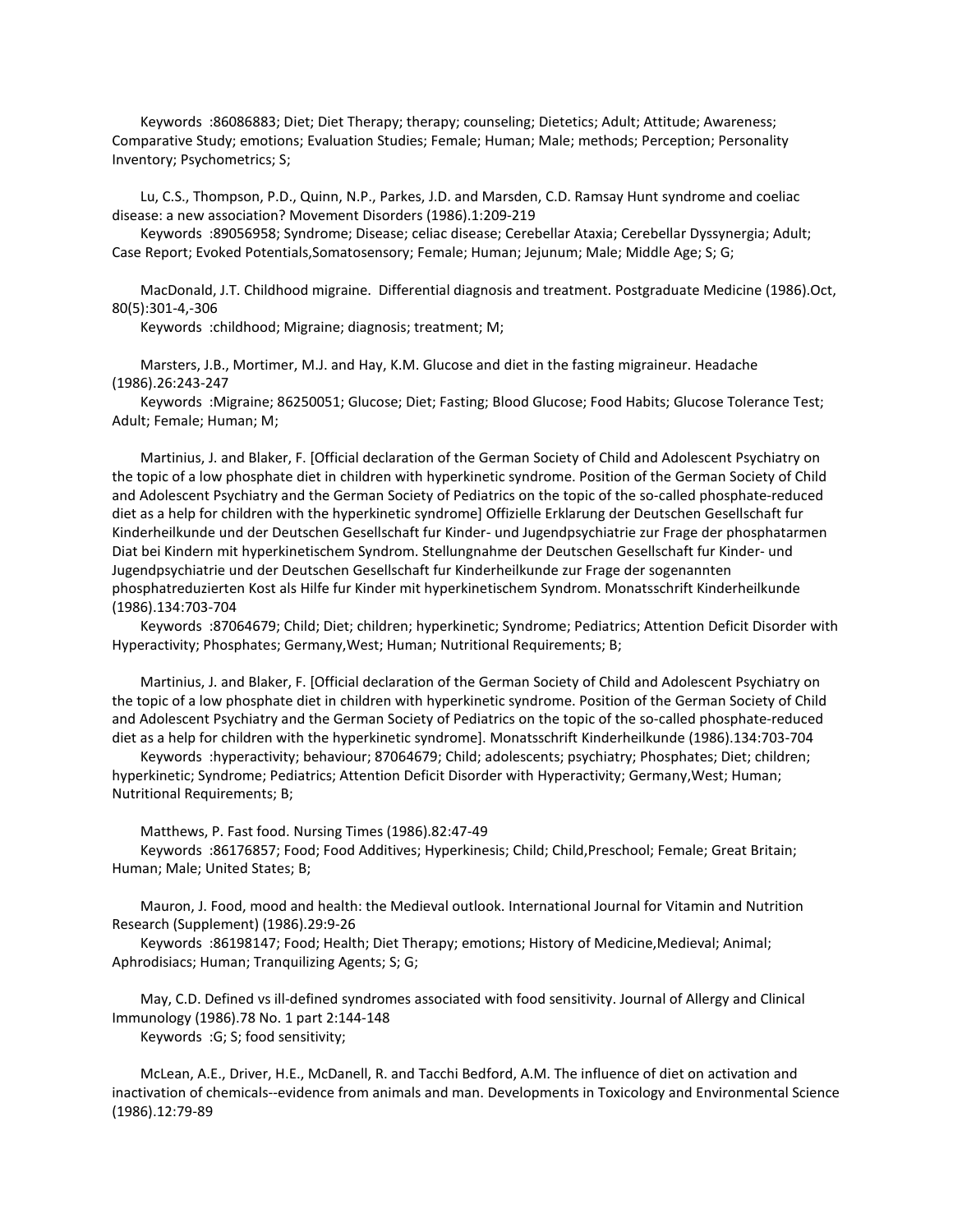Keywords :87161395; Diet; Animal; Biotransformation; Acetaminophen; Carbon Tetrachloride Poisoning; Colonic Neoplasms; Cytochrome P 450; Dietary Proteins; Dimethylhydrazines; Enzyme Induction; Glutathione; Human; Liver; Liver Neoplasms; Phenobarbital; G;

 Metcalfe, D.D. Summary and recommendations. Journal of Allergy and Clinical Immunology (1986).78:250-252 Keywords :G;

 Milich, R. and Pelham, W.E. Effects of sugar ingestion on the classroom and playgroup behavior of attentiondeficit-disordered boys. Journal of Consulting and Clinical Psychology (1986).54:714-718 Keywords :sugar; Behavior; boys; B;

 Mills, N. Depression and food intolerance: a single case study. Hum.Nutr.Appl.Nutr. (1986).40:141-145 Keywords :86195339; Depression; Food; food intolerance; Food Hypersensitivity; Case Report; Double Blind Method; Female; Human; Middle Age; Sleep Stages; S;

 Morozov, V. and Kerimov, A. (The principles of paroxysmal relapses and drug therapy of epileptic patients.). Trudy Leningradskogo Nauchno Issledovatel'skogo Psikhonevrologicheskogo Instituta im V M Bekhtereva (1986).113:133-140

 Keywords :epilepsy; Drug Therapy; therapy; patients; drug therapy & psychotherapy & rest & nutrition & social & work factors; Psychotherapy; nutrition; social support networks; working conditions; relapse disorders; Human; E;

 Mulcahy, M. IASS. Australia and New Zealand Journal of Developmental Disabilities (1986).12:9-12 Keywords :epilepsy; epidemiology & nutrition & chromosomal disorders & fragile X syndrome & inherited metabolic disorders; mental retardation research; Mental Retardation; epidemiology; nutritional deficiencies; chromosome disorders; metabolism disorders; Human; E;

 Nichaman, M.Z. and McPherson, R.S. Estimating prevalence of adverse reactions to foods: principles and constraints. Journal of Allergy and Clinical Immunology (1986).78:148-154 Keywords :Prevalence; Food; adverse reactions to foods; G;

 Olesen, J. Chemicals which may trigger migraine attacks. In: The prelude to the migraine attack, edited by Amery, W.K. and Waugier, A. Tunbridge Wells: TransMedica Europe Ltd, (1986), pp.25-35. Keywords :Migraine; migraine attacks; M;

 Olver, J. Keratomalacia on a 'healthy diet'. British Journal of Opthalmology (1986).70:357-360 Keywords :86187698; Diet; Corneal Diseases; Vegetarianism; Vitamin A Deficiency; Adult; Case Report; Cornea; Corneal Transplantation; Human; Male; Vitamin A; G;

 Palmero Becares, M.L. [Migraine, food and additives] Migrana, alimentos y aditivos. Medicina Clinica (Barcelona) (1986).87:87-89

 Keywords :Migraine; 86283596; Food; Adolescence; Adult; Aged; Child; Diet; English Abstract; Female; Food Additives; Human; Male; Middle Age; Obesity; M;

 Pearson, D.J. Pseudo food allergy. British Medical Journal (1986).292(6515):221-222 Keywords :Food; food allergy; allergy; G;

 Peatfield, R. Headache. Berlin:Springer Verlag, (1986). Keywords :Headache; H;

 Pfeffer, C.R. and et-al, Psychiatric inpatient treatment of childhood schizoaffective disorder. 62nd Annual Meeting of the American Orthopsychiatric Association (1985, New York, New York). American Journal of Psychotherapy (1986).40:125-134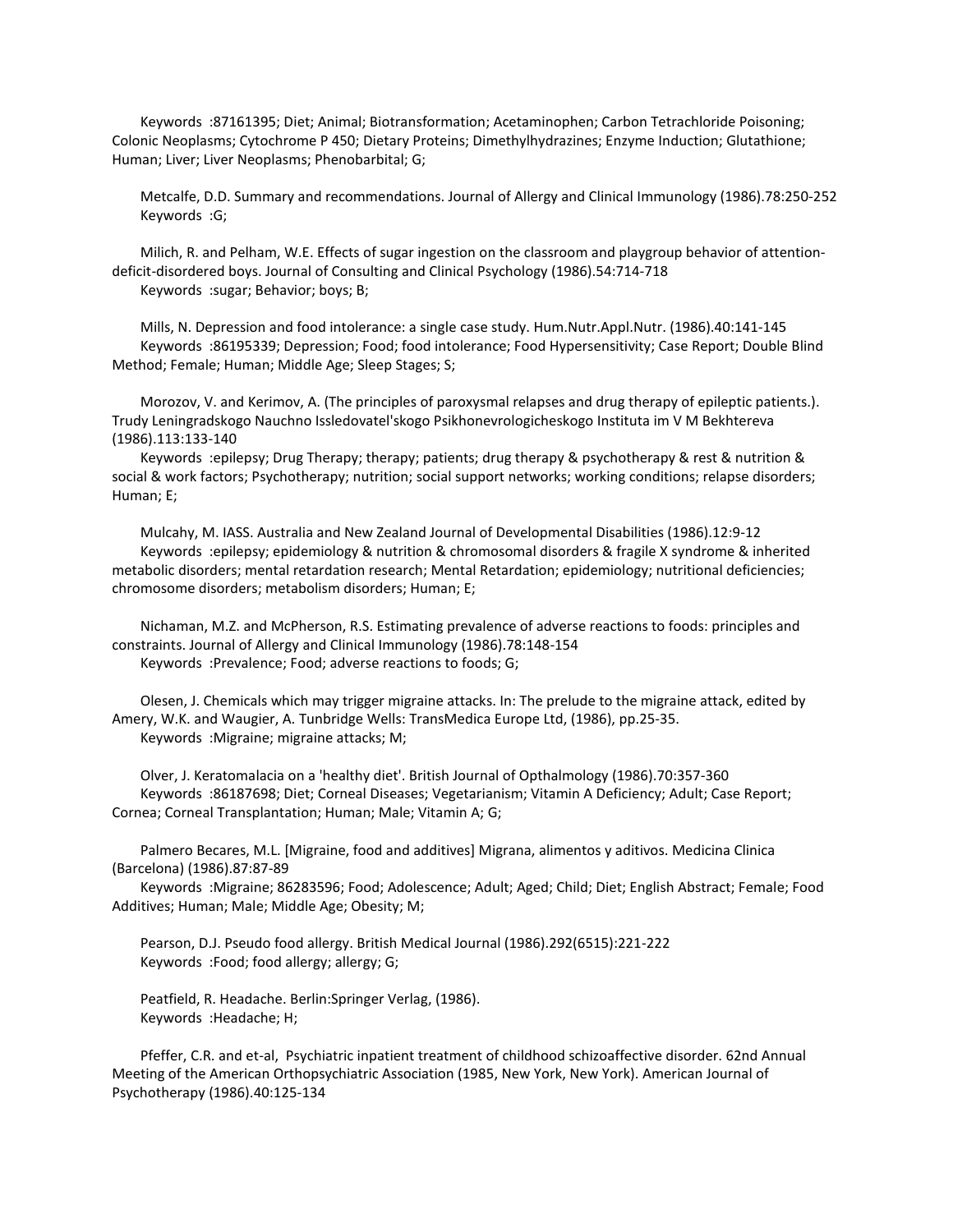Keywords :treatment; childhood; disorder; process & inpatient treatment; 9 yr old female with childhood schizoaffective disorder; conference presentation; hospitalized patients; affective disturbances; Case Report; professional meetings and symposia; school age children; Human; S;

 Rafael Cruz, H. and Valadez, M.T. [Minimal brain dysfunction. II. Its etiology and physiopathology] Disfuncion cerebral minima II. Etiologia y fisiopatologia. Salud Publica de Mexico (1986).28:495-503

 Keywords :88178311; brain; etiology; Attention Deficit Disorder with Hyperactivity; Birth Weight; Child; Disease Susceptibility; English Abstract; Gestational Age; Human; Nutrition Disorders; B;

 Randolph, T.G. and Moss, R.W. Allergies.Your hidden enemy. Wellingborough:Thorsons Publishing Group, Ed. 4th (1986). pp. 15-39 101-108.

Keywords :Food; addiction; hyperactivity; A; B;

 Realmuto, G.M., Garfinkel, B.D., Tuchman, M., Tsai, M.Y., Chang, P.N., Fisch, R.O. and Shapiro, S. Psychiatric diagnosis and behavioral characteristics of phenylketonuric children. Journal of Nervous and Mental Disease (1986).174:536-540

 Keywords :86306712; diagnosis; children; Attention Deficit Disorder with Hyperactivity; Phenylketonuria; Adjustment Disorders; Adolescence; Adult; Attention; Child; Depression; Double Blind Method; Female; Human; Male; Phenylalanine; Placebos; Psychiatric Status Rating Scales; Psychological Tests; B; S;

 Richmond, C. Reaction to food additives. British Medical Journal (1986).292:1462-1463 Keywords :86244044; Food; Food Additives; Food Hypersensitivity; Hyperkinesis; Adult; Child; Human; B;

 Richmond, C. Food additives? No problem. New Scientist (1986).13 Feb:56-57 Keywords :Food; Food Additives; B;

 Rippere, V. Psuedo food allergy. Lancet (1986).2:623 Keywords :Food; food allergy; allergy; psuedo-allergy; S;

 Rose, F.C. Trigger factors and natural history of migraine. Functional Neurology (1986).1:379-384 Keywords :Migraine; 87277606; Diet; Female; Food Hypersensitivity; Human; Male; Monoamine Oxidase; Sex Hormones; Stress; Sulfurtransferases; Weather; M;

 Sabelli, H.C., Fawcett, J., Gusovsky, F., Javaid, J.I., Wynn, P., Edwards, J., Jeffriess, H. and Kravitz, H. Clinical studies on the phenylethylamine hypothesis of affective disorder: urine and blood phenylacetic acid and phenylalanine dietary supplements. Journal of Clinical Psychiatry (1986).47:66-70

 Keywords :86111646; Affective Disorders; disorder; Phenylalanine; Depressive Disorder; Diet; Phenethylamines; Phenylacetates; Adult; Ambulatory Care; Bipolar Disorder; emotions; Female; Hospitalization; Human; Male; Middle Age; Support,Non U.S.Gov't; S;

 Sampson, H.A. Differential diagnosis in adverse reactions to foods. Journal of Allergy and Clinical Immunology (1986).78(no.1,part 2):212-219

Keywords :diagnosis; adverse reactions; Food; G;

 Sasaki, H., Kawasaki, T., Yamamoto, T., Ninomiya, H., Ono, J., Asano, T., Okumura, M., Kangawa, K. and Matsuo, H. [Pseudo-Bartter's syndrome induced by surreptitious ingestion of furosemide to lose weight: a case report and possible pathophysiology]. Nippon Naibunpi Gakkai Zasshi.Folia Endocrinologica Japonica (1986).62:867-881

 Keywords :87054815; Syndrome; Case Report; Bartter's Disease; Body Weight; Furosemide; Hyperaldosteronism; Substance Abuse; Adult; Blood Pressure; Diet,Sodium Restricted; English Abstract; Female; Heart Rate; Human; Kininase II; Pituitary Adrenal Function Tests; Renin Angiotensin System; Thyroid Gland; G;

 Schwab, E.K. and Conners, C.K. Nutrient-behavior research with children: methods, considerations, and evaluation. Journal of the American Dietetic Association (1986).86:319-324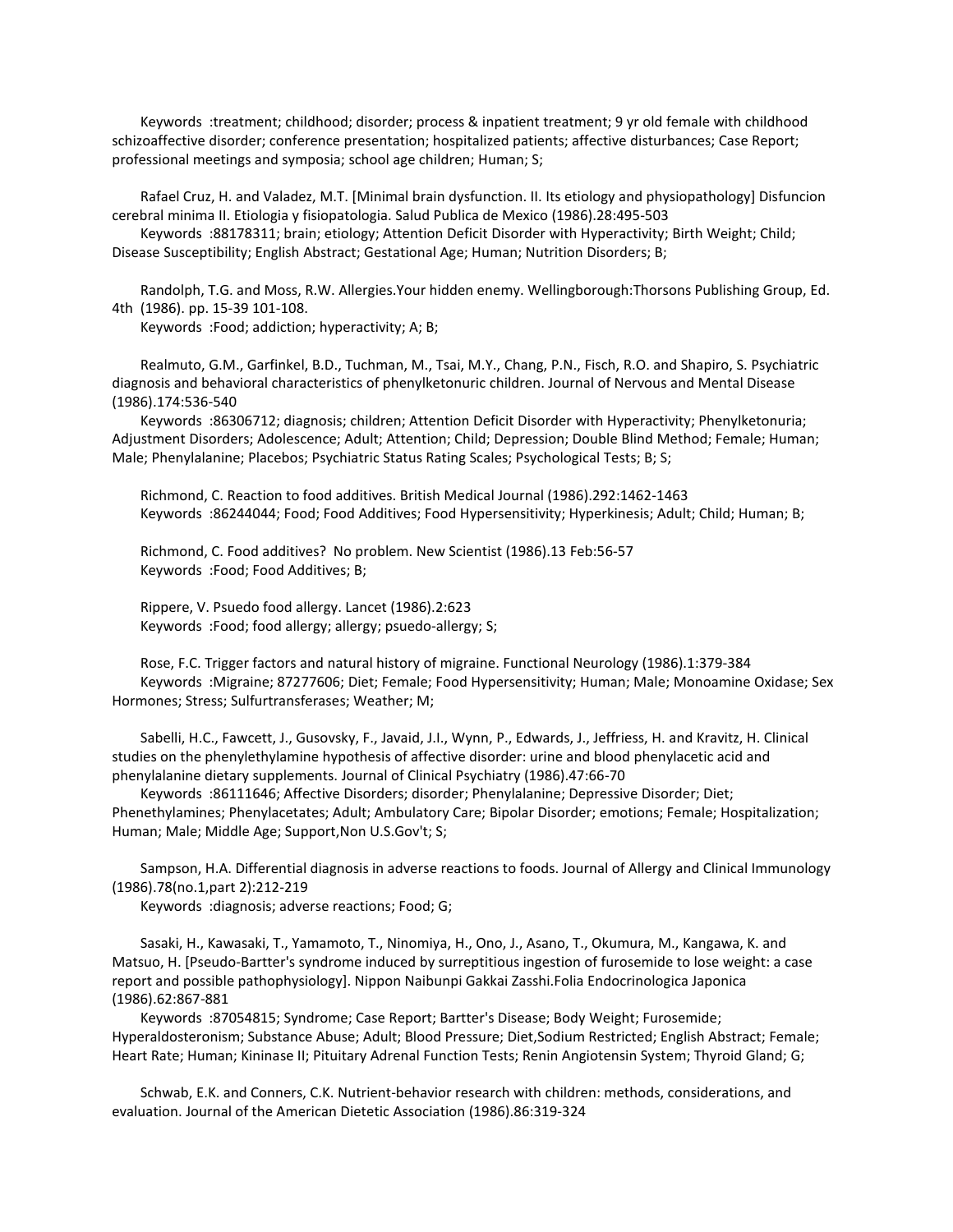Keywords :86141362; research; children; methods; evaluation; Child Behavior; Child Nutrition; Diet; Body Weight; Child; Clinical Trials; Evaluation Studies; Food; Human; Monitoring,Physiologic; Psychological Tests; Research Design; B;

 Schweiger, U., Laessle, R., Kittl, S., Dickhaut, B., Schweiger, M. and Pirke, K.M. Macronutrient intake, plasma large neutral amino acids and mood during weight-reducing diets. Journal of Neural Transmission (1986).67:77-86 Keywords :87059839; Amino Acids; diets; Diet,Reducing; emotions; Adult; Body Weight; Caloric Intake;

Dietary Carbohydrates; Dietary Fats; Dietary Proteins; Female; Human; Tryptophan; Vegetarianism; G;

 Shekim, W.O., Bylund, D.B., Alexson, J., Glaser, R.D., Jones, S.B., Hodges, K. and Perdue, S. Platelet MAO and measures of attention and impulsivity in boys with attention deficit disorder and hyperactivity. Psychiatry Research (1986).18:179-188

 Keywords :86260384; Attention; disorder; Attention Deficit Disorder with Hyperactivity; Monoamine Oxidase; Achievement; Blood Platelets; Child; Dextroamphetamine; Double Blind Method; Human; Male; Support,Non U.S.Gov't; Support,U.S.Gov't,P.H.S.; B;

 Sills, M.A., Forsythe, W.I. and Haidukewych, D. Role of octanoic and decanoic acids in the control of seizures. Archives of Disease in Childhood (1986).61:1173-1177

 Keywords :epilepsy; 87126959; seizures; Caprylates; Decanoic Acids; Octanoic Acids; Triglycerides; Acetoacetates; Adolescence; Alanine; Child; Child,Preschool; Circadian Rhythm; Human; Hydroxybutyrates; E;

 Sills, M.A., Forsythe, W.I., Haidukewych, D., MacDonald, A. and Robinson, M. The medium chain triglyceride diet and intractable epilepsy. Archives of Disease in Childhood (1986).61:1168-1172

 Keywords :epilepsy; 87126958; Triglycerides; Diet; Adolescence; Anticonvulsants; Child; Child,Preschool; Drug Resistance; Epilepsy,Myoclonus; Epilepsy,Petit Mal; Epilepsy,Temporal Lobe; Human; E;

 Silver, L.B. Controversial approaches to treating learning disabilities and attention deficit disorder. American Journal of Diseases of Children (1986).140:1045-1052

 Keywords :86320146; learning; learning disabilities; Attention; disorder; Attention Deficit Disorder with Hyperactivity; learning disorders; Adolescence; Analeptics; Child; Dietary Carbohydrates; Dyslexia; Education,Special; Exercise Therapy; Eye Diseases; Food Additives; Human; Neurophysiology; Optometry; Orthomolecular Therapy; Psychotherapy; Vestibular Function Tests; B;

 Sloan, A.E. and Powers, M.E. A perspective on popular perceptions of adverse reactions to foods. Journal of Allergy and Clinical Immunology (1986).78:127-133 Keywords :adverse reactions to foods; G;

 Smith, G.R., Monson, R.P. and Ray, D.C. Psychiatric consultation in somatization disorder: a randomized controlled study. New England Journal of Medicine (1986).314:1407-1413 Keywords :psychiatric; disorder; S;

 Spring, B.J., Lieberman, H.R., Swope, G. and Garfield, G.S. Effects of carbohydrates on mood and behavior. Nutrition Reviews(Supplement) (1986).44:51-60 Keywords :Carbohydrates; mood; Behavior; S;

 Stevenson, D.D., Simon, R.A., Lumry, W.R. and Mathison, D.A. Adverse reactions to tartrazine. Journal of Allergy and Clinical Immunology (1986).78:182-191 Keywords :tartrazine; adverse reactions; G;

 Stewart, D.E. Environmental illness and patients with multiple unexplained symptoms. Archives of Internal Medicine (1986).146:1447

Keywords :patients; symptoms; environmental illness; S;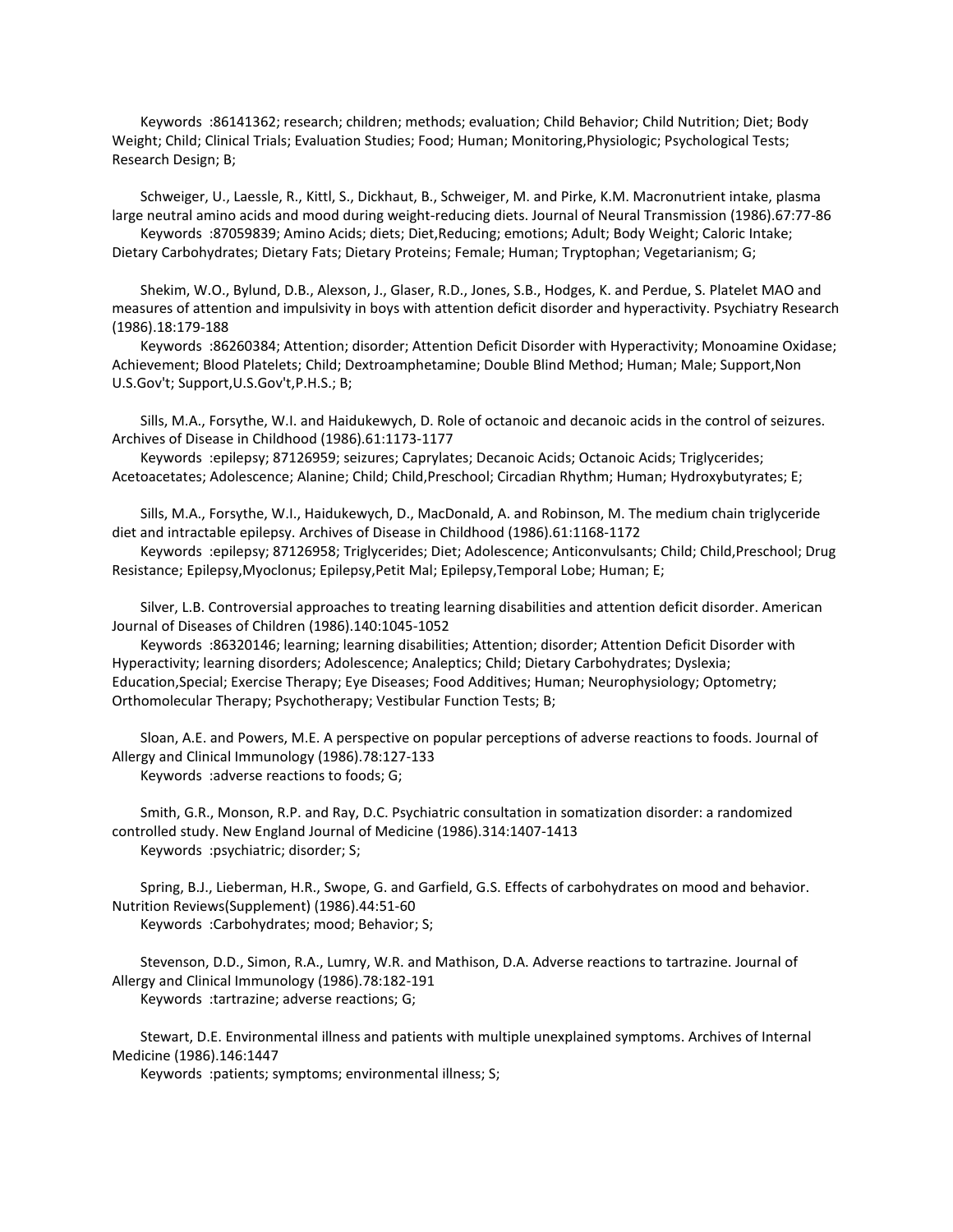Stewart, D.E. and Raskin, J. Hypersensitivity disorder and vernacular science. Canadian Medical Association Journal (1986).134? or 174?:1344-1346

Keywords :Hypersensitivity; disorder; Science; G;

 Suboticanec, K., Folnegovic Smalc, V., Turcin, R., Mestrovic, B. and Buzina, R. Plasma levels and urinary vitamin C excretion in schizophrenic patients. Hum.Nutr.Clin.Nutr. (1986).40:421-428

 Keywords :87082943; Vitamins; schizophrenics; patients; Ascorbic Acid; Adult; Female; Human; Male; Support,Non U.S.Gov't; S;

 Taylor, E.A. The causes and development of hyperactive behaviour. In: The overactive child. Clinics in Developmental Medicine No.97, edited by Taylor, E.A. London: Mackeith Press, (1986), pp.124-160. Keywords :hyperactive; behaviour; B;

 Taylor, E.A. Childhood hyperactivity. British Journal of Psychiatry (1986).149:562-573 Keywords :childhood; hyperactivity; B;

 Taylor, E.A., Everitt, B., Thorley, G., Schachar, R., Rutter, M. and Wieselberg, M. Conduct disorder and hyperactivity: II. A cluster analytic approach to the identification of a behavioural syndrome. British Journal of Psychiatry (1986).149:768-777

Keywords :disorder; hyperactivity; Syndrome; B;

 Taylor, E.A., Schachar, R., Thorley, G. and Wieselberg, M. Conduct disorder and hyperactivity: I. Separation of hyperactivity and antisocial conduct in British child psychiatric patients. British Journal of Psychiatry (1986).149:760-767

Keywords :disorder; hyperactivity; Child; psychiatric; B;

 Taylor, E.A. The basis of drug treatment. In: The overactive child. Clinics in Developmental Medicine,No.97, edited by Taylor, E.A. London: MackeithPress/Blakwells, (1986),

Keywords :drugs; treatment; Child; B;

 Terr, A. Environmental illness: a clinical review of 50 cases. Archives of Internal Medicine (1986).146:145-149 Keywords :environmental illness; review; G;

 Titus Albareda, F. [Migraine and diet] Migrana y alimentacion. Medicina Clinica (Barcelona) (1986).87:104-106 Keywords :Migraine; 86283584; Diet; Food Hypersensitivity; Human; Sulfurtransferases; tyramine; M;

 Vaddadi, K. Gluten free/gluten-load trial. British Journal of Psychiatry (1986).149:244XX Keywords :gluten; diet with vs without gluten; behavior change; 23 59 yr old psychotic inpatients; comments on article by D.N.Vlissides et al; diets; professional criticism; Proteins; psychosis; symptoms; Human; S;

 Vaddadi, K.S. Gluten free/gluten-load trial. British Journal of Psychiatry (1986).149:244 Keywords :schizophrenia; 87050438; gluten; Human; Time Factors; S;

 Villota, R. and Hawkes, J.G. Food applications and the toxicological and nutritional implications of amorphous silicon dioxide. CRC Critical Reviews in Food Science and Nutrition (1986).23:289-321

 Keywords :86219345; Food; Food Additives; Silica; Animal; Cell Membrane; Chemistry; Food Handling; Human; Hydrogen Bonding; Occupational Diseases; Powders; Support,Non U.S.Gov't; Surface Properties; G;

 Virkunnen, M. Reactive hypoglycemic tendency among habitually violent offenders. Nutrition Reviews(Supplement) (1986).44:94-103

Keywords :Hypoglycemia; offenders; antisocial behaviour; S;

 Vlissides, D.N., Venulet, A. and Jenner, F.A. A double-blind gluten-free/gluten-load controlled trial in a secure ward population. British Journal of Psychiatry (1986).148:447-452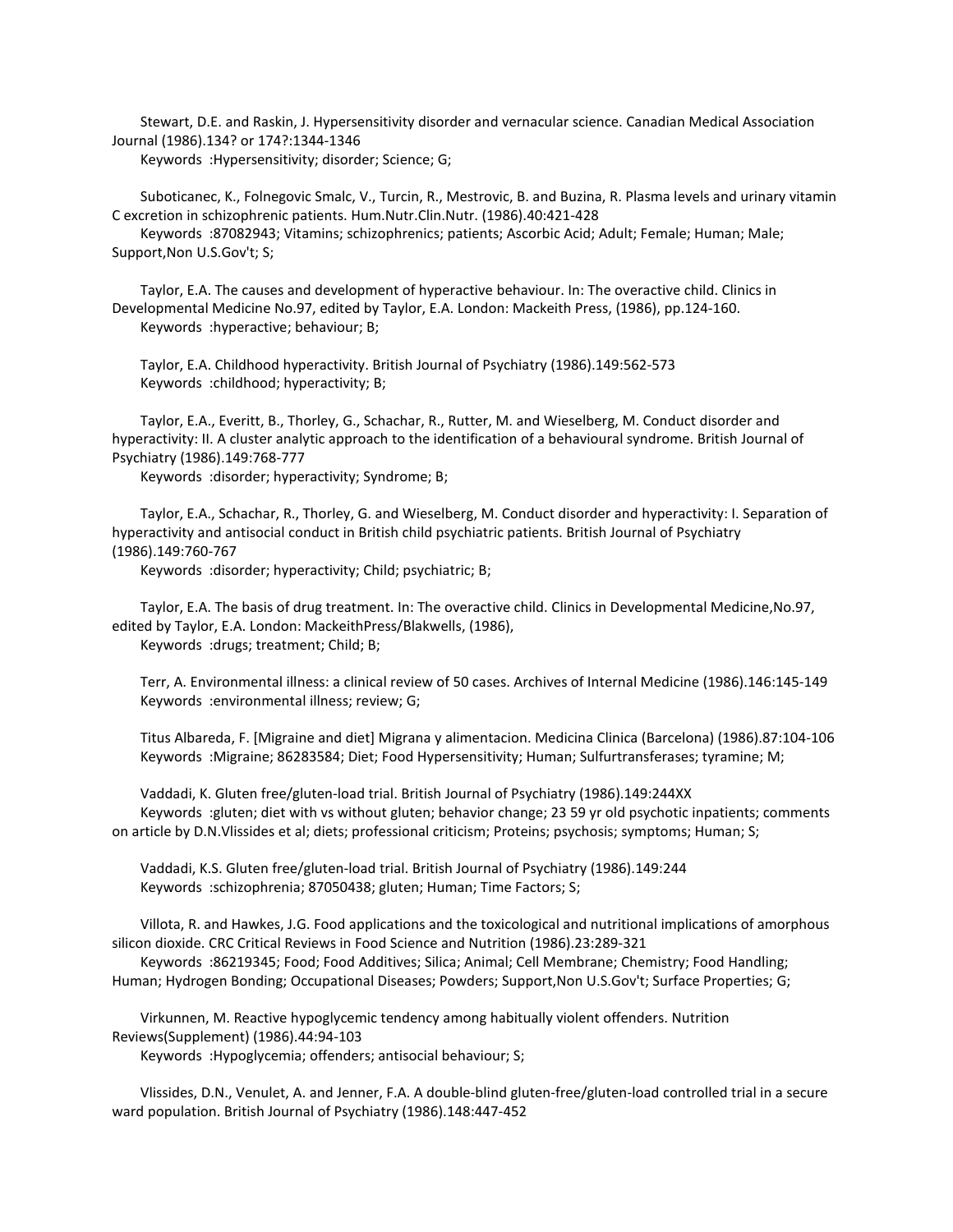Keywords :86270697; gluten; Psychotic Disorders; Adult; Clinical Trials; Double Blind Method; Food Hypersensitivity; Hospitalization; Human; Male; Middle Age; Schizophrenia,Paranoid; Support,Non U.S.Gov't; S;

 Vlissides, D.N., Venulet, A. and Jenner, F. A double-blind gluten-free/gluten-load controlled trial in a secure ward population. British Journal of Psychiatry (1986).148:447-452

 Keywords :diet with vs without gluten; behavior change; 23 59 yr old psychotic inpatients; diets; psychosis; symptoms; Proteins; adulthood; hospitalized patients; Human; S;

 Weiss, B. Food additives as a source of behavioral disturbances in children. Neurotoxicology (1986).7:197-208 Keywords :87065812; Food; Food Additives; children; Child Behavior Disorders; Analysis of Variance; Attention Deficit Disorder with Hyperactivity; Child; Clinical Trials; Female; Food Coloring Agents; Human; Male; Research Design; Support,U.S.Gov't,Non P.H.S.; Support,U.S.Gov't,P.H.S.; B;

 Wender, E.H. The food additive-free diet in the treatment of behavior disorders: a review. Journal of Developmental and Behavioral Pediatrics (1986).7:35-42

 Keywords :86140766; Food; Diet; treatment; Behavior; disorder; Child Behavior Disorders; Food Additives; Acting Out; Attention Deficit Disorder with Hyperactivity; Child; Food Coloring Agents; Food Habits; Human; learning disorders; research; Salicylates; Support,Non U.S.Gov't; B;

 Wender, E.H. The food additive-free diet in the treatment of behavior disorders: A review. Journal of Developmental and Behavioral Pediatrics (1986).7:35-42

 Keywords :hyperactivity; Food; Diet; treatment; Behavior; behavior disorders; disorders; review; research design & food additive free diet; developmental/behavioral disorders; children; diets; experimental design; Food Additives; Human; B;

 Wolraich, M.L., Stumbo, P.J., Milich, R., Chenard, C., Schultz, F. and Milch, R. Dietary characteristics of hyperactive and control boys [published erratum appears in J Am Diet Assoc 1986 Aug;86(8):1100]. Journal of the American Dietetic Association (1986).86:500-504

 Keywords :86169389; hyperactive; Diet; Hyperkinesis; Sweetening Agents; Caloric Intake; Child; Child Behavior; Comparative Study; Diet Surveys; Dietary Carbohydrates; Family; Human; Male; Recall; Socioeconomic Factors; Sucrose; Support,Non U.S.Gov't; Support,U.S.Gov't,P.H.S.; B;

 Yang, W.H., Purchase, E.C. and Rivington, R.N. Positive skin tests and Prausnitz-Kustner reactions in metabisulfite-sensitive subjects [published erratum appears in J Allergy Clin Immunol 1987 Jan;79(1):15]. Journal of Allergy and Clinical Immunology (1986).78:443-449

 Keywords :87009558; Skin Tests; tests; allergy; Food Preservatives; Intradermal Tests; Sulfites; Adult; Asthma; Case Report; Female; Human; Immunization,Passive; Male; Middle Age; Support,Non U.S.Gov't; Urticaria; G;

Yule, W. Behavioural treatments. In: The overactive child. Clinics in Developmental Medicine, No.97, edited by Taylor, E.A. London: Mackeith Press/Blackwell, (1986),

Keywords :treatment; Child; hyperactive; B;

 Yunginger, J.W. Proper application of available laboratory tests for adverse reactions to foods and food additives. Journal of Allergy and Clinical Immunology (1986).78:220-223

 Keywords :86251868; tests; Food; Food Additives; Allergens; Antibodies; Cytotoxicity,Immunologic; Feeding Behavior; Food Hypersensitivity; Human; IgE; Immunoenzyme Techniques; Leukocytes; methods; Neutralization Tests; Radioimmunoassay; Skin Tests; Support,Non U.S.Gov't; Support,U.S.Gov't,P.H.S.; Tongue; G;

 Zametkin, A.J., Nordahl, T.E., Gross, M. and et al, Brain metabolism in hyperactive parents of hyperactive children. Presented at the Annual Meeting of the American Academy of Child and Adolescent Psychiatry,Los Angeles,October 15-19,1986. (1986).

Keywords :hyperactive; metabolism; B;

Zeisel, S.H. Dietary influences on neurotransmission. Advances in Pediatrics (1986).33:23-47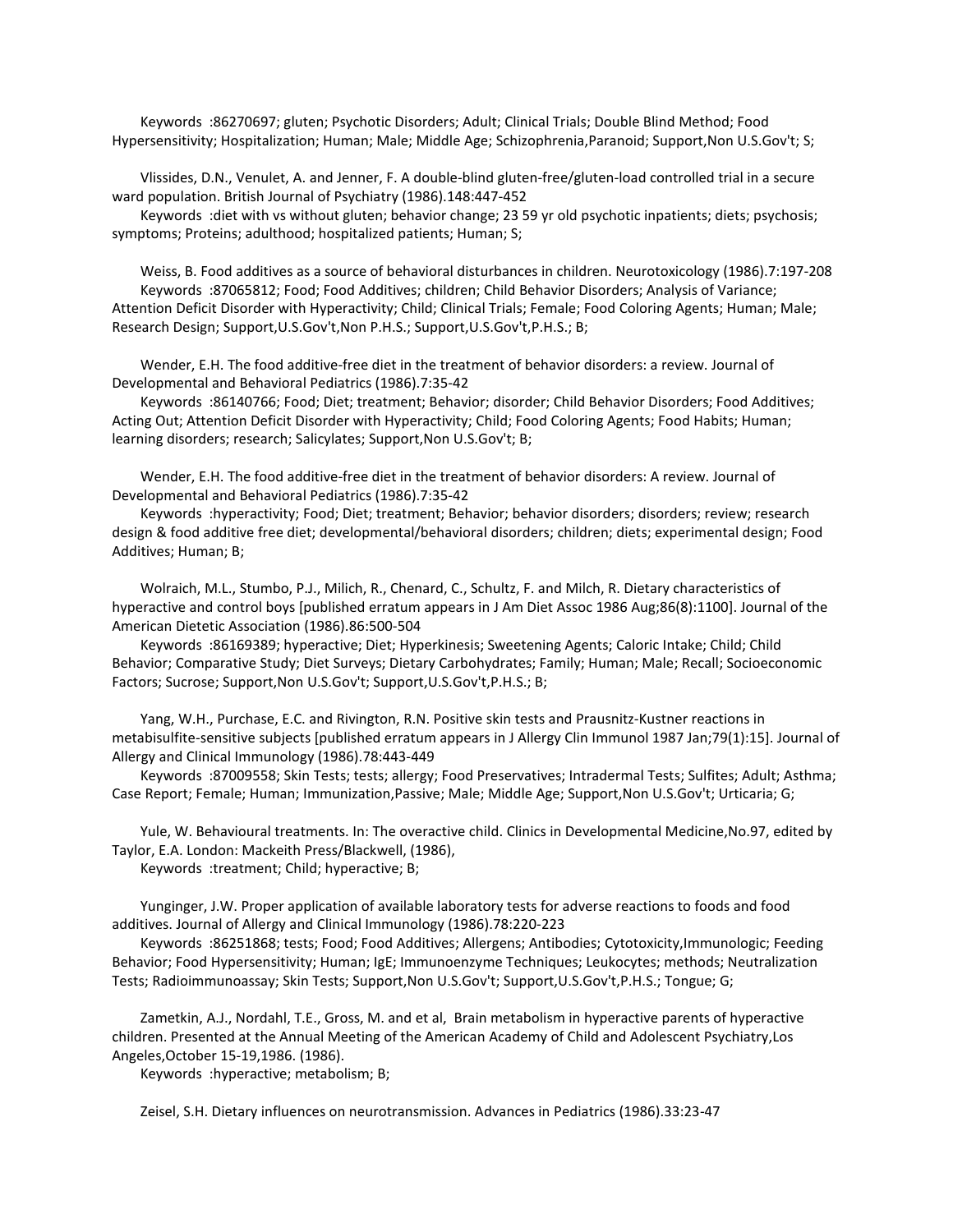Keywords :87096802; Diet; Neural Transmission; Child; Human; Support,Non U.S.Gov't; Support,U.S.Gov't,Non P.H.S.; Support,U.S.Gov't,P.H.S.; S; G;

 [This is how patients can feel ... Pain, don't even mention it]. Tijdschrift voor Ziekenverpleging (1987).41:419- 420

Keywords :Migraine; affect; 87320336; patients; Pain; emotions; Case Report; Human; Male; M;

 Food sensitivity or analgesic withdrawal? Headache (1987).27:356 Keywords :88006771; Food; food sensitivity; Analgesics; Aspirin; Diet; Headache; Human; A; H;

 Abraham, G.E. The effects of nutrients on premenstrual mood changes. In: Nutrition and Brain Function, edited by Essman, W.B. (1987),

Keywords :nutrition; mood; Food; S;

 Alfin-Slater, R. and PiSunyer, F.X. Sugar and sugar substitutes. Postgraduate Medicine (1987).82:47-56 Keywords :sugar; G;

 American Psychiatric Association, Diagnostic and Statistical Manual of Mental Disorders:DSM-III-R. 3rd.ed.Revised. Washington,D.C.:American Psychiatric Association, (1987). Keywords :G; S;

 Amery, W.K. and Vandenbergh, V. What can precipitating factors teach us about the pathogenesis of migraine? Headache (1987).27(3):146-150

Keywords :Migraine; food sensitivity; moods; M;

 Amlot, P.L., Kemeny, D.M., Zachary, C., Parkes, P. and Lessof, M.H. Oral allergy syndrome (OAS): symptoms of IgE-mediated hypersensitivity to foods. Clinical Allergy (1987).17:33-42

 Keywords :Migraine; food allergy; 87159973; allergy; Syndrome; symptoms; Hypersensitivity; Food; Food Hypersensitivity; IgE; Adolescence; Adult; Age Factors; Asthma; Child; Child,Preschool; Comparative Study; Dermatitis,Atopic; Female; Hay Fever; Human; Male; Middle Age; Radioallergosorbent Test; Skin Tests; G; M;

 Brown, G.K., Hunt, S.M., Mitchell, D.K. and Danks, D.M. Profound neurological illness relieved by protein restriction, in a baby with a transient disturbance in the metabolism of ingested isoleucine. European Journal of Pediatrics (1987).146(4):365-369

Keywords :protein; metabolism; behaviour; S; B;

 Brown, G.K., Hunt, S.M., Mitchell, D.K. and Danks, D.M. Profound neurological illness, relieved by protein restriction, in a baby with a transient disturbance in the metabolism of ingested isoleucine. European Journal of Pediatrics (1987).146:365-369

 Keywords :88004525; protein; metabolism; Amino Acid Metabolism,Inborn Errors; Dietary Proteins; Isoleucine; Nervous System Diseases; Case Report; Child Development Disorders; Female; Human; Infant; Muscle Hypotonia; G;

 Burlton Bennett, J.A. and Robinson, V.M. A single subject evaluation of the K-P diet for hyperkinesis. Journal of Learning Disabilities (1987).20:331-5, 346

 Keywords :87252753; evaluation; Diet; Hyperkinesis; Attention Deficit Disorder with Hyperactivity; Food Additives; Salicylates; Case Report; Child; Human; Male; B;

 Burlton-Bennet, J.A. and Robinson, V.M. A single subject evaluation of the K-P diet for hyperkinesis. Journal of Learning Disabilities (1987).20(6):331-335, 346

Keywords :Diet; Hyperkinesis; evaluation; B;

 Crook, W.G. Nutrition,food allergies, and environmental toxins [letter]. Journal of Learning Disabilities (1987).20(5):260-261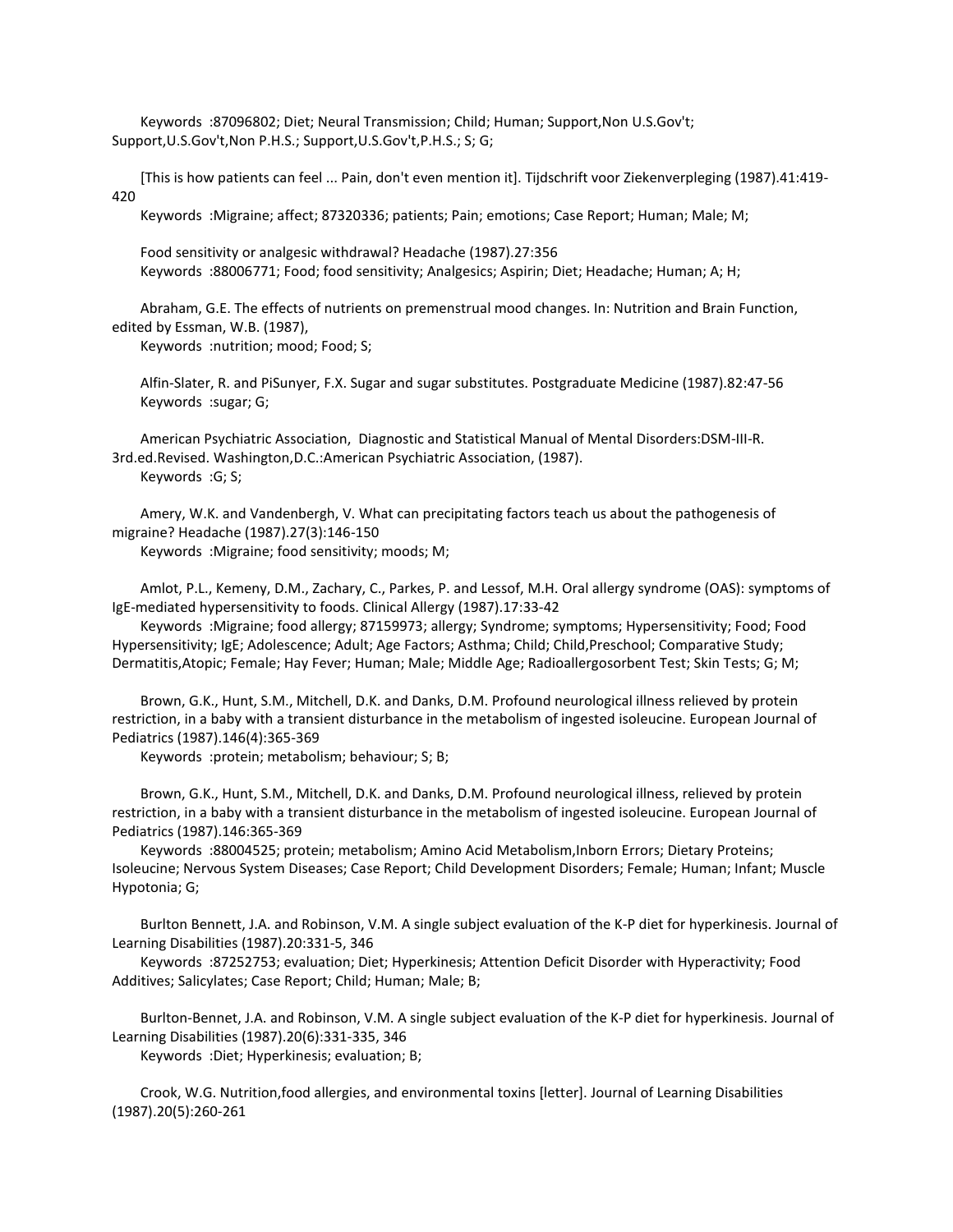Keywords :food allergy; behaviour; Hyperkinesis; B;

 Crook, W.G. Nutrition, food allergies, and environmental toxins. Journal of Learning Disabilities (1987).20:260- 261

 Keywords :87252738; nutrition; Food; food allergies; allergy; Toxins; Attention Deficit Disorder with Hyperactivity; Environmental Pollutants; Food Habits; Food Hypersensitivity; learning disorders; Child; Human; B;

 D'Andrea, G., Welch, K.M., Grunfeld, S., Levine, S.R., Nagel Leiby, S. and Joseph, R. Reduced platelet turnover of serotonin in diet restricted migraine patients. Cephalalgia (1987).7 Suppl 6:141-143

 Keywords :Migraine; 88164989; Serotonin; Diet; patients; Blood Platelets; Adult; Female; Human; Hydroxyindoleacetic Acid; M;

 David, T.J. Reactions to dietary tartrazine. Archives of Disease in Childhood (1987).62:119-122 Keywords :tartrazine; behaviour; Migraine; B; M;

 David, T.J. Unhelpful recent developments in the diagnosis and treatment of allergy and food intolerance in children. In: Food intolerance, edited by Dobbing, J. London: Bailliere Tindall, (1987), pp.185-214. Keywords :allergy; food intolerance; G; B;

 Diamond, S., Freitag, F.G., Solomon, G.D. and Millstein, E. Migraine headache. Working for the best outcome. Postgraduate Medicine (1987).81:174-6, 179-83

 Keywords :Migraine; 87231487; migraine headache; Headache; Adolescence; Adult; Anti Inflammatory Agents,Non Steroidal; Biofeedback (Psychology); Diet; Environment; Ergotamine; Female; Human; Male; M;

 Duran, M., Beemer, F.A., Bruinvis, L., Ketting, D. and Wadman, S.K. D-glyceric acidemia: an inborn error associated with fructose metabolism. Pediatric Research (1987).21:502-506

 Keywords :87230670; metabolism; Carbohydrate Metabolism,Inborn Errors; Fructose; Glyceric Acids; Case Report; Child,Preschool; Dihydroxyacetone; Female; Human; Mental Retardation; S;

 Egger, J. The Hyperkinetic Syndrome. In: Food Allergy and Intolerance, edited by Brostoff, J. and Challacombe, S.J. Balliere, (1987),

Keywords :hyperkinetic; food allergy; B;

 Fennema, O.R. Food additives: An unending controversy. American Journal of Clinical Nutrition (1987).46:201- 203

Keywords :Food; Food Additives; behaviour; B;

 Fishbein, D. and Meduski, J. Nutritional biochemistry and behavioural disabilities. Journal of Learning Disabilities (1987).20(8):508-512

Keywords :biochemistry; B;

 Gettis, A. Viewpoint: food induced "delayed reaction" headaches in relation to tyramine studies. Headache (1987).27:444-445

Keywords :88032299; Food; tyramine; Food Habits; Food Hypersensitivity; Headache; Human; H;

Gettis, A. Serendipity and food sensitivity: a case study. Headache (1987).27:73-75

 Keywords :Migraine; 87193763; Food; food sensitivity; Food Hypersensitivity; Adult; Case Report; Human; Male; M;

 Goggin, T., Gough, H., Bissessar, A., Crowley, M., Baker, M. and Callaghan, N. A comparative study of the relative effects of anticonvulsant drugs and dietary folate on the red cell folate status of patients with epilepsy. Quarterly Journal of Medicine (1987).65:911-919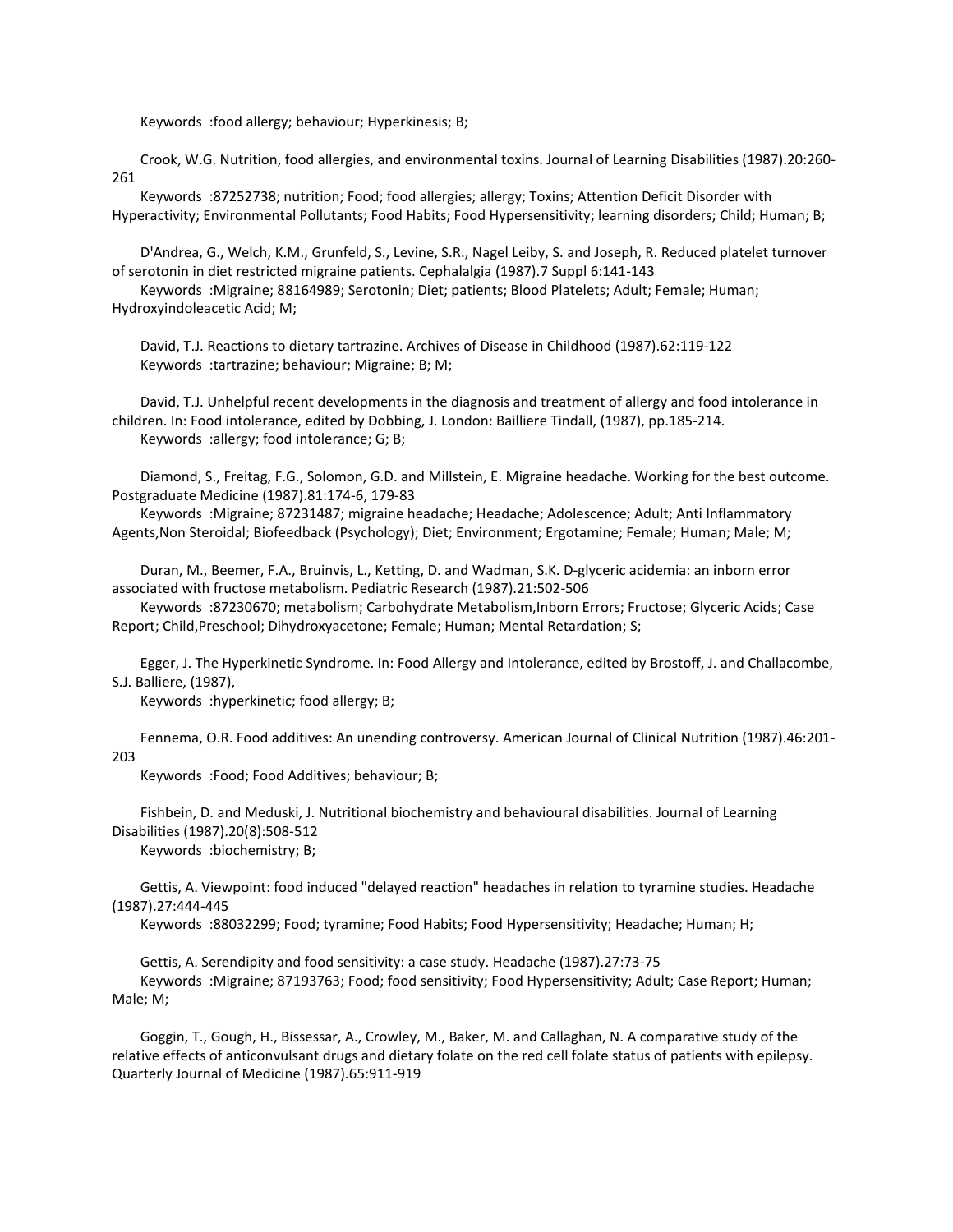Keywords :epilepsy; 88336356; Comparative Study; Anticonvulsants; patients; Erythrocytes; Folic Acid Deficiency; Adult; Carbamazepine; Diet; Drug Therapy,Combination; Female; Folic Acid; Human; Male; Phenytoin; Support,Non U.S.Gov't; Valproic Acid; E;

 Gross, M.D., Tofanelli, R.A., Butzirus, S.M. and Snodgrass, E.W. The effect of diets rich in and free from additives on the behavior of children with hyperkinetic and learning disorders. Journal of the American Academy of Child and Adolescent Psychiatry (1987).26:53-55

 Keywords :87222076; diets; Behavior; children; hyperkinetic; learning; learning disorders; disorder; Attention Deficit Disorder with Hyperactivity; Adolescence; Child; Combined Modality Therapy; Female; Food Additives; Human; Male; Salicylates; B;

 Gross, M.D., Tofanelli, R.A., Butzirus, S.M. and Snodgrass, E.W. The effect of diets rich in and free from additives on the behavior of children with hyperkinetic and learning disorders. Journal of the American Academy of Child and Adolescent Psychiatry (1987).26:53-55

 Keywords :hyperactivity; diets; Behavior; children; hyperkinetic; learning; learning disorders; disorders; diet rich in vs free from artificial additives; motor restlessness & disorganized behavior & misbehavior; 11 17 yr olds with learning disorders or hyperkinesis; Hyperkinesis; Food Additives; behavior problems; restlessness; nutrition; childhood; Adolescence; Human; B;

 Hagerman, R.J. and et-al., An association between recurrent otitis media in infancy and later hyperactivity. Clinical Pediatrics (Philadelphia) (1987).253-257

Keywords :Otitis Media; hyperactivity; B;

 Halbach, M., Homberg, V. and Freund, H.J. Neuromuscular, autonomic and central cholinergic hyperactivity associated with thymoma and acetylcholine receptor-binding antibody. Journal of Neurology (Berlin) (1987).234(6) Aug.,:433-436

Keywords :hyperactivity; Acetylcholine; Antibodies; B;

 Hannuksela, M. and Haahtela, T. Hypersensitivity reactions to food additives. Allergy (1987).42:561-575 Keywords :Hypersensitivity; Food Additives; G;

 Harper, M. and Reid, A.H. Use of a restricted protein diet in the treatment of behaviour disorder in a severely mentally retarded adult female phenylketonuric patient. Journal of Mental Deficiency Research (1987).31:209-212 Keywords :Diet; treatment; behaviour; S;

 Hasselmark, L., Malmgren, R. and Hannerz, J. Effect of a carbohydrate-rich diet, low in protein-tryptophan, in classic and common migraine. Cephalalgia (1987).7:87-92

 Keywords :Migraine; 87273493; Diet; Dietary Carbohydrates; Dietary Proteins; Tryptophan; Adult; Blood Platelets; Female; Human; Kinetics; Male; Middle Age; Serotonin; Support,Non U.S.Gov't; M;

 Herman, P. Migraine, large pupils, mitral valve prolapse and emotional disturbances: an autonomic disorder. Headache (1987).27:340-344

 Keywords :Migraine; 88006767; disorder; Adult; Blood Pressure; Female; Human; Mitral Valve Prolapse; Pupil; Skin; M;

 Jenner, F.A. and Vlissides, D.N. Gluten sensitivity in schizophrenia. British Journal of Psychiatry (1987).150:559 Keywords :schizophrenia; gluten; 88025960; Human; S;

 Kaplan, B. and et-al., Physical signs and symptoms in pre school age hyperactive and normal children. Journal of Developmental and Behavioral Pediatrics (1987).8 no. 6:305-309

Keywords :symptoms; hyperactive; children; preschool age children; Behavior; B;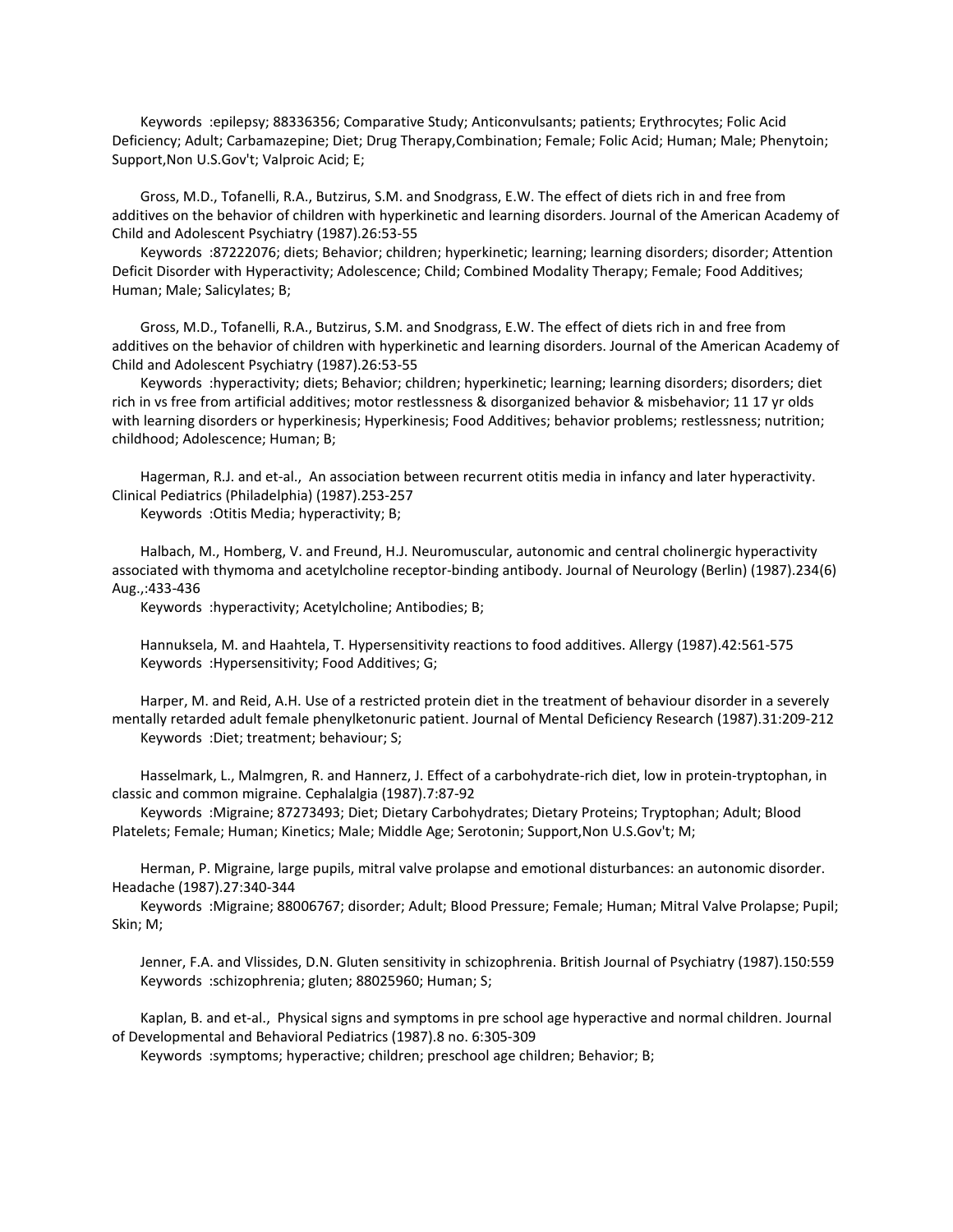Kruesi, M.J.P., Rapoport, J.L., Cummings, M., Berg, C.J., Ismond, D.R., Flament, M., Yarrow, M. and Zahr-Waxler, C. Effects of sugar and aspartame on aggression and activity in children. American Journal of Psychiatry (1987).144:1487-1490

Keywords :sugar; Aspartame; aggression; children; B;

 Lastilla, M., Chieti, A., Achille, P., Di Giovanni, T., Casucci, M., Centonze, E. and Frascella, G. [Personality profile in migraine patients]. Minerva Medica (Torino) (1987).78:1013-1016

 Keywords :Migraine; 87258882; Personality Assessment; Adolescence; Adult; aggression; Female; Human; Intelligence; Male; Middle Age; Social Adjustment; M;

 Lawson, D.M. Food sensitivities: Education and intervention strategies for the counselor. American Mental Health Counselors Association Journal (1987).9:114-125

 Keywords :mood; Food; food sensitivity; counseling strategies; food allergy induced behavioral & neurological syndromes; 35 yr old female; counseling; food allergies; Mental Disorders; nutrition; counselor role; adulthood; Human; S; G;

 Lessof, M.H. Adverse reactions to food additives. Journal of the Royal College of Physicians of London (1987).21(4):237-240

Keywords :Food; Food Additives; G;

 Lieberman, H.R., Wurtman, R.J., Emde, G., Roberts, C. and Coviella, I.L.G. The effects of low doses of caffeine on human performance and mood. Psychopharmacology(Berlin) (1987).92:308-312 Keywords :caffeine; Human; performance; mood; S;

 Maas, A.G. and Hogenhuis, L.A. Multiple sclerosis and possible relationship to cocoa: a hypothesis. Annals of Allergy (1987).59:76-79

 Keywords :87268818; Multiple Sclerosis; Cacao; Food Hypersensitivity; Animal; caffeine; England; Human; Israel; Norway; Plants,Edible; Rats; Russian S.F.S.R.; Switzerland; G;

 Mansfield, L.E. The role of food allergy in migraine: a review. Annals of Allergy (1987).58:313-317 Keywords :Migraine; food allergy; 87211266; Food; allergy; review; Food Hypersensitivity; Double Blind Method; Human; IgE; Radioallergosorbent Test; Skin Tests; Support,Non U.S.Gov't; M;

 Mitchell, E.A. and et-al., Clinical characteristics and serum essential fatty acids in hyperactive children. Clinical Pediatrics (Philadelphia) (1987).26(8):406-410

Keywords :Fatty Acids; hyperactive; hyperactive children; children; B;

 Nulty, D.D., Wilkins, A.J. and Williams, J.M. Mood, pattern sensitivity and headache: a longitudinal study. Psychological Medicine (1987).17:705-713

 Keywords :87318320; mood; Headache; Longitudinal Studies; Illusions; Adult; Female; Human; Male; Middle Age; Optical Illusions; H;

 Nulty, D.D., Wilkins, A.J. and Williams, J. Mood, pattern sensitivity and headache: A longitudinal study. Psychological Medicine (1987).17:705-713

 Keywords :Migraine; Headache; Longitudinal Studies; mood & pattern sensitivity; 27 59 yr old males with migraine or tension headache; longitudinal study; migraine headache; emotional states; pattern discrimination; human females; adulthood; Human; M;

 Panizon, F. [Food allergy and psychosomatic medicine. New frontiers] Trofoallergia e psicosomatica. Nuove frontiere. Pediatria Medica e Chirurgica(Vicenza) (1987).9:671-677

 Keywords :behaviour; 88176546; allergy; Food Hypersensitivity; Psychophysiologic Disorders; Adult; Attention Deficit Disorder with Hyperactivity; Child; Colonic Diseases,Functional; Diarrhea,Infantile; Eating Disorders; English Abstract; Human; Migraine; S; B;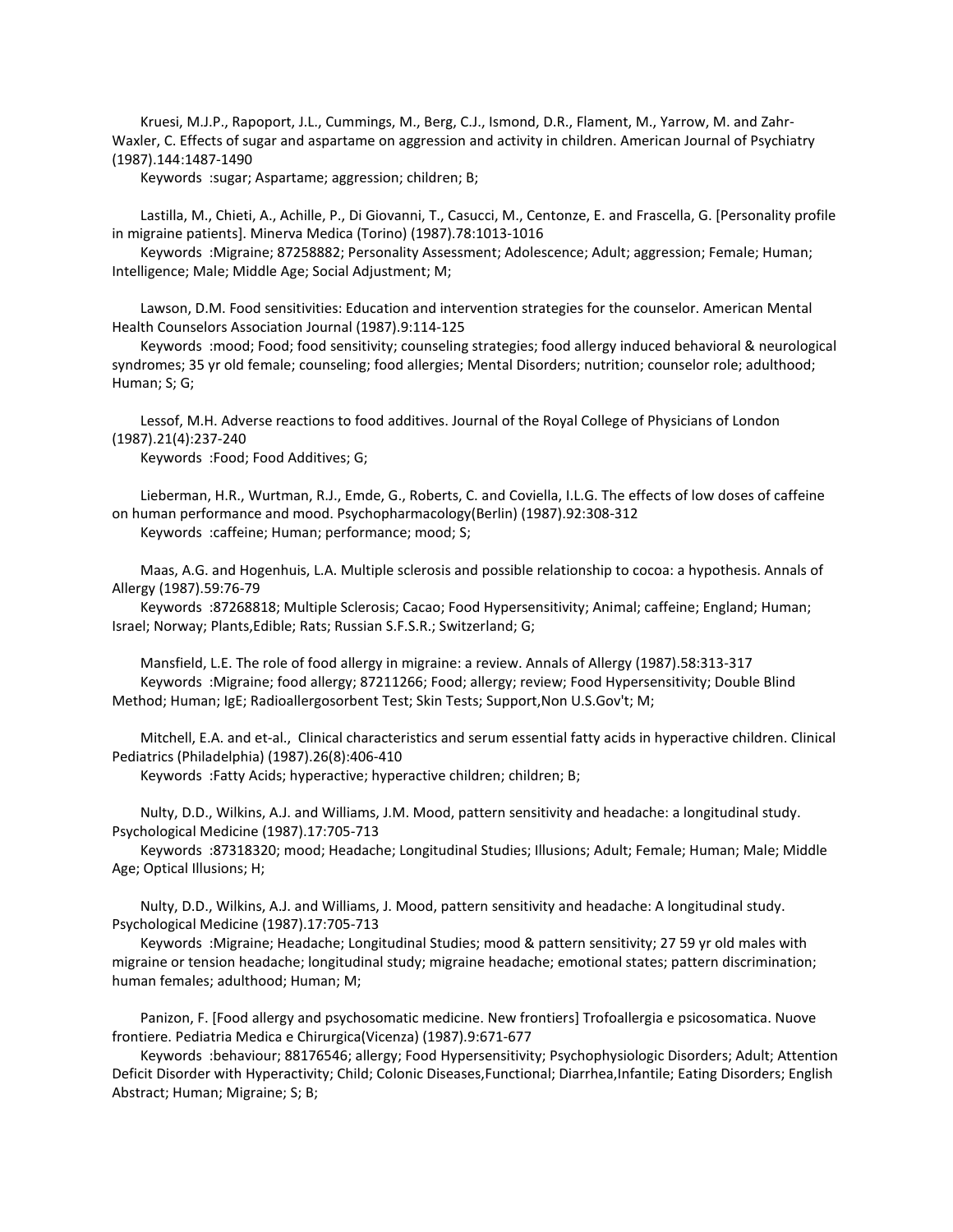Panizon, F. [Food allergy and psychosomatic medicine. New frontiers]. Pediatria Medica e Chirurgica(Vicenza) (1987).9:671-677

 Keywords :88176546; allergy; psychosomatic medicine; Food Hypersensitivity; Psychophysiologic Disorders; Adult; Attention Deficit Disorder with Hyperactivity; Child; Colonic Diseases,Functional; Diarrhea,Infantile; Eating Disorders; English Abstract; Human; S; B;

 Pollock, I. and Warner, J.O. A follow-up study of childhood food additive intolerance. Journal of the Royal College of Physicians of London (1987).21:248-250

Keywords :follow-up; childhood; Food; Food Additives; B;

 Reimann, H.J., Pape, G.R., Schmidt, U., Lewin, J., Sauerbruch, T. and Mannes, G.A. [Quincke edema as a manifestation of food allergy]. Internist(Berlin) (1987).28:402-405

 Keywords :Migraine; food allergy; 87278943; Food; Angioneurotic Edema; Food Hypersensitivity; Adult; Allergens; Case Report; Female; Gastric Mucosa; Gastroscopy; Human; M;

 Rohr, F.J., Doherty, L.B., Waisbren, S.E., Bailey, I.V., Ampola, M.G., Benacerraf, B. and Levy, H.L. New England Maternal PKU Project: prospective study of untreated and treated pregnancies and their outcomes. Journal of Pediatrics (1987).110:391-398

 Keywords :87140553; England; Pregnancy; Phenylketonuria; Pregnancy Complications; Adolescence; Adult; Female; Fetal Blood; Fetal Diseases; Human; Infant,Newborn; Microcephaly; Patient Compliance; Phenylalanine; Prenatal Diagnosis; Prognosis; Support,U.S.Gov't,P.H.S.; Tyrosine; G;

 Rona, R.J. and Chinn, S. Parents' perceptions of food intolerance in primary school children. British Medical Journal (1987).294:863-866

Keywords :Perception; Food; food intolerance; children; B;

 Salfield, S.A., Wardley, B.L., Houlsby, W.T., Turner, S.L., Spalton, A.P., Beckles Wilson, N.R. and Herber, S.M. Controlled study of exclusion of dietary vasoactive amines in migraine. Archives of Disease in Childhood (1987).62:458-460

 Keywords :Migraine; 87269752; Amines; Vasodilator Agents; Adolescence; Child; Child,Preschool; Clinical Trials; Dietary Fiber; Female; Human; Male; Random Allocation; Support,Non U.S.Gov't; M;

 Schuman, M., Gitlin, M.J. and Fairbanks, L. Sweets, chocolate, and atypical depressive traits. Journal of Nervous and Mental Disease (1987).175:491-495

 Keywords :87310429; Appetite; Cacao; Candy; Depressive Disorder; Plants,Edible; Adult; Aged; Alcoholism; Compulsive Behavior; Depression; Eating; Female; Human; Male; Middle Age; Personality Inventory; Sex Factors; S; A;

 Schuman, M., Gitlin, M.J. and Fairbanks, L. Sweets, chocolate, and atypical depressive traits. Journal of Nervous and Mental Disease (1987).175:491-495

 Keywords :chocolate; construction of Foods and Moods Inventory & appetite for sweets & chocolate; hysteroid dysphoric traits; adults with vs without interest in chocolate vs former alcoholic adults; personality traits; Appetite; test construction; inventories; major depression; test reliability; test validity; adulthood; Human; A; S;

 Sengh, M.M. and Kay, S.R. Gluten sensitivity in schizophrenia. British Journal of Psychiatry (1987).150:130-131 Keywords :schizophrenia; gluten; 88001130; Human; S;

 Sethi, T.J., Lessof, M.H., Kemeny, D.M., Lambourn, E., Tobin, S. and Bradley, A. How reliable are commercial allergy tests? Lancet (1987).i:92-94

Keywords :allergy; tests; G;

Settipane, G.A. The restaurant syndromes. New England Regional Allergy Proceedings (1987).8:39-46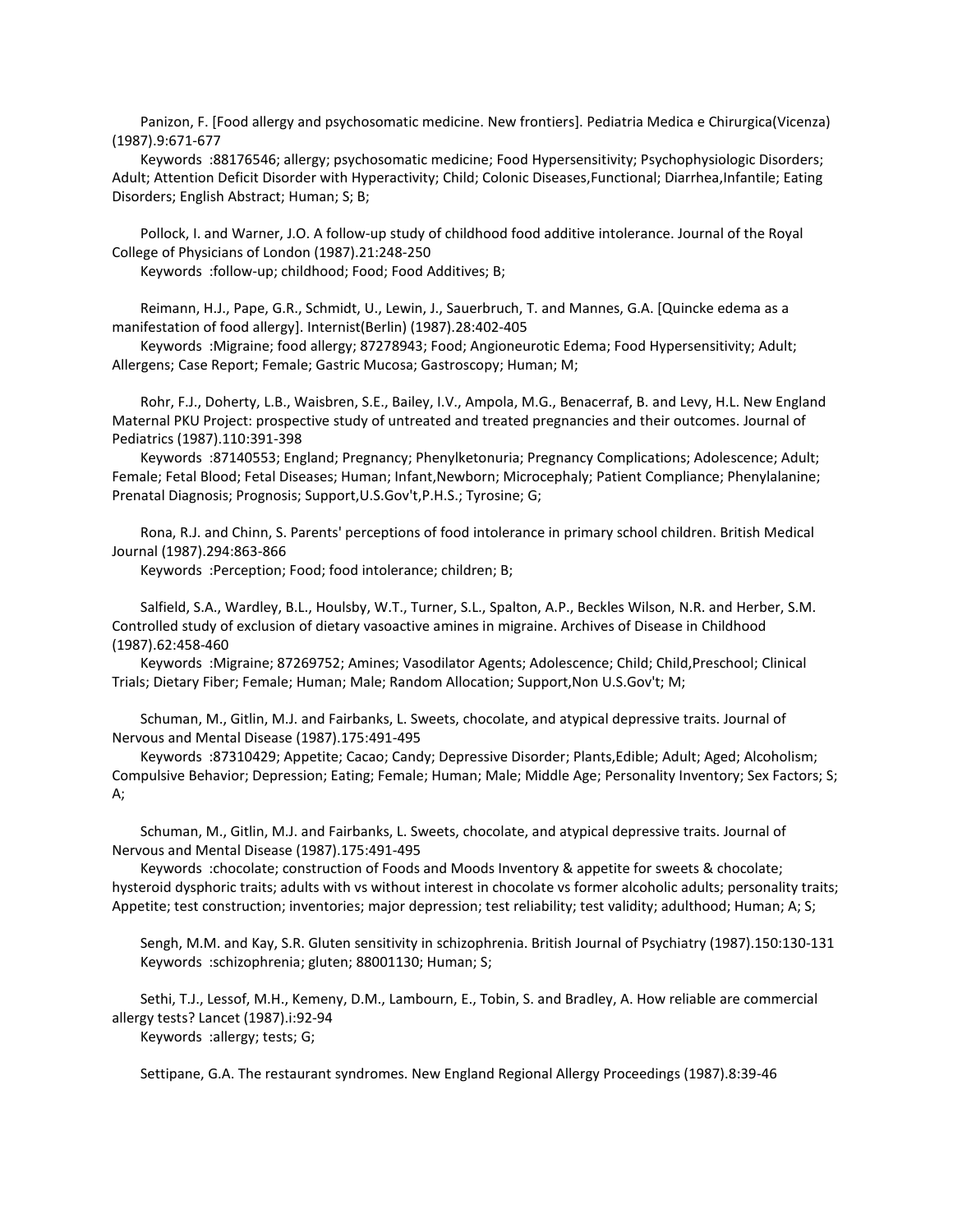Keywords :Migraine; 87286811; Syndrome; Azo Compounds; Food Additives; Food Hypersensitivity; Food Poisoning; Glutamates; Hypersensitivity; Restaurants; Sodium Glutamate; Sulfites; tartrazine; Fish Products; Human; G; M;

 Silver, L.B. The "magic cure": A review of the current controversial approaches for treating learning disabilities. Journal of Learning Disabilities (1987).20(8):498-504,512

Keywords :review; learning disabilities; controversial approaches; G; B;

 Smith, R. Caffeine withdrawal headache. Journal of Clinical Pharmacy and Therapeutics (1987).12:53-57 Keywords :88213495; caffeine; Headache; Substance Withdrawal Syndrome; Adult; Case Report; Diet; drugs; Human; Male; A;

 Stewart, D.E. Environmental hypersensitivity disorder, total allergy, and 20th-century disease: a critical review. Canadian Family Physician (1987).33:405-410

Keywords :Hypersensitivity; disorder; allergy; Disease; review; S;

 Udwin, O., Yule, W. and Martin, N. Cognitive abilities and behavioural characteristics of children with idiopathic infantile hypercalcaemia. Journal of Child Psychology and Psychiatry and Allied Discipline (1987).28(2):297-309

Keywords :children; behaviour; B;

 Van Metre, T.E. Unproven procedures for diagnosis and treatment of food allergy. New England Regional Allergy Proceedings (1987).8:17-21

Keywords :diagnosis; treatment; Food; food allergy; G;

 Ventura, A., Florean, P. and Riosa, R. [Diagnosis of allergy to cow's milk proteins] Diagnosi di allergia alle proteine del latte vaccino (APLV). Pediatria Medica e Chirurgica(Vicenza) (1987).9:437-442

 Keywords :88096874; allergy; Milk; diagnosis; Food Hypersensitivity; Milk Proteins; English Abstract; Human; Immunologic Tests; G;

 Wall, H.C. Food allergy and adult migraine. Annals of Allergy (1987).58:149-150 Keywords :Migraine; food allergy; 87125987; Food; allergy; Adult; Food Hypersensitivity; Human; M;

 Wolfish, M.G. Learning disorders in childhood and adolescence. Journal of the Singapore Paediatric Society (1987).29:113-119

 Keywords :88231561; learning; learning disorders; disorder; childhood; Adolescence; Affective Symptoms; Attention Deficit Disorder with Hyperactivity; Child; Child,Gifted; Human; Intelligence; Physical Examination; B;

 Yen, P.K. Food allergy facts. Geriatric Nursing(New York) (1987).8:35, 45 Keywords :Migraine; food allergy; 87107034; Food; allergy; Food Hypersensitivity; Human; M;

 Yeo, R.A., Turkheimer, E., Raz, N. and Bigler, E.D. Volumetric asymmetries of the human brain: intellectual correlates. Brain and Cognition (1987).6:15-23

 Keywords :Migraine; 87128601; Human; brain; Intelligence; Cerebral Ventricles; Female; Male; Mental Disorders; MMPI; Tomography,X Ray Computed; Verbal Behavior; Wechsler Scales; M;

 Young, E., Patel, S., Stoneham, M., Rona, R.J. and Wilkinson, J.D. The prevalence of food additives in a survey population. Journal of the Royal College of Physicians of London (1987).21:241 Keywords :Prevalence; Food; Food Additives; G;

 Zametkin, A.J. and Rapoport, J.L. Neurobiology of attention deficit disorder with hyperactivity:where have we come in 50 years? Journal of the American Academy of Child and Adolescent Psychiatry (1987).26:676-686 Keywords :attention deficit disorder; hyperactivity; B;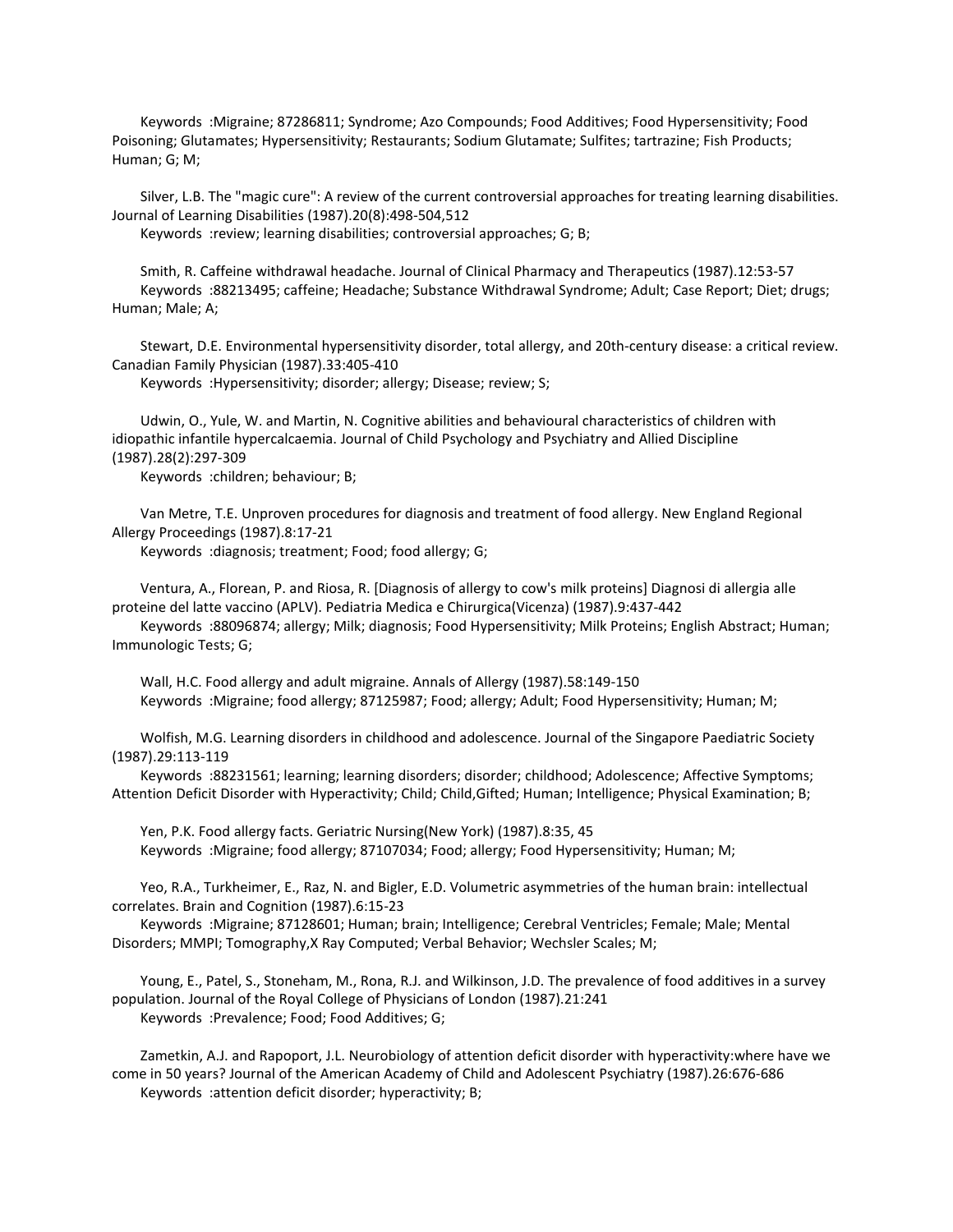Zametkin, A.J., Karoum, F. and Rapoport, J.L. Treatment of hyperactive children with d-phenylalanine. American Journal of Psychiatry (1987).144(6):792-794 Keywords :treatment; hyperactive children; B;

 Food Allergy: A Practical Approach to Diagnosis and Management. New York:Marcel Dekker, (1988). Keywords :food allergy; diagnosis; treatment; G;

 Food allergy: A practical approach to diagnosis and management. New York:Marcel Dekker, (1988). Keywords :food allergy; G;

 Albus, M. Cholecystokinin. Progress in Neuro-Psychopharmacology and Biological Psychiatry (1988).12:5-21 Keywords :cholecystokinin; regulation of food intake & potential therapeutic efficacy for schizophrenia & other psychiatric disorders; literature review; food intake; Drug Therapy; Mental Disorders; Human; S;

 Alderman, C. On the boil. Nursing Standard (1988).2:30 Keywords :behaviour; hyperactivity; childhood; 88319072; Hyperkinesis; Child; Female; Human; Male; Parent Child Relations; Self Concept; B;

 Barsky, A.J. Worried sick:Our Troubled Quest for Wellness. Boston:Little&Brown, (1988). pp. 3-20. Keywords :mental disorder; food sensitivity; psychological; behaviour; S; G;

 Bentley, D. and Lawson, M. Clinical Nutrition in Paediatric Disorders. London:Balliere Tindall, (1988). Keywords :nutrition; behaviour; B;

 Christensen, O. and Christensen, E. Fat consumption and schizophrenia. Acta Psychiatrica Scandinavica (1988).78(5):587-591

Keywords :schizophrenia; Food; Diet; S;

 Christensen, O. and Christensen, E. Fat consumption and schizophrenia. Acta Psychiatrica Scandinavica (1988).78:587-591

 Keywords :schizophrenia; fat consumption; course & outcome of schizophrenia; patients; 2 yr followup; Lipids; diets; followup studies; Prognosis; adulthood; Human; S;

 Clementz, G.L. and Dailey, J.W. Psychotropic effects of caffeine. American Family Physician (1988).37(5):167- 172

Keywords :caffeine; A; S;

 David, T.J. Food additives. Archives of Disease in Childhood (1988).63(6):582-583 Keywords :food sensitivity; Food Additives; behaviour; B;

 Dohan, F. Genetic hypothesis of idiopathic schizophrenia: Its exorphin connection. Schizophrenia Bulletin (1988).14:489-494

 Keywords :schizophrenia; genetics; oligogenic/exorphin model of idiopathic schizophrenia; Peptides; Food; etiology; Human; S;

 Dohan, F.C. Genetic hypothesis of idiopathic schizophrenia: its exorphin connection. Schizophr.Bull. (1988).14:489-494

 Keywords :schizophrenia; 89114312; Chromosome Mapping; Peptides; Receptors,Synaptic; Human; Risk Factors; S;

 Egger, J. Food allergy and the central nervous system. In: Food allergy.Nestle Nutrition Workshop Series,Vol.17, edited by Schmidt, E. Vevey: Nestec Ltd., (1988), pp.159-175. Keywords :food allergy; Central Nervous System; S; B;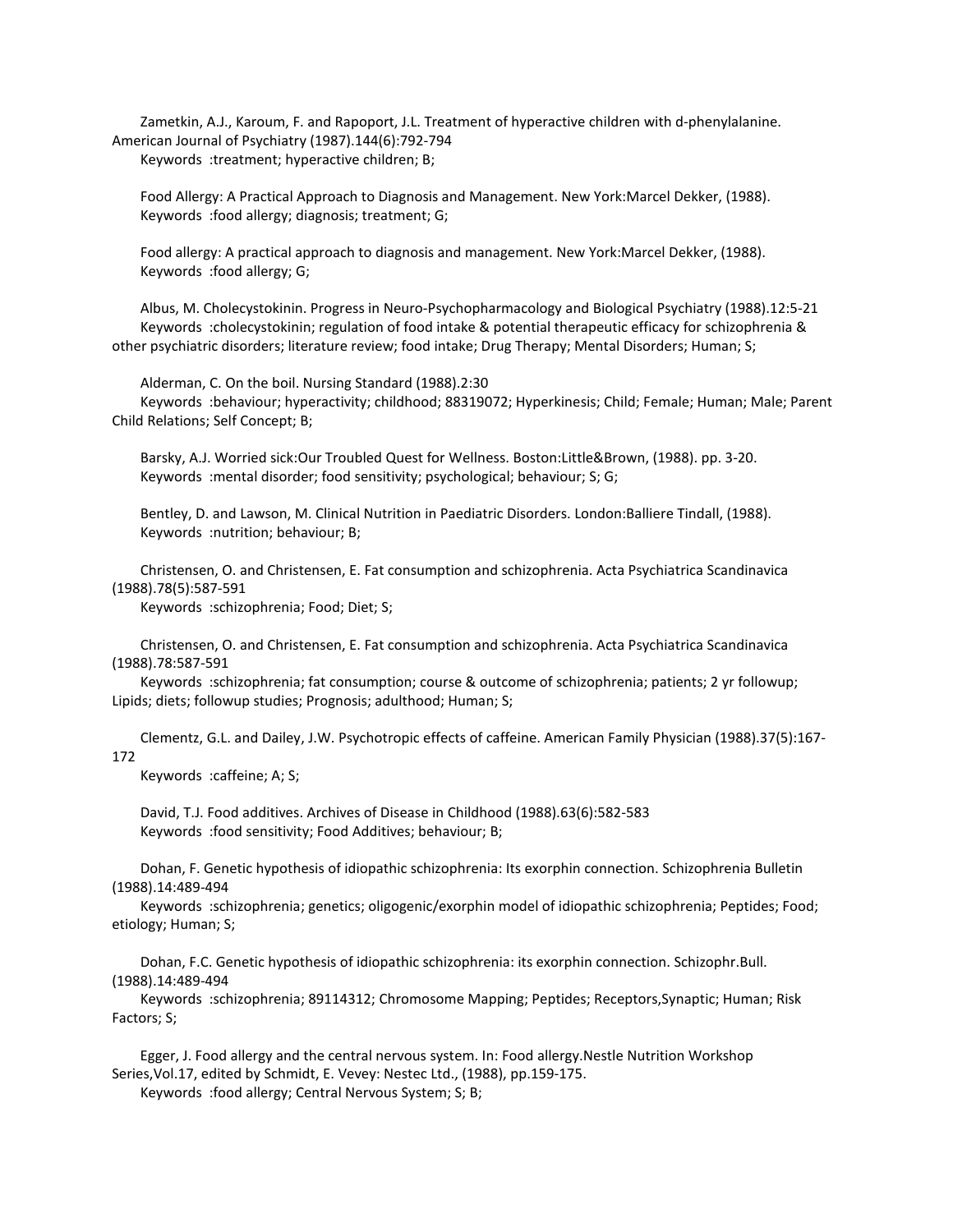Egger, J. Food allergy and the central nervous system. In: Food Allergy. Vol. 17 Nestle Nutrition Workshop Series, Nestec Ltd, edited by Schmidt, E. New York: Vevey/Raven Press Ltd, (1988), pp.159-175. Keywords :food allergy; Central Nervous System; B; S;

 Endicott, N.A. Psychophysiological correlates of 'bipolarity'. Journal of Affective Disorders (1988).17:47-56 Keywords :89292342; Arousal; Bipolar Disorder; Adult; Circadian Rhythm; Depressive Disorder; Enuresis; Female; Human; Laterality; learning disorders; Male; Manic Disorder; Middle Age; Motion Sickness; MMPI; Nausea; Psychiatric Status Rating Scales; Raynaud's Disease; Speech Disorders; Vomiting; Affective Disorders; Headache; Stress,Psychological; Support,Non U.S.Gov't; S; H;

 Fernstrom, J.D. Tryptophan, serotonin and carbohydrate appetite: Will the real carbohydrate craver please stand up? Journal of Nutrition (1988).118:1417-1419

Keywords :Tryptophan; Serotonin; Carbohydrates; Appetite; craving; A; S;

 Franklin, A.J. Hyperactivity- an allergic disorder? In: The recognition and management of food allergy in children, edited by Franklin, A.J. Lancaster: Parthenon, (1988), pp.49-57. Keywords :allergic disorders; food allergy; hyperactivity; B;

 Franklin, A.J. The recognition and management of food allergy in children. Lancaster:The Parthenon Publishing Group, (1988).

Keywords :food allergy; children; G; B;

 Giesemann, G. [Migraine after red wine (letter)] Migrane nach Rotwein. Deutsche Medizinische Wochenschrift (1988).113:1941

Keywords :Migraine; 89064547; Wine; Food Hypersensitivity; Allergens; Human; M;

 Griffiths, R.R. and Woodson, P.P. Caffeine physical dependence: A review of human and laboratory animal studies. Psychopharmacology(Berlin) (1988).94:437-451 Keywords :caffeine; A; review; Human; Animal;

 Hanson, L.A., Soderstrom, R., Avanzini, A., Bengtsson, U., Bjorkander, J. and Soderstrom, T. Immunoglobulin subclass deficiency. Pediatric Infectious Disease Journal (1988).7:S17-S21

 Keywords :88289196; Immunoglobulins; Dysgammaglobulinemia; IgA; IgG; Adult; Age Factors; Child; Female; Human; Immunization,Passive; Male; Respiratory Tract Infections; Sex Factors; G;

 Holmes, G.P., Kaplan, J.A., Gantz, N.M. and et-al., Chronic fatigue syndrome: a working case definition. Annals of Internal Medicine (1988).108:387-389 Keywords :Fatigue; Syndrome; G;

 Kahn, A., Mozin, M.J., Rebuffat, E., et al. Difficulty in initiating and maintaining sleep associated with cow's milk allergy in infants. In: Food Allergy.Nestle Nutrition Workshop Series,Vol.17, edited by Schmidt, E. New York: Vevey/Raven Press, (1988), pp.63-69.

Keywords :sleep; Milk; allergy; Infant; Food; nutrition; B;

 Kaplan, B.J. The relevance of food for children's cognitive and behavioural health.Special Issue: Child and adolescent health. Canadian Journal of Behavioural Science (1988).20(4):359-373 Keywords :Food; Child; adolescents; Health; behaviour; B;

 Leung, P.W. and Luk, S.L. Differences in attention control between 'clinic-observable' and 'reported' hyperactivity: a preliminary report. Duchess of Kent Children's Hospital, Hong Kong. Child: Care,Health and Development (Oxford) (1988).14(3) May-Jun:199-211

Keywords :Attention; hyperactivity; B;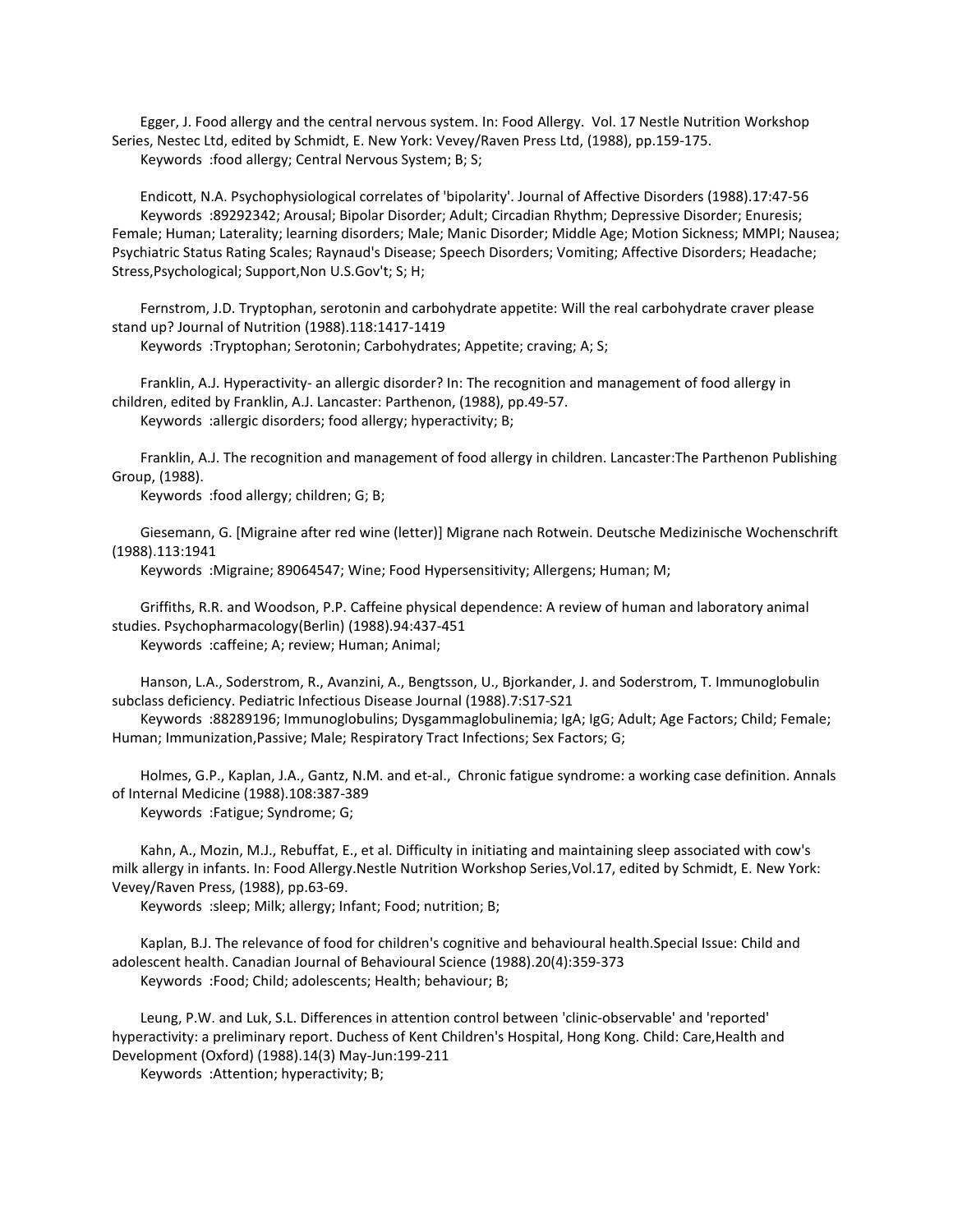Lingham, S. The spectrum of food allergic disorders in children. In: The recognition and management of food allergy in children, edited by Franklin, A.J. Lancaster: Parthenon , (1988), pp.14-20.

Keywords :Food; allergic disorders; disorders; children; management; food allergy; allergy; B;

 Loke, W.H. Effects of caffeine on mood and memory. Physiology and Behavior (1988).44:367-372 Keywords :caffeine; mood; Memory; S;

 Mansfield, L.E. Food allergy and headache. Whom to evaluate and how to treat. Postgraduate Medicine (1988).83:46-51, 55

Keywords :Headache; 88217715; Food; allergy; Food Hypersensitivity; Human; H;

 Martin, P.R., Nathan, P.R., Milech, D. and Van-Keppel, M. The relationship between headaches and mood. Behaviour Research and Therapy (1988).26:353-356

 Keywords :mood; self reported & induced mood; occurrence of migraine or tension or mixed headaches; adult headache sufferers; emotional states; migraine headache; muscle contraction headache; adulthood; Human; M;

 McLoughlin, J.A. and Nall, M. Teacher opinion of the role of food allergy on school behavior and achievement. Annals of Allergy (1988).61:89-91

 Keywords :hyperactivity; childhood; 88292724; Food; allergy; Behavior; Food Hypersensitivity; Students; Achievement; Child; Child Behavior; Human; Hyperkinesis; B;

 Menzies, I. The role of food intolerance in child psychiatry. In: The recognition and management of food allergy in children, edited by Franklin, A.J. Lancaster: Parthenon, (1988), pp.79-89.

Keywords :Food; food intolerance; Child; psychiatry; management; food allergy; allergy; children; B;

 Murray, J.B. Psychophysiological aspects of caffeine consumption. Psychological Reports (1988).62:575-587 Keywords :caffeine; physiological effects & memory & performance & anxiety; adults; physiological correlates; Memory; performance; anxiety; adulthood; Human; S;

 Rapp, D. How infant allergies can lead to behavior and learning problems. In: The recognition and management of food allergy in children, edited by Franklin, A.J. Lancaster: Parthenon, (1988), pp.63-76. Keywords :Infant; allergy; Lead; Behavior; learning; management; Food; food allergy; children; B;

 Reading, C.M. Family tree connection: How your past can shape your future health: A lesson in orthomolecular medicine. Journal of Orthomolecular Medicine (1988).3:123-134

 Keywords :Family; Health; orthomolecular genetic family background of nutritional or allergic pathology; etiology & treatment & prevention of physical & mental disorders; genetics; nutritional deficiencies; allergic disorders; etiology; disorders; treatment; prevention; Mental Disorders; Human; S;

 Robinson, G. Tartrazine - the story so far. Food and Chemical Toxicology (1988).26:73-76 Keywords :tartrazine; G;

 Rosen, L.E., Bender, M.E., Sorrel, S., Booth, S.R., McGrath, M.L. and Drabman, R.S. Effects of sugar(sucrose) on children's behavior. Journal of Consulting and Clinical Psychology (1988).56:583-589 Keywords :Behavior; sugar; B;

 Rowe, K.S. Synthetic food colourings and 'hyperactivity': a double-blind crossover study. Australian Paediatric Journal (1988).24:143-147

 Keywords :behaviour; hyperactivity; childhood; 88280706; Food; Food Coloring Agents; Hyperkinesis; Adolescence; Attention Deficit Disorder with Hyperactivity; Child; Child,Preschool; Double Blind Method; Female; Human; Male; Naphthalenesulfonates; tartrazine; B;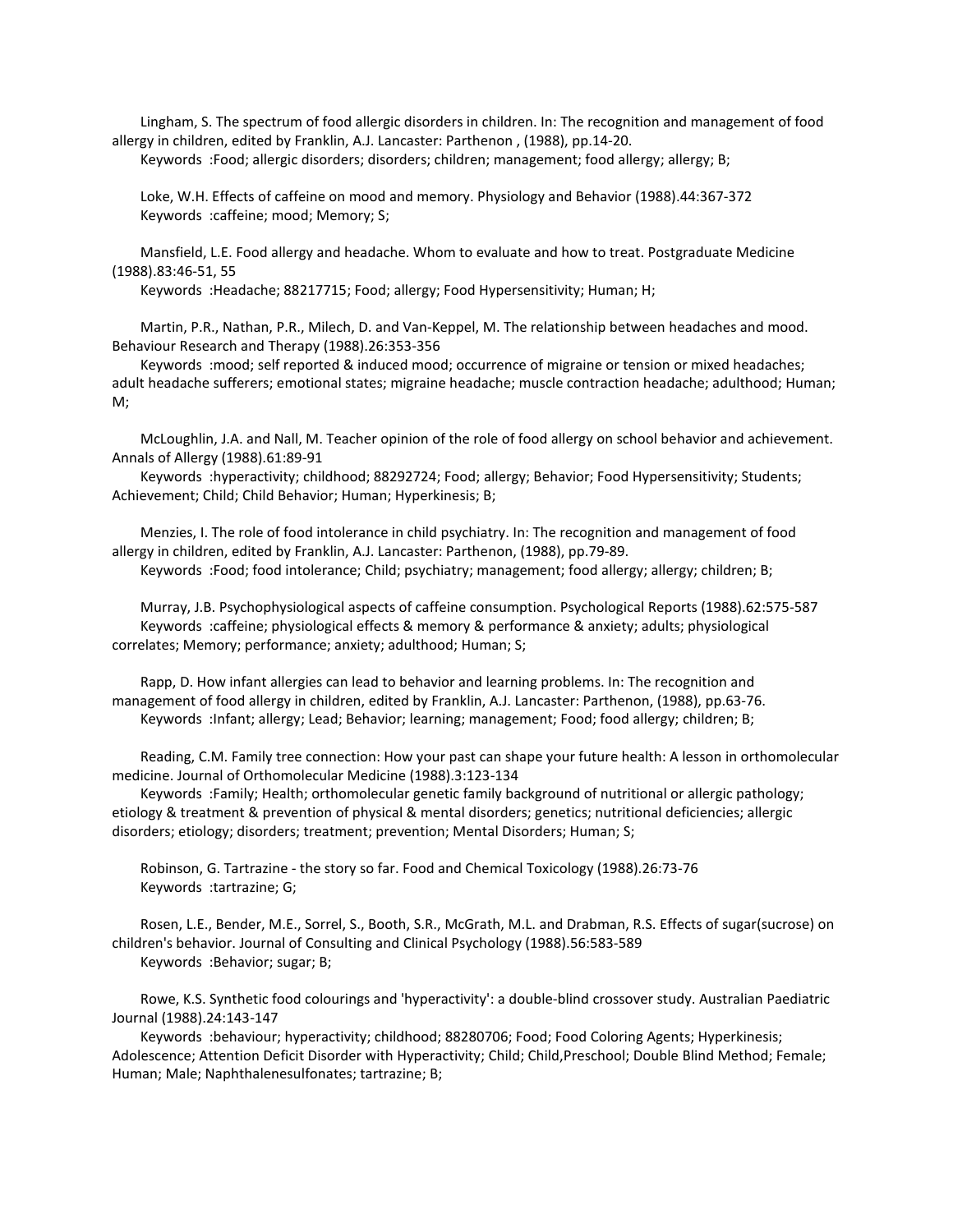Rowe, K.S. Synthetic food colourings and 'hyperactivity': a double-blind crossover study Behavior disturbance in 8-year-old children with early treated phenylketonuria. Report from the MRC/DHSS Phenylketonuria Register. Australian Paediatric Journal (1988).112:403-408

 Keywords :behaviour; 88280706; Food; Food Coloring Agents; Hyperkinesis; Adolescence; Attention Deficit Disorder with Hyperactivity; Child; Child,Preschool; Double Blind Method; Female; Human; Male; Naphthalenesulfonates; tartrazine; Behavior; children; Phenylketonuria; Child Behavior Disorders; Phenylalanine; Sex Factors; Social Class; Support,Non U.S.Gov't; B;

 Savage, M. Diets of children attending an allergy clinic. In: The recognition and management of food allergy in children, edited by Franklin, A.J. Lancaster: Parthenon, (1988), pp.99-102.

Keywords :diets; children; allergy; management; Food; food allergy; B;

 Schneider, T. and Codispoti, A.J. Allergic reactions to food addtives. In: Food allergy: A practical approach to diagnosis and management, edited by Chiaramonte, L.T., Schneider, A.T. and Lifschitz, F. New York: Marcel Dekker, (1988),

Keywords :Food; food allergy; diagnosis; management; B; S;

 Smith, I., Beasley, M.G., Wolff, O.H. and Ades, A.E. Behavior disturbance in 8-year-old children with early treated phenylketonuria. Report from the MRC/DHSS Phenylketonuria Register. Journal of Pediatrics (1988).112:403-408

 Keywords :hyperactivity; childhood; 88155154; Behavior; children; Phenylketonuria; Child Behavior Disorders; Child; Female; Human; Male; Phenylalanine; Sex Factors; Social Class; Support,Non U.S.Gov't; B;

 Straus, S.E., Dale, J.K., Wright, R. and et-al., Allergy and the chronic fatigue syndrome. Journal of Allergy and Clinical Immunology (1988).81:791-795

Keywords :allergy; Fatigue; Syndrome; B;

 Supramanium, G. Food additive sensitivity - a clinical trial. In: The recognition and management of food allergy in children, edited by Franklin, A.J. Lancaster: Parthenon, (1988), pp.59-62.

Keywords :Food Additives; Clinical Trials; management; food allergy; children; B;

 Thorley, G. Adolescent outcome for hyperactive children. Archives of Disease in Childhood (1988).63(10):1181- 1183

Keywords :adolescents; hyperactive children; outcome; B;

 Thorley, G. Diet and behaviour. Maladjustment and Therapeutic Education (1988).6(3):148-152 Keywords :Diet; behaviour; B;

 Weiss, B. Tartrazine. Food and Chemical Toxicology (1988).26:575 Keywords :behaviour; hyperactivity; childhood; 89006501; tartrazine; Attention Deficit Disorder with Hyperactivity; Azo Compounds; Food Additives; Child; Human; B;

 Wiesel, F.A., Farde, L., Sedvall, G. and Wik, G. The application of positron emission tomography in psychiatry. Special Issue: Biological markers of psychiatric disorders. Nordisk Psykiatrisk Tidsskrift (1988).42:107-110

 Keywords :positron emission tomography; tomography; psychiatric disorders; disorders; application of positron emission tomography to study of regional brain function & glucose metabolism; schizophrenic patients; Glucose; neurochemistry; schizophrenia; brain; adulthood; Human; S;

 Wraith, D.G. Asthma and food allergy. In: The recognition and management of food allergy in children, edited by Franklin, A.J. Lancaster: Parthenon, (1988), pp.43-48.

Keywords :Asthma; food allergy; management; children; G;

 AUTHORX, E., Carter, C.M., Soothill, J.F. and Wilson, J. Oligoantigenic diet treatment of children with epilepsy and migraine [see comments]. Journal of Pediatrics (1989).114:51-58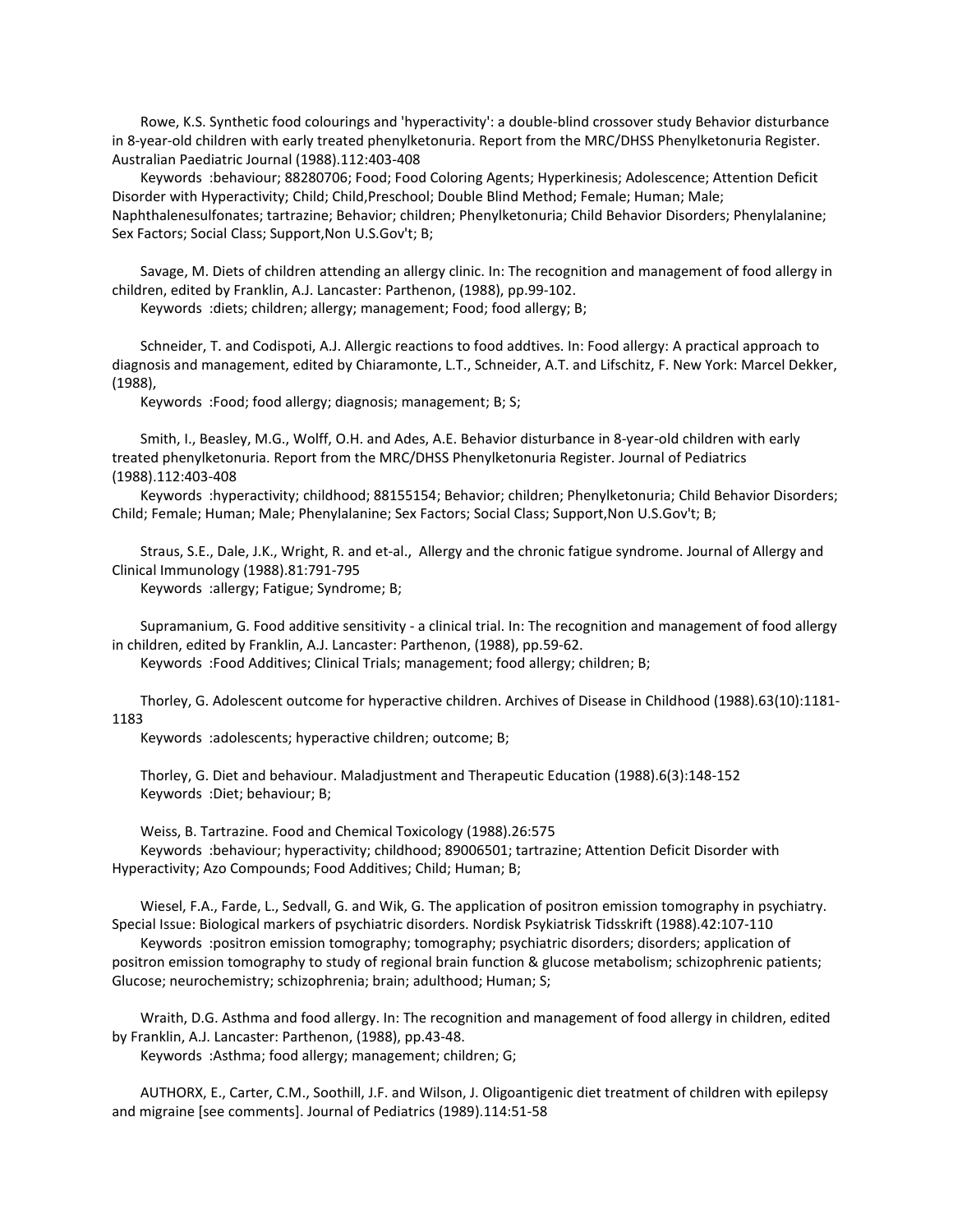Keywords :Migraine; Diet; 89080931; treatment; children; epilepsy; Food Hypersensitivity; Adolescence; Child; Child,Preschool; Double Blind Method; Electroencephalography; Follow Up Studies; Human; Hyperkinesis; Recurrence; Skin Tests; Support,Non U.S.Gov't; B; M; E;

 Brostoff, J. and Challacombe, S.J. The Complete guide to food allergy and intolerance. Bloomsbury, (1989). Keywords :symptoms; food allergy; behaviour; G; B;

 Chancellor, A.M., Glasgow, G.L., Lambie, N.K. and Synek, B.J. Adrenoleukodystrophy: manifestations of a protean disorder: report of a recently identified kindred. New Zealand Medical Journal (1989).102:220-222 Keywords :89239258; disorder; Adrenoleukodystrophy; Cerebral Sclerosis,Diffuse; Adrenal Cortex; Adult; brain; Case Report; Fatty Acids; Heterozygote; Human; Linkage (Genetics); Male; Microscopy,Electron; Pedigree; Tomography,X Ray Computed; X Chromosome; G;

 Chi, C.S. Improvement of modern treatment and outcome in childhood epilepsy in Asia. Acta Paediatrica Japonica (overseas edition) (1989).31(3):278-285 Keywords :treatment; epilepsy; E;

 Chi, C.S. Improvement of modern treatment and outcome in childhood epilepsy in Asia. Acta Paediatrica Japonica (overseas edition) (1989).31:278-285

 Keywords :epilepsy; 90022523; treatment; childhood; Adrenocorticotropic Hormone; Asia; Child; Human; Prognosis; E;

 Conners, C.K. Feeding the Brain. How foods affect children. New York:Plenum Press, (1989). Keywords :brain; Food; affect; children; B;

 Davies, R. and Ollier, S. Food Allergy. In: Allergy: The Facts, Oxford: OUP, (1989), pp.110-119. Keywords :food allergy; G;

 Dohan, F.C. Genetics and idiopathic schizophrenia [letter; comment]. American Journal of Psychiatry (1989).146:1522-1523

Keywords :schizophrenia; gluten; 90053885; Environment; Human; Peptides; S;

 Edmeads, J. Four steps in managing migraine. Postgraduate Medicine (1989).85:121-4, 127-8, Keywords :Migraine; 89220688; Analgesics; Ergotamine; Food Hypersensitivity; Human; Physician Patient Relations; M;

 Egger, J., Carter, C.M., Soothill, J.F. and Wilson, J. Oligoantigenic diet treatment of children with epilepsy and migraine [see comments]. Journal of Pediatrics (1989).114:51-58

 Keywords :epilepsy; 89080931; Diet; treatment; children; Migraine; Food Hypersensitivity; Adolescence; Child; Child,Preschool; Double Blind Method; Electroencephalography; Follow Up Studies; Human; Hyperkinesis; Recurrence; Skin Tests; Support,Non U.S.Gov't; E; M;

 Egger, J., Carter, C.M., Soothill, J.F. and Wilson, J. Oligoantigenic diet treatment of children with epilepsy and migraine. Journal of Pediatrics (1989).114:51-58

 Keywords :Migraine; 89080931; Diet; treatment; children; epilepsy; Food Hypersensitivity; Adolescence; Child; Child,Preschool; Double Blind Method; Electroencephalography; Follow Up Studies; Human; Hyperkinesis; Recurrence; Skin Tests; Support,Non U.S.Gov't; M; E;

 Endicott, N.A. Psychophysiological correlates of 'bipolarity'. Journal of Affective Disorders (1989).17:47-56 Keywords :89292342; Arousal; Bipolar Disorder; Adult; Circadian Rhythm; Depressive Disorder; Enuresis; Female; Human; Laterality; learning disorders; Male; Manic Disorder; Middle Age; Motion Sickness; MMPI; Nausea; Psychiatric Status Rating Scales; Raynaud's Disease; Speech Disorders; Vomiting; B; S;

Gettis, A. Food sensitivities and psychological disturbance: a review. Nutr.Health (1989).6:135-146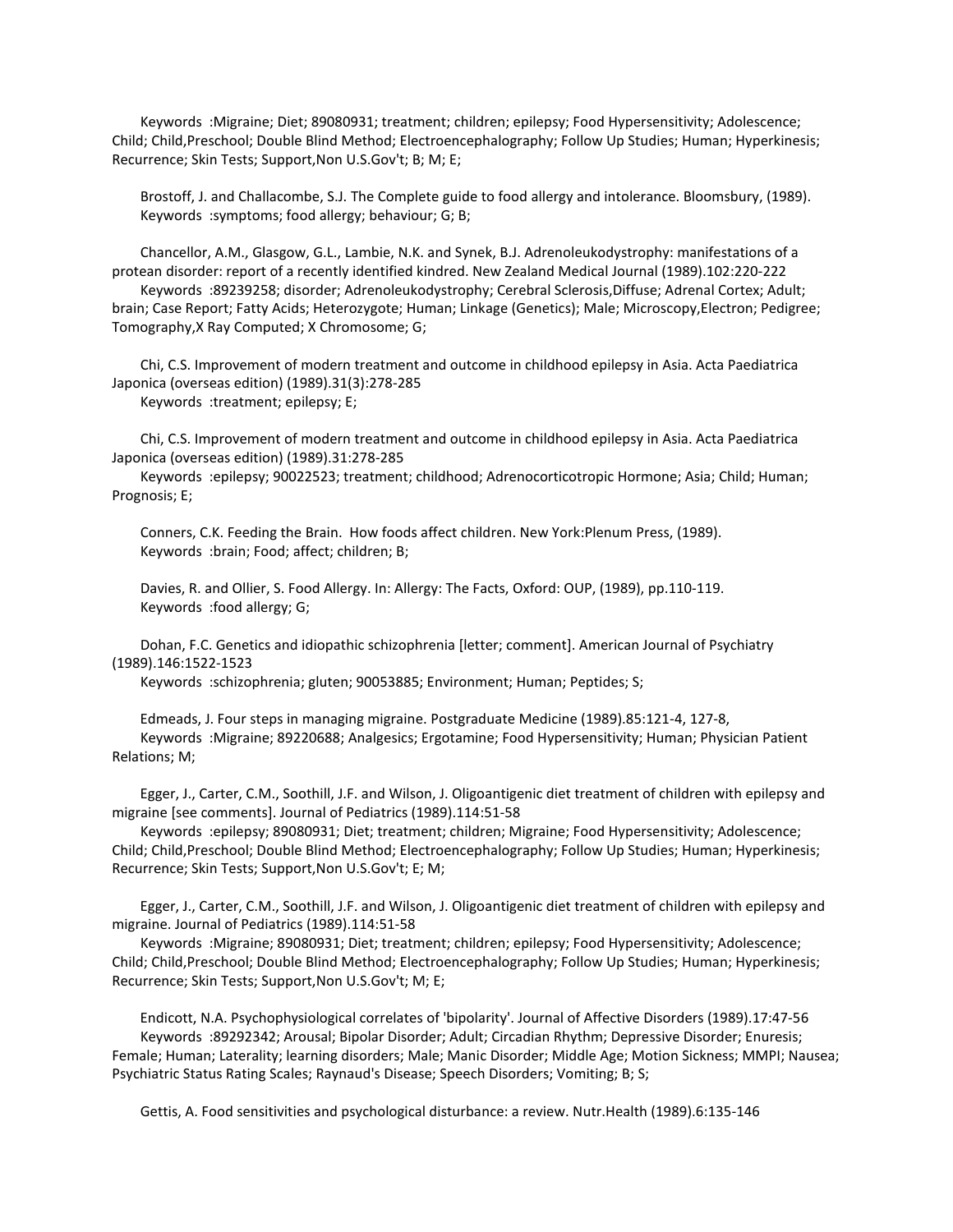Keywords :89314621; Food; food sensitivity; psychological; Food Hypersensitivity; Mental Disorders; Diagnosis,Differential; Human; S;

 Giacovazzo, M. and Martelletti, P. Migraine: a food-related immune reaction? Annals of Allergy (1989).63:255 Keywords :Migraine; 89372380; Disodium Cromoglycate; Food Hypersensitivity; Human; M;

 Gray, G.E. and Gray, L.K. Nutritional aspects of psychiatric disorders. Journal of the American Dietetic Association (1989).89:1492-1498

 Keywords :90009804; disorder; Mental Disorders; Nutrition Disorders; Psychotropic Drugs; Affective Disorders; Eating; Eating Disorders; Human; Nutritional Status; schizophrenia; S;

 Gross Tsur, V., Steinberg, A. and Amir, N. [Ketogenic diet--an update]. Harefuah (1989).117:448-449 Keywords :epilepsy; 90152488; Dietary Fats; Ketones; Human; E;

 Hatcher, A.S. From one addiction to another: life after alcohol and drug abuse. Nurse Practitioner (1989).14:13-4, 16-7, 2

 Keywords :90067237; addiction; Compulsive Behavior; Substance Dependence; counseling; Human; Internal External Control; Self Concept; S; A;

 Heiss, W., Pawlik, G., Herholz, K., Szelies, B. and et-al, Positron emission tomography as an imaging tool in psychiatric disorders. First International Symposium: Imaging the brain in psychiatry and related fields (1988, Wurzburg, Federal Republic of Germany). Psychiatry Research (1989).29:351-352

 Keywords :psychiatric disorders; disorders; brain; positron emission tomography; diagnosis of mental & mood disorders & schizophrenia; conference presentation; tomography; schizophrenia; Dementia; alzheimers disease; affective disturbances; professional meetings and symposia; Human; S;

 Kahn, A., Mozin, M.J., Rebuffat, E., et al. Sleep and behavioral changes in milk-intolerant children: a doubleblind crossover study. In: Food Intolerance in Infancy: Allergology,Immunology and Gastroenterology.Carnation Nutrition Education Series,Vol.1, edited by Hamburger, R.N. Los Angeles: The Carnation Co., (1989), pp.163-172. Keywords :food intolerance; behaviour; B; sleep; behavioral change; children;

 Kaplan, B., McNicol, J., Conte, R.A. and Moghadam, H.K. Dietary replacement in pre school age hyperactive boys. Pediatrics (1989).83 no. 1 (Jan):7-17

Keywords :hyperactive; Diet; preschool age children; boys; B;

 Kaplan, B., McNicol, J., Conte, R.A. and Moghadam, H.K. Overall nutrient intake of preschool hyperactive and normal boys. Alberta Children's Hosp. Research Ctr., Calgary, Canada. Journal of Abnormal Child Psychology (New York)\_ (1989).17(2) Apr.:127-132

Keywords :boys; preschool age children; nutrition; hyperactive; B;

 Kendler, B.S. Taurine: an overview of its role in preventive medicine. Preventive Medicine (1989).18:79-100 Keywords :epilepsy; 89220888; Preventive Medicine; Taurine; Animal; Cardiovascular Diseases; Cystic Fibrosis; Human; Infant,Newborn; Liver Diseases; Parenteral Feeding; Retinitis Pigmentosa; E;

 Koul, R.L., Koul, S. and Razdan, S. Eating epilepsy. Acta Neurologica Scandinavica (1989).80:78-80 Keywords :epilepsy; Eating; mastication & swallowing induced seizures as eating epilepsy; patients; India; swallowing; Convulsions; adulthood; Human; E;

 Lai, C.W., Dean, P., Ziegler, D.K. and Hassanein, R.S. Clinical and electrophysiological responses to dietary challenge in migraineurs. Headache (1989).29:180-186

 Keywords :Migraine; 89213370; Adolescence; Adult; Electroencephalography; Evoked Potentials,Visual; Female; Human; Hyperventilation; Male; Photic Stimulation; Reaction Time; Support,Non U.S.Gov't; M;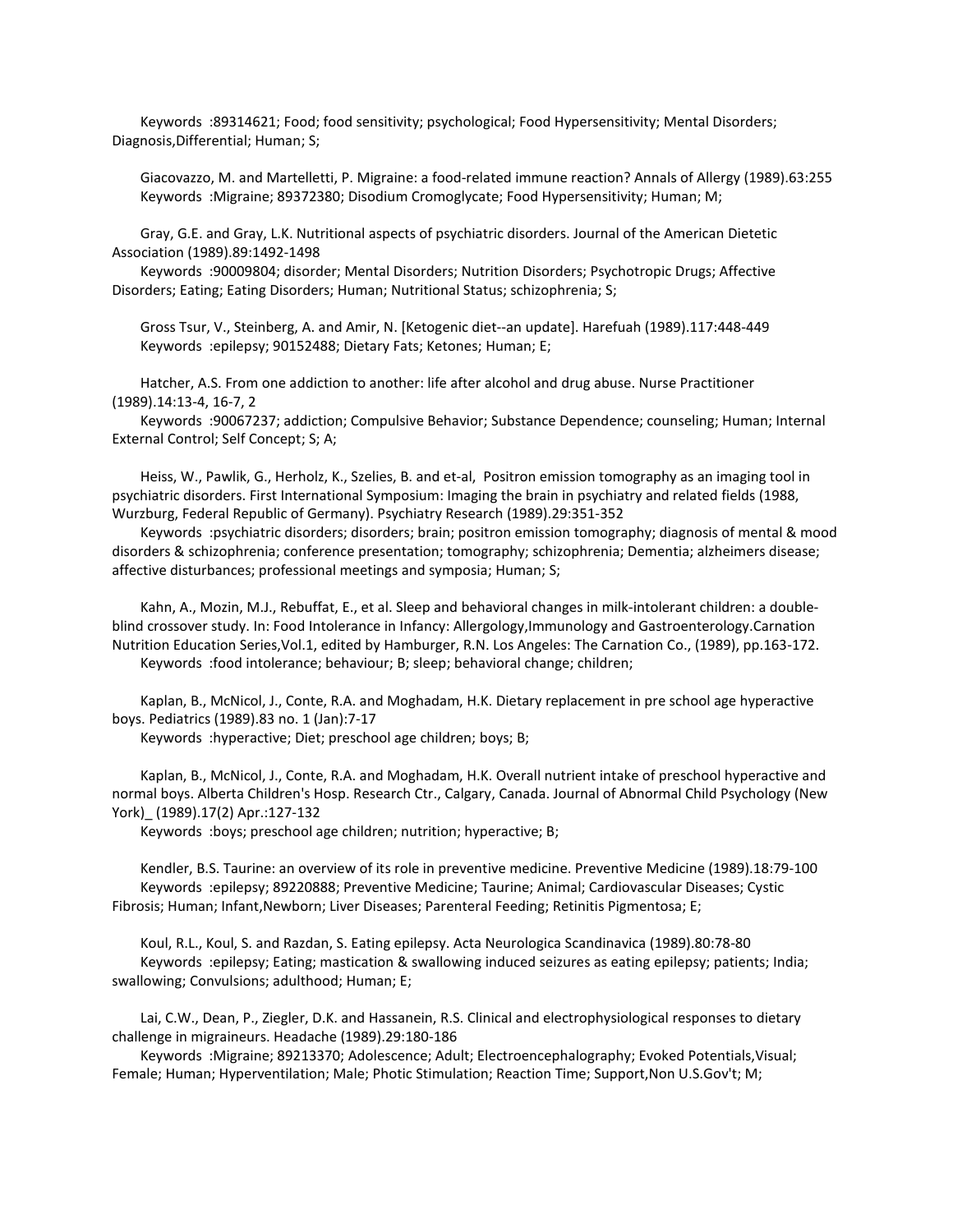Lambert, M.T., Bjarnason, I., Connelly, J., Crow, T.J., Johnstone, E.C., Peters, T.J. and Smethurst, P. Small intestine permeability in schizophrenia [see comments]. British Journal of Psychiatry (1989).155:619-622 Keywords :schizophrenia; 90123726; Intestine,Small; Adolescence; Adult; celiac disease; Chromium Radioisotopes; Comparative Study; EDTA; Female; Food Hypersensitivity; Human; Intestinal Absorption; Male;

Middle Age; Permeability; Recurrence; S;

 Martignoni, E., Facchinetti, F., Rossi, F., Sances, G., Genazzani, A.R. and Nappi, G. Neuroendocrine evidence of deranged noradrenergic activity in chronic migraine. Psychoneuroendocrinology (1989).14:357-363 Keywords :Migraine; 90047413; beta Endorphin; Clonidine; Dexamethasone; Headache; Hydrocortisone; Receptors, Adrenergic, Alpha; Adult; Female; Human; Male; Middle Age; M;

 Max, B. This and that: chocolate addiction, the dual pharmacogenetics of asparagus eaters, and the arithmetic of freedom. Trends in Pharmacological Sciences (1989).10:390-393

 Keywords :90142043; addiction; Cacao; Food Habits; Plants,Edible; China; Communication; Female; Human; Male; S; A;

 Morley, S. The dimensionality of verbal descriptions in Tursky's pain perception profile. Pain (1989).37 (1):41- 49

Keywords :Pain; Perception; G;

 Morrison, D. and Price, W. The prevalence of psychiatric disorder among female new referrals to a migraine clinic. Psychological Medicine (1989).19:919-925

 Keywords :Migraine; affect; Prevalence; psychiatric disorders; disorder; Female; mood change & psychiatric illness; female 20 61 yr old new referrals to migraine clinic; emotional states; Psychopathology; human females; migraine headache; adulthood; Human; M;

 Morrison, D.P. and Price, W.H. The prevalence of psychiatric disorder among female new referrals to a migraine clinic. Psychological Medicine (1989).19:919-925

 Keywords :Migraine; 90083512; psychiatric disorders; disorder; Female; Mental Disorders; Adult; Affective Disorders; Anxiety Disorders; emotions; Human; Middle Age; Prevalence; Scotland; S; M;

 Morrison, J. Managing depression in a woman with somatization disorder: Case report. Annals of Clinical Psychiatry (1989).1:255-257

 Keywords :Migraine; Headache; Depression; disorder; Case Report; diagnosis & treatment of Briquet's syndrome & depression; 38 yr old female; psychosomatic disorders; major depression; dual diagnosis; comorbidity; diagnosis; treatment; adulthood; Human; S; M;

 MOller, S.E. Kulhydrater og depression [Carbohydrates and Depression]. Ugeskrift for Laeger (1989).151(36):2250-2252

Keywords :Carbohydrates; Depression; S;

 Nordahl, T.E., Benkelfat, C., Semple, W.E., Gross, M., King, A.C. and Cohen, R.M. Cerebral glucose metabolic rates in obsessive compulsive disorder. Neuropsychopharmacology (1989).2:23-28 Keywords :Glucose; mental disorder; S;

 Offord, D.R., Boyle, M.H., Fleming, J.E., Blum, H.M. and Grant, N.I. Ontario child health study. Summary of selected results. Canadian Journal of Psychiatry (1989).Aug, 34(6):483-491 Keywords :Child; Health; psychiatry; B;

 Packard, R.C., Andrasik, F. and Weaver, R. When headaches are good. Headache (1989).29:100-102 Keywords :89213354; Attitude to Health; Headache; Adult; Case Report; Female; Human; Male; H;

 Pacor, M.L., Nicolis, F., Cortina, P., Peroli, P., Venturini, G., Andri, L., Corrocher, R. and Lunardi, C. [Migraine and food] Emicrania e alimenti. No Journal Found (1989).80:53-55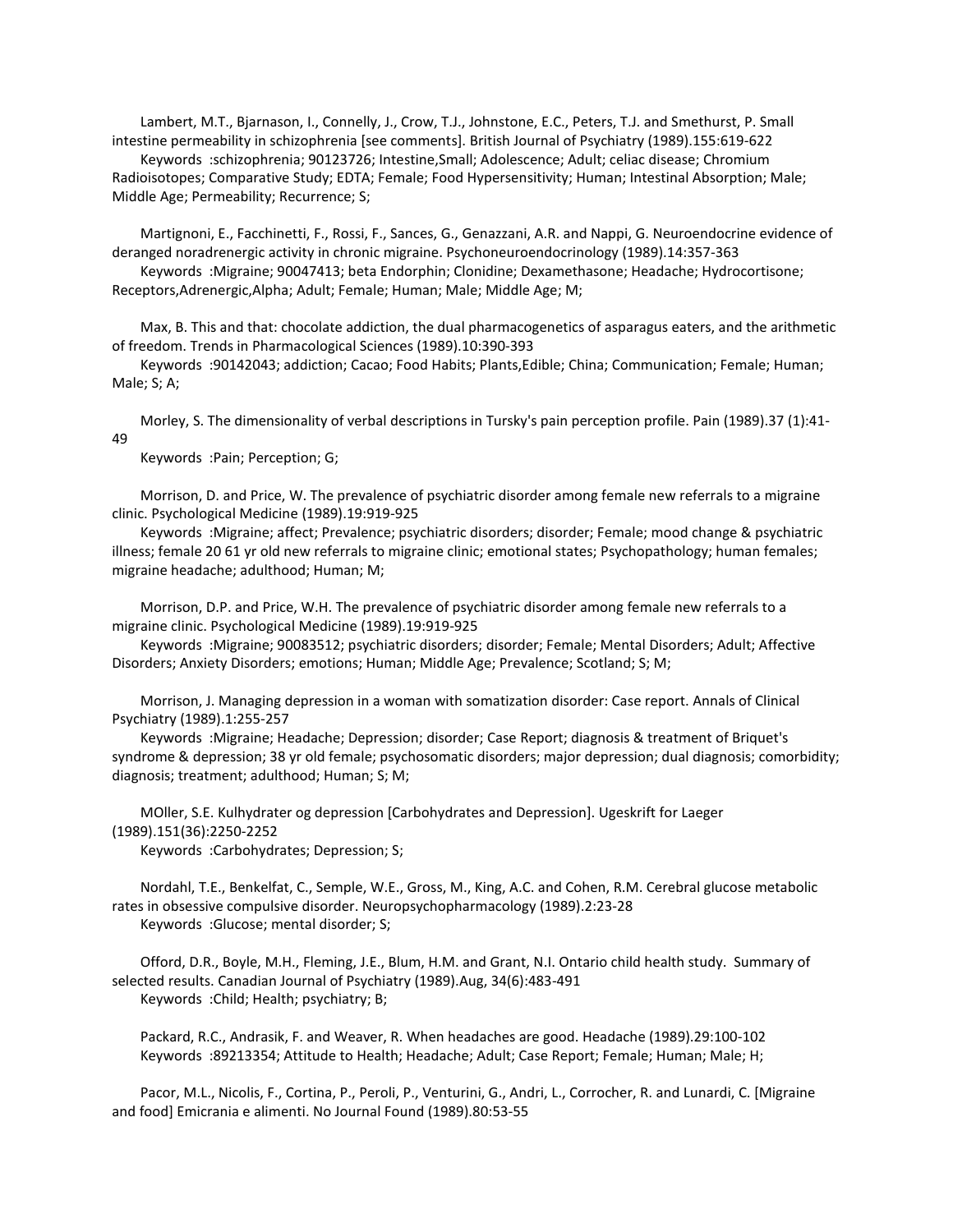Keywords :Migraine; 89221886; Food Hypersensitivity; Adult; English Abstract; Female; Human; Male; Middle Age; M;

 Pacor, M.L., Nicolis, F., Cortina, P., Peroli, P., Venturini, G., Andri, L., Corrocher, R. and Lunardi, C. [Migraine and food] Emicrania e alimenti. Recenti Progressi in Medicina(Roma) (1989).80:53-55

 Keywords :Migraine; 89221886; Food Hypersensitivity; Adult; English Abstract; Female; Human; Male; Middle Age; M;

 Pardes, H., Kaufman, C.A. and Pincus, H.A. Dr Pardes and Associates reply (Genetics and idiopathic schizophrenia). American Journal of Psychiatry (1989).146(11):1523 Keywords :genetics; schizophrenia; S;

 Polaino, L.A. and Cabanyes, J. Neurophysiologic bases and neuropsychological approach to the study of infantile hyperactivity. Revista Espanola de Fisiologia (Pamplona) (1989).45 Suppl.:255-263 Keywords :hyperactivity; Infant; B;

 Pradalier, A. and Dry, J. [Is migraine an allergic disease?] La migraine est-elle une maladie allergique? Presse Medicale (Paris) (1989).18:459-461

 Keywords :Migraine; food allergy; 89184308; Hypersensitivity; Female; Food Hypersensitivity; Human; IgE; Male; Skin Tests; M;

 Renier, W.O. and Le Coultre, R. [Selected data from childhood epilepsies. ACTH treatment and ketogenic diet: a critical evaluation]. Tijdschrift voor Kindergeneeskunde (1989).57:81-86

 Keywords :epilepsy; 90020234; childhood; treatment; Diet; Adrenocorticotropic Hormone; Dietary Fats; Spasms,Infantile; Child,Preschool; English Abstract; Female; Human; Infant; Ketone Bodies; Male; E;

 Robinson, G.E. Premenstrual syndrome: current knowledge and management (see comments). Canadian Medical Association Journal (1989).Mar 15, 140(6):605-611

Keywords :Premenstrual Syndrome; Syndrome; management; S;

 Ros Perez, P., Zamarron Cuesta, I., Aparicio Meix, M. and Sastre Gallego, A. [Evaluation of the effectiveness of the ketogenic diet with medium-chain triglycerides, in the treatment of refractory epilepsy in children. Apropos of a series of cases]. Anales Espanoles de Pediatria (1989).30:155-158

 Keywords :epilepsy; 89271416; Diet; Triglycerides; treatment; children; Dietary Fats; Ketones; Adolescence; Child; Child,Preschool; English Abstract; Evaluation Studies; Female; Human; Infant; Male; E;

 Rossi, L.N. Headache in childhood [published erratum appears in Childs Nerv Syst 1990 Jan;6(1):58]. Childs Nervous System (1989).5:129-134

 Keywords :Migraine; 89336719; childhood; Child; Diagnosis,Differential; Food Hypersensitivity; Human; Nervous System Diseases; Nomenclature; Paralysis; Recurrence; Sensation; Stress,Psychological; Vision Disorders; M;

 Schwartz, R.H., Eaton, J., Bower, B.D. and Aynsley Green, A. Ketogenic diets in the treatment of epilepsy: short-term clinical effects. Developmental Medicine and Child Neurology (1989).31:145-151

 Keywords :epilepsy; 89290178; diets; treatment; Dietary Fats; Triglycerides; Adolescence; Adult; Child; Child,Preschool; Electroencephalography; Evoked Potentials; Human; Ketone Bodies; Middle Age; Support,Non U.S.Gov't; E;

 Schwartz, R.M., Boyes, S. and Aynsley Green, A. Metabolic effects of three ketogenic diets in the treatment of severe epilepsy. Developmental Medicine and Child Neurology (1989).31:152-160

 Keywords :epilepsy; 89290179; diets; treatment; Dietary Fats; Energy Metabolism; Ketone Bodies; Triglycerides; Adolescence; Adult; Alanine; Blood Glucose; Child; Child,Preschool; Glycerin; Human; Insulin; Lactates; Middle Age; Pyruvates; Support,Non U.S.Gov't; Uric Acid; E;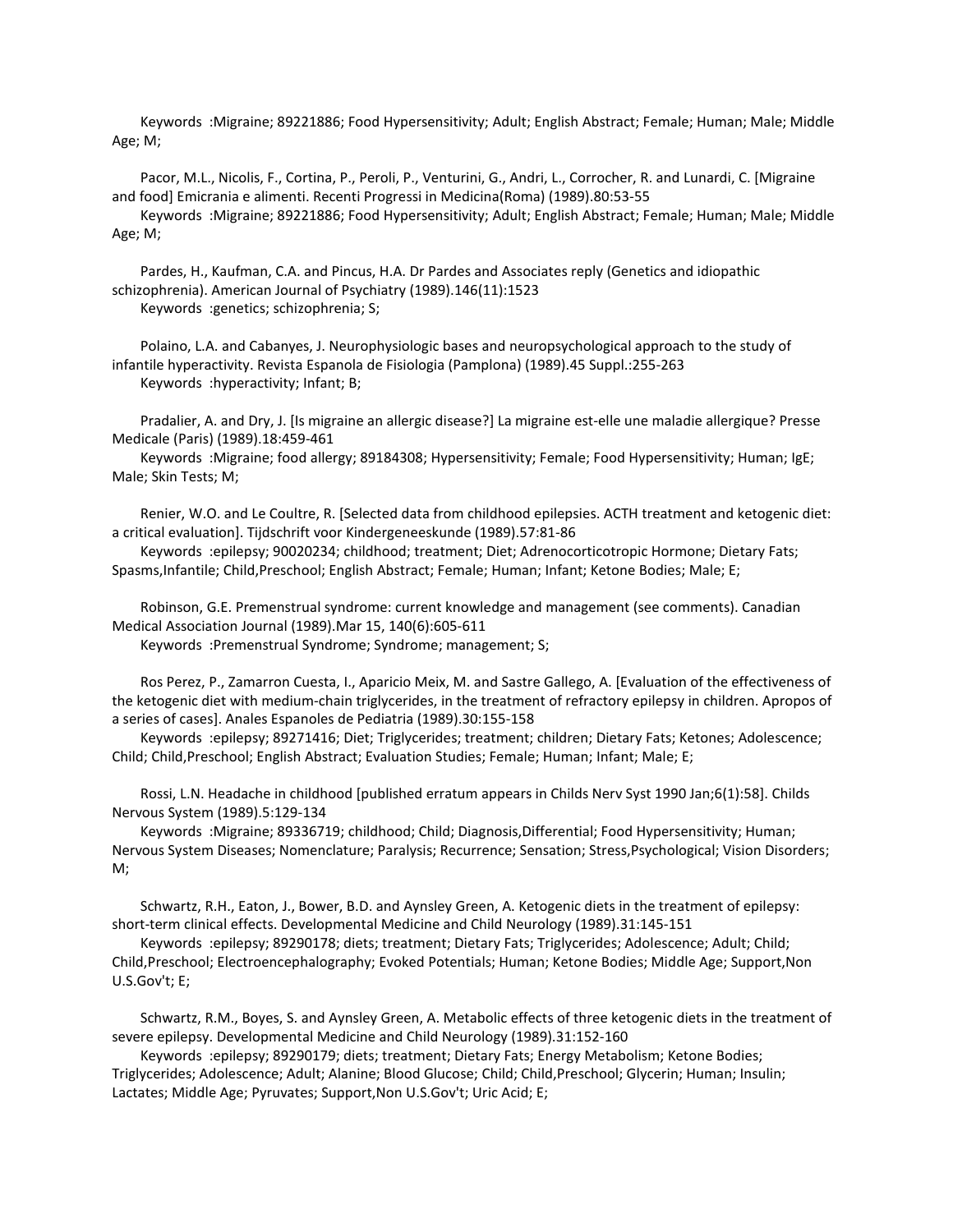Stewart, L. Diet and behaviour. Australia and New Zealand Journal of Developmental Disabilities (1989).5(2):157-158

Keywords :Diet; behaviour; B;

 Szatmari, P., Offord, D.R. and Boyle, M.H. Ontario Child Health Study:prevalence of attention deficit disorder with hyperactivity. Journal of Child Psychology and Psychiatry and Allied Discipline (1989).30:219-230 Keywords :Attention Deficit Disorder with Hyperactivity; hyperactivity; B;

 Van Calcar, S.L., Liebl, B.H., Fischer, M.H. and Marlett, J.A. Longterm nutritional status of an enterally nourished institutionalized population. American Journal of Clinical Nutrition (1989).50(2):381-390 Keywords :Nutritional Status; G;

 Villasana, D., Butler, I.J., Williams, J.C. and Roongta, S.M. Neurological deterioration in adult phenylketonuria. Journal of Inherited Metabolic Disease (1989).12:451-457

 Keywords :epilepsy; 90157368; Adult; Phenylketonuria; brain; seizures; Adolescence; Biogenic Amines; Biopterin; Case Report; Diet Therapy; Human; Magnetic Resonance Imaging; Male; Muscle Spasticity; Phenylalanine; Support,U.S.Gov't,P.H.S.; E;

 Waters, W.F., McAnulty, D.P. and Buss, R.R. The Autonomic Nervous System Response Inventory (ANSRI): discrimination among migraine headache sufferers, muscle contraction headache sufferers, and normal controls. Journal of Psychosomatic Research (1989).33:549-559

 Keywords :Migraine; 90011925; Autonomic Nervous System; Nervous System; migraine headache; Headache; Muscles; Muscle Contraction; Adolescence; Adult; Aged; Diagnosis,Differential; emotions; Female; Human; Imagination; Male; Middle Age; M;

 Williams, S. and McGee, R. Diet and behaviour [see comments]. New Zealand Medical Journal (1989).102:499- 500

 Keywords :90015881; Diet; behaviour; Child Behavior Disorders; Adolescence; Child; Child,Preschool; Clinical Trials; Cognition Disorders; Double Blind Method; Evaluation Studies; Female; Food Additives; Food Habits; Human; Hyperkinesis; Infant; Male; Sampling Studies; Sucrose; B;

 Woody, R.C., Steele, R.W., Knapple, W.L. and Pilkington, N.S.,Jr. Impaired neutrophil function in children with seizures treated with the ketogenic diet. Journal of Pediatrics (1989).115:427-430

 Keywords :epilepsy; 89361904; children; seizures; Diet; Dietary Fats,Unsaturated; Neutrophils; Case Report; Child; Dermatitis; Female; Human; Ketosis; Phagocytosis; Staphylococcal Infections; E;

 Woody, R.C., Brewster, M.A. and Glasier, C. Progressive intracranial calcification in dihydropteridine reductase deficiency prior to folinic acid therapy. Neurology (1989).39:673-675

 Keywords :epilepsy; 89219621; therapy; Brain Diseases; Calcinosis; Dihydropteridine Reductase; Leucovorin; NADH,NADPH Oxidoreductases; brain; Case Report; Female; Human; Infant,Newborn; seizures; Tomography,X Ray Computed; E;

 Wurtman, R.J. and Wurtman, J.J. Carbohydrates and depression. Scientific American (1989).January:68-75 Keywords :Carbohydrates; Depression; S;

 Zametkin, A.J. The neurobiology of attention-deficit hyperactivity disorder: a synopsis. Psychiatric Annals (1989).19:584-586

Keywords :hyperactivity; disorder; behaviour; B;

 Baelum, J., Lundqvist, G.R., Molhave, L. and Andersen, N.T. Human response to varying concentrations of toluene. International Archives of Occupational and Environmental Health (1990).61(1):65-71 Keywords :G;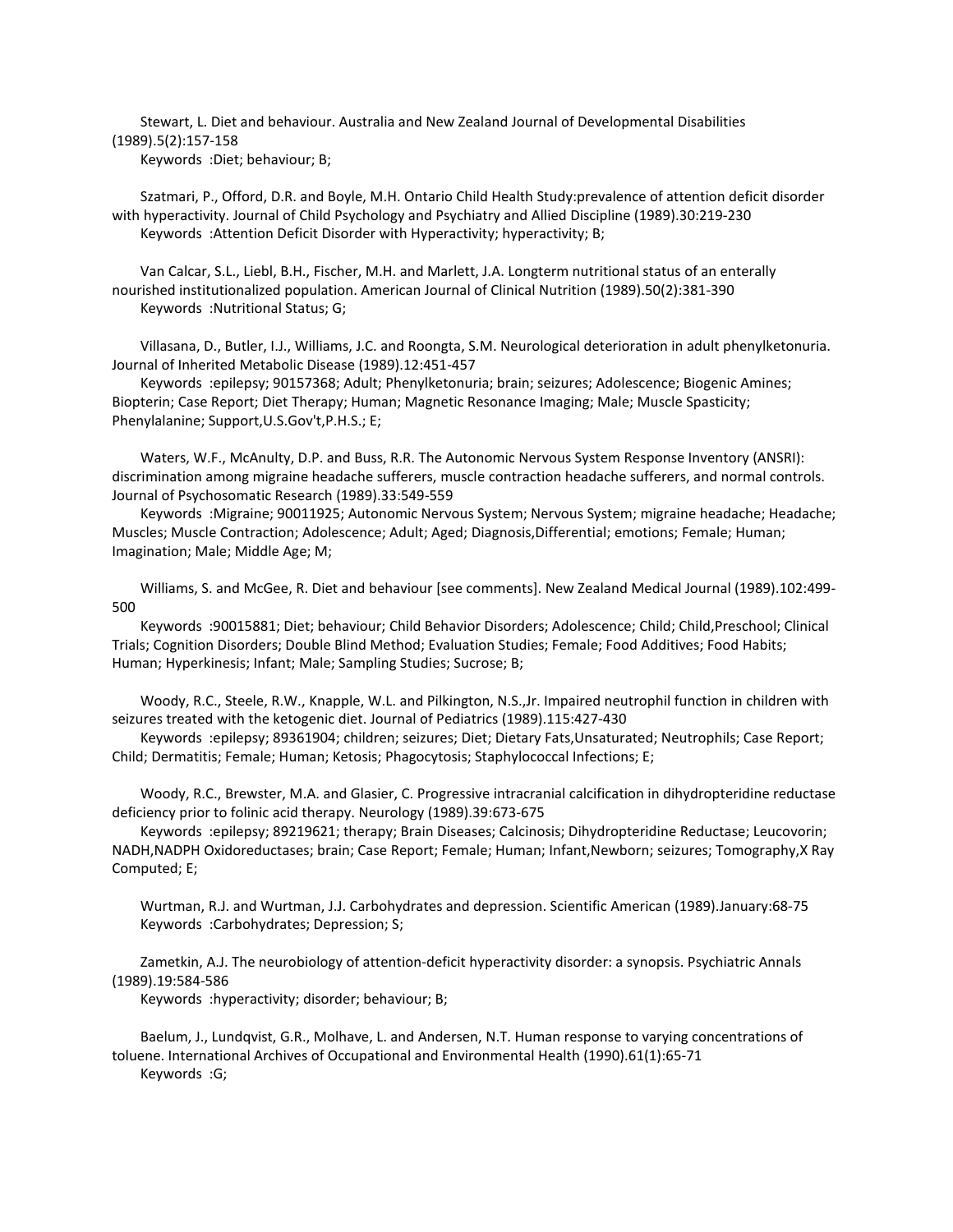Bock, S.A. and Atkins, F.M. Patterns of food hypersensitivity during 16 years of double-blind placebocontrolled food challenges. The Journal of Pediatrics (1990).117(3):561-567

Keywords :diagnosis; Food Hypersensitivity; behaviour; mental disorder; S; B;

 De Marinis, M., Feliciani, M., Janiri, L., Cerbo, R. and Agnoli, A. Increased reactivity to a met-enkephalin analogue in the control of autonomic responses in migraine patients. Clinical Neuropharmacology (1990).13:507- 521

 Keywords :Migraine; 91114029; patients; Autonomic Nervous System; Enkephalin,Methionine; Adult; Female; Flushing; Headache; Histamine; Human; Male; Naloxone; Pain Measurement; M; H;

 DiFatta, A.S. Serotonergic mechanisms operate in migraines, mood disorders [see comments]. Journal of the American Osteopathic Association (1990).90:566, 568

Keywords :Migraine; 90330477; disorders; Serotonin; Circadian Rhythm; Human; M;

 Eckmann, F. [Cerebral insufficiency--treatment with Ginkgo-biloba extract. Time of onset of effect in a doubleblind study with 60 inpatients]. Fortschritte der Medizin (1990).108:557-560

 Keywords :91055729; Cerebrovascular Disorders; Depression; Plant Extracts; Adult; Aged; anxiety; Attention; Double Blind Method; English Abstract; Female; Headache; Human; Male; Memory; Middle Age; S;

 Ferguson, A. Food sensitivity or self-deception? New England Journal of Medicine (1990).323:476-478 Keywords :Food; affect; mental disorder; food sensitivity; adverse reactions to food & possibility of psychological food intolerance; food allergies; Human; G; S;

 Ferrari, A. and Sternieri, E. Dietary headaches through the centuries. Functional Neurology (1990).5(1):79-84 Keywords :Headache; Migraine; Diet; food sensitivity;

 Griffiths, R.R., Evans, S.M., Heishman, S.J., Preston, K.L., Sannerud, C.A., Wolf, B. and Woodson, P.P. Low-dose caffeine physical dependence in humans. Journal of Pharmacology and Experimental Therapeutics (1990).255:1123-1132

 Keywords :caffeine; addiction; 91087148; Human; Substance Dependence; Substance Withdrawal Syndrome; Adult; Behavior; Comparative Study; Dose Response Relationship,Drug; Double Blind Method; Drug Administration Schedule; Female; Male; Placebos; Support,U.S.Gov't,P.H.S.; A;

 Guarnieri, P., Radnitz, C.L. and Blanchard, E.B. Assessment of dietary risk factors in chronic headache. Biofeedback and Self Regulation (1990).15:15-25

 Keywords :Risk; Risk Factors; Headache; knowledge of dietary risk; vascular & tension headache patients; client education; food allergies; diets; knowledge level; Health Behavior; adulthood; Human; H;

 Jenkinson, C. Health status and mood state in a migraine sample. International Journal of Social Psychiatry (1990).36:42-48

 Keywords :Migraine; affect; Health; mood; mood states; perceived health status & mood state; 21 79 yr old females with migraines; health attitudes; emotional states; migraine headache; Aged; adulthood; Human; M;

 Lapierre, K.A., Greenblatt, D.J., Goddard, J.E., Harmatz, J.S. and Shader, R.I. The neuropsychiatric effects of aspartame in normal volunteers. Journal of Clinical Pharmacology (1990).May 30(5):454-460 Keywords :Aspartame; psychiatry; S;

 Leijdekkers, M.L., Passchier, J., Goudswaard, P., Menges, L.J. and Orlebeke, J.F. Migraine patients cognitively impaired? Headache (1990).May 30(6):352-358 Keywords :Migraine; patients; M; Psychology;

 Lucarelli, S., Lendvai, D., Frediani, T., Finamore, G., Grossi, R., Barbato, M., Zingoni, A.M. and Cardi, E. [Hemicrania and food allergy in children] Emicrania e allergia alimentare nel bambino. Minerva Pediatrica(Torino) (1990).42:215-218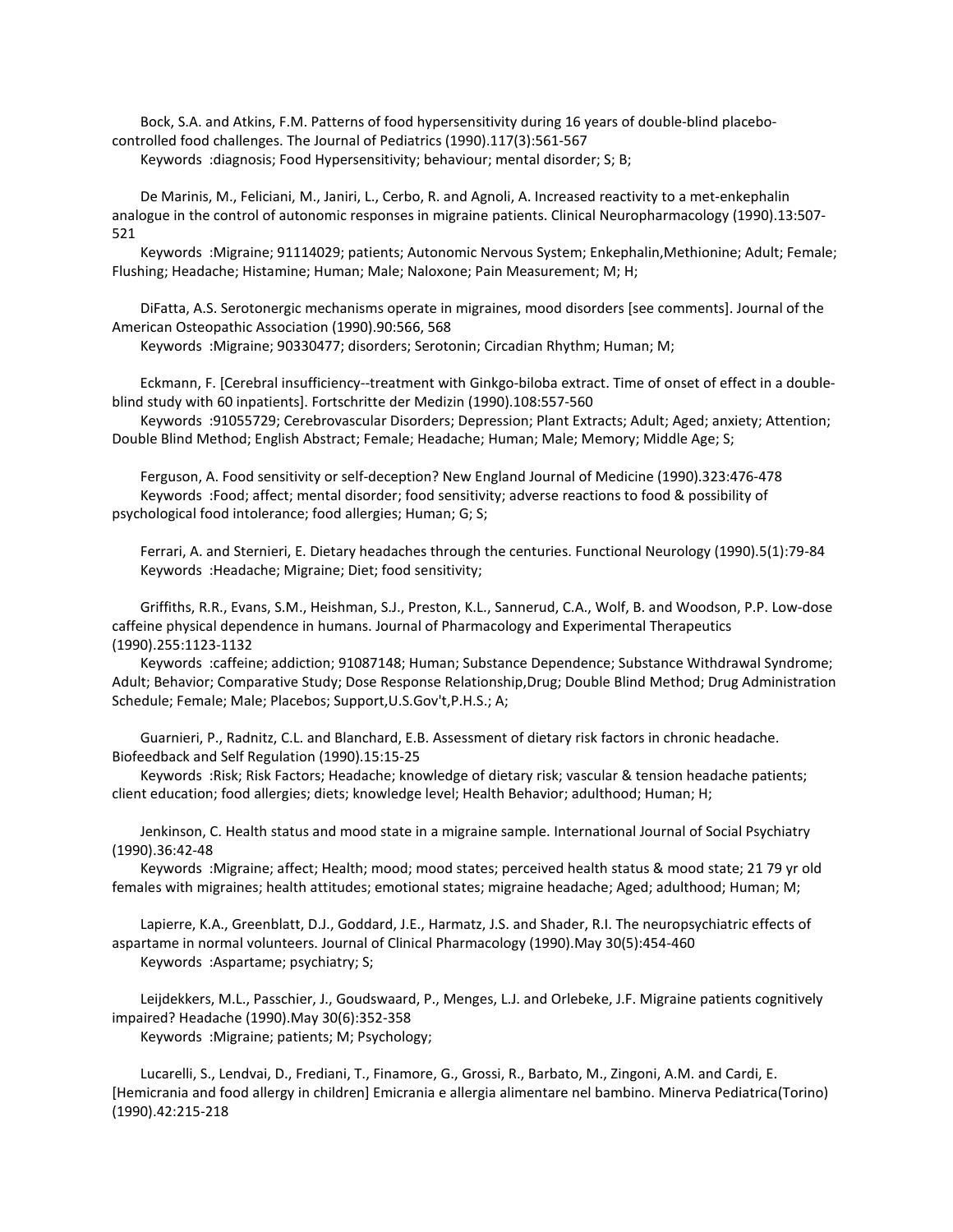Keywords :Diet; 91066801; Food; allergy; Food Hypersensitivity; Adolescence; Child; Child,Preschool; Comparative Study; English Abstract; Female; Human; IgE; Male; Skin Tests; H;

 Macaluso, G.M., Bonanini, M., Bizzi, P., Vescovi, P., Pizzi, S., Manzoni, G.C. and Gennari, P.U. [Headaches and craniofacial pains with dental involvement in the classification of the International Headache Society (1988)]. Minerva Stomatologica(Torino) (1990).39:685-695

 Keywords :91141386; Pain; Headache; Facial Pain; Toothache; English Abstract; Human; Nomenclature; Societies,Medical; H;

 Mansfield, L.E. The role of antihistamine therapy in vascular headaches. Journal of Allergy and Clinical Immunology (1990).Oct 86(4 pt 2):673-676

Keywords :therapy; Vascular Headache; H;

 Morrison, D.P. Abnormal perceptual experiences in migraine. Cephalalgia (1990).10:273-277 Keywords :Migraine; 91145978; Perception; Adolescence; Adult; Aged; Analgesics; Female; Human; Middle Age; Psychiatric Status Rating Scales; M;

 Morrison, D.P. and Peck, D.F. Do self-report measures of affect agree? A longitudinal study. British Journal of Clinical Psychology (1990).29:395-400

 Keywords :Migraine; 91145605; Longitudinal Studies; anxiety; Depression; Self Disclosure; Adult; Female; Human; Irritable Mood; Male; Middle Age; Personality Inventory; Psychometrics; S; M;

 Murphy, A.I. and Lehrer, P.M. Headache versus nonheadache state: a study of electrophysiological and affective changes during muscle contraction headaches. Journal of Behavioral Medicine (1990).Spring, 16(1):23-30 Keywords :Headache; Muscles; Muscle Contraction; electrophysiological and affective changes; H;

 Olney, J.W. Excitotoxic amino acids and neuropsychiatric disorders. Annual Review of Pharmacology and Toxicology (1990).30:47-71

 Keywords :epilepsy; Amino Acids; disorder; excitotoxic amino acids & neurodegenerative disorders; literature review; poisons; nervous system disorders; Human; S; E;

 Pitzalis, G., Vania, A., Monti, S., Mariani, P. and Lionetti, P. Nutrition and behavior in pediatrics. Minerva Pediatrica(Torino) (1990).June., 42(6):207-214

Keywords :nutrition; Behavior; Pediatrics; B;

 Pitzalis, G., Vania, A., Monti, S., Mariani, P. and Lioneti, P. [Nutrition and behaviour in children]. Minerva Pediatrica(Torino) (1990).42(6):207-214

Keywords :behaviour; nutrition; children; B;

 Pollock, I. and Warner, J.O. Effect of artificial food colours on childhood behaviour. Archives of Disease in Childhood (1990).65:74-77

Keywords :Food; colours; childhood; behaviour; artificial food colors; B;

 Price, C.E., Rona, R.J. and Chinn, S. Associations of excessive irritability with common illnesses and food intolerance. Paediatrics and Perinatal Epidemiology (1990).4(2):156-160 Keywords :Food; food intolerance; behaviour; mood; S; B;

 Reichelt, K.L., Ekrem, J. and Scott, H. Gluten, milk proteins and autism: dietary intervention effects on behavior and peptide secretion. Journal of Applied Nutrition (1990).42(1):1-11 Keywords :gluten; Milk Proteins; Autism; Behavior; Peptides; B; S;

 Rosenberger, P.B. Attention deficits and hyperactivity. Indian Journal of Pediatrics (New Delhi) (1990).May-Jun, 57(3):353-360

Keywords :Attention; hyperactivity; B;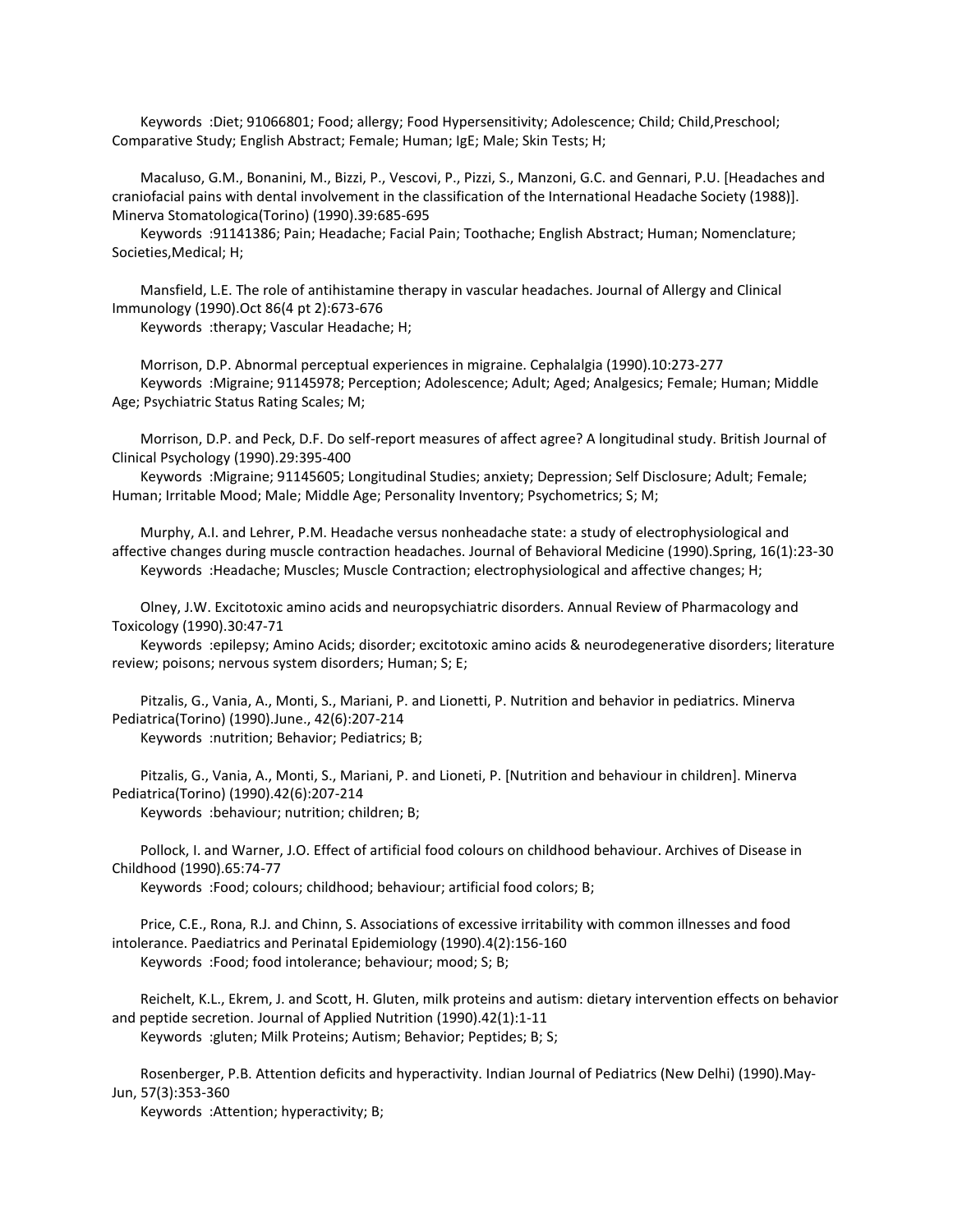Rybakowski, J.K., Chorzelski, T.P. and Sulej, J. Lack of Ig A-class endomysial antibodies, the specific marker of gluten enteropathy, in sera of schizophrenic patients. Medical Science Research (1990).18:311XX

 Keywords :Antibodies; gluten; schizophrenics; schizophrenic patients; patients; immunoglobulin endomysial antigens; schizophrenic 22 47 yr olds; Immunoglobulins; Antigens; physiological correlates; adulthood; Human; S;

 Segal, M.B. and Zlkovic, B.V. The blood-brain barrier,amino acids and peptides. London:Kluwer Academic Publishers, (1990).

Keywords :Peptides; S; B;

 Simeon, D.T. and Grantham-McGregor, S.M. Nutritional deficiencies and children's behaviour and mental development. Nutrition Research Reviews (1990).3:1-24 Keywords :nutritional deficiencies; behaviour; Diet; B;

 Stewart, D.E. The changing faces of somatization. Psychosomatics (1990).31:153-158 Keywords :prevalence of fashionable somatic diseases; 20 61 yr olds with alleged environmental hypersensitivity disorder; psychosomatic disorders; Environment; allergic disorders; epidemiology; fads and fashions; adulthood; Human; G; S;

 Tyl, J. and Pazlarova, M. Zmeny koncepce lehke mozkove dysfunkce v soudobych diagnostickych klasifikacich a jejich projev v nasi teorii a praxi. [Changes in the concept of minimal brain dysfunction in modern diagnostic classification and its manifestation in our theory and practice]. Ceskoslovenska Psychiatrie (1990).86(1):17-26 Keywords :minimal brain dysfunction; theories; hyperactivity; diagnosis; B;

 Tyl, J., Matejcek, Z., Albrecht, V., Berankova, A., Kotesovec, F., Machovska, E., Raifova, L., Dytrych, Z., Gebhart, J.A. and Sram, R.J. Epidemiologicky vyzkum znaku lehkych mozkovych dysfunkci.1.etapa: konstrukce a overeni metodi--vyskyt znaku ve zkoumanem souboru [Epidemiologic study of symptoms of minimal brain dysfunction.1. Design and testing of methods-- the incidence of symptoms in the study group]. Ceskoslovenska Psychiatrie (1990).86(1):27-36

Keywords :symptoms; brain; testing; minimal brain dysfunction; B;

 Van Someren, V., Robinson, R.O., McArdle, B. and Sturgeon, N. Restricted diets for treatment of migraine [letter; comment]. Journal of Pediatrics (1990).117:509-510

Keywords :Migraine; Diet; 90362267; treatment; epilepsy; Child; Clinical Trials; Human; M;

 Wang, Z. [An allergy prevalence survey in poupulation of 10,144 people]. Chung Hua Liu Hsing Ping Hsueh Tsa Chih[Chineses Journal of Epidemiology] (Pei-ching) (1990).11(2):100-102 Keywords :allergy; Prevalence; G;

 Ward, N.I., Soulsbury, K.A., Zettler, V.H., Colquhoun, I., Bunday, S. and Barnes, B. The influence of the chemical additive tartrazine on the zinc status of hyperactive children - a double-blind placebo-controlled study. Journal of Nutritional Medicine (1990).1(1):51-57

Keywords :tartrazine; Zinc; hyperactive; children; B;

 Weiss, G. Hyperactivity in childhood. New England Journal of Medicine (1990).323(20):1413-1415 Keywords :hyperactivity; B;

 Zametkin, A.J., Nordahl, T.E., Gross, M., King, A.C., Semple, W.E., Rumsey, J.M., Hamburger, S. and Cohen, R.M. Cerebral glucose metabolism in adults with hyperactivity of childhood onset. New England Journal of Medicine (1990).323(20):1361-1366

Keywords :Glucose; glucose metabolism; adults; hyperactivity; childhood; B; S;

 Abel, L. The placebo effect and affect (editorial). Journal of the Arkansas Medical Society (1991).87(8):319-320 Keywords :affect; mood; placebo; mental disorder; S;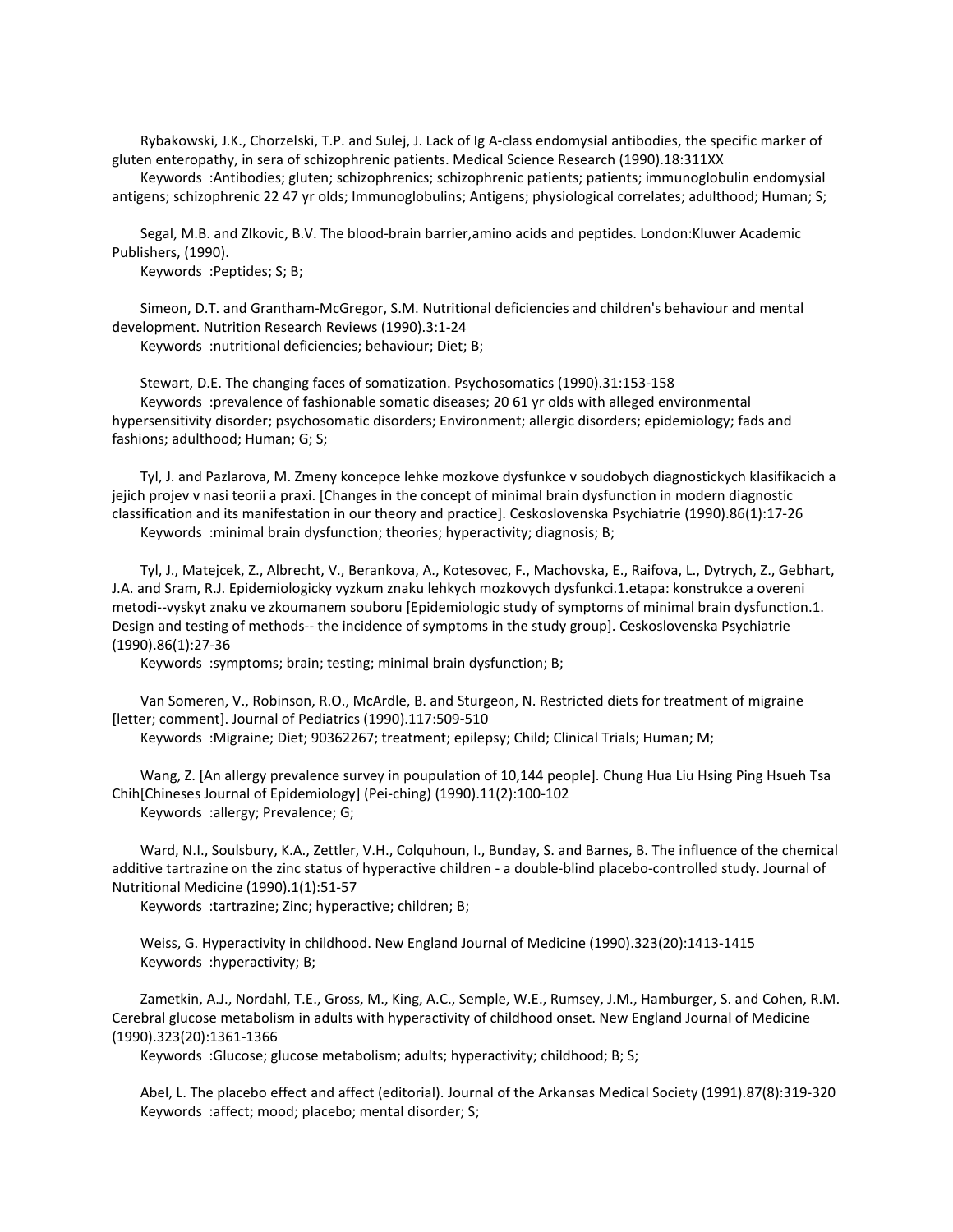Abel, L. The placebo effect and affect [editorial]. Journal of the Arkansas Medical Society (1991).87:319-320 Keywords :affect; 91147394; placebo; Placebo Effect; Randomized Controlled Trials; Double Blind Method; Food Hypersensitivity; Human; Intradermal Tests; Transcutaneous Electric Nerve Stimulation; G;

 Ahmed, S.H., Naeem, S. and Zainulabdin, F. Alexithymia in Karachi. JPMA. (1991).41:40-41 Keywords :91218300; Affective Symptoms; Headache; Psychophysiologic Disorders; Adolescence; Adult; Cross Cultural Comparison; Female; Human; Male; Middle Age; Nomenclature; Pakistan; Socioeconomic Factors; H; S;

 Albus, M. Cholecystokinin. Progress in Neuro-Psychopharmacology and Biological Psychiatry (1991). Keywords :S;

 Barley, J.P. Diet and behaviour in hyperactive children.Testing the Feingold hypothesis. APA (1991). Keywords :Diet; behaviour; hyperactive; feingold; B;

 Beiter, M., Ingersoll, G., Ganser, J. and Orr, D.P. Relationships of somatic symptoms to behavioral and emotional risk in young adolescents. Journal of Pediatrics (1991).118:473-478

 Keywords :91155012; symptoms; Risk; adolescents; Abdominal Pain; Adolescent Behavior; emotions; Headache; Health Behavior; Adolescence; Age Factors; Analysis of Variance; Family; Female; Human; Indiana; Male; Risk Factors; Self Concept; Sex Factors; B; S; G; H;

 Bentley, D. and et al, Migraine. l (1991). Keywords :Migraine; M;

 Black, D. Any Questions. British Medical Journal (1991).302:1591 Keywords :hyperactivity; B;

 Brostoff, J. and Hawk, L.J. Food allergy in children. Milupa Symposium:Paediatric food allergies (ed. David,T.J.). European Journal of Clinical Nutrition (1991).45(Suppl.1):11-15

Keywords :Food; food allergy; children; G;

 Carter, C.M., Egger, J. and Soothill, J.F. A dietary management of severe childhood migraine. Human Nutrition: Applied Nutrition (1991).

Keywords :management; Migraine; M;

 Chandra, R.K. Food allergy and food intolerance: Lessons from the past and hopes for the 21st century. In: Food Allergy and Food Intolerance.Nutritional aspects and developments, edited by Somogyi, J.C., Muller, H.R. and Ockhuizen, T.H. Basel: Karger, (1991), pp.149-156.

Keywords :food allergy; food intolerance; G;

 Conners, C.K. Symptom patterns in hyperkinetic,neurotic and normal children. Child Development (1991). Keywords :Hyperkinesis; B;

 Egger, J. Psychoneurological aspects of food allergy. European Journal of Clinical Nutrition (1991).45(Suppl.1):35-45

Keywords :Food; food allergy; S; E;

 Ferguson, A. Food Intolerance and Allergy - Definitions and Spectrum of Clinical Features. In: Food Allergy and Intolerance. Nutritional Aspects and Developments, edited by Somogyi, J.C., Muller, H.R. and Ockhuizen, T.H. Basel: Karger, (1991), pp.17-23.

Keywords :food intolerance; food allergy; G;

 Kanarek, R.B. and Marks-Kaufman, R. Nutrition and Behaviour: New Perspectives. New York:Van Nostrand Reinhold, (1991).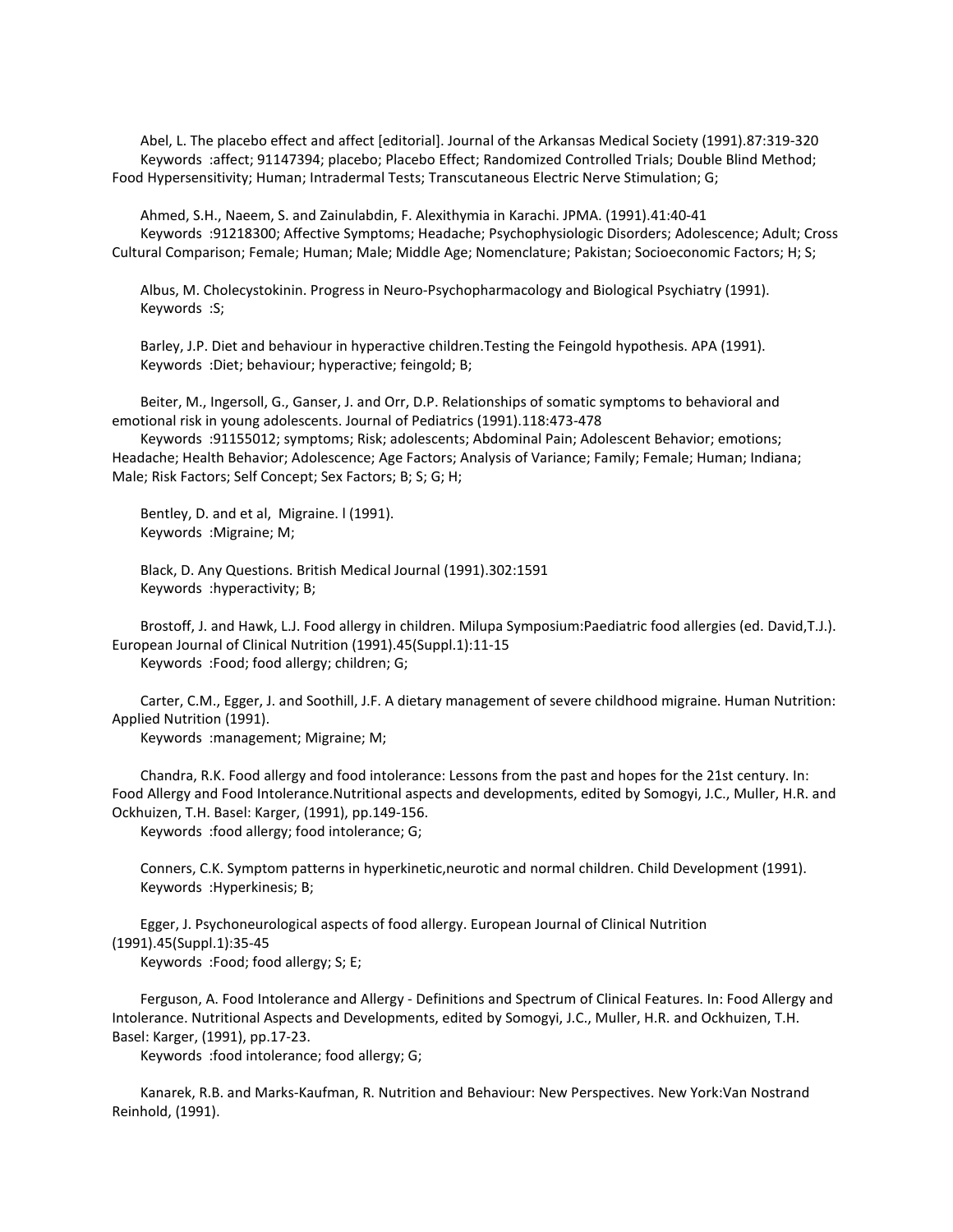Keywords :nutrition; behaviour; S; B; A; antisocial;

 Kardinaal, A.F.M. Epidemiology of food allergy and food intolerance. In: Food Allergy and Food Intolerance.Nutritional aspects and developments, edited by Somogyi, J.C., Muller, H.R. and Ockhuizen, T.H. Basel: Karger, (1991), pp.105-115.

Keywords :epidemiology; Food; food allergy; allergy; food intolerance; G;

 Koletzko, B. and Schmidt, E. Nutritional and dietetic aspects of food allergy and food intolerance in childhood. In: Food Allergy and Food Intolerance.Nutritonal aspects and developments, edited by Somogyi, J.C., Muller, H.R. and Ockhuizen, T.H. Basel: Karger, (1991), pp.116-126.

Keywords :Dietetics; food allergy; allergy; food intolerance; childhood; G;

 Lessof, M.H. Mechanisms of food allergy and food intolerance. In: Food Allergy and Food Intolerance.Nutritional aspects and developments, edited by Somogyi, J.C., Muller, H.R. and Ockhuizen, T.H. Basel: Karger, (1991), pp.24-29.

Keywords :Food; food allergy; allergy; food intolerance; G;

 Nieborg-Eshuis, N.H. Practical aspects of food allergy and food intolerance.A consumer's perspective. In: Food Allergy and Food Intolerance.Nutritional aspects and developments, edited by Somogyi, J.C., Muller, H.R. and Ockhuizen, T.H. Basel: Karger, (1991), pp.138-148.

Keywords :Food; food allergy; food intolerance; G; allergy;

 Ortolani, C., Bert, C. and Ispano, M. Allergia alimentaire [Food allergy]. Clinica Dietologica (1991).18(2):123- 131

Keywords :food allergy; G;

 Pollock, I. Hyperactivity and food additives. In: Food allergy and food intolerance. Nutritional aspects and developments, edited by Somogyi, J.C., Muller, H.R. and Ockhuizen, T.H. Basel: Bibliotheca Nutritio et Dieta.Karger, (1991), pp.81-89.

Keywords :hyperactivity; Food Additives; food allergy; food intolerance; B;

 Sponheim, E. [Gluten-free diet in infantile autism. A therapeutic trial]. Tidsskrift foer den Norske Laeforen (1991).111:704-707

 Keywords :91180920; Diet; Autism; Autism,Infantile; gluten; Adolescence; Adult; Child; Double Blind Method; English Abstract; Female; Human; Male; S;

 van Elburg, R.M. and Douwes, A.C. [Food additives and hyperactivity in children] Voedseladditiva en hyperactief gedrag bij kinderen. Nederlands Tijdschrift voor Geneeskunde (1991).135:60-63

 Keywords :hyperactivity; behaviour; Diet; 91117289; Attention Deficit Disorder with Hyperactivity; Food Additives; Food Hypersensitivity; Child; Human; B;

 Zametkin, A.J. Hyperactivity in childhood. Lancet (1992).323(20):1413-1415 Keywords :hyperactivity; childhood; B;

## **Additional key:**

A=addiction B=behaviour E=epilepsy G=general reference H=headache